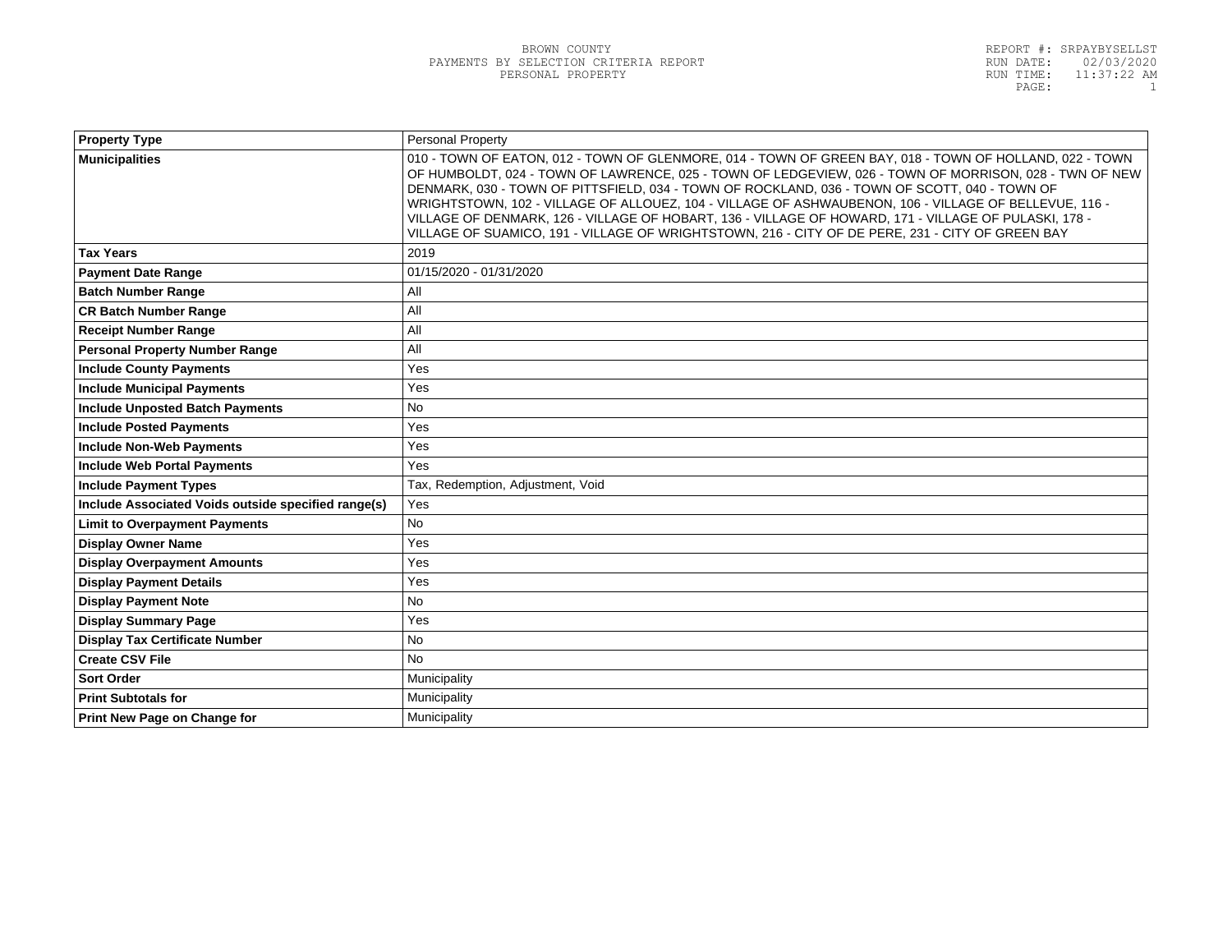|           | REPORT #: SRPAYBYSELLST |
|-----------|-------------------------|
|           | RUN DATE: 02/03/2020    |
| RUN TIME: | $11:37:22$ AM           |
| PAGE:     |                         |

|                                     |      |             |         |                                       | T |         |                                 |              |                     |                     |                                    |
|-------------------------------------|------|-------------|---------|---------------------------------------|---|---------|---------------------------------|--------------|---------------------|---------------------|------------------------------------|
| PROPERTY NUMBER<br>OWNER NAME       |      | YEAR BATCH  | RECEIPT | DATE SY<br>CR BATCH R P<br>TRANS# C E |   | GENERAL | SPEC ASMT<br>SP CHRG<br>DEL CHG | <b>OCCUP</b> | INT GEN<br>INT SPEC | PEN GEN<br>PEN SPEC | OTHER CHRG<br>TOTAL<br>OVERPAYMENT |
| 27014<br>SPECTRASITE COMMUNICATIONS | 2019 |             | 59084   | 01/16/2020 C T<br>507<br>29409        |   | 355.94  | 0.00<br>0.00<br>0.00            | 0.00         | 0.00<br>0.00        | 0.00<br>0.00        | 0.00<br>355.94<br>0.00             |
| 6493<br>POTTS, JOHN                 | 2019 |             | 59335   | 01/16/2020 C T<br>509<br>29620        |   | 80.53   | 0.00<br>0.00<br>0.00            | 0.00         | 0.00<br>0.00        | 0.00<br>0.00        | 0.00<br>80.53<br>0.00              |
| 27113<br>SMUCKERS FOOD SERVICE INC  | 2019 |             | 59957   | 01/17/2020 C T<br>510<br>29845        |   | 35.42   | 0.00<br>0.00<br>0.00            | 0.00         | 0.00<br>0.00        | 0.00<br>0.00        | 0.00<br>35.42<br>0.00              |
| 6490<br>HUB'S FLOOR COVERING INC    |      | 2019 200121 | 3169    | 01/21/2020 C T                        |   | 93.45   | 0.00<br>0.00<br>0.00            | 0.00         | 0.00<br>0.00        | 0.00<br>0.00        | 0.00<br>93.45<br>0.00              |
| 22382<br>PITNEY BOWES INC           | 2019 |             | 61784   | 01/22/2020 C T<br>524<br>30753        |   | 5.08    | 0.00<br>0.00<br>0.00            | 0.00         | 0.00<br>0.00        | 0.00<br>0.00        | 0.00<br>5.08<br>0.00               |
| 15319<br>HUVEN PLUMBING             | 2019 |             | 62478   | 01/23/2020 C T<br>528<br>31110        |   | 16.11   | 0.00<br>0.00<br>0.00            | 0.00         | 0.00<br>0.00        | 0.00<br>0.00        | 0.00<br>16.11<br>0.00              |
| 15330<br>COUNTRYSIDE CONSTRUCTION   | 2019 |             | 62563   | 01/23/2020 C T<br>528<br>31167        |   | 1.61    | 0.00<br>0.00<br>0.00            | 0.00         | 0.00<br>0.00        | 0.00<br>0.00        | 0.00<br>1.61<br>0.00               |
| 11192<br>PAIDAR AUTO                | 2019 |             | 66212   | 01/28/2020 C T<br>543<br>32942        |   | 45.88   | 0.00<br>0.00<br>0.00            | 0.00         | 0.00<br>0.00        | 0.00<br>0.00        | 0.00<br>45.88<br>0.00              |
| 15956<br>BATESVILLE LOGISTICS INC   | 2019 |             | 66486   | 01/28/2020 C T<br>541<br>33138        |   | 1.69    | 0.00<br>0.00<br>0.00            | 0.00         | 0.00<br>0.00        | 0.00<br>0.00        | 0.00<br>1.69<br>0.00               |
| 27012<br>DIRECTV                    | 2019 |             | 68847   | 01/30/2020 C T<br>555<br>34220        |   | 320.51  | 0.00<br>0.00<br>0.00            | 0.00         | 0.00<br>0.00        | 0.00<br>0.00        | 0.00<br>320.51<br>0.00             |
| 18436<br>CZ'S BUSHVILLE LANES LLC   | 2019 |             | 69940   | 01/31/2020 C T<br>560<br>34697        |   | 194.88  | 0.00<br>0.00<br>0.00            | 0.00         | 0.00<br>0.00        | 0.00<br>0.00        | 0.00<br>194.88<br>0.00             |
| 15320<br>JEFF BISBEE                | 2019 |             | 70589   | 01/31/2020 C T<br>564<br>34904        |   | 101.95  | 0.00<br>0.00<br>0.00            | 0.00         | 0.00<br>0.00        | 0.00<br>0.00        | 0.00<br>101.95<br>0.00             |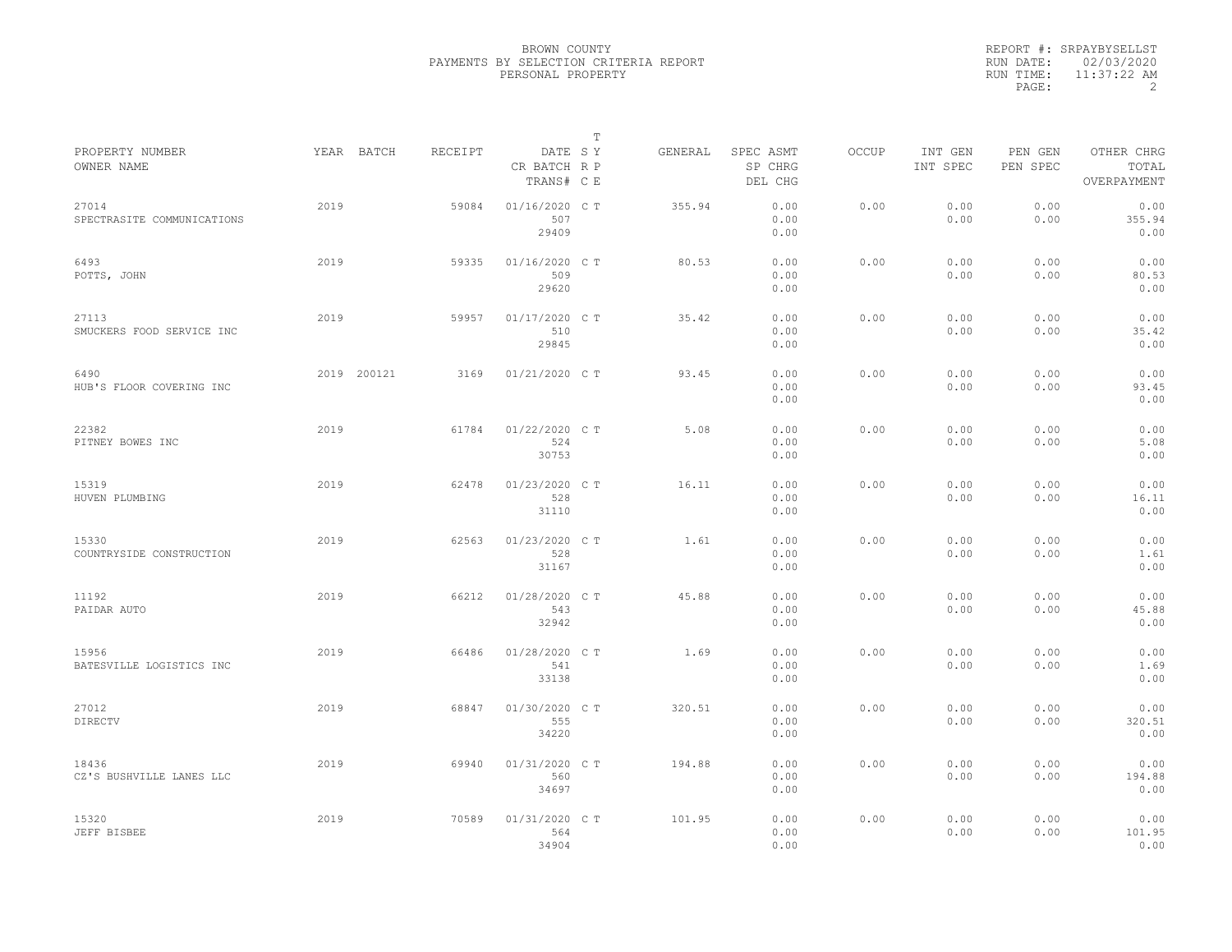|           | REPORT #: SRPAYBYSELLST |
|-----------|-------------------------|
|           | RUN DATE: 02/03/2020    |
| RUN TIME: | $11:37:22$ AM           |
| PAGE:     | 3                       |
|           |                         |

| PROPERTY NUMBER | YEAR | BATCH | RECEIPT | DATE SY             | GENERAL  | SPEC ASMT | OCCUP | INT GEN  | PEN GEN  | OTHER CHRG  |  |
|-----------------|------|-------|---------|---------------------|----------|-----------|-------|----------|----------|-------------|--|
| OWNER NAME      |      |       |         | CR BATCH R P        |          | SP CHRG   |       | INT SPEC | PEN SPEC | TOTAL       |  |
|                 |      |       |         | TRANS# C E          |          | DEL CHG   |       |          |          | OVERPAYMENT |  |
|                 |      |       |         | TOWN OF EATON TOTAL | 1,253.05 | 0.00      | 0.00  | 0.00     | 0.00     | 0.00        |  |
|                 |      |       |         |                     |          | 0.00      |       | 0.00     | 0.00     | 1,253.05    |  |
|                 |      |       |         |                     |          | 0.00      |       |          |          | 0.00        |  |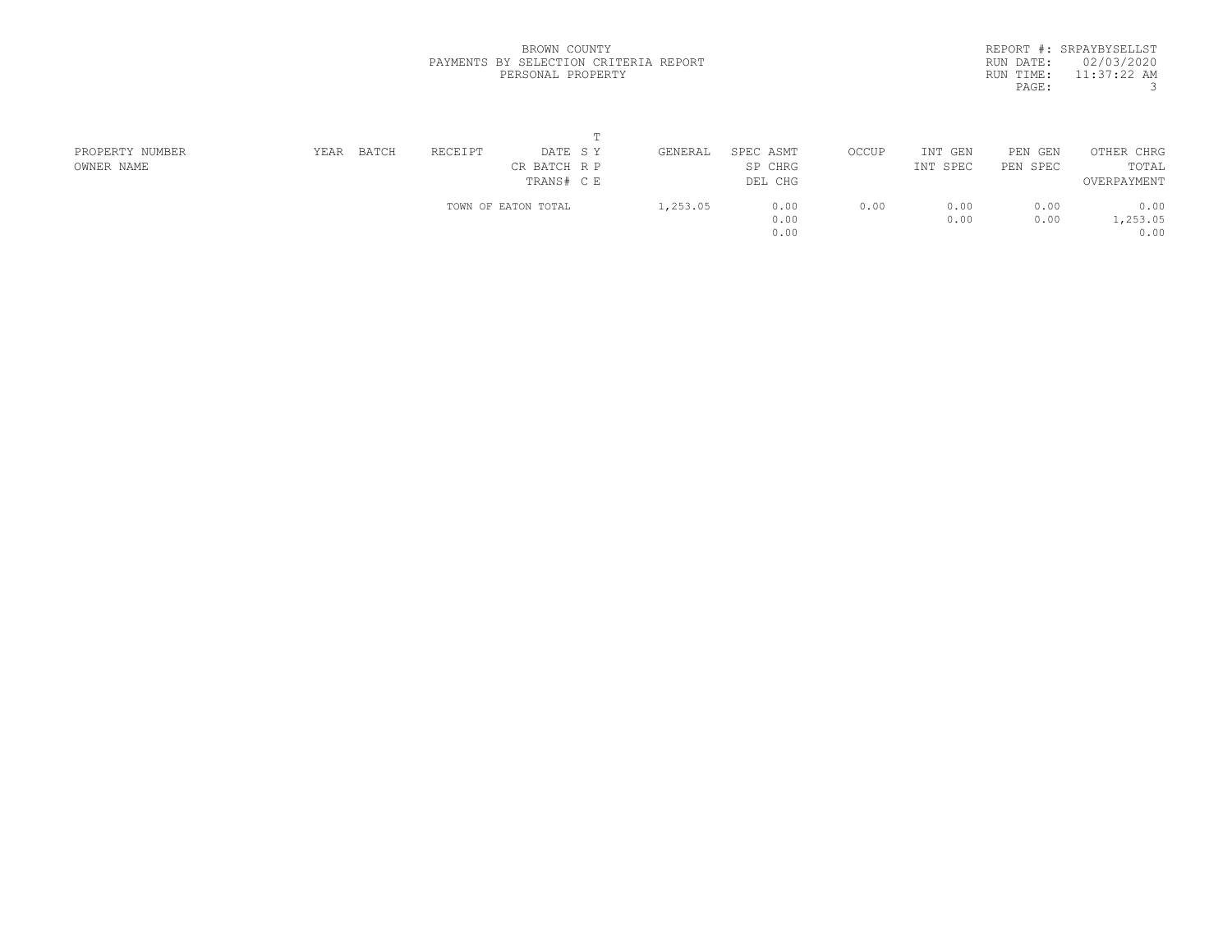|           | REPORT #: SRPAYBYSELLST |
|-----------|-------------------------|
|           | RUN DATE: 02/03/2020    |
| RUN TIME: | $11:37:22$ AM           |
| PAGE:     | 4                       |

| PROPERTY NUMBER                           |      | YEAR BATCH | RECEIPT | DATE SY                    | т | GENERAL   | SPEC ASMT          | OCCUP | INT GEN      | PEN GEN      | OTHER CHRG           |
|-------------------------------------------|------|------------|---------|----------------------------|---|-----------|--------------------|-------|--------------|--------------|----------------------|
| OWNER NAME                                |      |            |         | CR BATCH R P<br>TRANS# C E |   |           | SP CHRG<br>DEL CHG |       | INT SPEC     | PEN SPEC     | TOTAL<br>OVERPAYMENT |
| 17261<br>BELGIOIOSO CHEESE INC (GLENMORE) | 2019 |            | 58991   | 01/16/2020 C T<br>507      |   | 13,482.42 | 0.00<br>0.00       | 0.00  | 0.00<br>0.00 | 0.00<br>0.00 | 0.00<br>13,482.42    |
|                                           |      |            |         | 29352                      |   |           | 0.00               |       |              |              | 0.00                 |
| 4254<br>BELGIOIOSO CHEESE INC (DENMARK)   | 2019 |            | 59010   | 01/16/2020 C T<br>507      |   | 4,691.57  | 0.00<br>0.00       | 0.00  | 0.00<br>0.00 | 0.00<br>0.00 | 0.00<br>4,691.57     |
|                                           |      |            |         | 29352                      |   |           | 0.00               |       |              |              | 0.00                 |
| 15148                                     | 2019 |            | 59089   | 01/16/2020 C T             |   | 12,679.21 | 0.00               | 0.00  | 0.00         | 0.00         | 0.00                 |
| SPECTRASITE BROADCAST GROUP               |      |            |         | 507<br>29414               |   |           | 0.00<br>0.00       |       | 0.00         | 0.00         | 12,679.21<br>0.00    |
| 8096                                      | 2019 |            | 60555   | 01/21/2020 C T             |   | 5,821.68  | 0.00               | 0.00  | 0.00         | 0.00         | 0.00                 |
| NORTHEAST ASPHALT INC (GLENMORE PLANT)    |      |            |         | 519<br>30071               |   |           | 0.00<br>0.00       |       | 0.00         | 0.00         | 5,821.68<br>0.00     |
| 18458                                     | 2019 |            | 60691   | 01/21/2020 C T             |   | 129.76    | 0.00               | 0.00  | 0.00         | 0.00         | 0.00                 |
| HARRISBURG TELEVISION                     |      |            |         | 519<br>30130               |   |           | 0.00<br>0.00       |       | 0.00         | 0.00         | 129.76<br>0.00       |
| 24450                                     | 2019 |            | 61613   | 01/22/2020 CT              |   | 3,640.95  | 0.00               | 0.00  | 0.00         | 0.00         | 0.00                 |
| SHIRLEY WIND                              |      |            |         | 522<br>30625               |   |           | 0.00<br>0.00       |       | 0.00         | 0.00         | 3,640.95<br>0.00     |
| 4874                                      | 2019 |            | 62004   | 01/22/2020 C T             |   | 34.55     | 0.00               | 0.00  | 0.00         | 0.00         | 0.00                 |
| OLECK, DENNIS                             |      |            |         | 524<br>30941               |   |           | 0.00<br>0.00       |       | 0.00         | 0.00         | 34.55<br>34.55       |
| 4256                                      | 2019 |            | 63718   | 01/24/2020 C T             |   | 105.39    | 0.00               | 0.00  | 0.00         | 0.00         | 0.00                 |
| TOWER PALLET CO INC                       |      |            |         | 532<br>31840               |   |           | 0.00<br>0.00       |       | 0.00         | 0.00         | 105.39<br>0.00       |
| 4253                                      | 2019 |            | 66918   | 01/28/2020 C T             |   | 18,626.00 | 0.00               | 0.00  | 0.00         | 0.00         | 0.00                 |
| DAANEN & JANSSEN INC                      |      |            |         | 542<br>33401               |   |           | 0.00<br>0.00       |       | 0.00         | 0.00         | 18,626.00<br>0.00    |
| 26783                                     | 2019 |            | 68841   | 01/30/2020 C T             |   | 179.77    | 0.00               | 0.00  | 0.00         | 0.00         | 0.00                 |
| DIRECT TV                                 |      |            |         | 555<br>34220               |   |           | 0.00<br>0.00       |       | 0.00         | 0.00         | 179.77<br>0.00       |
| 25315                                     | 2019 |            | 69112   | 01/30/2020 C T             |   | 9.58      | 0.00               | 0.00  | 0.00         | 0.00         | 0.00                 |
| ADT LLC                                   |      |            |         | 556<br>34371               |   |           | 0.00<br>0.00       |       | 0.00         | 0.00         | 9.58<br>0.00         |
|                                           |      |            |         | TOWN OF GLENMORE TOTAL     |   | 59,400.88 | 0.00               | 0.00  | 0.00         | 0.00         | 0.00                 |
|                                           |      |            |         |                            |   |           | 0.00<br>0.00       |       | 0.00         | 0.00         | 59,400.88<br>34.55   |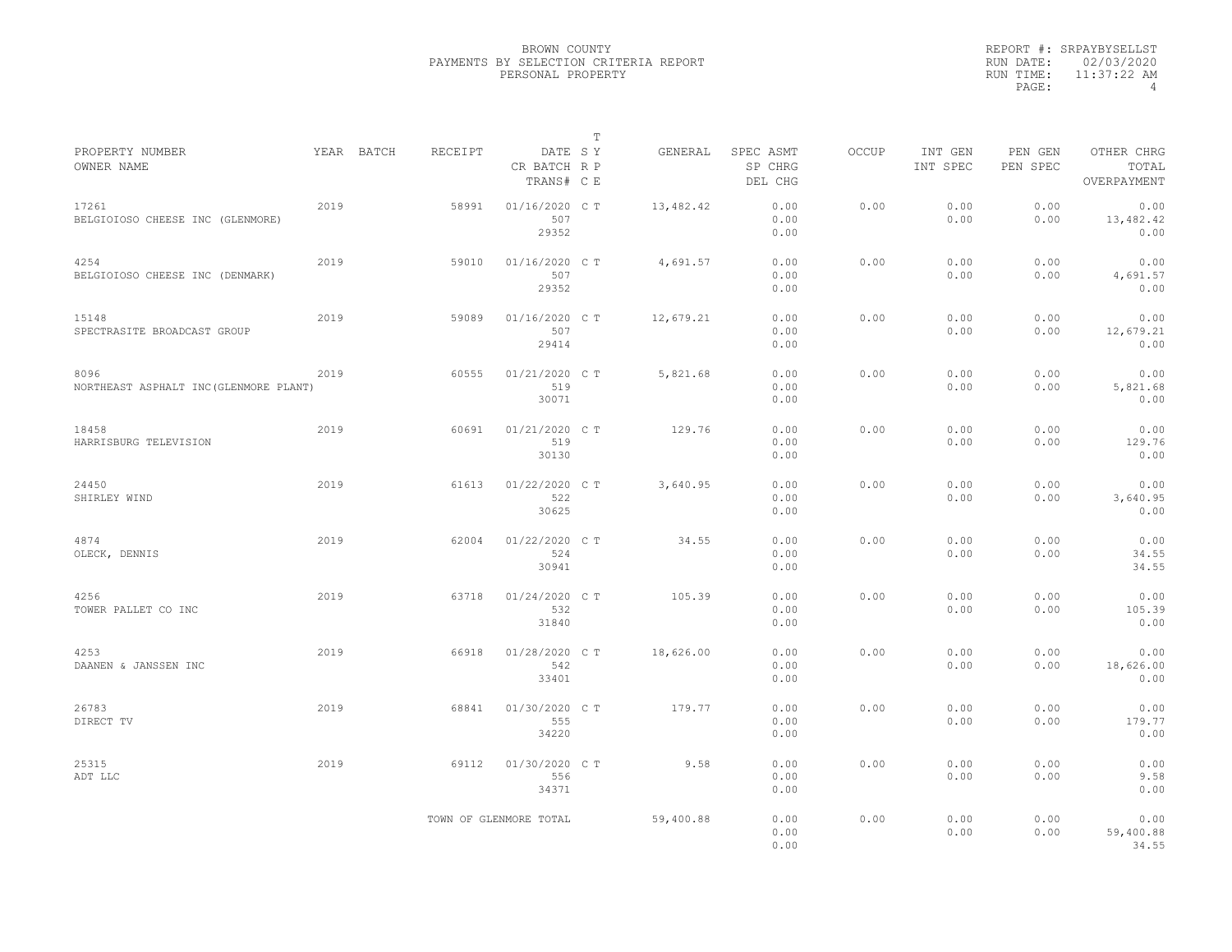|           | REPORT #: SRPAYBYSELLST |
|-----------|-------------------------|
|           | RUN DATE: 02/03/2020    |
| RUN TIME: | $11:37:22$ AM           |
| PAGE:     | .5                      |

|                                                        |            |         |                                       | $\mathbb T$ |         |                                 |              |                     |                     |                                    |
|--------------------------------------------------------|------------|---------|---------------------------------------|-------------|---------|---------------------------------|--------------|---------------------|---------------------|------------------------------------|
| PROPERTY NUMBER<br>OWNER NAME                          | YEAR BATCH | RECEIPT | DATE SY<br>CR BATCH R P<br>TRANS# C E |             | GENERAL | SPEC ASMT<br>SP CHRG<br>DEL CHG | <b>OCCUP</b> | INT GEN<br>INT SPEC | PEN GEN<br>PEN SPEC | OTHER CHRG<br>TOTAL<br>OVERPAYMENT |
| 27141<br>SPECTRASITE COMMUNICATIONS, INC WI            | 2019       | 59082   | 01/16/2020 C T<br>507<br>29407        |             | 354.20  | 0.00<br>0.00<br>0.00            | 0.00         | 0.00<br>0.00        | 0.00<br>0.00        | 0.00<br>354.20<br>0.00             |
| 27143<br>BAXTER HEALTHCARE CORPORATION                 | 2019       | 60101   | 01/17/2020 C T<br>510<br>29958        |             | 4.52    | 0.00<br>0.00<br>0.00            | 0.00         | 0.00<br>0.00        | 0.00<br>0.00        | 0.00<br>4.52<br>0.00               |
| 27705<br>CIT BANK NA                                   | 2019       | 60621   | 01/21/2020 C T<br>519<br>30084        |             | 29.10   | 0.00<br>0.00<br>0.00            | 0.00         | 0.00<br>0.00        | 0.00<br>0.00        | 0.00<br>29.10<br>0.00              |
| 26500<br>TAUSCHEK & SONS EXCAVATING & SNOW REMOVAL INC | 2019       | 60684   | 01/21/2020 C T<br>518<br>30124        |             | 37.65   | 0.00<br>0.00<br>0.00            | 0.00         | 0.00<br>0.00        | 0.00<br>0.00        | 0.00<br>37.65<br>0.00              |
| 17275<br>HANSEN'S PALLET INC                           | 2019       | 60787   | 01/21/2020 C T<br>519<br>30199        |             | 206.38  | 0.00<br>0.00<br>0.00            | 0.00         | 0.00<br>0.00        | 0.00<br>0.00        | 0.00<br>206.38<br>0.00             |
| 27536<br>MAILFINANCE INC                               | 2019       | 61671   | 01/22/2020 C T<br>524<br>30666        |             | 63.27   | 0.00<br>0.00<br>0.00            | 0.00         | 0.00<br>0.00        | 0.00<br>0.00        | 0.00<br>63.27<br>0.00              |
| 24529<br>PITNEY BOWES INC                              | 2019       | 61787   | 01/22/2020 C T<br>524<br>30753        |             | 3.01    | 0.00<br>0.00<br>0.00            | 0.00         | 0.00<br>0.00        | 0.00<br>0.00        | 0.00<br>3.01<br>0.00               |
| 13214<br>DENTAL HEALTH PRODUCTS INC                    | 2019       | 61905   | 01/22/2020 C T<br>524<br>30852        |             | 949.32  | 0.00<br>0.00<br>0.00            | 0.00         | 0.00<br>0.00        | 0.00<br>0.00        | 0.00<br>949.32<br>0.00             |
| 7257<br>TERRIEN, RAYMOND G & SANDRA                    | 2019       | 64476   | 01/27/2020 C T<br>536<br>32113        |             | 197.33  | 0.00<br>0.00<br>0.00            | 0.00         | 0.00<br>0.00        | 0.00<br>0.00        | 0.00<br>197.33<br>0.00             |
| 7235<br>BADGER STATE REBUILDERS INC                    | 2019       | 67665   | 01/29/2020 C T<br>549<br>33632        |             | 1.65    | 0.00<br>0.00<br>0.00            | 0.00         | 0.00<br>0.00        | 0.00<br>0.00        | 0.00<br>1.65<br>0.00               |
| 22354<br>DIRECTV INC                                   | 2019       | 68836   | 01/30/2020 C T<br>555<br>34220        |             | 489.20  | 0.00<br>0.00<br>0.00            | 0.00         | 0.00<br>0.00        | 0.00<br>0.00        | 0.00<br>489.20<br>0.00             |
| 25052<br>ADT LLC                                       | 2019       | 69110   | 01/30/2020 CT<br>556<br>34371         |             | 7.57    | 0.00<br>0.00<br>0.00            | 0.00         | 0.00<br>0.00        | 0.00<br>0.00        | 0.00<br>7.57<br>0.00               |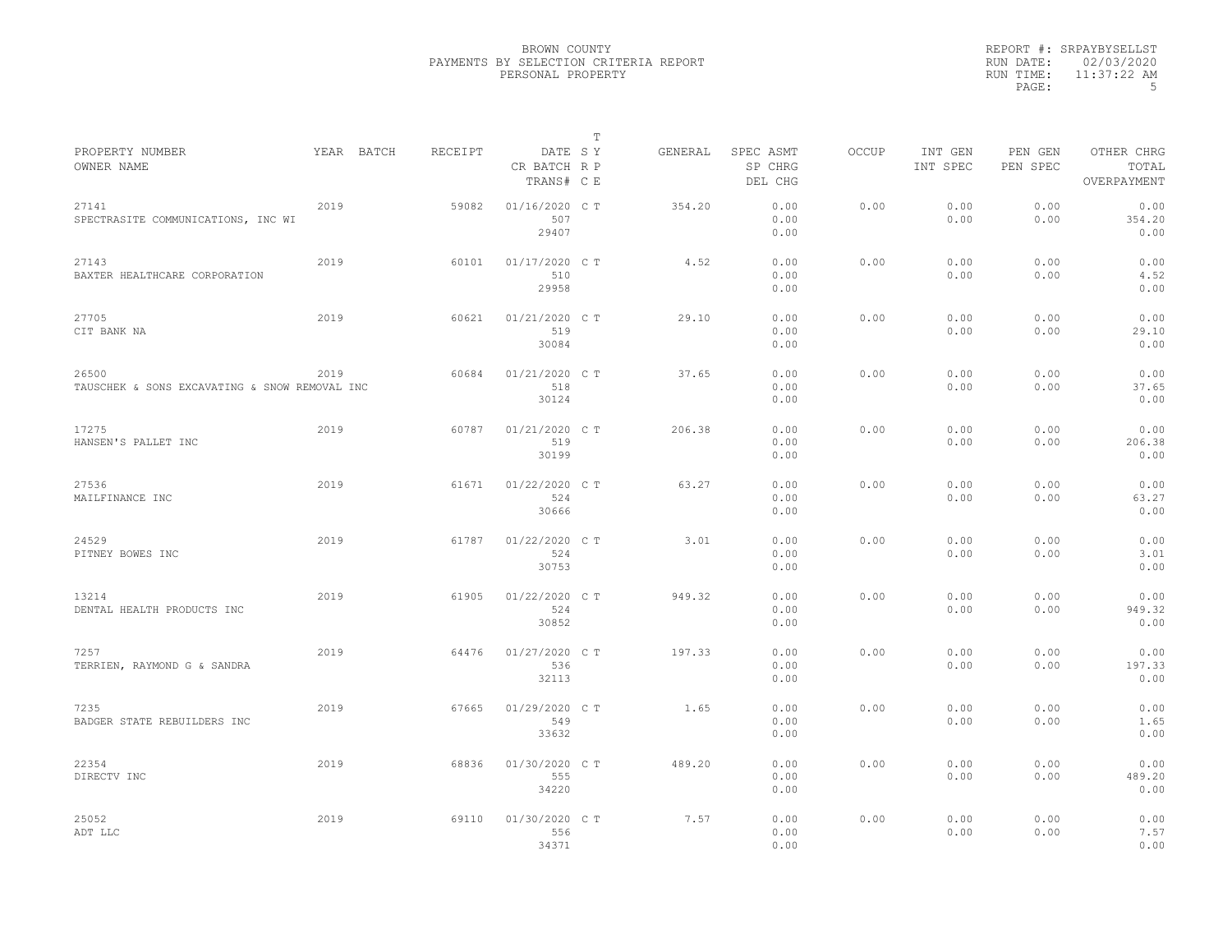|           | REPORT #: SRPAYBYSELLST |
|-----------|-------------------------|
|           | RUN DATE: 02/03/2020    |
| RUN TIME: | $11:37:23$ AM           |
| PAGE:     | 6                       |

|                                 |               |         |                                       | m |          |                                 |       |                     |                        |                                    |  |
|---------------------------------|---------------|---------|---------------------------------------|---|----------|---------------------------------|-------|---------------------|------------------------|------------------------------------|--|
| PROPERTY NUMBER<br>OWNER NAME   | BATCH<br>YEAR | RECEIPT | DATE SY<br>CR BATCH R P<br>TRANS# C E |   | GENERAL  | SPEC ASMT<br>SP CHRG<br>DEL CHG | OCCUP | INT GEN<br>INT SPEC | PEN<br>GEN<br>PEN SPEC | OTHER CHRG<br>TOTAL<br>OVERPAYMENT |  |
| 25717<br>ROCK FALLS SUPPER CLUB | 2019          | 69806   | 01/31/2020 C T<br>561<br>34574        |   | 338.15   | 0.00<br>0.00<br>0.00            | 0.00  | 0.00<br>0.00        | 0.00<br>0.00           | 0.00<br>338.15<br>0.00             |  |
| 8003<br>DEPREY'S FROSTY TIP     | 2019          | 70420   | 01/31/2020 C T<br>564<br>34794        |   | 113.64   | 0.00<br>0.00<br>0.00            | 0.00  | 0.00<br>0.00        | 0.00<br>0.00           | 0.00<br>113.64<br>0.00             |  |
| 13584<br>EASY STREET MEATS      | 2019          | 70581   | 01/31/2020 C T<br>566<br>34901        |   | 127.50   | 0.00<br>0.00<br>0.00            | 0.00  | 0.00<br>0.00        | 0.00<br>0.00           | 0.00<br>127.50<br>0.00             |  |
|                                 |               |         | TOWN OF GREEN BAY TOTAL               |   | 2,922.49 | 0.00<br>0.00<br>0.00            | 0.00  | 0.00<br>0.00        | 0.00<br>0.00           | 0.00<br>2,922.49<br>0.00           |  |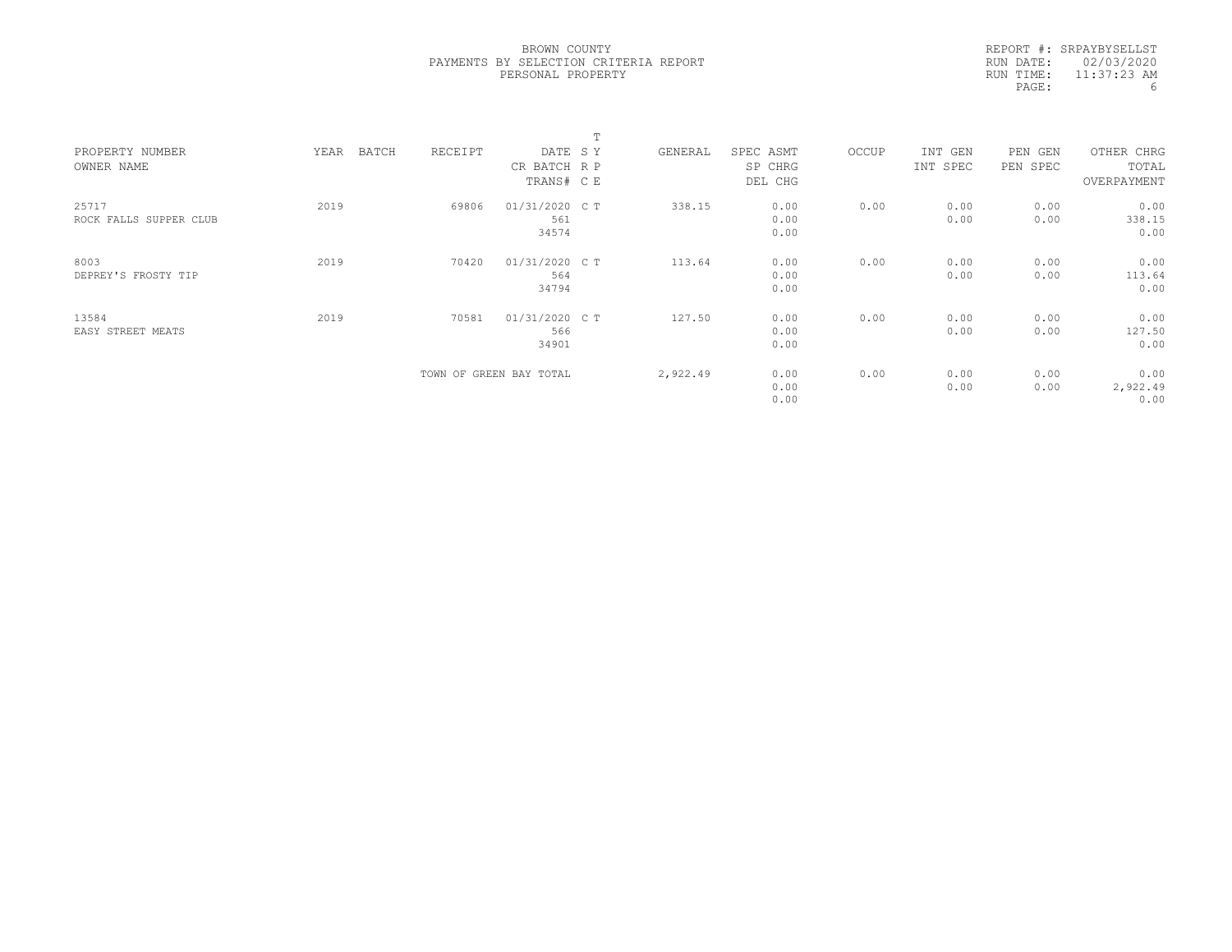|           | REPORT #: SRPAYBYSELLST |
|-----------|-------------------------|
|           | RUN DATE: 02/03/2020    |
| RUN TIME: | $11:37:23$ AM           |
| PAGE:     |                         |

|                                |            |         |                                       | $\mathbb T$ |           |                                 |       |                     |                     |                                    |
|--------------------------------|------------|---------|---------------------------------------|-------------|-----------|---------------------------------|-------|---------------------|---------------------|------------------------------------|
| PROPERTY NUMBER<br>OWNER NAME  | YEAR BATCH | RECEIPT | DATE SY<br>CR BATCH R P<br>TRANS# C E |             | GENERAL   | SPEC ASMT<br>SP CHRG<br>DEL CHG | OCCUP | INT GEN<br>INT SPEC | PEN GEN<br>PEN SPEC | OTHER CHRG<br>TOTAL<br>OVERPAYMENT |
| 26462<br>PITNEY BOWES INC      | 2019       | 61789   | 01/22/2020 C T<br>524<br>30753        |             | 8.57      | 0.00<br>0.00<br>0.00            | 0.00  | 0.00<br>0.00        | 0.00<br>0.00        | 0.00<br>8.57<br>0.00               |
| 27681<br>WABASHA LEASING (LLC) | 2019       | 63214   | 01/24/2020 C T<br>533<br>31538        |             | 44.36     | 0.00<br>0.00<br>0.00            | 0.00  | 0.00<br>0.00        | 0.00<br>0.00        | 0.00<br>44.36<br>0.00              |
| 4469<br>HOLLAND COLD STORAGE   | 2019       | 64805   | 01/27/2020 C T<br>535<br>32281        |             | 4,706.56  | 0.00<br>0.00<br>0.00            | 0.00  | 0.00<br>0.00        | 0.00<br>0.00        | 0.00<br>4,706.56<br>0.00           |
| 4471<br>VAN ABEL'S             | 2019       | 66779   | 01/28/2020 C T<br>545<br>33307        |             | 4,773.78  | 0.00<br>0.00<br>0.00            | 0.00  | 0.00<br>0.00        | 0.00<br>0.00        | 0.00<br>4,773.78<br>0.00           |
| 27009<br><b>DIRECTV</b>        | 2019       | 68846   | 01/30/2020 C T<br>555<br>34220        |             | 377.57    | 0.00<br>0.00<br>0.00            | 0.00  | 0.00<br>0.00        | 0.00<br>0.00        | 0.00<br>377.57<br>0.00             |
| 26461<br>LAKES GAS CO          | 2019       | 69053   | 01/30/2020 C T<br>554<br>34359        |             | 63.24     | 0.00<br>0.00<br>0.00            | 0.00  | 0.00<br>0.00        | 0.00<br>0.00        | 0.00<br>63.24<br>0.00              |
| 26458<br>ADT LLC               | 2019       | 69114   | 01/30/2020 C T<br>556<br>34371        |             | 9.90      | 0.00<br>0.00<br>0.00            | 0.00  | 0.00<br>0.00        | 0.00<br>0.00        | 0.00<br>9.90<br>0.00               |
| 27678<br>ADT LLC (LLC)         | 2019       | 69119   | 01/30/2020 C T<br>556<br>34371        |             | 2.54      | 0.00<br>0.00<br>0.00            | 0.00  | 0.00<br>0.00        | 0.00<br>0.00        | 0.00<br>2.54<br>0.00               |
| 13574<br>STATEWIDE RAZING      | 2019       | 70653   | 01/31/2020 C T<br>560<br>34930        |             | 40.85     | 0.00<br>0.00<br>0.00            | 0.00  | 0.00<br>0.00        | 0.00<br>0.00        | 0.00<br>40.85<br>0.00              |
|                                |            |         | TOWN OF HOLLAND TOTAL                 |             | 10,027.37 | 0.00<br>0.00<br>0.00            | 0.00  | 0.00<br>0.00        | 0.00<br>0.00        | 0.00<br>10,027.37<br>0.00          |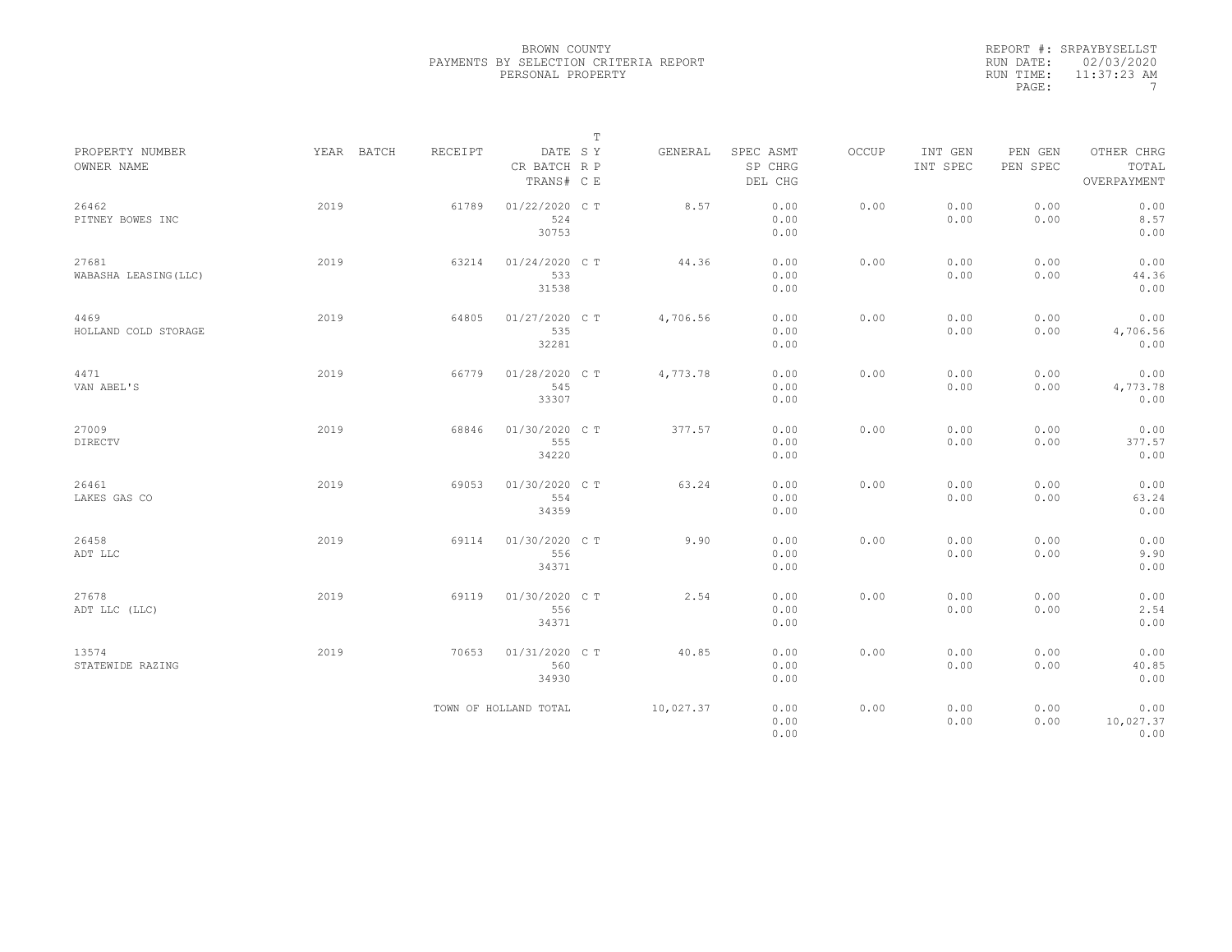|           | REPORT #: SRPAYBYSELLST |
|-----------|-------------------------|
|           | RUN DATE: 02/03/2020    |
| RUN TIME: | $11:37:23$ AM           |
| PAGE:     | 8                       |

|                                           |      |            |         |                                       | Т |          |                                 |       |                     |                     |                                    |  |
|-------------------------------------------|------|------------|---------|---------------------------------------|---|----------|---------------------------------|-------|---------------------|---------------------|------------------------------------|--|
| PROPERTY NUMBER<br>OWNER NAME             |      | YEAR BATCH | RECEIPT | DATE SY<br>CR BATCH R P<br>TRANS# C E |   | GENERAL  | SPEC ASMT<br>SP CHRG<br>DEL CHG | OCCUP | INT GEN<br>INT SPEC | PEN GEN<br>PEN SPEC | OTHER CHRG<br>TOTAL<br>OVERPAYMENT |  |
| 8072<br>GREEN & GOLD CONCRETE INC         | 2019 |            | 58984   | 01/16/2020 C T<br>508<br>29345        |   | 374.93   | 0.00<br>0.00<br>0.00            | 0.00  | 0.00<br>0.00        | 0.00<br>0.00        | 0.00<br>374.93<br>0.00             |  |
| 5677<br>OUTSKIRTZ SALOON                  | 2019 |            | 60057   | 01/17/2020 C T<br>513<br>29924        |   | 37.80    | 0.00<br>0.00<br>0.00            | 0.00  | 0.00<br>0.00        | 0.00<br>0.00        | 0.00<br>37.80<br>0.00              |  |
| 17262<br>BLACKMAN INC                     | 2019 |            | 60488   | 01/21/2020 C T<br>518<br>30050        |   | 1,570.58 | 0.00<br>0.00<br>0.00            | 0.00  | 0.00<br>0.00        | 0.00<br>0.00        | 0.00<br>1,570.58<br>0.00           |  |
| 13491<br>LEROY STAHL TRUCKING             | 2019 |            | 60696   | $01/21/2020$ CT<br>518<br>30135       |   | 14.76    | 0.00<br>0.00<br>0.00            | 0.00  | 0.00<br>0.00        | 0.00<br>0.00        | 0.00<br>14.76<br>0.00              |  |
| 24326<br>PITNEY BOWES INC                 | 2019 |            | 61785   | 01/22/2020 C T<br>524<br>30753        |   | 4.05     | 0.00<br>0.00<br>0.00            | 0.00  | 0.00<br>0.00        | 0.00<br>0.00        | 0.00<br>4.05<br>0.00               |  |
| 23640<br>DOUBLE D LANDSCAPE               | 2019 |            | 63453   | 01/24/2020 C T<br>533<br>31667        |   | 132.85   | 0.00<br>0.00<br>0.00            | 0.00  | 0.00<br>0.00        | 0.00<br>0.00        | 0.00<br>132.85<br>0.00             |  |
| 5684<br>THEYS TRUCKING AND EXCAVATING INC | 2019 |            | 65912   | 01/28/2020 C T<br>541<br>32768        |   | 29.52    | 0.00<br>0.00<br>0.00            | 0.00  | 0.00<br>0.00        | 0.00<br>0.00        | 0.00<br>29.52<br>0.00              |  |
| 14511<br>TIM VERHEYEN                     | 2019 |            | 67424   | 01/29/2020 C T<br>549<br>33493        |   | 175.66   | 0.00<br>0.00<br>0.00            | 0.00  | 0.00<br>0.00        | 0.00<br>0.00        | 0.00<br>175.66<br>0.00             |  |
| 27006<br>DIRECTV                          | 2019 |            | 68845   | 01/30/2020 C T<br>555<br>34220        |   | 236.18   | 0.00<br>0.00<br>0.00            | 0.00  | 0.00<br>0.00        | 0.00<br>0.00        | 0.00<br>236.18<br>0.00             |  |
| 14514<br>MATHU, JIM                       | 2019 |            | 69013   | 01/30/2020 C T<br>555<br>34330        |   | 2.70     | 0.00<br>0.00<br>0.00            | 0.00  | 0.00<br>0.00        | 0.00<br>0.00        | 0.00<br>2.70<br>0.00               |  |
| 5698<br>BLEMKE, JAMES                     | 2019 |            | 70407   | 01/31/2020 C T<br>564<br>34783        |   | 5.40     | 0.00<br>0.00<br>0.00            | 0.00  | 0.00<br>0.00        | 0.00<br>0.00        | 0.00<br>5.40<br>0.00               |  |
| 14660<br>SHEFCHIK, CRAIG                  | 2019 |            | 71030   | 01/31/2020 C T<br>566<br>35170        |   | 13.50    | 0.00<br>0.00<br>0.00            | 0.00  | 0.00<br>0.00        | 0.00<br>0.00        | 0.00<br>13.50<br>0.00              |  |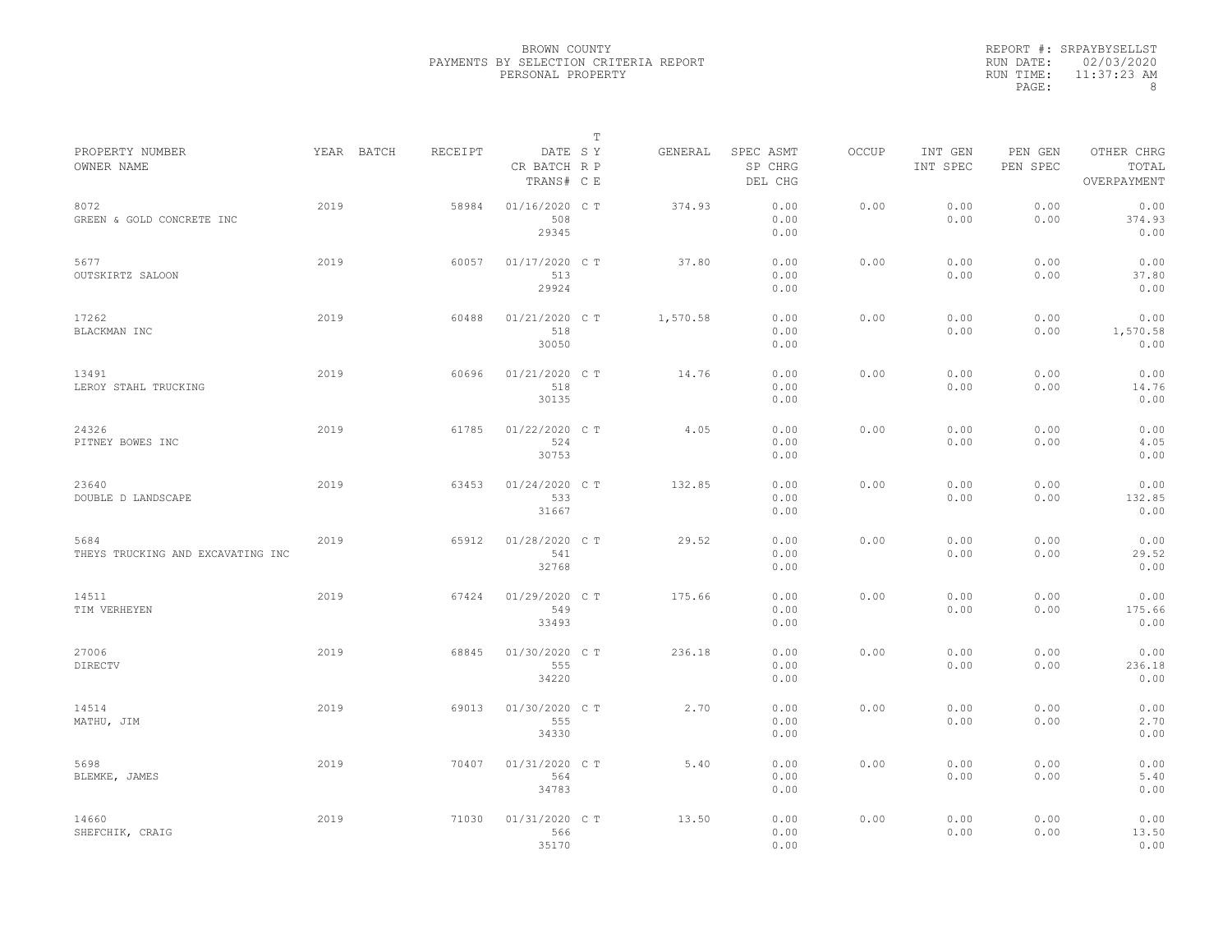REPORT #: SRPAYBYSELLST RUN DATE: 02/03/2020 RUN TIME: 11:37:24 AM PAGE: 9

|                 |               |         | $\blacksquare$         |          |           |       |          |          |             |  |
|-----------------|---------------|---------|------------------------|----------|-----------|-------|----------|----------|-------------|--|
| PROPERTY NUMBER | BATCH<br>YEAR | RECEIPT | DATE SY                | GENERAL  | SPEC ASMT | OCCUP | INT GEN  | PEN GEN  | OTHER CHRG  |  |
| OWNER NAME      |               |         | CR BATCH R P           |          | SP CHRG   |       | INT SPEC | PEN SPEC | TOTAL       |  |
|                 |               |         | TRANS# C E             |          | DEL CHG   |       |          |          | OVERPAYMENT |  |
| 7159            | 2019          | 71144   | 01/31/2020 C T         | 39.85    | 0.00      | 0.00  | 0.00     | 0.00     | 0.00        |  |
| PHILLIPS, TERRY |               |         | 563                    |          | 0.00      |       | 0.00     | 0.00     | 39.85       |  |
|                 |               |         | 35239                  |          | 0.00      |       |          |          | 0.00        |  |
|                 |               |         | TOWN OF HUMBOLDT TOTAL | 2,637.78 | 0.00      | 0.00  | 0.00     | 0.00     | 0.00        |  |
|                 |               |         |                        |          | 0.00      |       | 0.00     | 0.00     | 2,637.78    |  |
|                 |               |         |                        |          | 0.00      |       |          |          | 0.00        |  |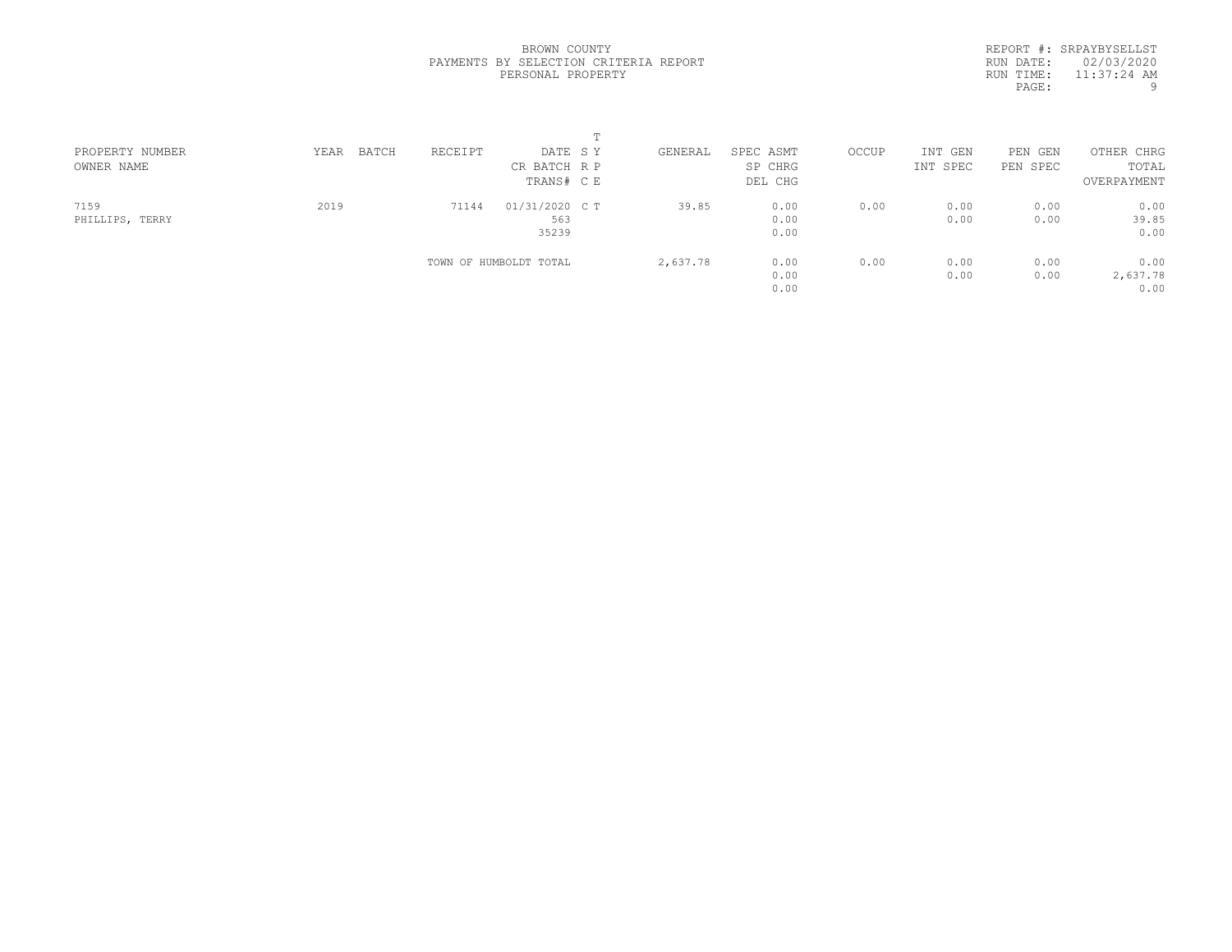|           | REPORT #: SRPAYBYSELLST |
|-----------|-------------------------|
|           | RUN DATE: 02/03/2020    |
| RUN TIME: | $11:37:24$ AM           |
| PAGE:     | 1 N                     |

|                                  |            |         |                                       | Т |          |                                 |       |                     |                     |                                    |  |
|----------------------------------|------------|---------|---------------------------------------|---|----------|---------------------------------|-------|---------------------|---------------------|------------------------------------|--|
| PROPERTY NUMBER<br>OWNER NAME    | YEAR BATCH | RECEIPT | DATE SY<br>CR BATCH R P<br>TRANS# C E |   | GENERAL  | SPEC ASMT<br>SP CHRG<br>DEL CHG | OCCUP | INT GEN<br>INT SPEC | PEN GEN<br>PEN SPEC | OTHER CHRG<br>TOTAL<br>OVERPAYMENT |  |
| 26395<br>PAPER TRANSPORT INC     | 2019       | 58668   | 01/15/2020 C T<br>502<br>29200        |   | 7,090.64 | 0.00<br>0.00<br>0.00            | 0.00  | 0.00<br>0.00        | 0.00<br>0.00        | 0.00<br>7,090.64<br>0.00           |  |
| 23195<br>JOSEPH A INTERIORS LLC  | 2019       | 58754   | 01/15/2020 C T<br>502<br>29269        |   | 1,705.47 | 0.00<br>0.00<br>0.00            | 0.00  | 0.00<br>0.00        | 0.00<br>0.00        | 0.00<br>1,705.47<br>0.00           |  |
| 18563<br>TIGHT LINES FLY FISHING | 2019       | 59272   | 01/16/2020 C T<br>507<br>29566        |   | 107.89   | 0.00<br>0.00<br>0.00            | 0.00  | 0.00<br>0.00        | 0.00<br>0.00        | 0.00<br>107.89<br>0.00             |  |
| 11272<br>MACK'S PUB AND GRILL    | 2019       | 59767   | 01/17/2020 C T<br>512<br>29766        |   | 473.21   | 0.00<br>0.00<br>0.00            | 0.00  | 0.00<br>0.00        | 0.00<br>0.00        | 0.00<br>473.21<br>0.00             |  |
| 25073<br>SMUCKER FOOD SERVICE    | 2019       | 59959   | 01/17/2020 C T<br>510<br>29845        |   | 26.50    | 0.00<br>0.00<br>0.00            | 0.00  | 0.00<br>0.00        | 0.00<br>0.00        | 0.00<br>26.50<br>0.00              |  |
| 7079<br>U HAUL CO OF WISCONSIN   | 2019       | 60001   | 01/17/2020 C T<br>510<br>29880        |   | 4,035.57 | 0.00<br>0.00<br>0.00            | 0.00  | 0.00<br>0.00        | 0.00<br>0.00        | 0.00<br>4,035.57<br>0.00           |  |
| 20459<br>LUMBER LIQUIDATORS INC  | 2019       | 60095   | 01/17/2020 C T<br>510<br>29954        |   | 321.79   | 0.00<br>0.00<br>0.00            | 0.00  | 0.00<br>0.00        | 0.00<br>0.00        | 0.00<br>321.79<br>0.00             |  |
| 12837<br>NORTHEAST ASPHALT INC   | 2019       | 60570   | 01/21/2020 C T<br>519<br>30071        |   | 535.68   | 0.00<br>0.00<br>0.00            | 0.00  | 0.00<br>0.00        | 0.00<br>0.00        | 0.00<br>535.68<br>0.00             |  |
| 25071<br>CIT FINANCE LLC         | 2019       | 60616   | 01/21/2020 C T<br>519<br>30083        |   | 15.77    | 0.00<br>0.00<br>0.00            | 0.00  | 0.00<br>0.00        | 0.00<br>0.00        | 0.00<br>15.77<br>0.00              |  |
| 26482<br>CITI BANK NA            | 2019       | 60619   | 01/21/2020 C T<br>519<br>30084        |   | 47.32    | 0.00<br>0.00<br>0.00            | 0.00  | 0.00<br>0.00        | 0.00<br>0.00        | 0.00<br>47.32<br>0.00              |  |
| 23697<br>GRANITE STONEWORKS      | 2019       | 60891   | 01/21/2020 C T<br>518<br>30276        |   | 550.82   | 0.00<br>0.00<br>0.00            | 0.00  | 0.00<br>0.00        | 0.00<br>0.00        | 0.00<br>550.82<br>0.00             |  |
| 22488<br>CORE & MAIN LP          | 2019       | 61089   | 01/21/2020 C T<br>519<br>30423        |   | 177.92   | 0.00<br>0.00<br>0.00            | 0.00  | 0.00<br>0.00        | 0.00<br>0.00        | 0.00<br>177.92<br>0.00             |  |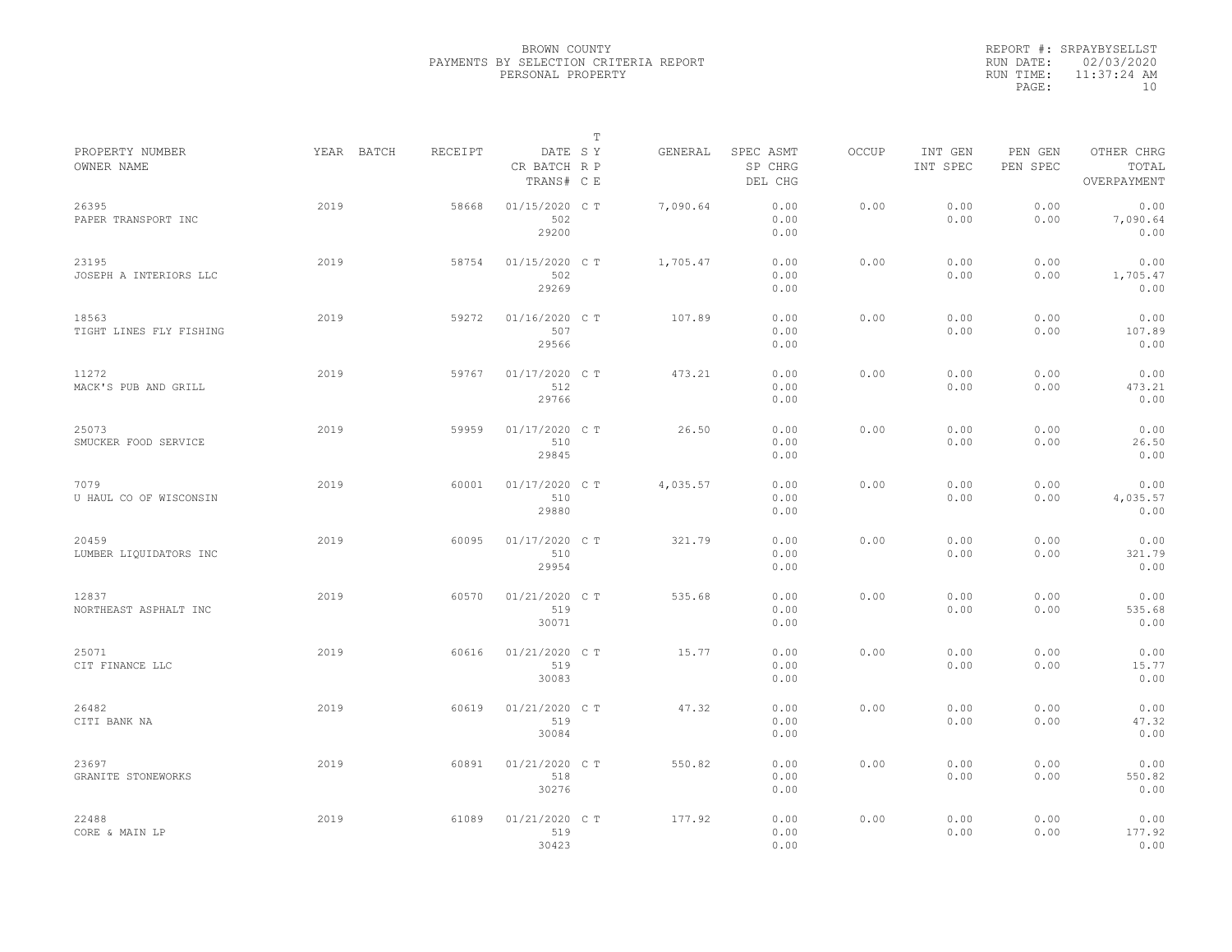|           | REPORT #: SRPAYBYSELLST |
|-----------|-------------------------|
|           | RUN DATE: 02/03/2020    |
| RUN TIME: | $11:37:24$ AM           |
| PAGE:     | 11                      |

| PROPERTY NUMBER                             |      | YEAR BATCH | RECEIPT | DATE SY                    | Т | GENERAL  | SPEC ASMT          | OCCUP | INT GEN      | PEN GEN      | OTHER CHRG           |  |
|---------------------------------------------|------|------------|---------|----------------------------|---|----------|--------------------|-------|--------------|--------------|----------------------|--|
| OWNER NAME                                  |      |            |         | CR BATCH R P<br>TRANS# C E |   |          | SP CHRG<br>DEL CHG |       | INT SPEC     | PEN SPEC     | TOTAL<br>OVERPAYMENT |  |
| 24411<br>SHERWIN-WILLIAMS COMPANY           | 2019 |            | 61486   | 01/22/2020 C T<br>522      |   | 282.04   | 0.00<br>0.00       | 0.00  | 0.00<br>0.00 | 0.00<br>0.00 | 0.00<br>282.04       |  |
|                                             |      |            |         | 30567                      |   |          | 0.00               |       |              |              | 0.00                 |  |
| 26404<br>PAC VAN INC                        | 2019 |            | 61532   | 01/22/2020 C T<br>522      |   | 32.17    | 0.00<br>0.00       | 0.00  | 0.00<br>0.00 | 0.00<br>0.00 | 0.00<br>32.17        |  |
|                                             |      |            |         | 30610                      |   |          | 0.00               |       |              |              | 0.00                 |  |
| 24408<br>PITNEY BOWES INC                   | 2019 |            | 61786   | 01/22/2020 C T<br>524      |   | 41.65    | 0.00<br>0.00       | 0.00  | 0.00<br>0.00 | 0.00<br>0.00 | 0.00<br>41.65        |  |
|                                             |      |            |         | 30753                      |   |          | 0.00               |       |              |              | 0.00                 |  |
| 25060                                       | 2019 |            | 62571   | 01/23/2020 C T             |   | 666.28   | 0.00               | 0.00  | 0.00         | 0.00         | 0.00                 |  |
| KELBE BROTHERS                              |      |            |         | 526<br>31173               |   |          | 0.00<br>0.00       |       | 0.00         | 0.00         | 666.28<br>0.00       |  |
| 27074                                       | 2019 |            | 62805   | 01/23/2020 C T             |   | 77.05    | 0.00               | 0.00  | 0.00         | 0.00         | 0.00                 |  |
| GREATAMERICA FINANCIAL SERVICES CORPORATION |      |            |         | 526<br>31379               |   |          | 0.00<br>0.00       |       | 0.00         | 0.00         | 77.05<br>0.00        |  |
| 27073                                       | 2019 |            | 62806   | 01/23/2020 C T             |   | 147.09   | 0.00               | 0.00  | 0.00         | 0.00         | 0.00                 |  |
| GREATAMERICA FINANCIAL SERVICES CORP        |      |            |         | 526<br>31379               |   |          | 0.00<br>0.00       |       | 0.00         | 0.00         | 147.09<br>0.00       |  |
| 18557                                       | 2019 |            | 62807   | 01/23/2020 C T             |   | 647.37   | 0.00               | 0.00  | 0.00         | 0.00         | 0.00                 |  |
| GREAT AMERICA FINANCIAL SERVICES CORP       |      |            |         | 526<br>31379               |   |          | 0.00<br>0.00       |       | 0.00         | 0.00         | 647.37<br>0.00       |  |
| 27064                                       | 2019 |            | 63141   | 01/24/2020 C T             |   | 4,105.60 | 0.00               | 0.00  | 0.00         | 0.00         | 0.00                 |  |
| DENMARK STATE BANK                          |      |            |         | 533<br>31501               |   |          | 0.00<br>0.00       |       | 0.00         | 0.00         | 4,105.60<br>0.00     |  |
| 21884                                       | 2019 |            | 64337   | 01/27/2020 C T             |   | 98.43    | 0.00               | 0.00  | 0.00         | 0.00         | 0.00                 |  |
| XEROX CORP                                  |      |            |         | 538<br>32019               |   |          | 0.00<br>0.00       |       | 0.00         | 0.00         | 98.43<br>0.00        |  |
| 20444                                       | 2019 |            | 64481   | 01/27/2020 C T             |   | 100.32   | 0.00               | 0.00  | 0.00         | 0.00         | 0.00                 |  |
| OPTIMA ASSOCIATES                           |      |            |         | 536<br>32118               |   |          | 0.00<br>0.00       |       | 0.00         | 0.00         | 100.32<br>0.00       |  |
| 20446                                       | 2019 |            | 64608   | 01/27/2020 C T             |   | 211.90   | 0.00               | 0.00  | 0.00         | 0.00         | 0.00                 |  |
| ROLAND MACHINERY                            |      |            |         | 536<br>32173               |   |          | 0.00<br>0.00       |       | 0.00         | 0.00         | 211.90<br>0.00       |  |
| 27699                                       | 2019 |            | 64871   | 01/27/2020 C T             |   | 18.93    | 0.00               | 0.00  | 0.00         | 0.00         | 0.00                 |  |
| GREAT LAKES COCA-COLA DISTRIBUTION LLC      |      |            |         | 539<br>32317               |   |          | 0.00<br>0.00       |       | 0.00         | 0.00         | 18.93<br>0.00        |  |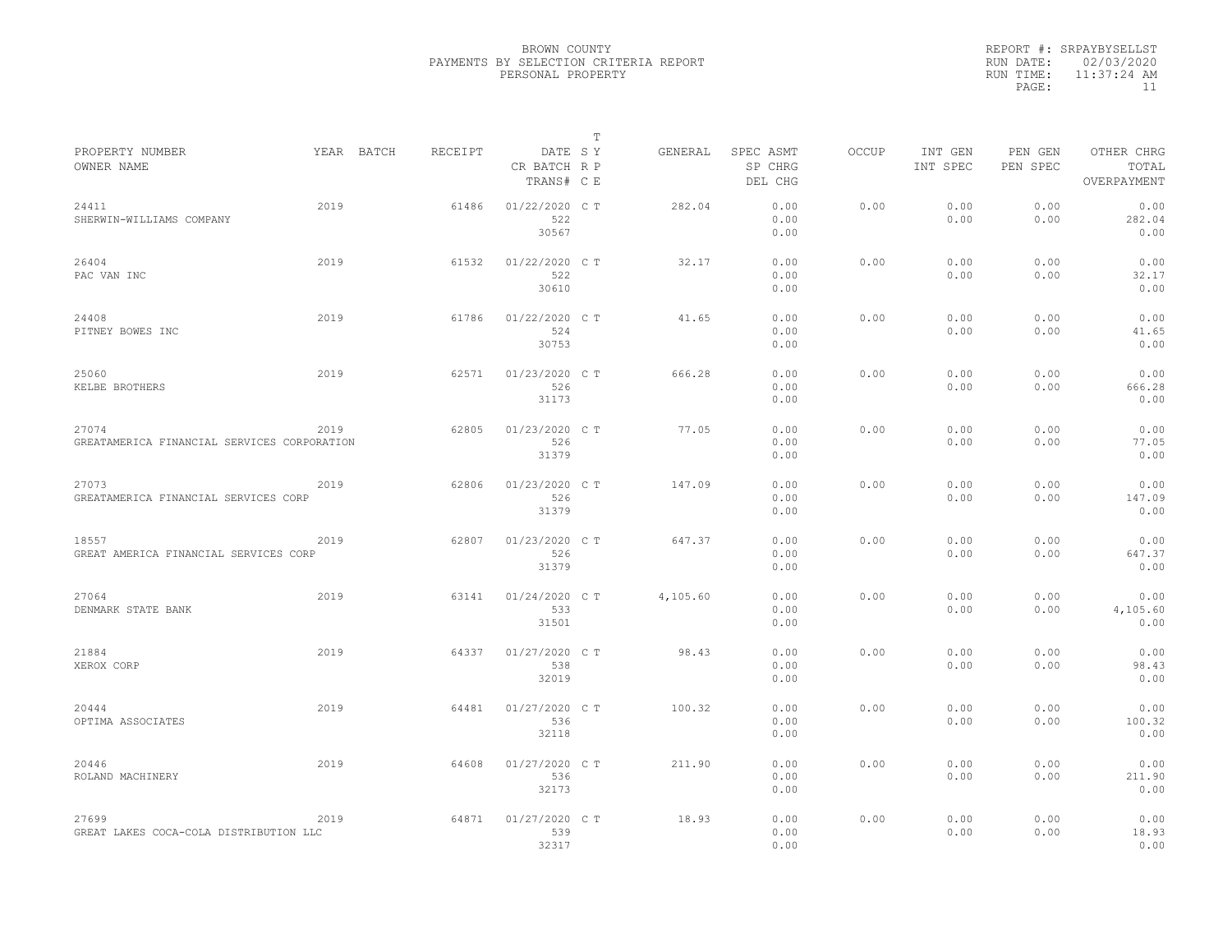|           | REPORT #: SRPAYBYSELLST |
|-----------|-------------------------|
|           | RUN DATE: 02/03/2020    |
| RUN TIME: | $11:37:25$ AM           |
| PAGE:     | 12                      |

|                                                       |      |            |                  |                                       | Т |             |                                 |       |                     |                     |                                    |  |
|-------------------------------------------------------|------|------------|------------------|---------------------------------------|---|-------------|---------------------------------|-------|---------------------|---------------------|------------------------------------|--|
| PROPERTY NUMBER<br>OWNER NAME                         |      | YEAR BATCH | RECEIPT          | DATE SY<br>CR BATCH R P<br>TRANS# C E |   | GENERAL     | SPEC ASMT<br>SP CHRG<br>DEL CHG | OCCUP | INT GEN<br>INT SPEC | PEN GEN<br>PEN SPEC | OTHER CHRG<br>TOTAL<br>OVERPAYMENT |  |
| 23683<br>DELOREY CHIROPRACTIC CENTER INC              | 2019 |            | 65084            | 01/27/2020 C T<br>536<br>32439        |   | 285.81      | 0.00<br>0.00<br>0.00            | 0.00  | 0.00<br>0.00        | 0.00<br>0.00        | 0.00<br>285.81<br>0.00             |  |
| 19668<br>ORTHODONTIC SPECIALISTS OF GREEN BAY         | 2019 |            | 65640            | 01/28/2020 C T<br>540<br>32615        |   | 2,604.57    | 0.00<br>0.00<br>0.00            | 0.00  | 0.00<br>0.00        | 0.00<br>0.00        | 0.00<br>2,604.57<br>0.00           |  |
| 13502<br>PREVEA CLINIC INC                            | 2019 |            | 65938            | 01/28/2020 C T<br>540<br>32778        |   | 486.46      | 0.00<br>0.00<br>0.00            | 0.00  | 0.00<br>0.00        | 0.00<br>0.00        | 0.00<br>486.46<br>0.00             |  |
| 16261<br>PREVEA CLINIC INC                            | 2019 |            | 65940            | 01/28/2020 C T<br>540<br>32778        |   | 516.75      | 0.00<br>0.00<br>0.00            | 0.00  | 0.00<br>0.00        | 0.00<br>0.00        | 0.00<br>516.75<br>0.00             |  |
| 25619<br>PREVEA CLINIC INC @ (NSIGHT)                 | 2019 |            | 65942            | 01/28/2020 C T<br>540<br>32778        |   | 3.78        | 0.00<br>0.00<br>0.00            | 0.00  | 0.00<br>0.00        | 0.00<br>0.00        | 0.00<br>3.78<br>0.00               |  |
| 19668<br>ORTHODONTIC SPECIALISTS OF GREEN BAY         | 2019 |            | Voids #<br>65640 | 01/28/2020 C V<br>540<br>32794        |   | $-2,604.57$ | 0.00<br>0.00<br>0.00            | 0.00  | 0.00<br>0.00        | 0.00<br>0.00        | 0.00<br>$-2,604.57$<br>0.00        |  |
| 21883<br>ST VINCENT HOSPITAL                          | 2019 |            | 66037            | 01/28/2020 C T<br>540<br>32823        |   | 4,330.87    | 0.00<br>0.00<br>0.00            | 0.00  | 0.00<br>0.00        | 0.00<br>0.00        | 0.00<br>4,330.87<br>0.00           |  |
| 22469<br>ST VINCENT HOSPITAL                          | 2019 |            | 66041            | 01/28/2020 C T<br>540<br>32823        |   | 2,313.07    | 0.00<br>0.00<br>0.00            | 0.00  | 0.00<br>0.00        | 0.00<br>0.00        | 0.00<br>2,313.07<br>0.00           |  |
| 23689<br>ST VINCENT HOSPITAL DBA PREVEA HEALTH        | 2019 |            | 66042            | 01/28/2020 C T<br>540<br>32823        |   | 5.69        | 0.00<br>0.00<br>0.00            | 0.00  | 0.00<br>0.00        | 0.00<br>0.00        | 0.00<br>5.69<br>0.00               |  |
| 27072<br>GENESIS ELDERCARE REHABILITATION SERVICE LLC | 2019 |            | 66231            | 01/28/2020 C T<br>545<br>32960        |   | 104.12      | 0.00<br>0.00<br>0.00            | 0.00  | 0.00<br>0.00        | 0.00<br>0.00        | 0.00<br>104.12<br>0.00             |  |
| 19665<br>PRECISION CUT STONE INC                      | 2019 |            | 66375            | 01/28/2020 C T<br>540<br>33053        |   | 1,281.45    | 0.00<br>0.00<br>0.00            | 0.00  | 0.00<br>0.00        | 0.00<br>0.00        | 0.00<br>1,281.45<br>0.00           |  |
| 27078<br>PAYNE CREST ELECTRIC INC                     | 2019 |            | 66489            | 01/28/2020 C T<br>541<br>33141        |   | 1,304.17    | 0.00<br>0.00<br>0.00            | 0.00  | 0.00<br>0.00        | 0.00<br>0.00        | 0.00<br>1,304.17<br>0.00           |  |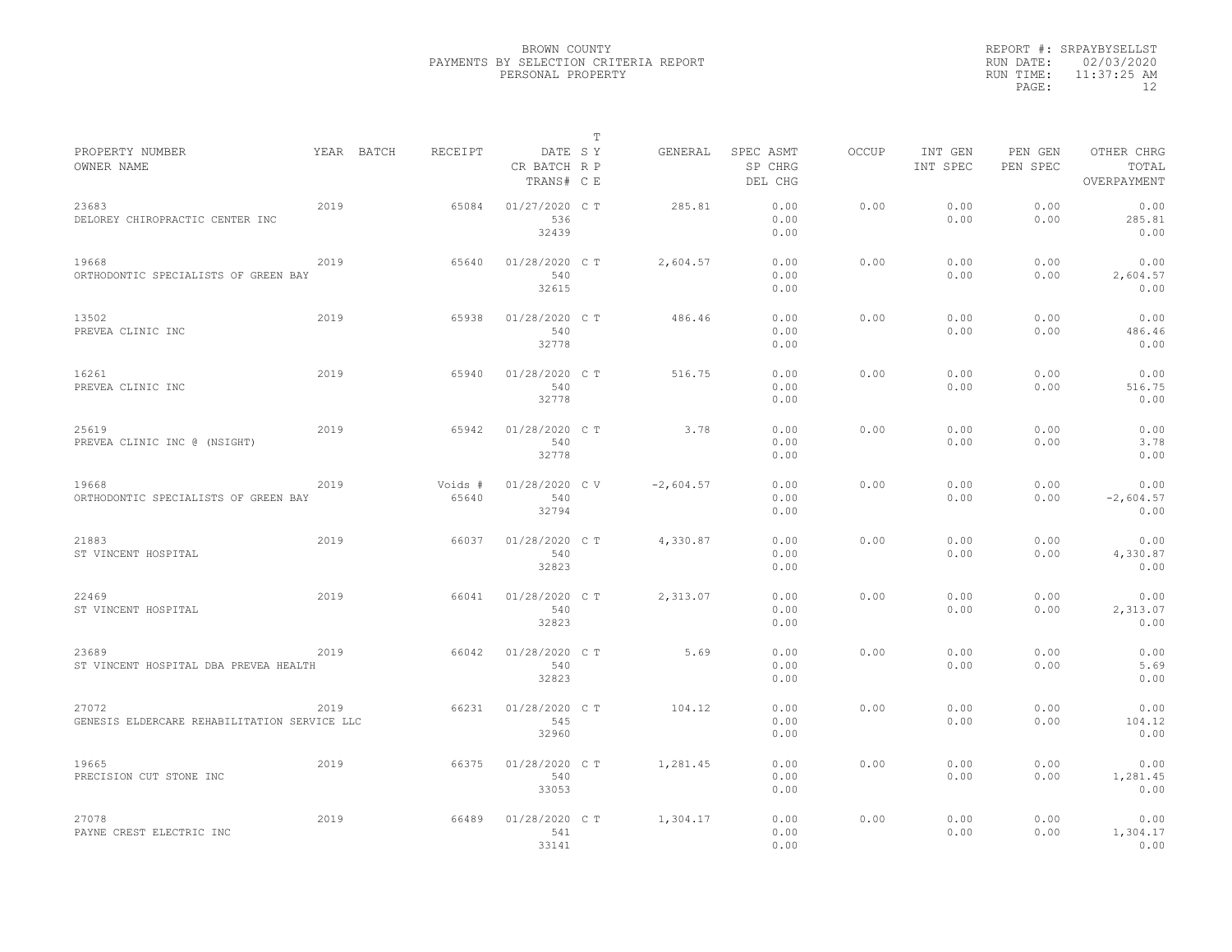|           | REPORT #: SRPAYBYSELLST |
|-----------|-------------------------|
|           | RUN DATE: 02/03/2020    |
| RUN TIME: | $11:37:25$ AM           |
| PAGE:     | 13                      |

|                                               |      |            |         |                                       | $\mathbb T$ |          |                                 |              |                     |                     |                                    |
|-----------------------------------------------|------|------------|---------|---------------------------------------|-------------|----------|---------------------------------|--------------|---------------------|---------------------|------------------------------------|
| PROPERTY NUMBER<br>OWNER NAME                 |      | YEAR BATCH | RECEIPT | DATE SY<br>CR BATCH R P<br>TRANS# C E |             | GENERAL  | SPEC ASMT<br>SP CHRG<br>DEL CHG | <b>OCCUP</b> | INT GEN<br>INT SPEC | PEN GEN<br>PEN SPEC | OTHER CHRG<br>TOTAL<br>OVERPAYMENT |
| 25618<br>ATMOSPHERE COMMERCIAL INTERIORS      | 2019 |            | 66681   | 01/28/2020 C T<br>545<br>33263        |             | 1,508.60 | 0.00<br>0.00<br>0.00            | 0.00         | 0.00<br>0.00        | 0.00<br>0.00        | 0.00<br>1,508.60<br>0.00           |
| 19668<br>ORTHODONTIC SPECIALISTS OF GREEN BAY | 2019 |            | 66784   | 01/28/2020 C T<br>543<br>33309        |             | 2,604.57 | 0.00<br>0.00<br>0.00            | 0.00         | 0.00<br>0.00        | 0.00<br>0.00        | 0.00<br>2,604.57<br>0.00           |
| 20453<br>SOUTHSIDE TIRE                       | 2019 |            | 66846   | 01/28/2020 C T<br>544<br>33344        |             | 350.18   | 0.00<br>0.00<br>0.00            | 0.00         | 0.00<br>0.00        | 0.00<br>0.00        | 0.00<br>350.18<br>0.00             |
| 23050<br>DE PERE SELECT SOCCER CLUB INC       | 2019 |            | 66867   | 01/28/2020 C T<br>545<br>33364        |             | 94.65    | 0.00<br>0.00<br>0.00            | 0.00         | 0.00<br>0.00        | 0.00<br>0.00        | 0.00<br>94.65<br>0.00              |
| 12005<br>PDO CAR WASH ADM OFFICE              | 2019 |            | 67347   | 01/29/2020 C T<br>547<br>33465        |             | 210.09   | 0.00<br>0.00<br>0.00            | 0.00         | 0.00<br>0.00        | 0.00<br>0.00        | 0.00<br>210.09<br>0.00             |
| 25062<br>MASTER FLEET NATIONAL LLC            | 2019 |            | 67436   | 01/29/2020 C T<br>548<br>33504        |             | 732.53   | 0.00<br>0.00<br>0.00            | 0.00         | 0.00<br>0.00        | 0.00<br>0.00        | 0.00<br>732.53<br>0.00             |
| 23682<br>GORDON FLESCH CO INC                 | 2019 |            | 67613   | 01/29/2020 C T<br>549<br>33594        |             | 304.75   | 0.00<br>0.00<br>0.00            | 0.00         | 0.00<br>0.00        | 0.00<br>0.00        | 0.00<br>304.75<br>0.00             |
| 21291<br>REDJ LLC                             | 2019 |            | 67690   | 01/29/2020 C T<br>550<br>33655        |             | 34.06    | 0.00<br>0.00<br>0.00            | 0.00         | 0.00<br>0.00        | 0.00<br>0.00        | 0.00<br>34.06<br>0.00              |
| $7\phantom{.0}$<br>FOX VALLEY TRUCK ETAL      | 2019 |            | 67872   | 01/29/2020 C T<br>546<br>33783        |             | 66.26    | 0.00<br>0.00<br>0.00            | 0.00         | 0.00<br>0.00        | 0.00<br>0.00        | 0.00<br>66.26<br>0.00              |
| 27070<br>DIRECTV LLC                          | 2019 |            | 68849   | 01/30/2020 C T<br>555<br>34220        |             | 516.75   | 0.00<br>0.00<br>0.00            | 0.00         | 0.00<br>0.00        | 0.00<br>0.00        | 0.00<br>516.75<br>0.00             |
| 20436<br>COUNTRY VISIONS COOP                 | 2019 |            | 68902   | 01/30/2020 C T<br>552<br>34267        |             | 3.78     | 0.00<br>0.00<br>0.00            | 0.00         | 0.00<br>0.00        | 0.00<br>0.00        | 0.00<br>3.78<br>0.00               |
| 26394<br>LYTX INC                             | 2019 |            | 69042   | 01/30/2020 CT<br>554<br>34350         |             | 433.46   | 0.00<br>0.00<br>0.00            | 0.00         | 0.00<br>0.00        | 0.00<br>0.00        | 0.00<br>433.46<br>0.00             |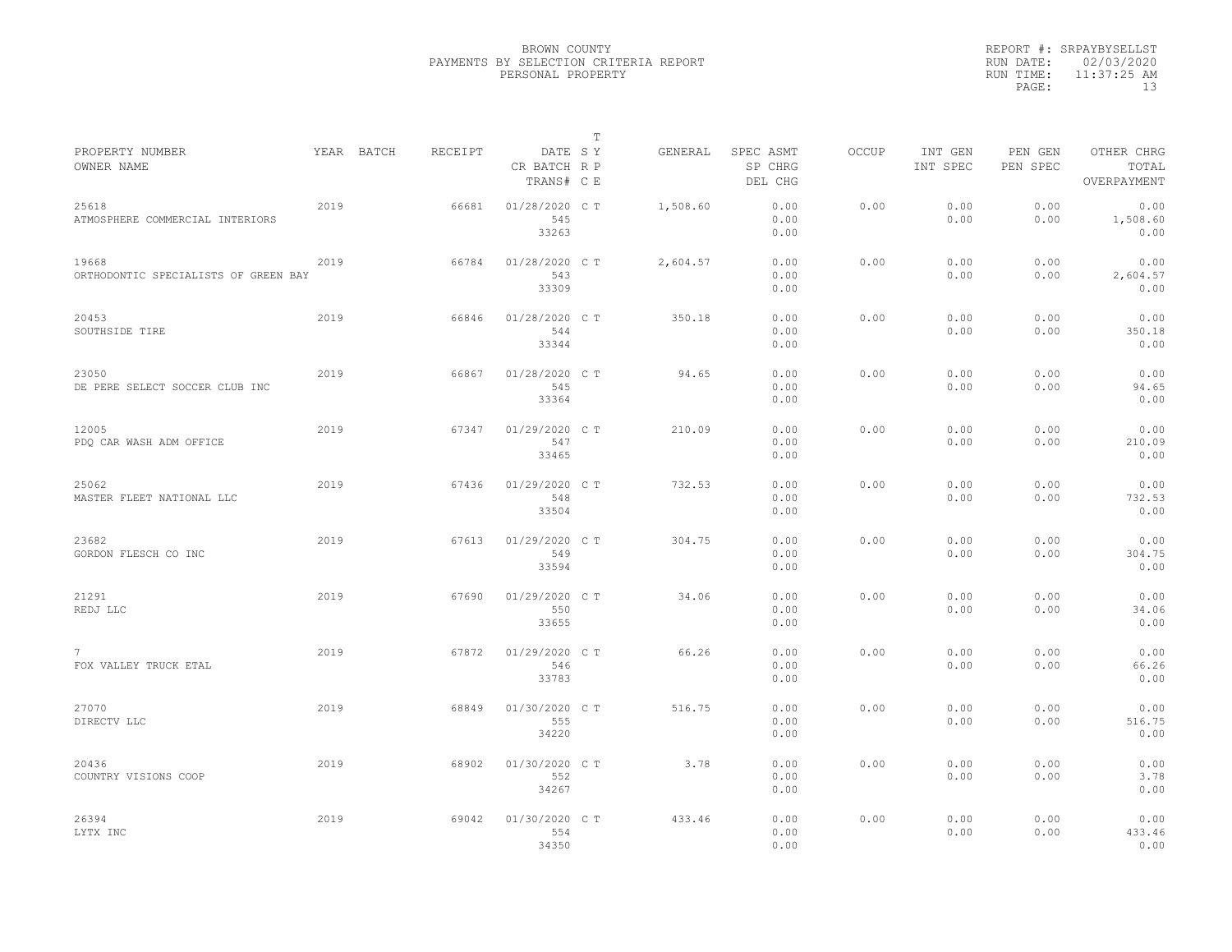|           | REPORT #: SRPAYBYSELLST |
|-----------|-------------------------|
|           | RUN DATE: 02/03/2020    |
| RUN TIME: | $11:37:25$ AM           |
| PAGE:     | 14                      |

|                                      |      |             |         |                         | T |           |                      |       |                     |                     |                     |
|--------------------------------------|------|-------------|---------|-------------------------|---|-----------|----------------------|-------|---------------------|---------------------|---------------------|
| PROPERTY NUMBER<br>OWNER NAME        |      | YEAR BATCH  | RECEIPT | DATE SY<br>CR BATCH R P |   | GENERAL   | SPEC ASMT<br>SP CHRG | OCCUP | INT GEN<br>INT SPEC | PEN GEN<br>PEN SPEC | OTHER CHRG<br>TOTAL |
|                                      |      |             |         | TRANS# C E              |   |           | DEL CHG              |       |                     |                     | OVERPAYMENT         |
| 24378                                | 2019 |             | 69109   | 01/30/2020 C T          |   | 3.78      | 0.00                 | 0.00  | 0.00                | 0.00                | 0.00                |
| ADT LLC                              |      |             |         | 556                     |   |           | 0.00                 |       | 0.00                | 0.00                | 3.78                |
|                                      |      |             |         | 34371                   |   |           | 0.00                 |       |                     |                     | 0.00                |
| 19729                                | 2019 |             | 69931   | 01/31/2020 C T          |   | 1,135.72  | 0.00                 | 0.00  | 0.00                | 0.00                | 0.00                |
| DIESEL SPECIALISTS OF GREEN BAY INC  |      |             |         | 564                     |   |           | 0.00                 |       | 0.00                | 0.00                | 1,135.72            |
|                                      |      |             |         | 34688                   |   |           | 0.00                 |       |                     |                     | 0.00                |
| 19663                                | 2019 |             | 70582   | 01/31/2020 C T          |   | 270.68    | 0.00                 | 0.00  | 0.00                | 0.00                | 0.00                |
| <b>OUALITY TRUCK CARE CENTER INC</b> |      |             |         | 566                     |   |           | 0.00                 |       | 0.00                | 0.00                | 270.68              |
|                                      |      |             |         | 34902                   |   |           | 0.00                 |       |                     |                     | 0.00                |
| 25064                                | 2019 |             | 70639   | 01/31/2020 C T          |   | 111.67    | 0.00                 | 0.00  | 0.00                | 0.00                | 0.00                |
| INTEGRATIVE PAIN MANAGEMENT SC       |      |             |         | 566                     |   |           | 0.00                 |       | 0.00                | 0.00                | 111.67              |
|                                      |      |             |         | 34917                   |   |           | 0.00                 |       |                     |                     | 0.00                |
| 17702                                | 2019 |             | 70846   | 01/31/2020 C T          |   | 395.60    | 0.00                 | 0.00  | 0.00                | 0.00                | 0.00                |
| KRIETE TRUCK CENTER GREEN BAY        |      |             |         | 564                     |   |           | 0.00                 |       | 0.00                | 0.00                | 395.60              |
|                                      |      |             |         | 35045                   |   |           | 0.00                 |       |                     |                     | 0.00                |
| 20                                   | 2019 |             | 70953   | 01/31/2020 C T          |   | 1,376.11  | 0.00                 | 0.00  | 0.00                | 0.00                | 0.00                |
| LAMAR ADVERTISING OF GREEN BAY       |      |             |         | 563                     |   |           | 0.00                 |       | 0.00                | 0.00                | 1,376.11            |
|                                      |      |             |         | 35106                   |   |           | 0.00                 |       |                     |                     | 0.00                |
| 27698                                |      | 2019 200131 | 4006    | 01/31/2020 C T          |   | 567.86    | 0.00                 | 0.00  | 0.00                | 0.00                | 0.00                |
| HEALTHSOURCE OF WEST DE PERE         |      |             |         |                         |   |           | 0.00                 |       | 0.00                | 0.00                | 567.86              |
|                                      |      |             |         |                         |   |           | 0.00                 |       |                     |                     | 0.00                |
|                                      |      |             |         | TOWN OF LAWRENCE TOTAL  |   | 42,870.68 | 0.00                 | 0.00  | 0.00                | 0.00                | 0.00                |
|                                      |      |             |         |                         |   |           | 0.00                 |       | 0.00                | 0.00                | 42,870.68           |
|                                      |      |             |         |                         |   |           | 0.00                 |       |                     |                     | 0.00                |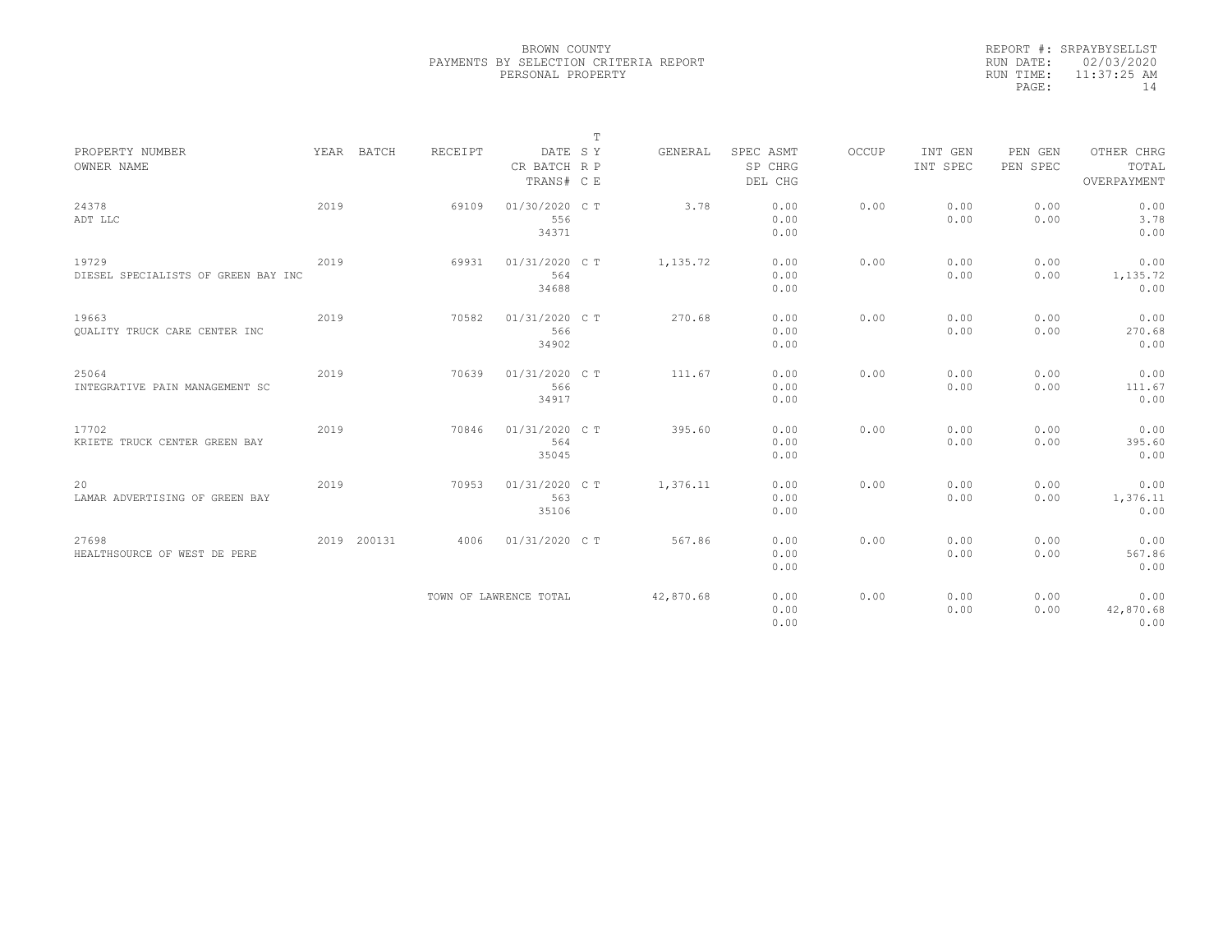|           | REPORT #: SRPAYBYSELLST |
|-----------|-------------------------|
|           | RUN DATE: 02/03/2020    |
| RUN TIME: | 11:37:26 AM             |
| PAGE:     | 1.5                     |

|                                              |      |             |         |                                       | т |           |                                 |       |                     |                     |                                    |  |
|----------------------------------------------|------|-------------|---------|---------------------------------------|---|-----------|---------------------------------|-------|---------------------|---------------------|------------------------------------|--|
| PROPERTY NUMBER<br>OWNER NAME                |      | YEAR BATCH  | RECEIPT | DATE SY<br>CR BATCH R P<br>TRANS# C E |   | GENERAL   | SPEC ASMT<br>SP CHRG<br>DEL CHG | OCCUP | INT GEN<br>INT SPEC | PEN GEN<br>PEN SPEC | OTHER CHRG<br>TOTAL<br>OVERPAYMENT |  |
| 26505<br>DILLWEED INC                        | 2019 |             | 58584   | 01/15/2020 C T<br>502<br>29132        |   | 782.39    | 0.00<br>0.00<br>0.00            | 0.00  | 0.00<br>0.00        | 0.00<br>0.00        | 0.00<br>782.39<br>0.00             |  |
| 26993<br>BALANCE STUDIO INC                  | 2019 |             | 58620   | 01/15/2020 C T<br>502<br>29158        |   | 516.15    | 0.00<br>0.00<br>0.00            | 0.00  | 0.00<br>0.00        | 0.00<br>0.00        | 0.00<br>516.15<br>0.00             |  |
| 13601<br>EDWARD D JONES & CO                 |      | 2019 200115 | 2955    | 01/15/2020 C T                        |   | 110.33    | 0.00<br>0.00<br>0.00            | 0.00  | 0.00<br>0.00        | 0.00<br>0.00        | 0.00<br>110.33<br>0.00             |  |
| 11894<br>EDWARD JONES & CO.                  |      | 2019 200115 | 2956    | 01/15/2020 C T                        |   | 71.87     | 0.00<br>0.00<br>0.00            | 0.00  | 0.00<br>0.00        | 0.00<br>0.00        | 0.00<br>71.87<br>0.00              |  |
| 27050<br>DH PORTFOLIO LLC                    | 2019 |             | 58691   | 01/15/2020 C T<br>502<br>29222        |   | 483.48    | 0.00<br>0.00<br>0.00            | 0.00  | 0.00<br>0.00        | 0.00<br>0.00        | 0.00<br>483.48<br>0.00             |  |
| 19788<br>C&C ELECTRIC                        | 2019 |             | 58765   | 01/15/2020 C T<br>502<br>29279        |   | 19.61     | 0.00<br>0.00<br>0.00            | 0.00  | 0.00<br>0.00        | 0.00<br>0.00        | 0.00<br>19.61<br>0.00              |  |
| 22510<br>BELGIOIOSO CHEESE (LEDGEVIEW PLANT) | 2019 |             | 59008   | 01/16/2020 C T<br>507<br>29352        |   | 68,499.43 | 0.00<br>0.00<br>0.00            | 0.00  | 0.00<br>0.00        | 0.00<br>0.00        | 0.00<br>68,499.43<br>0.00          |  |
| 12823<br>KINDERCARE EDUCATION LLC            | 2019 |             | 59056   | 01/16/2020 C T<br>507<br>29388        |   | 1,089.45  | 0.00<br>0.00<br>0.00            | 0.00  | 0.00<br>0.00        | 0.00<br>0.00        | 0.00<br>1,089.45<br>0.00           |  |
| 25134<br>HESKA CORPORATION                   |      | 2019 200116 | 3006    | 01/16/2020 C T                        |   | 21.94     | 0.00<br>0.00<br>0.00            | 0.00  | 0.00<br>0.00        | 0.00<br>0.00        | 0.00<br>21.94<br>0.00              |  |
| 19537<br>DEYO DISPOSAL                       |      | 2019 200116 | 3010    | 01/16/2020 C T                        |   | 17.79     | 0.00<br>0.00<br>0.00            | 0.00  | 0.00<br>0.00        | 0.00<br>0.00        | 0.00<br>17.79<br>0.00              |  |
| 26696<br>BARTOLAZZI HOMES                    | 2019 |             | 59663   | 01/17/2020 C T<br>513<br>29719        |   | 115.97    | 0.00<br>0.00<br>0.00            | 0.00  | 0.00<br>0.00        | 0.00<br>0.00        | 0.00<br>115.97<br>0.00             |  |
| 26509<br>DOMINO'S PIZZA #2061                | 2019 |             | 60085   | 01/17/2020 C T<br>513<br>29947        |   | 1,197.24  | 0.00<br>0.00<br>0.00            | 0.00  | 0.00<br>0.00        | 0.00<br>0.00        | 0.00<br>1,197.24<br>0.00           |  |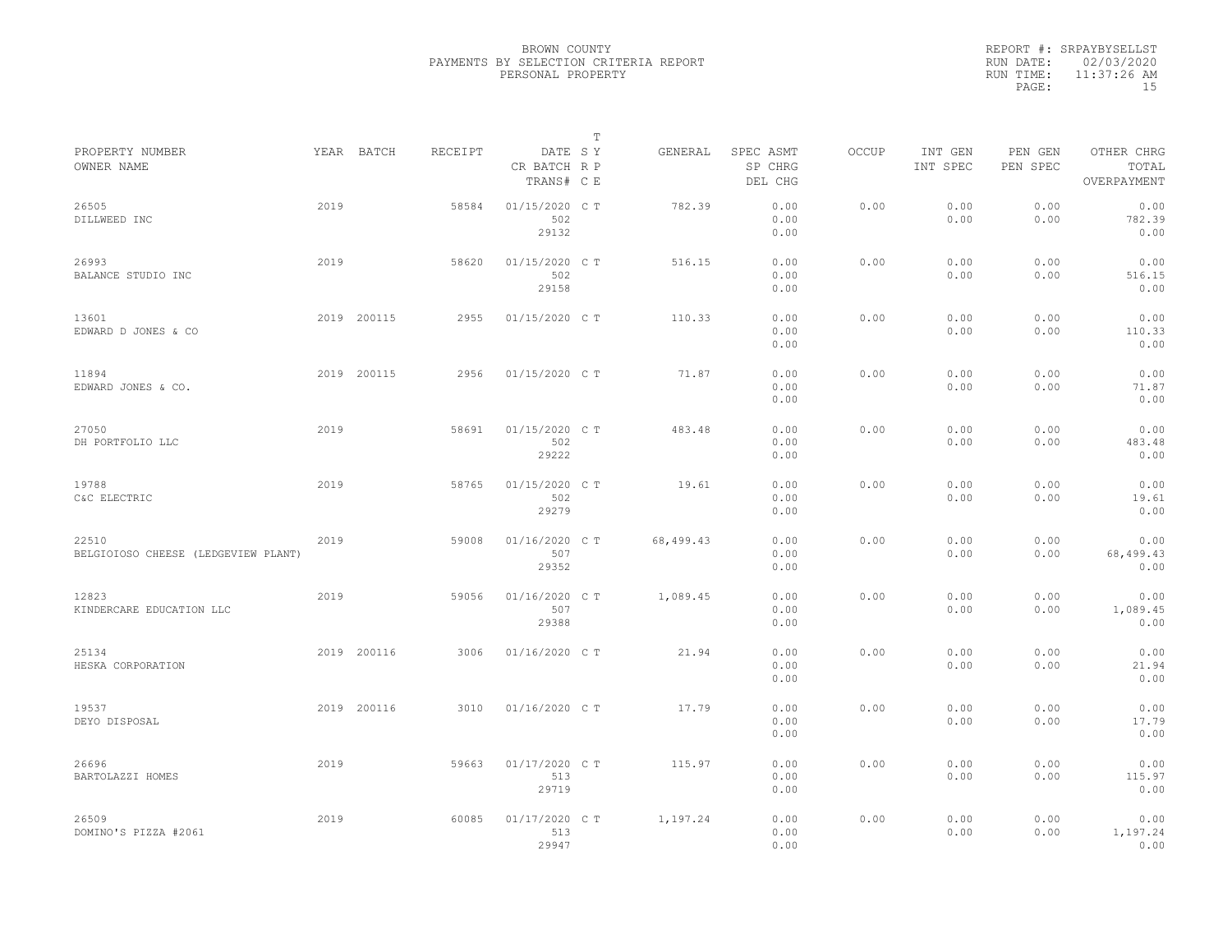|           | REPORT #: SRPAYBYSELLST |
|-----------|-------------------------|
|           | RUN DATE: 02/03/2020    |
| RUN TIME: | 11:37:26 AM             |
| PAGE:     | 16                      |

|                                                |      |            |         |                                       | T |           |                                 |              |                     |                     |                                    |  |
|------------------------------------------------|------|------------|---------|---------------------------------------|---|-----------|---------------------------------|--------------|---------------------|---------------------|------------------------------------|--|
| PROPERTY NUMBER<br>OWNER NAME                  |      | YEAR BATCH | RECEIPT | DATE SY<br>CR BATCH R P<br>TRANS# C E |   | GENERAL   | SPEC ASMT<br>SP CHRG<br>DEL CHG | <b>OCCUP</b> | INT GEN<br>INT SPEC | PEN GEN<br>PEN SPEC | OTHER CHRG<br>TOTAL<br>OVERPAYMENT |  |
| 27061<br>BAXTER HEALTHCARE CORPORATION         | 2019 |            | 60099   | 01/17/2020 C T<br>510<br>29958        |   | 19.61     | 0.00<br>0.00<br>0.00            | 0.00         | 0.00<br>0.00        | 0.00<br>0.00        | 0.00<br>19.61<br>0.00              |  |
| 26940<br>CANON FINANCIAL SERVICES, INC         | 2019 |            | 60367   | 01/20/2020 C T<br>516<br>30004        |   | 115.97    | 0.00<br>0.00<br>0.00            | 0.00         | 0.00<br>0.00        | 0.00<br>0.00        | 0.00<br>115.97<br>0.00             |  |
| 27688<br>CIT BANK NA                           | 2019 |            | 60620   | 01/21/2020 C T<br>519<br>30084        |   | 112.70    | 0.00<br>0.00<br>0.00            | 0.00         | 0.00<br>0.00        | 0.00<br>0.00        | 0.00<br>112.70<br>0.00             |  |
| 23754<br>ANGELS OF ARCADIAN                    | 2019 |            | 60665   | 01/21/2020 C T<br>517<br>30112        |   | 535.75    | 0.00<br>0.00<br>0.00            | 0.00         | 0.00<br>0.00        | 0.00<br>0.00        | 0.00<br>535.75<br>0.00             |  |
| 24947<br>HARRISBURG TELEVISION, INC            | 2019 |            | 60682   | 01/21/2020 C T<br>519<br>30123        |   | 867.31    | 0.00<br>0.00<br>0.00            | 0.00         | 0.00<br>0.00        | 0.00<br>0.00        | 0.00<br>867.31<br>0.00             |  |
| 24434<br>REDBOX AUTOMATED RETAIL LLC           | 2019 |            | 60718   | 01/21/2020 C T<br>519<br>30147        |   | 155.18    | 0.00<br>0.00<br>0.00            | 0.00         | 0.00<br>0.00        | 0.00<br>0.00        | 0.00<br>155.18<br>0.00             |  |
| 18592<br>PAPA MURPHY'S PIZZA                   | 2019 |            | 60946   | 01/21/2020 C T<br>518<br>30318        |   | 294.00    | 0.00<br>0.00<br>0.00            | 0.00         | 0.00<br>0.00        | 0.00<br>0.00        | 0.00<br>294.00<br>0.00             |  |
| 25600<br>LEASING ASSOCIATES OF BARRINGTON, INC | 2019 |            | 61376   | 01/22/2020 C T<br>522<br>30472        |   | 908.15    | 0.00<br>0.00<br>0.00            | 0.00         | 0.00<br>0.00        | 0.00<br>0.00        | 0.00<br>908.15<br>0.00             |  |
| 27660<br>PAC-VAN, INC                          | 2019 |            | 61531   | 01/22/2020 C T<br>522<br>30610        |   | 156.80    | 0.00<br>0.00<br>0.00            | 0.00         | 0.00<br>0.00        | 0.00<br>0.00        | 0.00<br>156.80<br>0.00             |  |
| 15947<br>BELLIN MEMORIAL HOSPITAL INC          | 2019 |            | 61604   | 01/22/2020 C T<br>522<br>30624        |   | 13,475.25 | 0.00<br>0.00<br>0.00            | 0.00         | 0.00<br>0.00        | 0.00<br>0.00        | 0.00<br>13, 475.25<br>0.00         |  |
| 25945<br>BELLIN MEMORIAL HOSPITAL INC          | 2019 |            | 61605   | 01/22/2020 C T<br>522<br>30624        |   | 721.95    | 0.00<br>0.00<br>0.00            | 0.00         | 0.00<br>0.00        | 0.00<br>0.00        | 0.00<br>721.95<br>0.00             |  |
| 26972<br>STONERIDGE DE PERE LLC                | 2019 |            | 61706   | 01/22/2020 C T<br>521<br>30695        |   | 2,064.57  | 0.00<br>0.00<br>0.00            | 0.00         | 0.00<br>0.00        | 0.00<br>0.00        | 0.00<br>2,064.57<br>0.00           |  |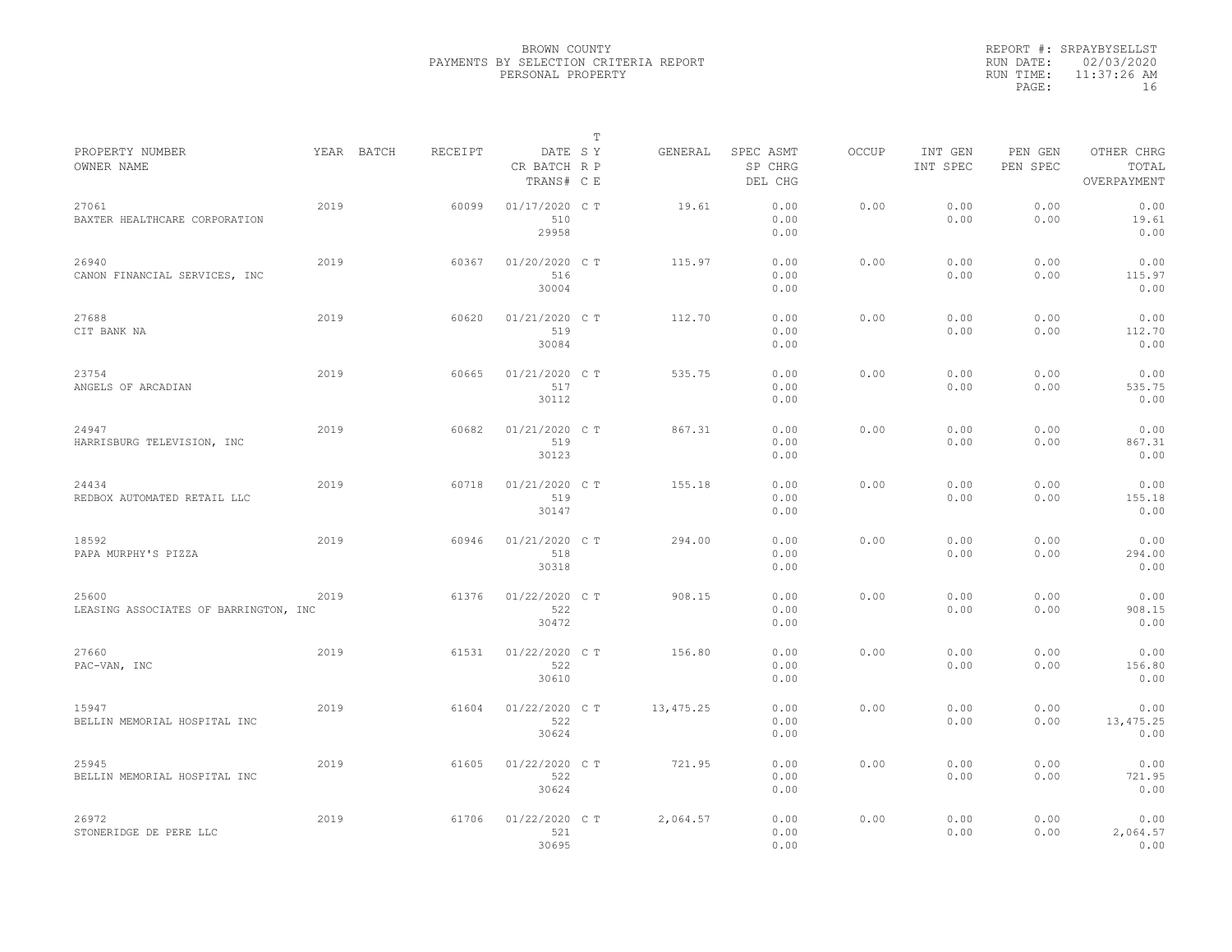| REPORT #: SRPAYBYSELLST |
|-------------------------|
| RUN DATE: 02/03/2020    |
| $11:37:26$ AM           |
| 17                      |
|                         |

|                                                 |      |             |         |                                       | Т |          |                                 |       |                     |                     |                                    |  |
|-------------------------------------------------|------|-------------|---------|---------------------------------------|---|----------|---------------------------------|-------|---------------------|---------------------|------------------------------------|--|
| PROPERTY NUMBER<br>OWNER NAME                   |      | YEAR BATCH  | RECEIPT | DATE SY<br>CR BATCH R P<br>TRANS# C E |   | GENERAL  | SPEC ASMT<br>SP CHRG<br>DEL CHG | OCCUP | INT GEN<br>INT SPEC | PEN GEN<br>PEN SPEC | OTHER CHRG<br>TOTAL<br>OVERPAYMENT |  |
| 16941<br>PITNEY BOWES INC                       | 2019 |             | 61779   | $01/22/2020$ C T<br>524<br>30753      |   | 11.43    | 0.00<br>0.00<br>0.00            | 0.00  | 0.00<br>0.00        | 0.00<br>0.00        | 0.00<br>11.43<br>0.00              |  |
| 11893<br>FOX COMMUNITIES CREDIT UNION           | 2019 |             | 62014   | 01/22/2020 C T<br>523<br>30947        |   | 2,784.89 | 0.00<br>0.00<br>0.00            | 0.00  | 0.00<br>0.00        | 0.00<br>0.00        | 0.00<br>2,784.89<br>0.00           |  |
| 14691<br>BMO HARRIS BANK NA                     |      | 2019 200124 | 3278    | 01/24/2020 C T                        |   | 839.56   | 0.00<br>0.00<br>0.00            | 0.00  | 0.00<br>0.00        | 0.00<br>0.00        | 0.00<br>839.56<br>0.00             |  |
| 27659<br>WABASHA LEASING LLC                    | 2019 |             | 63207   | 01/24/2020 C T<br>533<br>31532        |   | 55.53    | 0.00<br>0.00<br>0.00            | 0.00  | 0.00<br>0.00        | 0.00<br>0.00        | 0.00<br>55.53<br>0.00              |  |
| 27503<br>TIMBER CREEK FAMILY DENTAL             | 2019 |             | 63248   | 01/24/2020 C T<br>533<br>31570        |   | 2,436.96 | 0.00<br>0.00<br>0.00            | 0.00  | 0.00<br>0.00        | 0.00<br>0.00        | 0.00<br>2,436.96<br>0.00           |  |
| 25536<br>MC DONALD'S                            | 2019 |             | 63258   | 01/24/2020 C T<br>531<br>31579        |   | 4,576.69 | 0.00<br>0.00<br>0.00            | 0.00  | 0.00<br>0.00        | 0.00<br>0.00        | 0.00<br>4,576.69<br>0.00           |  |
| 27663<br>FRANCOTYP-POSTALIA INC                 | 2019 |             | 63567   | 01/24/2020 C T<br>533<br>31742        |   | 13.07    | 0.00<br>0.00<br>0.00            | 0.00  | 0.00<br>0.00        | 0.00<br>0.00        | 0.00<br>13.07<br>0.00              |  |
| 11194<br>PRAXAIR DISTRIBUTION INC               | 2019 |             | 63605   | 01/24/2020 C T<br>531<br>31768        |   | 52.26    | 0.00<br>0.00<br>0.00            | 0.00  | 0.00<br>0.00        | 0.00<br>0.00        | 0.00<br>52.26<br>0.00              |  |
| 27500<br>CAPITAL CREDIT UNION                   | 2019 |             | 63669   | 01/24/2020 C T<br>532<br>31810        |   | 940.82   | 0.00<br>0.00<br>0.00            | 0.00  | 0.00<br>0.00        | 0.00<br>0.00        | 0.00<br>940.82<br>0.00             |  |
| 9123<br>SCOTT CONSTRUCTION INC                  | 2019 |             | 64447   | 01/27/2020 C T<br>536<br>32097        |   | 2,654.45 | 0.00<br>0.00<br>0.00            | 0.00  | 0.00<br>0.00        | 0.00<br>0.00        | 0.00<br>2,654.45<br>0.00           |  |
| 26511<br>GREAT LAKES COCA-COLA DISTRIBUTION LLC | 2019 |             | 64869   | 01/27/2020 C T<br>539<br>32317        |   | 120.80   | 0.00<br>0.00<br>0.00            | 0.00  | 0.00<br>0.00        | 0.00<br>0.00        | 0.00<br>120.80<br>0.00             |  |
| 27505<br>GAMBINI AMERICA                        | 2019 |             | 65004   | 01/27/2020 C T<br>539<br>32401        |   | 434.47   | 0.00<br>0.00<br>0.00            | 0.00  | 0.00<br>0.00        | 0.00<br>0.00        | 0.00<br>434.47<br>0.00             |  |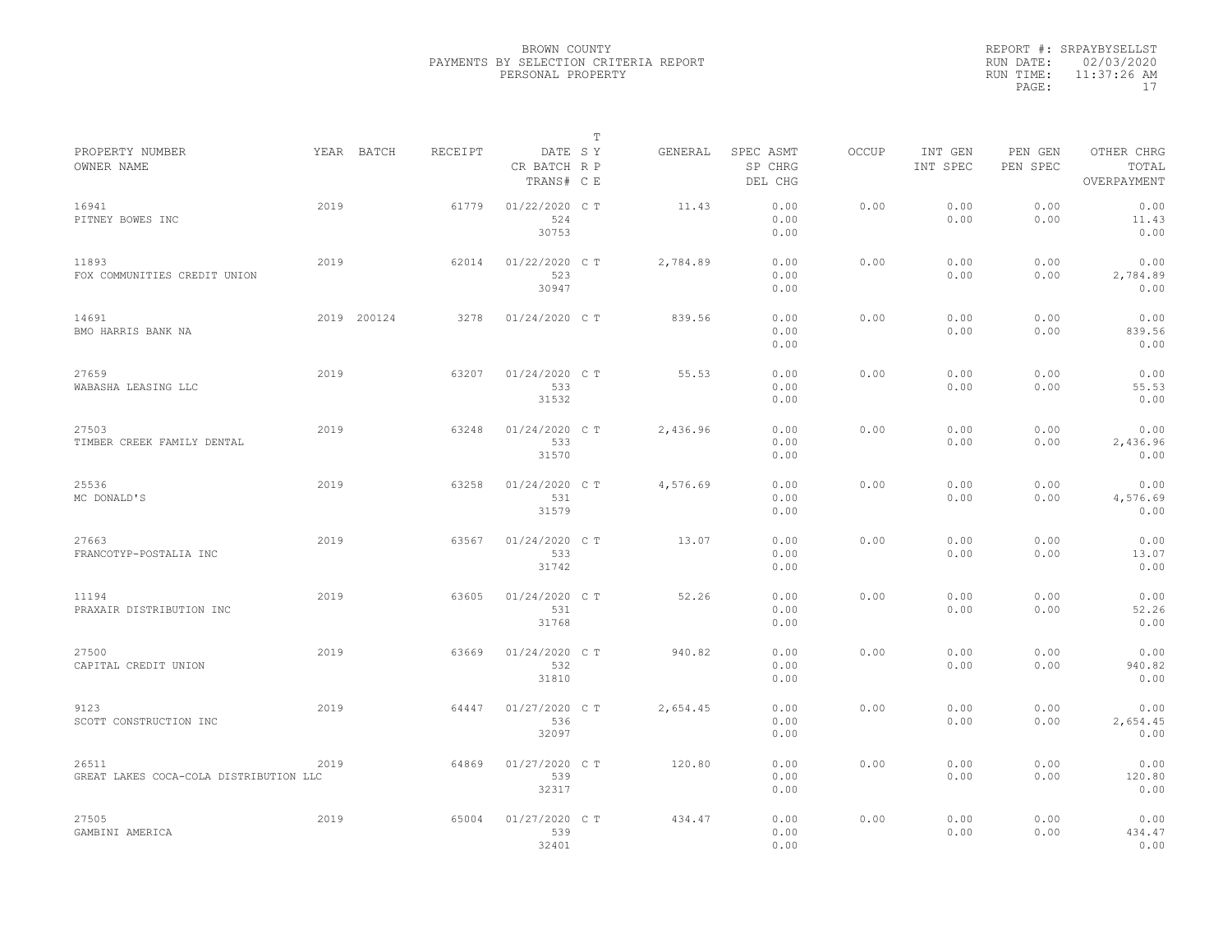|                                            |      |             |         |                                       | $\mathbb{T}$ |           |                                 |              |                     |                     |                                    |
|--------------------------------------------|------|-------------|---------|---------------------------------------|--------------|-----------|---------------------------------|--------------|---------------------|---------------------|------------------------------------|
| PROPERTY NUMBER<br>OWNER NAME              |      | YEAR BATCH  | RECEIPT | DATE SY<br>CR BATCH R P<br>TRANS# C E |              | GENERAL   | SPEC ASMT<br>SP CHRG<br>DEL CHG | <b>OCCUP</b> | INT GEN<br>INT SPEC | PEN GEN<br>PEN SPEC | OTHER CHRG<br>TOTAL<br>OVERPAYMENT |
| 4193<br>LEDGEVIEW GOLF COURSE              |      | 2019 200127 | 3452    | 01/27/2020 C T                        |              | 53.90     | 0.00<br>0.00<br>0.00            | 0.00         | 0.00<br>0.00        | 0.00<br>0.00        | 0.00<br>53.90<br>0.00              |
| 27501<br>REM BUILDING PARTNERSHIP LLC      | 2019 |             | 65504   | 01/28/2020 C T<br>543<br>32515        |              | 5,996.09  | 0.00<br>0.00<br>0.00            | 0.00         | 0.00<br>0.00        | 0.00<br>0.00        | 0.00<br>5,996.09<br>0.00           |
| 15946<br>PREVEA CLINIC INC                 | 2019 |             | 65939   | 01/28/2020 C T<br>540<br>32778        |              | 635.39    | 0.00<br>0.00<br>0.00            | 0.00         | 0.00<br>0.00        | 0.00<br>0.00        | 0.00<br>635.39<br>0.00             |
| 21754<br>ST. VINCENT HOSPITAL              | 2019 |             | 66036   | 01/28/2020 C T<br>540<br>32823        |              | 17,251.61 | 0.00<br>0.00<br>0.00            | 0.00         | 0.00<br>0.00        | 0.00<br>0.00        | 0.00<br>17,251.61<br>0.00          |
| 26939<br>GRAY TELEVISION GROUP, INC        | 2019 |             | 66389   | 01/28/2020 C T<br>543<br>33054        |              | 1,697.06  | 0.00<br>0.00<br>0.00            | 0.00         | 0.00<br>0.00        | 0.00<br>0.00        | 0.00<br>1,697.06<br>0.00           |
| 24360<br>CORRIGAN & CO, INC                | 2019 |             | 66765   | 01/28/2020 C T<br>545<br>33297        |              | 140.41    | 0.00<br>0.00<br>0.00            | 0.00         | 0.00<br>0.00        | 0.00<br>0.00        | 0.00<br>140.41<br>0.00             |
| 16292<br>EAGLE FABRICATION INC             | 2019 |             | 66772   | 01/28/2020 C T<br>545<br>33300        |              | 44.09     | 0.00<br>0.00<br>0.00            | 0.00         | 0.00<br>0.00        | 0.00<br>0.00        | 0.00<br>44.09<br>0.00              |
| 22422<br>GRAYSTONE ALE HOUSE               | 2019 |             | 66853   | 01/28/2020 C T<br>541<br>33351        |              | 3,926.61  | 0.00<br>0.00<br>0.00            | 0.00         | 0.00<br>0.00        | 0.00<br>0.00        | 0.00<br>3,926.61<br>0.00           |
| 13602<br>I-43 SHELL GAS STATION & CAR WASH | 2019 |             | 67725   | 01/29/2020 C T<br>547<br>33675        |              | 2,308.07  | 0.00<br>0.00<br>0.00            | 0.00         | 0.00<br>0.00        | 0.00<br>0.00        | 0.00<br>2,308.07<br>0.00           |
| 14695<br>T. FUTURES LLC                    | 2019 |             | 67754   | 01/29/2020 C T<br>550<br>33695        |              | 406.71    | 0.00<br>0.00<br>0.00            | 0.00         | 0.00<br>0.00        | 0.00<br>0.00        | 0.00<br>406.71<br>0.00             |
| 15948<br>HAPPY TALES VETERINARY CLINIC     | 2019 |             | 67967   | 01/29/2020 C T<br>550<br>33846        |              | 702.35    | 0.00<br>0.00<br>0.00            | 0.00         | 0.00<br>0.00        | 0.00<br>0.00        | 0.00<br>702.35<br>0.00             |
| 23351<br>BUDS 'N BLOOM                     | 2019 |             | 68196   | 01/29/2020 C T<br>546<br>34020        |              | 692.54    | 0.00<br>0.00<br>0.00            | 0.00         | 0.00<br>0.00        | 0.00<br>0.00        | 0.00<br>692.54<br>0.00             |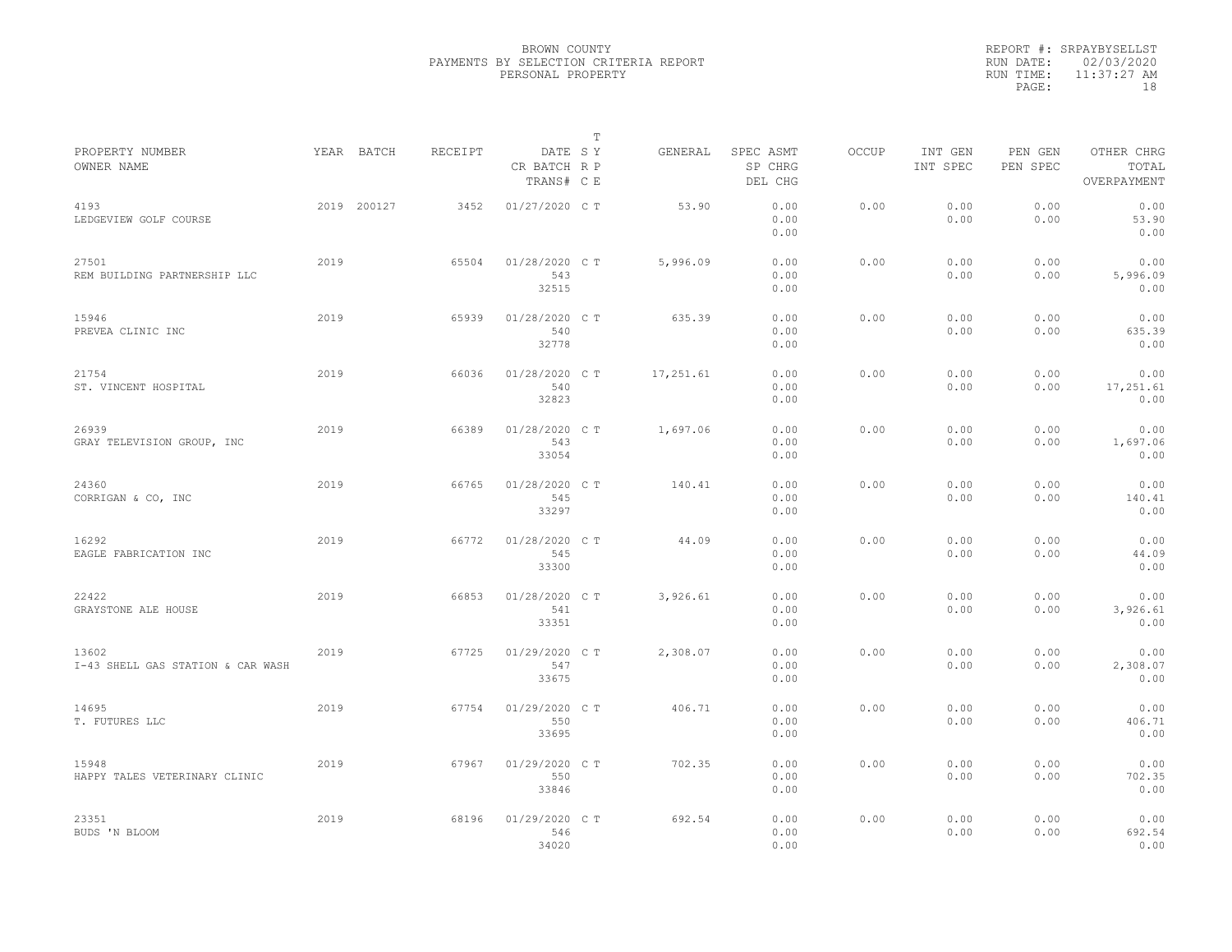|           | REPORT #: SRPAYBYSELLST |
|-----------|-------------------------|
|           | RUN DATE: 02/03/2020    |
| RUN TIME: | $11:37:27$ AM           |
| PAGE:     | 19                      |

|                                                |      |            |         |                                       | $\mathbb T$ |          |                                 |              |                     |                     |                                    |
|------------------------------------------------|------|------------|---------|---------------------------------------|-------------|----------|---------------------------------|--------------|---------------------|---------------------|------------------------------------|
| PROPERTY NUMBER<br>OWNER NAME                  |      | YEAR BATCH | RECEIPT | DATE SY<br>CR BATCH R P<br>TRANS# C E |             | GENERAL  | SPEC ASMT<br>SP CHRG<br>DEL CHG | <b>OCCUP</b> | INT GEN<br>INT SPEC | PEN GEN<br>PEN SPEC | OTHER CHRG<br>TOTAL<br>OVERPAYMENT |
| 26938<br>DIRECTV, LLC                          | 2019 |            | 68843   | 01/30/2020 C T<br>555<br>34220        |             | 891.82   | 0.00<br>0.00<br>0.00            | 0.00         | 0.00<br>0.00        | 0.00<br>0.00        | 0.00<br>891.82<br>0.00             |
| 23657<br>AMERICAN MESSAGING SERVICES LLC       | 2019 |            | 69100   | 01/30/2020 C T<br>554<br>34368        |             | 24.50    | 0.00<br>0.00<br>0.00            | 0.00         | 0.00<br>0.00        | 0.00<br>0.00        | 0.00<br>24.50<br>0.00              |
| 23757<br>ADT LLC                               | 2019 |            | 69108   | 01/30/2020 C T<br>556<br>34371        |             | 29.38    | 0.00<br>0.00<br>0.00            | 0.00         | 0.00<br>0.00        | 0.00<br>0.00        | 0.00<br>29.38<br>0.00              |
| 23567<br>ANGEL'S TOUCH ASSISSTED LIVING        | 2019 |            | 69185   | 01/30/2020 C T<br>555<br>34414        |             | 4,544.02 | 0.00<br>0.00<br>0.00            | 0.00         | 0.00<br>0.00        | 0.00<br>0.00        | 0.00<br>4,544.02<br>0.00           |
| 4165<br>AMERICAN FAMILY MUTUAL INSURANCE CO    | 2019 |            | 70002   | 01/31/2020 C T<br>563<br>34741        |             | 8.89     | 0.00<br>0.00<br>0.00            | 0.00         | 0.00<br>0.00        | 0.00<br>0.00        | 0.00<br>8.89<br>0.00               |
| 11249<br>AMERICAN FAMILY MUTUAL INS COMPANY    | 2019 |            | 70004   | 01/31/2020 C T<br>563<br>34743        |             | 4.89     | 0.00<br>0.00<br>0.00            | 0.00         | 0.00<br>0.00        | 0.00<br>0.00        | 0.00<br>4.89<br>0.00               |
| 23656<br>DE LAGE LANDEN FINANCIAL SERVICES INC | 2019 |            | 70253   | 01/31/2020 C T<br>559<br>34772        |             | 117.61   | 0.00<br>0.00<br>0.00            | 0.00         | 0.00<br>0.00        | 0.00<br>0.00        | 0.00<br>117.61<br>0.00             |
| 23553<br>LAMAR ADVERTISING OF GREEN BAY        | 2019 |            | 70956   | 01/31/2020 C T<br>563<br>35110        |             | 114.28   | 0.00<br>0.00<br>0.00            | 0.00         | 0.00<br>0.00        | 0.00<br>0.00        | 0.00<br>114.28<br>0.00             |
| 8741<br>HALBROOK BUILDERS, INC                 | 2019 |            | 70998   | 01/31/2020 C T<br>559<br>35139        |             | 9.79     | 0.00<br>0.00<br>0.00            | 0.00         | 0.00<br>0.00        | 0.00<br>0.00        | 0.00<br>9.79<br>0.00               |
| 15104<br>UNCLE MIKE'S BAKE SHOP                | 2019 |            | 71163   | 01/31/2020 C T<br>559<br>35250        |             | 833.02   | 0.00<br>0.00<br>0.00            | 0.00         | 0.00<br>0.00        | 0.00<br>0.00        | 0.00<br>833.02<br>0.00             |
| 24388<br>FRIEVALT PHOTOGRAPHY                  | 2019 |            | 71320   | 01/31/2020 C T<br>561<br>35376        |             | 58.81    | 0.00<br>0.00<br>0.00            | 0.00         | 0.00<br>0.00        | 0.00<br>0.00        | 0.00<br>58.81<br>0.00              |
| 10586<br>NICSON INC                            | 2019 |            | 71425   | 01/31/2020 C T<br>560<br>35440        |             | 86.57    | 0.00<br>0.00<br>0.00            | 0.00         | 0.00<br>0.00        | 0.00<br>0.00        | 0.00<br>86.57<br>0.00              |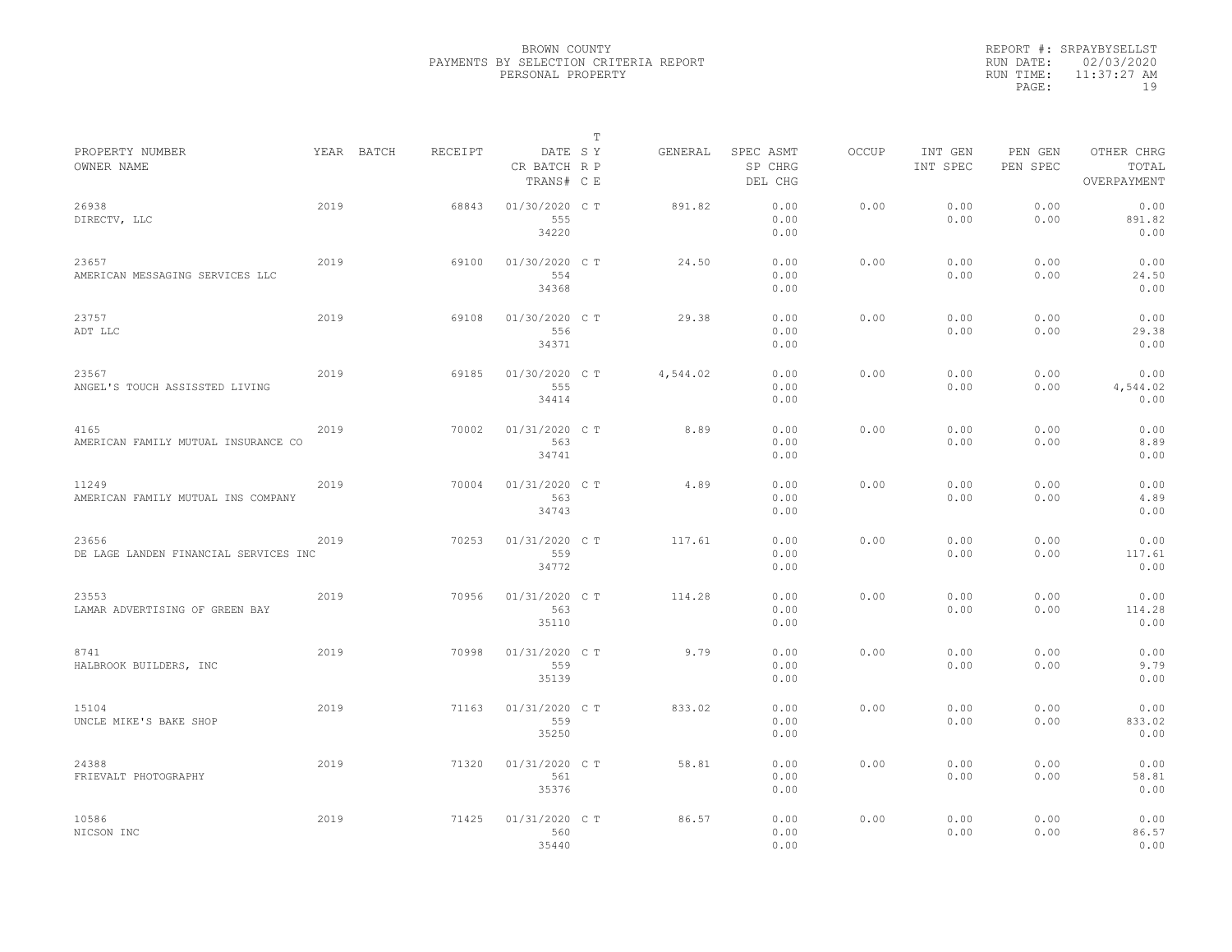|           | REPORT #: SRPAYBYSELLST |  |
|-----------|-------------------------|--|
|           | RUN DATE: 02/03/2020    |  |
| RUN TIME: | $11:37:28$ AM           |  |
| PAGE:     | 20                      |  |
|           |                         |  |

| PROPERTY NUMBER | YEAR | BATCH | RECEIPT                 | DATE SY      | GENERAL    | SPEC ASMT | OCCUP | INT GEN  | PEN<br>GEN | OTHER CHRG  |  |
|-----------------|------|-------|-------------------------|--------------|------------|-----------|-------|----------|------------|-------------|--|
| OWNER NAME      |      |       |                         | CR BATCH R P |            | SP CHRG   |       | INT SPEC | PEN SPEC   | TOTAL       |  |
|                 |      |       |                         | TRANS# CE    |            | DEL CHG   |       |          |            | OVERPAYMENT |  |
|                 |      |       | TOWN OF LEDGEVIEW TOTAL |              | 147,852.23 | 0.00      | 0.00  | 0.00     | 0.00       | 0.00        |  |
|                 |      |       |                         |              |            | 0.00      |       | 0.00     | 0.00       | 147,852.23  |  |
|                 |      |       |                         |              |            | 0.00      |       |          |            | 0.00        |  |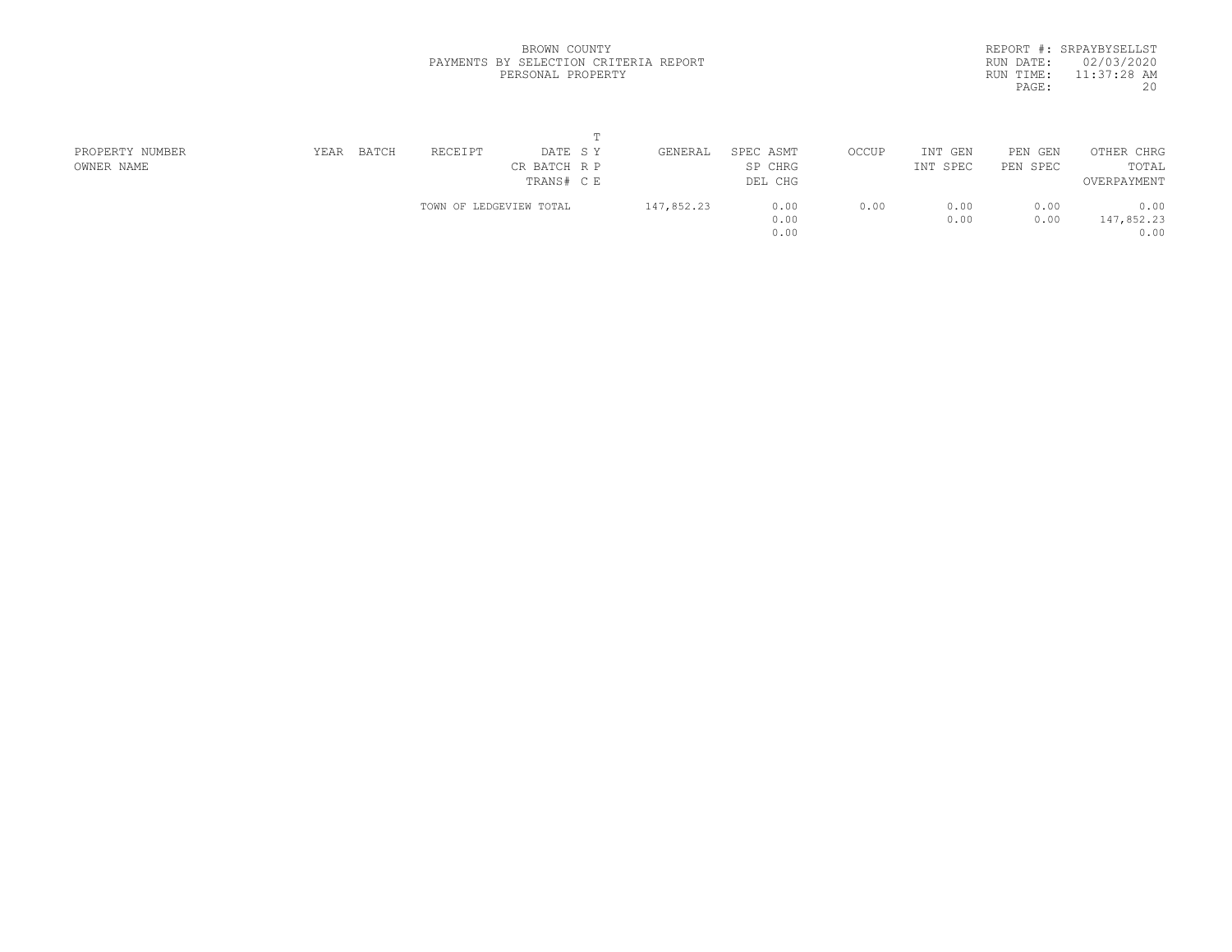|           | REPORT #: SRPAYBYSELLST |
|-----------|-------------------------|
|           | RUN DATE: 02/03/2020    |
| RUN TIME: | $11:37:28$ AM           |
| PAGE:     | 21                      |

|                                                |      |             |         |                                       | T |          |                                 |              |                     |                     |                                    |
|------------------------------------------------|------|-------------|---------|---------------------------------------|---|----------|---------------------------------|--------------|---------------------|---------------------|------------------------------------|
| PROPERTY NUMBER<br>OWNER NAME                  |      | YEAR BATCH  | RECEIPT | DATE SY<br>CR BATCH R P<br>TRANS# C E |   | GENERAL  | SPEC ASMT<br>SP CHRG<br>DEL CHG | <b>OCCUP</b> | INT GEN<br>INT SPEC | PEN GEN<br>PEN SPEC | OTHER CHRG<br>TOTAL<br>OVERPAYMENT |
| 27110<br>WAYSIDE PARKVIEW ESTATES LLC          | 2019 |             | 59853   | 01/17/2020 C T<br>512<br>29776        |   | 126.66   | 0.00<br>0.00<br>0.00            | 0.00         | 0.00<br>0.00        | 0.00<br>0.00        | 0.00<br>126.66<br>0.00             |
| 27107<br>BAXTER HEALTHCARE CORPORATION         | 2019 |             | 60100   | 01/17/2020 C T<br>510<br>29958        |   | 24.50    | 0.00<br>0.00<br>0.00            | 0.00         | 0.00<br>0.00        | 0.00<br>0.00        | 0.00<br>24.50<br>0.00              |
| 27667<br>GREAT AMERICA FINANCIAL SERVICES CORP | 2019 |             | 62808   | 01/23/2020 C T<br>526<br>31380        |   | 232.60   | 0.00<br>0.00<br>0.00            | 0.00         | 0.00<br>0.00        | 0.00<br>0.00        | 0.00<br>232.60<br>0.00             |
| 23100<br>MORWAY BP                             | 2019 |             | 63762   | 01/24/2020 C T<br>532<br>31873        |   | 489.70   | 0.00<br>0.00<br>0.00            | 0.00         | 0.00<br>0.00        | 0.00<br>0.00        | 0.00<br>489.70<br>0.00             |
| 4103<br>R & R SALES & SERVICE                  |      | 2019 200127 | 3395    | 01/27/2020 C T                        |   | 45.69    | 0.00<br>0.00<br>0.00            | 0.00         | 0.00<br>0.00        | 0.00<br>0.00        | 0.00<br>45.69<br>0.00              |
| 17786<br>CALF SOURCE LLC                       | 2019 |             | 64491   | 01/27/2020 C T<br>538<br>32127        |   | 1,923.82 | 0.00<br>0.00<br>0.00            | 0.00         | 0.00<br>0.00        | 0.00<br>0.00        | 0.00<br>1,923.82<br>0.00           |
| 4085<br>WANDER SPRINGS GOLF COURSE LTD         | 2019 |             | 64890   | 01/27/2020 C T<br>537<br>32323        |   | 571.11   | 0.00<br>0.00<br>0.00            | 0.00         | 0.00<br>0.00        | 0.00<br>0.00        | 0.00<br>571.11<br>0.00             |
| 17921<br>KANE, PAUL                            | 2019 |             | 67735   | 01/29/2020 C T<br>550<br>33679        |   | 54.29    | 0.00<br>0.00<br>0.00            | 0.00         | 0.00<br>0.00        | 0.00<br>0.00        | 0.00<br>54.29<br>0.00              |
| 4089<br>NICKEL'S FUNERAL HOME                  | 2019 |             | 67777   | 01/29/2020 C T<br>550<br>33715        |   | 617.37   | 0.00<br>0.00<br>0.00            | 0.00         | 0.00<br>0.00        | 0.00<br>0.00        | 0.00<br>617.37<br>0.00             |
| 4080<br>DE GREEF ENDS HERE BAR & GRILL         |      | 2019 200129 | 3563    | 01/29/2020 C T                        |   | 124.60   | 0.00<br>0.00<br>0.00            | 0.00         | 0.00<br>0.00        | 0.00<br>0.00        | 0.00<br>124.60<br>0.00             |
| 26963<br>DIRECTV, LLC                          | 2019 |             | 68844   | 01/30/2020 C T<br>555<br>34220        |   | 288.58   | 0.00<br>0.00<br>0.00            | 0.00         | 0.00<br>0.00        | 0.00<br>0.00        | 0.00<br>288.58<br>0.00             |
| 25288<br>ADT LLC                               | 2019 |             | 69111   | 01/30/2020 C T<br>556<br>34371        |   | 3.49     | 0.00<br>0.00<br>0.00            | 0.00         | 0.00<br>0.00        | 0.00<br>0.00        | 0.00<br>3.49<br>0.00               |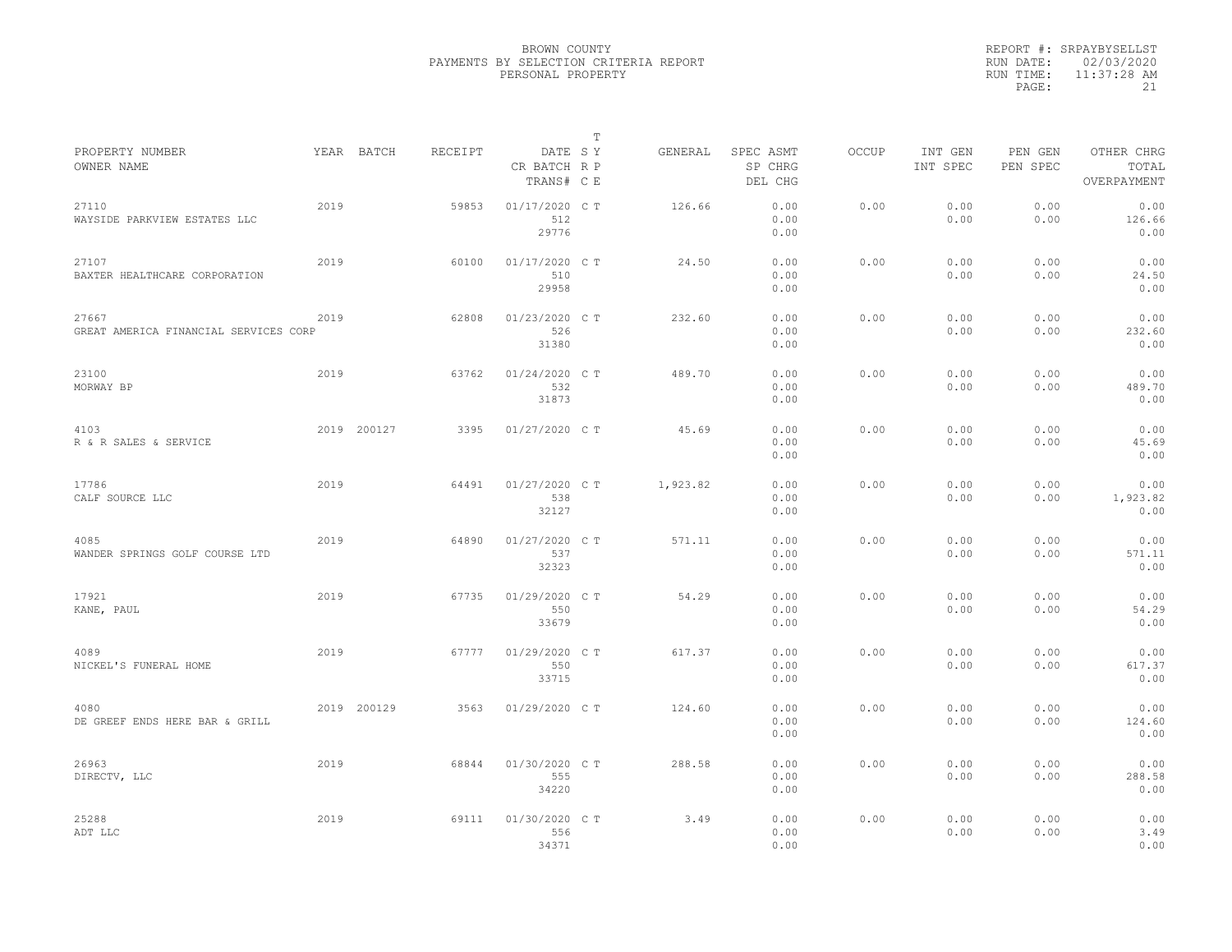REPORT #: SRPAYBYSELLST RUN DATE: 02/03/2020 RUN TIME: 11:37:28 AM<br>PAGE: 22 PAGE:

| PROPERTY NUMBER                        | YEAR | BATCH | RECEIPT | DATE SY                | GENERAL  | SPEC ASMT | OCCUP | INT GEN  | PEN<br>GEN | OTHER CHRG  |  |
|----------------------------------------|------|-------|---------|------------------------|----------|-----------|-------|----------|------------|-------------|--|
| OWNER NAME                             |      |       |         | CR BATCH R P           |          | SP CHRG   |       | INT SPEC | PEN SPEC   | TOTAL       |  |
|                                        |      |       |         | TRANS# C E             |          | DEL CHG   |       |          |            | OVERPAYMENT |  |
| 23086                                  | 2019 |       | 70265   | 01/31/2020 C T         | 31.81    | 0.00      | 0.00  | 0.00     | 0.00       | 0.00        |  |
| DE LAGE LANDEN FINANCIAL SERVICES, INC |      |       |         | 559                    |          | 0.00      |       | 0.00     | 0.00       | 31.81       |  |
|                                        |      |       |         | 34772                  |          | 0.00      |       |          |            | 0.00        |  |
|                                        |      |       |         | TOWN OF MORRISON TOTAL | 4,534.22 | 0.00      | 0.00  | 0.00     | 0.00       | 0.00        |  |
|                                        |      |       |         |                        |          | 0.00      |       | 0.00     | 0.00       | 4,534.22    |  |
|                                        |      |       |         |                        |          | 0.00      |       |          |            | 0.00        |  |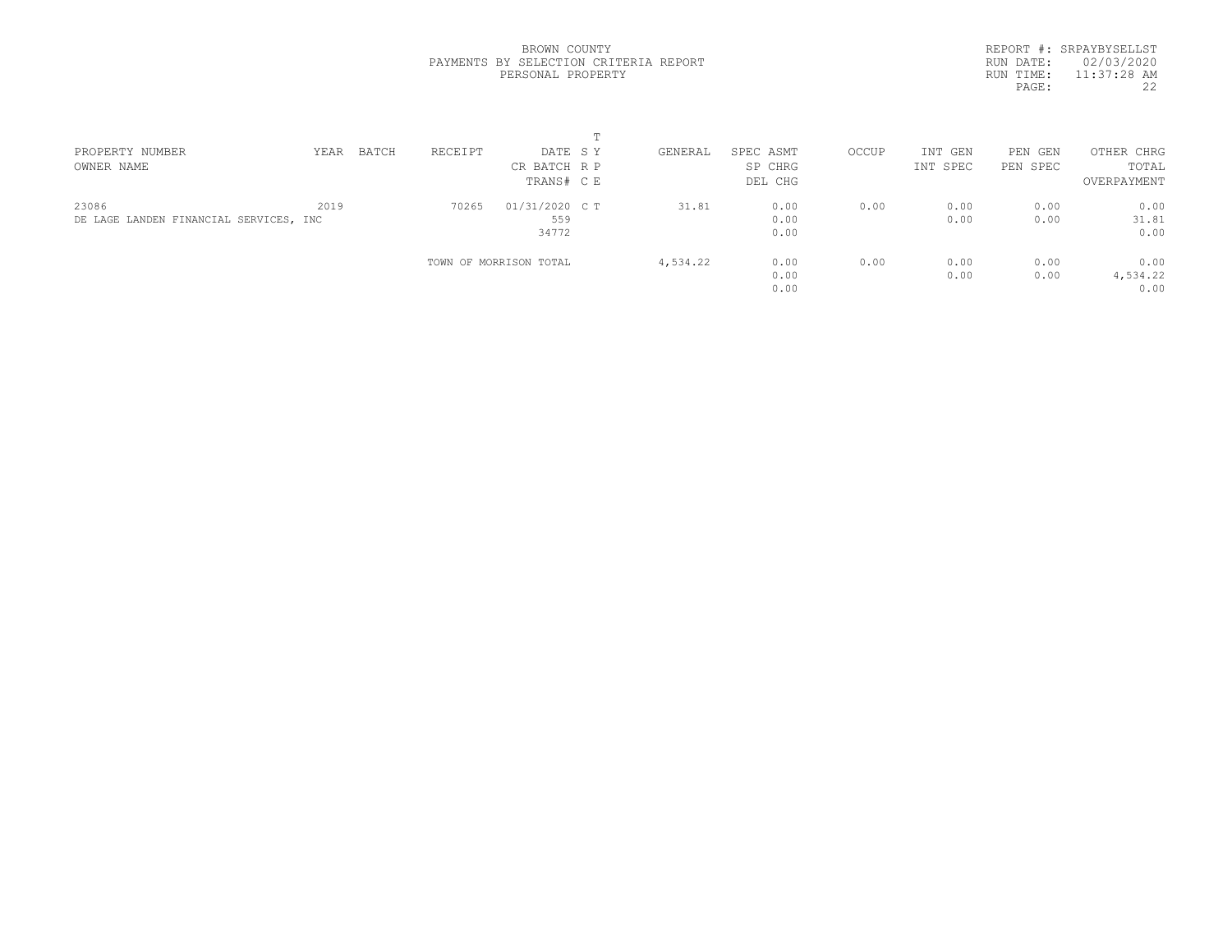|           | REPORT #: SRPAYBYSELLST |
|-----------|-------------------------|
|           | RUN DATE: 02/03/2020    |
| RUN TIME: | 11:37:28 AM             |
| PAGE:     | 23                      |

|                                             |      |            |         |                                       | $\mathbb T$ |           |                                 |              |                     |                     |                                    |
|---------------------------------------------|------|------------|---------|---------------------------------------|-------------|-----------|---------------------------------|--------------|---------------------|---------------------|------------------------------------|
| PROPERTY NUMBER<br>OWNER NAME               |      | YEAR BATCH | RECEIPT | DATE SY<br>CR BATCH R P<br>TRANS# C E |             | GENERAL   | SPEC ASMT<br>SP CHRG<br>DEL CHG | <b>OCCUP</b> | INT GEN<br>INT SPEC | PEN GEN<br>PEN SPEC | OTHER CHRG<br>TOTAL<br>OVERPAYMENT |
| 27203<br>BELGIOIOSO CHEESE INC              | 2019 |            | 58998   | 01/16/2020 C T<br>507<br>29352        |             | 35,467.02 | 0.00<br>0.00<br>0.00            | 0.00         | 0.00<br>0.00        | 0.00<br>0.00        | 0.00<br>35,467.02<br>0.00          |
| 6440<br>BELGIOIOSO CHEESE INC               | 2019 |            | 59003   | 01/16/2020 C T<br>507<br>29352        |             | 3,948.60  | 0.00<br>0.00<br>0.00            | 0.00         | 0.00<br>0.00        | 0.00<br>0.00        | 0.00<br>3,948.60<br>0.00           |
| 26774<br>SPECTRASITE COMMUNICATIONS INC WI  | 2019 |            | 59080   | 01/16/2020 C T<br>507<br>29405        |             | 266.85    | 0.00<br>0.00<br>0.00            | 0.00         | 0.00<br>0.00        | 0.00<br>0.00        | 0.00<br>266.85<br>0.00             |
| 26771<br>AMERICAN TOWERS INC WI             | 2019 |            | 59085   | 01/16/2020 C T<br>507<br>29410        |             | 504.20    | 0.00<br>0.00<br>0.00            | 0.00         | 0.00<br>0.00        | 0.00<br>0.00        | 0.00<br>504.20<br>0.00             |
| 18154<br>NORTHEAST ASPHALT INC              | 2019 |            | 60580   | 01/21/2020 C T<br>519<br>30071        |             | 1,756.57  | 0.00<br>0.00<br>0.00            | 0.00         | 0.00<br>0.00        | 0.00<br>0.00        | 0.00<br>1,756.57<br>0.00           |
| 26773<br>NORTHERN CONCRETE CONSTRUCTION INC | 2019 |            | 60888   | 01/21/2020 C T<br>518<br>30273        |             | 106.40    | 0.00<br>0.00<br>0.00            | 0.00         | 0.00<br>0.00        | 0.00<br>0.00        | 0.00<br>106.40<br>0.00             |
| 23026<br>WELLS FARGO FINANCIAL LEASING INC  | 2019 |            | 61653   | 01/22/2020 C T<br>524<br>30653        |             | 58.94     | 0.00<br>0.00<br>0.00            | 0.00         | 0.00<br>0.00        | 0.00<br>0.00        | 0.00<br>58.94<br>0.00              |
| 20323<br>PITNEY BOWES INC                   | 2019 |            | 61781   | 01/22/2020 C T<br>524<br>30753        |             | 9.82      | 0.00<br>0.00<br>0.00            | 0.00         | 0.00<br>0.00        | 0.00<br>0.00        | 0.00<br>9.82<br>0.00               |
| 23638<br>GREEN BAY DRESSED BEEF LLC         | 2019 |            | 62028   | 01/22/2020 C T<br>523<br>30960        |             | 36.01     | 0.00<br>0.00<br>0.00            | 0.00         | 0.00<br>0.00        | 0.00<br>0.00        | 0.00<br>36.01<br>0.00              |
| 22374<br>SMITH COUNTRY SALES                | 2019 |            | 62600   | 01/23/2020 C T<br>527<br>31197        |             | 72.03     | 0.00<br>0.00<br>0.00            | 0.00         | 0.00<br>0.00        | 0.00<br>0.00        | 0.00<br>72.03<br>0.00              |
| 27604<br>GREAT AMERICA FINANCIAL SERVICES   | 2019 |            | 62810   | 01/23/2020 C T<br>526<br>31382        |             | 55.65     | 0.00<br>0.00<br>0.00            | 0.00         | 0.00<br>0.00        | 0.00<br>0.00        | 0.00<br>55.65<br>0.00              |
| 14800<br>WOODWARD COMMUNICATIONS INC        | 2019 |            | 64417   | 01/27/2020 C T<br>536<br>32075        |             | 103.13    | 0.00<br>0.00<br>0.00            | 0.00         | 0.00<br>0.00        | 0.00<br>0.00        | 0.00<br>103.13<br>0.00             |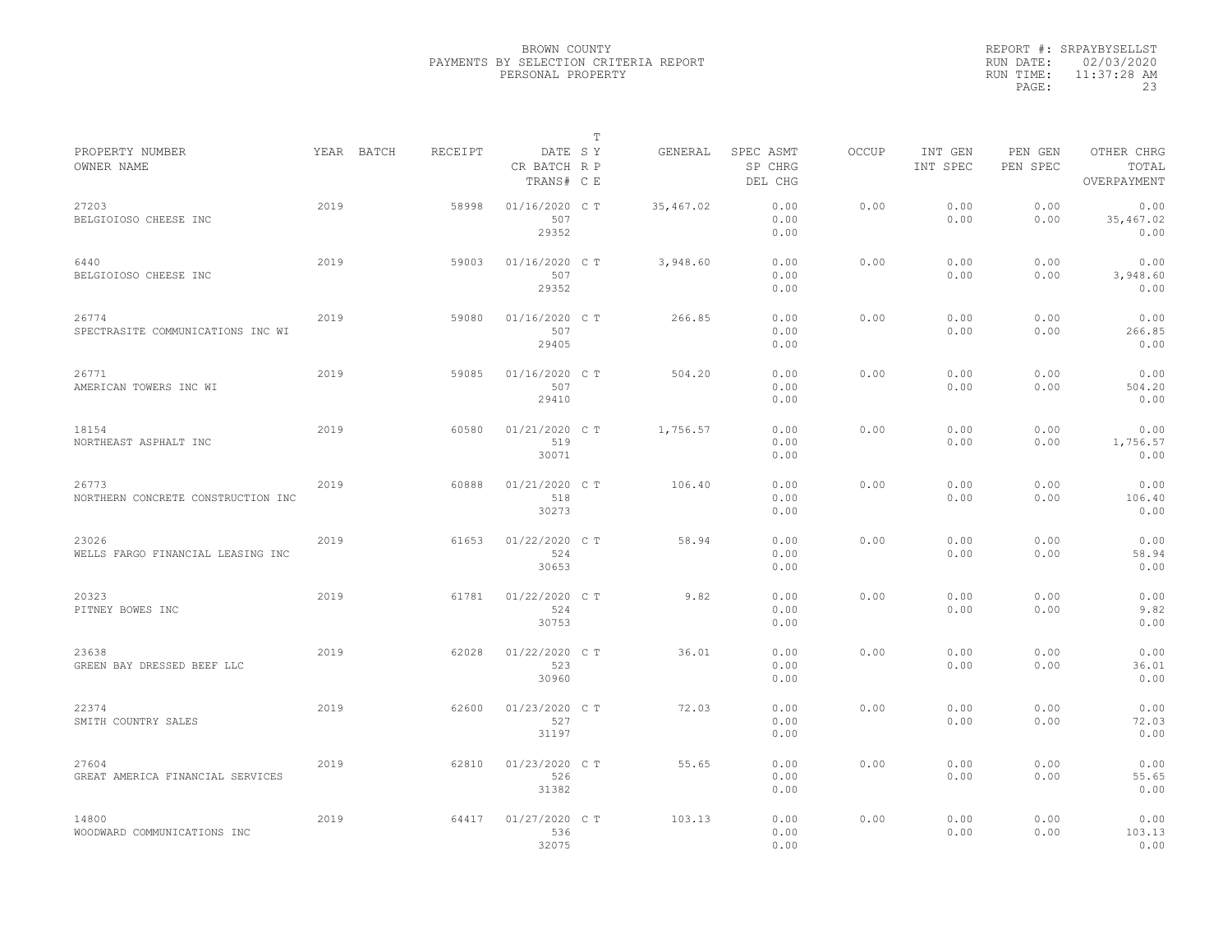|            | REPORT #: SRPAYBYSELLST |
|------------|-------------------------|
|            | RUN DATE: 02/03/2020    |
| RIIN TIME: | $11:37:29$ AM           |
| PAGE:      | 24                      |

|                                |      |       |                          |                | m |           |           |       |          |          |             |  |
|--------------------------------|------|-------|--------------------------|----------------|---|-----------|-----------|-------|----------|----------|-------------|--|
| PROPERTY NUMBER                | YEAR | BATCH | RECEIPT                  | DATE SY        |   | GENERAL   | SPEC ASMT | OCCUP | INT GEN  | PEN GEN  | OTHER CHRG  |  |
| OWNER NAME                     |      |       |                          | CR BATCH R P   |   |           | SP CHRG   |       | INT SPEC | PEN SPEC | TOTAL       |  |
|                                |      |       |                          | TRANS# C E     |   |           | DEL CHG   |       |          |          | OVERPAYMENT |  |
|                                |      |       |                          |                |   |           |           |       |          |          |             |  |
| 23030                          | 2019 |       | 64425                    | 01/27/2020 C T |   | 4.91      | 0.00      | 0.00  | 0.00     | 0.00     | 0.00        |  |
| KROPP EXCAVATING               |      |       |                          | 537            |   |           | 0.00      |       | 0.00     | 0.00     | 4.91        |  |
|                                |      |       |                          | 32080          |   |           | 0.00      |       |          |          | 0.00        |  |
| 26772                          | 2019 |       | 68839                    | 01/30/2020 C T |   | 253.74    | 0.00      | 0.00  | 0.00     | 0.00     | 0.00        |  |
| DIRECTV LLC                    |      |       |                          | 555            |   |           | 0.00      |       | 0.00     | 0.00     | 253.74      |  |
|                                |      |       |                          |                |   |           |           |       |          |          |             |  |
|                                |      |       |                          | 34220          |   |           | 0.00      |       |          |          | 0.00        |  |
| 7286                           | 2019 |       | 69308                    | 01/30/2020 C T |   | 162.07    | 0.00      | 0.00  | 0.00     | 0.00     | 0.00        |  |
| B-5 GOLF ENTERPRISES LLP       |      |       |                          | 552            |   |           | 0.00      |       | 0.00     | 0.00     | 162.07      |  |
|                                |      |       |                          | 34500          |   |           | 0.00      |       |          |          | 0.00        |  |
|                                |      |       |                          |                |   |           |           |       |          |          |             |  |
| 26362                          | 2019 |       | 70933                    | 01/31/2020 C T |   | 170.26    | 0.00      | 0.00  | 0.00     | 0.00     | 0.00        |  |
| LAMAR ADVERTISING OF GREEN BAY |      |       |                          | 563            |   |           | 0.00      |       | 0.00     | 0.00     | 170.26      |  |
|                                |      |       |                          | 35091          |   |           | 0.00      |       |          |          | 0.00        |  |
|                                |      |       |                          |                |   |           |           |       |          |          |             |  |
|                                |      |       | TWN OF NEW DENMARK TOTAL |                |   | 42,976.20 | 0.00      | 0.00  | 0.00     | 0.00     | 0.00        |  |
|                                |      |       |                          |                |   |           | 0.00      |       | 0.00     | 0.00     | 42,976.20   |  |
|                                |      |       |                          |                |   |           | 0.00      |       |          |          | 0.00        |  |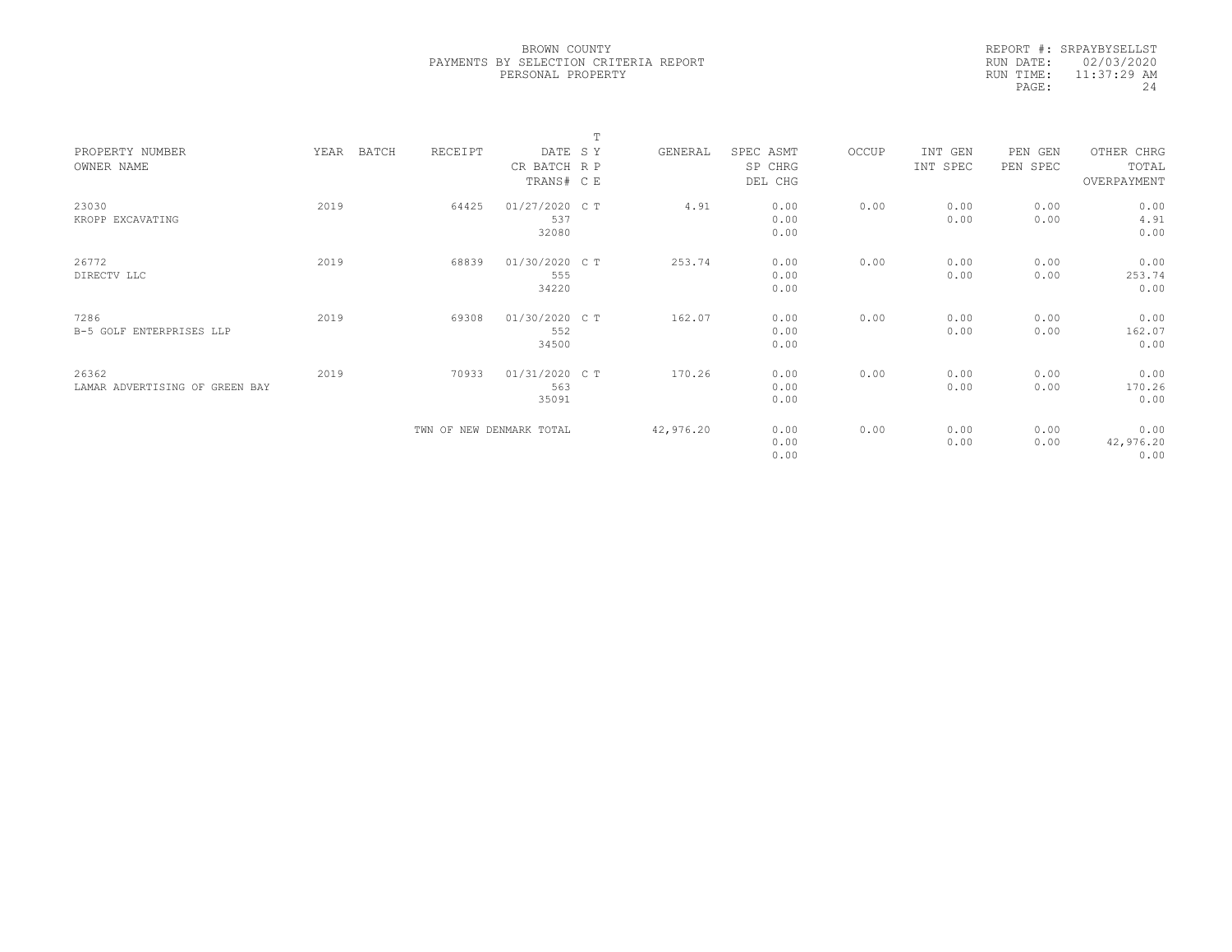| REPORT #: SRPAYBYSELLST |
|-------------------------|
| RUN DATE: 02/03/2020    |
| $11:37:29$ AM           |
| 25                      |
|                         |

|                                                  |      |             |         |                                       | T |          |                                 |       |                     |                     |                                    |
|--------------------------------------------------|------|-------------|---------|---------------------------------------|---|----------|---------------------------------|-------|---------------------|---------------------|------------------------------------|
| PROPERTY NUMBER<br>OWNER NAME                    |      | YEAR BATCH  | RECEIPT | DATE SY<br>CR BATCH R P<br>TRANS# C E |   | GENERAL  | SPEC ASMT<br>SP CHRG<br>DEL CHG | OCCUP | INT GEN<br>INT SPEC | PEN GEN<br>PEN SPEC | OTHER CHRG<br>TOTAL<br>OVERPAYMENT |
| 6444<br>BELGIOIOSO CHEESE INC (PULASKI PLANT)    | 2019 |             | 59001   | 01/16/2020 C T<br>507<br>29352        |   | 6,806.26 | 0.00<br>0.00<br>0.00            | 0.00  | 0.00<br>0.00        | 0.00<br>0.00        | 0.00<br>6,806.26<br>0.00           |
| 26935<br>SPECTRASITE COMMUNICATIONS, INC WI      | 2019 |             | 59079   | 01/16/2020 C T<br>507<br>29404        |   | 206,10   | 0.00<br>0.00<br>0.00            | 0.00  | 0.00<br>0.00        | 0.00<br>0.00        | 0.00<br>206.10<br>0.00             |
| 9704<br>PULASKI TRUCK & EQUIPMENT                | 2019 |             | 59348   | 01/16/2020 C T<br>507<br>29629        |   | 16.48    | 0.00<br>0.00<br>0.00            | 0.00  | 0.00<br>0.00        | 0.00<br>0.00        | 0.00<br>16.48<br>0.00              |
| 8612<br>HORNBY, JAMES-HANGER                     | 2019 |             | 60927   | 01/21/2020 C T<br>518<br>30310        |   | 107.18   | 0.00<br>0.00<br>0.00            | 0.00  | 0.00<br>0.00        | 0.00<br>0.00        | 0.00<br>107.18<br>0.00             |
| 18413<br>IGT INTERNATIONAL GAME TECHNOLOGY       | 2019 |             | 60972   | 01/21/2020 C T<br>518<br>30341        |   | 187.96   | 0.00<br>0.00<br>0.00            | 0.00  | 0.00<br>0.00        | 0.00<br>0.00        | 0.00<br>187.96<br>0.00             |
| 22943<br>FATHER AND SON LAWN SERVICES            | 2019 |             | 61754   | 01/22/2020 C T<br>521<br>30737        |   | 19.79    | 0.00<br>0.00<br>0.00            | 0.00  | 0.00<br>0.00        | 0.00<br>0.00        | 0.00<br>19.79<br>0.00              |
| 6446<br>J W INDUSTRIES                           | 2019 |             | 61801   | 01/22/2020 C T<br>522<br>30761        |   | 994.23   | 0.00<br>0.00<br>0.00            | 0.00  | 0.00<br>0.00        | 0.00<br>0.00        | 0.00<br>994.23<br>0.00             |
| 6415<br>WADE'S PIT STOP                          | 2019 |             | 62440   | 01/23/2020 C T<br>529<br>31075        |   | 202.81   | 0.00<br>0.00<br>0.00            | 0.00  | 0.00<br>0.00        | 0.00<br>0.00        | 0.00<br>202.81<br>0.00             |
| 26180<br>MID COUNTRY EQUIPMENT FINANCE           | 2019 |             | 62766   | 01/23/2020 C T<br>526<br>31345        |   | 257.22   | 0.00<br>0.00<br>0.00            | 0.00  | 0.00<br>0.00        | 0.00<br>0.00        | 0.00<br>257.22<br>0.00             |
| 26178<br>GREAT LAKES COCA-COLA DISTRIBUTION, LLC | 2019 |             | 64868   | 01/27/2020 C T<br>539<br>32317        |   | 6.59     | 0.00<br>0.00<br>0.00            | 0.00  | 0.00<br>0.00        | 0.00<br>0.00        | 0.00<br>6.59<br>0.00               |
| 27030<br>BIG BLUE STORAGE LLC                    | 2019 |             | 65032   | 01/27/2020 C T<br>536<br>32417        |   | 6.59     | 0.00<br>0.00<br>0.00            | 0.00  | 0.00<br>0.00        | 0.00<br>0.00        | 0.00<br>6.59<br>0.00               |
| 6410<br>SANTY CONSTRUCTION, J C                  |      | 2019 200128 | 3474    | 01/28/2020 C T                        |   | 21.44    | 0.00<br>0.00<br>0.00            | 0.00  | 0.00<br>0.00        | 0.00<br>0.00        | 0.00<br>21.44<br>0.00              |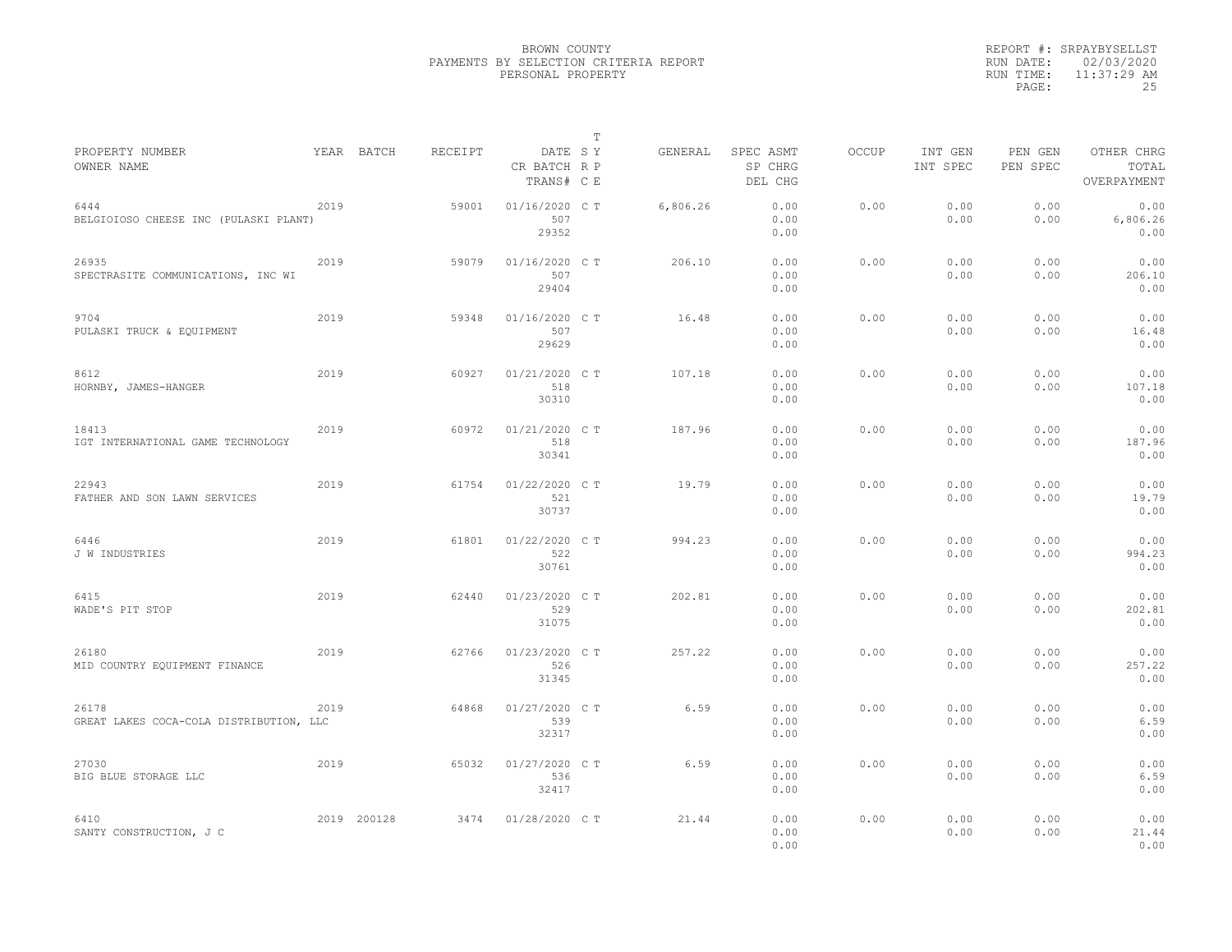|           | REPORT #: SRPAYBYSELLST |
|-----------|-------------------------|
|           | RUN DATE: 02/03/2020    |
| RUN TIME: | $11:37:29$ AM           |
| PAGE:     | 26                      |

|                                          |      |        |                          |                | T |          |           |       |          |            |             |  |
|------------------------------------------|------|--------|--------------------------|----------------|---|----------|-----------|-------|----------|------------|-------------|--|
| PROPERTY NUMBER                          | YEAR | BATCH  | RECEIPT                  | DATE SY        |   | GENERAL  | SPEC ASMT | OCCUP | INT GEN  | PEN<br>GEN | OTHER CHRG  |  |
| OWNER NAME                               |      |        |                          | CR BATCH R P   |   |          | SP CHRG   |       | INT SPEC | PEN SPEC   | TOTAL       |  |
|                                          |      |        |                          | TRANS# C E     |   |          | DEL CHG   |       |          |            | OVERPAYMENT |  |
|                                          |      |        |                          |                |   |          |           |       |          |            |             |  |
| 26937                                    | 2019 |        | 68842                    | 01/30/2020 C T |   | 248.98   | 0.00      | 0.00  | 0.00     | 0.00       | 0.00        |  |
| DIRECTV, LLC                             |      |        |                          | 555            |   |          | 0.00      |       | 0.00     | 0.00       | 248.98      |  |
|                                          |      |        |                          | 34220          |   |          | 0.00      |       |          |            | 0.00        |  |
| 22325                                    | 2019 |        | 69104                    | 01/30/2020 CT  |   | 3.30     | 0.00      | 0.00  | 0.00     | 0.00       | 0.00        |  |
| ADT LLC                                  |      |        |                          | 556            |   |          | 0.00      |       | 0.00     | 0.00       | 3.30        |  |
|                                          |      |        |                          |                |   |          |           |       |          |            |             |  |
|                                          |      |        |                          | 34371          |   |          | 0.00      |       |          |            | 0.00        |  |
| 27675                                    | 2019 |        | 69211                    | 01/30/2020 C T |   | 112.12   | 0.00      | 0.00  | 0.00     | 0.00       | 0.00        |  |
| HUNTINGTON TECHNOLOGY FINANCE & SUBSIDIA |      |        |                          | 556            |   |          | 0.00      |       | 0.00     | 0.00       | 112.12      |  |
|                                          |      |        |                          | 34435          |   |          | 0.00      |       |          |            | 0.00        |  |
|                                          |      |        |                          |                |   |          |           |       |          |            |             |  |
| 13692                                    | 2019 | 200131 | 3812                     | 01/31/2020 C T |   | 85.75    | 0.00      | 0.00  | 0.00     | 0.00       | 0.00        |  |
| TWIN LAKES MACHINE & TOOL                |      |        |                          |                |   |          | 0.00      |       | 0.00     | 0.00       | 85.75       |  |
|                                          |      |        |                          |                |   |          | 0.00      |       |          |            | 0.00        |  |
|                                          |      |        |                          |                |   |          |           |       |          |            |             |  |
|                                          |      |        | TOWN OF PITTSFIELD TOTAL |                |   | 9,282.80 | 0.00      | 0.00  | 0.00     | 0.00       | 0.00        |  |
|                                          |      |        |                          |                |   |          | 0.00      |       | 0.00     | 0.00       | 9,282.80    |  |
|                                          |      |        |                          |                |   |          | 0.00      |       |          |            | 0.00        |  |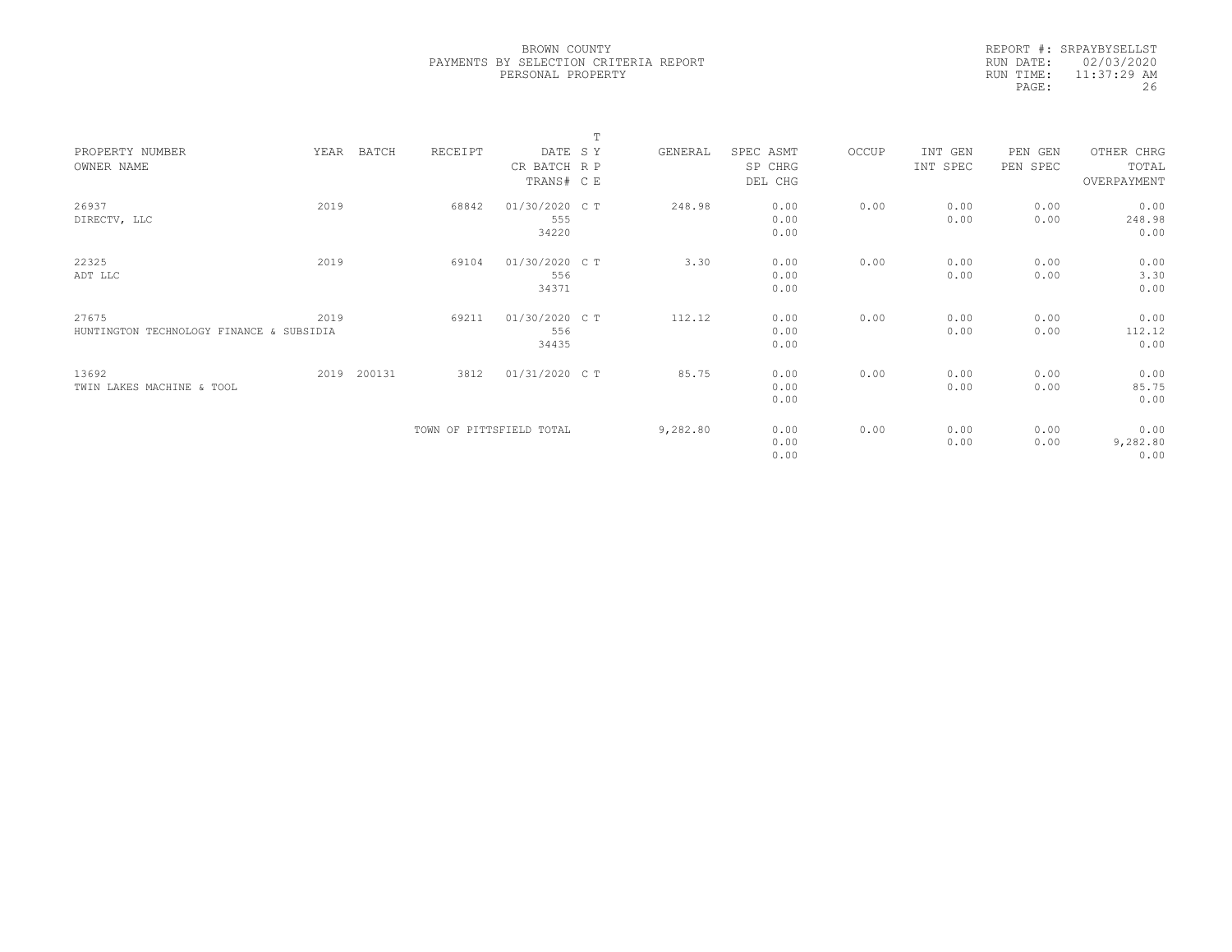|           | REPORT #: SRPAYBYSELLST |
|-----------|-------------------------|
|           | RUN DATE: 02/03/2020    |
| RUN TIME: | $11:37:29$ AM           |
| PAGE:     | 27                      |

|                                          |      |            |                |                                       | $\mathbb T$ |          |                                 | OCCUP |                     |                     |                                    |
|------------------------------------------|------|------------|----------------|---------------------------------------|-------------|----------|---------------------------------|-------|---------------------|---------------------|------------------------------------|
| PROPERTY NUMBER<br>OWNER NAME            |      | YEAR BATCH | <b>RECEIPT</b> | DATE SY<br>CR BATCH R P<br>TRANS# C E |             | GENERAL  | SPEC ASMT<br>SP CHRG<br>DEL CHG |       | INT GEN<br>INT SPEC | PEN GEN<br>PEN SPEC | OTHER CHRG<br>TOTAL<br>OVERPAYMENT |
|                                          |      |            |                |                                       |             |          |                                 |       |                     |                     |                                    |
| 27057<br>GLOBAL TOWER ASSETS III, LLC WI | 2019 |            | 59087          | 01/16/2020 C T<br>507                 |             | 795.09   | 0.00<br>0.00                    | 0.00  | 0.00<br>0.00        | 0.00<br>0.00        | 0.00<br>795.09                     |
|                                          |      |            |                | 29412                                 |             |          | 0.00                            |       |                     |                     | 0.00                               |
| 23191                                    | 2019 |            | 60584          | 01/21/2020 C T                        |             | 91.17    | 0.00                            | 0.00  | 0.00                | 0.00                | 0.00                               |
| NORTHEAST ASPHALT INC (TOWER RD)         |      |            |                | 519                                   |             |          | 0.00                            |       | 0.00                | 0.00                | 91.17                              |
|                                          |      |            |                | 30071                                 |             |          | 0.00                            |       |                     |                     | 0.00                               |
| 26339                                    | 2019 |            | 61659          | 01/22/2020 C T                        |             | 209.24   | 0.00                            | 0.00  | 0.00                | 0.00                | 0.00                               |
| WELLS FARGO FINANCIAL LEASING            |      |            |                | 524                                   |             |          | 0.00                            |       | 0.00                | 0.00                | 209.24                             |
|                                          |      |            |                | 30659                                 |             |          | 0.00                            |       |                     |                     | 0.00                               |
| 15348                                    | 2019 |            | 64472          | 01/27/2020 C T                        |             | 55.30    | 0.00                            | 0.00  | 0.00                | 0.00                | 0.00                               |
| APPLE VALLEY LANDSCAPE                   |      |            |                | 535                                   |             |          | 0.00                            |       | 0.00                | 0.00                | 55.30                              |
|                                          |      |            |                | 32110                                 |             |          | 0.00                            |       |                     |                     | 0.00                               |
| 15918                                    | 2019 |            | 67529          | 01/29/2020 C T                        |             | 14.94    | 0.00                            | 0.00  | 0.00                | 0.00                | 0.00                               |
| JOHN WAUTERS LANDSCAPE                   |      |            |                | 548                                   |             |          | 0.00                            |       | 0.00                | 0.00                | 14.94                              |
|                                          |      |            |                | 33547                                 |             |          | 0.00                            |       |                     |                     | 0.00                               |
| 27016                                    | 2019 |            | 68848          | 01/30/2020 C T                        |             | 514.12   | 0.00                            | 0.00  | 0.00                | 0.00                | 0.00                               |
| <b>DIRECTV</b>                           |      |            |                | 555                                   |             |          | 0.00                            |       | 0.00                | 0.00                | 514.12                             |
|                                          |      |            |                | 34220                                 |             |          | 0.00                            |       |                     |                     | 0.00                               |
| 22383                                    | 2019 |            | 69105          | 01/30/2020 C T                        |             | 3.03     | 0.00                            | 0.00  | 0.00                | 0.00                | 0.00                               |
| ADT LLC                                  |      |            |                | 556                                   |             |          | 0.00                            |       | 0.00                | 0.00                | 3.03                               |
|                                          |      |            |                | 34371                                 |             |          | 0.00                            |       |                     |                     | 0.00                               |
| 4379                                     | 2019 |            | 70810          | 01/31/2020 C T                        |             | 89.66    | 0.00                            | 0.00  | 0.00                | 0.00                | 0.00                               |
| DE PERE SPORTSMANS CLUB                  |      |            |                | 563                                   |             |          | 0.00                            |       | 0.00                | 0.00                | 89.66                              |
|                                          |      |            |                | 35022                                 |             |          | 0.00                            |       |                     |                     | 0.00                               |
|                                          |      |            |                | TOWN OF ROCKLAND TOTAL                |             | 1,772.55 | 0.00                            | 0.00  | 0.00                | 0.00                | 0.00                               |
|                                          |      |            |                |                                       |             |          | 0.00                            |       | 0.00                | 0.00                | 1,772.55                           |
|                                          |      |            |                |                                       |             |          | 0.00                            |       |                     |                     | 0.00                               |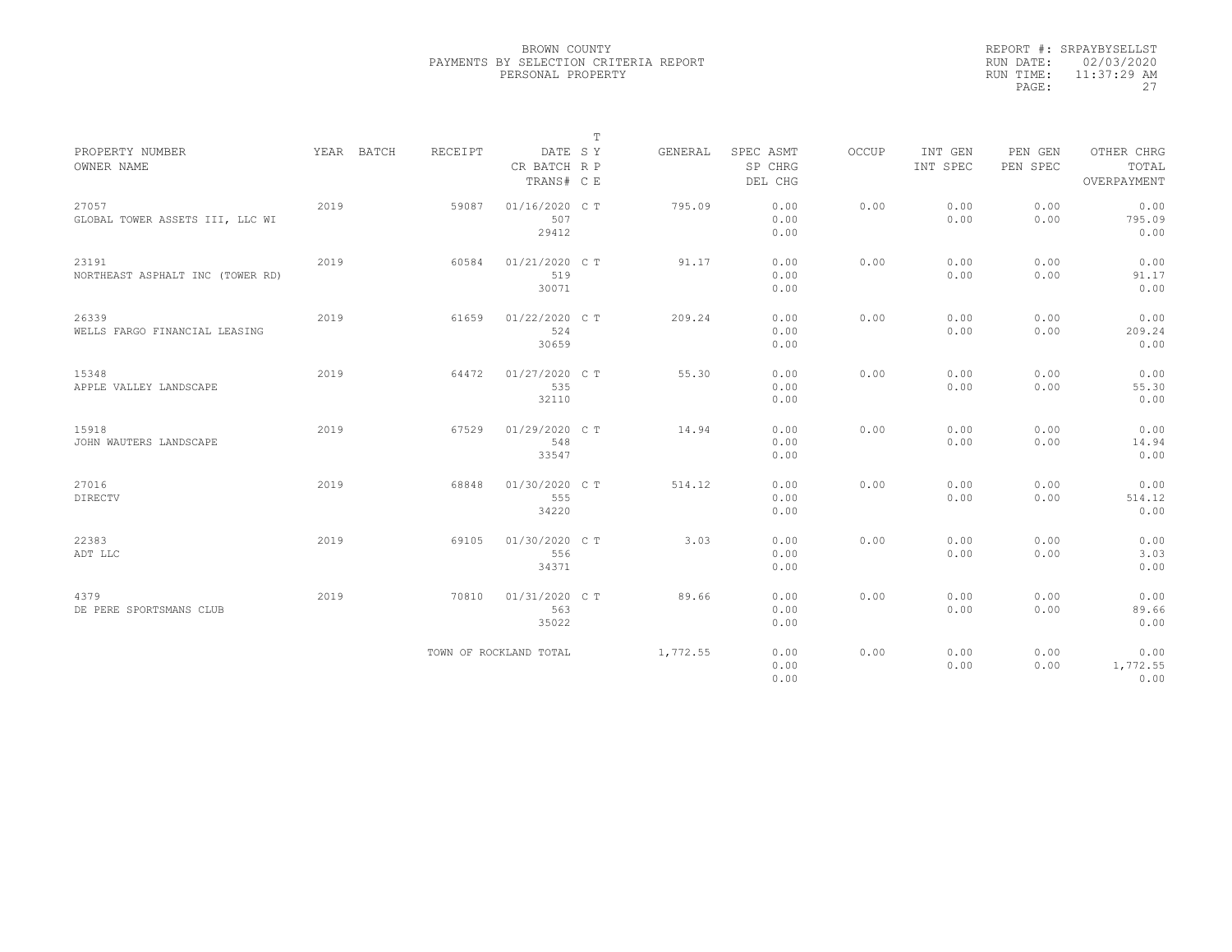|           | REPORT #: SRPAYBYSELLST |
|-----------|-------------------------|
|           | RUN DATE: 02/03/2020    |
| RUN TIME: | 11:37:30 AM             |
| PAGE:     | 28                      |

|                                                      |      |            |         |                                       | $\mathbb T$ |          |                                 |              |                     |                     |                                    |
|------------------------------------------------------|------|------------|---------|---------------------------------------|-------------|----------|---------------------------------|--------------|---------------------|---------------------|------------------------------------|
| PROPERTY NUMBER<br>OWNER NAME                        |      | YEAR BATCH | RECEIPT | DATE SY<br>CR BATCH R P<br>TRANS# C E |             | GENERAL  | SPEC ASMT<br>SP CHRG<br>DEL CHG | <b>OCCUP</b> | INT GEN<br>INT SPEC | PEN GEN<br>PEN SPEC | OTHER CHRG<br>TOTAL<br>OVERPAYMENT |
| 6347<br>NICOLET LUMBER COMPANY                       | 2019 |            | 58520   | 01/15/2020 C T<br>501<br>29070        |             | 96.49    | 0.00<br>0.00<br>0.00            | 0.00         | 0.00<br>0.00        | 0.00<br>0.00        | 0.00<br>96.49<br>0.00              |
| 26982<br>SPECTRASITE COMMUNICATIONS INC              | 2019 |            | 59076   | 01/16/2020 C T<br>507<br>29401        |             | 135.07   | 0.00<br>0.00<br>0.00            | 0.00         | 0.00<br>0.00        | 0.00<br>0.00        | 0.00<br>135.07<br>0.00             |
| 6358<br>SERVICE MOTOR COMPANY                        | 2019 |            | 59177   | 01/16/2020 C T<br>507<br>29490        |             | 286.24   | 0.00<br>0.00<br>0.00            | 0.00         | 0.00<br>0.00        | 0.00<br>0.00        | 0.00<br>286.24<br>0.00             |
| 26983<br>SMUKCER FOOD SERVICE, INC                   | 2019 |            | 59965   | 01/17/2020 C T<br>510<br>29845        |             | 24.12    | 0.00<br>0.00<br>0.00            | 0.00         | 0.00<br>0.00        | 0.00<br>0.00        | 0.00<br>24.12<br>0.00              |
| 17682<br>NORTHEAST ASPHALT INC                       | 2019 |            | 60596   | 01/21/2020 C T<br>519<br>30071        |             | 3.21     | 0.00<br>0.00<br>0.00            | 0.00         | 0.00<br>0.00        | 0.00<br>0.00        | 0.00<br>3.21<br>0.00               |
| 25587<br>SE CEMETERIES OF WISCONSIN, INC             | 2019 |            | 60835   | 01/21/2020 C T<br>519<br>30230        |             | 311.95   | 0.00<br>0.00<br>0.00            | 0.00         | 0.00<br>0.00        | 0.00<br>0.00        | 0.00<br>311.95<br>0.00             |
| 27666<br>PAC-VAN INC                                 | 2019 |            | 61536   | 01/22/2020 C T<br>522<br>30610        |             | 189.75   | 0.00<br>0.00<br>0.00            | 0.00         | 0.00<br>0.00        | 0.00<br>0.00        | 0.00<br>189.75<br>0.00             |
| 23643<br>FEECO INT                                   | 2019 |            | 61666   | 01/22/2020 C T<br>524<br>30666        |             | 96.49    | 0.00<br>0.00<br>0.00            | 0.00         | 0.00<br>0.00        | 0.00<br>0.00        | 0.00<br>96.49<br>0.00              |
| 6450<br>FEECO INTERNATIONAL INC                      | 2019 |            | 61748   | 01/22/2020 C T<br>524<br>30735        |             | 8,702.59 | 0.00<br>0.00<br>0.00            | 0.00         | 0.00<br>0.00        | 0.00<br>0.00        | 0.00<br>8,702.59<br>96.49          |
| 22368<br>PITNEY BOWES INC                            | 2019 |            | 61783   | 01/22/2020 C T<br>524<br>30753        |             | 3.21     | 0.00<br>0.00<br>0.00            | 0.00         | 0.00<br>0.00        | 0.00<br>0.00        | 0.00<br>3.21<br>0.00               |
| 26978<br>FRANCOLYP-POSTALIA                          | 2019 |            | 63568   | 01/24/2020 C T<br>533<br>31742        |             | 6.44     | 0.00<br>0.00<br>0.00            | 0.00         | 0.00<br>0.00        | 0.00<br>0.00        | 0.00<br>6.44<br>0.00               |
| 19599<br>DBA; GREAT LAKES COCA-COLA DISTRIBUTION LLC | 2019 |            | 64872   | 01/27/2020 C T<br>539<br>32317        |             | 16.07    | 0.00<br>0.00<br>0.00            | 0.00         | 0.00<br>0.00        | 0.00<br>0.00        | 0.00<br>16.07<br>0.00              |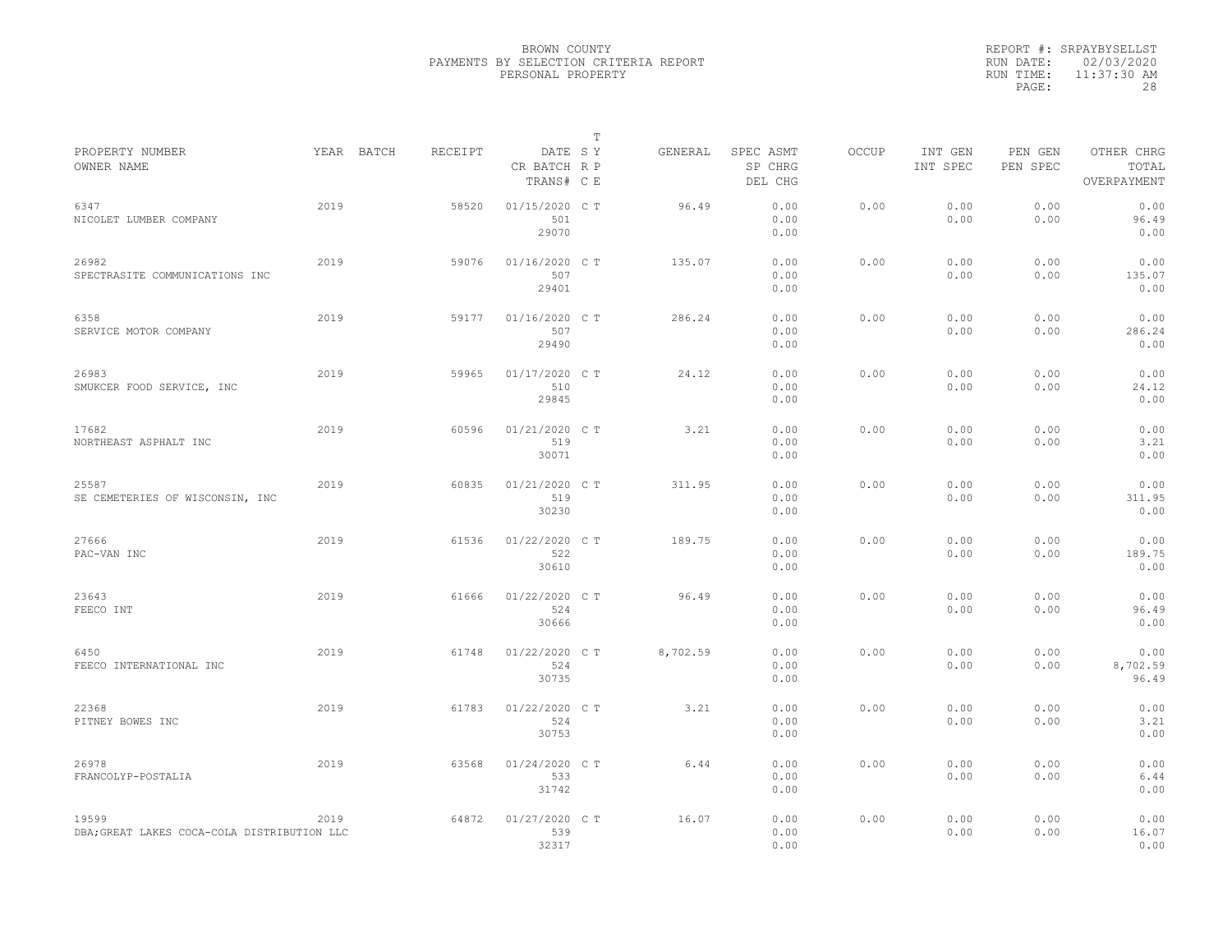|           | REPORT #: SRPAYBYSELLST |
|-----------|-------------------------|
|           | RUN DATE: 02/03/2020    |
| RUN TIME: | $11:37:30$ AM           |
| PAGE:     | 29                      |

|                               |             |         |                         | $\mathbb T$ |           |                      |       |                     |                     |                     |
|-------------------------------|-------------|---------|-------------------------|-------------|-----------|----------------------|-------|---------------------|---------------------|---------------------|
| PROPERTY NUMBER<br>OWNER NAME | YEAR BATCH  | RECEIPT | DATE SY<br>CR BATCH R P |             | GENERAL   | SPEC ASMT<br>SP CHRG | OCCUP | INT GEN<br>INT SPEC | PEN GEN<br>PEN SPEC | OTHER CHRG<br>TOTAL |
|                               |             |         | TRANS# C E              |             |           | DEL CHG              |       |                     |                     | OVERPAYMENT         |
| 6339<br>HUJET, JEROME         | 2019        | 66410   | 01/28/2020 C T<br>541   |             | 128.65    | 0.00<br>0.00         | 0.00  | 0.00<br>0.00        | 0.00<br>0.00        | 0.00<br>128.65      |
|                               |             |         | 33075                   |             |           | 0.00                 |       |                     |                     | 0.00                |
| 14521                         | 2019        | 68186   | 01/29/2020 C T          |             | 35.38     | 0.00                 | 0.00  | 0.00                | 0.00                | 0.00                |
| PASCHKE CONSTRUCTION          |             |         | 548<br>34019            |             |           | 0.00<br>0.00         |       | 0.00                | 0.00                | 35.38<br>0.00       |
| 6323                          | 2019        | 68651   | 01/30/2020 C T          |             | 3.21      | 0.00                 | 0.00  | 0.00                | 0.00                | 0.00                |
| BAY RIDGE PLYWOOD & SUPPLY    |             |         | 552                     |             |           | 0.00                 |       | 0.00                | 0.00                | 3.21                |
|                               |             |         | 34135                   |             |           | 0.00                 |       |                     |                     | 0.00                |
| 6357                          | 2019        | 68748   | 01/30/2020 C T          |             | 120.61    | 0.00                 | 0.00  | 0.00                | 0.00                | 0.00                |
| NORMAN & BARB STREBEL         |             |         | 555<br>34155            |             |           | 0.00<br>0.00         |       | 0.00                | 0.00                | 120.61<br>0.00      |
| 24325                         | 2019        | 68837   | 01/30/2020 C T          |             | 1,173.85  | 0.00                 | 0.00  | 0.00                | 0.00                | 0.00                |
| <b>DIRECTV</b>                |             |         | 555                     |             |           | 0.00                 |       | 0.00                | 0.00                | 1,173.85            |
|                               |             |         | 34220                   |             |           | 0.00                 |       |                     |                     | 0.00                |
| 6360                          | 2019 200131 | 3863    | 01/31/2020 C T          |             | 96.49     | 0.00                 | 0.00  | 0.00                | 0.00                | 0.00                |
| VAN LAANEN, MARY - AMBROSE    |             |         |                         |             |           | 0.00                 |       | 0.00                | 0.00                | 96.49               |
|                               |             |         |                         |             |           | 0.00                 |       |                     |                     | 0.00                |
| 22365                         | 2019        | 70782   | 01/31/2020 C T          |             | 1,206.00  | 0.00                 | 0.00  | 0.00                | 0.00                | 0.00                |
| SCOTT DEVELOPMENT LLC         |             |         | 563<br>34995            |             |           | 0.00<br>0.00         |       | 0.00                | 0.00                | 1,206.00<br>0.00    |
|                               |             |         | TOWN OF SCOTT TOTAL     |             | 12,635.82 | 0.00                 | 0.00  | 0.00                | 0.00                | 0.00                |
|                               |             |         |                         |             |           | 0.00                 |       | 0.00                | 0.00                | 12,635.82           |
|                               |             |         |                         |             |           | 0.00                 |       |                     |                     | 96.49               |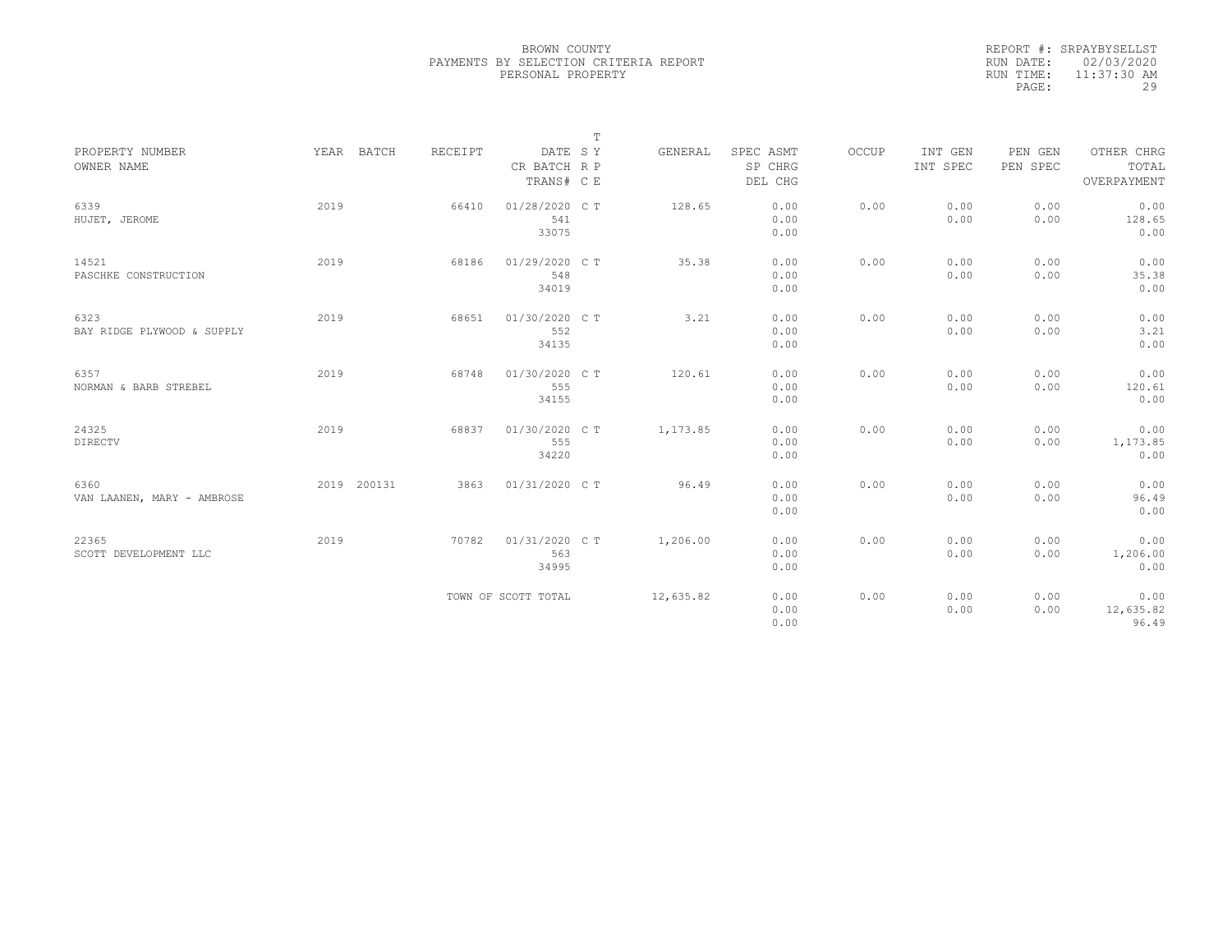|           | REPORT #: SRPAYBYSELLST |
|-----------|-------------------------|
|           | RUN DATE: 02/03/2020    |
| RUN TIME: | $11:37:30$ AM           |
| PAGE:     | 30                      |

|                                           |      |             |         |                                       | $\mathbb T$ |          |                                 |              |                     |                     |                                    |  |
|-------------------------------------------|------|-------------|---------|---------------------------------------|-------------|----------|---------------------------------|--------------|---------------------|---------------------|------------------------------------|--|
| PROPERTY NUMBER<br>OWNER NAME             |      | YEAR BATCH  | RECEIPT | DATE SY<br>CR BATCH R P<br>TRANS# C E |             | GENERAL  | SPEC ASMT<br>SP CHRG<br>DEL CHG | <b>OCCUP</b> | INT GEN<br>INT SPEC | PEN GEN<br>PEN SPEC | OTHER CHRG<br>TOTAL<br>OVERPAYMENT |  |
| 26471<br><b>OUALITY BUILDING PRODUCTS</b> | 2019 |             | 58488   | 01/15/2020 CT<br>501<br>29052         |             | 25.89    | 0.00<br>0.00<br>0.00            | 0.00         | 0.00<br>0.00        | 0.00<br>0.00        | 0.00<br>25.89<br>0.00              |  |
| 23957<br>CORNETTE FARM SUPPLY INC         | 2019 |             | 59199   | 01/16/2020 C T<br>507<br>29504        |             | 7,394.53 | 0.00<br>0.00<br>0.00            | 0.00         | 0.00<br>0.00        | 0.00<br>0.00        | 0.00<br>7,394.53<br>0.00           |  |
| 3825<br>APPLE CREEK CAMPGROUND            |      | 2019 200116 | 3000    | 01/16/2020 C T                        |             | 400.44   | 0.00<br>0.00<br>0.00            | 0.00         | 0.00<br>0.00        | 0.00<br>0.00        | 0.00<br>400.44<br>0.00             |  |
| 7161<br>DEYO DISPOSAL                     |      | 2019 200116 | 3009    | $01/16/2020$ C T                      |             | 28.11    | 0.00<br>0.00<br>0.00            | 0.00         | 0.00<br>0.00        | 0.00<br>0.00        | 0.00<br>28.11<br>0.00              |  |
| 14509<br>PEPSI COLA                       | 2019 |             | 61704   | 01/22/2020 C T<br>524<br>30693        |             | 59.96    | 0.00<br>0.00<br>0.00            | 0.00         | 0.00<br>0.00        | 0.00<br>0.00        | 0.00<br>59.96<br>0.00              |  |
| 16902<br>PITNEY BOWES INC                 | 2019 |             | 61777   | 01/22/2020 C T<br>524<br>30753        |             | 5.62     | 0.00<br>0.00<br>0.00            | 0.00         | 0.00<br>0.00        | 0.00<br>0.00        | 0.00<br>5.62<br>0.00               |  |
| 3819<br>HILLY HAVEN SKI & GOLF INC        | 2019 |             | 66338   | 01/28/2020 C T<br>540<br>33027        |             | 557.51   | 0.00<br>0.00<br>0.00            | 0.00         | 0.00<br>0.00        | 0.00<br>0.00        | 0.00<br>557.51<br>0.00             |  |
| 21271<br>DIRECTV, INC                     | 2019 |             | 68835   | 01/30/2020 C T<br>555<br>34220        |             | 749.57   | 0.00<br>0.00<br>0.00            | 0.00         | 0.00<br>0.00        | 0.00<br>0.00        | 0.00<br>749.57<br>0.00             |  |
| 25593<br>ADT LLC                          | 2019 |             | 69113   | 01/30/2020 C T<br>556<br>34371        |             | 1.73     | 0.00<br>0.00<br>0.00            | 0.00         | 0.00<br>0.00        | 0.00<br>0.00        | 0.00<br>1.73<br>0.00               |  |
| 22944<br>PRECISION FLATWORK               | 2019 |             | 70790   | 01/31/2020 C T<br>563<br>35002        |             | 27.62    | 0.00<br>0.00<br>0.00            | 0.00         | 0.00<br>0.00        | 0.00<br>0.00        | 0.00<br>27.62<br>0.00              |  |
|                                           |      |             |         | TOWN OF WRIGHTSTOWN TOTAL             |             | 9,250.98 | 0.00<br>0.00<br>0.00            | 0.00         | 0.00<br>0.00        | 0.00<br>0.00        | 0.00<br>9,250.98<br>0.00           |  |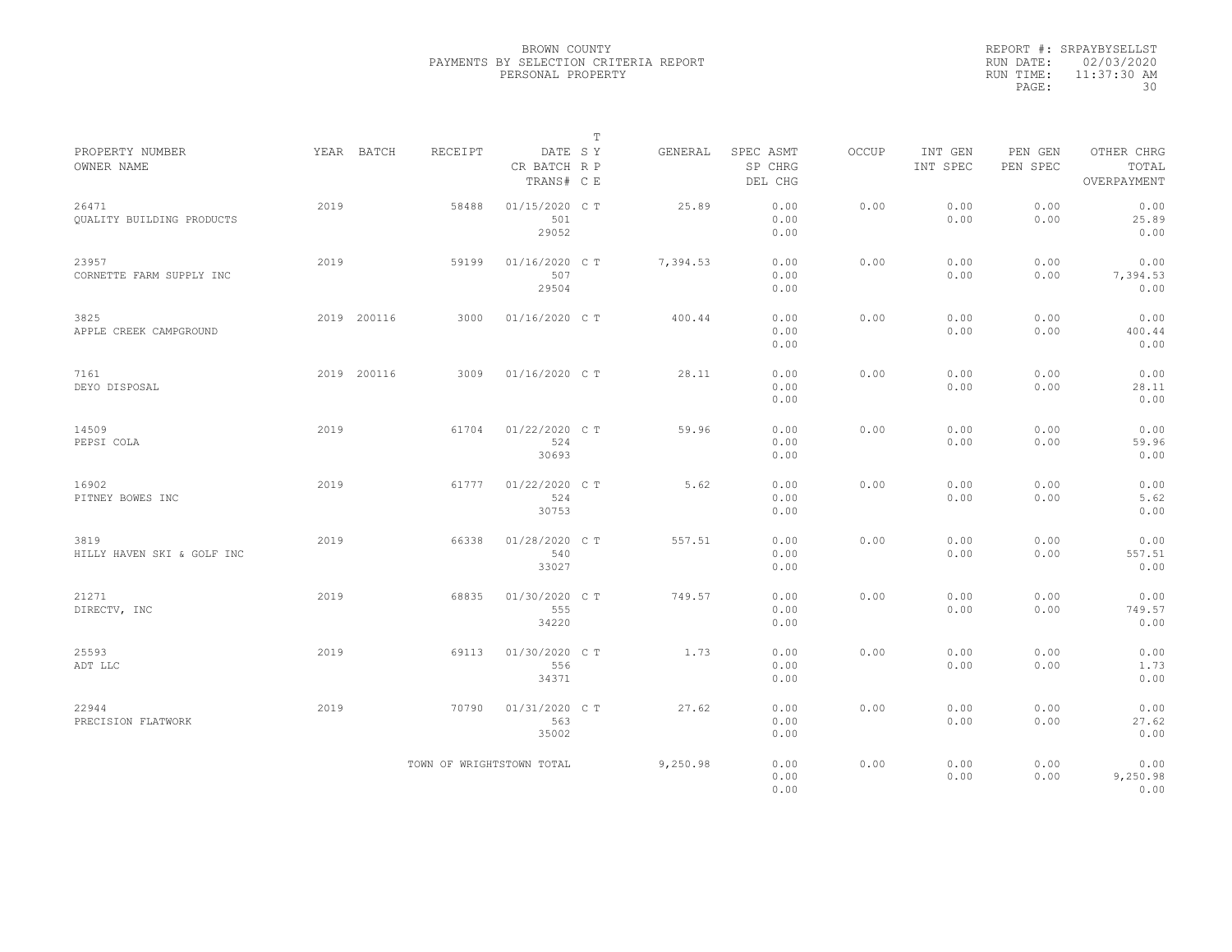|           | REPORT #: SRPAYBYSELLST |
|-----------|-------------------------|
|           | RUN DATE: 02/03/2020    |
| RUN TIME: | $11:37:31$ AM           |
| PAGE:     | 31                      |

|                                      |      |                       |                                | Т       |             |                                 |       |                     |                     |                                    |  |
|--------------------------------------|------|-----------------------|--------------------------------|---------|-------------|---------------------------------|-------|---------------------|---------------------|------------------------------------|--|
| PROPERTY NUMBER<br>OWNER NAME        |      | YEAR BATCH<br>RECEIPT | CR BATCH R P<br>TRANS# C E     | DATE SY | GENERAL     | SPEC ASMT<br>SP CHRG<br>DEL CHG | OCCUP | INT GEN<br>INT SPEC | PEN GEN<br>PEN SPEC | OTHER CHRG<br>TOTAL<br>OVERPAYMENT |  |
| 21924<br>LITTLE CAESAR'S             | 2019 | 58420                 | 01/15/2020 C T<br>503<br>28992 |         | 517.98      | 0.00<br>0.00<br>0.00            | 0.00  | 0.00<br>0.00        | 0.00<br>0.00        | 0.00<br>517.98<br>0.00             |  |
| 18831<br>INSPIRIT THERAPY ASSOCIATES | 2019 | 58424                 | 01/15/2020 C T<br>503<br>28996 |         | 40.53       | 0.00<br>0.00<br>0.00            | 0.00  | 0.00<br>0.00        | 0.00<br>0.00        | 0.00<br>40.53<br>0.00              |  |
| 24831<br>NEW WALL STREET             | 2019 | 58450                 | 01/15/2020 C T<br>503<br>29014 |         | 168.91      | 0.00<br>0.00<br>0.00            | 0.00  | 0.00<br>0.00        | 0.00<br>0.00        | 0.00<br>168.91<br>0.00             |  |
| 27138<br>EDWARD D JONES & CO         |      | 2019 200115<br>2954   | 01/15/2020 C T                 |         | 108.11      | 0.00<br>0.00<br>0.00            | 0.00  | 0.00<br>0.00        | 0.00<br>0.00        | 0.00<br>108.11<br>0.00             |  |
| 00043<br>WELLS FARGO BANK - 100467   | 2019 | 58801                 | 01/15/2020 C T<br>502<br>29311 |         | 1,450.34    | 0.00<br>0.00<br>0.00            | 0.00  | 0.00<br>0.00        | 0.00<br>0.00        | 0.00<br>1,450.34<br>0.00           |  |
| 00043<br>WELLS FARGO BANK - 100467   | 2019 | Voids #<br>58801      | 01/15/2020 C V<br>502<br>29312 |         | $-1,450.34$ | 0.00<br>0.00<br>0.00            | 0.00  | 0.00<br>0.00        | 0.00<br>0.00        | 0.00<br>$-1,450.34$<br>0.00        |  |
| 00043<br>WELLS FARGO BANK - 100467   | 2019 | 58805                 | 01/15/2020 C T<br>502<br>29314 |         | 1,450.34    | 0.00<br>0.00<br>0.00            | 0.00  | 0.00<br>0.00        | 0.00<br>0.00        | 0.00<br>1,450.34<br>0.00           |  |
| 00043<br>WELLS FARGO BANK - 100467   | 2019 | Voids #<br>58805      | 01/15/2020 C V<br>502<br>29318 |         | $-1,450.34$ | 0.00<br>0.00<br>0.00            | 0.00  | 0.00<br>0.00        | 0.00<br>0.00        | 0.00<br>$-1,450.34$<br>0.00        |  |
| 00043<br>WELLS FARGO BANK - 100467   | 2019 | 58812                 | 01/15/2020 C T<br>502<br>29319 |         | 1,450.34    | 0.00<br>0.00<br>0.00            | 0.00  | 0.00<br>0.00        | 0.00<br>0.00        | 0.00<br>1,450.34<br>0.00           |  |
| 11027<br>SMUCKERS FOOD SERVICE, INC  | 2019 | 59958                 | 01/17/2020 C T<br>510<br>29845 |         | 191.43      | 0.00<br>0.00<br>0.00            | 0.00  | 0.00<br>0.00        | 0.00<br>0.00        | 0.00<br>191.43<br>0.00             |  |
| 25145<br>BAYCARE CLINIC LLP          | 2019 | 60548                 | 01/21/2020 C T<br>517<br>30068 |         | 3,116.89    | 0.00<br>0.00<br>0.00            | 0.00  | 0.00<br>0.00        | 0.00<br>0.00        | 0.00<br>3,116.89<br>0.00           |  |
| 22347<br>NCS HEALTH CARE             | 2019 | 60634                 | 01/21/2020 C T<br>519<br>30093 |         | 2.25        | 0.00<br>0.00<br>0.00            | 0.00  | 0.00<br>0.00        | 0.00<br>0.00        | 0.00<br>2.25<br>0.00               |  |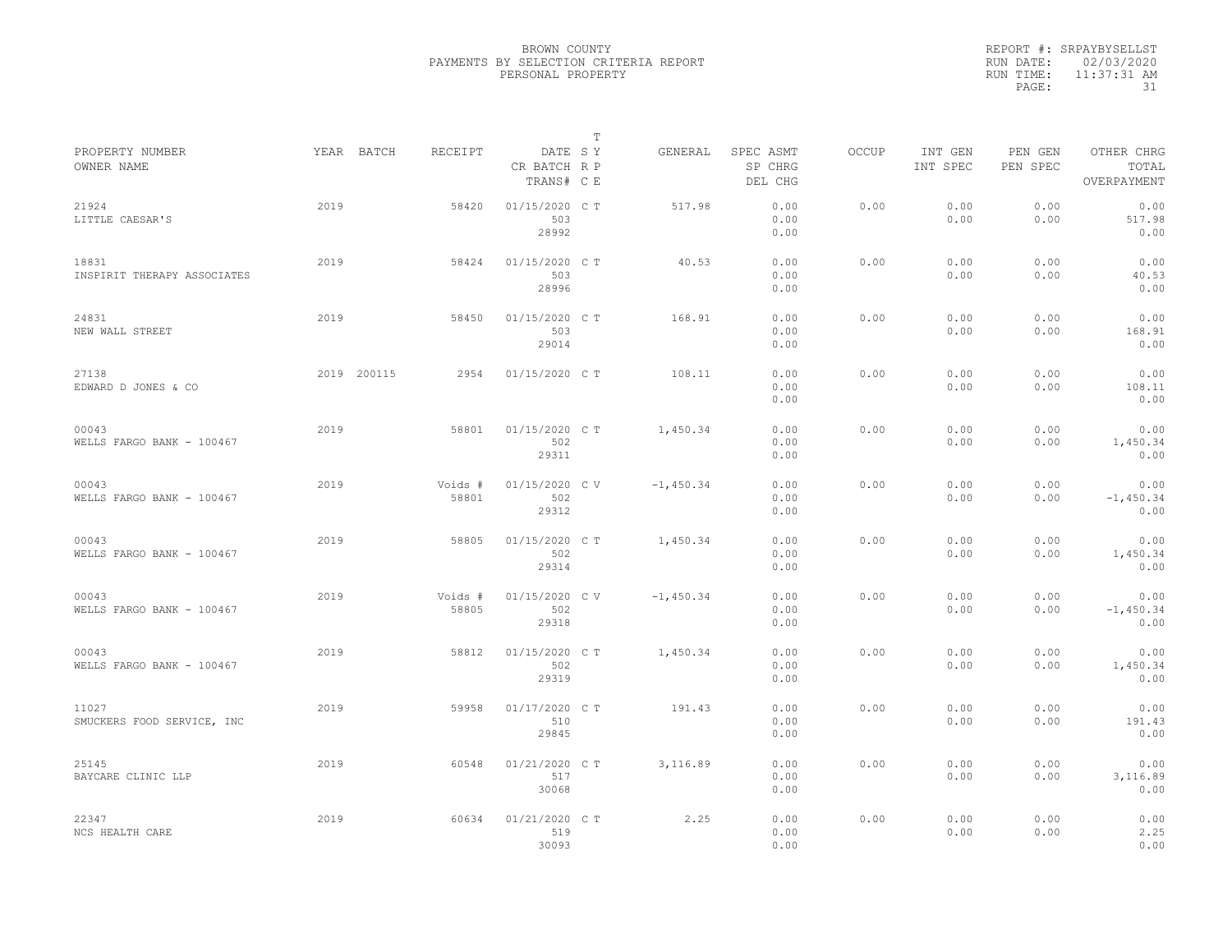|           | REPORT #: SRPAYBYSELLST |
|-----------|-------------------------|
|           | RUN DATE: 02/03/2020    |
| RUN TIME: | 11:37:31 AM             |
| PAGE:     | -32                     |

|                                            |      |            |         |                                       | T |          |                                 |              |                     |                     |                                    |
|--------------------------------------------|------|------------|---------|---------------------------------------|---|----------|---------------------------------|--------------|---------------------|---------------------|------------------------------------|
| PROPERTY NUMBER<br>OWNER NAME              |      | YEAR BATCH | RECEIPT | DATE SY<br>CR BATCH R P<br>TRANS# C E |   | GENERAL  | SPEC ASMT<br>SP CHRG<br>DEL CHG | <b>OCCUP</b> | INT GEN<br>INT SPEC | PEN GEN<br>PEN SPEC | OTHER CHRG<br>TOTAL<br>OVERPAYMENT |
| 22348<br>REDBOX AUTOMATED RETAIL LLC       | 2019 |            | 60654   | 01/21/2020 C T<br>519<br>30106        |   | 51.79    | 0.00<br>0.00<br>0.00            | 0.00         | 0.00<br>0.00        | 0.00<br>0.00        | 0.00<br>51.79<br>0.00              |
| 19614<br>WISCONSIN CVS PHARMACY            | 2019 |            | 60661   | 01/21/2020 C T<br>519<br>30111        |   | 3,168.69 | 0.00<br>0.00<br>0.00            | 0.00         | 0.00<br>0.00        | 0.00<br>0.00        | 0.00<br>3,168.69<br>0.00           |
| 24513<br>ALLOUEZ RESTAURANT ASSOCIATES     | 2019 |            | 60678   | 01/21/2020 C T<br>517<br>30120        |   | 1,303.96 | 0.00<br>0.00<br>0.00            | 0.00         | 0.00<br>0.00        | 0.00<br>0.00        | 0.00<br>1,303.96<br>0.00           |
| 26494<br>HUNTINGTON NATIONAL BANK          | 2019 |            | 60724   | 01/21/2020 C T<br>518<br>30149        |   | 1,909.76 | 0.00<br>0.00<br>0.00            | 0.00         | 0.00<br>0.00        | 0.00<br>0.00        | 0.00<br>1,909.76<br>0.00           |
| 15211<br>IMAGE KEEPERS INC                 | 2019 |            | 60775   | 01/21/2020 C T<br>519<br>30189        |   | 173.40   | 0.00<br>0.00<br>0.00            | 0.00         | 0.00<br>0.00        | 0.00<br>0.00        | 0.00<br>173.40<br>0.00             |
| 00121<br>LINDEMANN'S CLEANING INC          | 2019 |            | 60802   | 01/21/2020 C T<br>519<br>30208        |   | 114.86   | 0.00<br>0.00<br>0.00            | 0.00         | 0.00<br>0.00        | 0.00<br>0.00        | 0.00<br>114.86<br>0.00             |
| 26600<br>WYSS CHIROPRACTIC                 | 2019 |            | 61004   | 01/21/2020 C T<br>518<br>30368        |   | 1,387.28 | 0.00<br>0.00<br>0.00            | 0.00         | 0.00<br>0.00        | 0.00<br>0.00        | 0.00<br>1,387.28<br>0.00           |
| 24522<br>RICOH USA, INC                    | 2019 |            | 61047   | 01/21/2020 C T<br>519<br>30395        |   | 4.50     | 0.00<br>0.00<br>0.00            | 0.00         | 0.00<br>0.00        | 0.00<br>0.00        | 0.00<br>4.50<br>0.00               |
| 21935<br>SOVEREIGN CITY RADIO SERVICES LLC | 2019 |            | 61410   | 01/22/2020 C T<br>522<br>30498        |   | 249.99   | 0.00<br>0.00<br>0.00            | 0.00         | 0.00<br>0.00        | 0.00<br>0.00        | 0.00<br>249.99<br>0.00             |
| 09746<br>BELLIN PSYCHIATRIC CENTER         | 2019 |            | 61594   | 01/22/2020 C T<br>522<br>30624        |   | 1,182.34 | 0.00<br>0.00<br>0.00            | 0.00         | 0.00<br>0.00        | 0.00<br>0.00        | 0.00<br>1,182.34<br>0.00           |
| 23180<br>BELLIN HEALTH                     | 2019 |            | 61595   | 01/22/2020 C T<br>522<br>30624        |   | 6,801.31 | 0.00<br>0.00<br>0.00            | 0.00         | 0.00<br>0.00        | 0.00<br>0.00        | 0.00<br>6,801.31<br>0.00           |
| 24719<br>PEDERSEN LAW OFFICE               | 2019 |            | 61698   | 01/22/2020 CT<br>523<br>30689         |   | 11.26    | 0.00<br>0.00<br>0.00            | 0.00         | 0.00<br>0.00        | 0.00<br>0.00        | 0.00<br>11.26<br>0.00              |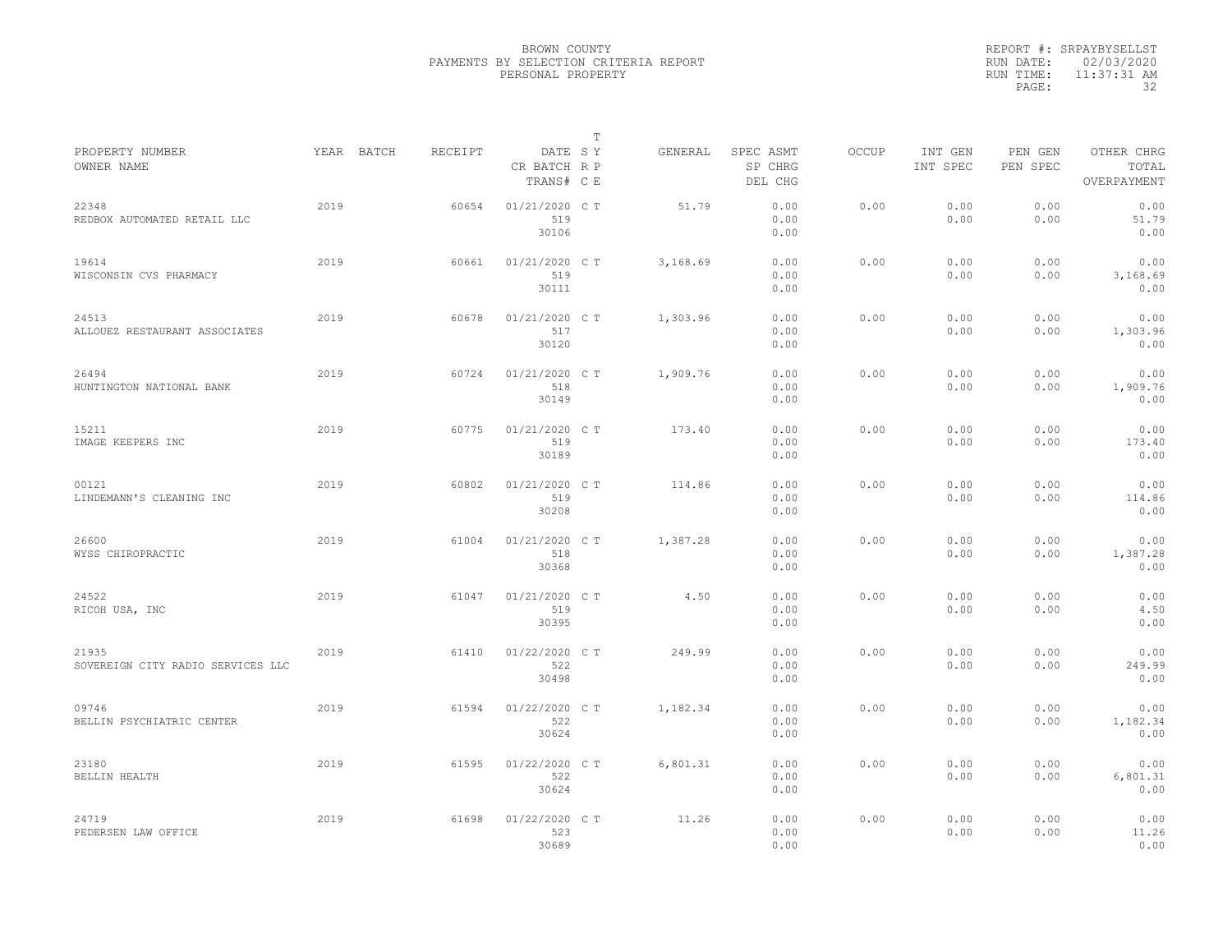|           | REPORT #: SRPAYBYSELLST |
|-----------|-------------------------|
|           | RUN DATE: 02/03/2020    |
| RUN TIME: | 11:37:31 AM             |
| PAGE:     | 33                      |

|                                          |            |         |                                       | $\mathbb T$ |         |                                 |              |                     |                     |                                    |  |
|------------------------------------------|------------|---------|---------------------------------------|-------------|---------|---------------------------------|--------------|---------------------|---------------------|------------------------------------|--|
| PROPERTY NUMBER<br>OWNER NAME            | YEAR BATCH | RECEIPT | DATE SY<br>CR BATCH R P<br>TRANS# C E |             | GENERAL | SPEC ASMT<br>SP CHRG<br>DEL CHG | <b>OCCUP</b> | INT GEN<br>INT SPEC | PEN GEN<br>PEN SPEC | OTHER CHRG<br>TOTAL<br>OVERPAYMENT |  |
| 05656<br>APPRAISAL, VOGELS BUCKMAN       | 2019       | 61755   | 01/22/2020 C T<br>524<br>30738        |             | 54.04   | 0.00<br>0.00<br>0.00            | 0.00         | 0.00<br>0.00        | 0.00<br>0.00        | 0.00<br>54.04<br>0.00              |  |
| 16035<br>PITNEY BOWES INC                | 2019       | 61775   | 01/22/2020 C T<br>524<br>30753        |             | 31.53   | 0.00<br>0.00<br>0.00            | 0.00         | 0.00<br>0.00        | 0.00<br>0.00        | 0.00<br>31.53<br>0.00              |  |
| 25950<br>YOU ARE MY SUNSHINE DAYCARE     | 2019       | 61893   | 01/22/2020 C T<br>524<br>30842        |             | 42.78   | 0.00<br>0.00<br>0.00            | 0.00         | 0.00<br>0.00        | 0.00<br>0.00        | 0.00<br>42.78<br>0.00              |  |
| 21922<br>GROUP, JOHN PATRICK PLANNIN     | 2019       | 62398   | 01/23/2020 C T<br>529<br>31047        |             | 15.76   | 0.00<br>0.00<br>0.00            | 0.00         | 0.00<br>0.00        | 0.00<br>0.00        | 0.00<br>15.76<br>0.00              |  |
| 12762<br>GREATAMERICA FINANCIAL SERVICES | 2019       | 62786   | 01/23/2020 C T<br>526<br>31365        |             | 720.66  | 0.00<br>0.00<br>0.00            | 0.00         | 0.00<br>0.00        | 0.00<br>0.00        | 0.00<br>720.66<br>0.00             |  |
| 25705<br>WABASHA LEASING LLC             | 2019       | 63212   | 01/24/2020 C T<br>533<br>31536        |             | 22.52   | 0.00<br>0.00<br>0.00            | 0.00         | 0.00<br>0.00        | 0.00<br>0.00        | 0.00<br>22.52<br>0.00              |  |
| 25714<br>COMPASSUS #33-96                | 2019       | 63367   | 01/24/2020 C T<br>532<br>31629        |             | 324.30  | 0.00<br>0.00<br>0.00            | 0.00         | 0.00<br>0.00        | 0.00<br>0.00        | 0.00<br>324.30<br>0.00             |  |
| 17830<br>FAMILY VIDEO CLUB INC #399      | 2019       | 63383   | 01/24/2020 C T<br>532<br>31643        |             | 58.55   | 0.00<br>0.00<br>0.00            | 0.00         | 0.00<br>0.00        | 0.00<br>0.00        | 0.00<br>58.55<br>0.00              |  |
| 14534<br>WASTE MANAGEMENT INC            | 2019       | 63466   | 01/24/2020 C T<br>533<br>31677        |             | 4.50    | 0.00<br>0.00<br>0.00            | 0.00         | 0.00<br>0.00        | 0.00<br>0.00        | 0.00<br>4.50<br>0.00               |  |
| 27577<br>FRANCOTYP-POSTALIA INC          | 2019       | 63569   | 01/24/2020 C T<br>533<br>31742        |             | 51.79   | 0.00<br>0.00<br>0.00            | 0.00         | 0.00<br>0.00        | 0.00<br>0.00        | 0.00<br>51.79<br>0.00              |  |
| 12662<br>CAPITAL CREDIT UNION            | 2019       | 63666   | 01/24/2020 C T<br>532<br>31810        |             | 387.36  | 0.00<br>0.00<br>0.00            | 0.00         | 0.00<br>0.00        | 0.00<br>0.00        | 0.00<br>387.36<br>0.00             |  |
| 26490<br>XEROX CORPORATION               | 2019       | 64330   | 01/27/2020 C T<br>538<br>32013        |             | 207.19  | 0.00<br>0.00<br>0.00            | 0.00         | 0.00<br>0.00        | 0.00<br>0.00        | 0.00<br>207.19<br>0.00             |  |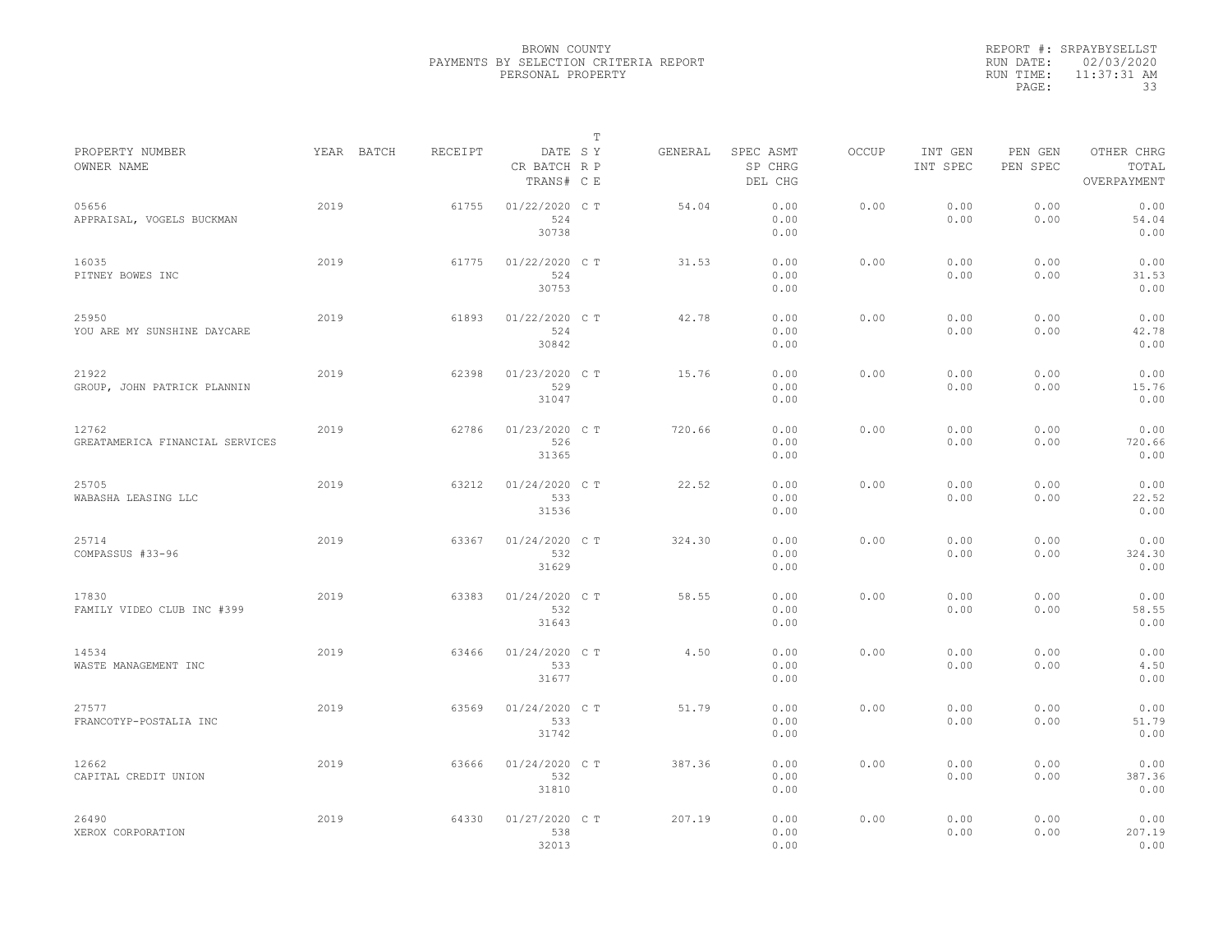|           | REPORT #: SRPAYBYSELLST |
|-----------|-------------------------|
|           | RUN DATE: 02/03/2020    |
| RUN TIME: | $11:37:32$ AM           |
| PAGE:     | 34                      |

|                                             |      |                       |                                           |         | Т           |                                 |       |                     |                     |                                    |  |
|---------------------------------------------|------|-----------------------|-------------------------------------------|---------|-------------|---------------------------------|-------|---------------------|---------------------|------------------------------------|--|
| PROPERTY NUMBER<br>OWNER NAME               |      | YEAR BATCH<br>RECEIPT | CR BATCH R P<br>TRANS# C E                | DATE SY | GENERAL     | SPEC ASMT<br>SP CHRG<br>DEL CHG | OCCUP | INT GEN<br>INT SPEC | PEN GEN<br>PEN SPEC | OTHER CHRG<br>TOTAL<br>OVERPAYMENT |  |
| 12651<br>AJS, LLC                           | 2019 |                       | $01/27/2020$ C T<br>64353<br>536<br>32030 |         | 9.01        | 0.00<br>0.00<br>0.00            | 0.00  | 0.00<br>0.00        | 0.00<br>0.00        | 0.00<br>9.01<br>0.00               |  |
| 27473<br>SANCTUARY MASSAGE THERAPY          | 2019 |                       | 64400<br>01/27/2020 C T<br>536<br>32061   |         | 74.32       | 0.00<br>0.00<br>0.00            | 0.00  | 0.00<br>0.00        | 0.00<br>0.00        | 0.00<br>74.32<br>0.00              |  |
| 23953<br>WOODWARD COMMUNICATIONS            | 2019 |                       | 01/27/2020 C T<br>64418<br>536<br>32075   |         | 96.84       | 0.00<br>0.00<br>0.00            | 0.00  | 0.00<br>0.00        | 0.00<br>0.00        | 0.00<br>96.84<br>0.00              |  |
| 02657<br>SCHROEDER'S FLOWERS INC            | 2019 |                       | 01/27/2020 C T<br>64619<br>535<br>32177   |         | 236.47      | 0.00<br>0.00<br>0.00            | 0.00  | 0.00<br>0.00        | 0.00<br>0.00        | 0.00<br>236.47<br>0.00             |  |
| 26497<br>GREAT LAKES COCA-COLA DISTRIBUTION | 2019 |                       | 01/27/2020 C T<br>64867<br>539<br>32317   |         | 126.12      | 0.00<br>0.00<br>0.00            | 0.00  | 0.00<br>0.00        | 0.00<br>0.00        | 0.00<br>126.12<br>0.00             |  |
| 14540<br>AMENITY DENTAL CARE SC             | 2019 |                       | 01/27/2020 C T<br>64954<br>537<br>32360   |         | 2,754.30    | 0.00<br>0.00<br>0.00            | 0.00  | 0.00<br>0.00        | 0.00<br>0.00        | 0.00<br>2,754.30<br>0.00           |  |
| 23309<br>ORTHODONTIC SPECIALISTS            | 2019 |                       | 01/28/2020 C T<br>65639<br>540<br>32615   |         | 1,797.17    | 0.00<br>0.00<br>0.00            | 0.00  | 0.00<br>0.00        | 0.00<br>0.00        | 0.00<br>1,797.17<br>0.00           |  |
| 00049<br>PREVEA CLINIC, INC                 | 2019 |                       | 01/28/2020 C T<br>65935<br>540<br>32778   |         | 9,305.61    | 0.00<br>0.00<br>0.00            | 0.00  | 0.00<br>0.00        | 0.00<br>0.00        | 0.00<br>9,305.61<br>0.00           |  |
| 25146<br>ALLOUEZ SUNRISE SENIOR CARE        | 2019 |                       | 01/28/2020 C T<br>65948<br>545<br>32782   |         | 2,452.52    | 0.00<br>0.00<br>0.00            | 0.00  | 0.00<br>0.00        | 0.00<br>0.00        | 0.00<br>2,452.52<br>0.00           |  |
| 23309<br>ORTHODONTIC SPECIALISTS            | 2019 | Voids #               | 01/28/2020 CV<br>65639<br>540<br>32794    |         | $-1,797.17$ | 0.00<br>0.00<br>0.00            | 0.00  | 0.00<br>0.00        | 0.00<br>0.00        | 0.00<br>$-1,797.17$<br>0.00        |  |
| 11202<br>ST. VINCENT HOSPITAL               | 2019 |                       | 66034<br>01/28/2020 C T<br>540<br>32823   |         | 29.27       | 0.00<br>0.00<br>0.00            | 0.00  | 0.00<br>0.00        | 0.00<br>0.00        | 0.00<br>29.27<br>0.00              |  |
| 21936<br>ST VINCENT HOSPITAL                | 2019 |                       | 01/28/2020 C T<br>66038<br>540<br>32823   |         | 71,235.62   | 0.00<br>0.00<br>0.00            | 0.00  | 0.00<br>0.00        | 0.00<br>0.00        | 0.00<br>71,235.62<br>0.00          |  |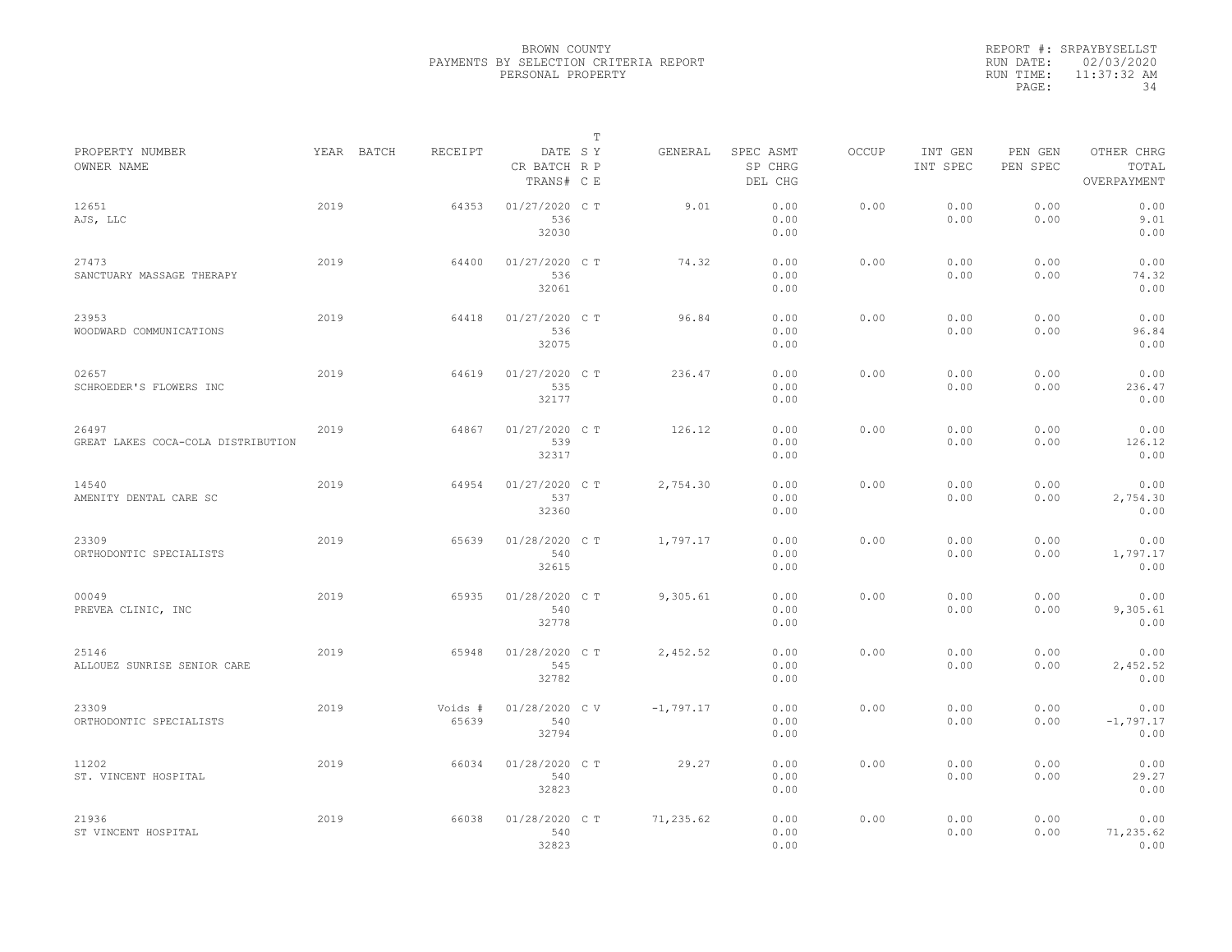|           | REPORT #: SRPAYBYSELLST |
|-----------|-------------------------|
|           | RUN DATE: 02/03/2020    |
| RUN TIME: | 11:37:32 AM             |
| PAGE:     | 35                      |

|                                   |            |         |                                       | T |          |                                 |       |                     |                     |                                    |  |
|-----------------------------------|------------|---------|---------------------------------------|---|----------|---------------------------------|-------|---------------------|---------------------|------------------------------------|--|
| PROPERTY NUMBER<br>OWNER NAME     | YEAR BATCH | RECEIPT | DATE SY<br>CR BATCH R P<br>TRANS# C E |   | GENERAL  | SPEC ASMT<br>SP CHRG<br>DEL CHG | OCCUP | INT GEN<br>INT SPEC | PEN GEN<br>PEN SPEC | OTHER CHRG<br>TOTAL<br>OVERPAYMENT |  |
| 21359<br>PRECISION TOOL & DIE     | 2019       | 66480   | 01/28/2020 C T<br>543<br>33133        |   | 673.37   | 0.00<br>0.00<br>0.00            | 0.00  | 0.00<br>0.00        | 0.00<br>0.00        | 0.00<br>673.37<br>0.00             |  |
| 23309<br>ORTHODONTIC SPECIALISTS  | 2019       | 66783   | 01/28/2020 C T<br>543<br>33309        |   | 1,797.17 | 0.00<br>0.00<br>0.00            | 0.00  | 0.00<br>0.00        | 0.00<br>0.00        | 0.00<br>1,797.17<br>0.00           |  |
| 23119<br>SUBWAY                   | 2019       | 66871   | 01/28/2020 C T<br>541<br>33368        |   | 520.23   | 0.00<br>0.00<br>0.00            | 0.00  | 0.00<br>0.00        | 0.00<br>0.00        | 0.00<br>520.23<br>0.00             |  |
| 15007<br>BISHOP'S COURT           | 2019       | 67291   | 01/29/2020 C T<br>547<br>33431        |   | 2,011.11 | 0.00<br>0.00<br>0.00            | 0.00  | 0.00<br>0.00        | 0.00<br>0.00        | 0.00<br>2,011.11<br>0.00           |  |
| 00129<br>MCMILLAN INSURANCE       | 2019       | 67511   | 01/29/2020 C T<br>549<br>33531        |   | 4.50     | 0.00<br>0.00<br>0.00            | 0.00  | 0.00<br>0.00        | 0.00<br>0.00        | 0.00<br>4.50<br>0.00               |  |
| 23955<br>ALLOUEZ PARKSIDE VILLAGE | 2019       | 67524   | 01/29/2020 C T<br>546<br>33542        |   | 2,330.90 | 0.00<br>0.00<br>0.00            | 0.00  | 0.00<br>0.00        | 0.00<br>0.00        | 0.00<br>2,330.90<br>0.00           |  |
| 27156<br>DINO STOP                | 2019       | 67677   | 01/29/2020 CT<br>547<br>33642         |   | 24.76    | 0.00<br>0.00<br>0.00            | 0.00  | 0.00<br>0.00        | 0.00<br>0.00        | 0.00<br>24.76<br>0.00              |  |
| 21265<br>ZESTY'S CORP             | 2019       | 67712   | 01/29/2020 C T<br>546<br>33667        |   | 369.35   | 0.00<br>0.00<br>0.00            | 0.00  | 0.00<br>0.00        | 0.00<br>0.00        | 0.00<br>369.35<br>0.00             |  |
| 17835<br>BAY AREA FAMILY DENTAL   | 2019       | 67759   | 01/29/2020 C T<br>550<br>33700        |   | 851.28   | 0.00<br>0.00<br>0.00            | 0.00  | 0.00<br>0.00        | 0.00<br>0.00        | 0.00<br>851.28<br>0.00             |  |
| 06378<br>LOX, STOCK AND BAGEL     | 2019       | 67792   | 01/29/2020 C T<br>546<br>33730        |   | 96.84    | 0.00<br>0.00<br>0.00            | 0.00  | 0.00<br>0.00        | 0.00<br>0.00        | 0.00<br>96.84<br>0.00              |  |
| 22345<br>EOS RIVERSIDE, LLC       | 2019       | 68044   | 01/29/2020 C T<br>550<br>33898        |   | 188.30   | 0.00<br>0.00<br>0.00            | 0.00  | 0.00<br>0.00        | 0.00<br>0.00        | 0.00<br>188.30<br>0.00             |  |
| 27508<br>WEBSTER AVENUE SHELL     | 2019       | 68127   | 01/29/2020 C T<br>547<br>33966        |   | 382.85   | 0.00<br>0.00<br>0.00            | 0.00  | 0.00<br>0.00        | 0.00<br>0.00        | 0.00<br>382.85<br>0.00             |  |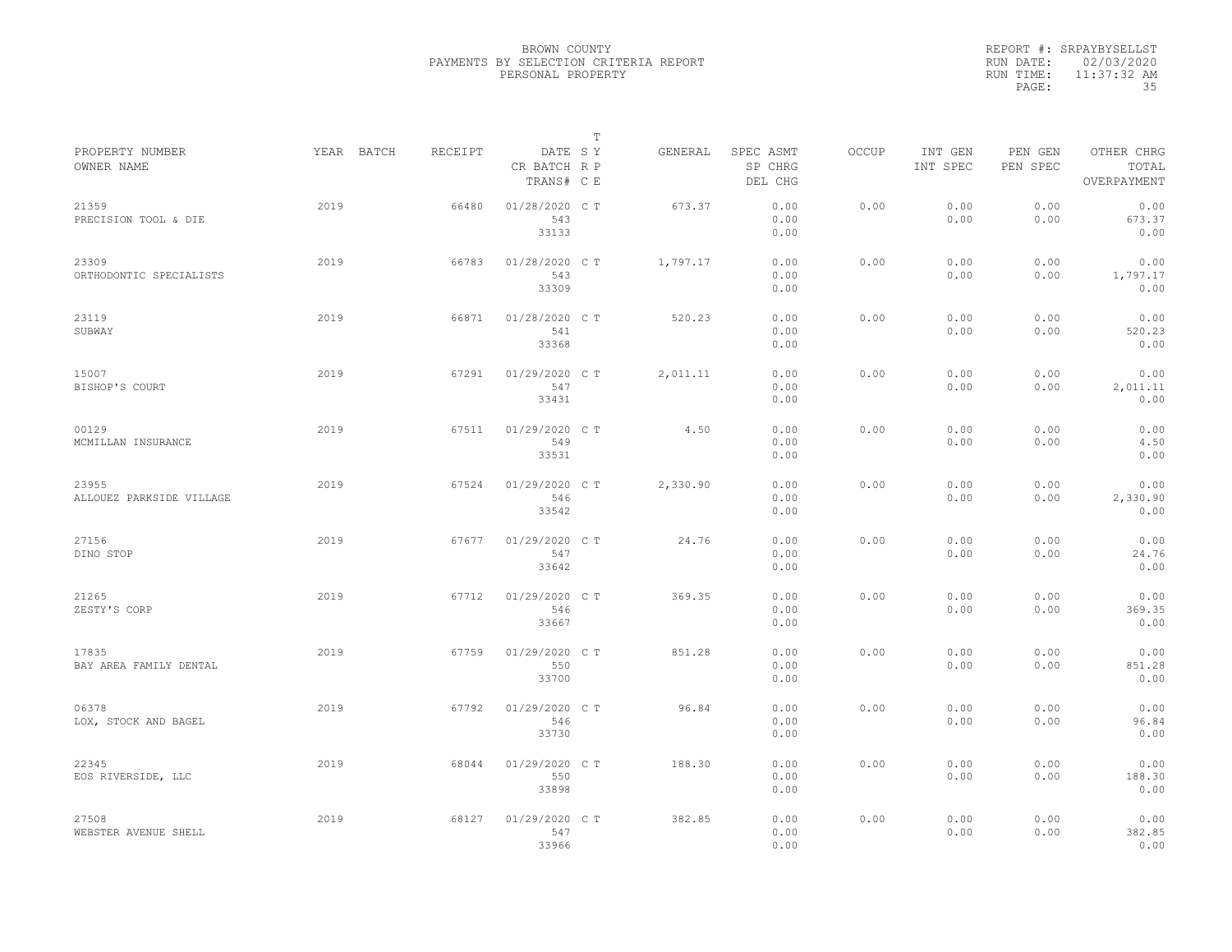|           | REPORT #: SRPAYBYSELLST |
|-----------|-------------------------|
|           | RUN DATE: 02/03/2020    |
| RUN TIME: | $11:37:33$ AM           |
| PAGE:     | 36                      |

|                                                |      |             |         |                                       | Т |           |                                 |       |                     |                     |                                    |  |
|------------------------------------------------|------|-------------|---------|---------------------------------------|---|-----------|---------------------------------|-------|---------------------|---------------------|------------------------------------|--|
| PROPERTY NUMBER<br>OWNER NAME                  |      | YEAR BATCH  | RECEIPT | DATE SY<br>CR BATCH R P<br>TRANS# C E |   | GENERAL   | SPEC ASMT<br>SP CHRG<br>DEL CHG | OCCUP | INT GEN<br>INT SPEC | PEN GEN<br>PEN SPEC | OTHER CHRG<br>TOTAL<br>OVERPAYMENT |  |
| 11206<br>TREEHOUSE FOODS, INC                  |      | 2019 200129 | 3574    | 01/29/2020 C T                        |   | 20,649.35 | 0.00<br>0.00<br>0.00            | 0.00  | 0.00<br>0.00        | 0.00<br>0.00        | 0.00<br>20,649.35<br>0.00          |  |
| 21239<br>BAY VALLEY FOODS                      |      | 2019 200129 | 3577    | 01/29/2020 C T                        |   | 8,557.91  | 0.00<br>0.00<br>0.00            | 0.00  | 0.00<br>0.00        | 0.00<br>0.00        | 0.00<br>8,557.91<br>0.00           |  |
| 07040<br>COUSIN'S SUBS                         | 2019 |             | 68200   | 01/29/2020 C T<br>546<br>34024        |   | 207.19    | 0.00<br>0.00<br>0.00            | 0.00  | 0.00<br>0.00        | 0.00<br>0.00        | 0.00<br>207.19<br>0.00             |  |
| 23944<br>NIELSEN COMPANY                       | 2019 |             | 68778   | 01/30/2020 CT<br>555<br>34181         |   | 11,652.28 | 0.00<br>0.00<br>0.00            | 0.00  | 0.00<br>0.00        | 0.00<br>0.00        | 0.00<br>11,652.28<br>0.00          |  |
| 23952<br>TNC HOLDINGS INC                      | 2019 |             | 68779   | 01/30/2020 C T<br>555<br>34181        |   | 436.90    | 0.00<br>0.00<br>0.00            | 0.00  | 0.00<br>0.00        | 0.00<br>0.00        | 0.00<br>436.90<br>0.00             |  |
| 16024<br>DIRECTV                               | 2019 |             | 68831   | 01/30/2020 C T<br>555<br>34220        |   | 1,252.16  | 0.00<br>0.00<br>0.00            | 0.00  | 0.00<br>0.00        | 0.00<br>0.00        | 0.00<br>1,252.16<br>0.00           |  |
| 23329<br>ADT                                   | 2019 |             | 69117   | 01/30/2020 C T<br>556<br>34371        |   | 38.29     | 0.00<br>0.00<br>0.00            | 0.00  | 0.00<br>0.00        | 0.00<br>0.00        | 0.00<br>38.29<br>0.00              |  |
| 11102<br>EDWARD D. JONES & CO                  | 2019 |             | 69218   | 01/30/2020 C T<br>556<br>34442        |   | 56.30     | 0.00<br>0.00<br>0.00            | 0.00  | 0.00<br>0.00        | 0.00<br>0.00        | 0.00<br>56.30<br>0.00              |  |
| 16032<br>SEAS, JIMMY                           | 2019 |             | 69372   | 01/30/2020 C T<br>553<br>34522        |   | 1,256.67  | 0.00<br>0.00<br>0.00            | 0.00  | 0.00<br>0.00        | 0.00<br>0.00        | 0.00<br>1,256.67<br>0.00           |  |
| 00123<br>LORELEI INN                           | 2019 |             | 69995   | 01/31/2020 C T<br>564<br>34735        |   | 139.63    | 0.00<br>0.00<br>0.00            | 0.00  | 0.00<br>0.00        | 0.00<br>0.00        | 0.00<br>139.63<br>0.00             |  |
| 00165<br>TAVERN, PUMP ROOM                     | 2019 |             | 70226   | 01/31/2020 C T<br>561<br>34770        |   | 445.90    | 0.00<br>0.00<br>0.00            | 0.00  | 0.00<br>0.00        | 0.00<br>0.00        | 0.00<br>445.90<br>0.00             |  |
| 21242<br>DE LAGE LANDEN FINANCIAL SERVICES INC | 2019 |             | 70251   | 01/31/2020 C T<br>559<br>34772        |   | 299.52    | 0.00<br>0.00<br>0.00            | 0.00  | 0.00<br>0.00        | 0.00<br>0.00        | 0.00<br>299.52<br>0.00             |  |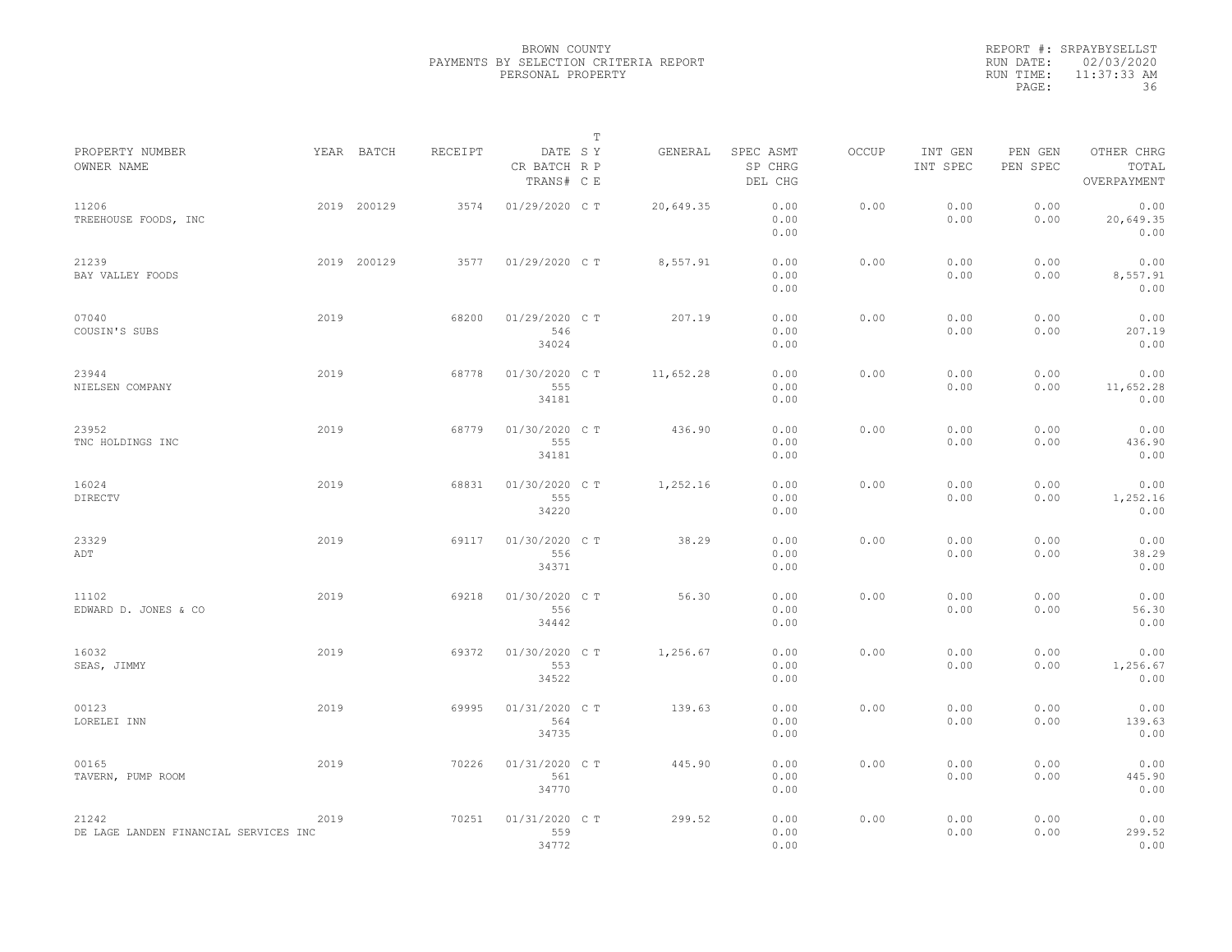|           | REPORT #: SRPAYBYSELLST |
|-----------|-------------------------|
|           | RUN DATE: 02/03/2020    |
| RUN TIME: | $11:37:33$ AM           |
| PAGE:     | -37                     |

|                                         |      |             |                          |                                       | $\mathbb{T}$ |            |                                 |       |                     |                     |                                    |
|-----------------------------------------|------|-------------|--------------------------|---------------------------------------|--------------|------------|---------------------------------|-------|---------------------|---------------------|------------------------------------|
| PROPERTY NUMBER<br>OWNER NAME           |      | YEAR BATCH  | RECEIPT                  | DATE SY<br>CR BATCH R P<br>TRANS# C E |              | GENERAL    | SPEC ASMT<br>SP CHRG<br>DEL CHG | OCCUP | INT GEN<br>INT SPEC | PEN GEN<br>PEN SPEC | OTHER CHRG<br>TOTAL<br>OVERPAYMENT |
| 25946<br>PALETTE & PUB                  | 2019 |             | 70547                    | 01/31/2020 C T<br>560<br>34874        |              | 880.56     | 0.00<br>0.00<br>0.00            | 0.00  | 0.00<br>0.00        | 0.00<br>0.00        | 0.00<br>880.56<br>0.00             |
| 11112<br>ALTERATIONS, KIEFER UNIFORMS & | 2019 |             | 70757                    | 01/31/2020 C T<br>563<br>34994        |              | 364.85     | 0.00<br>0.00<br>0.00            | 0.00  | 0.00<br>0.00        | 0.00<br>0.00        | 0.00<br>364.85<br>0.00             |
| 15036<br>CONDON OIL COMPANY             | 2019 |             | 70930                    | 01/31/2020 C T<br>566<br>35089        |              | 1,083.26   | 0.00<br>0.00<br>0.00            | 0.00  | 0.00<br>0.00        | 0.00<br>0.00        | 0.00<br>1,083.26<br>0.00           |
| 15043<br>SUBWAY                         | 2019 |             | 70931                    | 01/31/2020 C T<br>566<br>35089        |              | 515.72     | 0.00<br>0.00<br>0.00            | 0.00  | 0.00<br>0.00        | 0.00<br>0.00        | 0.00<br>515.72<br>0.00             |
| 25947<br>GALLEY 57 LLC                  |      | 2019 200131 | 3904                     | 01/31/2020 C T                        |              | 826.52     | 0.00<br>0.00<br>0.00            | 0.00  | 0.00<br>0.00        | 0.00<br>0.00        | 0.00<br>826.52<br>0.00             |
| 17046<br>PIZZA, GALLAGHER'S             | 2019 |             | 71273                    | 01/31/2020 C T<br>560<br>35332        |              | 590.04     | 0.00<br>0.00<br>0.00            | 0.00  | 0.00<br>0.00        | 0.00<br>0.00        | 0.00<br>590.04<br>0.00             |
| 06391<br>ZIGGEY INN                     | 2019 |             | 71350                    | 01/31/2020 C T<br>561<br>35392        |              | 168.91     | 0.00<br>0.00<br>0.00            | 0.00  | 0.00<br>0.00        | 0.00<br>0.00        | 0.00<br>168.91<br>0.00             |
| 24722<br>MEDICATION INNOVATIONS         |      | 2019 200131 | 3979                     | 01/31/2020 C T                        |              | 49.54      | 0.00<br>0.00<br>0.00            | 0.00  | 0.00<br>0.00        | 0.00<br>0.00        | 0.00<br>49.54<br>0.00              |
|                                         |      |             | VILLAGE OF ALLOUEZ TOTAL |                                       |              | 168,918.80 | 0.00<br>0.00<br>0.00            | 0.00  | 0.00<br>0.00        | 0.00<br>0.00        | 0.00<br>168,918.80<br>0.00         |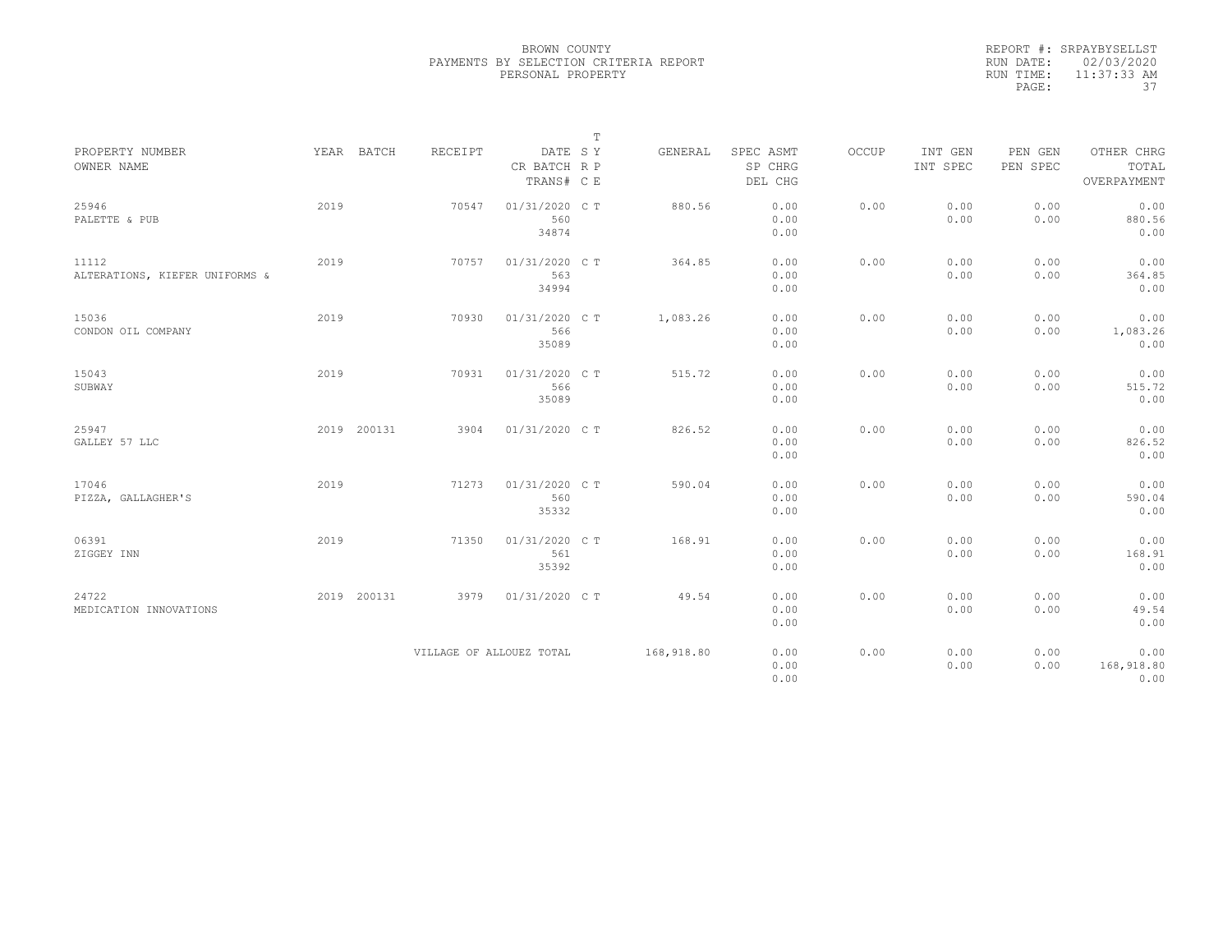|           | REPORT #: SRPAYBYSELLST |
|-----------|-------------------------|
|           | RUN DATE: 02/03/2020    |
| RUN TIME: | $11:37:33$ AM           |
| PAGE:     | 38                      |

|                                                    |      |             |         |                                       | T |          |                                 |              |                     |                     |                                    |
|----------------------------------------------------|------|-------------|---------|---------------------------------------|---|----------|---------------------------------|--------------|---------------------|---------------------|------------------------------------|
| PROPERTY NUMBER<br>OWNER NAME                      |      | YEAR BATCH  | RECEIPT | DATE SY<br>CR BATCH R P<br>TRANS# C E |   | GENERAL  | SPEC ASMT<br>SP CHRG<br>DEL CHG | <b>OCCUP</b> | INT GEN<br>INT SPEC | PEN GEN<br>PEN SPEC | OTHER CHRG<br>TOTAL<br>OVERPAYMENT |
| 22098<br>PLESHE COUNSELING SERVICES LLC            | 2019 |             | 58354   | 01/15/2020 C T<br>502<br>28945        |   | 3.55     | 0.00<br>0.00<br>0.00            | 0.00         | 0.00<br>0.00        | 0.00<br>0.00        | 0.00<br>3.55<br>0.00               |
| 25317<br>SUPERVALU HOLDINGS EQUIPMENT CO INC 31872 | 2019 |             | 58363   | 01/15/2020 C T<br>501<br>28951        |   | 2,875.64 | 0.00<br>0.00<br>0.00            | 0.00         | 0.00<br>0.00        | 0.00<br>0.00        | 0.00<br>2,875.64<br>0.00           |
| 11631<br>SUPERVALU TRANSPORTATION INC 31895        | 2019 |             | 58364   | 01/15/2020 C T<br>501<br>28951        |   | 30.08    | 0.00<br>0.00<br>0.00            | 0.00         | 0.00<br>0.00        | 0.00<br>0.00        | 0.00<br>30.08<br>0.00              |
| 03416<br>REINHOLD SIGN SERVICE CO INC              | 2019 |             | 58411   | 01/15/2020 C T<br>501<br>28983        |   | 557.42   | 0.00<br>0.00<br>0.00            | 0.00         | 0.00<br>0.00        | 0.00<br>0.00        | 0.00<br>557.42<br>0.00             |
| 26636<br>ASKREN WRESTLING ACADEMY                  | 2019 |             | 58423   | 01/15/2020 C T<br>501<br>28995        |   | 84.43    | 0.00<br>0.00<br>0.00            | 0.00         | 0.00<br>0.00        | 0.00<br>0.00        | 0.00<br>84.43<br>0.00              |
| 20596<br>ADECCO USA INC                            |      | 2019 200115 | 2938    | 01/15/2020 C T                        |   | 10.62    | 0.00<br>0.00<br>0.00            | 0.00         | 0.00<br>0.00        | 0.00<br>0.00        | 0.00<br>10.62<br>0.00              |
| 16472<br>METAL SUPERMARKETS                        | 2019 |             | 58432   | 01/15/2020 CT<br>503<br>29001         |   | 17.70    | 0.00<br>0.00<br>0.00            | 0.00         | 0.00<br>0.00        | 0.00<br>0.00        | 0.00<br>17.70<br>0.00              |
| 02965<br>BROADWAY RENTAL CARS INC                  | 2019 |             | 58446   | 01/15/2020 C T<br>501<br>29010        |   | 2,005.87 | 0.00<br>0.00<br>0.00            | 0.00         | 0.00<br>0.00        | 0.00<br>0.00        | 0.00<br>2,005.87<br>296.11         |
| 03117<br>GAT SUPPLY INC/TENOR CONSTRUCTION SUPPLY  | 2019 |             | 58478   | 01/15/2020 C T<br>503<br>29042        |   | 30.08    | 0.00<br>0.00<br>0.00            | 0.00         | 0.00<br>0.00        | 0.00<br>0.00        | 0.00<br>30.08<br>0.00              |
| 20370<br>WALT'S PETROLEUM SERVICE, INC             | 2019 |             | 58559   | 01/15/2020 C T<br>503<br>29108        |   | 17.70    | 0.00<br>0.00<br>0.00            | 0.00         | 0.00<br>0.00        | 0.00<br>0.00        | 0.00<br>17.70<br>0.00              |
| 25268<br>FINISHMASTER INC                          | 2019 |             | 58574   | 01/15/2020 C T<br>503<br>29123        |   | 178.72   | 0.00<br>0.00<br>0.00            | 0.00         | 0.00<br>0.00        | 0.00<br>0.00        | 0.00<br>178.72<br>0.00             |
| 25250<br>HEDSAND & ASSOCIATES CPA'S LLC            | 2019 |             | 58603   | 01/15/2020 C T<br>502<br>29147        |   | 49.54    | 0.00<br>0.00<br>0.00            | 0.00         | 0.00<br>0.00        | 0.00<br>0.00        | 0.00<br>49.54<br>0.00              |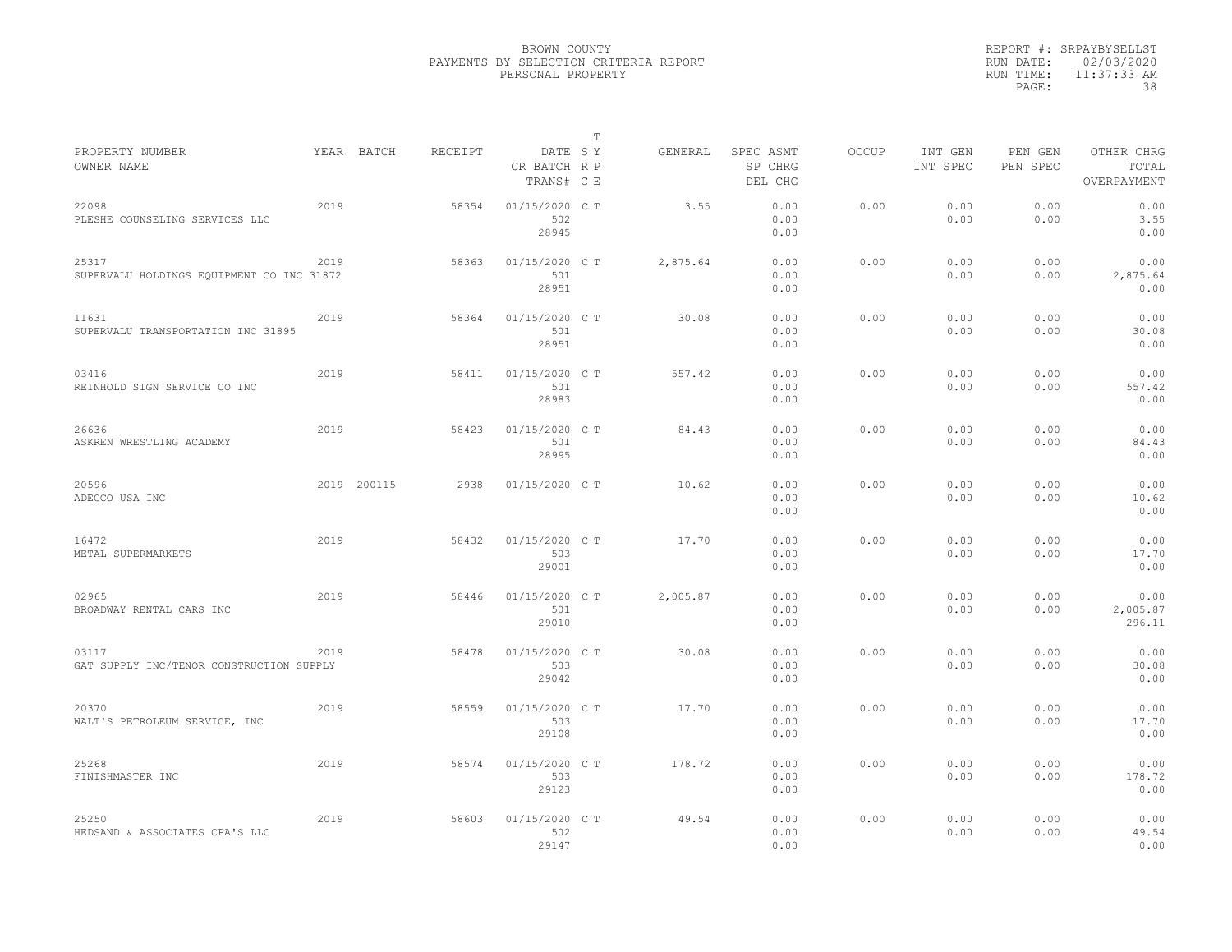|           | REPORT #: SRPAYBYSELLST |
|-----------|-------------------------|
|           | RUN DATE: 02/03/2020    |
| RUN TIME: | $11:37:34$ AM           |
| PAGE:     | 39                      |

|                                         |      |             |         |                                       | т |           |                                 |       |                     |                     |                                    |  |
|-----------------------------------------|------|-------------|---------|---------------------------------------|---|-----------|---------------------------------|-------|---------------------|---------------------|------------------------------------|--|
| PROPERTY NUMBER<br>OWNER NAME           |      | YEAR BATCH  | RECEIPT | DATE SY<br>CR BATCH R P<br>TRANS# C E |   | GENERAL   | SPEC ASMT<br>SP CHRG<br>DEL CHG | OCCUP | INT GEN<br>INT SPEC | PEN GEN<br>PEN SPEC | OTHER CHRG<br>TOTAL<br>OVERPAYMENT |  |
| 26632<br>MASSAGE EVOLUTION              | 2019 |             | 58610   | 01/15/2020 C T<br>502<br>29151        |   | 10.62     | 0.00<br>0.00<br>0.00            | 0.00  | 0.00<br>0.00        | 0.00<br>0.00        | 0.00<br>10.62<br>0.00              |  |
| 22060<br>VANDRISSE INSURANCE AGENCY INC | 2019 |             | 58634   | 01/15/2020 C T<br>502<br>29171        |   | 17.70     | 0.00<br>0.00<br>0.00            | 0.00  | 0.00<br>0.00        | 0.00<br>0.00        | 0.00<br>17.70<br>0.00              |  |
| 14872<br>EDWARD D JONES & CO LP         |      | 2019 200115 | 2948    | 01/15/2020 C T                        |   | 54.86     | 0.00<br>0.00<br>0.00            | 0.00  | 0.00<br>0.00        | 0.00<br>0.00        | 0.00<br>54.86<br>0.00              |  |
| 24008<br>EDWARD D JONES & CO LP         |      | 2019 200115 | 2949    | 01/15/2020 C T                        |   | 143.33    | 0.00<br>0.00<br>0.00            | 0.00  | 0.00<br>0.00        | 0.00<br>0.00        | 0.00<br>143.33<br>0.00             |  |
| 09218<br>EDWARD D JONES & CO LP         |      | 2019 200115 | 2953    | 01/15/2020 C T                        |   | 192.89    | 0.00<br>0.00<br>0.00            | 0.00  | 0.00<br>0.00        | 0.00<br>0.00        | 0.00<br>192.89<br>0.00             |  |
| 23991<br>BELTONE HEARING CARE           | 2019 |             | 58657   | 01/15/2020 C T<br>502<br>29188        |   | 54.86     | 0.00<br>0.00<br>0.00            | 0.00  | 0.00<br>0.00        | 0.00<br>0.00        | 0.00<br>54.86<br>0.00              |  |
| 03603<br>WILLIAMS AUTO BODY SHOP INC    | 2019 |             | 58670   | 01/15/2020 C T<br>502<br>29201        |   | 461.87    | 0.00<br>0.00<br>0.00            | 0.00  | 0.00<br>0.00        | 0.00<br>0.00        | 0.00<br>461.87<br>0.00             |  |
| 21362<br>RR DONNELLEY & SONS CO         |      | 2019 200115 | 2959    | 01/15/2020 C T                        |   | 13,721.65 | 0.00<br>0.00<br>0.00            | 0.00  | 0.00<br>0.00        | 0.00<br>0.00        | 0.00<br>13,721.65<br>0.00          |  |
| 24060<br>ASIAN WOK INC                  | 2019 |             | 58761   | 01/15/2020 C T<br>502<br>29276        |   | 212.35    | 0.00<br>0.00<br>0.00            | 0.00  | 0.00<br>0.00        | 0.00<br>0.00        | 0.00<br>212.35<br>0.00             |  |
| 07301<br>DAL-TILE DISTRIBUTION INC      |      | 2019 200115 | 2962    | 01/15/2020 C T                        |   | 76.09     | 0.00<br>0.00<br>0.00            | 0.00  | 0.00<br>0.00        | 0.00<br>0.00        | 0.00<br>76.09<br>0.00              |  |
| 03075<br>ENGLEWOOD MARKETING GROUP INC  | 2019 |             | 58766   | 01/15/2020 C T<br>501<br>29280        |   | 3,449.85  | 0.00<br>0.00<br>0.00            | 0.00  | 0.00<br>0.00        | 0.00<br>0.00        | 0.00<br>3,449.85<br>0.00           |  |
| 04551<br>NORTHERN GROUP                 | 2019 |             | 58826   | 01/15/2020 C T<br>502<br>29329        |   | 35.39     | 0.00<br>0.00<br>0.00            | 0.00  | 0.00<br>0.00        | 0.00<br>0.00        | 0.00<br>35.39<br>0.00              |  |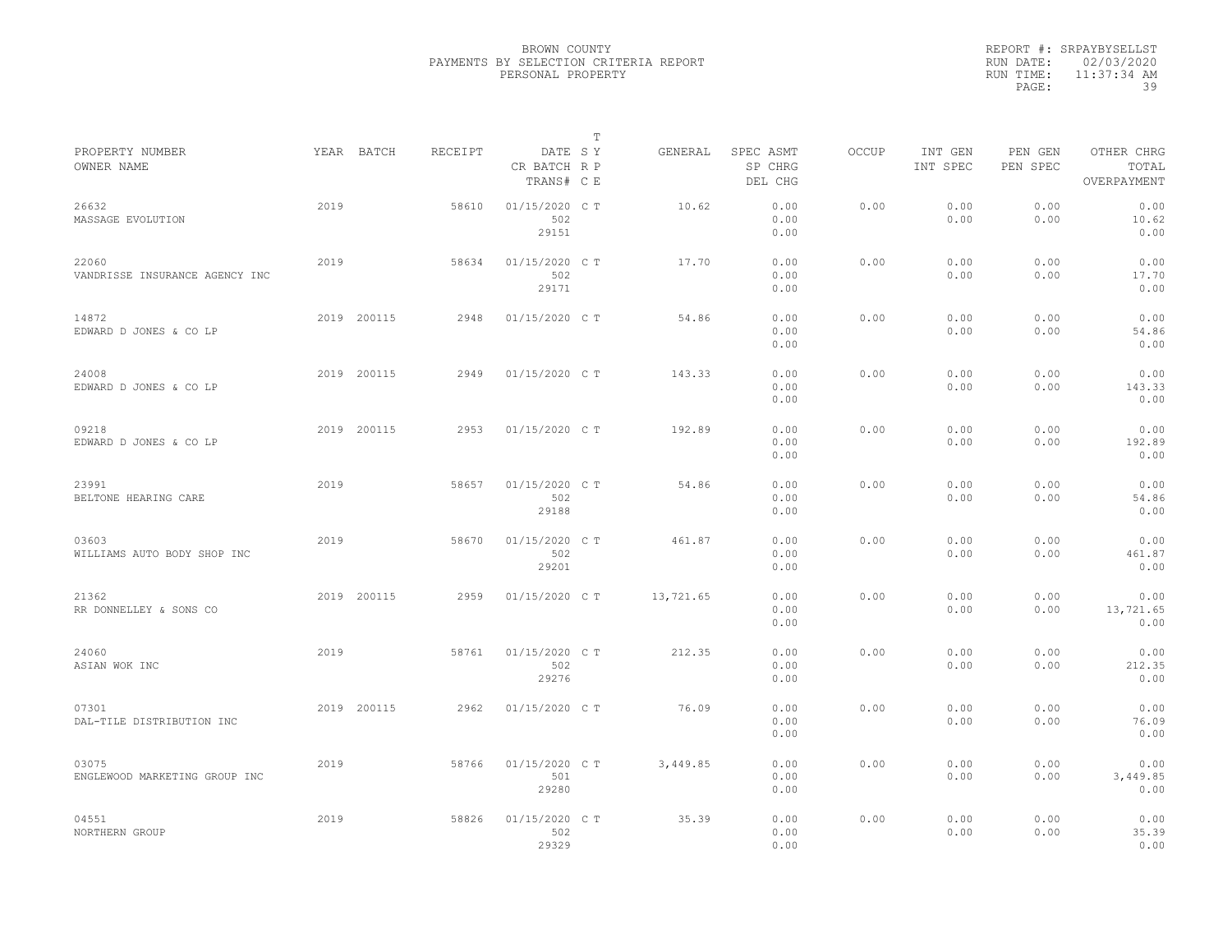|           | REPORT #: SRPAYBYSELLST |
|-----------|-------------------------|
|           | RUN DATE: 02/03/2020    |
| RUN TIME: | 11:37:34 AM             |
| PAGE:     | 40                      |

|                                              |      |             |         |                                       | T |          |                                 |              |                     |                     |                                    |  |
|----------------------------------------------|------|-------------|---------|---------------------------------------|---|----------|---------------------------------|--------------|---------------------|---------------------|------------------------------------|--|
| PROPERTY NUMBER<br>OWNER NAME                |      | YEAR BATCH  | RECEIPT | DATE SY<br>CR BATCH R P<br>TRANS# C E |   | GENERAL  | SPEC ASMT<br>SP CHRG<br>DEL CHG | <b>OCCUP</b> | INT GEN<br>INT SPEC | PEN GEN<br>PEN SPEC | OTHER CHRG<br>TOTAL<br>OVERPAYMENT |  |
| 27206<br>INFINITY MACHINE & ENGINEERING CORP | 2019 |             | 59034   | 01/16/2020 C T<br>506<br>29371        |   | 376.92   | 0.00<br>0.00<br>0.00            | 0.00         | 0.00<br>0.00        | 0.00<br>0.00        | 0.00<br>376.92<br>0.00             |  |
| 06584<br>KINDERCARE LEARNING CENTER #176     | 2019 |             | 59039   | 01/16/2020 C T<br>507<br>29375        |   | 867.12   | 0.00<br>0.00<br>0.00            | 0.00         | 0.00<br>0.00        | 0.00<br>0.00        | 0.00<br>867.12<br>0.00             |  |
| 26765<br>INVESTORS COMMUNITY BANK            | 2019 |             | 59048   | 01/16/2020 C T<br>506<br>29380        |   | 2,900.40 | 0.00<br>0.00<br>0.00            | 0.00         | 0.00<br>0.00        | 0.00<br>0.00        | 0.00<br>2,900.40<br>0.00           |  |
| 12522<br>TACO BELL                           | 2019 |             | 59059   | 01/16/2020 C T<br>506<br>29390        |   | 585.75   | 0.00<br>0.00<br>0.00            | 0.00         | 0.00<br>0.00        | 0.00<br>0.00        | 0.00<br>585.75<br>0.00             |  |
| 26645<br>EDF ENERGY SERVICES LLC             |      | 2019 200116 | 2990    | 01/16/2020 C T                        |   | 120.33   | 0.00<br>0.00<br>0.00            | 0.00         | 0.00<br>0.00        | 0.00<br>0.00        | 0.00<br>120.33<br>0.00             |  |
| 26991<br>SPECTRASITE COMMUNICATIONS INC WI   | 2019 |             | 59081   | 01/16/2020 C T<br>507<br>29406        |   | 272.52   | 0.00<br>0.00<br>0.00            | 0.00         | 0.00<br>0.00        | 0.00<br>0.00        | 0.00<br>272.52<br>0.00             |  |
| 27686<br>YOUTHFUL ENDEAVORS                  | 2019 |             | 59098   | 01/16/2020 C T<br>506<br>29423        |   | 12.40    | 0.00<br>0.00<br>0.00            | 0.00         | 0.00<br>0.00        | 0.00<br>0.00        | 0.00<br>12.40<br>0.00              |  |
| 27430<br>TITLETOWN AUCTION COMPANY           |      | 2019 200116 | 2994    | 01/16/2020 C T                        |   | 31.85    | 0.00<br>0.00<br>0.00            | 0.00         | 0.00<br>0.00        | 0.00<br>0.00        | 0.00<br>31.85<br>0.00              |  |
| 12218<br>CARPET CITY                         | 2019 |             | 59116   | 01/16/2020 C T<br>507<br>29437        |   | 24.78    | 0.00<br>0.00<br>0.00            | 0.00         | 0.00<br>0.00        | 0.00<br>0.00        | 0.00<br>24.78<br>0.00              |  |
| 17456<br>NATIONAL ENTERTAINMENT NETWORK LLC  | 2019 |             | 59169   | 01/16/2020 C T<br>507<br>29486        |   | 100.86   | 0.00<br>0.00<br>0.00            | 0.00         | 0.00<br>0.00        | 0.00<br>0.00        | 0.00<br>100.86<br>0.00             |  |
| 18299<br>FORWARD DENTAL                      | 2019 |             | 59202   | 01/16/2020 C T<br>507<br>29507        |   | 2,813.69 | 0.00<br>0.00<br>0.00            | 0.00         | 0.00<br>0.00        | 0.00<br>0.00        | 0.00<br>2,813.69<br>0.00           |  |
| 27445<br>BOXDROP MATTRESS OUTLET GREEN BAY   | 2019 |             | 59210   | 01/16/2020 C T<br>506<br>29514        |   | 134.49   | 0.00<br>0.00<br>0.00            | 0.00         | 0.00<br>0.00        | 0.00<br>0.00        | 0.00<br>134.49<br>0.00             |  |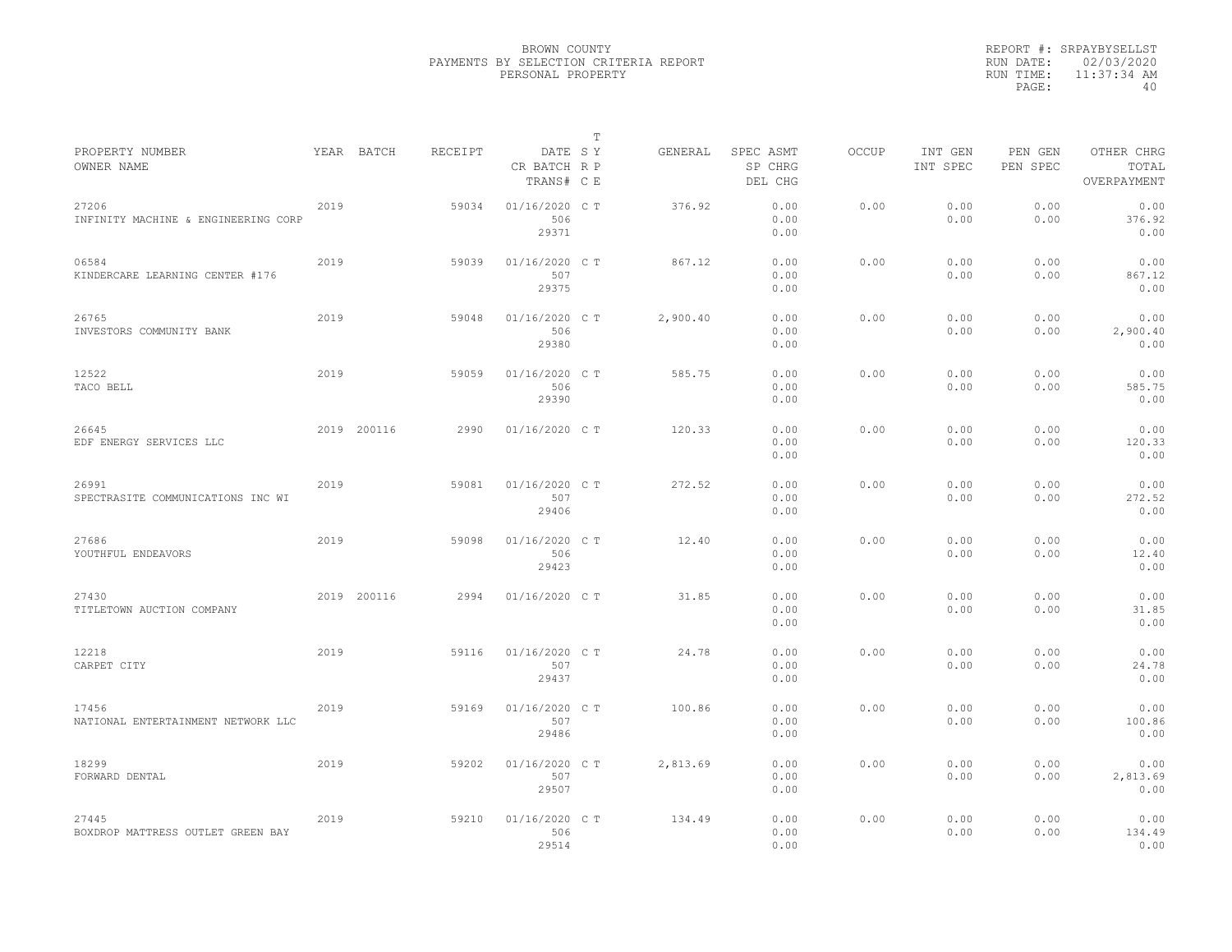|           | REPORT #: SRPAYBYSELLST |
|-----------|-------------------------|
|           | RUN DATE: 02/03/2020    |
| RUN TIME: | 11:37:35 AM             |
| PAGE:     | 41                      |

|                                                    |      |             |         |                                       | Т |           |                                 |       |                     |                     |                                    |  |
|----------------------------------------------------|------|-------------|---------|---------------------------------------|---|-----------|---------------------------------|-------|---------------------|---------------------|------------------------------------|--|
| PROPERTY NUMBER<br>OWNER NAME                      |      | YEAR BATCH  | RECEIPT | DATE SY<br>CR BATCH R P<br>TRANS# C E |   | GENERAL   | SPEC ASMT<br>SP CHRG<br>DEL CHG | OCCUP | INT GEN<br>INT SPEC | PEN GEN<br>PEN SPEC | OTHER CHRG<br>TOTAL<br>OVERPAYMENT |  |
| 03128<br>W.W. GRAINGER INC                         | 2019 |             | 59232   | 01/16/2020 C T<br>507<br>29534        |   | 334.46    | 0.00<br>0.00<br>0.00            | 0.00  | 0.00<br>0.00        | 0.00<br>0.00        | 0.00<br>334.46<br>0.00             |  |
| 25282<br>SUPER 8                                   | 2019 |             | 59260   | 01/16/2020 C T<br>507<br>29555        |   | 380.46    | 0.00<br>0.00<br>0.00            | 0.00  | 0.00<br>0.00        | 0.00<br>0.00        | 0.00<br>380.46<br>0.00             |  |
| 22017<br>EL SARAPE WEST                            | 2019 |             | 59297   | 01/16/2020 C T<br>507<br>29586        |   | 1,629.82  | 0.00<br>0.00<br>0.00            | 0.00  | 0.00<br>0.00        | 0.00<br>0.00        | 0.00<br>1,629.82<br>0.00           |  |
| 12179<br>WI MUTUAL CLAIM OFFICE                    | 2019 |             | 59320   | 01/16/2020 C T<br>507<br>29607        |   | 21.24     | 0.00<br>0.00<br>0.00            | 0.00  | 0.00<br>0.00        | 0.00<br>0.00        | 0.00<br>21.24<br>0.00              |  |
| 09292<br>PIERCING PAGODA #481                      | 2019 |             | 59500   | 01/16/2020 C T<br>507<br>29678        |   | 155.73    | 0.00<br>0.00<br>0.00            | 0.00  | 0.00<br>0.00        | 0.00<br>0.00        | 0.00<br>155.73<br>0.00             |  |
| 03617<br>ZALES JEWELERS #1168                      | 2019 |             | 59501   | 01/16/2020 C T<br>507<br>29678        |   | 1,421.01  | 0.00<br>0.00<br>0.00            | 0.00  | 0.00<br>0.00        | 0.00<br>0.00        | 0.00<br>1,421.01<br>0.00           |  |
| 22084<br>ZUMIEZ INC #392                           |      | 2019 200116 | 3015    | 01/16/2020 C T                        |   | 1,498.87  | 0.00<br>0.00<br>0.00            | 0.00  | 0.00<br>0.00        | 0.00<br>0.00        | 0.00<br>1,498.87<br>0.00           |  |
| 02943<br>SIMON CAPITAL LIMITED PARTNERSHIP 8099    | 2019 |             | 59628   | 01/17/2020 C T<br>512<br>29692        |   | 3,489.69  | 0.00<br>0.00<br>0.00            | 0.00  | 0.00<br>0.00        | 0.00<br>0.00        | 0.00<br>3,489.69<br>0.00           |  |
| 18391<br>PRAXAIR LEASED EQUIPMENT                  | 2019 |             | 59640   | 01/17/2020 C T<br>512<br>29700        |   | 578.66    | 0.00<br>0.00<br>0.00            | 0.00  | 0.00<br>0.00        | 0.00<br>0.00        | 0.00<br>578.66<br>0.00             |  |
| 25867<br>AECOM TECHNICAL SERVICES INC              | 2019 |             | 59641   | 01/17/2020 C T<br>510<br>29701        |   | 18,572.19 | 0.00<br>0.00<br>0.00            | 0.00  | 0.00<br>0.00        | 0.00<br>0.00        | 0.00<br>18,572.19<br>0.00          |  |
| 03512<br>SUPERVALU HOLDINGS EQUIPMENT CO INC 31811 | 2019 |             | 59654   | 01/17/2020 C T<br>510<br>29710        |   | 3,208.32  | 0.00<br>0.00<br>0.00            | 0.00  | 0.00<br>0.00        | 0.00<br>0.00        | 0.00<br>3,208.32<br>0.00           |  |
| 12948<br>AAA WISCONSIN #575                        | 2019 |             | 59659   | 01/17/2020 C T<br>510<br>29715        |   | 1,415.69  | 0.00<br>0.00<br>0.00            | 0.00  | 0.00<br>0.00        | 0.00<br>0.00        | 0.00<br>1,415.69<br>0.00           |  |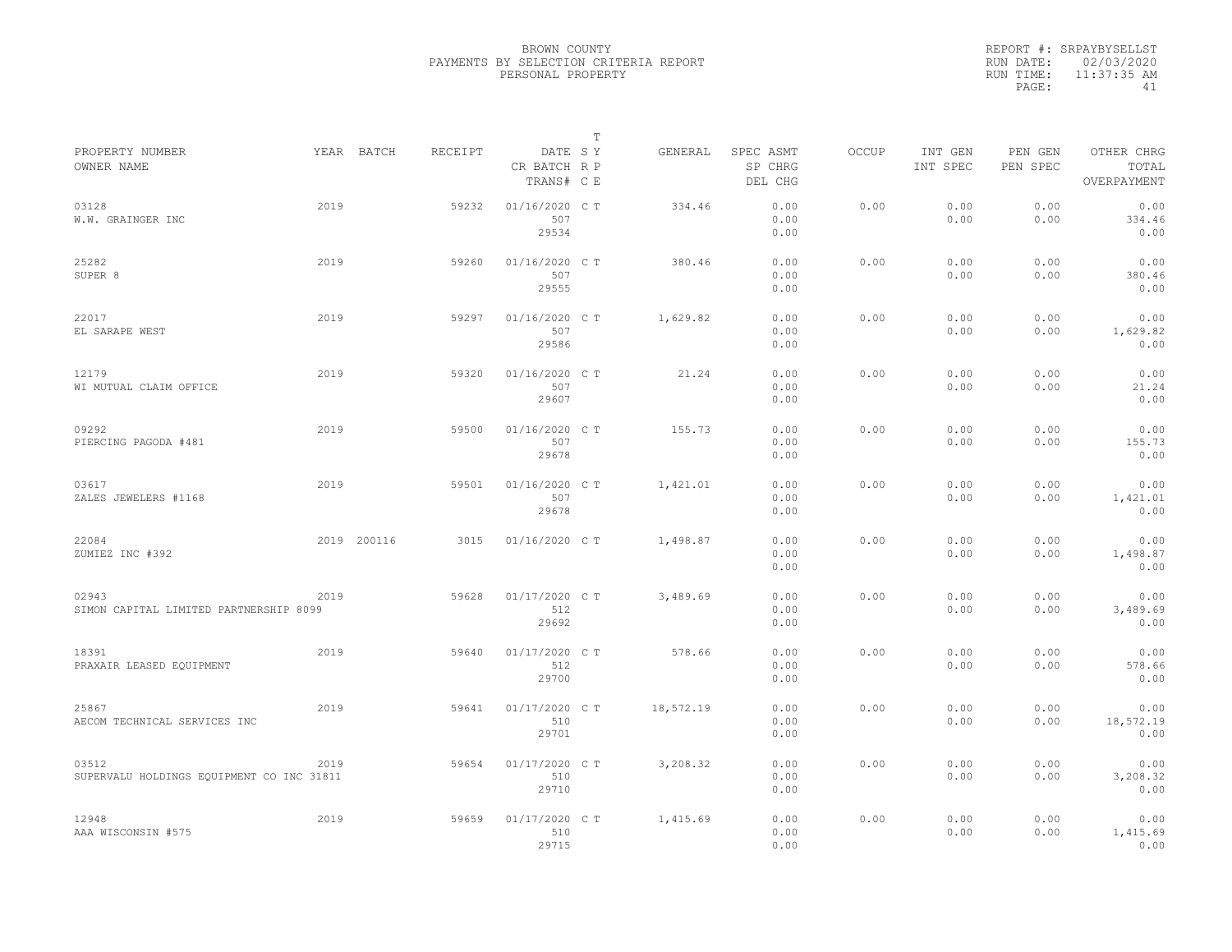|           | REPORT #: SRPAYBYSELLST |
|-----------|-------------------------|
|           | RUN DATE: 02/03/2020    |
| RUN TIME: | $11:37:35$ AM           |
| PAGE:     | ΔΩ                      |

|                                                |      |             |         |                                       | т |           |                                 |       |                     |                     |                                    |  |
|------------------------------------------------|------|-------------|---------|---------------------------------------|---|-----------|---------------------------------|-------|---------------------|---------------------|------------------------------------|--|
| PROPERTY NUMBER<br>OWNER NAME                  |      | YEAR BATCH  | RECEIPT | DATE SY<br>CR BATCH R P<br>TRANS# C E |   | GENERAL   | SPEC ASMT<br>SP CHRG<br>DEL CHG | OCCUP | INT GEN<br>INT SPEC | PEN GEN<br>PEN SPEC | OTHER CHRG<br>TOTAL<br>OVERPAYMENT |  |
| 11526<br>ENERSYS DELAWARE INC                  | 2019 |             | 59661   | 01/17/2020 C T<br>510<br>29717        |   | 15.92     | 0.00<br>0.00<br>0.00            | 0.00  | 0.00<br>0.00        | 0.00<br>0.00        | 0.00<br>15.92<br>0.00              |  |
| 19789<br>ERBERT AND GERBERT'S                  | 2019 |             | 59662   | 01/17/2020 C T<br>513<br>29718        |   | 208.82    | 0.00<br>0.00<br>0.00            | 0.00  | 0.00<br>0.00        | 0.00<br>0.00        | 0.00<br>208.82<br>0.00             |  |
| 26608<br>LODGE KOHLER                          | 2019 |             | 59682   | 01/17/2020 C T<br>510<br>29722        |   | 82,407.74 | 0.00<br>0.00<br>0.00            | 0.00  | 0.00<br>0.00        | 0.00<br>0.00        | 0.00<br>82,407.74<br>0.00          |  |
| 10385<br>CHIRO-HEALTH CARE CENTER              | 2019 |             | 59709   | 01/17/2020 C T<br>512<br>29729        |   | 84.94     | 0.00<br>0.00<br>0.00            | 0.00  | 0.00<br>0.00        | 0.00<br>0.00        | 0.00<br>84.94<br>0.00              |  |
| 12265<br>COMPRESSOR & PUMP REPAIR SERVICE      | 2019 |             | 59721   | 01/17/2020 C T<br>513<br>29737        |   | 139.41    | 0.00<br>0.00<br>0.00            | 0.00  | 0.00<br>0.00        | 0.00<br>0.00        | 0.00<br>139.41<br>0.00             |  |
| 22110<br>BEST WESTERN GREEN BAY INN            |      | 2019 200117 | 3025    | 01/17/2020 C T                        |   | 3,521.54  | 0.00<br>0.00<br>0.00            | 0.00  | 0.00<br>0.00        | 0.00<br>0.00        | 0.00<br>3,521.54<br>0.00           |  |
| 09985<br>COUNTRY INN & SUITES OF GREEN BAY LLC | 2019 |             | 59769   | 01/17/2020 C T<br>510<br>29767        |   | 7,152.81  | 0.00<br>0.00<br>0.00            | 0.00  | 0.00<br>0.00        | 0.00<br>0.00        | 0.00<br>7,152.81<br>0.00           |  |
| 10442<br>FABICK CAT                            | 2019 |             | 59770   | 01/17/2020 C T<br>510<br>29768        |   | 610.52    | 0.00<br>0.00<br>0.00            | 0.00  | 0.00<br>0.00        | 0.00<br>0.00        | 0.00<br>610.52<br>0.00             |  |
| 03082<br>FABICK CAT                            | 2019 |             | 59771   | 01/17/2020 C T<br>510<br>29768        |   | 952.07    | 0.00<br>0.00<br>0.00            | 0.00  | 0.00<br>0.00        | 0.00<br>0.00        | 0.00<br>952.07<br>0.00             |  |
| 09172<br>NATIONAL CAR RENTAL                   | 2019 |             | 59863   | 01/17/2020 C T<br>510<br>29783        |   | 3,569.33  | 0.00<br>0.00<br>0.00            | 0.00  | 0.00<br>0.00        | 0.00<br>0.00        | 0.00<br>3,569.33<br>0.00           |  |
| 03216<br>KELLY SERVICES INC ASHWAUBENON        | 2019 |             | 59867   | 01/17/2020 C T<br>510<br>29787        |   | 164.57    | 0.00<br>0.00<br>0.00            | 0.00  | 0.00<br>0.00        | 0.00<br>0.00        | 0.00<br>164.57<br>0.00             |  |
| 24618<br>EMPIRE BEAUTY SCHOOL                  | 2019 |             | 59868   | 01/17/2020 C T<br>512<br>29788        |   | 5,422.11  | 0.00<br>0.00<br>0.00            | 0.00  | 0.00<br>0.00        | 0.00<br>0.00        | 0.00<br>5,422.11<br>0.00           |  |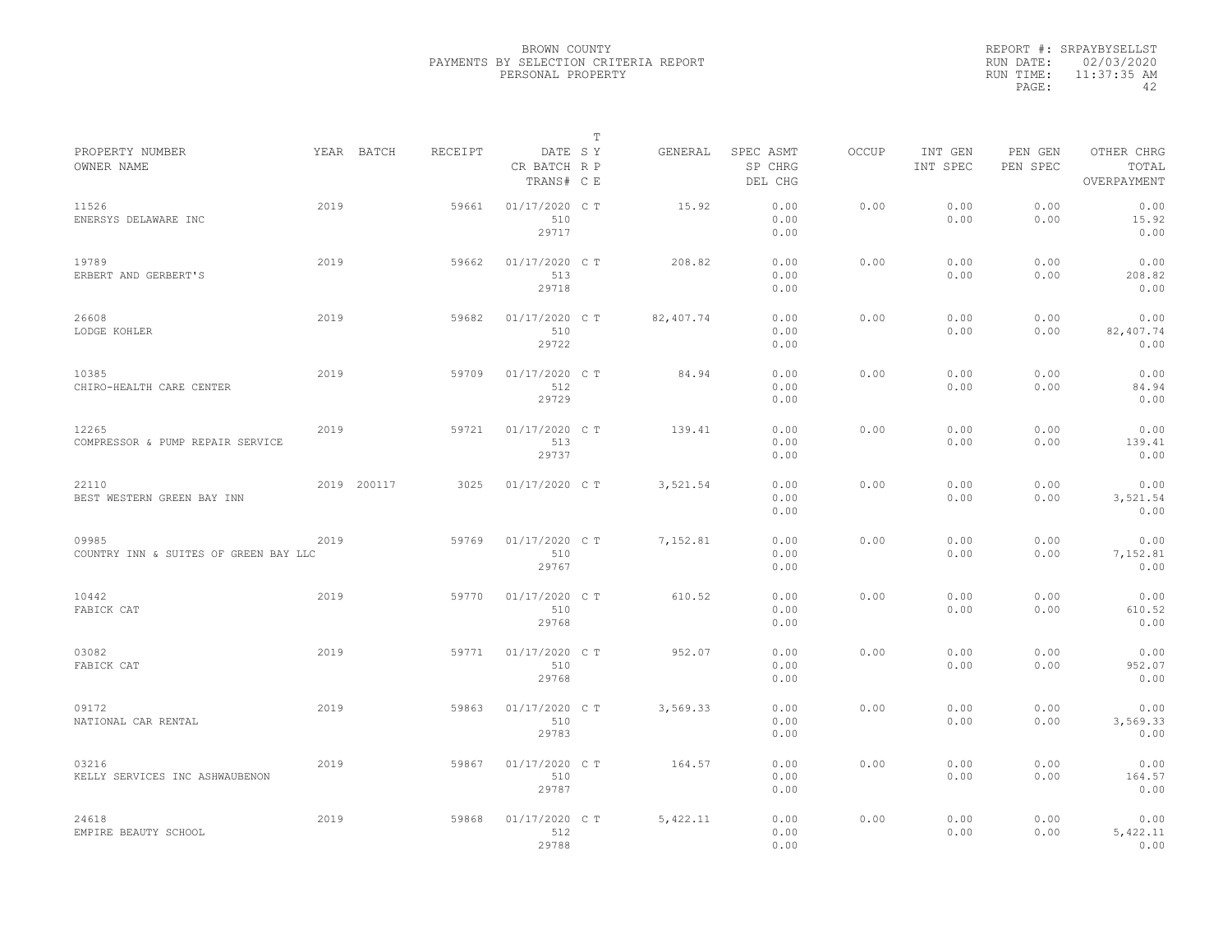|                                               |      |             |         |                                       | T |          |                                 |              |                     |                     |                                    |
|-----------------------------------------------|------|-------------|---------|---------------------------------------|---|----------|---------------------------------|--------------|---------------------|---------------------|------------------------------------|
| PROPERTY NUMBER<br>OWNER NAME                 |      | YEAR BATCH  | RECEIPT | DATE SY<br>CR BATCH R P<br>TRANS# C E |   | GENERAL  | SPEC ASMT<br>SP CHRG<br>DEL CHG | <b>OCCUP</b> | INT GEN<br>INT SPEC | PEN GEN<br>PEN SPEC | OTHER CHRG<br>TOTAL<br>OVERPAYMENT |
| 15825<br>ADP LLC                              | 2019 |             | 59869   | 01/17/2020 C T<br>510<br>29789        |   | 5.31     | 0.00<br>0.00<br>0.00            | 0.00         | 0.00<br>0.00        | 0.00<br>0.00        | 0.00<br>5.31<br>0.00               |
| 14902<br>T & A INDUSTRIAL                     | 2019 |             | 59870   | 01/17/2020 C T<br>512<br>29790        |   | 81.41    | 0.00<br>0.00<br>0.00            | 0.00         | 0.00<br>0.00        | 0.00<br>0.00        | 0.00<br>81.41<br>0.00              |
| 03451<br>SBARRO INC #67                       | 2019 |             | 59880   | 01/17/2020 C T<br>510<br>29795        |   | 939.68   | 0.00<br>0.00<br>0.00            | 0.00         | 0.00<br>0.00        | 0.00<br>0.00        | 0.00<br>939.68<br>0.00             |
| 27638<br>SMUCKER FOODSERVICE INC              | 2019 |             | 59960   | 01/17/2020 C T<br>510<br>29845        |   | 865.35   | 0.00<br>0.00<br>0.00            | 0.00         | 0.00<br>0.00        | 0.00<br>0.00        | 0.00<br>865.35<br>0.00             |
| 25272<br>CANON SOLUTIONS AMERICA              |      | 2019 200117 | 3031    | 01/17/2020 C T                        |   | 339.69   | 0.00<br>0.00<br>0.00            | 0.00         | 0.00<br>0.00        | 0.00<br>0.00        | 0.00<br>339.69<br>0.00             |
| 19147<br>OLD CHICAGO GREEN BAY                | 2019 |             | 59970   | 01/17/2020 C T<br>510<br>29850        |   | 3,797.61 | 0.00<br>0.00<br>0.00            | 0.00         | 0.00<br>0.00        | 0.00<br>0.00        | 0.00<br>3,797.61<br>0.00           |
| 11886<br>TRUTTMANN INSURANCE SERVICES         | 2019 |             | 59985   | 01/17/2020 C T<br>512<br>29866        |   | 26.54    | 0.00<br>0.00<br>0.00            | 0.00         | 0.00<br>0.00        | 0.00<br>0.00        | 0.00<br>26.54<br>0.00              |
| 25881<br>ACTION FINANCIAL STRATEGIES          | 2019 |             | 59992   | 01/17/2020 C T<br>512<br>29872        |   | 130.96   | 0.00<br>0.00<br>0.00            | 0.00         | 0.00<br>0.00        | 0.00<br>0.00        | 0.00<br>130.96<br>0.00             |
| 24706<br>U-HAUL COMPANY OF NORTHERN WISCONSIN | 2019 |             | 60004   | 01/17/2020 C T<br>510<br>29883        |   | 8.85     | 0.00<br>0.00<br>0.00            | 0.00         | 0.00<br>0.00        | 0.00<br>0.00        | 0.00<br>8.85<br>0.00               |
| 06601<br>LIGHTHOUSE CHRISTIAN BOOKS           | 2019 |             | 60008   | 01/17/2020 C T<br>512<br>29887        |   | 433.56   | 0.00<br>0.00<br>0.00            | 0.00         | 0.00<br>0.00        | 0.00<br>0.00        | 0.00<br>433.56<br>0.00             |
| 09583<br>HALLMARK MARKETING COMPANY LLC       | 2019 |             | 60066   | 01/17/2020 C T<br>513<br>29932        |   | 176.97   | 0.00<br>0.00<br>0.00            | 0.00         | 0.00<br>0.00        | 0.00<br>0.00        | 0.00<br>176.97<br>0.00             |
| 18316<br>MCCOY NATIONALEASE/TRUCK COUNTRY     | 2019 |             | 60077   | 01/17/2020 C T<br>513<br>29939        |   | 214.12   | 0.00<br>0.00<br>0.00            | 0.00         | 0.00<br>0.00        | 0.00<br>0.00        | 0.00<br>214.12<br>0.00             |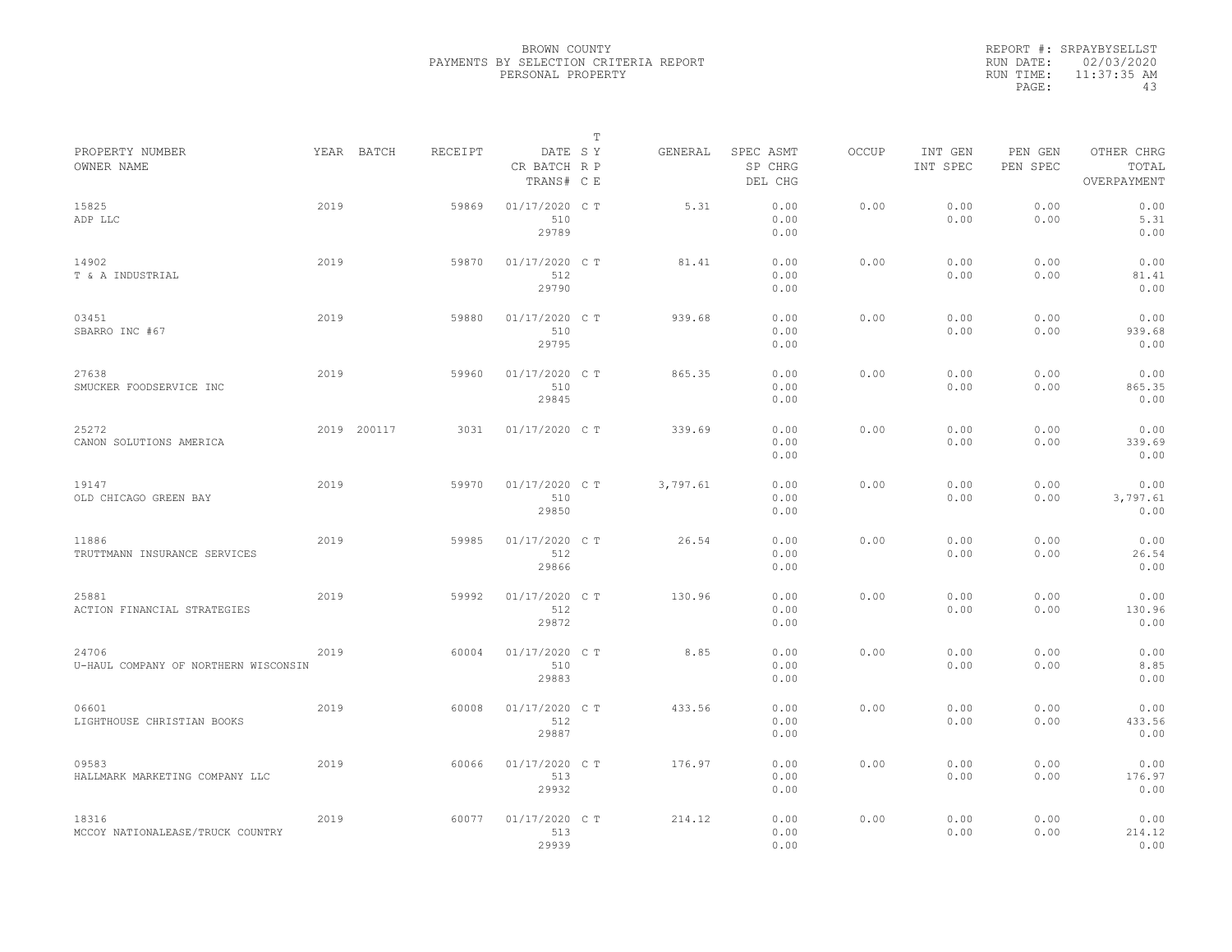|           | REPORT #: SRPAYBYSELLST |
|-----------|-------------------------|
|           | RUN DATE: 02/03/2020    |
| RUN TIME: | 11:37:36 AM             |
| PAGE:     | 44                      |

|                                           |      |             |         |                                       | т |           |                                 |       |                     |                     |                                    |  |
|-------------------------------------------|------|-------------|---------|---------------------------------------|---|-----------|---------------------------------|-------|---------------------|---------------------|------------------------------------|--|
| PROPERTY NUMBER<br>OWNER NAME             |      | YEAR BATCH  | RECEIPT | DATE SY<br>CR BATCH R P<br>TRANS# C E |   | GENERAL   | SPEC ASMT<br>SP CHRG<br>DEL CHG | OCCUP | INT GEN<br>INT SPEC | PEN GEN<br>PEN SPEC | OTHER CHRG<br>TOTAL<br>OVERPAYMENT |  |
| 19813<br>BALLY TECHNOLOGIES               | 2019 |             | 60079   | 01/17/2020 C T<br>510<br>29941        |   | 267.21    | 0.00<br>0.00<br>0.00            | 0.00  | 0.00<br>0.00        | 0.00<br>0.00        | 0.00<br>267.21<br>0.00             |  |
| 09242<br>WALGREENS 03133-S-PPT            | 2019 |             | 60083   | 01/17/2020 C T<br>513<br>29945        |   | 2,571.25  | 0.00<br>0.00<br>0.00            | 0.00  | 0.00<br>0.00        | 0.00<br>0.00        | 0.00<br>2,571.25<br>0.00           |  |
| 27434<br>DOMINO'S PIZZA #2064             | 2019 |             | 60088   | 01/17/2020 C T<br>513<br>29950        |   | 5,809.68  | 0.00<br>0.00<br>0.00            | 0.00  | 0.00<br>0.00        | 0.00<br>0.00        | 0.00<br>5,809.68<br>0.00           |  |
| 20857<br>CANON FINANCIAL SERVICES INC     | 2019 |             | 60368   | 01/20/2020 CT<br>516<br>30004         |   | 1,378.37  | 0.00<br>0.00<br>0.00            | 0.00  | 0.00<br>0.00        | 0.00<br>0.00        | 0.00<br>1,378.37<br>0.00           |  |
| 26786<br>MUZAK LLC (2017)                 | 2019 |             | 60383   | 01/20/2020 C T<br>516<br>30016        |   | 1.77      | 0.00<br>0.00<br>0.00            | 0.00  | 0.00<br>0.00        | 0.00<br>0.00        | 0.00<br>1.77<br>0.00               |  |
| 09279<br>WOODWORKER'S DEPOT, INC          |      | 2019 200120 | 3120    | 01/20/2020 C T                        |   | 67.25     | 0.00<br>0.00<br>0.00            | 0.00  | 0.00<br>0.00        | 0.00<br>0.00        | 0.00<br>67.25<br>0.00              |  |
| 27693<br>UNITED GROUND EXPRESS INC        |      | 2019 200121 | 3143    | 01/21/2020 C T                        |   | 9,297.59  | 0.00<br>0.00<br>0.00            | 0.00  | 0.00<br>0.00        | 0.00<br>0.00        | 0.00<br>9,297.59<br>0.00           |  |
| 23994<br>Q TEA                            | 2019 |             | 60469   | 01/21/2020 C T<br>518<br>30032        |   | 49.54     | 0.00<br>0.00<br>0.00            | 0.00  | 0.00<br>0.00        | 0.00<br>0.00        | 0.00<br>49.54<br>0.00              |  |
| 03482<br>CHUCK E CHEESE 319               | 2019 |             | 60482   | 01/21/2020 C T<br>518<br>30044        |   | 4,105.52  | 0.00<br>0.00<br>0.00            | 0.00  | 0.00<br>0.00        | 0.00<br>0.00        | 0.00<br>4,105.52<br>0.00           |  |
| 03425<br>RIDGEWAY TRAILER CO INC          | 2019 |             | 60526   | 01/21/2020 C T<br>518<br>30058        |   | 334.46    | 0.00<br>0.00<br>0.00            | 0.00  | 0.00<br>0.00        | 0.00<br>0.00        | 0.00<br>334.46<br>0.00             |  |
| 14878<br>TARGET STORE #1247               | 2019 |             | 60527   | 01/21/2020 C T<br>517<br>30059        |   | 18,713.75 | 0.00<br>0.00<br>0.00            | 0.00  | 0.00<br>0.00        | 0.00<br>0.00        | 0.00<br>18,713.75<br>0.00          |  |
| 03348<br>PACKER CITY INTERNATIONAL TRUCKS | 2019 |             | 60545   | 01/21/2020 C T<br>517<br>30065        |   | 1,360.84  | 0.00<br>0.00<br>0.00            | 0.00  | 0.00<br>0.00        | 0.00<br>0.00        | 0.00<br>1,360.84<br>0.00           |  |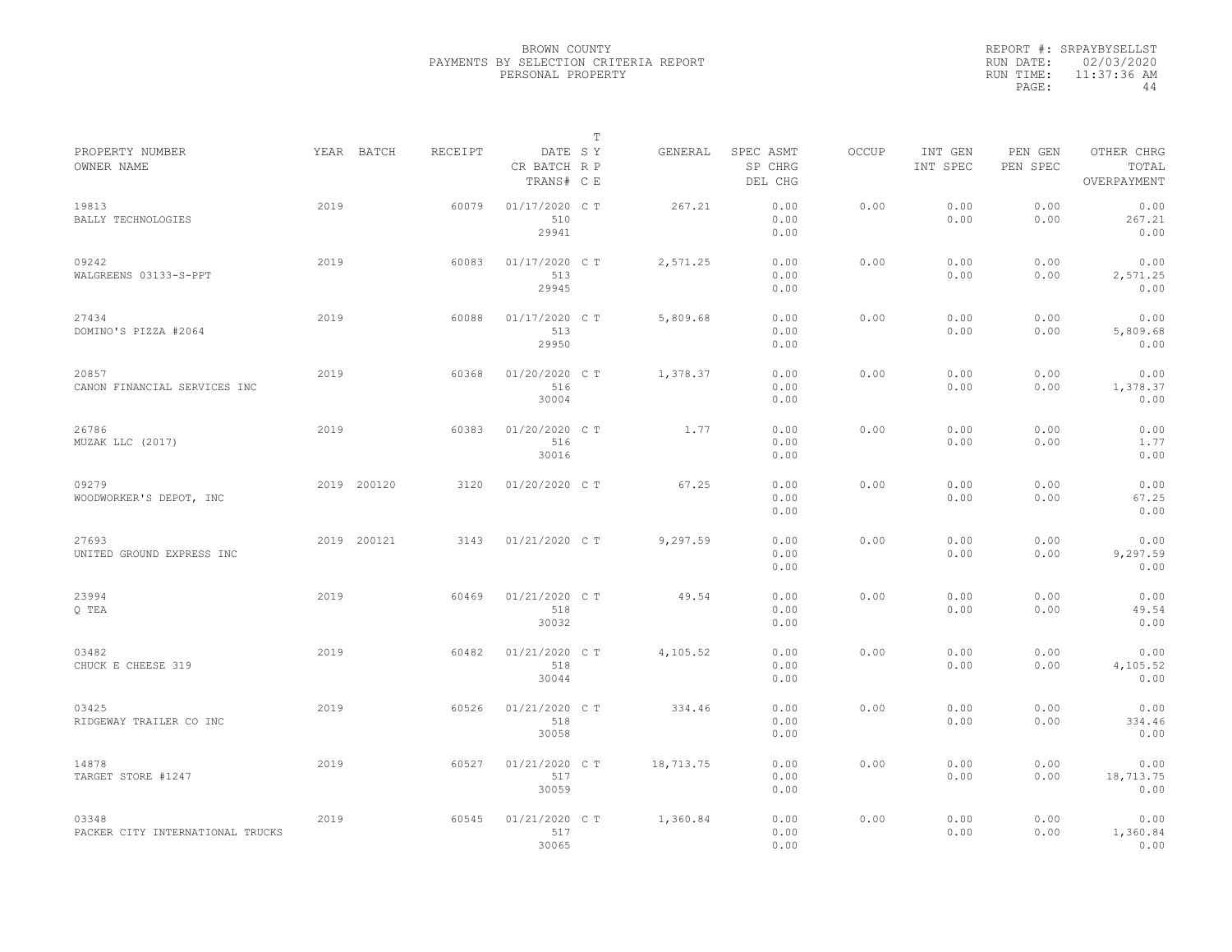|           | REPORT #: SRPAYBYSELLST |
|-----------|-------------------------|
|           | RUN DATE: 02/03/2020    |
| RUN TIME: | 11:37:36 AM             |
| PAGE:     | 45                      |

|                                          |      |            |         |                                       | $\mathbb T$ |           |                                 |              |                     |                     |                                    |
|------------------------------------------|------|------------|---------|---------------------------------------|-------------|-----------|---------------------------------|--------------|---------------------|---------------------|------------------------------------|
| PROPERTY NUMBER<br>OWNER NAME            |      | YEAR BATCH | RECEIPT | DATE SY<br>CR BATCH R P<br>TRANS# C E |             | GENERAL   | SPEC ASMT<br>SP CHRG<br>DEL CHG | <b>OCCUP</b> | INT GEN<br>INT SPEC | PEN GEN<br>PEN SPEC | OTHER CHRG<br>TOTAL<br>OVERPAYMENT |
| 24044<br>CABELA'S                        | 2019 |            | 60550   | 01/21/2020 C T<br>517<br>30070        |             | 74,773.60 | 0.00<br>0.00<br>0.00            | 0.00         | 0.00<br>0.00        | 0.00<br>0.00        | 0.00<br>74,773.60<br>0.00          |
| 23331<br>CIT FINANCE LLC                 | 2019 |            | 60614   | 01/21/2020 C T<br>519<br>30083        |             | 38.93     | 0.00<br>0.00<br>0.00            | 0.00         | 0.00<br>0.00        | 0.00<br>0.00        | 0.00<br>38.93<br>0.00              |
| 26402<br>CIT BANK NA                     | 2019 |            | 60618   | 01/21/2020 C T<br>519<br>30084        |             | 113.88    | 0.00<br>0.00<br>0.00            | 0.00         | 0.00<br>0.00        | 0.00<br>0.00        | 0.00<br>113.88<br>0.00             |
| 14857<br>MEN'S WEARHOUSE INC #4638, THE  | 2019 |            | 60622   | 01/21/2020 C T<br>519<br>30085        |             | 898.97    | 0.00<br>0.00<br>0.00            | 0.00         | 0.00<br>0.00        | 0.00<br>0.00        | 0.00<br>898.97<br>0.00             |
| 22595<br>JOS. A. BANK #105               | 2019 |            | 60623   | 01/21/2020 C T<br>519<br>30085        |             | 925.52    | 0.00<br>0.00<br>0.00            | 0.00         | 0.00<br>0.00        | 0.00<br>0.00        | 0.00<br>925.52<br>0.00             |
| 26760<br>AUTOMATED LOGIC CORP            | 2019 |            | 60624   | 01/21/2020 C T<br>519<br>30086        |             | 134.49    | 0.00<br>0.00<br>0.00            | 0.00         | 0.00<br>0.00        | 0.00<br>0.00        | 0.00<br>134.49<br>0.00             |
| 17489<br>BEST BUY #28                    | 2019 |            | 60625   | 01/21/2020 C T<br>519<br>30087        |             | 5,753.04  | 0.00<br>0.00<br>0.00            | 0.00         | 0.00<br>0.00        | 0.00<br>0.00        | 0.00<br>5,753.04<br>0.00           |
| 07473<br>OLIVE GARDEN #21346             | 2019 |            | 60626   | 01/21/2020 C T<br>517<br>30088        |             | 3,753.37  | 0.00<br>0.00<br>0.00            | 0.00         | 0.00<br>0.00        | 0.00<br>0.00        | 0.00<br>3,753.37<br>0.00           |
| 24097<br>SAMSUNG ELECTRONICS AMERICA INC | 2019 |            | 60629   | 01/21/2020 C T<br>519<br>30089        |             | 414.09    | 0.00<br>0.00<br>0.00            | 0.00         | 0.00<br>0.00        | 0.00<br>0.00        | 0.00<br>414.09<br>0.00             |
| 14063<br>GAMESTOP #1040                  | 2019 |            | 60632   | 01/21/2020 C T<br>519<br>30091        |             | 1,723.62  | 0.00<br>0.00<br>0.00            | 0.00         | 0.00<br>0.00        | 0.00<br>0.00        | 0.00<br>1,723.62<br>0.00           |
| 04389<br>NELSON MACHINE & WELDING CORP   | 2019 |            | 60645   | 01/21/2020 C T<br>517<br>30101        |             | 1,458.17  | 0.00<br>0.00<br>0.00            | 0.00         | 0.00<br>0.00        | 0.00<br>0.00        | 0.00<br>1,458.17<br>0.00           |
| 12899<br>ANDUZZI'S SPORT CLUB            | 2019 |            | 60648   | 01/21/2020 C T<br>517<br>30104        |             | 4,259.48  | 0.00<br>0.00<br>0.00            | 0.00         | 0.00<br>0.00        | 0.00<br>0.00        | 0.00<br>4,259.48<br>0.00           |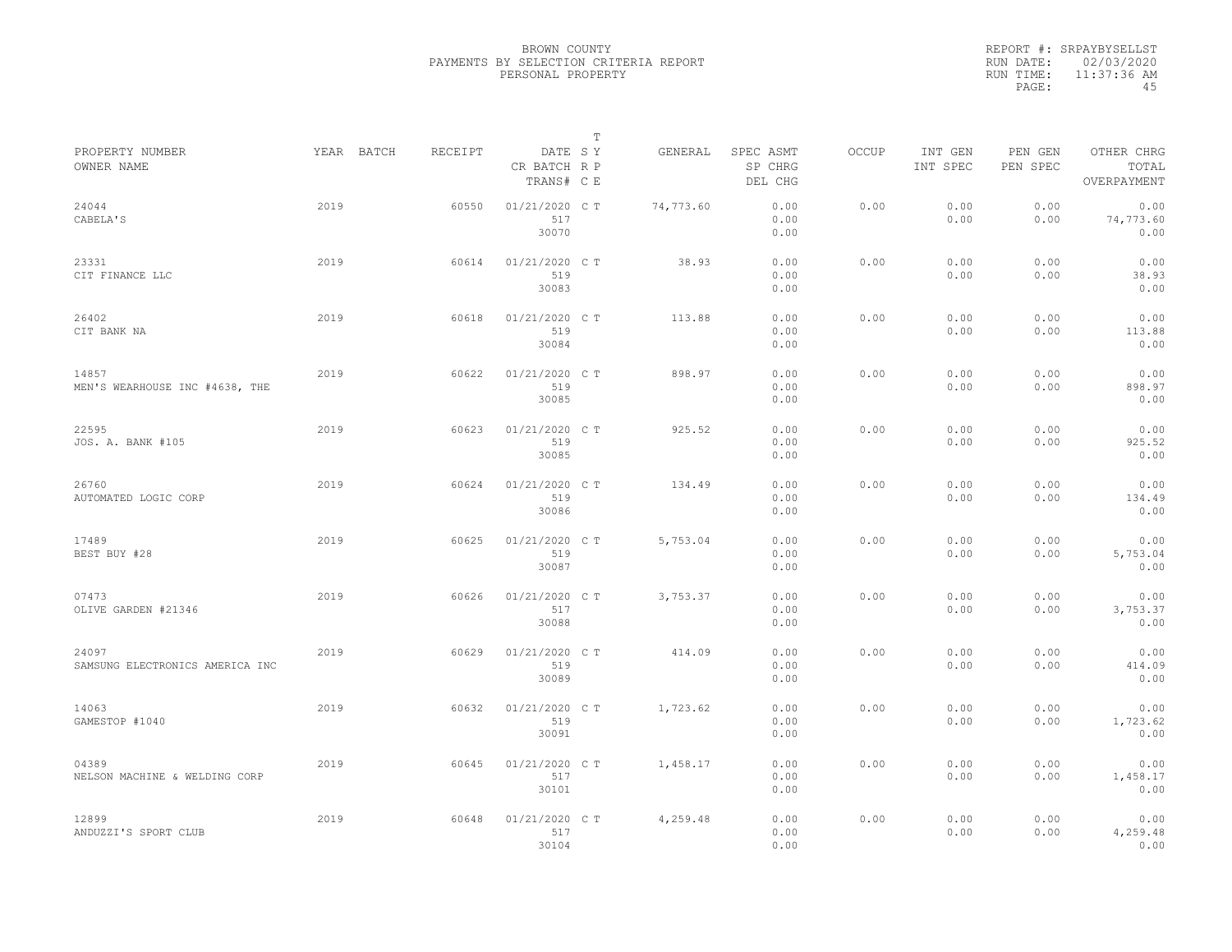|           | REPORT #: SRPAYBYSELLST |
|-----------|-------------------------|
|           | RUN DATE: 02/03/2020    |
| RUN TIME: | $11:37:37$ AM           |
| PAGE:     | 46                      |

|                                        |            |         |                                       | $\mathbb T$ |          |                                 |              |                     |                     |                                    |
|----------------------------------------|------------|---------|---------------------------------------|-------------|----------|---------------------------------|--------------|---------------------|---------------------|------------------------------------|
| PROPERTY NUMBER<br>OWNER NAME          | YEAR BATCH | RECEIPT | DATE SY<br>CR BATCH R P<br>TRANS# C E |             | GENERAL  | SPEC ASMT<br>SP CHRG<br>DEL CHG | <b>OCCUP</b> | INT GEN<br>INT SPEC | PEN GEN<br>PEN SPEC | OTHER CHRG<br>TOTAL<br>OVERPAYMENT |
| 22137<br>REDBOX AUTOMATED RETAIL LLC   | 2019       | 60653   | 01/21/2020 C T<br>519<br>30106        |             | 42.47    | 0.00<br>0.00<br>0.00            | 0.00         | 0.00<br>0.00        | 0.00<br>0.00        | 0.00<br>42.47<br>0.00              |
| 21592<br>REDBOX AUTOMATED RETAIL LLC   | 2019       | 60655   | 01/21/2020 C T<br>519<br>30106        |             | 44.25    | 0.00<br>0.00<br>0.00            | 0.00         | 0.00<br>0.00        | 0.00<br>0.00        | 0.00<br>44.25<br>0.00              |
| 21532<br>KALYPSO SALON LLC             | 2019       | 60660   | 01/21/2020 C T<br>518<br>30110        |             | 299.07   | 0.00<br>0.00<br>0.00            | 0.00         | 0.00<br>0.00        | 0.00<br>0.00        | 0.00<br>299.07<br>0.00             |
| 25336<br>WISCONSIN CVS PHARMACY LLC    | 2019       | 60664   | 01/21/2020 C T<br>519<br>30111        |             | 470.72   | 0.00<br>0.00<br>0.00            | 0.00         | 0.00<br>0.00        | 0.00<br>0.00        | 0.00<br>470.72<br>0.00             |
| 03269<br>MCDONALD'S                    | 2019       | 60674   | 01/21/2020 C T<br>517<br>30116        |             | 5,783.13 | 0.00<br>0.00<br>0.00            | 0.00         | 0.00<br>0.00        | 0.00<br>0.00        | 0.00<br>5,783.13<br>0.00           |
| 25571<br>$WGBA - TV 26$                | 2019       | 60675   | 01/21/2020 C T<br>519<br>30117        |             | 3,551.64 | 0.00<br>0.00<br>0.00            | 0.00         | 0.00<br>0.00        | 0.00<br>0.00        | 0.00<br>3,551.64<br>0.00           |
| 18453<br>WLUK ASHWAUBENON              | 2019       | 60697   | 01/21/2020 C T<br>519<br>30136        |             | 7,940.30 | 0.00<br>0.00<br>0.00            | 0.00         | 0.00<br>0.00        | 0.00<br>0.00        | 0.00<br>7,940.30<br>0.00           |
| 05706<br>FOX VALLEY METAL TECH INC     | 2019       | 60700   | 01/21/2020 C T<br>518<br>30138        |             | 5,519.44 | 0.00<br>0.00<br>0.00            | 0.00         | 0.00<br>0.00        | 0.00<br>0.00        | 0.00<br>5,519.44<br>0.00           |
| 26038<br>HUNTINGTON NATIONAL BANK      | 2019       | 60710   | 01/21/2020 C T<br>518<br>30144        |             | 2,201.40 | 0.00<br>0.00<br>0.00            | 0.00         | 0.00<br>0.00        | 0.00<br>0.00        | 0.00<br>2,201.40<br>0.00           |
| 24616<br>GORDON FOOD SERVICE STORE LLC | 2019       | 60736   | 01/21/2020 C T<br>518<br>30156        |             | 2,189.03 | 0.00<br>0.00<br>0.00            | 0.00         | 0.00<br>0.00        | 0.00<br>0.00        | 0.00<br>2,189.03<br>0.00           |
| 25245<br>TEAMLOGIC IT                  | 2019       | 60738   | 01/21/2020 C T<br>518<br>30158        |             | 44.25    | 0.00<br>0.00<br>0.00            | 0.00         | 0.00<br>0.00        | 0.00<br>0.00        | 0.00<br>44.25<br>0.00              |
| 03252<br>LINDEMAN'S CLEANING INC       | 2019       | 60803   | 01/21/2020 CT<br>519<br>30208         |             | 3.55     | 0.00<br>0.00<br>0.00            | 0.00         | 0.00<br>0.00        | 0.00<br>0.00        | 0.00<br>3.55<br>0.00               |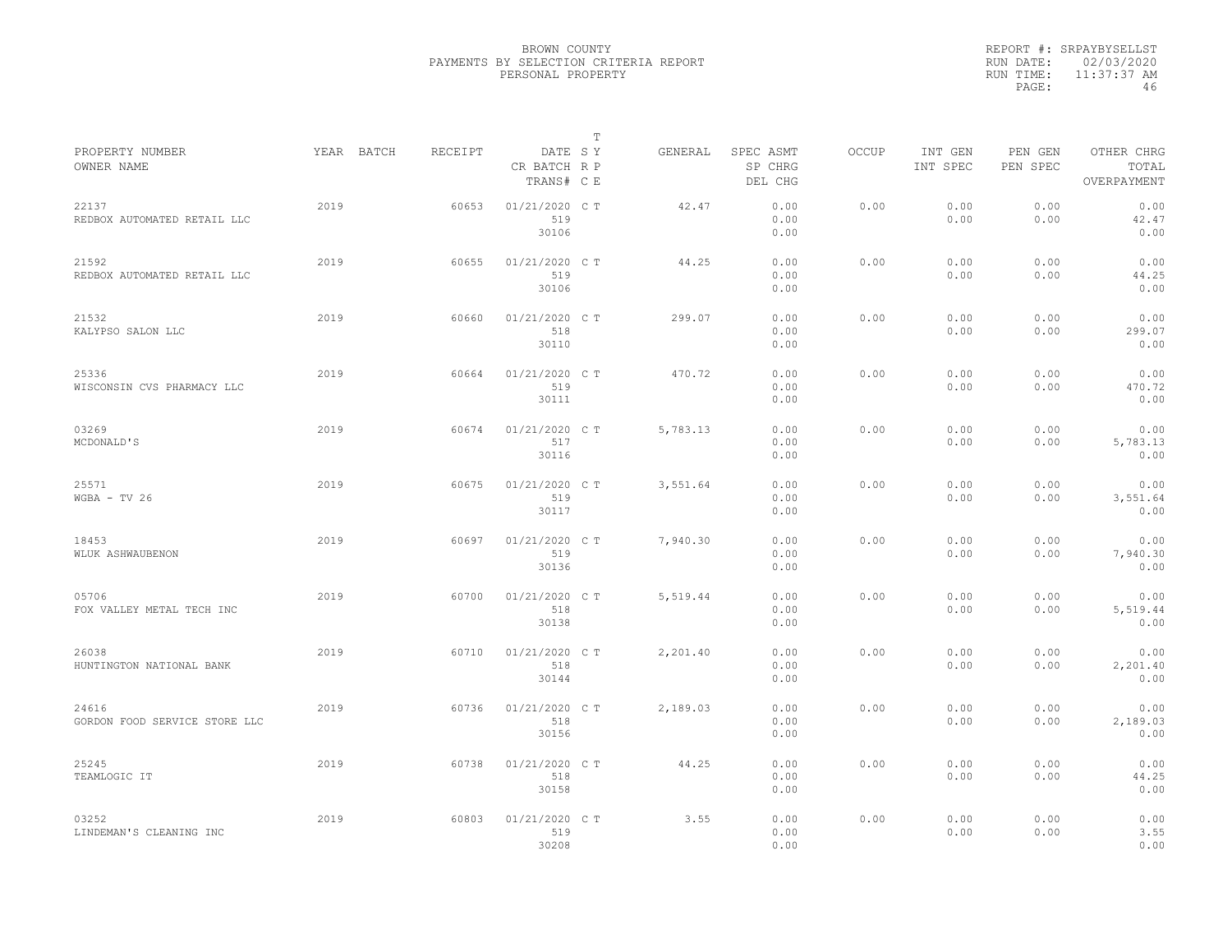|           | REPORT #: SRPAYBYSELLST |
|-----------|-------------------------|
|           | RUN DATE: 02/03/2020    |
| RUN TIME: | $11:37:37$ AM           |
| PAGE:     | 47                      |

|                                              |      |            |         |                                       | Т |          |                                 |       |                     |                     |                                    |  |
|----------------------------------------------|------|------------|---------|---------------------------------------|---|----------|---------------------------------|-------|---------------------|---------------------|------------------------------------|--|
| PROPERTY NUMBER<br>OWNER NAME                |      | YEAR BATCH | RECEIPT | DATE SY<br>CR BATCH R P<br>TRANS# C E |   | GENERAL  | SPEC ASMT<br>SP CHRG<br>DEL CHG | OCCUP | INT GEN<br>INT SPEC | PEN GEN<br>PEN SPEC | OTHER CHRG<br>TOTAL<br>OVERPAYMENT |  |
| 15789<br>BUCKLE INC, THE                     | 2019 |            | 60810   | 01/21/2020 C T<br>519<br>30213        |   | 3,659.57 | 0.00<br>0.00<br>0.00            | 0.00  | 0.00<br>0.00        | 0.00<br>0.00        | 0.00<br>3,659.57<br>0.00           |  |
| 16439<br>NOODLES & COMPANY #212              | 2019 |            | 60811   | 01/21/2020 C T<br>519<br>30214        |   | 2,504.01 | 0.00<br>0.00<br>0.00            | 0.00  | 0.00<br>0.00        | 0.00<br>0.00        | 0.00<br>2,504.01<br>0.00           |  |
| 21611<br>ALOFT HOTEL                         | 2019 |            | 60812   | 01/21/2020 C T<br>519<br>30215        |   | 5,703.49 | 0.00<br>0.00<br>0.00            | 0.00  | 0.00<br>0.00        | 0.00<br>0.00        | 0.00<br>5,703.49<br>0.00           |  |
| 25251<br>MCT DAIRIES INC                     | 2019 |            | 60821   | $01/21/2020$ C T<br>519<br>30220      |   | 51.32    | 0.00<br>0.00<br>0.00            | 0.00  | 0.00<br>0.00        | 0.00<br>0.00        | 0.00<br>51.32<br>0.00              |  |
| 16520<br>MOTHERHOOD MATERNITY #1870          | 2019 |            | 60823   | 01/21/2020 C T<br>519<br>30222        |   | 341.53   | 0.00<br>0.00<br>0.00            | 0.00  | 0.00<br>0.00        | 0.00<br>0.00        | 0.00<br>341.53<br>0.00             |  |
| 26624<br>ATI PHYSICAL THERAPY #1068          | 2019 |            | 60826   | 01/21/2020 C T<br>519<br>30225        |   | 789.26   | 0.00<br>0.00<br>0.00            | 0.00  | 0.00<br>0.00        | 0.00<br>0.00        | 0.00<br>789.26<br>0.00             |  |
| 25304<br>HUNTINGTON TECHNOLOGY FINANCE & SUB | 2019 |            | 60827   | 01/21/2020 C T<br>519<br>30226        |   | 546.82   | 0.00<br>0.00<br>0.00            | 0.00  | 0.00<br>0.00        | 0.00<br>0.00        | 0.00<br>546.82<br>0.00             |  |
| 22551<br>DEERWOOD ORTHODONTICS               | 2019 |            | 60854   | 01/21/2020 C T<br>517<br>30246        |   | 3,226.02 | 0.00<br>0.00<br>0.00            | 0.00  | 0.00<br>0.00        | 0.00<br>0.00        | 0.00<br>3,226.02<br>0.00           |  |
| 11490<br>FASTENAL COMPANY WIGRE              | 2019 |            | 60873   | 01/21/2020 C T<br>517<br>30258        |   | 146.89   | 0.00<br>0.00<br>0.00            | 0.00  | 0.00<br>0.00        | 0.00<br>0.00        | 0.00<br>146.89<br>0.00             |  |
| 03265<br>MANAGEMENT CONCEPTS INC             | 2019 |            | 60907   | 01/21/2020 C T<br>518<br>30290        |   | 145.10   | 0.00<br>0.00<br>0.00            | 0.00  | 0.00<br>0.00        | 0.00<br>0.00        | 0.00<br>145.10<br>0.00             |  |
| 02918<br>ASTRO INDUSTRIES INC                | 2019 |            | 60910   | 01/21/2020 C T<br>518<br>30293        |   | 969.76   | 0.00<br>0.00<br>0.00            | 0.00  | 0.00<br>0.00        | 0.00<br>0.00        | 0.00<br>969.76<br>0.00             |  |
| 26375<br>TWIST BOUTQUE LLC                   | 2019 |            | 60914   | 01/21/2020 C T<br>518<br>30297        |   | 408.78   | 0.00<br>0.00<br>0.00            | 0.00  | 0.00<br>0.00        | 0.00<br>0.00        | 0.00<br>408.78<br>0.00             |  |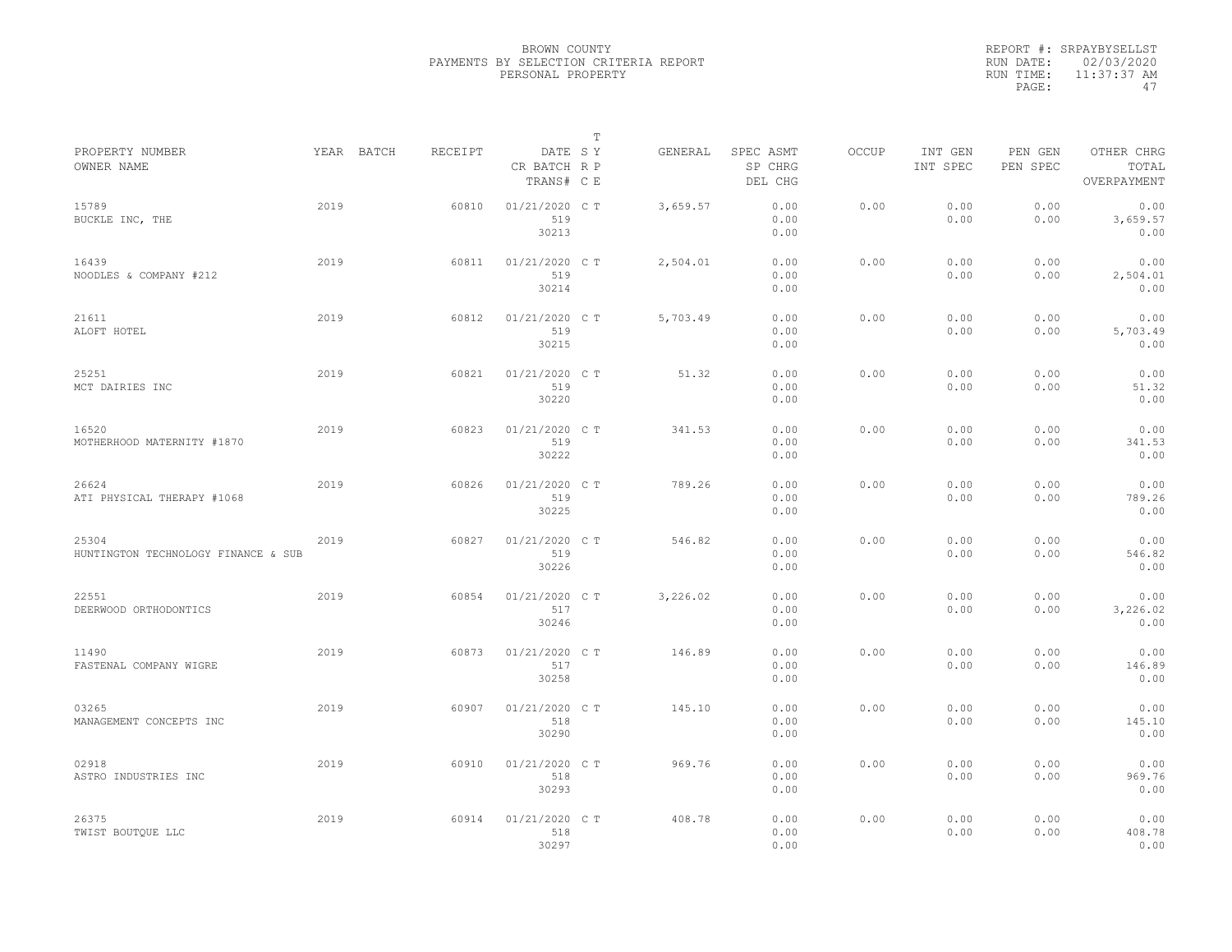|           | REPORT #: SRPAYBYSELLST |
|-----------|-------------------------|
|           | RUN DATE: 02/03/2020    |
| RUN TIME: | 11:37:37 AM             |
| PAGE:     | 48                      |

|                                               |      |            |         |                                       | т |          |                                 |       |                     |                     |                                    |  |
|-----------------------------------------------|------|------------|---------|---------------------------------------|---|----------|---------------------------------|-------|---------------------|---------------------|------------------------------------|--|
| PROPERTY NUMBER<br>OWNER NAME                 |      | YEAR BATCH | RECEIPT | DATE SY<br>CR BATCH R P<br>TRANS# C E |   | GENERAL  | SPEC ASMT<br>SP CHRG<br>DEL CHG | OCCUP | INT GEN<br>INT SPEC | PEN GEN<br>PEN SPEC | OTHER CHRG<br>TOTAL<br>OVERPAYMENT |  |
| 04824<br>PENSKE TRUCK LEASING CO LP           | 2019 |            | 60923   | 01/21/2020 C T<br>518<br>30306        |   | 418.22   | 0.00<br>0.00<br>0.00            | 0.00  | 0.00<br>0.00        | 0.00<br>0.00        | 0.00<br>418.22<br>0.00             |  |
| 22553<br>HOBBY LOBBY #461                     | 2019 |            | 60924   | 01/21/2020 C T<br>518<br>30307        |   | 2,580.10 | 0.00<br>0.00<br>0.00            | 0.00  | 0.00<br>0.00        | 0.00<br>0.00        | 0.00<br>2,580.10<br>0.00           |  |
| 21577<br>OPTIVISION EYE CARE LLP              | 2019 |            | 60947   | 01/21/2020 C T<br>519<br>30319        |   | 46.01    | 0.00<br>0.00<br>0.00            | 0.00  | 0.00<br>0.00        | 0.00<br>0.00        | 0.00<br>46.01<br>0.00              |  |
| 26034<br>BAYCARE CLINIC PAIN & REHAB MEDICINE | 2019 |            | 60951   | $01/21/2020$ CT<br>517<br>30323       |   | 1,521.88 | 0.00<br>0.00<br>0.00            | 0.00  | 0.00<br>0.00        | 0.00<br>0.00        | 0.00<br>1,521.88<br>0.00           |  |
| 27454<br>BAYCARE CLINIC ORTHOPEDIC SURGERY    | 2019 |            | 60955   | 01/21/2020 C T<br>517<br>30326        |   | 1,194.49 | 0.00<br>0.00<br>0.00            | 0.00  | 0.00<br>0.00        | 0.00<br>0.00        | 0.00<br>1,194.49<br>0.00           |  |
| 23325<br>BAYCARE CLINIC PAIN & REHAB MEDICINE | 2019 |            | 60958   | $01/21/2020$ C T<br>517<br>30329      |   | 1,819.17 | 0.00<br>0.00<br>0.00            | 0.00  | 0.00<br>0.00        | 0.00<br>0.00        | 0.00<br>1,819.17<br>0.00           |  |
| 25884<br>PACKAGING CORPORATION OF AMERICA     | 2019 |            | 60970   | 01/21/2020 C T<br>517<br>30339        |   | 1.77     | 0.00<br>0.00<br>0.00            | 0.00  | 0.00<br>0.00        | 0.00<br>0.00        | 0.00<br>1.77<br>0.00               |  |
| 24700<br>IGT                                  | 2019 |            | 60973   | 01/21/2020 C T<br>518<br>30341        |   | 7,453.64 | 0.00<br>0.00<br>0.00            | 0.00  | 0.00<br>0.00        | 0.00<br>0.00        | 0.00<br>7,453.64<br>0.00           |  |
| 03243<br>GUSTAVE A LARSON COMPANY             | 2019 |            | 61002   | 01/21/2020 C T<br>517<br>30367        |   | 320.30   | 0.00<br>0.00<br>0.00            | 0.00  | 0.00<br>0.00        | 0.00<br>0.00        | 0.00<br>320.30<br>0.00             |  |
| 13754<br>MCDONALD'S                           | 2019 |            | 61027   | 01/21/2020 C T<br>518<br>30378        |   | 6,637.85 | 0.00<br>0.00<br>0.00            | 0.00  | 0.00<br>0.00        | 0.00<br>0.00        | 0.00<br>6,637.85<br>0.00           |  |
| 23313<br>RICOH USA INC                        | 2019 |            | 61051   | 01/21/2020 C T<br>519<br>30396        |   | 1,944.81 | 0.00<br>0.00<br>0.00            | 0.00  | 0.00<br>0.00        | 0.00<br>0.00        | 0.00<br>1,944.81<br>0.00           |  |
| 04591<br>TEMPERATURE SYSTEMS INC              | 2019 |            | 61056   | 01/21/2020 C T<br>519<br>30400        |   | 1,144.93 | 0.00<br>0.00<br>0.00            | 0.00  | 0.00<br>0.00        | 0.00<br>0.00        | 0.00<br>1,144.93<br>0.00           |  |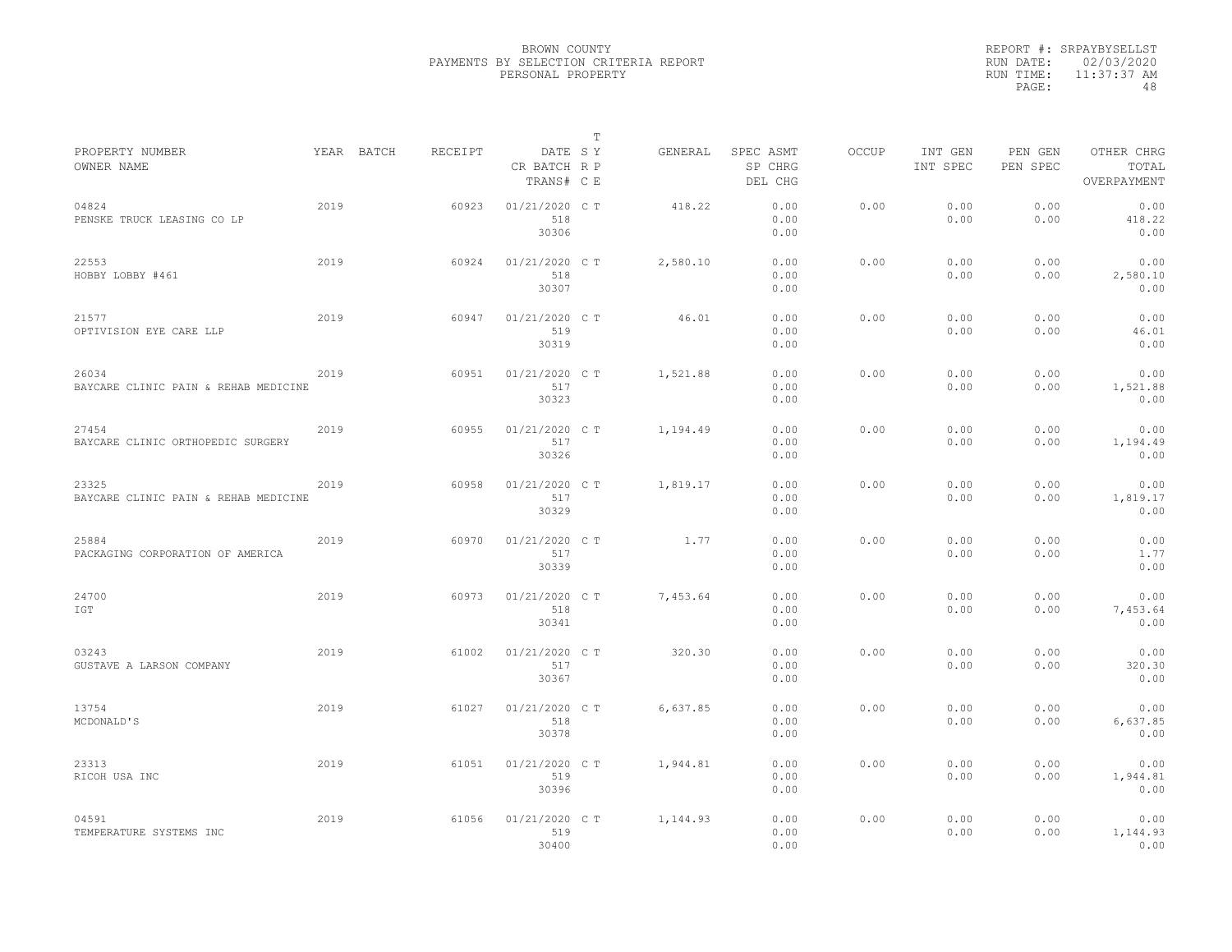|           | REPORT #: SRPAYBYSELLST |
|-----------|-------------------------|
|           | RUN DATE: 02/03/2020    |
| RUN TIME: | $11:37:38$ AM           |
| PAGE:     | 49                      |

| PROPERTY NUMBER                                          |      | YEAR BATCH  | RECEIPT | DATE SY                        | Т | GENERAL  | SPEC ASMT            | OCCUP | INT GEN      | PEN GEN      | OTHER CHRG               |  |
|----------------------------------------------------------|------|-------------|---------|--------------------------------|---|----------|----------------------|-------|--------------|--------------|--------------------------|--|
| OWNER NAME                                               |      |             |         | CR BATCH R P<br>TRANS# C E     |   |          | SP CHRG<br>DEL CHG   |       | INT SPEC     | PEN SPEC     | TOTAL<br>OVERPAYMENT     |  |
| 10017<br>MEDALCRAFT MINT INC THE, T M M ACQUISITION CORP | 2019 |             | 61079   | 01/21/2020 C T<br>519<br>30415 |   | 153.96   | 0.00<br>0.00<br>0.00 | 0.00  | 0.00<br>0.00 | 0.00<br>0.00 | 0.00<br>153.96<br>0.00   |  |
| 18281<br>LORD'S DENTAL STUDIO                            | 2019 |             | 61085   | 01/21/2020 C T<br>519<br>30420 |   | 2,205.00 | 0.00<br>0.00<br>0.00 | 0.00  | 0.00<br>0.00 | 0.00<br>0.00 | 0.00<br>2,205.00<br>0.00 |  |
| 25285<br>ADVANCE ACCEPTANCE                              | 2019 |             | 61087   | 01/21/2020 C T<br>519<br>30421 |   | 23.00    | 0.00<br>0.00<br>0.00 | 0.00  | 0.00<br>0.00 | 0.00<br>0.00 | 0.00<br>23.00<br>0.00    |  |
| 03412<br>RED LOBSTER #10155                              | 2019 |             | 61088   | 01/21/2020 C T<br>519<br>30422 |   | 1,334.30 | 0.00<br>0.00<br>0.00 | 0.00  | 0.00<br>0.00 | 0.00<br>0.00 | 0.00<br>1,334.30<br>0.00 |  |
| 21615<br>IMG SOLUTIONS LLC                               |      | 2019 200121 | 3180    | 01/21/2020 C T                 |   | 5.31     | 0.00<br>0.00<br>0.00 | 0.00  | 0.00<br>0.00 | 0.00<br>0.00 | 0.00<br>5.31<br>0.00     |  |
| 20564<br>HEIGHTS FINANCE CORP                            | 2019 |             | 61367   | 01/22/2020 C T<br>522<br>30467 |   | 269.00   | 0.00<br>0.00<br>0.00 | 0.00  | 0.00<br>0.00 | 0.00<br>0.00 | 0.00<br>269.00<br>0.00   |  |
| 03187<br>JJ PROTECTIVE SERVICES INC                      | 2019 |             | 61378   | 01/22/2020 C T<br>522<br>30474 |   | 42.47    | 0.00<br>0.00<br>0.00 | 0.00  | 0.00<br>0.00 | 0.00<br>0.00 | 0.00<br>42.47<br>0.00    |  |
| 21626<br>APEX HEATING & AIR CONDITIONING LLC             | 2019 |             | 61383   | 01/22/2020 CT<br>522<br>30479  |   | 24.78    | 0.00<br>0.00<br>0.00 | 0.00  | 0.00<br>0.00 | 0.00<br>0.00 | 0.00<br>24.78<br>0.00    |  |
| 25643<br>MAKI SIGN CORP                                  | 2019 |             | 61393   | 01/22/2020 C T<br>522<br>30483 |   | 311.46   | 0.00<br>0.00<br>0.00 | 0.00  | 0.00<br>0.00 | 0.00<br>0.00 | 0.00<br>311.46<br>0.00   |  |
| 06529<br>EYEMART EXPRESS LLC #005                        | 2019 |             | 61406   | 01/22/2020 C T<br>522<br>30495 |   | 138.03   | 0.00<br>0.00<br>0.00 | 0.00  | 0.00<br>0.00 | 0.00<br>0.00 | 0.00<br>138.03<br>0.00   |  |
| 03575<br>VALLEY RADIATOR INC                             | 2019 |             | 61431   | 01/22/2020 C T<br>523<br>30519 |   | 3.55     | 0.00<br>0.00<br>0.00 | 0.00  | 0.00<br>0.00 | 0.00<br>0.00 | 0.00<br>3.55<br>0.00     |  |
| 04509<br>BATTERIES PLUS LLC                              | 2019 |             | 61440   | 01/22/2020 CT<br>524<br>30527  |   | 550.35   | 0.00<br>0.00<br>0.00 | 0.00  | 0.00<br>0.00 | 0.00<br>0.00 | 0.00<br>550.35<br>0.00   |  |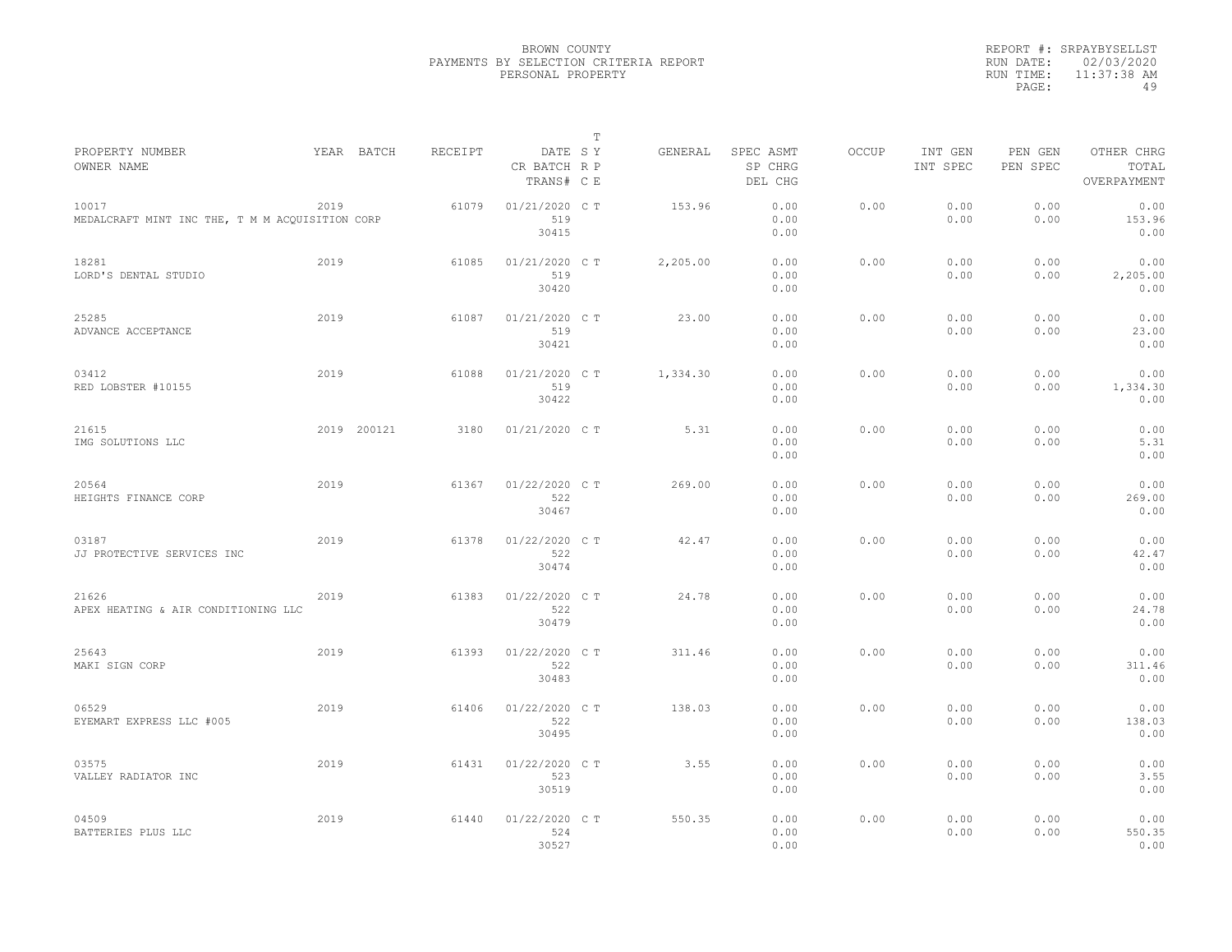|           | REPORT #: SRPAYBYSELLST |
|-----------|-------------------------|
|           | RUN DATE: 02/03/2020    |
| RUN TIME: | 11:37:38 AM             |
| PAGE:     | 50                      |

|                                                  |      |             |         |                                       | T |          |                                 |              |                     |                     |                                    |
|--------------------------------------------------|------|-------------|---------|---------------------------------------|---|----------|---------------------------------|--------------|---------------------|---------------------|------------------------------------|
| PROPERTY NUMBER<br>OWNER NAME                    |      | YEAR BATCH  | RECEIPT | DATE SY<br>CR BATCH R P<br>TRANS# C E |   | GENERAL  | SPEC ASMT<br>SP CHRG<br>DEL CHG | <b>OCCUP</b> | INT GEN<br>INT SPEC | PEN GEN<br>PEN SPEC | OTHER CHRG<br>TOTAL<br>OVERPAYMENT |
| 03217<br>KELSEY PAINTS & COATINGS                | 2019 |             | 61455   | 01/22/2020 C T<br>522<br>30539        |   | 270.76   | 0.00<br>0.00<br>0.00            | 0.00         | 0.00<br>0.00        | 0.00<br>0.00        | 0.00<br>270.76<br>0.00             |
| 13856<br>HOTSY CLEANING SYSTEMS INC              | 2019 |             | 61479   | 01/22/2020 C T<br>522<br>30562        |   | 24.78    | 0.00<br>0.00<br>0.00            | 0.00         | 0.00<br>0.00        | 0.00<br>0.00        | 0.00<br>24.78<br>0.00              |
| 03477<br>SHERWIN-WILLIAMS COMPANY #703059        | 2019 |             | 61484   | 01/22/2020 C T<br>522<br>30567        |   | 1,031.69 | 0.00<br>0.00<br>0.00            | 0.00         | 0.00<br>0.00        | 0.00<br>0.00        | 0.00<br>1,031.69<br>816.14         |
| 24622<br>SHERWIN-WILLIAMS COMPANY                | 2019 |             | 61485   | 01/22/2020 C T<br>522<br>30567        |   | 927.29   | 0.00<br>0.00<br>0.00            | 0.00         | 0.00<br>0.00        | 0.00<br>0.00        | 0.00<br>927.29<br>0.00             |
| 22146<br>ARENA MOTEL                             |      | 2019 200122 | 3195    | 01/22/2020 C T                        |   | 125.64   | 0.00<br>0.00<br>0.00            | 0.00         | 0.00<br>0.00        | 0.00<br>0.00        | 0.00<br>125.64<br>0.00             |
| 24678<br>PAC-VAN INC                             | 2019 |             | 61537   | 01/22/2020 C T<br>522<br>30610        |   | 661.83   | 0.00<br>0.00<br>0.00            | 0.00         | 0.00<br>0.00        | 0.00<br>0.00        | 0.00<br>661.83<br>0.00             |
| 03237<br>LAMERS BUS LINES INC                    | 2019 |             | 61551   | 01/22/2020 C T<br>523<br>30615        |   | 1,507.73 | 0.00<br>0.00<br>0.00            | 0.00         | 0.00<br>0.00        | 0.00<br>0.00        | 0.00<br>1,507.73<br>0.00           |
| 11503<br>BELLIN ASHWAUBENON FP #4010             | 2019 |             | 61580   | 01/22/2020 C T<br>522<br>30624        |   | 4,923.08 | 0.00<br>0.00<br>0.00            | 0.00         | 0.00<br>0.00        | 0.00<br>0.00        | 0.00<br>4,923.08<br>0.00           |
| 16590<br>BELLIN FITNESS CENTER - WEST #3105      | 2019 |             | 61581   | 01/22/2020 C T<br>522<br>30624        |   | 3,663.12 | 0.00<br>0.00<br>0.00            | 0.00         | 0.00<br>0.00        | 0.00<br>0.00        | 0.00<br>3,663.12<br>0.00           |
| 19154<br>BELLIN FASTCARE - BAY PARK SQUARE #4300 | 2019 |             | 61582   | 01/22/2020 C T<br>522<br>30624        |   | 1,421.01 | 0.00<br>0.00<br>0.00            | 0.00         | 0.00<br>0.00        | 0.00<br>0.00        | 0.00<br>1,421.01<br>0.00           |
| 20186<br>BELLIN MRI ASHWAUBENON #4270            | 2019 |             | 61583   | 01/22/2020 C T<br>522<br>30624        |   | 302.61   | 0.00<br>0.00<br>0.00            | 0.00         | 0.00<br>0.00        | 0.00<br>0.00        | 0.00<br>302.61<br>0.00             |
| 20866<br>BELLIN ASHWAUBENON PHARMACY #6040       | 2019 |             | 61584   | 01/22/2020 CT<br>522<br>30624         |   | 217.67   | 0.00<br>0.00<br>0.00            | 0.00         | 0.00<br>0.00        | 0.00<br>0.00        | 0.00<br>217.67<br>0.00             |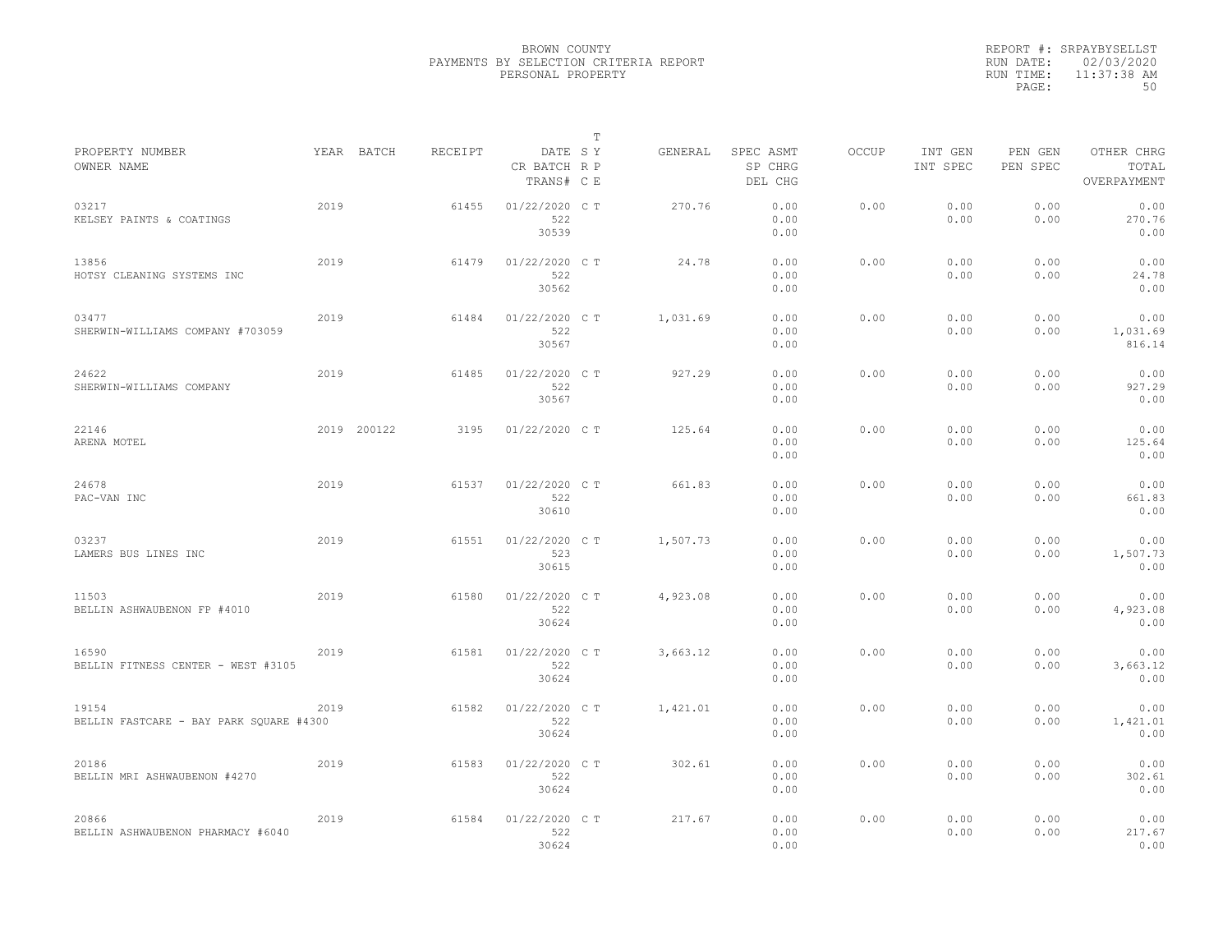|           | REPORT #: SRPAYBYSELLST |
|-----------|-------------------------|
|           | RUN DATE: 02/03/2020    |
| RUN TIME: | 11:37:39 AM             |
| PAGE:     | 51                      |

|                                                     |      |            |         |                                       | $\mathbb T$ |           |                                 |              |                     |                     |                                    |
|-----------------------------------------------------|------|------------|---------|---------------------------------------|-------------|-----------|---------------------------------|--------------|---------------------|---------------------|------------------------------------|
| PROPERTY NUMBER<br>OWNER NAME                       |      | YEAR BATCH | RECEIPT | DATE SY<br>CR BATCH R P<br>TRANS# C E |             | GENERAL   | SPEC ASMT<br>SP CHRG<br>DEL CHG | <b>OCCUP</b> | INT GEN<br>INT SPEC | PEN GEN<br>PEN SPEC | OTHER CHRG<br>TOTAL<br>OVERPAYMENT |
| 21179<br>BELLIN MEDICAL ONCOLOGY #3780              | 2019 |            | 61585   | 01/22/2020 CT<br>522<br>30624         |             | 3,273.80  | 0.00<br>0.00<br>0.00            | 0.00         | 0.00<br>0.00        | 0.00<br>0.00        | 0.00<br>3,273.80<br>0.00           |
| 21180<br>BELLIN RADIATION ONCOLOGY #3770            | 2019 |            | 61586   | 01/22/2020 C T<br>522<br>30624        |             | 8,925.97  | 0.00<br>0.00<br>0.00            | 0.00         | 0.00<br>0.00        | 0.00<br>0.00        | 0.00<br>8,925.97<br>0.00           |
| 21475<br>BELLIN HOME CARE EQUIPMENT WAREHOUSE #6000 | 2019 |            | 61587   | 01/22/2020 C T<br>522<br>30624        |             | 11.78     | 0.00<br>0.00<br>0.00            | 0.00         | 0.00<br>0.00        | 0.00<br>0.00        | 0.00<br>11.78<br>0.00              |
| 21605<br>BELLIN ASHWAUBENON CAFE' #6041             | 2019 |            | 61588   | 01/22/2020 C T<br>522<br>30624        |             | 315.01    | 0.00<br>0.00<br>0.00            | 0.00         | 0.00<br>0.00        | 0.00<br>0.00        | 0.00<br>315.01<br>0.00             |
| 23327<br>BELLIN ASHWAUBENON IM & PEDS #4120         | 2019 |            | 61589   | 01/22/2020 C T<br>522<br>30624        |             | 1,102.47  | 0.00<br>0.00<br>0.00            | 0.00         | 0.00<br>0.00        | 0.00<br>0.00        | 0.00<br>1,102.47<br>0.00           |
| 24084<br>BELLIN MRI LOMBARDI ACCESS #4274           | 2019 |            | 61590   | 01/22/2020 C T<br>522<br>30624        |             | 1,302.43  | 0.00<br>0.00<br>0.00            | 0.00         | 0.00<br>0.00        | 0.00<br>0.00        | 0.00<br>1,302.43<br>0.00           |
| 25289<br>BELLIN VILLAGE OF ASHWAUBENON EC #4103     | 2019 |            | 61591   | 01/22/2020 C T<br>522<br>30624        |             | 134.49    | 0.00<br>0.00<br>0.00            | 0.00         | 0.00<br>0.00        | 0.00<br>0.00        | 0.00<br>134.49<br>0.00             |
| 26606<br>BELLINTITLETOWN SPORTS MED & ORTHO #4371   | 2019 |            | 61592   | 01/22/2020 C T<br>522<br>30624        |             | 31,697.46 | 0.00<br>0.00<br>0.00            | 0.00         | 0.00<br>0.00        | 0.00<br>0.00        | 0.00<br>31,697.46<br>0.00          |
| 27582<br>BELLIN URGENT CARE ASHWAUBENON #4002       | 2019 |            | 61593   | 01/22/2020 C T<br>522<br>30624        |             | 2,047.45  | 0.00<br>0.00<br>0.00            | 0.00         | 0.00<br>0.00        | 0.00<br>0.00        | 0.00<br>2,047.45<br>0.00           |
| 02910<br>SHOE REPAIR PLUS                           | 2019 |            | 61661   | 01/22/2020 C T<br>522<br>30661        |             | 33.62     | 0.00<br>0.00<br>0.00            | 0.00         | 0.00<br>0.00        | 0.00<br>0.00        | 0.00<br>33.62<br>0.00              |
| 23337<br>IBM CORPORATION                            | 2019 |            | 61673   | 01/22/2020 C T<br>524<br>30668        |             | 30.08     | 0.00<br>0.00<br>0.00            | 0.00         | 0.00<br>0.00        | 0.00<br>0.00        | 0.00<br>30.08<br>0.00              |
| 19902<br>BUILD A BEAR WORKSHOP                      | 2019 |            | 61679   | 01/22/2020 C T<br>524<br>30674        |             | 706.07    | 0.00<br>0.00<br>0.00            | 0.00         | 0.00<br>0.00        | 0.00<br>0.00        | 0.00<br>706.07<br>0.00             |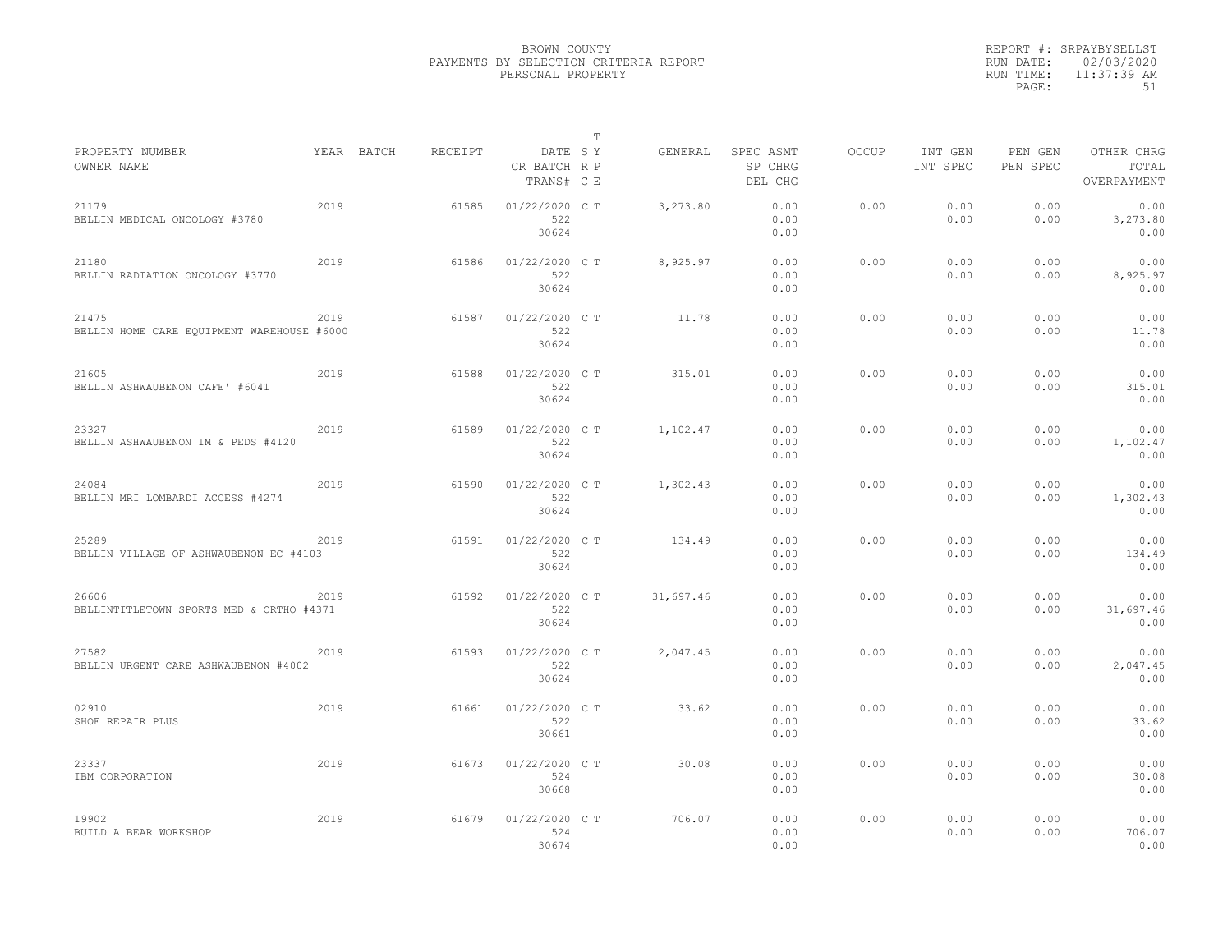|           | REPORT #: SRPAYBYSELLST |
|-----------|-------------------------|
|           | RUN DATE: 02/03/2020    |
| RUN TIME: | $11:37:39$ AM           |
| PAGE:     | 52                      |

|                                                       |             |         |                                       | $\mathbb T$ |          |                                 |              |                     |                     |                                    |
|-------------------------------------------------------|-------------|---------|---------------------------------------|-------------|----------|---------------------------------|--------------|---------------------|---------------------|------------------------------------|
| PROPERTY NUMBER<br>OWNER NAME                         | YEAR BATCH  | RECEIPT | DATE SY<br>CR BATCH R P<br>TRANS# C E |             | GENERAL  | SPEC ASMT<br>SP CHRG<br>DEL CHG | <b>OCCUP</b> | INT GEN<br>INT SPEC | PEN GEN<br>PEN SPEC | OTHER CHRG<br>TOTAL<br>OVERPAYMENT |
| 22529<br>JET AIR HANGER LLC                           | 2019        | 61691   | 01/22/2020 C T<br>522<br>30684        |             | 8,482.69 | 0.00<br>0.00<br>0.00            | 0.00         | 0.00<br>0.00        | 0.00<br>0.00        | 0.00<br>8,482.69<br>0.00           |
| 02869<br>AIR HOST GREEN BAY INC                       | 2019        | 61701   | 01/22/2020 C T<br>521<br>30692        |             | 3,234.87 | 0.00<br>0.00<br>0.00            | 0.00         | 0.00<br>0.00        | 0.00<br>0.00        | 0.00<br>3,234.87<br>0.00           |
| 15713<br>PEPSI COLA BOTTLING CO OF NORTHEAST WISC INC | 2019        | 61703   | 01/22/2020 C T<br>524<br>30693        |             | 902.51   | 0.00<br>0.00<br>0.00            | 0.00         | 0.00<br>0.00        | 0.00<br>0.00        | 0.00<br>902.51<br>0.00             |
| 19276<br>LIFETOUCH PORTRAIT STUDIOS INC               | 2019        | 61705   | 01/22/2020 C T<br>524<br>30694        |             | 207.05   | 0.00<br>0.00<br>0.00            | 0.00         | 0.00<br>0.00        | 0.00<br>0.00        | 0.00<br>207.05<br>0.00             |
| 27646<br>GOLDEN CORRAL                                | 2019 200122 | 3207    | 01/22/2020 C T                        |             | 3,447.22 | 0.00<br>0.00<br>0.00            | 0.00         | 0.00<br>0.00        | 0.00<br>0.00        | 0.00<br>3,447.22<br>0.00           |
| 03382<br>PITNEY BOWES INC                             | 2019        | 61772   | 01/22/2020 C T<br>524<br>30753        |             | 304.38   | 0.00<br>0.00<br>0.00            | 0.00         | 0.00<br>0.00        | 0.00<br>0.00        | 0.00<br>304.38<br>0.00             |
| 19736<br>VSI LLC                                      | 2019        | 61780   | 01/22/2020 C T<br>523<br>30754        |             | 2,026.21 | 0.00<br>0.00<br>0.00            | 0.00         | 0.00<br>0.00        | 0.00<br>0.00        | 0.00<br>2,026.21<br>0.00           |
| 24039<br>MATCH REALTY GROUP LLC                       | 2019 200122 | 3211    | 01/22/2020 C T                        |             | 129.18   | 0.00<br>0.00<br>0.00            | 0.00         | 0.00<br>0.00        | 0.00<br>0.00        | 0.00<br>129.18<br>0.00             |
| 12920<br>ERC INC                                      | 2019        | 61900   | 01/22/2020 C T<br>524<br>30849        |             | 386.80   | 0.00<br>0.00<br>0.00            | 0.00         | 0.00<br>0.00        | 0.00<br>0.00        | 0.00<br>386.80<br>0.00             |
| 22580<br>NEW STARR SOLUTIONS LLC                      | 2019        | 61901   | 01/22/2020 C T<br>524<br>30850        |             | 7.07     | 0.00<br>0.00<br>0.00            | 0.00         | 0.00<br>0.00        | 0.00<br>0.00        | 0.00<br>7.07<br>0.00               |
| 26990<br>PURPOSEFUL TRAINING                          | 2019        | 61933   | 01/22/2020 C T<br>524<br>30878        |             | 92.03    | 0.00<br>0.00<br>0.00            | 0.00         | 0.00<br>0.00        | 0.00<br>0.00        | 0.00<br>92.03<br>0.00              |
| 10692<br>TIRES PLUS #244250                           | 2019        | 61955   | 01/22/2020 C T<br>523<br>30899        |             | 545.04   | 0.00<br>0.00<br>0.00            | 0.00         | 0.00<br>0.00        | 0.00<br>0.00        | 0.00<br>545.04<br>0.00             |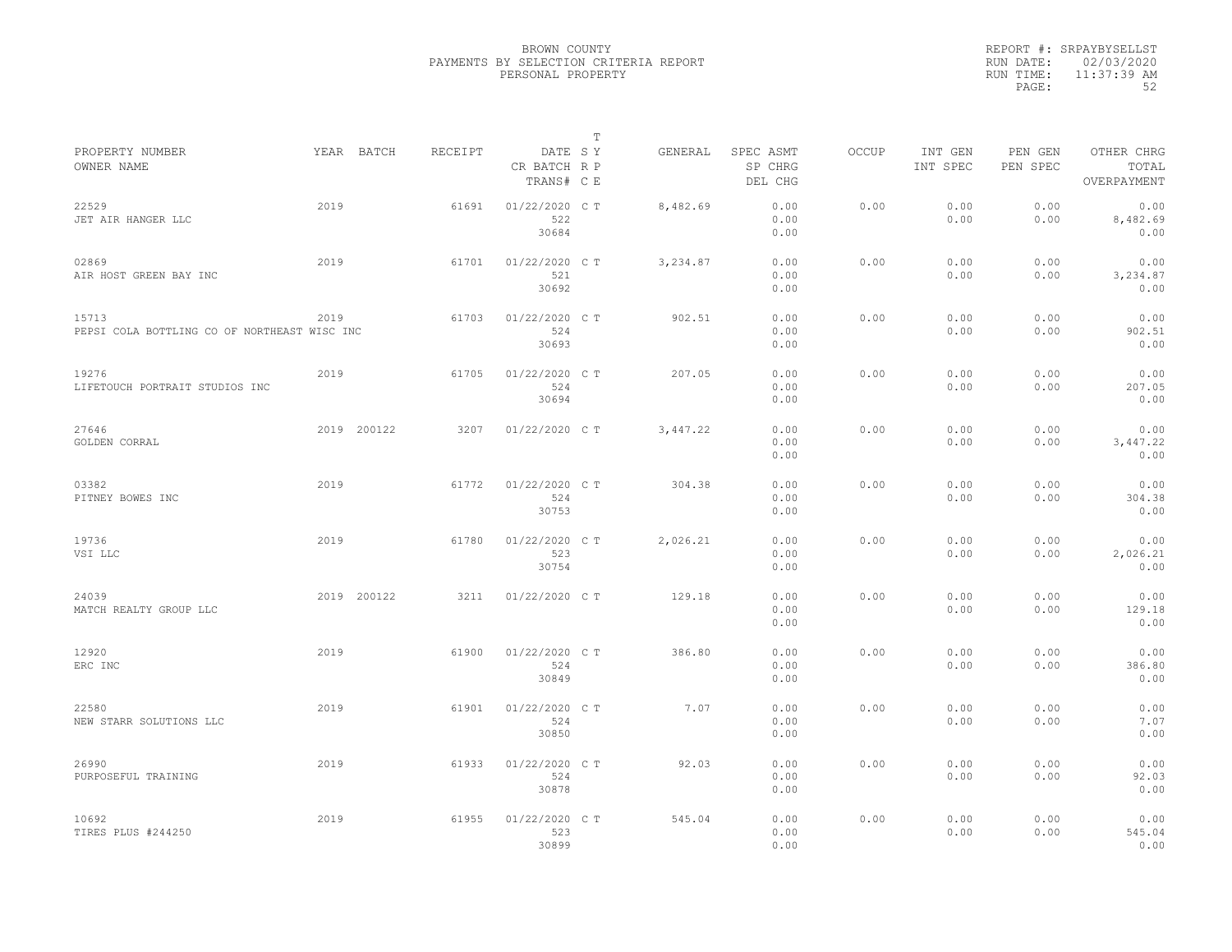|           | REPORT #: SRPAYBYSELLST |
|-----------|-------------------------|
|           | RUN DATE: 02/03/2020    |
| RUN TIME: | $11:37:39$ AM           |
| PAGE:     | 53                      |

|                                                   |      |            |         |                                       | T |           |                                 |              |                     |                     |                                    |
|---------------------------------------------------|------|------------|---------|---------------------------------------|---|-----------|---------------------------------|--------------|---------------------|---------------------|------------------------------------|
| PROPERTY NUMBER<br>OWNER NAME                     |      | YEAR BATCH | RECEIPT | DATE SY<br>CR BATCH R P<br>TRANS# C E |   | GENERAL   | SPEC ASMT<br>SP CHRG<br>DEL CHG | <b>OCCUP</b> | INT GEN<br>INT SPEC | PEN GEN<br>PEN SPEC | OTHER CHRG<br>TOTAL<br>OVERPAYMENT |
| 18454<br>VILLAGE LIQUOR & WINE INC                | 2019 |            | 61960   | 01/22/2020 C T<br>522<br>30903        |   | 138.03    | 0.00<br>0.00<br>0.00            | 0.00         | 0.00<br>0.00        | 0.00<br>0.00        | 0.00<br>138.03<br>0.00             |
| 02966<br>BRODHAGEN, MARK A DDS SC                 | 2019 |            | 61972   | 01/22/2020 C T<br>522<br>30915        |   | 1,474.10  | 0.00<br>0.00<br>0.00            | 0.00         | 0.00<br>0.00        | 0.00<br>0.00        | 0.00<br>1,474.10<br>0.00           |
| 23353<br>PER MAR SECURITY SERVICES                | 2019 |            | 61976   | 01/22/2020 C T<br>522<br>30919        |   | 83.17     | 0.00<br>0.00<br>0.00            | 0.00         | 0.00<br>0.00        | 0.00<br>0.00        | 0.00<br>83.17<br>0.00              |
| 27546<br>JOHN'S REFRIGERATION LLC                 | 2019 |            | 61998   | 01/22/2020 C T<br>524<br>30937        |   | 244.22    | 0.00<br>0.00<br>0.00            | 0.00         | 0.00<br>0.00        | 0.00<br>0.00        | 0.00<br>244.22<br>2,168.17         |
| 17502<br>FOX COMMUNITIES CREDIT UNION             | 2019 |            | 62016   | 01/22/2020 C T<br>523<br>30947        |   | 693.69    | 0.00<br>0.00<br>0.00            | 0.00         | 0.00<br>0.00        | 0.00<br>0.00        | 0.00<br>693.69<br>0.00             |
| 25901<br>RANGE BANK                               | 2019 |            | 62024   | 01/22/2020 C T<br>523<br>30956        |   | 537.96    | 0.00<br>0.00<br>0.00            | 0.00         | 0.00<br>0.00        | 0.00<br>0.00        | 0.00<br>537.96<br>0.00             |
| 17505<br>M3 INSURANCE SOLUTIONS INC               | 2019 |            | 62032   | 01/22/2020 C T<br>523<br>30965        |   | 608.75    | 0.00<br>0.00<br>0.00            | 0.00         | 0.00<br>0.00        | 0.00<br>0.00        | 0.00<br>608.75<br>0.00             |
| 22563<br>HAND TO SHOULDER CENTER OF WISCONSIN LTD | 2019 |            | 62043   | 01/22/2020 C T<br>523<br>30976        |   | 51.32     | 0.00<br>0.00<br>0.00            | 0.00         | 0.00<br>0.00        | 0.00<br>0.00        | 0.00<br>51.32<br>0.00              |
| 04406<br>TUFCO INDUSTRIES INC                     | 2019 |            | 62047   | 01/22/2020 C T<br>523<br>30979        |   | 35,620.71 | 0.00<br>0.00<br>0.00            | 0.00         | 0.00<br>0.00        | 0.00<br>0.00        | 0.00<br>35,620.71<br>0.00          |
| 06475<br>WILCOX-TURRET COLD DRAWN INC             | 2019 |            | 62366   | 01/23/2020 C T<br>526<br>31022        |   | 861.81    | 0.00<br>0.00<br>0.00            | 0.00         | 0.00<br>0.00        | 0.00<br>0.00        | 0.00<br>861.81<br>0.00             |
| 25891<br>RESIDENCE INN MARRIOTT                   | 2019 |            | 62367   | 01/23/2020 C T<br>526<br>31023        |   | 25,583.41 | 0.00<br>0.00<br>0.00            | 0.00         | 0.00<br>0.00        | 0.00<br>0.00        | 0.00<br>25,583.41<br>0.00          |
| 19734<br>BENMAR FABRICATION LLC                   | 2019 |            | 62376   | 01/23/2020 C T<br>526<br>31030        |   | 2,987.12  | 0.00<br>0.00<br>0.00            | 0.00         | 0.00<br>0.00        | 0.00<br>0.00        | 0.00<br>2,987.12<br>0.00           |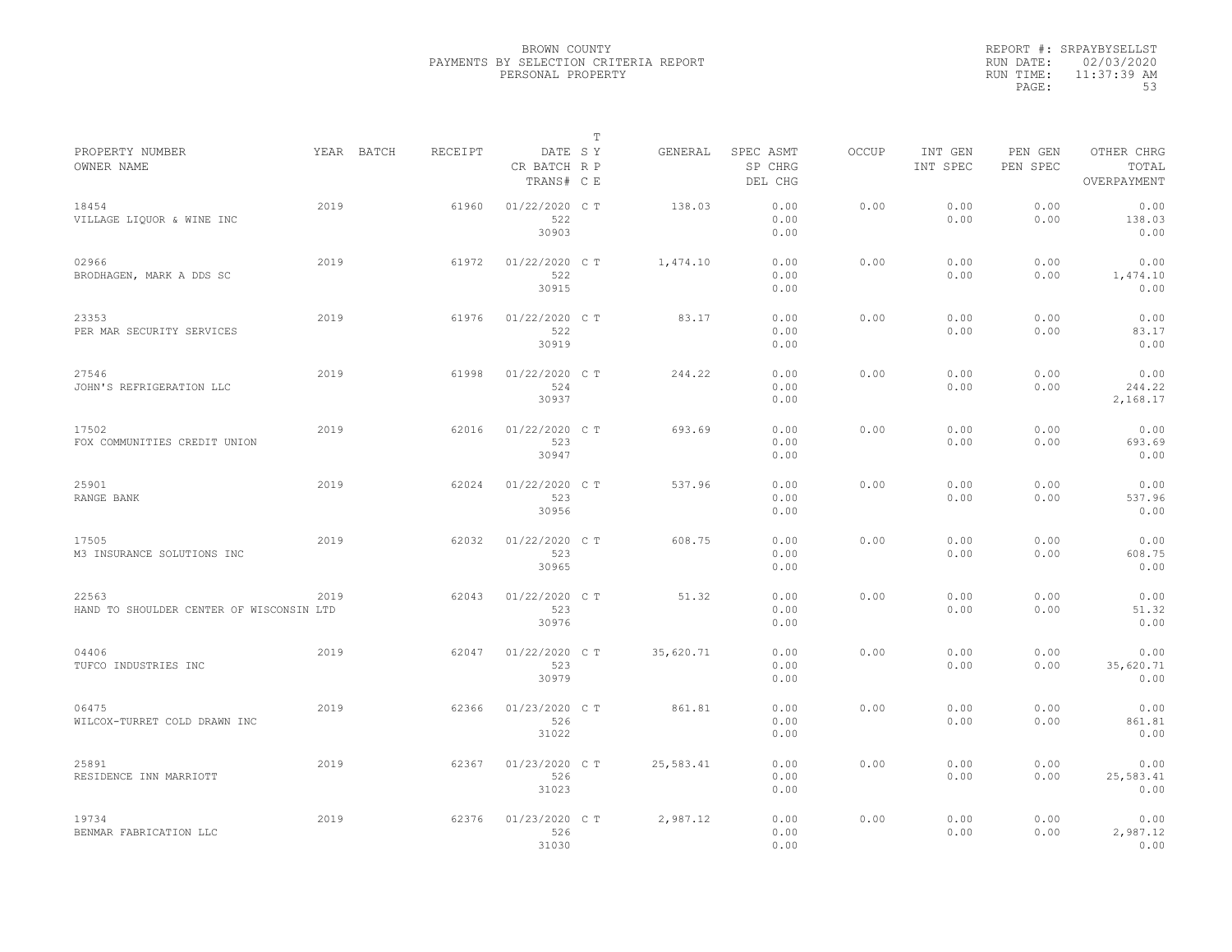|           | REPORT #: SRPAYBYSELLST |
|-----------|-------------------------|
|           | RUN DATE: 02/03/2020    |
| RUN TIME: | $11:37:40$ AM           |
| PAGE:     | 54                      |

|                                              |            |         |                                       | T |          |                                 |              |                     |                     |                                    |
|----------------------------------------------|------------|---------|---------------------------------------|---|----------|---------------------------------|--------------|---------------------|---------------------|------------------------------------|
| PROPERTY NUMBER<br>OWNER NAME                | YEAR BATCH | RECEIPT | DATE SY<br>CR BATCH R P<br>TRANS# C E |   | GENERAL  | SPEC ASMT<br>SP CHRG<br>DEL CHG | <b>OCCUP</b> | INT GEN<br>INT SPEC | PEN GEN<br>PEN SPEC | OTHER CHRG<br>TOTAL<br>OVERPAYMENT |
| 25247<br>KNIGHT BARRY TITLE SERVICES LLC     | 2019       | 62385   | 01/23/2020 C T<br>526<br>31039        |   | 909.58   | 0.00<br>0.00<br>0.00            | 0.00         | 0.00<br>0.00        | 0.00<br>0.00        | 0.00<br>909.58<br>0.00             |
| 08191<br>WERNER ELECTRIC SUPPLY CO           | 2019       | 62455   | 01/23/2020 C T<br>526<br>31088        |   | 176.97   | 0.00<br>0.00<br>0.00            | 0.00         | 0.00<br>0.00        | 0.00<br>0.00        | 0.00<br>176.97<br>0.00             |
| 03266<br>MANDARIN GARDENS                    | 2019       | 62587   | 01/23/2020 C T<br>528<br>31188        |   | 302.61   | 0.00<br>0.00<br>0.00            | 0.00         | 0.00<br>0.00        | 0.00<br>0.00        | 0.00<br>302.61<br>0.00             |
| 27456<br>AERIE #2775                         | 2019       | 62753   | 01/23/2020 C T<br>526<br>31333        |   | 5,324.79 | 0.00<br>0.00<br>0.00            | 0.00         | 0.00<br>0.00        | 0.00<br>0.00        | 0.00<br>5,324.79<br>0.00           |
| 12961<br>AMERICAN EAGLE OUTFITTERS #441      | 2019       | 62754   | 01/23/2020 C T<br>526<br>31334        |   | 4,330.27 | 0.00<br>0.00<br>0.00            | 0.00         | 0.00<br>0.00        | 0.00<br>0.00        | 0.00<br>4,330.27<br>0.00           |
| 11715<br>WASTE MANAGEMENT OF WI, INC         | 2019       | 62756   | 01/23/2020 C T<br>526<br>31336        |   | 230.05   | 0.00<br>0.00<br>0.00            | 0.00         | 0.00<br>0.00        | 0.00<br>0.00        | 0.00<br>230.05<br>0.00             |
| 24081<br>GREENLEAF COMPACTION INC            | 2019       | 62757   | 01/23/2020 C T<br>526<br>31336        |   | 129.18   | 0.00<br>0.00<br>0.00            | 0.00         | 0.00<br>0.00        | 0.00<br>0.00        | 0.00<br>129.18<br>0.00             |
| 24660<br>GRAZIES PASTA COMAPNY               | 2019       | 62759   | 01/23/2020 C T<br>526<br>31338        |   | 3,222.47 | 0.00<br>0.00<br>0.00            | 0.00         | 0.00<br>0.00        | 0.00<br>0.00        | 0.00<br>3,222.47<br>0.00           |
| 26626<br>GET AIR GREEN BAY LLC               | 2019       | 62770   | 01/23/2020 C T<br>526<br>31349        |   | 7,759.79 | 0.00<br>0.00<br>0.00            | 0.00         | 0.00<br>0.00        | 0.00<br>0.00        | 0.00<br>7,759.79<br>0.00           |
| 17552<br>JAZZ IT UP                          | 2019       | 62773   | 01/23/2020 C T<br>527<br>31352        |   | 31.85    | 0.00<br>0.00<br>0.00            | 0.00         | 0.00<br>0.00        | 0.00<br>0.00        | 0.00<br>31.85<br>0.00              |
| 27446<br>HAVEL, DDS SC, REBECCA A            | 2019       | 62784   | 01/23/2020 C T<br>526<br>31363        |   | 3,162.31 | 0.00<br>0.00<br>0.00            | 0.00         | 0.00<br>0.00        | 0.00<br>0.00        | 0.00<br>3, 162.31<br>0.00          |
| 12690<br>GREATAMERICA FINANCIAL SRVICES CORP | 2019       | 62787   | 01/23/2020 C T<br>526<br>31366        |   | 2,040.37 | 0.00<br>0.00<br>0.00            | 0.00         | 0.00<br>0.00        | 0.00<br>0.00        | 0.00<br>2,040.37<br>0.00           |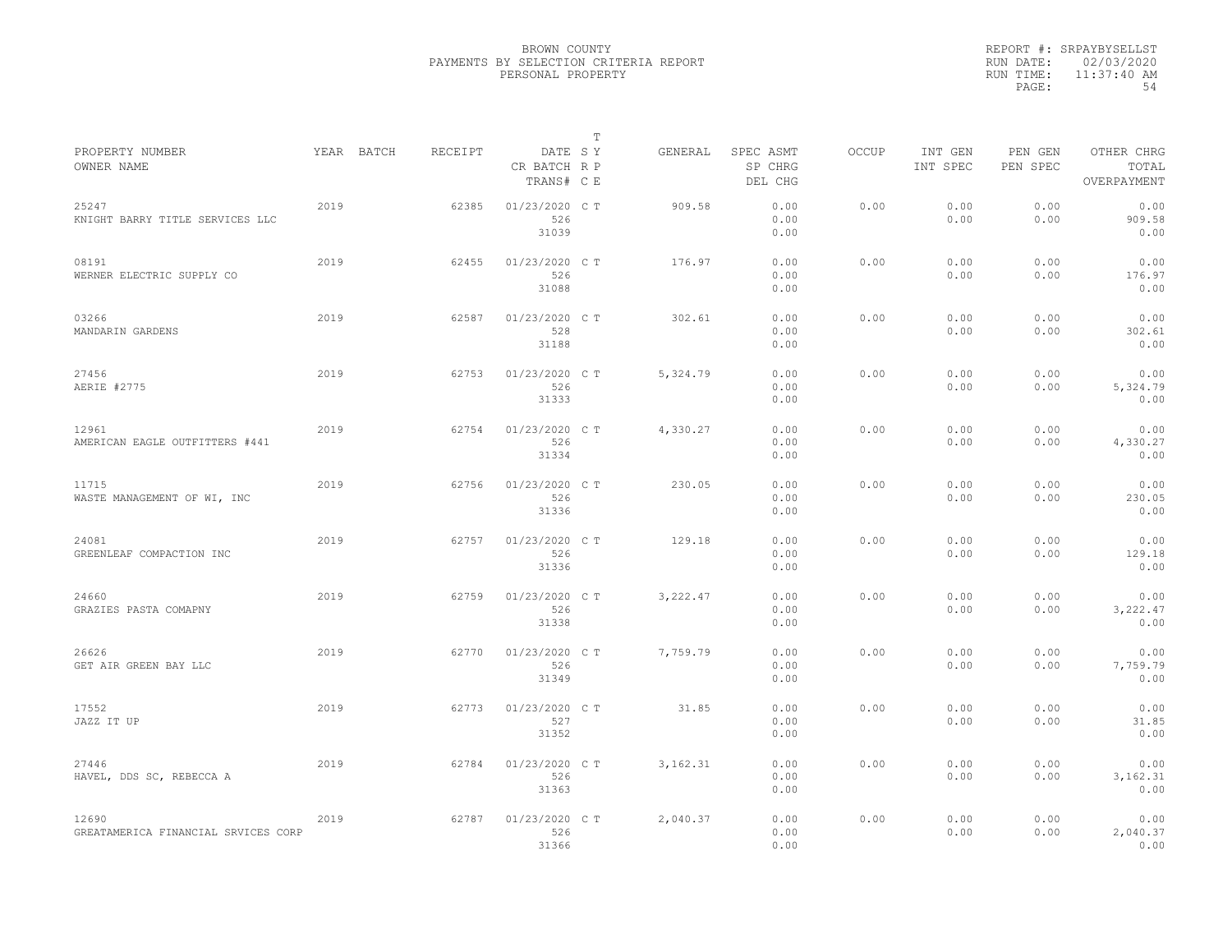|           | REPORT #: SRPAYBYSELLST |
|-----------|-------------------------|
|           | RUN DATE: 02/03/2020    |
| RUN TIME: | $11:37:40$ AM           |
| PAGE:     | 55                      |

|                                         |      |             |         |                                       | T |           |                                 |       |                     |                     |                                    |  |
|-----------------------------------------|------|-------------|---------|---------------------------------------|---|-----------|---------------------------------|-------|---------------------|---------------------|------------------------------------|--|
| PROPERTY NUMBER<br>OWNER NAME           |      | YEAR BATCH  | RECEIPT | DATE SY<br>CR BATCH R P<br>TRANS# C E |   | GENERAL   | SPEC ASMT<br>SP CHRG<br>DEL CHG | OCCUP | INT GEN<br>INT SPEC | PEN GEN<br>PEN SPEC | OTHER CHRG<br>TOTAL<br>OVERPAYMENT |  |
| 19103<br>LZB RETAIL INC                 |      | 2019 200123 | 3248    | 01/23/2020 C T                        |   | 428.24    | 0.00<br>0.00<br>0.00            | 0.00  | 0.00<br>0.00        | 0.00<br>0.00        | 0.00<br>428.24<br>0.00             |  |
| 24589<br>CORRE INC                      | 2019 |             | 62887   | 01/23/2020 C T<br>527<br>31432        |   | 100.86    | 0.00<br>0.00<br>0.00            | 0.00  | 0.00<br>0.00        | 0.00<br>0.00        | 0.00<br>100.86<br>0.00             |  |
| 09265<br>BADGER LIQUOR                  | 2019 |             | 62920   | 01/23/2020 C T<br>527<br>31454        |   | 72.57     | 0.00<br>0.00<br>0.00            | 0.00  | 0.00<br>0.00        | 0.00<br>0.00        | 0.00<br>72.57<br>0.00              |  |
| 26046<br>SEEK PROFESSIONALS LLC         | 2019 |             | 63121   | 01/24/2020 C T<br>532<br>31490        |   | 455.52    | 0.00<br>0.00<br>0.00            | 0.00  | 0.00<br>0.00        | 0.00<br>0.00        | 0.00<br>455.52<br>0.00             |  |
| 03372<br>FABIO PERINI NORTH AMERICA INC | 2019 |             | 63162   | 01/24/2020 C T<br>531<br>31515        |   | 5,023.97  | 0.00<br>0.00<br>0.00            | 0.00  | 0.00<br>0.00        | 0.00<br>0.00        | 0.00<br>5,023.97<br>0.00           |  |
| 08154<br>BEST BUILT INC                 | 2019 |             | 63195   | 01/24/2020 C T<br>532<br>31520        |   | 522.04    | 0.00<br>0.00<br>0.00            | 0.00  | 0.00<br>0.00        | 0.00<br>0.00        | 0.00<br>522.04<br>0.00             |  |
| 05841<br>BMO HARRIS BANK NA             |      | 2019 200124 | 3279    | 01/24/2020 C T                        |   | 1,465.24  | 0.00<br>0.00<br>0.00            | 0.00  | 0.00<br>0.00        | 0.00<br>0.00        | 0.00<br>1,465.24<br>0.00           |  |
| 03196<br>JET AIR GROUP INC              | 2019 |             | 63200   | 01/24/2020 C T<br>531<br>31525        |   | 54,793.69 | 0.00<br>0.00<br>0.00            | 0.00  | 0.00<br>0.00        | 0.00<br>0.00        | 0.00<br>54,793.69<br>0.00          |  |
| 27679<br>WABASHA LEASING LLC            | 2019 |             | 63210   | 01/24/2020 C T<br>533<br>31534        |   | 1,596.21  | 0.00<br>0.00<br>0.00            | 0.00  | 0.00<br>0.00        | 0.00<br>0.00        | 0.00<br>1,596.21<br>0.00           |  |
| 10690<br>FLIP SIDE INC                  | 2019 |             | 63222   | 01/24/2020 C T<br>533<br>31546        |   | 51.32     | 0.00<br>0.00<br>0.00            | 0.00  | 0.00<br>0.00        | 0.00<br>0.00        | 0.00<br>51.32<br>0.00              |  |
| 16499<br>TEXAS ROADHOUSE - GREEN BAY    | 2019 |             | 63246   | 01/24/2020 C T<br>531<br>31569        |   | 3,891.40  | 0.00<br>0.00<br>0.00            | 0.00  | 0.00<br>0.00        | 0.00<br>0.00        | 0.00<br>3,891.40<br>0.00           |  |
| 03158<br>HEYRMAN CONSTRUCTION CO INC    | 2019 |             | 63280   | 01/24/2020 C T<br>533<br>31596        |   | 81.41     | 0.00<br>0.00<br>0.00            | 0.00  | 0.00<br>0.00        | 0.00<br>0.00        | 0.00<br>81.41<br>0.00              |  |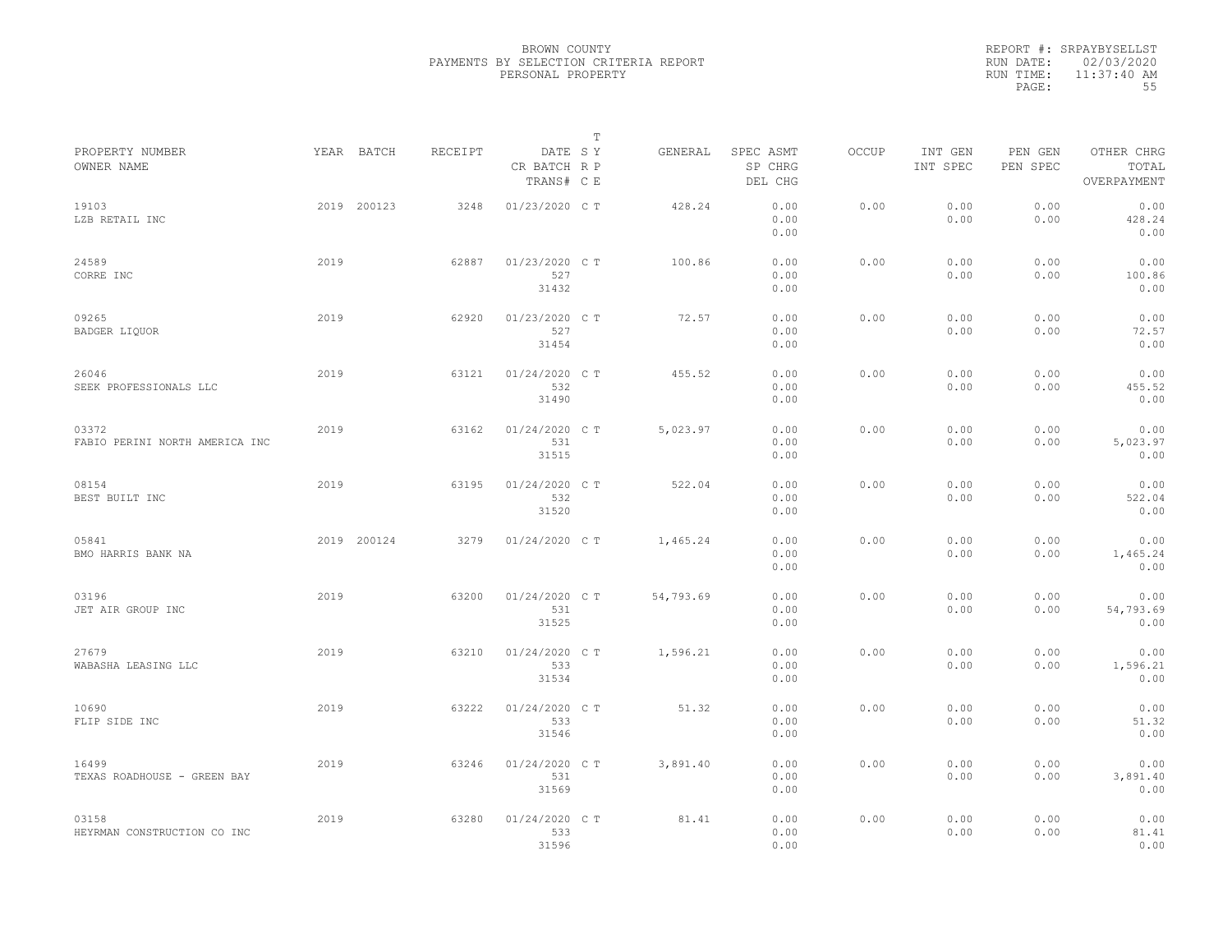|           | REPORT #: SRPAYBYSELLST |
|-----------|-------------------------|
|           | RUN DATE: 02/03/2020    |
| RUN TIME: | $11:37:41$ AM           |
| PAGE:     | 56                      |

|                                               |      |             |         |                                       | T |           |                                 |       |                     |                     |                                    |
|-----------------------------------------------|------|-------------|---------|---------------------------------------|---|-----------|---------------------------------|-------|---------------------|---------------------|------------------------------------|
| PROPERTY NUMBER<br>OWNER NAME                 |      | YEAR BATCH  | RECEIPT | DATE SY<br>CR BATCH R P<br>TRANS# C E |   | GENERAL   | SPEC ASMT<br>SP CHRG<br>DEL CHG | OCCUP | INT GEN<br>INT SPEC | PEN GEN<br>PEN SPEC | OTHER CHRG<br>TOTAL<br>OVERPAYMENT |
| 09861<br>MACHINE SERVICE INC                  | 2019 |             | 63286   | 01/24/2020 C T<br>533<br>31598        |   | 3,940.94  | 0.00<br>0.00<br>0.00            | 0.00  | 0.00<br>0.00        | 0.00<br>0.00        | 0.00<br>3,940.94<br>0.00           |
| 19097<br>STARBUCKS COFFEE #10624              | 2019 |             | 63342   | 01/24/2020 C T<br>533<br>31609        |   | 1,590.90  | 0.00<br>0.00<br>0.00            | 0.00  | 0.00<br>0.00        | 0.00<br>0.00        | 0.00<br>1,590.90<br>0.00           |
| 09568<br>SCHNEIDER NATIONAL CARRIERS, INC     | 2019 |             | 63344   | 01/24/2020 C T<br>531<br>31611        |   | 316.76    | 0.00<br>0.00<br>0.00            | 0.00  | 0.00<br>0.00        | 0.00<br>0.00        | 0.00<br>316.76<br>0.00             |
| 25302<br>INTERSPACE SERVICE INC               | 2019 |             | 63345   | 01/24/2020 C T<br>533<br>31612        |   | 507.88    | 0.00<br>0.00<br>0.00            | 0.00  | 0.00<br>0.00        | 0.00<br>0.00        | 0.00<br>507.88<br>0.00             |
| 17605<br>SCHNEIDER NATIONAL CARRIERS, INC     | 2019 |             | 63349   | 01/24/2020 C T<br>531<br>31616        |   | 10,467.32 | 0.00<br>0.00<br>0.00            | 0.00  | 0.00<br>0.00        | 0.00<br>0.00        | 0.00<br>10,467.32<br>0.00          |
| 21572<br>SCHNEIDER NATIONAL CARRIERS, INC     | 2019 |             | 63359   | 01/24/2020 C T<br>531<br>31622        |   | 18,931.99 | 0.00<br>0.00<br>0.00            | 0.00  | 0.00<br>0.00        | 0.00<br>0.00        | 0.00<br>18,931.99<br>0.00          |
| 10742<br>MCDERMID ACCOUNTING & CONSULTING LLC | 2019 |             | 63362   | 01/24/2020 C T<br>532<br>31625        |   | 21.24     | 0.00<br>0.00<br>0.00            | 0.00  | 0.00<br>0.00        | 0.00<br>0.00        | 0.00<br>21.24<br>0.00              |
| 10010<br>MIRACLE EAR                          | 2019 |             | 63365   | 01/24/2020 C T<br>532<br>31627        |   | 54.86     | 0.00<br>0.00<br>0.00            | 0.00  | 0.00<br>0.00        | 0.00<br>0.00        | 0.00<br>54.86<br>0.00              |
| 20093<br>SCHNEIDER NATIONAL CARRIERS, INC     | 2019 |             | 63366   | 01/24/2020 C T<br>531<br>31628        |   | 230.05    | 0.00<br>0.00<br>0.00            | 0.00  | 0.00<br>0.00        | 0.00<br>0.00        | 0.00<br>230.05<br>0.00             |
| 24635<br>MARCO'S PIZZA #3534                  | 2019 |             | 63378   | 01/24/2020 C T<br>532<br>31640        |   | 380.46    | 0.00<br>0.00<br>0.00            | 0.00  | 0.00<br>0.00        | 0.00<br>0.00        | 0.00<br>380.46<br>0.00             |
| 13803<br>FAMILY VIDEO #172                    | 2019 |             | 63380   | 01/24/2020 C T<br>532<br>31641        |   | 53.09     | 0.00<br>0.00<br>0.00            | 0.00  | 0.00<br>0.00        | 0.00<br>0.00        | 0.00<br>53.09<br>0.00              |
| 06139<br>ABF FREIGHT SYSTEM INC               |      | 2019 200124 | 3291    | 01/24/2020 C T                        |   | 115.03    | 0.00<br>0.00<br>0.00            | 0.00  | 0.00<br>0.00        | 0.00<br>0.00        | 0.00<br>115.03<br>0.00             |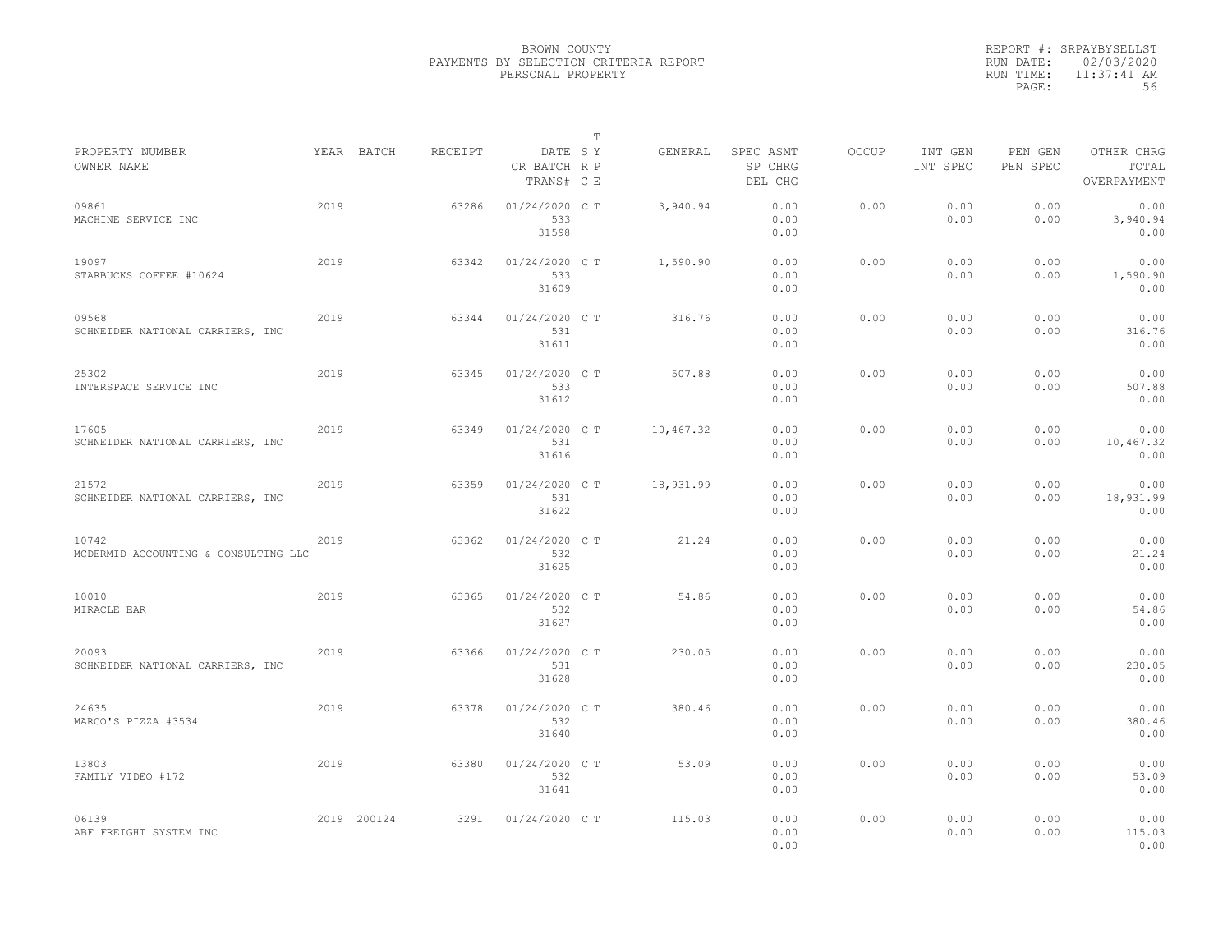|           | REPORT #: SRPAYBYSELLST |
|-----------|-------------------------|
|           | RUN DATE: 02/03/2020    |
| RUN TIME: | $11:37:41$ AM           |
| PAGE:     | 57                      |

|                                              |            |         |                                       | T |          |                                 |              |                     |                     |                                    |
|----------------------------------------------|------------|---------|---------------------------------------|---|----------|---------------------------------|--------------|---------------------|---------------------|------------------------------------|
| PROPERTY NUMBER<br>OWNER NAME                | YEAR BATCH | RECEIPT | DATE SY<br>CR BATCH R P<br>TRANS# C E |   | GENERAL  | SPEC ASMT<br>SP CHRG<br>DEL CHG | <b>OCCUP</b> | INT GEN<br>INT SPEC | PEN GEN<br>PEN SPEC | OTHER CHRG<br>TOTAL<br>OVERPAYMENT |
| 08653<br>SCHNEIDER NATIONAL CARRIERS, INC    | 2019       | 63385   | 01/24/2020 C T<br>531<br>31645        |   | 9,145.94 | 0.00<br>0.00<br>0.00            | 0.00         | 0.00<br>0.00        | 0.00<br>0.00        | 0.00<br>9,145.94<br>0.00           |
| 03352<br>PACKERLAND GLASS PRODUCTS INC       | 2019       | 63388   | 01/24/2020 C T<br>532<br>31648        |   | 72.57    | 0.00<br>0.00<br>0.00            | 0.00         | 0.00<br>0.00        | 0.00<br>0.00        | 0.00<br>72.57<br>0.00              |
| 25205<br>OLSON, THOMAS A                     | 2019       | 63425   | 01/24/2020 C T<br>532<br>31649        |   | 525.58   | 0.00<br>0.00<br>0.00            | 0.00         | 0.00<br>0.00        | 0.00<br>0.00        | 0.00<br>525.58<br>0.00             |
| 16526<br>YANKEE CANDLE CO #281               | 2019       | 63459   | 01/24/2020 C T<br>533<br>31670        |   | 345.08   | 0.00<br>0.00<br>0.00            | 0.00         | 0.00<br>0.00        | 0.00<br>0.00        | 0.00<br>345.08<br>0.00             |
| 21574<br>OPTOS NORTH AMERICA                 | 2019       | 63460   | 01/24/2020 C T<br>533<br>31671        |   | 178.72   | 0.00<br>0.00<br>0.00            | 0.00         | 0.00<br>0.00        | 0.00<br>0.00        | 0.00<br>178.72<br>0.00             |
| 22147<br>D2 SPORTS PUB                       | 2019       | 63471   | 01/24/2020 C T<br>532<br>31681        |   | 1,238.74 | 0.00<br>0.00<br>0.00            | 0.00         | 0.00<br>0.00        | 0.00<br>0.00        | 0.00<br>1,238.74<br>0.00           |
| 25319<br>TACO BELL                           | 2019       | 63500   | 01/24/2020 C T<br>532<br>31708        |   | 1,601.52 | 0.00<br>0.00<br>0.00            | 0.00         | 0.00<br>0.00        | 0.00<br>0.00        | 0.00<br>1,601.52<br>0.00           |
| 11377<br>SPECTRUM SURFACES INC               | 2019       | 63519   | 01/24/2020 C T<br>533<br>31719        |   | 245.98   | 0.00<br>0.00<br>0.00            | 0.00         | 0.00<br>0.00        | 0.00<br>0.00        | 0.00<br>245.98<br>0.00             |
| 18341<br>ALL CARPET CUSHIONS & SUPPLIES, INC | 2019       | 63565   | 01/24/2020 C T<br>533<br>31741        |   | 769.79   | 0.00<br>0.00<br>0.00            | 0.00         | 0.00<br>0.00        | 0.00<br>0.00        | 0.00<br>769.79<br>0.00             |
| 26962<br>FP MAILING SOLUTIONS                | 2019       | 63572   | 01/24/2020 C T<br>533<br>31742        |   | 31.85    | 0.00<br>0.00<br>0.00            | 0.00         | 0.00<br>0.00        | 0.00<br>0.00        | 0.00<br>31.85<br>0.00              |
| 24075<br>AMY'S HALLMARK #526                 | 2019       | 63606   | 01/24/2020 C T<br>532<br>31769        |   | 789.26   | 0.00<br>0.00<br>0.00            | 0.00         | 0.00<br>0.00        | 0.00<br>0.00        | 0.00<br>789.26<br>0.00             |
| 03346<br>PCM CREDIT UNION                    | 2019       | 63643   | 01/24/2020 C T<br>532<br>31803        |   | 2,346.52 | 0.00<br>0.00<br>0.00            | 0.00         | 0.00<br>0.00        | 0.00<br>0.00        | 0.00<br>2,346.52<br>0.00           |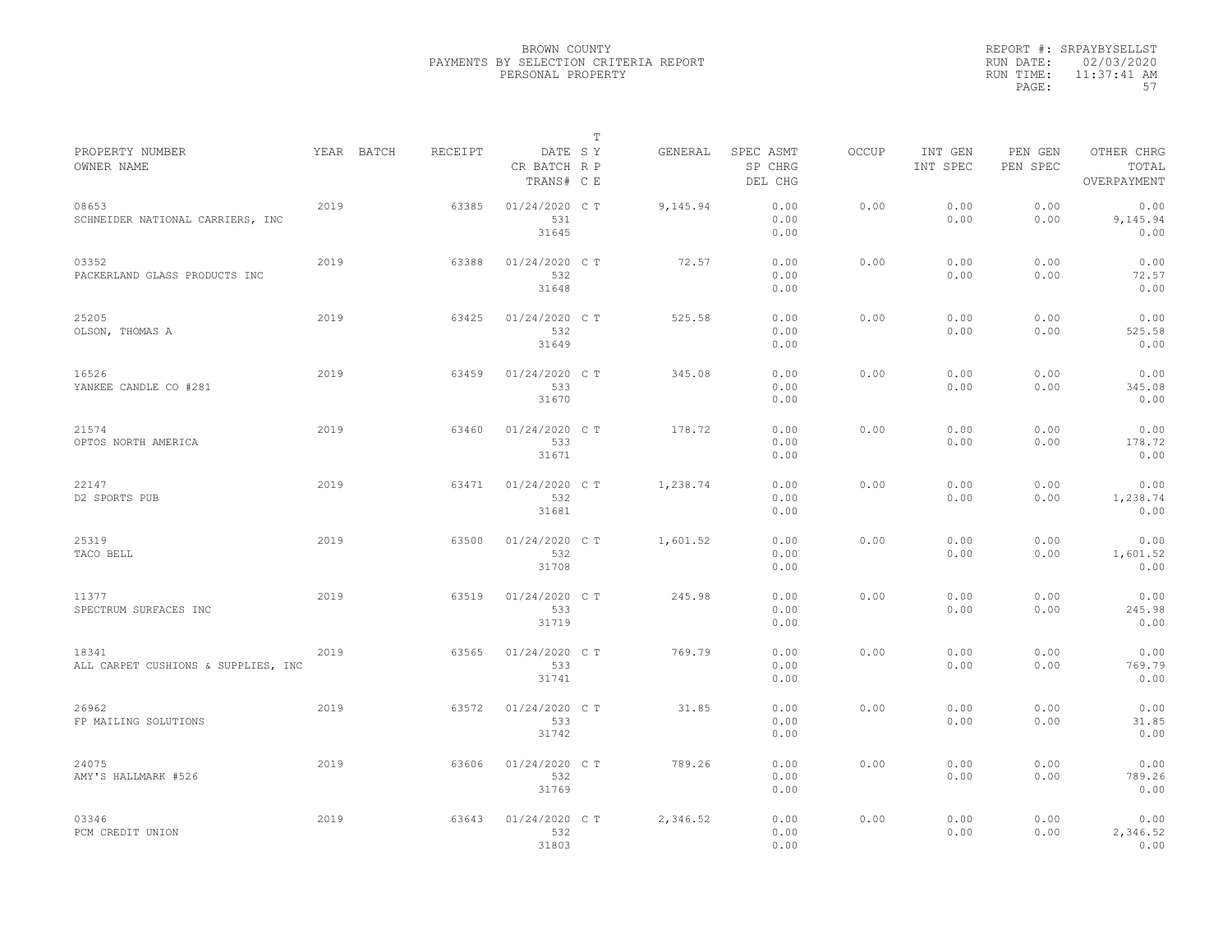|           | REPORT #: SRPAYBYSELLST |
|-----------|-------------------------|
|           | RUN DATE: 02/03/2020    |
| RUN TIME: | $11:37:41$ AM           |
| PAGE:     | 58                      |

|                                          |      |             |         |                                       | т |          |                                 |       |                     |                     |                                    |  |
|------------------------------------------|------|-------------|---------|---------------------------------------|---|----------|---------------------------------|-------|---------------------|---------------------|------------------------------------|--|
| PROPERTY NUMBER<br>OWNER NAME            |      | YEAR BATCH  | RECEIPT | DATE SY<br>CR BATCH R P<br>TRANS# C E |   | GENERAL  | SPEC ASMT<br>SP CHRG<br>DEL CHG | OCCUP | INT GEN<br>INT SPEC | PEN GEN<br>PEN SPEC | OTHER CHRG<br>TOTAL<br>OVERPAYMENT |  |
| 03379<br>CAPITAL CREDIT UNION            | 2019 |             | 63665   | 01/24/2020 C T<br>532<br>31810        |   | 7,126.26 | 0.00<br>0.00<br>0.00            | 0.00  | 0.00<br>0.00        | 0.00<br>0.00        | 0.00<br>7,126.26<br>0.00           |  |
| 20849<br>PAMPERIN'S PAINT AND DECORATING | 2019 |             | 63715   | 01/24/2020 C T<br>532<br>31837        |   | 322.08   | 0.00<br>0.00<br>0.00            | 0.00  | 0.00<br>0.00        | 0.00<br>0.00        | 0.00<br>322.08<br>0.00             |  |
| 22045<br>PURE WATER TECHNOLOGY           | 2019 |             | 63719   | 01/24/2020 C T<br>532<br>31841        |   | 514.95   | 0.00<br>0.00<br>0.00            | 0.00  | 0.00<br>0.00        | 0.00<br>0.00        | 0.00<br>514.95<br>0.00             |  |
| 25338<br>KALISHEK, KAREN A               | 2019 |             | 63727   | 01/24/2020 C T<br>532<br>31850        |   | 1,021.08 | 0.00<br>0.00<br>0.00            | 0.00  | 0.00<br>0.00        | 0.00<br>0.00        | 0.00<br>1,021.08<br>0.00           |  |
| 20867<br>NU RADIANCE INC                 | 2019 |             | 63771   | 01/24/2020 C T<br>533<br>31883        |   | 136.26   | 0.00<br>0.00<br>0.00            | 0.00  | 0.00<br>0.00        | 0.00<br>0.00        | 0.00<br>136.26<br>0.00             |  |
| 25243<br>FORSAKEN CUSTOMS LLC            |      | 2019 200126 | 3365    | 01/26/2020 C T                        |   | 19.47    | 0.00<br>0.00<br>0.00            | 0.00  | 0.00<br>0.00        | 0.00<br>0.00        | 0.00<br>19.47<br>0.00              |  |
| 27531<br>RYPEL, GREGORY                  | 2019 |             | 64083   | 01/27/2020 C T<br>537<br>31931        |   | 476.03   | 0.00<br>0.00<br>0.00            | 0.00  | 0.00<br>0.00        | 0.00<br>0.00        | 0.00<br>476.03<br>0.00             |  |
| 22554<br>SIR BOUNCE-A-LOT'S              | 2019 |             | 64131   | 01/27/2020 C T<br>536<br>31974        |   | 3,316.27 | 0.00<br>0.00<br>0.00            | 0.00  | 0.00<br>0.00        | 0.00<br>0.00        | 0.00<br>3,316.27<br>0.00           |  |
| 03613<br>XEROX CORPORATION               | 2019 |             | 64338   | 01/27/2020 C T<br>538<br>32020        |   | 4,880.62 | 0.00<br>0.00<br>0.00            | 0.00  | 0.00<br>0.00        | 0.00<br>0.00        | 0.00<br>4,880.62<br>0.00           |  |
| 24694<br>FIVE GUYS BURGERS & FRIES       | 2019 |             | 64348   | 01/27/2020 C T<br>538<br>32027        |   | 1,245.82 | 0.00<br>0.00<br>0.00            | 0.00  | 0.00<br>0.00        | 0.00<br>0.00        | 0.00<br>1,245.82<br>0.00           |  |
| 23236<br>VERDETTE INSURANCE AGENCY       | 2019 |             | 64354   | 01/27/2020 C T<br>537<br>32031        |   | 78.54    | 0.00<br>0.00<br>0.00            | 0.00  | 0.00<br>0.00        | 0.00<br>0.00        | 0.00<br>78.54<br>0.00              |  |
| 19851<br>TRAVEL LEADERS                  | 2019 |             | 64404   | 01/27/2020 C T<br>536<br>32064        |   | 44.25    | 0.00<br>0.00<br>0.00            | 0.00  | 0.00<br>0.00        | 0.00<br>0.00        | 0.00<br>44.25<br>0.00              |  |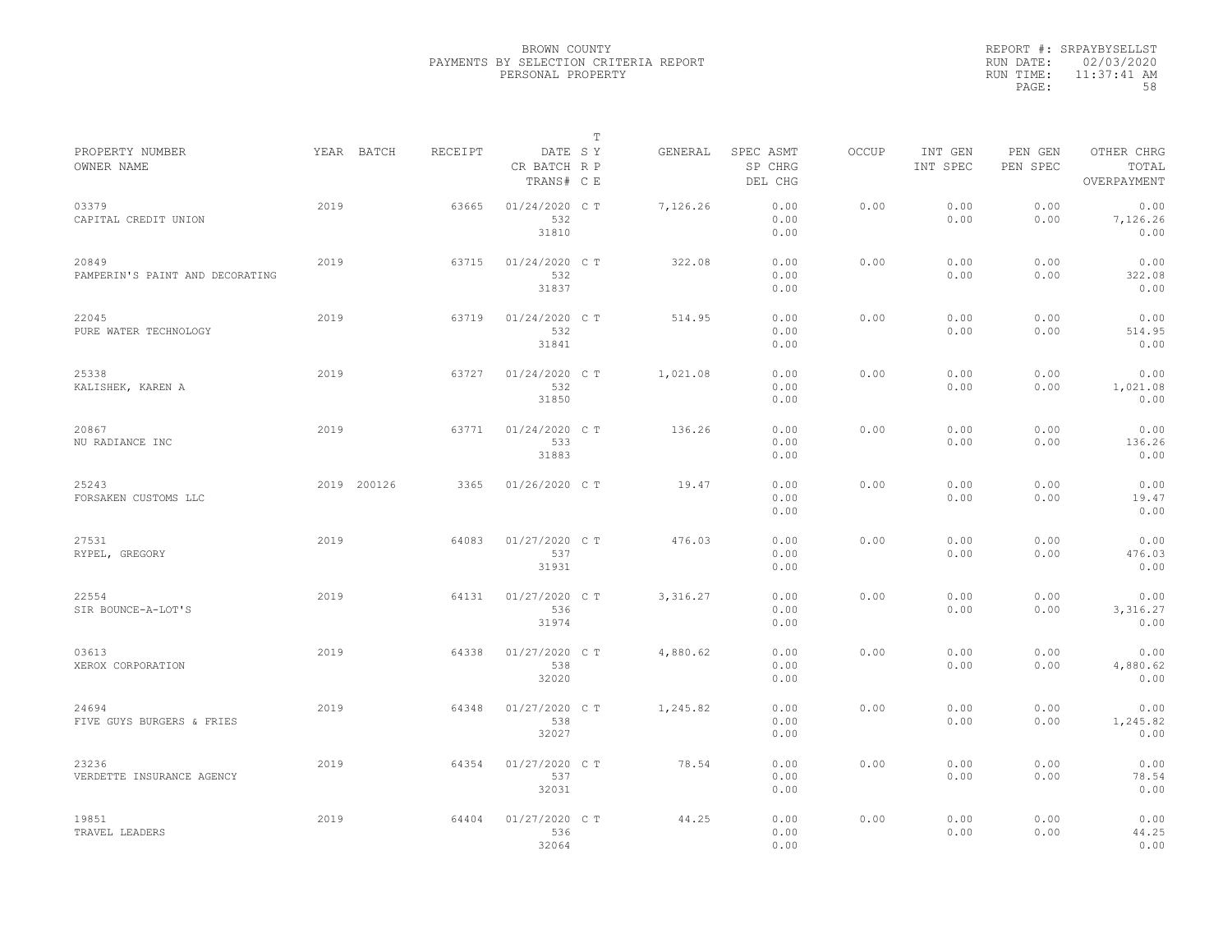|           | REPORT #: SRPAYBYSELLST |
|-----------|-------------------------|
|           | RUN DATE: 02/03/2020    |
| RUN TIME: | $11:37:42$ AM           |
| PAGE:     | 59                      |

|                                         |             |         |                                       | $\mathbb T$ |          |                                 |              |                     |                     |                                    |
|-----------------------------------------|-------------|---------|---------------------------------------|-------------|----------|---------------------------------|--------------|---------------------|---------------------|------------------------------------|
| PROPERTY NUMBER<br>OWNER NAME           | YEAR BATCH  | RECEIPT | DATE SY<br>CR BATCH R P<br>TRANS# C E |             | GENERAL  | SPEC ASMT<br>SP CHRG<br>DEL CHG | <b>OCCUP</b> | INT GEN<br>INT SPEC | PEN GEN<br>PEN SPEC | OTHER CHRG<br>TOTAL<br>OVERPAYMENT |
| 19114<br>ODOBA MEXICAN EATS             | 2019        | 64406   | 01/27/2020 C T<br>535<br>32066        |             | 4,712.50 | 0.00<br>0.00<br>0.00            | 0.00         | 0.00<br>0.00        | 0.00<br>0.00        | 0.00<br>4,712.50<br>0.00           |
| 27655<br>MERRIMAK CAPITAL COMPANY LLC   | 2019        | 64407   | 01/27/2020 C T<br>536<br>32067        |             | 56.62    | 0.00<br>0.00<br>0.00            | 0.00         | 0.00<br>0.00        | 0.00<br>0.00        | 0.00<br>56.62<br>0.00              |
| 20567<br>PANERA BREAD 601543            | 2019        | 64412   | 01/27/2020 C T<br>535<br>32070        |             | 2,247.43 | 0.00<br>0.00<br>0.00            | 0.00         | 0.00<br>0.00        | 0.00<br>0.00        | 0.00<br>2,247.43<br>0.00           |
| 24006<br>KRIST OIL                      | 2019        | 64440   | 01/27/2020 C T<br>537<br>32091        |             | 1,858.10 | 0.00<br>0.00<br>0.00            | 0.00         | 0.00<br>0.00        | 0.00<br>0.00        | 0.00<br>1,858.10<br>0.00           |
| 22617<br>AVFUEL CORPORATION             | 2019        | 64461   | 01/27/2020 C T<br>536<br>32101        |             | 51.32    | 0.00<br>0.00<br>0.00            | 0.00         | 0.00<br>0.00        | 0.00<br>0.00        | 0.00<br>51.32<br>0.00              |
| 21364<br>PROBUILD COMPANY LLC           | 2019        | 64463   | 01/27/2020 C T<br>536<br>32103        |             | 3,575.51 | 0.00<br>0.00<br>0.00            | 0.00         | 0.00<br>0.00        | 0.00<br>0.00        | 0.00<br>3,575.51<br>0.00           |
| 26052<br>GOODYEAR TIRE                  | 2019        | 64469   | 01/27/2020 C T<br>536<br>32107        |             | 97.33    | 0.00<br>0.00<br>0.00            | 0.00         | 0.00<br>0.00        | 0.00<br>0.00        | 0.00<br>97.33<br>0.00              |
| 24705<br>PHARMA-SMART INTERNATIONAL INC | 2019        | 64480   | 01/27/2020 C T<br>536<br>32117        |             | 12.40    | 0.00<br>0.00<br>0.00            | 0.00         | 0.00<br>0.00        | 0.00<br>0.00        | 0.00<br>12.40<br>0.00              |
| 26036<br>GENEVA CAPITAL LLC             | 2019        | 64528   | 01/27/2020 C T<br>538<br>32128        |             | 412.32   | 0.00<br>0.00<br>0.00            | 0.00         | 0.00<br>0.00        | 0.00<br>0.00        | 0.00<br>412.32<br>0.00             |
| 26640<br>HEARTLAND PIZZA COMPANY        | 2019 200127 | 3409    | 01/27/2020 C T                        |             | 176.97   | 0.00<br>0.00<br>0.00            | 0.00         | 0.00<br>0.00        | 0.00<br>0.00        | 0.00<br>176.97<br>0.00             |
| 26746<br>KFC                            | 2019 200127 | 3413    | 01/27/2020 C T                        |             | 1,590.90 | 0.00<br>0.00<br>0.00            | 0.00         | 0.00<br>0.00        | 0.00<br>0.00        | 0.00<br>1,590.90<br>0.00           |
| 27417<br>STEINHAFELS MATTRESS           | 2019        | 64650   | 01/27/2020 C T<br>538<br>32185        |             | 883.04   | 0.00<br>0.00<br>0.00            | 0.00         | 0.00<br>0.00        | 0.00<br>0.00        | 0.00<br>883.04<br>0.00             |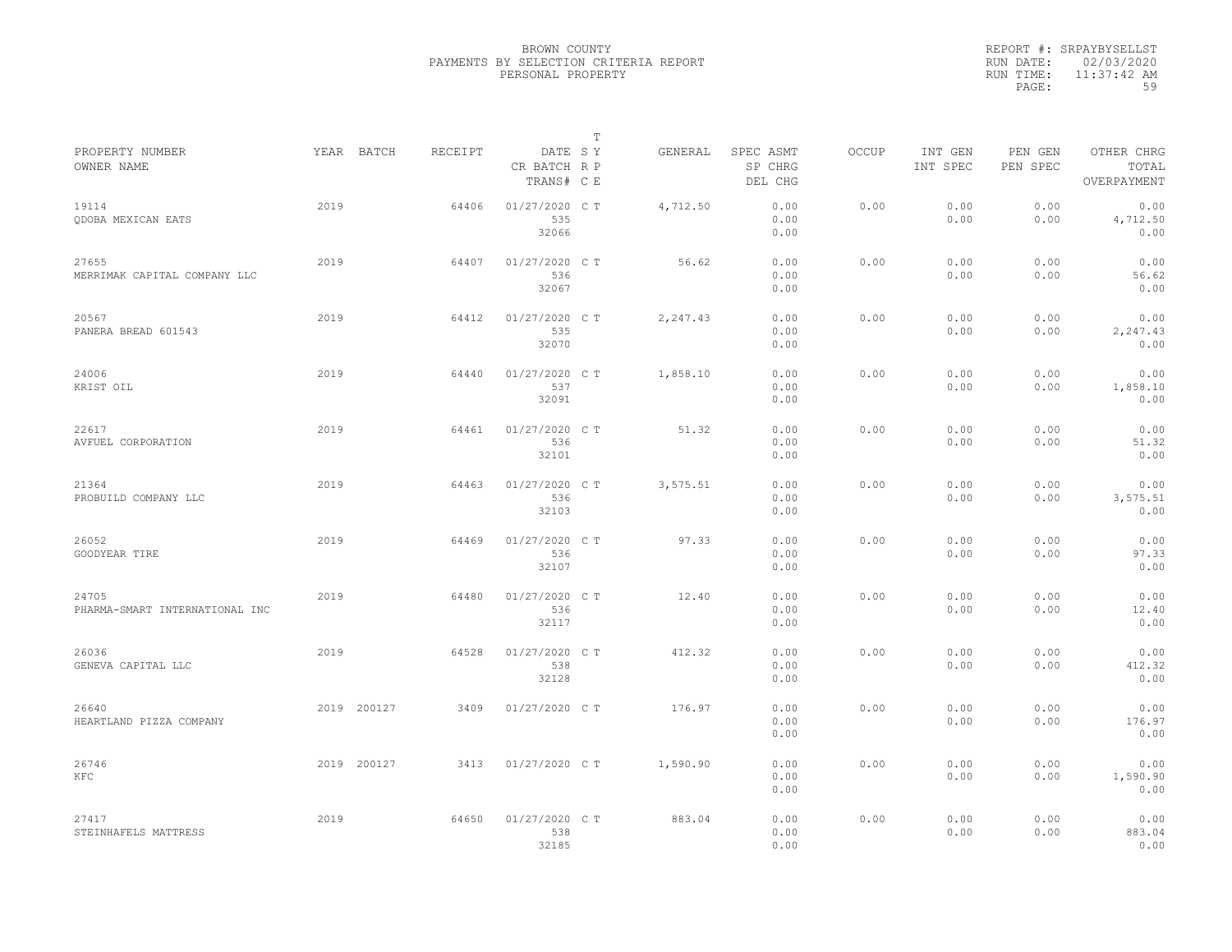|           | REPORT #: SRPAYBYSELLST |
|-----------|-------------------------|
|           | RUN DATE: 02/03/2020    |
| RUN TIME: | $11:37:42$ AM           |
| PAGE:     | 60                      |

|                                                 |      |                       |       |                                       | т |          |                                 |       |                     |                     |                                    |  |
|-------------------------------------------------|------|-----------------------|-------|---------------------------------------|---|----------|---------------------------------|-------|---------------------|---------------------|------------------------------------|--|
| PROPERTY NUMBER<br>OWNER NAME                   |      | YEAR BATCH<br>RECEIPT |       | DATE SY<br>CR BATCH R P<br>TRANS# C E |   | GENERAL  | SPEC ASMT<br>SP CHRG<br>DEL CHG | OCCUP | INT GEN<br>INT SPEC | PEN GEN<br>PEN SPEC | OTHER CHRG<br>TOTAL<br>OVERPAYMENT |  |
| 17491<br>BED BATH & BEYOND #839                 | 2019 |                       | 64784 | 01/27/2020 C T<br>535<br>32261        |   | 2,587.19 | 0.00<br>0.00<br>0.00            | 0.00  | 0.00<br>0.00        | 0.00<br>0.00        | 0.00<br>2,587.19<br>0.00           |  |
| 24082<br>IBM CREDIT LLC                         | 2019 |                       | 64803 | 01/27/2020 C T<br>538<br>32280        |   | 4,302.01 | 0.00<br>0.00<br>0.00            | 0.00  | 0.00<br>0.00        | 0.00<br>0.00        | 0.00<br>4,302.01<br>0.00           |  |
| 03290<br>MIDWEST DENTAL                         | 2019 |                       | 64809 | 01/27/2020 C T<br>538<br>32283        |   | 1,990.83 | 0.00<br>0.00<br>0.00            | 0.00  | 0.00<br>0.00        | 0.00<br>0.00        | 0.00<br>1,990.83<br>0.00           |  |
| 21113<br>ALWIN MANUFACTURING CO INC             | 2019 |                       | 64823 | $01/27/2020$ C T<br>538<br>32296      |   | 2,141.24 | 0.00<br>0.00<br>0.00            | 0.00  | 0.00<br>0.00        | 0.00<br>0.00        | 0.00<br>2,141.24<br>396.76         |  |
| 21114<br>PALMER FIXTURE COMPANY LLC             | 2019 |                       | 64824 | 01/27/2020 C T<br>538<br>32296        |   | 61.94    | 0.00<br>0.00<br>0.00            | 0.00  | 0.00<br>0.00        | 0.00<br>0.00        | 0.00<br>61.94<br>0.00              |  |
| 22679<br>ALL PRODUCTS LLC                       | 2019 |                       | 64825 | 01/27/2020 C T<br>538<br>32296        |   | 1.77     | 0.00<br>0.00<br>0.00            | 0.00  | 0.00<br>0.00        | 0.00<br>0.00        | 0.00<br>1.77<br>0.00               |  |
| 12086<br>M & M TOOL & MOLD INC                  | 2019 |                       | 64827 | 01/27/2020 C T<br>538<br>32296        |   | 254.84   | 0.00<br>0.00<br>0.00            | 0.00  | 0.00<br>0.00        | 0.00<br>0.00        | 0.00<br>254.84<br>0.00             |  |
| 02985<br>CASTLE SALES CO INC                    | 2019 |                       | 64850 | 01/27/2020 C T<br>538<br>32310        |   | 592.82   | 0.00<br>0.00<br>0.00            | 0.00  | 0.00<br>0.00        | 0.00<br>0.00        | 0.00<br>592.82<br>0.00             |  |
| 26037<br>GREAT LAKES COCA-COLA DISTRIBUTION LLC | 2019 |                       | 64873 | 01/27/2020 C T<br>539<br>32317        |   | 1,079.46 | 0.00<br>0.00<br>0.00            | 0.00  | 0.00<br>0.00        | 0.00<br>0.00        | 0.00<br>1,079.46<br>0.00           |  |
| 26012<br>WECONNECT INC                          | 2019 |                       | 64934 | 01/27/2020 C T<br>535<br>32348        |   | 585.75   | 0.00<br>0.00<br>0.00            | 0.00  | 0.00<br>0.00        | 0.00<br>0.00        | 0.00<br>585.75<br>0.00             |  |
| 26013<br>WECONNECT INC                          | 2019 |                       | 64935 | 01/27/2020 C T<br>535<br>32348        |   | 1.77     | 0.00<br>0.00<br>0.00            | 0.00  | 0.00<br>0.00        | 0.00<br>0.00        | 0.00<br>1.77<br>0.00               |  |
| 18304<br>BELLA SALON & SPA LLC                  | 2019 |                       | 64940 | 01/27/2020 C T<br>539<br>32353        |   | 24.78    | 0.00<br>0.00<br>0.00            | 0.00  | 0.00<br>0.00        | 0.00<br>0.00        | 0.00<br>24.78<br>0.00              |  |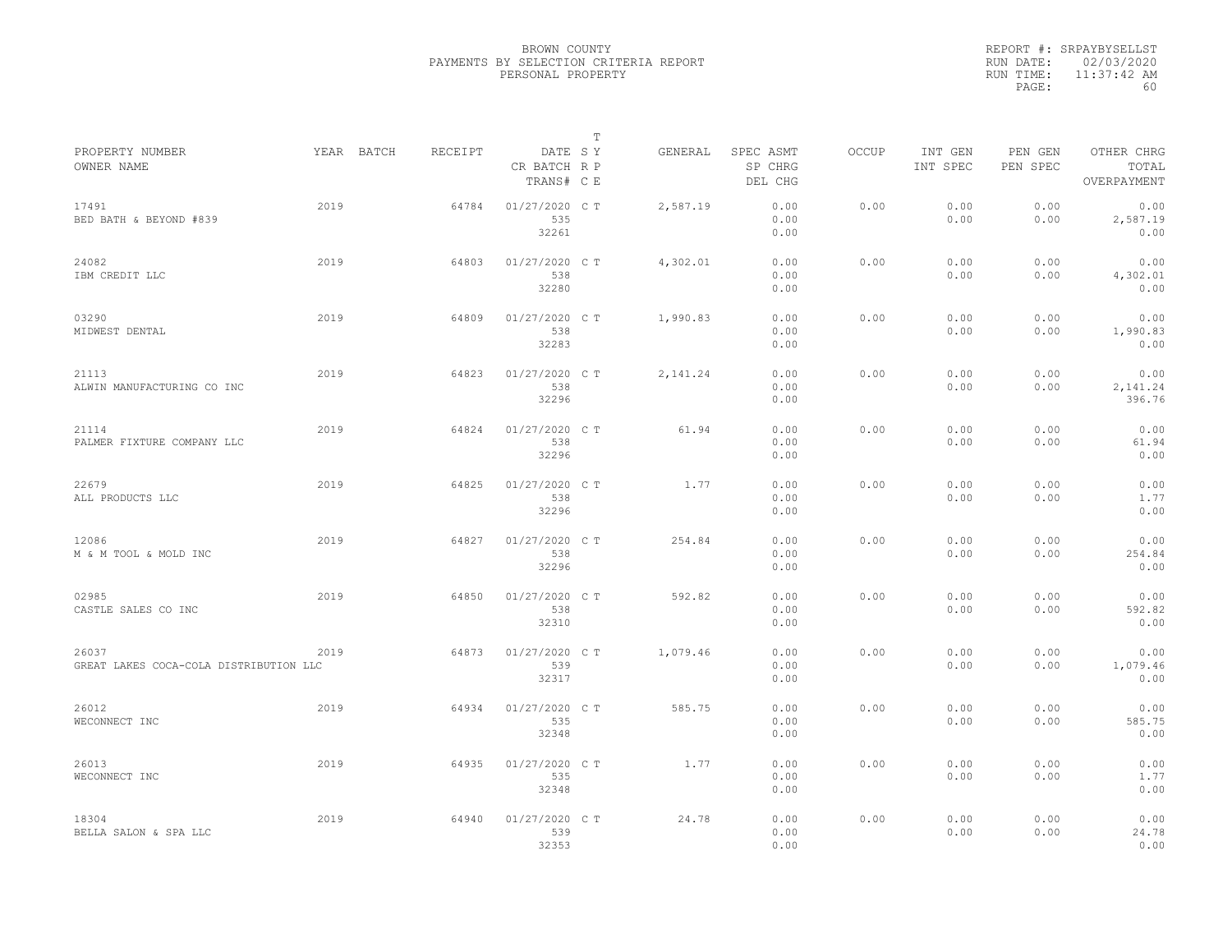|           | REPORT #: SRPAYBYSELLST |  |
|-----------|-------------------------|--|
|           | RUN DATE: 02/03/2020    |  |
| RUN TIME: | $11:37:43$ AM           |  |
| PAGE:     | 61                      |  |

|                                      |             |         |                                       | T |            |                                 |       |                     |                     |                                    |  |
|--------------------------------------|-------------|---------|---------------------------------------|---|------------|---------------------------------|-------|---------------------|---------------------|------------------------------------|--|
| PROPERTY NUMBER<br>OWNER NAME        | YEAR BATCH  | RECEIPT | DATE SY<br>CR BATCH R P<br>TRANS# C E |   | GENERAL    | SPEC ASMT<br>SP CHRG<br>DEL CHG | OCCUP | INT GEN<br>INT SPEC | PEN GEN<br>PEN SPEC | OTHER CHRG<br>TOTAL<br>OVERPAYMENT |  |
| 12214<br>GRYBOSKI BUILDERS INC       | 2019        | 64951   | $01/27/2020$ C T<br>539<br>32359      |   | 146.89     | 0.00<br>0.00<br>0.00            | 0.00  | 0.00<br>0.00        | 0.00<br>0.00        | 0.00<br>146.89<br>0.00             |  |
| 02987<br>GLANNER, ED                 | 2019        | 65028   | 01/27/2020 C T<br>535<br>32413        |   | 1,341.37   | 0.00<br>0.00<br>0.00            | 0.00  | 0.00<br>0.00        | 0.00<br>0.00        | 0.00<br>1,341.37<br>0.00           |  |
| 02877<br>ALLIED EQUIPMENT INC        | 2019        | 65031   | 01/27/2020 C T<br>537<br>32416        |   | 8.85       | 0.00<br>0.00<br>0.00            | 0.00  | 0.00<br>0.00        | 0.00<br>0.00        | 0.00<br>8.85<br>0.00               |  |
| 13687<br>STRAUBEL PAPER COMPANY      | 2019        | 65050   | 01/27/2020 C T<br>537<br>32420        |   | 1,496.18   | 0.00<br>0.00<br>0.00            | 0.00  | 0.00<br>0.00        | 0.00<br>0.00        | 0.00<br>1,496.18<br>0.00           |  |
| 09288<br>ZENITH CARGO SERVICES, INC  | 2019        | 65055   | 01/27/2020 C T<br>537<br>32424        |   | 529.11     | 0.00<br>0.00<br>0.00            | 0.00  | 0.00<br>0.00        | 0.00<br>0.00        | 0.00<br>529.11<br>0.00             |  |
| 25853<br>VISITING ANGELS N.E.W.      | 2019        | 65059   | 01/27/2020 C T<br>537<br>32429        |   | 196.36     | 0.00<br>0.00<br>0.00            | 0.00  | 0.00<br>0.00        | 0.00<br>0.00        | 0.00<br>196.36<br>0.00             |  |
| 24726<br>REDISCOVER YOURSELF         | 2019        | 65124   | 01/27/2020 C T<br>535<br>32461        |   | 28.32      | 0.00<br>0.00<br>0.00            | 0.00  | 0.00<br>0.00        | 0.00<br>0.00        | 0.00<br>28.32<br>0.00              |  |
| 25879<br>BREAKOUT GREEN BAY LLC      | 2019        | 65125   | 01/27/2020 C T<br>539<br>32462        |   | 199.98     | 0.00<br>0.00<br>0.00            | 0.00  | 0.00<br>0.00        | 0.00<br>0.00        | 0.00<br>199.98<br>0.00             |  |
| 21462<br>A-1 VACUUM CENTER INC       | 2019        | 65385   | 01/28/2020 CT<br>542<br>32473         |   | 49.54      | 0.00<br>0.00<br>0.00            | 0.00  | 0.00<br>0.00        | 0.00<br>0.00        | 0.00<br>49.54<br>0.00              |  |
| 27425<br>DELTA HOTELS BY MARRIOTT    | 2019 200128 | 3469    | 01/28/2020 C T                        |   | 34, 350.12 | 0.00<br>0.00<br>0.00            | 0.00  | 0.00<br>0.00        | 0.00<br>0.00        | 0.00<br>34,350.12<br>0.00          |  |
| 22129<br>AMERICAN HONDA MOTOR CO INC | 2019        | 65414   | 01/28/2020 C T<br>543<br>32499        |   | 300.83     | 0.00<br>0.00<br>0.00            | 0.00  | 0.00<br>0.00        | 0.00<br>0.00        | 0.00<br>300.83<br>0.00             |  |
| 17494<br>DAVID'S BRIDAL #252         | 2019        | 65526   | 01/28/2020 C T<br>540<br>32537        |   | 460.10     | 0.00<br>0.00<br>0.00            | 0.00  | 0.00<br>0.00        | 0.00<br>0.00        | 0.00<br>460.10<br>0.00             |  |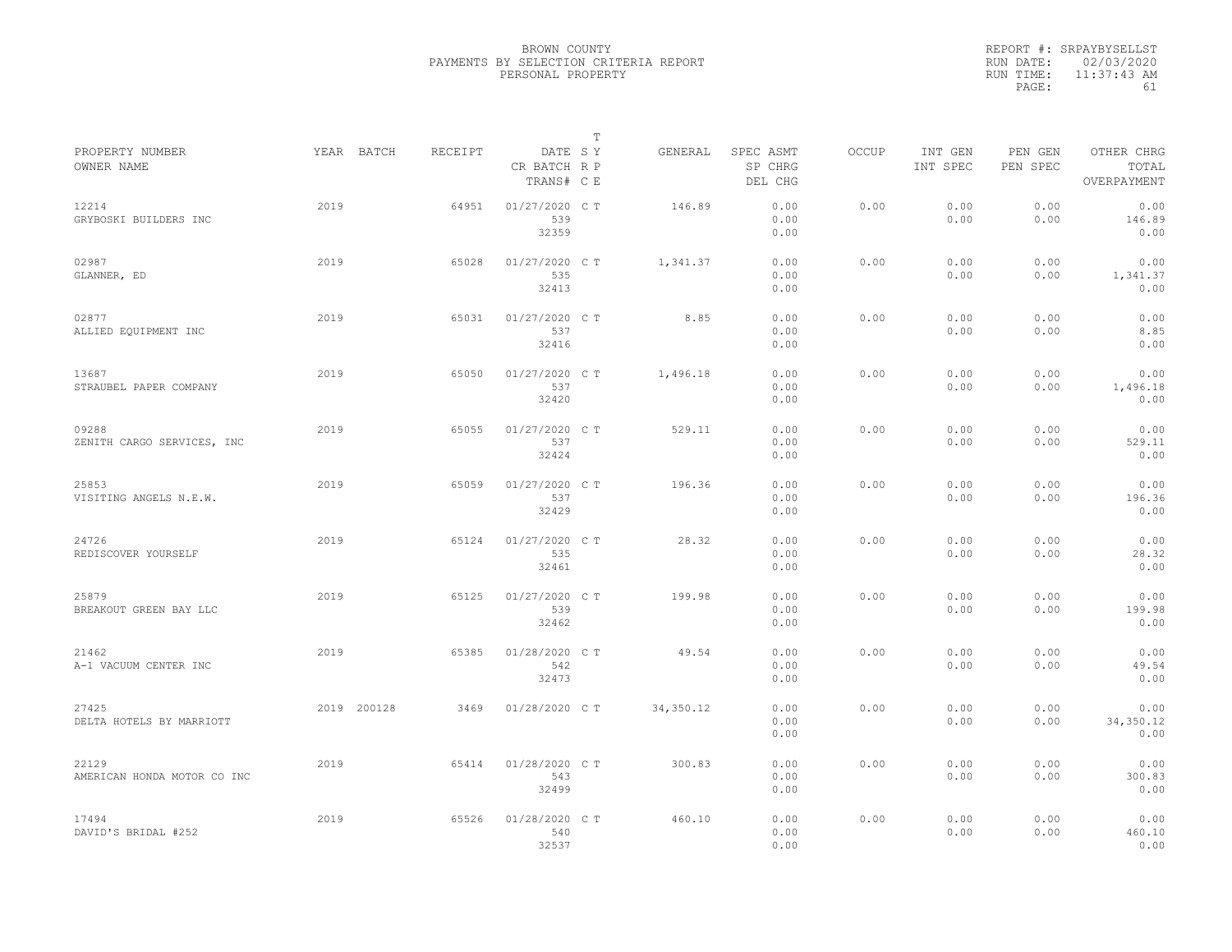|           | REPORT #: SRPAYBYSELLST |
|-----------|-------------------------|
|           | RUN DATE: 02/03/2020    |
| RUN TIME: | $11:37:43$ AM           |
| PAGE:     | 62                      |

|                                                  |      |             |         |                                       | $\mathbb T$ |          |                                 |              |                     |                     |                                    |
|--------------------------------------------------|------|-------------|---------|---------------------------------------|-------------|----------|---------------------------------|--------------|---------------------|---------------------|------------------------------------|
| PROPERTY NUMBER<br>OWNER NAME                    |      | YEAR BATCH  | RECEIPT | DATE SY<br>CR BATCH R P<br>TRANS# C E |             | GENERAL  | SPEC ASMT<br>SP CHRG<br>DEL CHG | <b>OCCUP</b> | INT GEN<br>INT SPEC | PEN GEN<br>PEN SPEC | OTHER CHRG<br>TOTAL<br>OVERPAYMENT |
| 20604<br>SEROOGY'S HOLIDAY HOUSE                 | 2019 |             | 65561   | 01/28/2020 C T<br>543<br>32571        |             | 810.49   | 0.00<br>0.00<br>0.00            | 0.00         | 0.00<br>0.00        | 0.00<br>0.00        | 0.00<br>810.49<br>0.00             |
| 19927<br>MASTER FLEET LLC                        | 2019 |             | 65574   | 01/28/2020 C T<br>540<br>32579        |             | 838.42   | 0.00<br>0.00<br>0.00            | 0.00         | 0.00<br>0.00        | 0.00<br>0.00        | 0.00<br>838.42<br>0.00             |
| 03474<br>ONEIDA EXPRESS #73                      | 2019 |             | 65580   | 01/28/2020 C T<br>540<br>32584        |             | 580.44   | 0.00<br>0.00<br>0.00            | 0.00         | 0.00<br>0.00        | 0.00<br>0.00        | 0.00<br>580.44<br>0.00             |
| 27411<br>WISCONSIN BUILDING SUPPLY               |      | 2019 200128 | 3479    | 01/28/2020 C T                        |             | 645.91   | 0.00<br>0.00<br>0.00            | 0.00         | 0.00<br>0.00        | 0.00<br>0.00        | 0.00<br>645.91<br>0.00             |
| 27629<br>JOHNSON CONTROLS FIRE PROTECTIONS LP    | 2019 |             | 65692   | 01/28/2020 C T<br>543<br>32639        |             | 161.04   | 0.00<br>0.00<br>0.00            | 0.00         | 0.00<br>0.00        | 0.00<br>0.00        | 0.00<br>161.04<br>0.00             |
| 04534<br>PRIME QUARTER STEAK HOUSE               | 2019 |             | 65699   | 01/28/2020 C T<br>545<br>32646        |             | 1,017.53 | 0.00<br>0.00<br>0.00            | 0.00         | 0.00<br>0.00        | 0.00<br>0.00        | 0.00<br>1,017.53<br>0.00           |
| 27587<br>JOHNSON CONTROLS SECURITY SOLUTIONS LLC | 2019 |             | 65702   | 01/28/2020 C T<br>543<br>32649        |             | 3.55     | 0.00<br>0.00<br>0.00            | 0.00         | 0.00<br>0.00        | 0.00<br>0.00        | 0.00<br>3.55<br>0.00               |
| 02970<br>BURGER KING                             | 2019 |             | 65718   | 01/28/2020 C T<br>545<br>32659        |             | 557.42   | 0.00<br>0.00<br>0.00            | 0.00         | 0.00<br>0.00        | 0.00<br>0.00        | 0.00<br>557.42<br>0.00             |
| 11478<br>BENEFIT ADVANTAGE INC                   | 2019 |             | 65755   | 01/28/2020 C T<br>545<br>32687        |             | 274.89   | 0.00<br>0.00<br>0.00            | 0.00         | 0.00<br>0.00        | 0.00<br>0.00        | 0.00<br>274.89<br>0.00             |
| 20589<br>UNLIMITED ADVACARE INC                  | 2019 |             | 65797   | 01/28/2020 C T<br>545<br>32716        |             | 238.89   | 0.00<br>0.00<br>0.00            | 0.00         | 0.00<br>0.00        | 0.00<br>0.00        | 0.00<br>238.89<br>0.00             |
| 11460<br>PIER 1 IMPORTS #255                     | 2019 |             | 65885   | 01/28/2020 C T<br>543<br>32743        |             | 785.71   | 0.00<br>0.00<br>0.00            | 0.00         | 0.00<br>0.00        | 0.00<br>0.00        | 0.00<br>785.71<br>0.00             |
| 14863<br>CASH STORE #217                         | 2019 |             | 65886   | 01/28/2020 C T<br>545<br>32744        |             | 70.78    | 0.00<br>0.00<br>0.00            | 0.00         | 0.00<br>0.00        | 0.00<br>0.00        | 0.00<br>70.78<br>0.00              |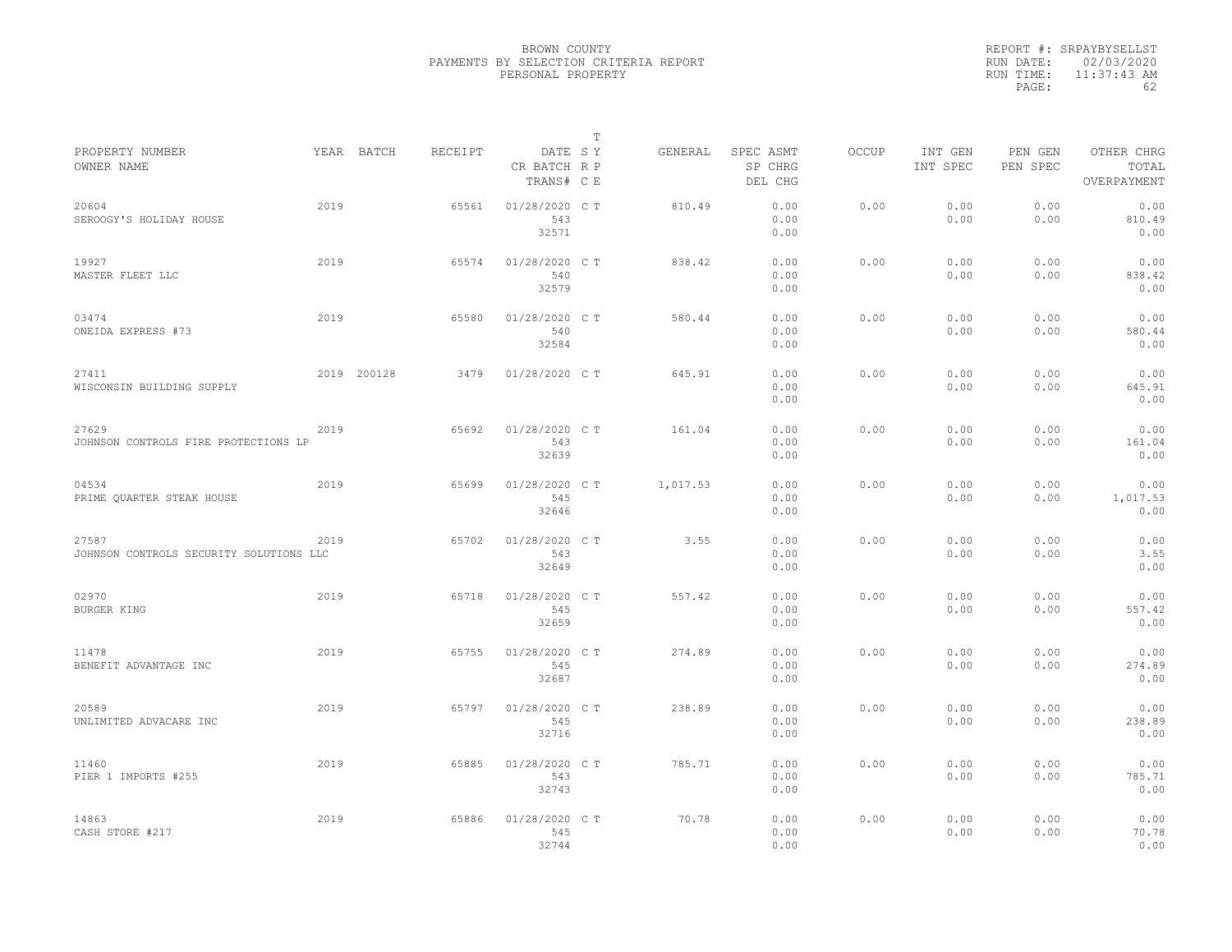|           | REPORT #: SRPAYBYSELLST |
|-----------|-------------------------|
|           | RUN DATE: 02/03/2020    |
| RUN TIME: | $11:37:44$ AM           |
| PAGE:     | 63                      |

|                                                |      |            |         |                                       | $\mathbb T$ |          |                                 |              |                     |                     |                                    |  |
|------------------------------------------------|------|------------|---------|---------------------------------------|-------------|----------|---------------------------------|--------------|---------------------|---------------------|------------------------------------|--|
| PROPERTY NUMBER<br>OWNER NAME                  |      | YEAR BATCH | RECEIPT | DATE SY<br>CR BATCH R P<br>TRANS# C E |             | GENERAL  | SPEC ASMT<br>SP CHRG<br>DEL CHG | <b>OCCUP</b> | INT GEN<br>INT SPEC | PEN GEN<br>PEN SPEC | OTHER CHRG<br>TOTAL<br>OVERPAYMENT |  |
| 26756<br>STANLEY CONVERGENT SECURITY SOLUTIONS | 2019 |            | 65909   | 01/28/2020 C T<br>545<br>32765        |             | 33.38    | 0.00<br>0.00<br>0.00            | 0.00         | 0.00<br>0.00        | 0.00<br>0.00        | 0.00<br>33.38<br>0.00              |  |
| 27205<br>CONTRACT ASSEMBLY SERVICES INC        | 2019 |            | 65918   | 01/28/2020 C T<br>545<br>32772        |             | 256.60   | 0.00<br>0.00<br>0.00            | 0.00         | 0.00<br>0.00        | 0.00<br>0.00        | 0.00<br>256.60<br>0.00             |  |
| 24772<br>MICROSOFT CORPORATION                 | 2019 |            | 65919   | 01/28/2020 C T<br>543<br>32773        |             | 507.88   | 0.00<br>0.00<br>0.00            | 0.00         | 0.00<br>0.00        | 0.00<br>0.00        | 0.00<br>507.88<br>0.00             |  |
| 27592<br>PREVEA VENTURES LLC                   | 2019 |            | 65934   | 01/28/2020 C T<br>540<br>32778        |             | 5,105.36 | 0.00<br>0.00<br>0.00            | 0.00         | 0.00<br>0.00        | 0.00<br>0.00        | 0.00<br>5,105.36<br>0.00           |  |
| 02911<br>PREVEA CLINIC INC                     | 2019 |            | 65936   | 01/28/2020 C T<br>540<br>32778        |             | 707.86   | 0.00<br>0.00<br>0.00            | 0.00         | 0.00<br>0.00        | 0.00<br>0.00        | 0.00<br>707.86<br>0.00             |  |
| 17603<br>PREVEA CLINIC INC                     | 2019 |            | 65941   | 01/28/2020 C T<br>540<br>32778        |             | 504.34   | 0.00<br>0.00<br>0.00            | 0.00         | 0.00<br>0.00        | 0.00<br>0.00        | 0.00<br>504.34<br>0.00             |  |
| 26769<br>PREVEA CLINIC INC                     | 2019 |            | 65943   | 01/28/2020 CT<br>540<br>32778         |             | 3.93     | 0.00<br>0.00<br>0.00            | 0.00         | 0.00<br>0.00        | 0.00<br>0.00        | 0.00<br>3.93<br>0.00               |  |
| 12850<br>FITESA                                | 2019 |            | 65951   | 01/28/2020 C T<br>545<br>32785        |             | 2,020.90 | 0.00<br>0.00<br>0.00            | 0.00         | 0.00<br>0.00        | 0.00<br>0.00        | 0.00<br>2,020.90<br>0.00           |  |
| 25335<br>WENDY'S #49                           | 2019 |            | 65953   | 01/28/2020 CT<br>545<br>32787         |             | 2,475.70 | 0.00<br>0.00<br>0.00            | 0.00         | 0.00<br>0.00        | 0.00<br>0.00        | 0.00<br>2,475.70<br>0.00           |  |
| 14762<br>H & H SALES & MFG INC                 | 2019 |            | 66002   | 01/28/2020 C T<br>543<br>32801        |             | 49.54    | 0.00<br>0.00<br>0.00            | 0.00         | 0.00<br>0.00        | 0.00<br>0.00        | 0.00<br>49.54<br>0.00              |  |
| 24727<br>GREEN BAY SEVEN UP BOTTLING CO INC    | 2019 |            | 66004   | 01/28/2020 C T<br>545<br>32803        |             | 10.62    | 0.00<br>0.00<br>0.00            | 0.00         | 0.00<br>0.00        | 0.00<br>0.00        | 0.00<br>10.62<br>0.00              |  |
| 18318<br>CHEESE CAKE HEAVEN                    | 2019 |            | 66008   | 01/28/2020 C T<br>545<br>32807        |             | 852.96   | 0.00<br>0.00<br>0.00            | 0.00         | 0.00<br>0.00        | 0.00<br>0.00        | 0.00<br>852.96<br>0.00             |  |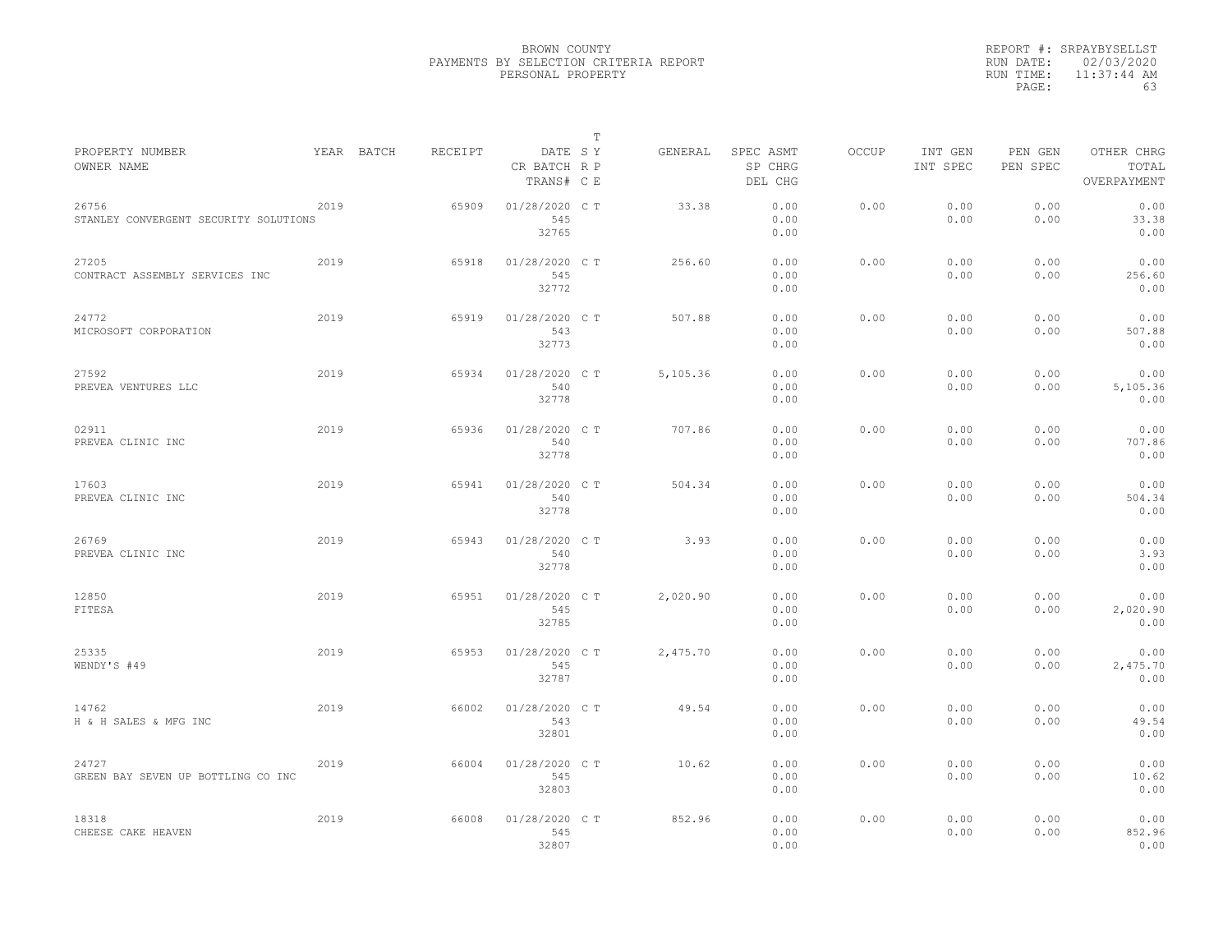|           | REPORT #: SRPAYBYSELLST |
|-----------|-------------------------|
|           | RUN DATE: 02/03/2020    |
| RUN TIME: | $11:37:44$ AM           |
| PAGE:     | 64                      |

|                                              |      |            |         |                                       | т |           |                                 |       |                     |                     |                                    |  |
|----------------------------------------------|------|------------|---------|---------------------------------------|---|-----------|---------------------------------|-------|---------------------|---------------------|------------------------------------|--|
| PROPERTY NUMBER<br>OWNER NAME                |      | YEAR BATCH | RECEIPT | DATE SY<br>CR BATCH R P<br>TRANS# C E |   | GENERAL   | SPEC ASMT<br>SP CHRG<br>DEL CHG | OCCUP | INT GEN<br>INT SPEC | PEN GEN<br>PEN SPEC | OTHER CHRG<br>TOTAL<br>OVERPAYMENT |  |
| 06283<br>HEYRMAN, EARL                       | 2019 |            | 66015   | 01/28/2020 C T<br>545<br>32813        |   | 353.93    | 0.00<br>0.00<br>0.00            | 0.00  | 0.00<br>0.00        | 0.00<br>0.00        | 0.00<br>353.93<br>0.00             |  |
| 21591<br>PREVEA HEALTH - ST VINCENT HOSPITAL | 2019 |            | 66035   | 01/28/2020 C T<br>540<br>32823        |   | 11,647.65 | 0.00<br>0.00<br>0.00            | 0.00  | 0.00<br>0.00        | 0.00<br>0.00        | 0.00<br>11,647.65<br>0.00          |  |
| 22136<br>PREVEA HEALTH - ST VINCENT HOSPITAL | 2019 |            | 66039   | 01/28/2020 C T<br>540<br>32823        |   | 9,318.82  | 0.00<br>0.00<br>0.00            | 0.00  | 0.00<br>0.00        | 0.00<br>0.00        | 0.00<br>9,318.82<br>0.00           |  |
| 24685<br>PREVEA HEALTH - ST VINCENT HOSPITAL | 2019 |            | 66044   | 01/28/2020 C T<br>540<br>32823        |   | 187.58    | 0.00<br>0.00<br>0.00            | 0.00  | 0.00<br>0.00        | 0.00<br>0.00        | 0.00<br>187.58<br>0.00             |  |
| 26014<br>PREVEA HEALTH - ST VINCENT HOSPITAL | 2019 |            | 66045   | 01/28/2020 C T<br>540<br>32823        |   | 31.42     | 0.00<br>0.00<br>0.00            | 0.00  | 0.00<br>0.00        | 0.00<br>0.00        | 0.00<br>31.42<br>0.00              |  |
| 26015<br>PREVEA HEALTH - ST VINCENT HOSPITAL | 2019 |            | 66046   | 01/28/2020 C T<br>540<br>32823        |   | 11,352.13 | 0.00<br>0.00<br>0.00            | 0.00  | 0.00<br>0.00        | 0.00<br>0.00        | 0.00<br>11,352.13<br>0.00          |  |
| 27399<br>PREVEA HEALTH - ST VINCENT HOSPITAL | 2019 |            | 66047   | 01/28/2020 C T<br>540<br>32823        |   | 2,686.29  | 0.00<br>0.00<br>0.00            | 0.00  | 0.00<br>0.00        | 0.00<br>0.00        | 0.00<br>2,686.29<br>0.00           |  |
| 27591<br>PREVEA HEALTH - ST VINCENT HOSPITAL | 2019 |            | 66048   | 01/28/2020 CT<br>540<br>32823         |   | 63.71     | 0.00<br>0.00<br>0.00            | 0.00  | 0.00<br>0.00        | 0.00<br>0.00        | 0.00<br>63.71<br>0.00              |  |
| 16615<br>TARGET OPTICAL 1984                 | 2019 |            | 66120   | 01/28/2020 CT<br>545<br>32873         |   | 267.21    | 0.00<br>0.00<br>0.00            | 0.00  | 0.00<br>0.00        | 0.00<br>0.00        | 0.00<br>267.21<br>0.00             |  |
| 16516<br>LENSCRAFTERS INC #01327             | 2019 |            | 66121   | 01/28/2020 C T<br>545<br>32874        |   | 2,020.90  | 0.00<br>0.00<br>0.00            | 0.00  | 0.00<br>0.00        | 0.00<br>0.00        | 0.00<br>2,020.90<br>0.00           |  |
| 25890<br>PRINTABLES INK                      | 2019 |            | 66122   | 01/28/2020 CT<br>542<br>32875         |   | 88.48     | 0.00<br>0.00<br>0.00            | 0.00  | 0.00<br>0.00        | 0.00<br>0.00        | 0.00<br>88.48<br>0.00              |  |
| 13766<br>SUNGLASS HUT TRADING LLC 3534       | 2019 |            | 66123   | 01/28/2020 C T<br>545<br>32876        |   | 242.44    | 0.00<br>0.00<br>0.00            | 0.00  | 0.00<br>0.00        | 0.00<br>0.00        | 0.00<br>242.44<br>0.00             |  |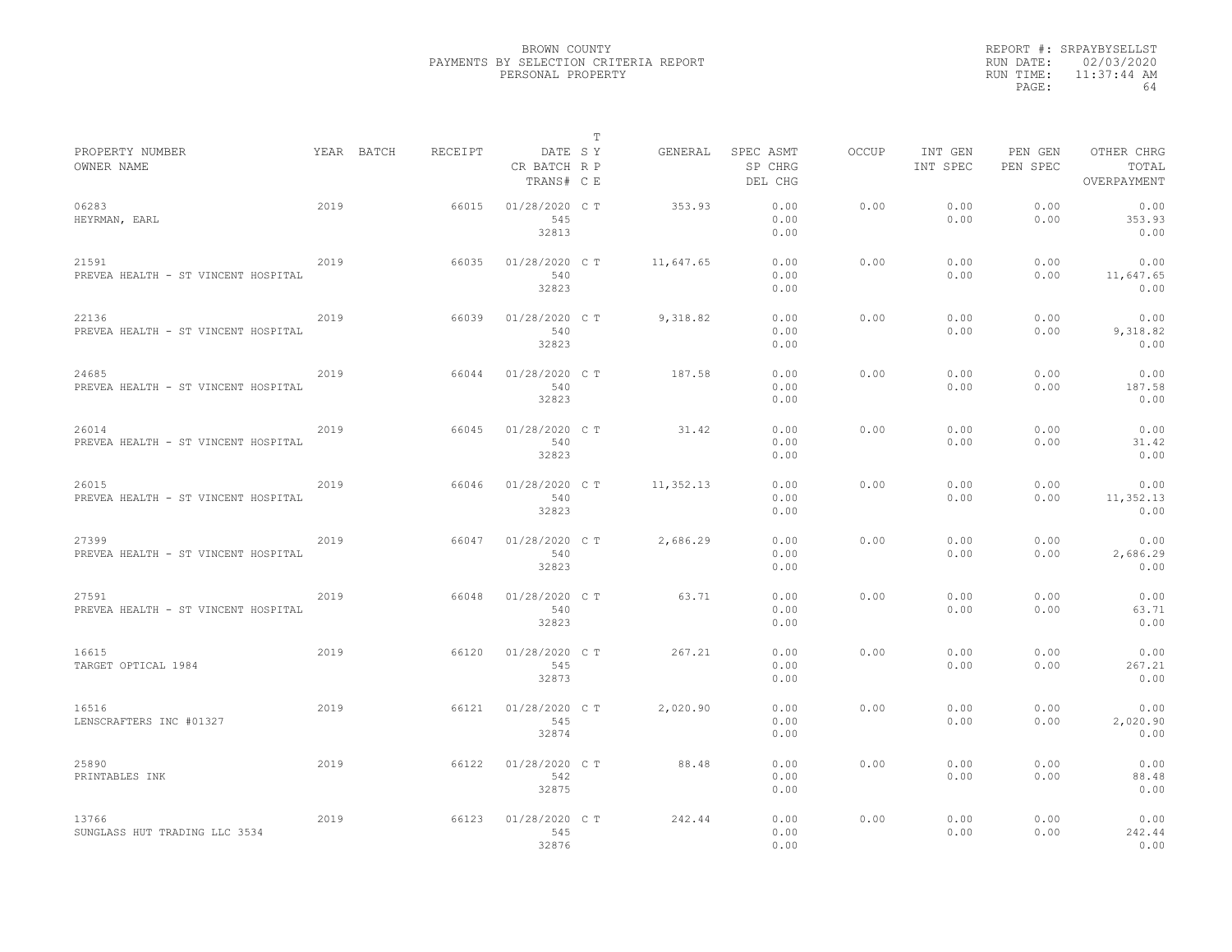|           | REPORT #: SRPAYBYSELLST |
|-----------|-------------------------|
|           | RUN DATE: 02/03/2020    |
| RUN TIME: | $11:37:44$ AM           |
| PAGE:     | 65                      |

|                                                           |      |             |         |                                       | T |          |                                 |              |                     |                     |                                    |
|-----------------------------------------------------------|------|-------------|---------|---------------------------------------|---|----------|---------------------------------|--------------|---------------------|---------------------|------------------------------------|
| PROPERTY NUMBER<br>OWNER NAME                             |      | YEAR BATCH  | RECEIPT | DATE SY<br>CR BATCH R P<br>TRANS# C E |   | GENERAL  | SPEC ASMT<br>SP CHRG<br>DEL CHG | <b>OCCUP</b> | INT GEN<br>INT SPEC | PEN GEN<br>PEN SPEC | OTHER CHRG<br>TOTAL<br>OVERPAYMENT |
| 20611<br>CONNECTING CULTURES                              | 2019 |             | 66170   | 01/28/2020 C T<br>541<br>32909        |   | 74.32    | 0.00<br>0.00<br>0.00            | 0.00         | 0.00<br>0.00        | 0.00<br>0.00        | 0.00<br>74.32<br>0.00              |
| 04579<br>STEIN GARDEN CENTERS #4579                       | 2019 |             | 66198   | 01/28/2020 C T<br>543<br>32928        |   | 329.16   | 0.00<br>0.00<br>0.00            | 0.00         | 0.00<br>0.00        | 0.00<br>0.00        | 0.00<br>329.16<br>0.00             |
| 15748<br>BUFFALO WILD WINGS #82                           | 2019 |             | 66224   | 01/28/2020 C T<br>543<br>32954        |   | 4,257.71 | 0.00<br>0.00<br>0.00            | 0.00         | 0.00<br>0.00        | 0.00<br>0.00        | 0.00<br>4,257.71<br>0.00           |
| 22762<br>CARTRIDGE WORLD                                  | 2019 |             | 66306   | 01/28/2020 C T<br>545<br>33008        |   | 31.85    | 0.00<br>0.00<br>0.00            | 0.00         | 0.00<br>0.00        | 0.00<br>0.00        | 0.00<br>31.85<br>0.00              |
| 16508<br>CHILDREN'S PLACE #1626, THE                      |      | 2019 200128 | 3489    | 01/28/2020 C T                        |   | 709.62   | 0.00<br>0.00<br>0.00            | 0.00         | 0.00<br>0.00        | 0.00<br>0.00        | 0.00<br>709.62<br>0.00             |
| 26780<br>GORDMANS EXCLUSIVE                               | 2019 |             | 66343   | 01/28/2020 C T<br>545<br>33032        |   | 819.33   | 0.00<br>0.00<br>0.00            | 0.00         | 0.00<br>0.00        | 0.00<br>0.00        | 0.00<br>819.33<br>0.00             |
| 19881<br>HOLIDAY INN & SUITES                             |      | 2019 200128 | 3492    | 01/28/2020 C T                        |   | 1,718.30 | 0.00<br>0.00<br>0.00            | 0.00         | 0.00<br>0.00        | 0.00<br>0.00        | 0.00<br>1,718.30<br>0.00           |
| 26016<br>RAYMOND LEASING CORPORATION                      | 2019 |             | 66360   | 01/28/2020 C T<br>543<br>33047        |   | 2,142.17 | 0.00<br>0.00<br>0.00            | 0.00         | 0.00<br>0.00        | 0.00<br>0.00        | 0.00<br>2,142.17<br>0.00           |
| 23279<br>RIVERWAY MARINA                                  | 2019 |             | 66401   | 01/28/2020 C T<br>545<br>33066        |   | 258.36   | 0.00<br>0.00<br>0.00            | 0.00         | 0.00<br>0.00        | 0.00<br>0.00        | 0.00<br>258.36<br>0.00             |
| 16594<br>BADGER LAND CAR WASH EQUIPMENT AND SUPPLIES, LLC | 2019 |             | 66412   | 01/28/2020 CT<br>540<br>33077         |   | 8.85     | 0.00<br>0.00<br>0.00            | 0.00         | 0.00<br>0.00        | 0.00<br>0.00        | 0.00<br>8.85<br>0.00               |
| 15704<br>ASSOCIATED MACHINE DESIGN INC                    | 2019 |             | 66462   | 01/28/2020 C T<br>543<br>33119        |   | 15.92    | 0.00<br>0.00<br>0.00            | 0.00         | 0.00<br>0.00        | 0.00<br>0.00        | 0.00<br>15.92<br>0.00              |
| 24090<br>HILLMAN GROUP INC, THE                           | 2019 |             | 66467   | 01/28/2020 CT<br>543<br>33124         |   | 309.69   | 0.00<br>0.00<br>0.00            | 0.00         | 0.00<br>0.00        | 0.00<br>0.00        | 0.00<br>309.69<br>0.00             |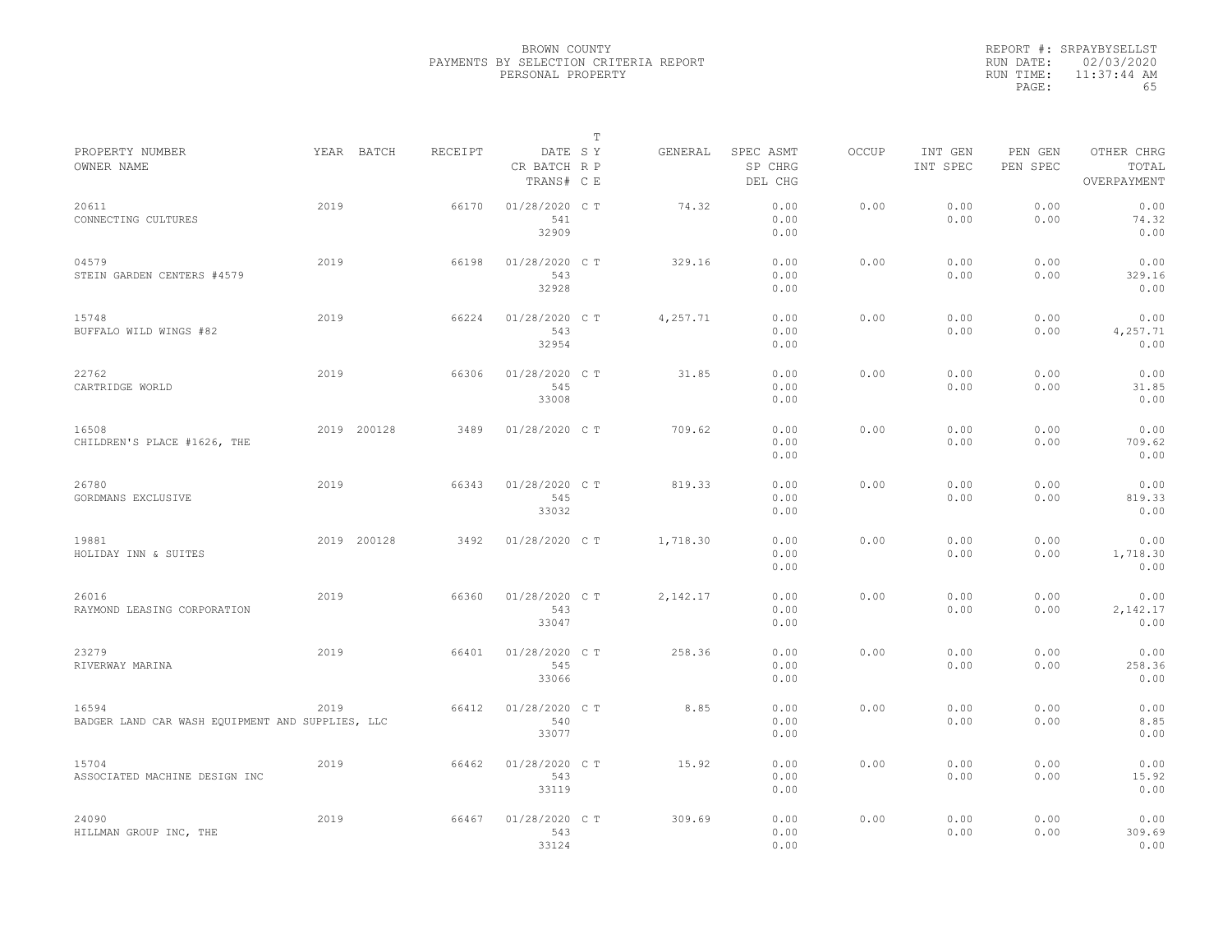|           | REPORT #: SRPAYBYSELLST |
|-----------|-------------------------|
|           | RUN DATE: 02/03/2020    |
| RUN TIME: | $11:37:45$ AM           |
| PAGE:     | 66                      |

|                                            |      |            |         |                                       | Т |          |                                 |       |                     |                     |                                    |  |
|--------------------------------------------|------|------------|---------|---------------------------------------|---|----------|---------------------------------|-------|---------------------|---------------------|------------------------------------|--|
| PROPERTY NUMBER<br>OWNER NAME              |      | YEAR BATCH | RECEIPT | DATE SY<br>CR BATCH R P<br>TRANS# C E |   | GENERAL  | SPEC ASMT<br>SP CHRG<br>DEL CHG | OCCUP | INT GEN<br>INT SPEC | PEN GEN<br>PEN SPEC | OTHER CHRG<br>TOTAL<br>OVERPAYMENT |  |
| 17269<br>BEST MACHINE & REPAIR INC         | 2019 |            | 66476   | 01/28/2020 C T<br>543<br>33130        |   | 990.99   | 0.00<br>0.00<br>0.00            | 0.00  | 0.00<br>0.00        | 0.00<br>0.00        | 0.00<br>990.99<br>0.00             |  |
| 26614<br>FAMOUS DAVE'S                     | 2019 |            | 66479   | 01/28/2020 C T<br>541<br>33132        |   | 2,075.77 | 0.00<br>0.00<br>0.00            | 0.00  | 0.00<br>0.00        | 0.00<br>0.00        | 0.00<br>2,075.77<br>0.00           |  |
| 21361<br>BREADSMITH                        | 2019 |            | 66481   | 01/28/2020 C T<br>543<br>33134        |   | 130.96   | 0.00<br>0.00<br>0.00            | 0.00  | 0.00<br>0.00        | 0.00<br>0.00        | 0.00<br>130.96<br>0.00             |  |
| 26000<br>VERIHA TRUCKING INC               | 2019 |            | 66517   | 01/28/2020 C T<br>543<br>33153        |   | 78.54    | 0.00<br>0.00<br>0.00            | 0.00  | 0.00<br>0.00        | 0.00<br>0.00        | 0.00<br>78.54<br>0.00              |  |
| 25337<br>XPO LOGISTICS FREIGHT INC         | 2019 |            | 66520   | 01/28/2020 C T<br>545<br>33156        |   | 704.31   | 0.00<br>0.00<br>0.00            | 0.00  | 0.00<br>0.00        | 0.00<br>0.00        | 0.00<br>704.31<br>0.00             |  |
| 23265<br>PFEFFERLE MANAGEMENT              | 2019 |            | 66522   | 01/28/2020 C T<br>543<br>33158        |   | 5.31     | 0.00<br>0.00<br>0.00            | 0.00  | 0.00<br>0.00        | 0.00<br>0.00        | 0.00<br>5.31<br>0.00               |  |
| 27630<br>NAI PFEFFERLE MANAGEMENT          | 2019 |            | 66523   | 01/28/2020 C T<br>543<br>33158        |   | 115.03   | 0.00<br>0.00<br>0.00            | 0.00  | 0.00<br>0.00        | 0.00<br>0.00        | 0.00<br>115.03<br>0.00             |  |
| 15743<br>IHOP #5428                        | 2019 |            | 66581   | 01/28/2020 C T<br>545<br>33207        |   | 619.36   | 0.00<br>0.00<br>0.00            | 0.00  | 0.00<br>0.00        | 0.00<br>0.00        | 0.00<br>619.36<br>0.00             |  |
| 21487<br>LUTSY ENTERPRISES LLP             | 2019 |            | 66603   | 01/28/2020 C T<br>540<br>33219        |   | 67.25    | 0.00<br>0.00<br>0.00            | 0.00  | 0.00<br>0.00        | 0.00<br>0.00        | 0.00<br>67.25<br>0.00              |  |
| 14833<br>GREEN BAY EXPOSITION SERVICES INC | 2019 |            | 66614   | 01/28/2020 C T<br>542<br>33227        |   | 17.70    | 0.00<br>0.00<br>0.00            | 0.00  | 0.00<br>0.00        | 0.00<br>0.00        | 0.00<br>17.70<br>0.00              |  |
| 03366<br>PAYLESS SHOESOURCE #201649        | 2019 |            | 66631   | 01/28/2020 C T<br>541<br>33237        |   | 207.05   | 0.00<br>0.00<br>0.00            | 0.00  | 0.00<br>0.00        | 0.00<br>0.00        | 0.00<br>207.05<br>0.00             |  |
| 13991<br>PAYLESS SHOESOURCE #206743        | 2019 |            | 66632   | 01/28/2020 C T<br>541<br>33237        |   | 120.33   | 0.00<br>0.00<br>0.00            | 0.00  | 0.00<br>0.00        | 0.00<br>0.00        | 0.00<br>120.33<br>0.00             |  |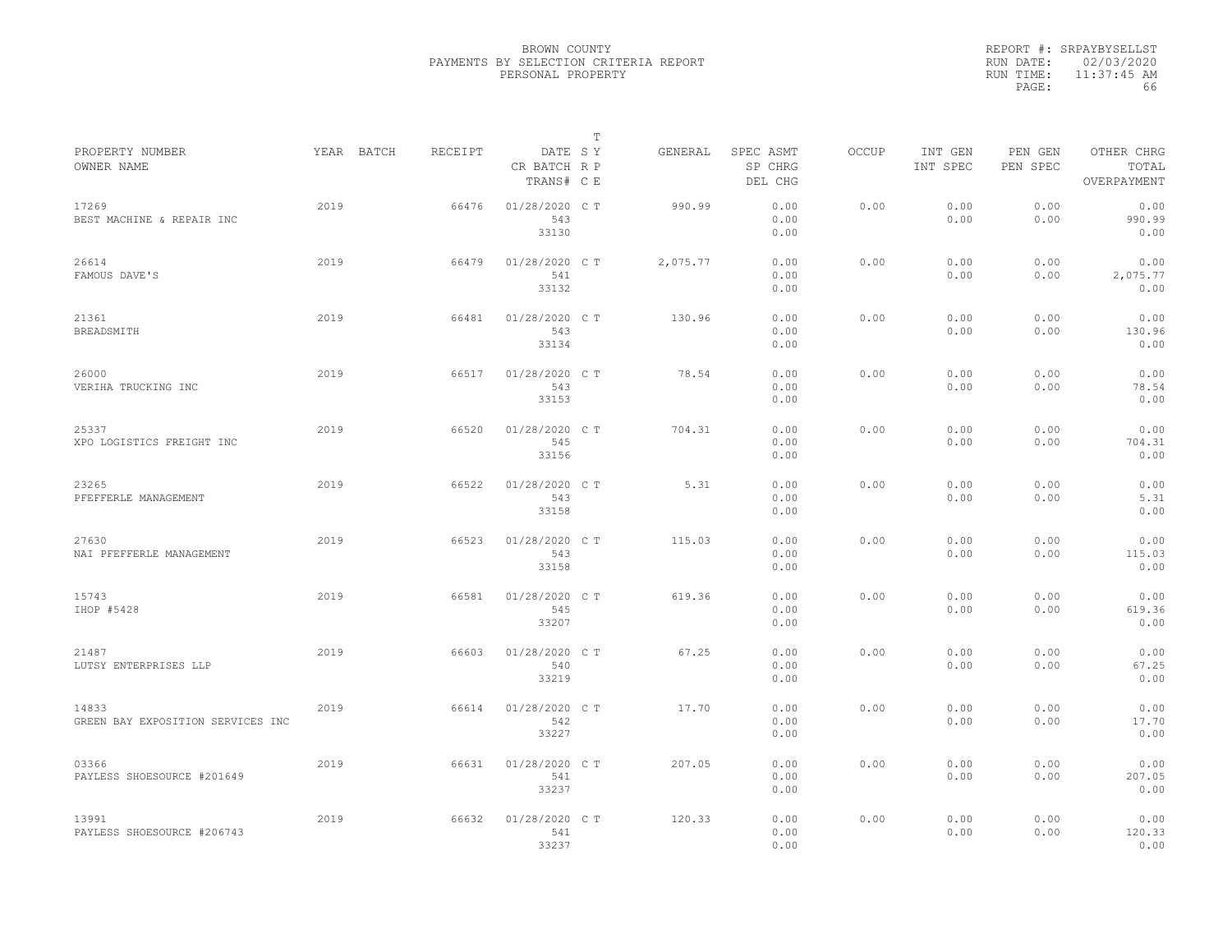| REPORT #: SRPAYBYSELLST    |
|----------------------------|
| RUN DATE: 02/03/2020       |
| $11:37:45$ AM<br>RUN TIME: |
| 67                         |
|                            |

|                                                     |      |             |         |                                       | Т |          |                                 |       |                     |                     |                                    |  |
|-----------------------------------------------------|------|-------------|---------|---------------------------------------|---|----------|---------------------------------|-------|---------------------|---------------------|------------------------------------|--|
| PROPERTY NUMBER<br>OWNER NAME                       |      | YEAR BATCH  | RECEIPT | DATE SY<br>CR BATCH R P<br>TRANS# C E |   | GENERAL  | SPEC ASMT<br>SP CHRG<br>DEL CHG | OCCUP | INT GEN<br>INT SPEC | PEN GEN<br>PEN SPEC | OTHER CHRG<br>TOTAL<br>OVERPAYMENT |  |
| 03274<br>MECA SOLUTIONS LLC                         | 2019 |             | 66646   | 01/28/2020 C T<br>545<br>33244        |   | 677.76   | 0.00<br>0.00<br>0.00            | 0.00  | 0.00<br>0.00        | 0.00<br>0.00        | 0.00<br>677.76<br>0.00             |  |
| 24588<br>GOODIN COMPANY                             | 2019 |             | 66699   | 01/28/2020 C T<br>545<br>33267        |   | 191.12   | 0.00<br>0.00<br>0.00            | 0.00  | 0.00<br>0.00        | 0.00<br>0.00        | 0.00<br>191.12<br>0.00             |  |
| 24675<br>VITALITY FOODSERVICE INC                   | 2019 |             | 66732   | 01/28/2020 C T<br>545<br>33274        |   | 107.96   | 0.00<br>0.00<br>0.00            | 0.00  | 0.00<br>0.00        | 0.00<br>0.00        | 0.00<br>107.96<br>0.00             |  |
| 27645<br>NESTLE USA INC                             | 2019 |             | 66733   | 01/28/2020 C T<br>545<br>33274        |   | 95.56    | 0.00<br>0.00<br>0.00            | 0.00  | 0.00<br>0.00        | 0.00<br>0.00        | 0.00<br>95.56<br>0.00              |  |
| 12702<br>UNITED RENTALS NORTH AMERICA INC 0001 8250 | 2019 |             | 66741   | 01/28/2020 C T<br>545<br>33278        |   | 674.23   | 0.00<br>0.00<br>0.00            | 0.00  | 0.00<br>0.00        | 0.00<br>0.00        | 0.00<br>674.23<br>0.00             |  |
| 24607<br>GRAVITY SALON & SPA                        |      | 2019 200128 | 3501    | 01/28/2020 C T                        |   | 256.60   | 0.00<br>0.00<br>0.00            | 0.00  | 0.00<br>0.00        | 0.00<br>0.00        | 0.00<br>256.60<br>0.00             |  |
| 19099<br>RUN AWAY SHOES                             | 2019 |             | 66790   | 01/28/2020 C T<br>545<br>33314        |   | 130.96   | 0.00<br>0.00<br>0.00            | 0.00  | 0.00<br>0.00        | 0.00<br>0.00        | 0.00<br>130.96<br>0.00             |  |
| 19132<br>SILK SCAPES                                | 2019 |             | 66797   | 01/28/2020 C T<br>545<br>33320        |   | 21.24    | 0.00<br>0.00<br>0.00            | 0.00  | 0.00<br>0.00        | 0.00<br>0.00        | 0.00<br>21.24<br>0.00              |  |
| 03559<br>TRIANGLE DISTRIBUTING CO, INC              |      | 2019 200128 | 3502    | 01/28/2020 C T                        |   | 1,647.51 | 0.00<br>0.00<br>0.00            | 0.00  | 0.00<br>0.00        | 0.00<br>0.00        | 0.00<br>1,647.51<br>0.00           |  |
| 25303<br>JONAS SERVICE & SUPPLY LLC                 | 2019 |             | 66825   | 01/28/2020 C T<br>542<br>33328        |   | 488.41   | 0.00<br>0.00<br>0.00            | 0.00  | 0.00<br>0.00        | 0.00<br>0.00        | 0.00<br>488.41<br>0.00             |  |
| 16510<br>EXPRESS #621                               | 2019 |             | 66826   | 01/28/2020 CT<br>540<br>33329         |   | 1,605.04 | 0.00<br>0.00<br>0.00            | 0.00  | 0.00<br>0.00        | 0.00<br>0.00        | 0.00<br>1,605.04<br>0.00           |  |
| 18338<br>ETHAN ALLEN                                | 2019 |             | 66849   | 01/28/2020 C T<br>542<br>33348        |   | 398.17   | 0.00<br>0.00<br>0.00            | 0.00  | 0.00<br>0.00        | 0.00<br>0.00        | 0.00<br>398.17<br>0.00             |  |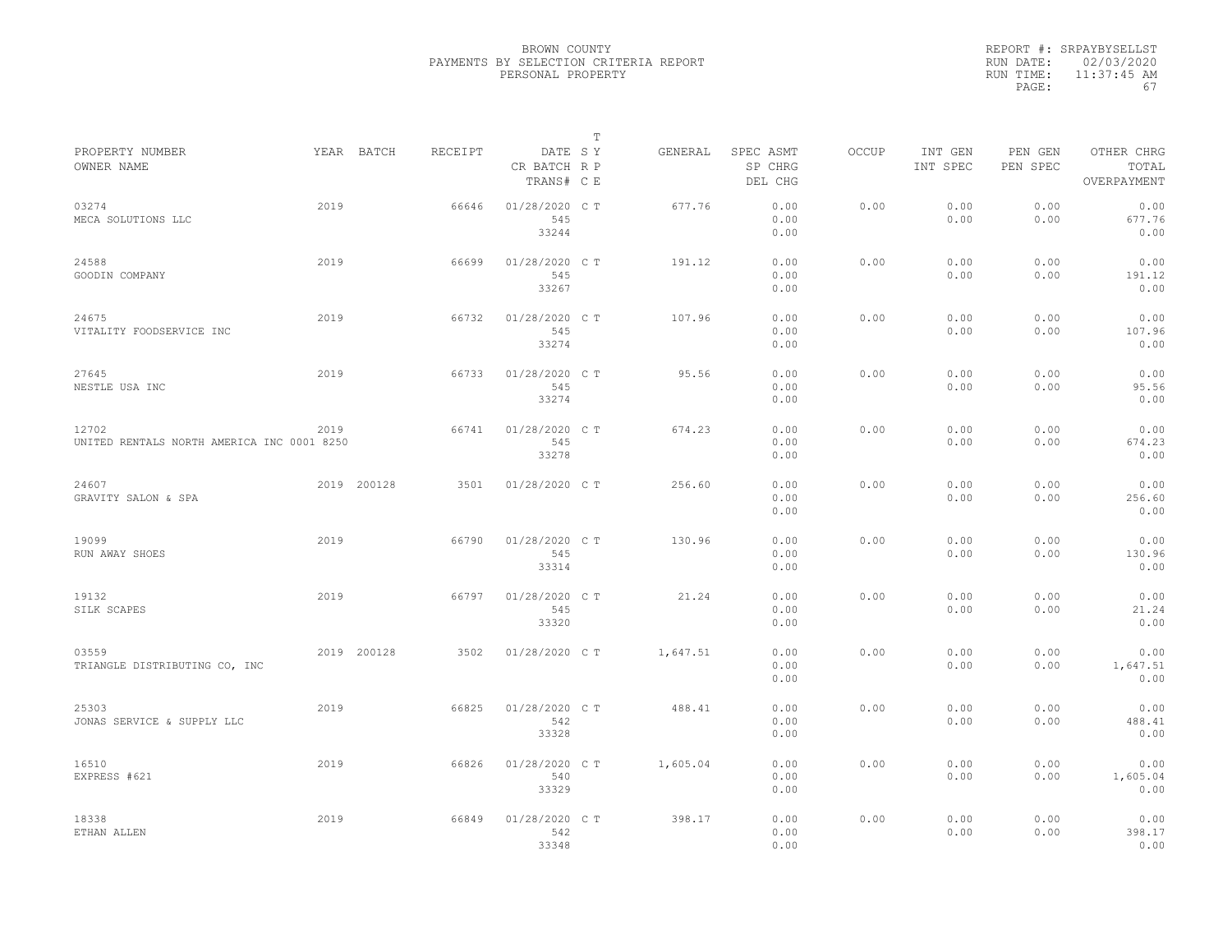|           | REPORT #: SRPAYBYSELLST |
|-----------|-------------------------|
|           | RUN DATE: 02/03/2020    |
| RUN TIME: | $11:37:46$ AM           |
| PAGE:     | 68                      |

| PROPERTY NUMBER                             |      | YEAR BATCH  | RECEIPT | DATE SY                        | T | GENERAL     | SPEC ASMT            | OCCUP | INT GEN      | PEN GEN      | OTHER CHRG                |  |
|---------------------------------------------|------|-------------|---------|--------------------------------|---|-------------|----------------------|-------|--------------|--------------|---------------------------|--|
| OWNER NAME                                  |      |             |         | CR BATCH R P<br>TRANS# C E     |   |             | SP CHRG<br>DEL CHG   |       | INT SPEC     | PEN SPEC     | TOTAL<br>OVERPAYMENT      |  |
| 16522<br>SUBWAY                             | 2019 |             | 66886   | 01/28/2020 C T<br>541<br>33380 |   | 230.05      | 0.00<br>0.00<br>0.00 | 0.00  | 0.00<br>0.00 | 0.00<br>0.00 | 0.00<br>230.05<br>0.00    |  |
| 19882<br>SUBWAY                             | 2019 |             | 66896   | 01/28/2020 C T<br>541<br>33384 |   | 336.23      | 0.00<br>0.00<br>0.00 | 0.00  | 0.00<br>0.00 | 0.00<br>0.00 | 0.00<br>336.23<br>0.00    |  |
| 13251<br>SUBWAY                             | 2019 |             | 66897   | 01/28/2020 C T<br>541<br>33384 |   | 221.21      | 0.00<br>0.00<br>0.00 | 0.00  | 0.00<br>0.00 | 0.00<br>0.00 | 0.00<br>221.21<br>0.00    |  |
| 24020<br>MY INNOVATIVE SERVICES INC         | 2019 |             | 66915   | 01/28/2020 C T<br>541<br>33398 |   | 456.56      | 0.00<br>0.00<br>0.00 | 0.00  | 0.00<br>0.00 | 0.00<br>0.00 | 0.00<br>456.56<br>0.00    |  |
| 15718<br>TECHNOLOGY ARCHITECTS INC          | 2019 |             | 66929   | 01/28/2020 C T<br>541<br>33409 |   | 92.28       | 0.00<br>0.00<br>0.00 | 0.00  | 0.00<br>0.00 | 0.00<br>0.00 | 0.00<br>92.28<br>0.00     |  |
| 18275<br>HOTCHANDANI LASER AESTHETIC CENTER |      | 2019 200128 | 3518    | 01/28/2020 C T                 |   | 92.03       | 0.00<br>0.00<br>0.00 | 0.00  | 0.00<br>0.00 | 0.00<br>0.00 | 0.00<br>92.03<br>0.00     |  |
| 26423<br>BAYMONT INN & SUITES               | 2019 |             | 67313   | 01/29/2020 CT<br>546<br>33440  |   | 2,796.00    | 0.00<br>0.00<br>0.00 | 0.00  | 0.00<br>0.00 | 0.00<br>0.00 | 0.00<br>2,796.00<br>0.00  |  |
| 15627<br>PRIMADATA INC                      | 2019 |             | 67348   | 01/29/2020 C T<br>546<br>33466 |   | 1,666.99    | 0.00<br>0.00<br>0.00 | 0.00  | 0.00<br>0.00 | 0.00<br>0.00 | 0.00<br>1,666.99<br>0.00  |  |
| 03367<br>PDQ CAR WASH SOUTHWEST INC         | 2019 |             | 67352   | 01/29/2020 CT<br>547<br>33469  |   | 1,960.75    | 0.00<br>0.00<br>0.00 | 0.00  | 0.00<br>0.00 | 0.00<br>0.00 | 0.00<br>1,960.75<br>0.00  |  |
| 03137<br>GREEN BAY PACKERS INC              | 2019 |             | 67394   | 01/29/2020 C T<br>549<br>33471 |   | 43, 167. 27 | 0.00<br>0.00<br>0.00 | 0.00  | 0.00<br>0.00 | 0.00<br>0.00 | 0.00<br>43,167.27<br>0.00 |  |
| 21555<br>CULVER'S OF ASHWAUBENON            | 2019 |             | 67417   | 01/29/2020 C T<br>549<br>33489 |   | 2,166.01    | 0.00<br>0.00<br>0.00 | 0.00  | 0.00<br>0.00 | 0.00<br>0.00 | 0.00<br>2,166.01<br>0.00  |  |
| 03560<br>TRUCK EQUIPMENT INC                | 2019 |             | 67431   | 01/29/2020 C T<br>549<br>33499 |   | 822.88      | 0.00<br>0.00<br>0.00 | 0.00  | 0.00<br>0.00 | 0.00<br>0.00 | 0.00<br>822.88<br>0.00    |  |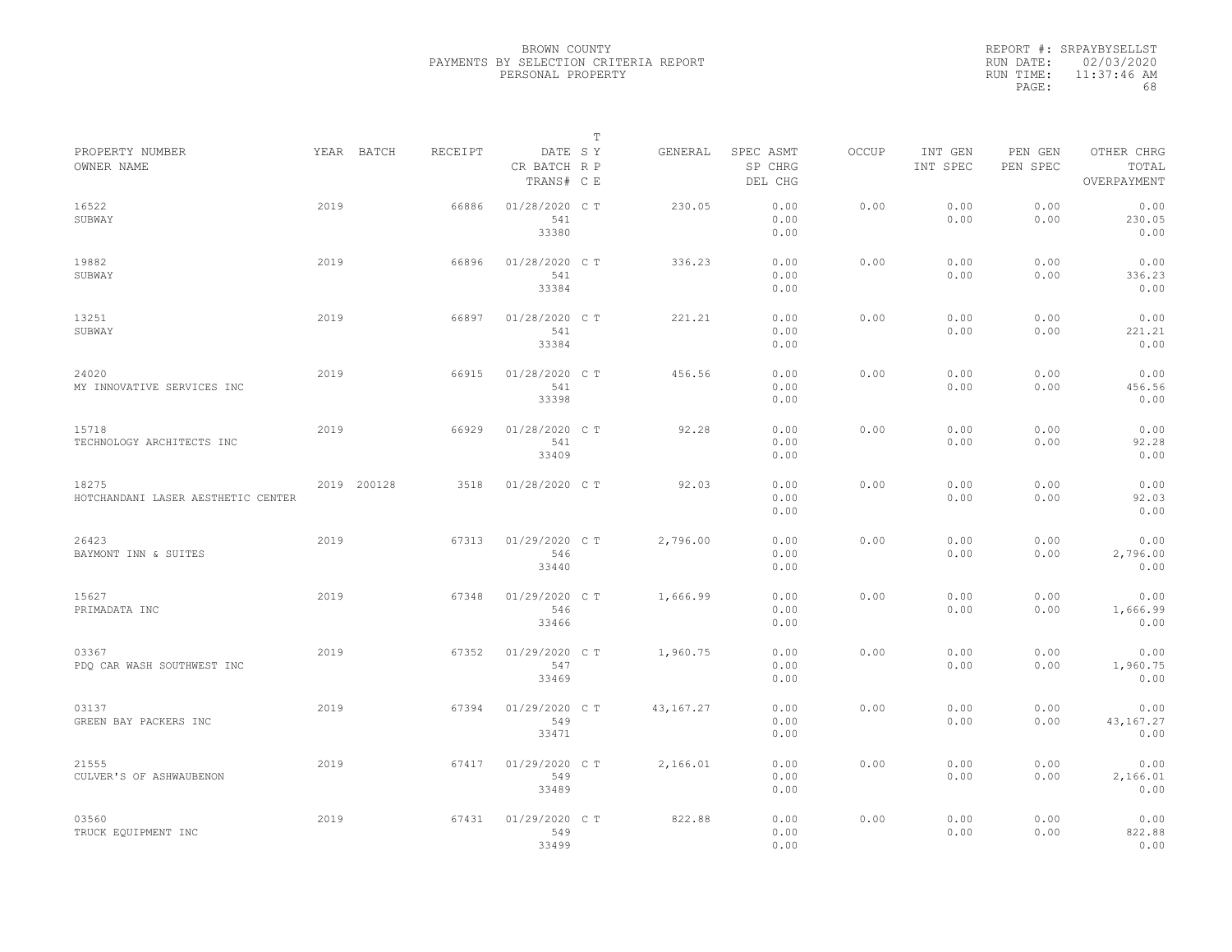|           | REPORT #: SRPAYBYSELLST |
|-----------|-------------------------|
|           | RUN DATE: 02/03/2020    |
| RUN TIME: | $11:37:46$ AM           |
| PAGE:     | 69                      |

|                                            |            |         |                                       | T |           |                                 |              |                     |                     |                                    |
|--------------------------------------------|------------|---------|---------------------------------------|---|-----------|---------------------------------|--------------|---------------------|---------------------|------------------------------------|
| PROPERTY NUMBER<br>OWNER NAME              | YEAR BATCH | RECEIPT | DATE SY<br>CR BATCH R P<br>TRANS# C E |   | GENERAL   | SPEC ASMT<br>SP CHRG<br>DEL CHG | <b>OCCUP</b> | INT GEN<br>INT SPEC | PEN GEN<br>PEN SPEC | OTHER CHRG<br>TOTAL<br>OVERPAYMENT |
| 07330<br>WG&R FURNITURE COMPANY, INC       | 2019       | 67498   | 01/29/2020 C T<br>546<br>33523        |   | 1,597.97  | 0.00<br>0.00<br>0.00            | 0.00         | 0.00<br>0.00        | 0.00<br>0.00        | 0.00<br>1,597.97<br>0.00           |
| 22556<br>AUGUST HAVEN LLC                  | 2019       | 67499   | 01/29/2020 C T<br>546<br>33523        |   | 428.24    | 0.00<br>0.00<br>0.00            | 0.00         | 0.00<br>0.00        | 0.00<br>0.00        | 0.00<br>428.24<br>0.00             |
| 26001<br>ZIPLINE DIV OF AD IDEAS OF WI INC | 2019       | 67508   | 01/29/2020 C T<br>546<br>33529        |   | 948.51    | 0.00<br>0.00<br>0.00            | 0.00         | 0.00<br>0.00        | 0.00<br>0.00        | 0.00<br>948.51<br>0.00             |
| 08166<br>AD IDEAS OF WI INC                | 2019       | 67509   | 01/29/2020 C T<br>546<br>33529        |   | 628.21    | 0.00<br>0.00<br>0.00            | 0.00         | 0.00<br>0.00        | 0.00<br>0.00        | 0.00<br>628.21<br>0.00             |
| 18343<br>JO-ANN FABRICS & CRAFTS #2099     | 2019       | 67522   | 01/29/2020 C T<br>547<br>33541        |   | 6,402.50  | 0.00<br>0.00<br>0.00            | 0.00         | 0.00<br>0.00        | 0.00<br>0.00        | 0.00<br>6,402.50<br>0.00           |
| 02942<br>BAY PARK SQUARE CINEMA #2211      | 2019       | 67549   | 01/29/2020 C T<br>549<br>33564        |   | 15,666.47 | 0.00<br>0.00<br>0.00            | 0.00         | 0.00<br>0.00        | 0.00<br>0.00        | 0.00<br>15,666.47<br>0.00          |
| 26787<br>TITLETOWN DEVELOPMENT LLC         | 2019       | 67574   | 01/29/2020 C T<br>547<br>33567        |   | 7,922.60  | 0.00<br>0.00<br>0.00            | 0.00         | 0.00<br>0.00        | 0.00<br>0.00        | 0.00<br>7,922.60<br>0.00           |
| 25861<br>AIM TRANSFER & STORAGE            | 2019       | 67604   | 01/29/2020 C T<br>549<br>33588        |   | 184.04    | 0.00<br>0.00<br>0.00            | 0.00         | 0.00<br>0.00        | 0.00<br>0.00        | 0.00<br>184.04<br>0.00             |
| 18367<br>GORDON FLESCH COMPANY INC         | 2019       | 67610   | 01/29/2020 C T<br>549<br>33594        |   | 1,137.86  | 0.00<br>0.00<br>0.00            | 0.00         | 0.00<br>0.00        | 0.00<br>0.00        | 0.00<br>1,137.86<br>0.00           |
| 21613<br>REALD INC                         | 2019       | 67619   | 01/29/2020 C T<br>549<br>33599        |   | 42.47     | 0.00<br>0.00<br>0.00            | 0.00         | 0.00<br>0.00        | 0.00<br>0.00        | 0.00<br>42.47<br>0.00              |
| 26623<br>MACS MACARONI & CHEESE SHOP       | 2019       | 67627   | 01/29/2020 C T<br>548<br>33604        |   | 7,689.01  | 0.00<br>0.00<br>0.00            | 0.00         | 0.00<br>0.00        | 0.00<br>0.00        | 0.00<br>7,689.01<br>0.00           |
| 17435<br>BEARING HEADQUARTERS              | 2019       | 67629   | 01/29/2020 C T<br>549<br>33606        |   | 30.08     | 0.00<br>0.00<br>0.00            | 0.00         | 0.00<br>0.00        | 0.00<br>0.00        | 0.00<br>30.08<br>0.00              |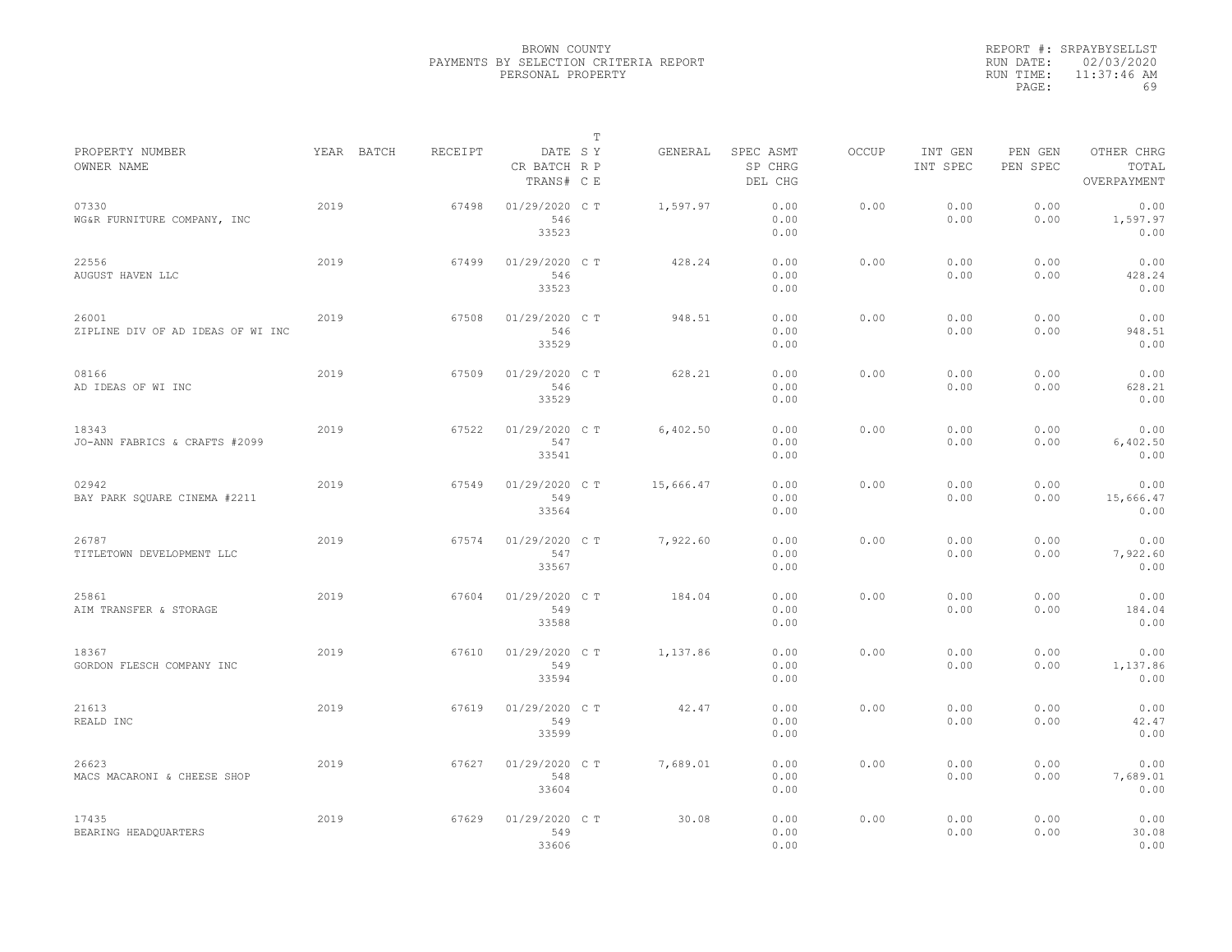|           | REPORT #: SRPAYBYSELLST |
|-----------|-------------------------|
|           | RUN DATE: 02/03/2020    |
| RUN TIME: | $11:37:46$ AM           |
| PAGE:     | 70                      |

|                                                    |      |            |         |                                       | T |          |                                 |              |                     |                     |                                    |
|----------------------------------------------------|------|------------|---------|---------------------------------------|---|----------|---------------------------------|--------------|---------------------|---------------------|------------------------------------|
| PROPERTY NUMBER<br>OWNER NAME                      |      | YEAR BATCH | RECEIPT | DATE SY<br>CR BATCH R P<br>TRANS# C E |   | GENERAL  | SPEC ASMT<br>SP CHRG<br>DEL CHG | <b>OCCUP</b> | INT GEN<br>INT SPEC | PEN GEN<br>PEN SPEC | OTHER CHRG<br>TOTAL<br>OVERPAYMENT |
| 24029<br>DUELL FINANCIAL STRATEGIES                | 2019 |            | 67780   | 01/29/2020 C T<br>546<br>33718        |   | 46.01    | 0.00<br>0.00<br>0.00            | 0.00         | 0.00<br>0.00        | 0.00<br>0.00        | 0.00<br>46.01<br>0.00              |
| 17535<br>TOTAL SERVICE DEVELOPMENT LLC             | 2019 |            | 67800   | 01/29/2020 C T<br>550<br>33737        |   | 212.35   | 0.00<br>0.00<br>0.00            | 0.00         | 0.00<br>0.00        | 0.00<br>0.00        | 0.00<br>212.35<br>0.00             |
| 17534<br>LIGHTHOUSE, THE                           | 2019 |            | 67809   | 01/29/2020 C T<br>549<br>33746        |   | 594.60   | 0.00<br>0.00<br>0.00            | 0.00         | 0.00<br>0.00        | 0.00<br>0.00        | 0.00<br>594.60<br>0.00             |
| 10672<br>BIG APPLE BAGEL                           | 2019 |            | 67841   | 01/29/2020 C T<br>546<br>33759        |   | 129.18   | 0.00<br>0.00<br>0.00            | 0.00         | 0.00<br>0.00        | 0.00<br>0.00        | 0.00<br>129.18<br>0.00             |
| 22584<br>ADVOCATES FOR HEALTHY TRANSITIONAL LIVING | 2019 |            | 67869   | 01/29/2020 C T<br>550<br>33782        |   | 239.55   | 0.00<br>0.00<br>0.00            | 0.00         | 0.00<br>0.00        | 0.00<br>0.00        | 0.00<br>239.55<br>0.00             |
| 20540<br>CENTURY DRILL & TOOL CORP                 | 2019 |            | 67884   | 01/29/2020 C T<br>546<br>33792        |   | 801.64   | 0.00<br>0.00<br>0.00            | 0.00         | 0.00<br>0.00        | 0.00<br>0.00        | 0.00<br>801.64<br>0.00             |
| 24683<br>MARLIN LEASING                            | 2019 |            | 67915   | 01/29/2020 C T<br>546<br>33807        |   | 477.80   | 0.00<br>0.00<br>0.00            | 0.00         | 0.00<br>0.00        | 0.00<br>0.00        | 0.00<br>477.80<br>0.00             |
| 13014<br>KOEHLER FLOORING INC                      | 2019 |            | 67938   | 01/29/2020 C T<br>550<br>33828        |   | 92.03    | 0.00<br>0.00<br>0.00            | 0.00         | 0.00<br>0.00        | 0.00<br>0.00        | 0.00<br>92.03<br>0.00              |
| 24017<br>BETTER BODY FITNESS LLC                   | 2019 |            | 67941   | 01/29/2020 C T<br>550<br>33831        |   | 145.10   | 0.00<br>0.00<br>0.00            | 0.00         | 0.00<br>0.00        | 0.00<br>0.00        | 0.00<br>145.10<br>0.00             |
| 19075<br>ASHLEY FURNITURE HOME STORES              | 2019 |            | 67952   | 01/29/2020 C T<br>546<br>33838        |   | 1,006.92 | 0.00<br>0.00<br>0.00            | 0.00         | 0.00<br>0.00        | 0.00<br>0.00        | 0.00<br>1,006.92<br>0.00           |
| 23990<br>CIRCLE KENNEL CLUB                        | 2019 |            | 67964   | 01/29/2020 C T<br>546<br>33843        |   | 88.48    | 0.00<br>0.00<br>0.00            | 0.00         | 0.00<br>0.00        | 0.00<br>0.00        | 0.00<br>88.48<br>0.00              |
| 19833<br>HOME TEAM SPORTS & APPAREL INC            | 2019 |            | 67985   | 01/29/2020 CT<br>547<br>33861         |   | 845.89   | 0.00<br>0.00<br>0.00            | 0.00         | 0.00<br>0.00        | 0.00<br>0.00        | 0.00<br>845.89<br>0.00             |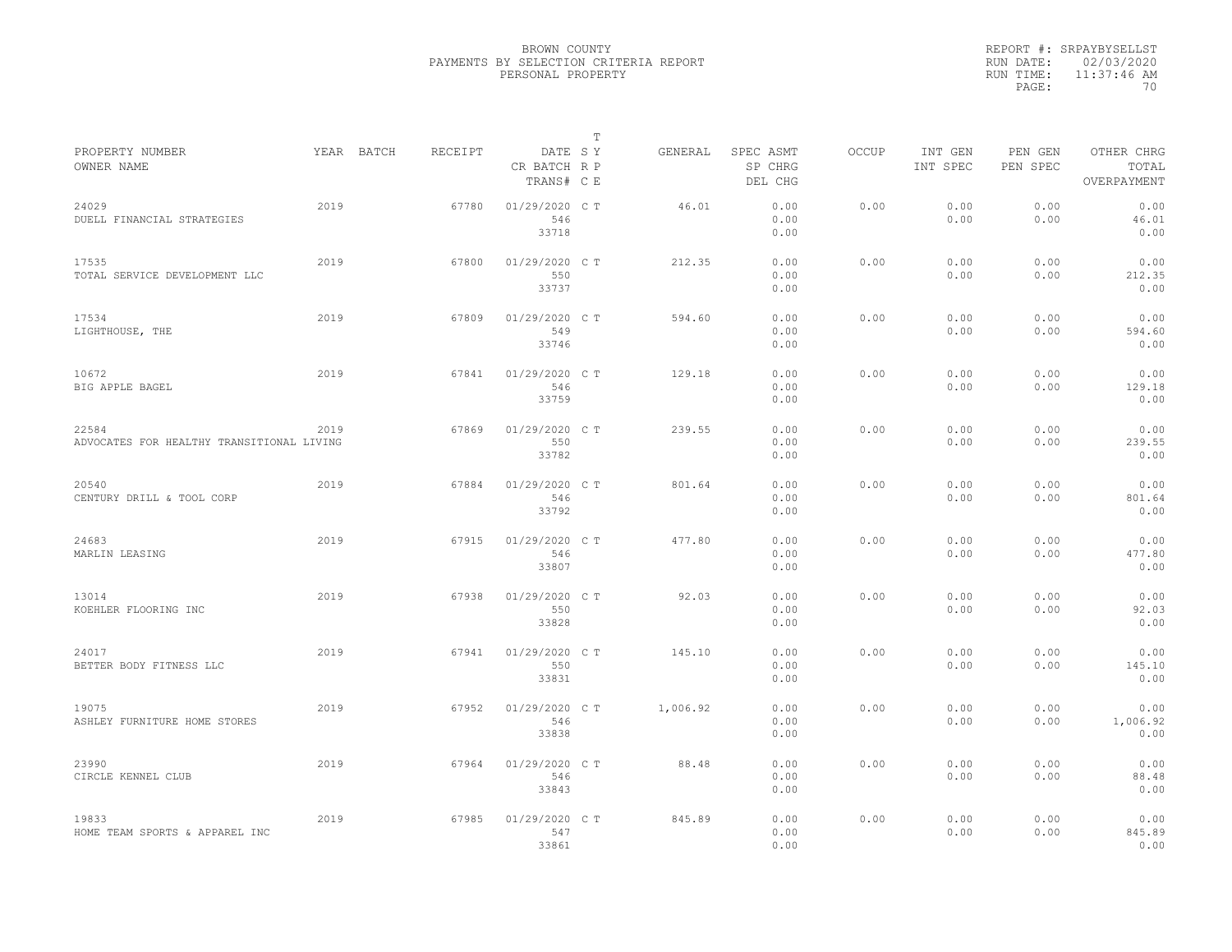|           | REPORT #: SRPAYBYSELLST |
|-----------|-------------------------|
|           | RUN DATE: 02/03/2020    |
| RUN TIME: | $11:37:47$ AM           |
| PAGE:     | 71                      |

| PROPERTY NUMBER                              |      | YEAR BATCH  | RECEIPT | DATE SY                        | т | GENERAL  | SPEC ASMT            | OCCUP | INT GEN      | PEN GEN      | OTHER CHRG               |  |
|----------------------------------------------|------|-------------|---------|--------------------------------|---|----------|----------------------|-------|--------------|--------------|--------------------------|--|
| OWNER NAME                                   |      |             |         | CR BATCH R P<br>TRANS# C E     |   |          | SP CHRG<br>DEL CHG   |       | INT SPEC     | PEN SPEC     | TOTAL<br>OVERPAYMENT     |  |
| 18287<br>TASTE OF INDIA                      | 2019 |             | 68146   | 01/29/2020 C T<br>548<br>33980 |   | 941.44   | 0.00<br>0.00<br>0.00 | 0.00  | 0.00<br>0.00 | 0.00<br>0.00 | 0.00<br>941.44<br>0.00   |  |
| 03411<br>RED D MIX INC                       | 2019 |             | 68210   | 01/29/2020 C T<br>546<br>34033 |   | 879.50   | 0.00<br>0.00<br>0.00 | 0.00  | 0.00<br>0.00 | 0.00<br>0.00 | 0.00<br>879.50<br>0.00   |  |
| 05117<br>AFFORDABLE STRIPPING & REFINISHING  |      | 2019 200129 | 3599    | 01/29/2020 C T                 |   | 8.85     | 0.00<br>0.00<br>0.00 | 0.00  | 0.00<br>0.00 | 0.00<br>0.00 | 0.00<br>8.85<br>0.00     |  |
| 24653<br>MALDONADO'S                         | 2019 |             | 68607   | 01/30/2020 C T<br>553<br>34106 |   | 888.35   | 0.00<br>0.00<br>0.00 | 0.00  | 0.00<br>0.00 | 0.00<br>0.00 | 0.00<br>888.35<br>0.00   |  |
| 23184<br>EILLIEN'S CANDIES, INC.             | 2019 |             | 68679   | 01/30/2020 C T<br>551<br>34143 |   | 421.16   | 0.00<br>0.00<br>0.00 | 0.00  | 0.00<br>0.00 | 0.00<br>0.00 | 0.00<br>421.16<br>0.00   |  |
| 03071<br>EILLIENS CANDIES INC                | 2019 |             | 68680   | 01/30/2020 C T<br>551<br>34143 |   | 766.24   | 0.00<br>0.00<br>0.00 | 0.00  | 0.00<br>0.00 | 0.00<br>0.00 | 0.00<br>766.24<br>0.00   |  |
| 25248<br>CUSTOM HEALTH PHARMACY              | 2019 |             | 68753   | 01/30/2020 C T<br>553<br>34160 |   | 368.07   | 0.00<br>0.00<br>0.00 | 0.00  | 0.00<br>0.00 | 0.00<br>0.00 | 0.00<br>368.07<br>0.00   |  |
| 20633<br>HAMPTON INN - GREEN BAY             | 2019 |             | 68768   | 01/30/2020 C T<br>551<br>34171 |   | 1,194.49 | 0.00<br>0.00<br>0.00 | 0.00  | 0.00<br>0.00 | 0.00<br>0.00 | 0.00<br>1,194.49<br>0.00 |  |
| 23255<br>TITLETOWN FLOORING LLC              | 2019 |             | 68772   | 01/30/2020 C T<br>555<br>34175 |   | 58.40    | 0.00<br>0.00<br>0.00 | 0.00  | 0.00<br>0.00 | 0.00<br>0.00 | 0.00<br>58.40<br>0.00    |  |
| 12924<br>MONROE TRUCK EQUIPMENT OF GREEN BAY | 2019 |             | 68789   | 01/30/2020 C T<br>555<br>34189 |   | 2,992.36 | 0.00<br>0.00<br>0.00 | 0.00  | 0.00<br>0.00 | 0.00<br>0.00 | 0.00<br>2,992.36<br>0.00 |  |
| 22140<br>WAYPORT INC                         | 2019 |             | 68818   | 01/30/2020 C T<br>555<br>34213 |   | 24.78    | 0.00<br>0.00<br>0.00 | 0.00  | 0.00<br>0.00 | 0.00<br>0.00 | 0.00<br>24.78<br>0.00    |  |
| 26023<br>DIRECTV LLC                         | 2019 |             | 68838   | 01/30/2020 C T<br>555<br>34220 |   | 24.78    | 0.00<br>0.00<br>0.00 | 0.00  | 0.00<br>0.00 | 0.00<br>0.00 | 0.00<br>24.78<br>0.00    |  |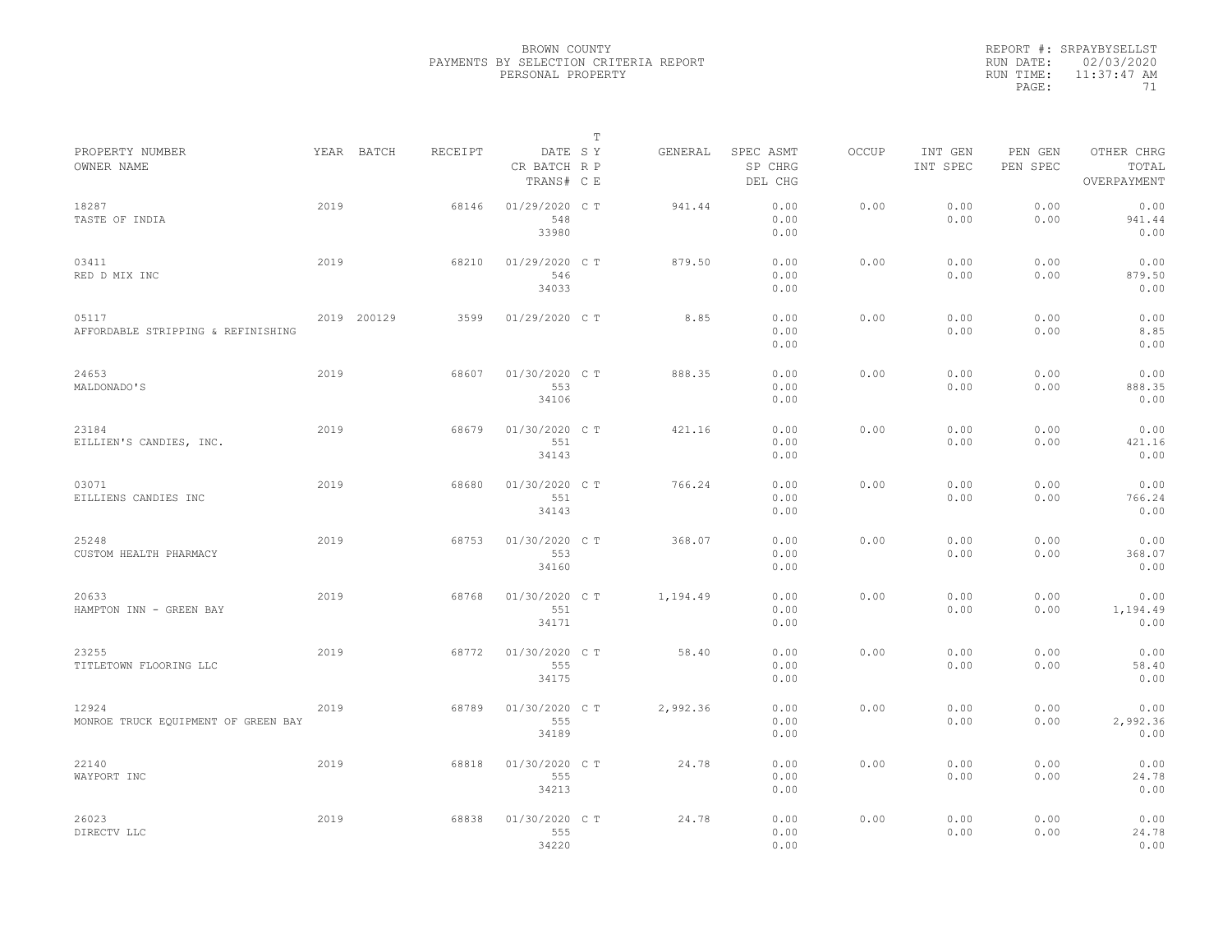| REPORT #: SRPAYBYSELLST |
|-------------------------|
| RUN DATE: 02/03/2020    |
| $11:37:47$ AM           |
| フク                      |
|                         |

|                                      |      |             |         |                                       | $\mathbb T$ |          |                                 |              |                     |                     |                                    |  |
|--------------------------------------|------|-------------|---------|---------------------------------------|-------------|----------|---------------------------------|--------------|---------------------|---------------------|------------------------------------|--|
| PROPERTY NUMBER<br>OWNER NAME        |      | YEAR BATCH  | RECEIPT | DATE SY<br>CR BATCH R P<br>TRANS# C E |             | GENERAL  | SPEC ASMT<br>SP CHRG<br>DEL CHG | <b>OCCUP</b> | INT GEN<br>INT SPEC | PEN GEN<br>PEN SPEC | OTHER CHRG<br>TOTAL<br>OVERPAYMENT |  |
| 26779<br>DIRECTV LLC                 | 2019 |             | 68840   | 01/30/2020 C T<br>555<br>34220        |             | 2,032.22 | 0.00<br>0.00<br>0.00            | 0.00         | 0.00<br>0.00        | 0.00<br>0.00        | 0.00<br>2,032.22<br>0.00           |  |
| 07222<br>G B EMOBSSING INC           | 2019 |             | 68855   | 01/30/2020 C T<br>551<br>34226        |             | 189.35   | 0.00<br>0.00<br>0.00            | 0.00         | 0.00<br>0.00        | 0.00<br>0.00        | 0.00<br>189.35<br>0.00             |  |
| 26883<br>NEW RUE21 LLC               | 2019 |             | 68873   | 01/30/2020 C T<br>551<br>34244        |             | 5,588.46 | 0.00<br>0.00<br>0.00            | 0.00         | 0.00<br>0.00        | 0.00<br>0.00        | 0.00<br>5,588.46<br>0.00           |  |
| 02924<br>AUTOMOTIVE SUPPLY COMPANY   | 2019 |             | 68884   | 01/30/2020 C T<br>551<br>34253        |             | 157.50   | 0.00<br>0.00<br>0.00            | 0.00         | 0.00<br>0.00        | 0.00<br>0.00        | 0.00<br>157.50<br>0.00             |  |
| 06534<br>H & H MACHINE               | 2019 |             | 68886   | 01/30/2020 C T<br>553<br>34255        |             | 44.25    | 0.00<br>0.00<br>0.00            | 0.00         | 0.00<br>0.00        | 0.00<br>0.00        | 0.00<br>44.25<br>0.00              |  |
| 27415<br>FUNCTION HEALTH INC         |      | 2019 200130 | 3638    | 01/30/2020 C T                        |             | 26.54    | 0.00<br>0.00<br>0.00            | 0.00         | 0.00<br>0.00        | 0.00<br>0.00        | 0.00<br>26.54<br>0.00              |  |
| 19309<br>T.I.C. INC                  | 2019 |             | 68889   | 01/30/2020 C T<br>551<br>34257        |             | 203.50   | 0.00<br>0.00<br>0.00            | 0.00         | 0.00<br>0.00        | 0.00<br>0.00        | 0.00<br>203.50<br>0.00             |  |
| 25224<br>WILD BIRDS UNLIMITED        | 2019 |             | 68896   | 01/30/2020 C T<br>553<br>34264        |             | 143.33   | 0.00<br>0.00<br>0.00            | 0.00         | 0.00<br>0.00        | 0.00<br>0.00        | 0.00<br>143.33<br>0.00             |  |
| 27656<br>QUALITY INN                 | 2019 |             | 68953   | 01/30/2020 C T<br>555<br>34308        |             | 3,272.02 | 0.00<br>0.00<br>0.00            | 0.00         | 0.00<br>0.00        | 0.00<br>0.00        | 0.00<br>3,272.02<br>0.00           |  |
| 27051<br>LYTX INC                    | 2019 |             | 69023   | 01/30/2020 C T<br>554<br>34338        |             | 3.93     | 0.00<br>0.00<br>0.00            | 0.00         | 0.00<br>0.00        | 0.00<br>0.00        | 0.00<br>3.93<br>0.00               |  |
| 25844<br>POTBELLY SANDWICH WORKS LLC | 2019 |             | 69055   | 01/30/2020 C T<br>554<br>34361        |             | 2,907.48 | 0.00<br>0.00<br>0.00            | 0.00         | 0.00<br>0.00        | 0.00<br>0.00        | 0.00<br>2,907.48<br>0.00           |  |
| 23304<br>ADT LLC                     | 2019 |             | 69106   | 01/30/2020 CT<br>556<br>34371         |             | 166.36   | 0.00<br>0.00<br>0.00            | 0.00         | 0.00<br>0.00        | 0.00<br>0.00        | 0.00<br>166.36<br>0.00             |  |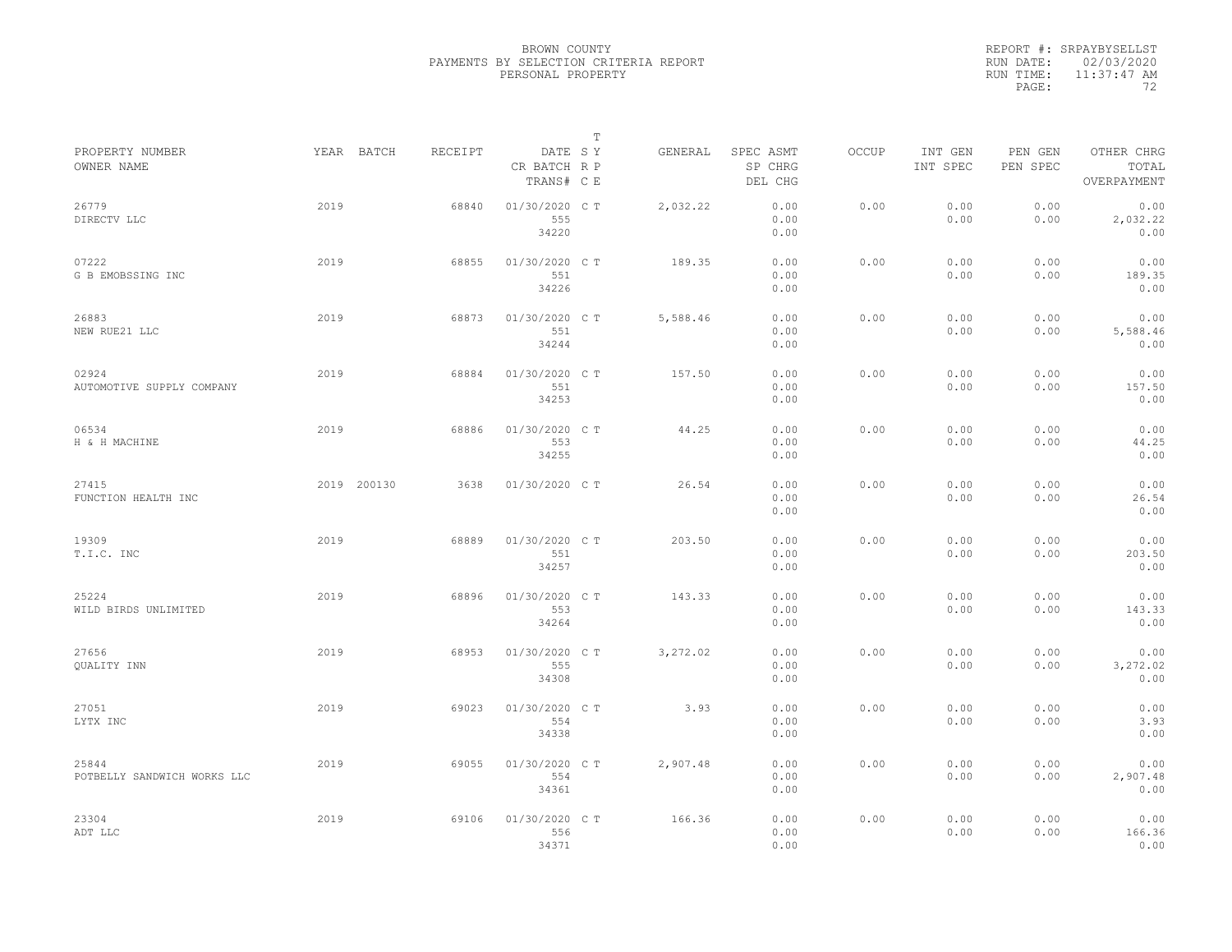|           | REPORT #: SRPAYBYSELLST |
|-----------|-------------------------|
|           | RUN DATE: 02/03/2020    |
| RUN TIME: | $11:37:48$ AM           |
| PAGE:     | 73                      |

|                                                 |      |             |         |                                       | т |          |                                 |       |                     |                     |                                    |  |
|-------------------------------------------------|------|-------------|---------|---------------------------------------|---|----------|---------------------------------|-------|---------------------|---------------------|------------------------------------|--|
| PROPERTY NUMBER<br>OWNER NAME                   |      | YEAR BATCH  | RECEIPT | DATE SY<br>CR BATCH R P<br>TRANS# C E |   | GENERAL  | SPEC ASMT<br>SP CHRG<br>DEL CHG | OCCUP | INT GEN<br>INT SPEC | PEN GEN<br>PEN SPEC | OTHER CHRG<br>TOTAL<br>OVERPAYMENT |  |
| 18280<br>ZYQUEST INC                            | 2019 |             | 69121   | 01/30/2020 C T<br>554<br>34373        |   | 241.52   | 0.00<br>0.00<br>0.00            | 0.00  | 0.00<br>0.00        | 0.00<br>0.00        | 0.00<br>241.52<br>0.00             |  |
| 24025<br>JD BYRIDER GREEN BAY                   | 2019 |             | 69125   | 01/30/2020 C T<br>554<br>34377        |   | 392.86   | 0.00<br>0.00<br>0.00            | 0.00  | 0.00<br>0.00        | 0.00<br>0.00        | 0.00<br>392.86<br>0.00             |  |
| 23996<br>CHIPOTLE MEXICAN GRILL OF COLORADO LLC | 2019 |             | 69160   | 01/30/2020 C T<br>556<br>34400        |   | 2,360.69 | 0.00<br>0.00<br>0.00            | 0.00  | 0.00<br>0.00        | 0.00<br>0.00        | 0.00<br>2,360.69<br>0.00           |  |
| 25868<br>ESCAPE ROOM                            |      | 2019 200130 | 3652    | 01/30/2020 C T                        |   | 37.17    | 0.00<br>0.00<br>0.00            | 0.00  | 0.00<br>0.00        | 0.00<br>0.00        | 0.00<br>37.17<br>0.00              |  |
| 22560<br>MIDWESTERN WHEELS INC                  | 2019 |             | 69187   | 01/30/2020 C T<br>554<br>34416        |   | 11.78    | 0.00<br>0.00<br>0.00            | 0.00  | 0.00<br>0.00        | 0.00<br>0.00        | 0.00<br>11.78<br>0.00              |  |
| 03293<br>AVIS RENT-A-CAR SYSTEM LICENSEE        | 2019 |             | 69188   | 01/30/2020 C T<br>554<br>34416        |   | 3,426.88 | 0.00<br>0.00<br>0.00            | 0.00  | 0.00<br>0.00        | 0.00<br>0.00        | 0.00<br>3,426.88<br>0.00           |  |
| 23242<br>SMART COW WISCONSIN LLC                |      | 2019 200130 | 3667    | 01/30/2020 C T                        |   | 1,643.98 | 0.00<br>0.00<br>0.00            | 0.00  | 0.00<br>0.00        | 0.00<br>0.00        | 0.00<br>1,643.98<br>0.00           |  |
| 24851<br>COVIDIEN SALES LLC                     | 2019 |             | 69213   | 01/30/2020 C T<br>556<br>34437        |   | 26.54    | 0.00<br>0.00<br>0.00            | 0.00  | 0.00<br>0.00        | 0.00<br>0.00        | 0.00<br>26.54<br>0.00              |  |
| 22053<br>WEST TOWN AUTO                         | 2019 |             | 69229   | 01/30/2020 C T<br>553<br>34453        |   | 58.40    | 0.00<br>0.00<br>0.00            | 0.00  | 0.00<br>0.00        | 0.00<br>0.00        | 0.00<br>58.40<br>0.00              |  |
| 13790<br>HALLMAN/LINDSAY PAINTS INC             | 2019 |             | 69232   | 01/30/2020 C T<br>552<br>34456        |   | 129.18   | 0.00<br>0.00<br>0.00            | 0.00  | 0.00<br>0.00        | 0.00<br>0.00        | 0.00<br>129.18<br>0.00             |  |
| 26004<br>EPIC AVIATION LLC                      |      | 2019 200130 | 3679    | 01/30/2020 C T                        |   | 77.86    | 0.00<br>0.00<br>0.00            | 0.00  | 0.00<br>0.00        | 0.00<br>0.00        | 0.00<br>77.86<br>0.00              |  |
| 21764<br>EPIC AVIATION LLC                      |      | 2019 200130 | 3681    | 01/30/2020 C T                        |   | 44.25    | 0.00<br>0.00<br>0.00            | 0.00  | 0.00<br>0.00        | 0.00<br>0.00        | 0.00<br>44.25<br>0.00              |  |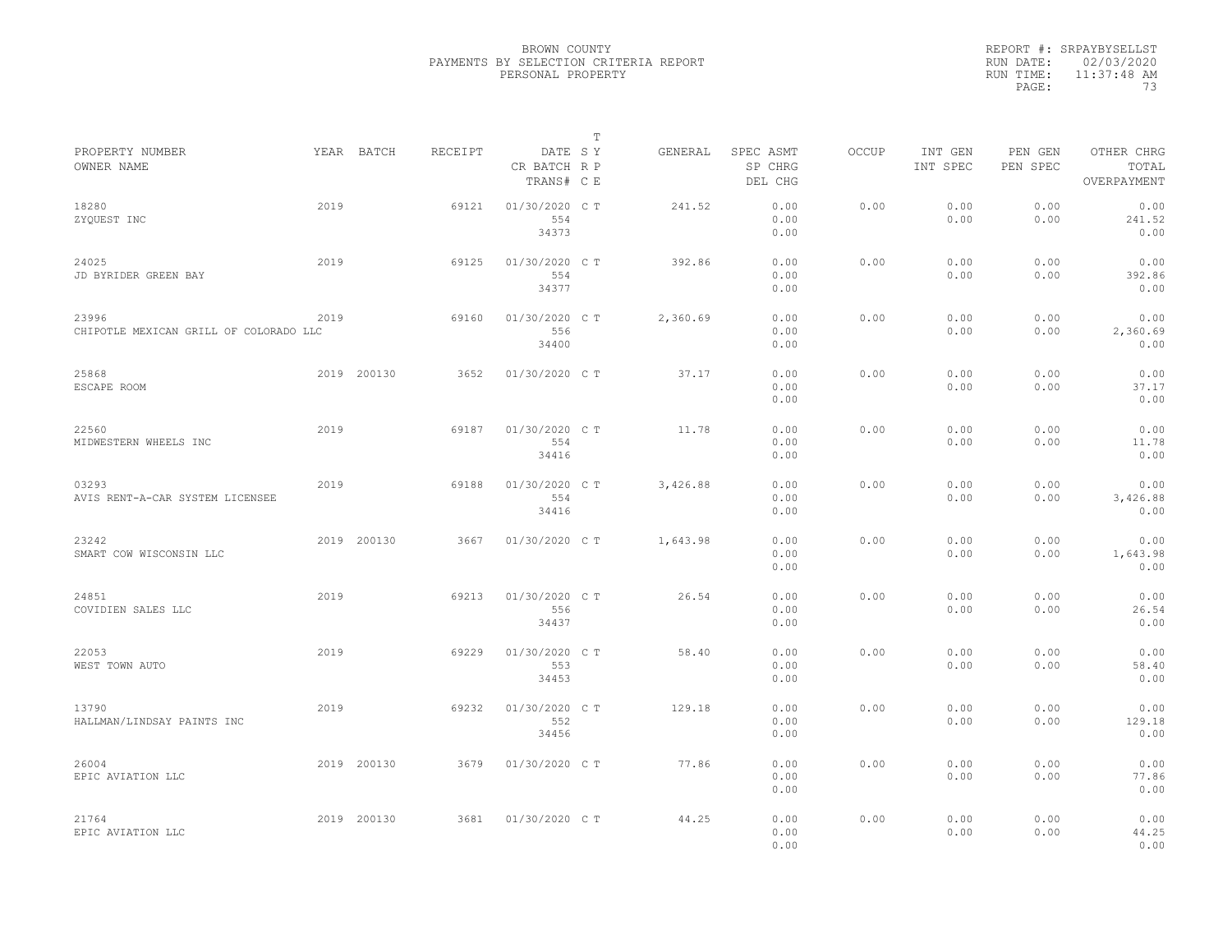|           | REPORT #: SRPAYBYSELLST |
|-----------|-------------------------|
|           | RUN DATE: 02/03/2020    |
| RUN TIME: | $11:37:48$ AM           |
| PAGE:     | 74                      |

|                                                |      |             |         |                                       | $\mathbb T$ |           |                                 |              |                     |                     |                                    |
|------------------------------------------------|------|-------------|---------|---------------------------------------|-------------|-----------|---------------------------------|--------------|---------------------|---------------------|------------------------------------|
| PROPERTY NUMBER<br>OWNER NAME                  |      | YEAR BATCH  | RECEIPT | DATE SY<br>CR BATCH R P<br>TRANS# C E |             | GENERAL   | SPEC ASMT<br>SP CHRG<br>DEL CHG | <b>OCCUP</b> | INT GEN<br>INT SPEC | PEN GEN<br>PEN SPEC | OTHER CHRG<br>TOTAL<br>OVERPAYMENT |
| 20326<br>NAKASHIMA OF JAPAN                    | 2019 |             | 69368   | 01/30/2020 C T<br>552<br>34518        |             | 1,495.33  | 0.00<br>0.00<br>0.00            | 0.00         | 0.00<br>0.00        | 0.00<br>0.00        | 0.00<br>1,495.33<br>0.00           |
| 26449<br>SPORT CLIPS                           |      | 2019 200130 | 3708    | 01/30/2020 C T                        |             | 1,344.92  | 0.00<br>0.00<br>0.00            | 0.00         | 0.00<br>0.00        | 0.00<br>0.00        | 0.00<br>1,344.92<br>0.00           |
| 02963<br>BROADWAY AUTOMOTIVE-GREEN BAY INC     |      | 2019 200130 | 3709    | 01/30/2020 C T                        |             | 5,659.25  | 0.00<br>0.00<br>0.00            | 0.00         | 0.00<br>0.00        | 0.00<br>0.00        | 0.00<br>5,659.25<br>0.00           |
| 25295<br>DELSART LIGHTING                      |      | 2019 200131 | 3788    | 01/31/2020 C T                        |             | 35.39     | 0.00<br>0.00<br>0.00            | 0.00         | 0.00<br>0.00        | 0.00<br>0.00        | 0.00<br>35.39<br>0.00              |
| 25846<br>INNOVA TECHNOLOGIES INC               | 2019 |             | 69776   | 01/31/2020 C T<br>560<br>34548        |             | 311.46    | 0.00<br>0.00<br>0.00            | 0.00         | 0.00<br>0.00        | 0.00<br>0.00        | 0.00<br>311.46<br>0.00             |
| 14764<br>FEDEX OFFICE & PRINT SVCS INC #5194   | 2019 |             | 69850   | 01/31/2020 C T<br>563<br>34612        |             | 3,694.97  | 0.00<br>0.00<br>0.00            | 0.00         | 0.00<br>0.00        | 0.00<br>0.00        | 0.00<br>3,694.97<br>0.00           |
| 24012<br>FEDEX GROUND PACKAGE SYSTEM INC       | 2019 |             | 69851   | 01/31/2020 C T<br>563<br>34613        |             | 20,106.16 | 0.00<br>0.00<br>0.00            | 0.00         | 0.00<br>0.00        | 0.00<br>0.00        | 0.00<br>20,106.16<br>0.00          |
| 24091<br>FEDEX FREIGHT INC EGB                 | 2019 |             | 69853   | 01/31/2020 C T<br>563<br>34615        |             | 111.49    | 0.00<br>0.00<br>0.00            | 0.00         | 0.00<br>0.00        | 0.00<br>0.00        | 0.00<br>111.49<br>0.00             |
| 18381<br>DE LAGE LANDEN FINANCIAL SERVICES INC | 2019 |             | 69904   | 01/31/2020 C T<br>559<br>34662        |             | 2,420.86  | 0.00<br>0.00<br>0.00            | 0.00         | 0.00<br>0.00        | 0.00<br>0.00        | 0.00<br>2,420.86<br>0.00           |
| 19220<br>LOGICALIS INC                         | 2019 |             | 69914   | 01/31/2020 C T<br>559<br>34670        |             | 190.45    | 0.00<br>0.00<br>0.00            | 0.00         | 0.00<br>0.00        | 0.00<br>0.00        | 0.00<br>190.45<br>0.00             |
| 24596<br>MIDWEST WIRE & CABLE                  | 2019 |             | 69933   | 01/31/2020 C T<br>561<br>34690        |             | 12.40     | 0.00<br>0.00<br>0.00            | 0.00         | 0.00<br>0.00        | 0.00<br>0.00        | 0.00<br>12.40<br>0.00              |
| 02871<br>AIRPORT GIFT SHOP                     | 2019 |             | 69982   | 01/31/2020 C T<br>564<br>34723        |             | 530.89    | 0.00<br>0.00<br>0.00            | 0.00         | 0.00<br>0.00        | 0.00<br>0.00        | 0.00<br>530.89<br>0.00             |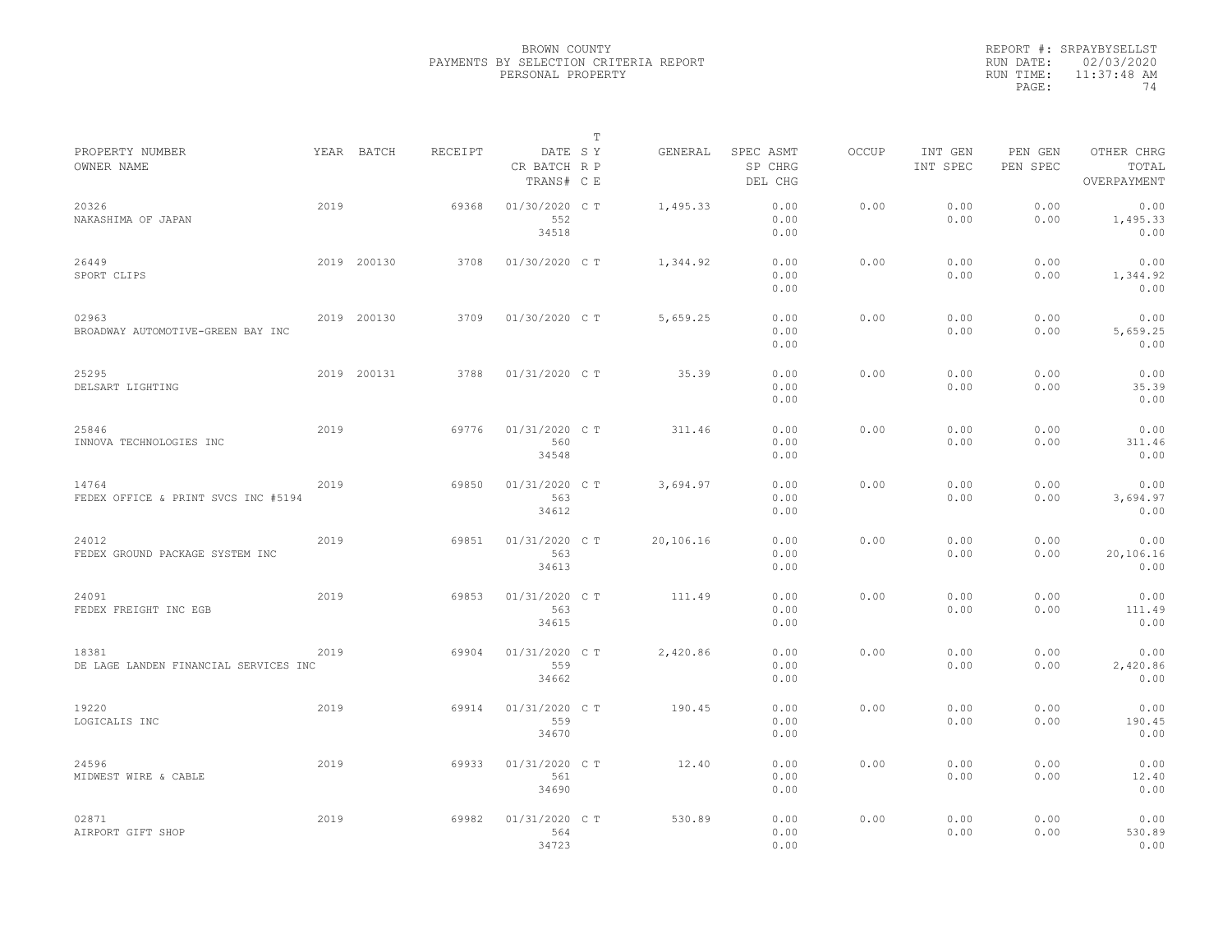|                                                   |      |            |         |                                       | $\mathbb{T}$ |          |                                 |              |                     |                     |                                    |
|---------------------------------------------------|------|------------|---------|---------------------------------------|--------------|----------|---------------------------------|--------------|---------------------|---------------------|------------------------------------|
| PROPERTY NUMBER<br>OWNER NAME                     |      | YEAR BATCH | RECEIPT | DATE SY<br>CR BATCH R P<br>TRANS# C E |              | GENERAL  | SPEC ASMT<br>SP CHRG<br>DEL CHG | <b>OCCUP</b> | INT GEN<br>INT SPEC | PEN GEN<br>PEN SPEC | OTHER CHRG<br>TOTAL<br>OVERPAYMENT |
| 15844<br>AMERICAN FAMILY MUTUAL INSURANCE CO      | 2019 |            | 70001   | 01/31/2020 C T<br>563<br>34740        |              | 3.55     | 0.00<br>0.00<br>0.00            | 0.00         | 0.00<br>0.00        | 0.00<br>0.00        | 0.00<br>3.55<br>0.00               |
| 03123<br>GERONDALE HEATING INC                    | 2019 |            | 70008   | 01/31/2020 C T<br>561<br>34746        |              | 30.08    | 0.00<br>0.00<br>0.00            | 0.00         | 0.00<br>0.00        | 0.00<br>0.00        | 0.00<br>30.08<br>0.00              |
| 26794<br>WALGREENS QUICK CARE ASHWAUBENON         | 2019 |            | 70017   | 01/31/2020 C T<br>559<br>34751        |              | 3.55     | 0.00<br>0.00<br>0.00            | 0.00         | 0.00<br>0.00        | 0.00<br>0.00        | 0.00<br>3.55<br>0.00               |
| 26643<br>SRC TECHNOLOGIES                         | 2019 |            | 70030   | 01/31/2020 C T<br>564<br>34757        |              | 309.69   | 0.00<br>0.00<br>0.00            | 0.00         | 0.00<br>0.00        | 0.00<br>0.00        | 0.00<br>309.69<br>0.00             |
| 22124<br>BANK OF AMERICA N.A.                     | 2019 |            | 70352   | 01/31/2020 C T<br>559<br>34777        |              | 19.47    | 0.00<br>0.00<br>0.00            | 0.00         | 0.00<br>0.00        | 0.00<br>0.00        | 0.00<br>19.47<br>0.00              |
| 17542<br>MERRILL LYNCH PIERCE, FENNER & SMITH INC | 2019 |            | 70396   | 01/31/2020 C T<br>559<br>34781        |              | 2,139.47 | 0.00<br>0.00<br>0.00            | 0.00         | 0.00<br>0.00        | 0.00<br>0.00        | 0.00<br>2,139.47<br>0.00           |
| 26670<br><b>JAGUAR STATION</b>                    | 2019 |            | 70408   | 01/31/2020 C T<br>563<br>34784        |              | 500.80   | 0.00<br>0.00<br>0.00            | 0.00         | 0.00<br>0.00        | 0.00<br>0.00        | 0.00<br>500.80<br>0.00             |
| 12258<br>JASON LOUIS INC                          | 2019 |            | 70422   | 01/31/2020 C T<br>564<br>34796        |              | 336.23   | 0.00<br>0.00<br>0.00            | 0.00         | 0.00<br>0.00        | 0.00<br>0.00        | 0.00<br>336.23<br>0.00             |
| 14862<br>BARNES & NOBLE BOOKSELLERS INC #2085     | 2019 |            | 70426   | 01/31/2020 C T<br>563<br>34800        |              | 4,261.25 | 0.00<br>0.00<br>0.00            | 0.00         | 0.00<br>0.00        | 0.00<br>0.00        | 0.00<br>4,261.25<br>0.00           |
| 20635<br>RED ROBIN GOURMET BURGERS                | 2019 |            | 70429   | 01/31/2020 C T<br>563<br>34803        |              | 4,144.45 | 0.00<br>0.00<br>0.00            | 0.00         | 0.00<br>0.00        | 0.00<br>0.00        | 0.00<br>4,144.45<br>0.00           |
| 24692<br>DISTRICT EVENT CENTER LLC, THE           | 2019 |            | 70447   | 01/31/2020 C T<br>563<br>34820        |              | 1,067.07 | 0.00<br>0.00<br>0.00            | 0.00         | 0.00<br>0.00        | 0.00<br>0.00        | 0.00<br>1,067.07<br>0.00           |
| 26021<br>ADIDAS AMERICA INC                       | 2019 |            | 70449   | 01/31/2020 C T<br>563<br>34822        |              | 499.03   | 0.00<br>0.00<br>0.00            | 0.00         | 0.00<br>0.00        | 0.00<br>0.00        | 0.00<br>499.03<br>0.00             |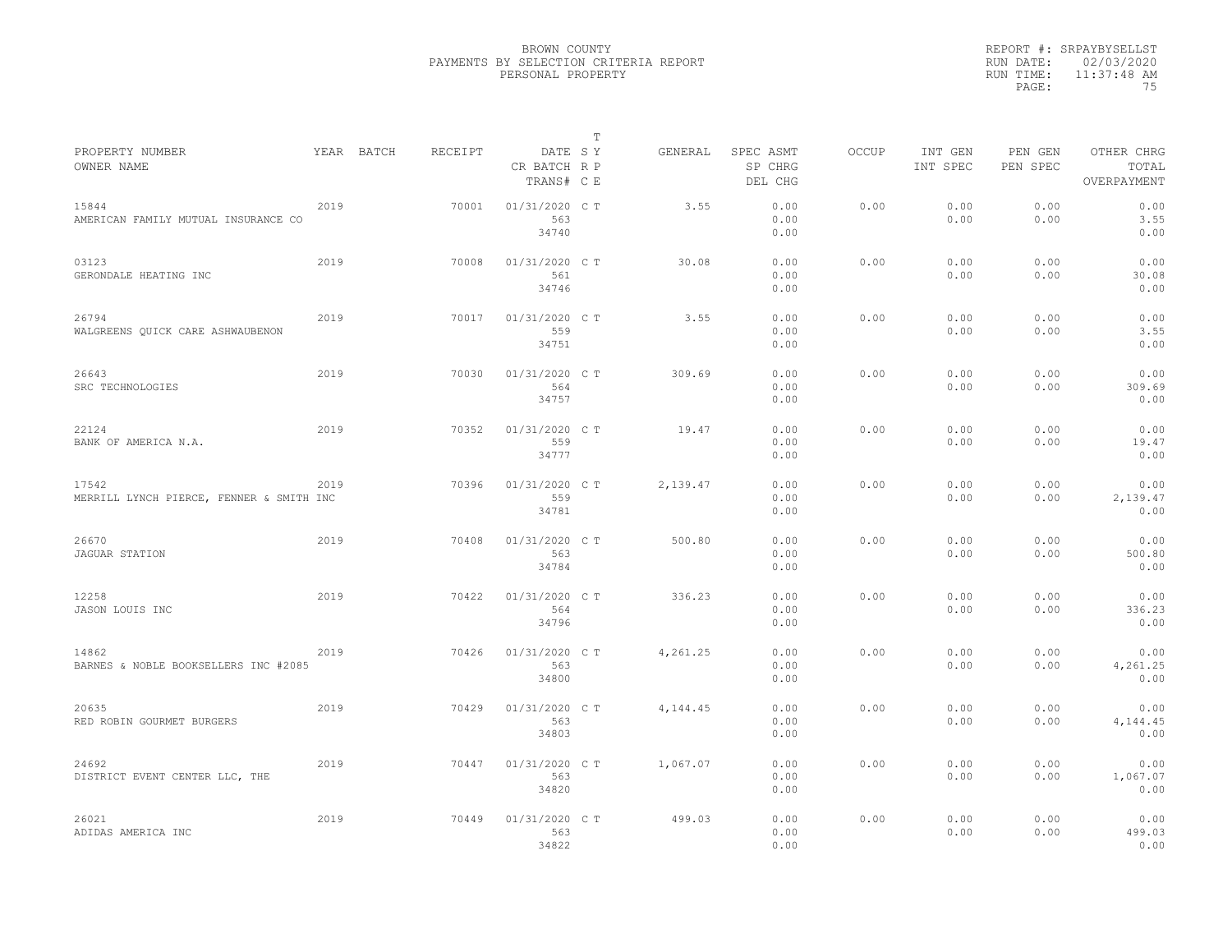|                                               |      |            |         |                                       | $\mathbb{T}$ |          |                                 |              |                     |                     |                                    |  |
|-----------------------------------------------|------|------------|---------|---------------------------------------|--------------|----------|---------------------------------|--------------|---------------------|---------------------|------------------------------------|--|
| PROPERTY NUMBER<br>OWNER NAME                 |      | YEAR BATCH | RECEIPT | DATE SY<br>CR BATCH R P<br>TRANS# C E |              | GENERAL  | SPEC ASMT<br>SP CHRG<br>DEL CHG | <b>OCCUP</b> | INT GEN<br>INT SPEC | PEN GEN<br>PEN SPEC | OTHER CHRG<br>TOTAL<br>OVERPAYMENT |  |
| 22070<br>PARAGON COMMUNITY SERVICES LLC #932  | 2019 |            | 70462   | 01/31/2020 C T<br>563<br>34830        |              | 263.67   | 0.00<br>0.00<br>0.00            | 0.00         | 0.00<br>0.00        | 0.00<br>0.00        | 0.00<br>263.67<br>0.00             |  |
| 07353<br>DAVID'S APPLIANCE INC                | 2019 |            | 70466   | 01/31/2020 C T<br>561<br>34834        |              | 3.55     | 0.00<br>0.00<br>0.00            | 0.00         | 0.00<br>0.00        | 0.00<br>0.00        | 0.00<br>3.55<br>0.00               |  |
| 26763<br>A & W RESTAURANT                     | 2019 |            | 70468   | 01/31/2020 C T<br>563<br>34836        |              | 539.74   | 0.00<br>0.00<br>0.00            | 0.00         | 0.00<br>0.00        | 0.00<br>0.00        | 0.00<br>539.74<br>0.00             |  |
| 03335<br>NU-WAY INC                           | 2019 |            | 70562   | 01/31/2020 C T<br>566<br>34886        |              | 360.99   | 0.00<br>0.00<br>0.00            | 0.00         | 0.00<br>0.00        | 0.00<br>0.00        | 0.00<br>360.99<br>0.00             |  |
| 24716<br>LEASING ASSOCIATES OF BARRINGTON INC | 2019 |            | 70563   | 01/31/2020 C T<br>560<br>34887        |              | 2,337.67 | 0.00<br>0.00<br>0.00            | 0.00         | 0.00<br>0.00        | 0.00<br>0.00        | 0.00<br>2,337.67<br>0.00           |  |
| 03365<br>PAULSON HARDWARE INC                 | 2019 |            | 70649   | 01/31/2020 C T<br>566<br>34926        |              | 189.35   | 0.00<br>0.00<br>0.00            | 0.00         | 0.00<br>0.00        | 0.00<br>0.00        | 0.00<br>189.35<br>0.00             |  |
| 12082<br>PIONEER METAL FINISHING LLC (TID #3) | 2019 |            | 70675   | 01/31/2020 C T<br>559<br>34940        |              | 4,255.94 | 0.00<br>0.00<br>0.00            | 0.00         | 0.00<br>0.00        | 0.00<br>0.00        | 0.00<br>4,255.94<br>0.00           |  |
| 23971<br>PIONEER METAL FINISHING              | 2019 |            | 70676   | 01/31/2020 C T<br>559<br>34940        |              | 3,475.54 | 0.00<br>0.00<br>0.00            | 0.00         | 0.00<br>0.00        | 0.00<br>0.00        | 0.00<br>3,475.54<br>0.00           |  |
| 16431<br>NIFONG REALTY INC                    | 2019 |            | 70694   | 01/31/2020 C T<br>561<br>34952        |              | 60.17    | 0.00<br>0.00<br>0.00            | 0.00         | 0.00<br>0.00        | 0.00<br>0.00        | 0.00<br>60.17<br>0.00              |  |
| 23301<br>GOLRUSK PET CARE CENTER INC          | 2019 |            | 70730   | 01/31/2020 C T<br>564<br>34975        |              | 24.78    | 0.00<br>0.00<br>0.00            | 0.00         | 0.00<br>0.00        | 0.00<br>0.00        | 0.00<br>24.78<br>0.00              |  |
| 25885<br>IO RESOURCE GROUP                    | 2019 |            | 70746   | 01/31/2020 C T<br>563<br>34989        |              | 44.25    | 0.00<br>0.00<br>0.00            | 0.00         | 0.00<br>0.00        | 0.00<br>0.00        | 0.00<br>44.25<br>0.00              |  |
| 03544<br>CROWLEY, ROBERT J DDS SC             | 2019 |            | 70785   | 01/31/2020 C T<br>566<br>34997        |              | 132.73   | 0.00<br>0.00<br>0.00            | 0.00         | 0.00<br>0.00        | 0.00<br>0.00        | 0.00<br>132.73<br>0.00             |  |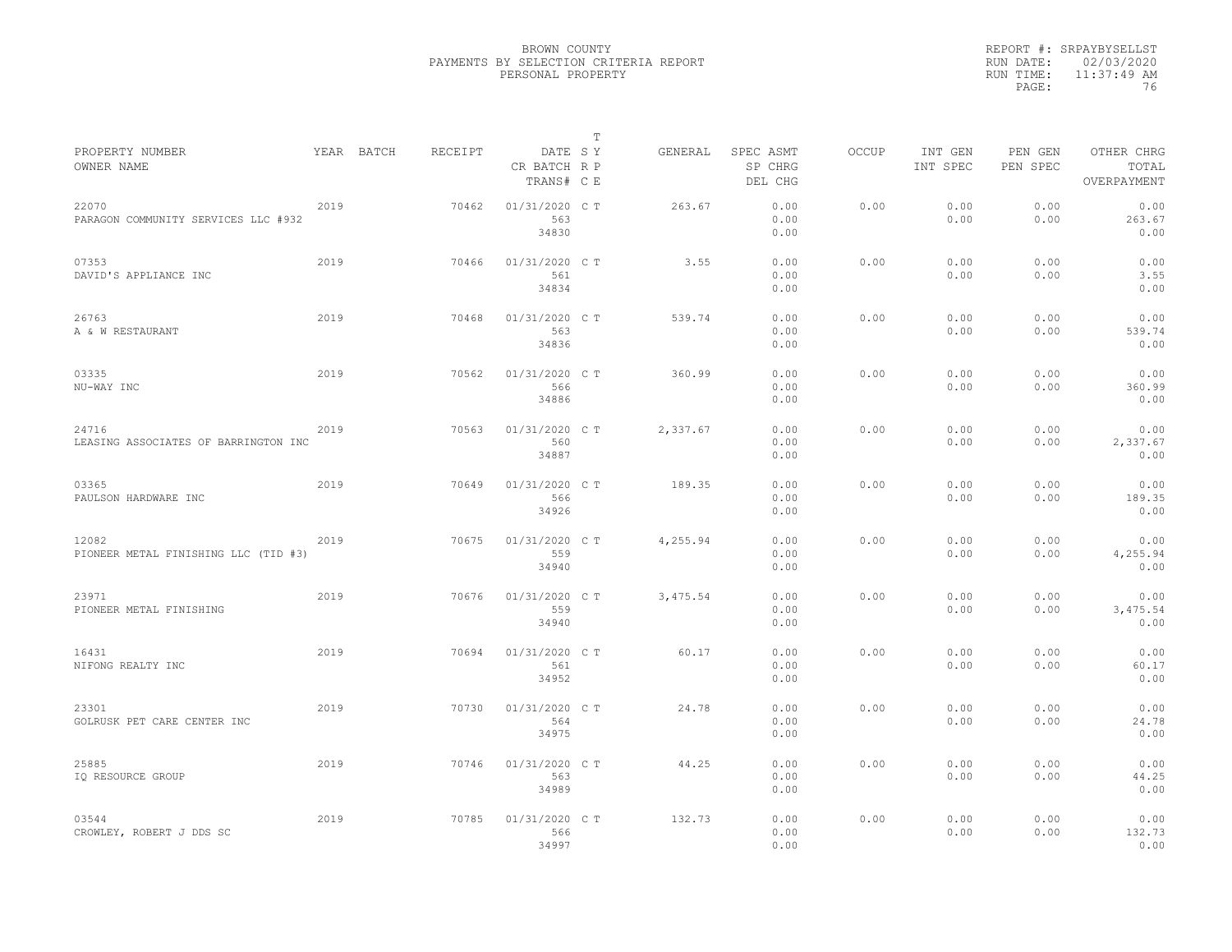|           | REPORT #: SRPAYBYSELLST |
|-----------|-------------------------|
|           | RUN DATE: 02/03/2020    |
| RUN TIME: | $11:37:49$ AM           |
| PAGE:     | 77                      |

|                                              |      |            |         |                                       | T |           |                                 |              |                     |                     |                                    |
|----------------------------------------------|------|------------|---------|---------------------------------------|---|-----------|---------------------------------|--------------|---------------------|---------------------|------------------------------------|
| PROPERTY NUMBER<br>OWNER NAME                |      | YEAR BATCH | RECEIPT | DATE SY<br>CR BATCH R P<br>TRANS# C E |   | GENERAL   | SPEC ASMT<br>SP CHRG<br>DEL CHG | <b>OCCUP</b> | INT GEN<br>INT SPEC | PEN GEN<br>PEN SPEC | OTHER CHRG<br>TOTAL<br>OVERPAYMENT |
| 26665<br>M R NEUBERT CONSTRUCTION            | 2019 |            | 70815   | 01/31/2020 C T<br>566<br>35026        |   | 115.03    | 0.00<br>0.00<br>0.00            | 0.00         | 0.00<br>0.00        | 0.00<br>0.00        | 0.00<br>115.03<br>0.00             |
| 03609<br>WISCONSIN PLASTICS INC OF GREEN BAY | 2019 |            | 70843   | 01/31/2020 C T<br>566<br>35042        |   | 2,449.16  | 0.00<br>0.00<br>0.00            | 0.00         | 0.00<br>0.00        | 0.00<br>0.00        | 0.00<br>2,449.16<br>0.00           |
| 03214<br>K & K MATERIAL HANDLING INC         | 2019 |            | 70923   | 01/31/2020 C T<br>566<br>35084        |   | 65.47     | 0.00<br>0.00<br>0.00            | 0.00         | 0.00<br>0.00        | 0.00<br>0.00        | 0.00<br>65.47<br>0.00              |
| 22951<br>WILSON COLLISON CENTER              | 2019 |            | 70950   | 01/31/2020 C T<br>566<br>35103        |   | 70.78     | 0.00<br>0.00<br>0.00            | 0.00         | 0.00<br>0.00        | 0.00<br>0.00        | 0.00<br>70.78<br>0.00              |
| 11059<br>VICTORIA'S SECRET STORES, LLC #753  | 2019 |            | 71017   | 01/31/2020 C T<br>559<br>35157        |   | 9,798.40  | 0.00<br>0.00<br>0.00            | 0.00         | 0.00<br>0.00        | 0.00<br>0.00        | 0.00<br>9,798.40<br>0.00           |
| 10999<br>BATH & BODY WORKS #3313             | 2019 |            | 71022   | 01/31/2020 C T<br>559<br>35162        |   | 2,813.69  | 0.00<br>0.00<br>0.00            | 0.00         | 0.00<br>0.00        | 0.00<br>0.00        | 0.00<br>2,813.69<br>0.00           |
| 25266<br>PINK                                | 2019 |            | 71026   | 01/31/2020 C T<br>559<br>35166        |   | 6,793.57  | 0.00<br>0.00<br>0.00            | 0.00         | 0.00<br>0.00        | 0.00<br>0.00        | 0.00<br>6,793.57<br>3.00           |
| 11057<br>SPENCER GIFTS #239                  | 2019 |            | 71054   | 01/31/2020 C T<br>563<br>35185        |   | 775.09    | 0.00<br>0.00<br>0.00            | 0.00         | 0.00<br>0.00        | 0.00<br>0.00        | 0.00<br>775.09<br>0.00             |
| 03573<br>VALLEY PACKAGING SUPPLY CO          | 2019 |            | 71213   | 01/31/2020 C T<br>560<br>35284        |   | 14,010.10 | 0.00<br>0.00<br>0.00            | 0.00         | 0.00<br>0.00        | 0.00<br>0.00        | 0.00<br>14,010.10<br>0.00          |
| 24668<br>E97 INC                             | 2019 |            | 71253   | 01/31/2020 C T<br>560<br>35316        |   | 9,412.61  | 0.00<br>0.00<br>0.00            | 0.00         | 0.00<br>0.00        | 0.00<br>0.00        | 0.00<br>9,412.61<br>0.00           |
| 19852<br>SALON THREE TWENTY-FIVE             | 2019 |            | 71294   | 01/31/2020 C T<br>560<br>35352        |   | 95.56     | 0.00<br>0.00<br>0.00            | 0.00         | 0.00<br>0.00        | 0.00<br>0.00        | 0.00<br>95.56<br>0.00              |
| 27440<br>BADGER STATE FLOORING LLC           | 2019 |            | 71309   | 01/31/2020 C T<br>560<br>35365        |   | 14.15     | 0.00<br>0.00<br>0.00            | 0.00         | 0.00<br>0.00        | 0.00<br>0.00        | 0.00<br>14.15<br>0.00              |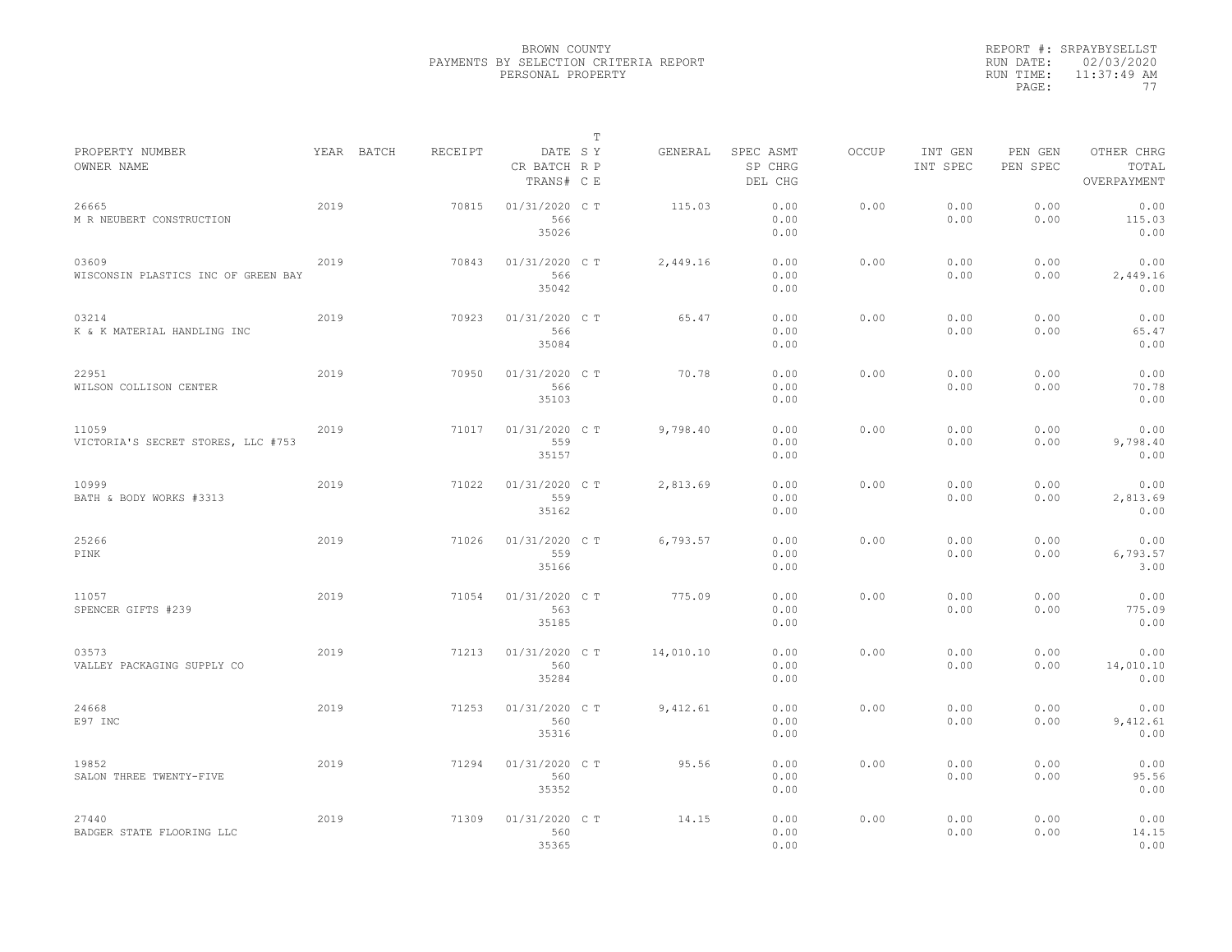|           | REPORT #: SRPAYBYSELLST |
|-----------|-------------------------|
|           | RUN DATE: 02/03/2020    |
| RUN TIME: | 11:37:50 AM             |
| PAGE:     | 78                      |

|                                         |      |             |                              |                                | т |                |                      |       |                     |                     |                                  |
|-----------------------------------------|------|-------------|------------------------------|--------------------------------|---|----------------|----------------------|-------|---------------------|---------------------|----------------------------------|
| PROPERTY NUMBER<br>OWNER NAME           |      | YEAR BATCH  | RECEIPT                      | DATE SY<br>CR BATCH R P        |   | GENERAL        | SPEC ASMT<br>SP CHRG | OCCUP | INT GEN<br>INT SPEC | PEN GEN<br>PEN SPEC | OTHER CHRG<br>TOTAL              |
|                                         |      |             |                              | TRANS# C E                     |   |                | DEL CHG              |       |                     |                     | OVERPAYMENT                      |
| 05817<br>MERLE NORMAN COSMETICS         | 2019 |             | 71337                        | 01/31/2020 C T<br>560<br>35381 |   | 31.85          | 0.00<br>0.00<br>0.00 | 0.00  | 0.00<br>0.00        | 0.00<br>0.00        | 0.00<br>31.85<br>0.00            |
| 27583<br>DAVE'S AUTO BODY               | 2019 |             | 71405                        | 01/31/2020 C T<br>560<br>35429 |   | 430.01         | 0.00<br>0.00<br>0.00 | 0.00  | 0.00<br>0.00        | 0.00<br>0.00        | 0.00<br>430.01<br>0.00           |
| 16489<br>STEPPING STONES CHILD CARE INC | 2019 |             | 71408                        | 01/31/2020 C T<br>560<br>35432 |   | 175.20         | 0.00<br>0.00<br>0.00 | 0.00  | 0.00<br>0.00        | 0.00<br>0.00        | 0.00<br>175.20<br>0.00           |
| 26661<br>DOUGH SHOPPE                   | 2019 |             | 71428                        | 01/31/2020 C T<br>560<br>35442 |   | 477.80         | 0.00<br>0.00<br>0.00 | 0.00  | 0.00<br>0.00        | 0.00<br>0.00        | 0.00<br>477.80<br>0.00           |
| 24009<br>ABSOLUTE TAX & ACCOUNTING LLC  | 2019 |             | 71475                        | 01/31/2020 C T<br>560<br>35461 |   | 60.87          | 0.00<br>0.00<br>0.00 | 0.00  | 0.00<br>0.00        | 0.00<br>0.00        | 0.00<br>60.87<br>0.00            |
| 19921<br>THARIO BUILDING SERVICE        |      | 2019 200131 | 3972                         | 01/31/2020 C T                 |   | 341.53         | 0.00<br>0.00<br>0.00 | 0.00  | 0.00<br>0.00        | 0.00<br>0.00        | 0.00<br>341.53<br>0.00           |
| 20565<br>DATATECH OF WISCONSIN LLC      |      | 2019 200131 | 3998                         | 01/31/2020 C T                 |   | 46.01          | 0.00<br>0.00<br>0.00 | 0.00  | 0.00<br>0.00        | 0.00<br>0.00        | 0.00<br>46.01<br>0.00            |
|                                         |      |             | VILLAGE OF ASHWAUBENON TOTAL |                                |   | 1, 103, 231.39 | 0.00<br>0.00<br>0.00 | 0.00  | 0.00<br>0.00        | 0.00<br>0.00        | 0.00<br>1,103,231.39<br>3,680.18 |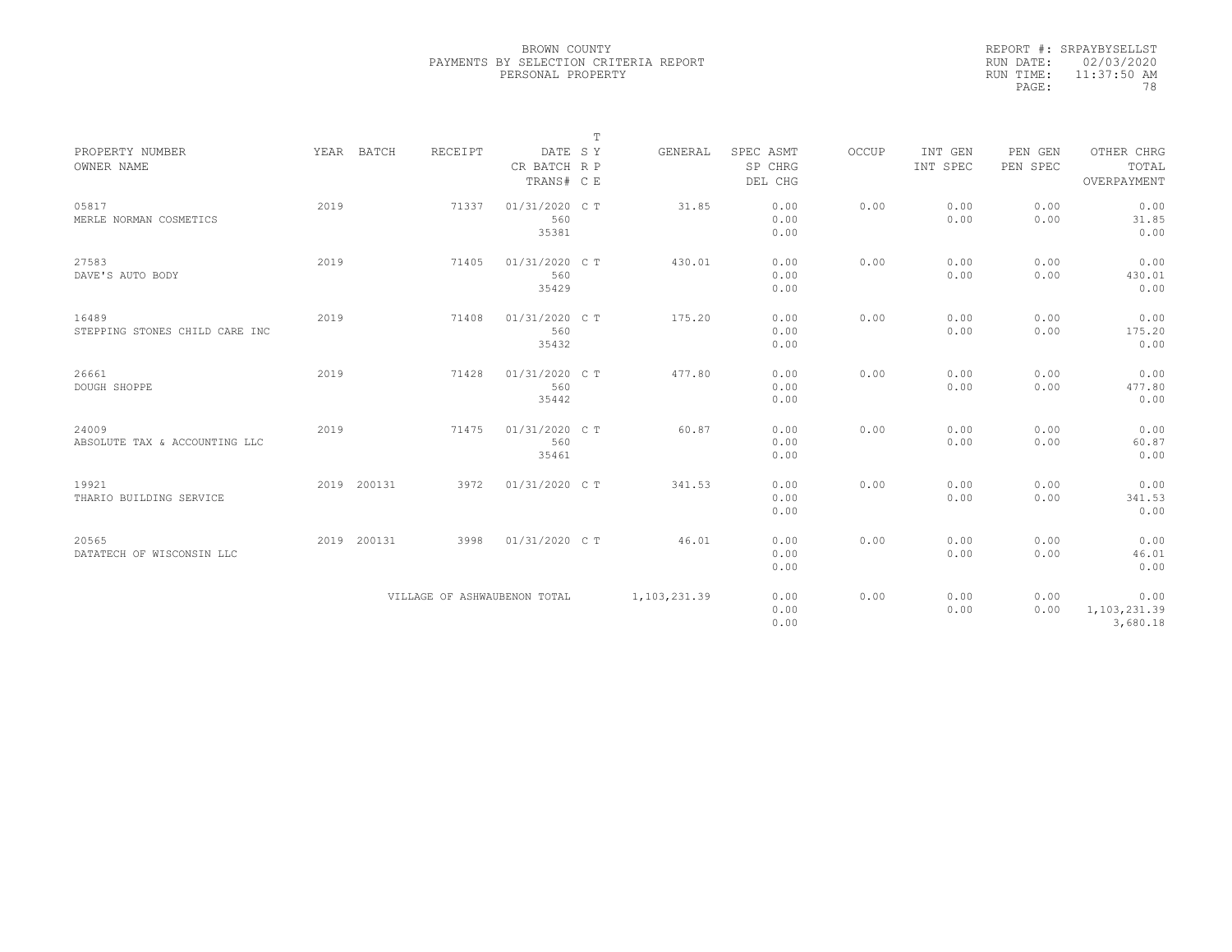|           | REPORT #: SRPAYBYSELLST |
|-----------|-------------------------|
|           | RUN DATE: 02/03/2020    |
| RUN TIME: | 11:37:50 AM             |
| PAGE:     | 79                      |

|                               |             |                  |                                       | $\mathbb T$ |           |                                 |       |                     |                     |                                    |
|-------------------------------|-------------|------------------|---------------------------------------|-------------|-----------|---------------------------------|-------|---------------------|---------------------|------------------------------------|
| PROPERTY NUMBER<br>OWNER NAME | YEAR BATCH  | RECEIPT          | DATE SY<br>CR BATCH R P<br>TRANS# C E |             | GENERAL   | SPEC ASMT<br>SP CHRG<br>DEL CHG | OCCUP | INT GEN<br>INT SPEC | PEN GEN<br>PEN SPEC | OTHER CHRG<br>TOTAL<br>OVERPAYMENT |
| 07192<br>S & J PALLET CO      | 2019        | 58463            | 01/15/2020 C T<br>503<br>29027        |             | 60.41     | 0.00<br>0.00<br>0.00            | 0.00  | 0.00<br>0.00        | 0.00<br>0.00        | 0.00<br>60.41<br>0.00              |
| 22475<br>AAA WOLF INC         | 2019        | 58480            | 01/15/2020 C T<br>501<br>29044        |             | 3,750.18  | 0.00<br>0.00<br>0.00            | 0.00  | 0.00<br>0.00        | 0.00<br>0.00        | 0.00<br>3,750.18<br>0.00           |
| 25668<br>IN DESIGN ETC        | 2019        | 58638            | 01/15/2020 C T<br>501<br>29174        |             | 62.16     | 0.00<br>0.00<br>0.00            | 0.00  | 0.00<br>0.00        | 0.00<br>0.00        | 0.00<br>62.16<br>0.00              |
| 25667<br>EDWARD JONES         | 2019 200115 | 2950             | 01/15/2020 C T                        |             | 76.38     | 0.00<br>0.00<br>0.00            | 0.00  | 0.00<br>0.00        | 0.00<br>0.00        | 0.00<br>76.38<br>0.00              |
| 17381<br>MINNESOTA REGIS CORP | 2019        | 58682            | 01/15/2020 C T<br>503<br>29213        |             | 106.59    | 0.00<br>0.00<br>0.00            | 0.00  | 0.00<br>0.00        | 0.00<br>0.00        | 0.00<br>106.59<br>180.56           |
| 27123<br>FRAME BY FRAME       | 2019        | 58778            | 01/15/2020 C T<br>502<br>29292        |             | 2,231.16  | 0.00<br>0.00<br>0.00            | 0.00  | 0.00<br>0.00        | 0.00<br>0.00        | 0.00<br>2,231.16<br>0.00           |
| 27145<br>WELLS FARGO BANK, NA | 2019        | 58802            | 01/15/2020 C T<br>502<br>29311        |             | 451.21    | 0.00<br>0.00<br>0.00            | 0.00  | 0.00<br>0.00        | 0.00<br>0.00        | 0.00<br>451.21<br>0.00             |
| 27145<br>WELLS FARGO BANK, NA | 2019        | Voids #<br>58802 | 01/15/2020 CV<br>502<br>29312         |             | $-451.21$ | 0.00<br>0.00<br>0.00            | 0.00  | 0.00<br>0.00        | 0.00<br>0.00        | 0.00<br>$-451.21$<br>0.00          |
| 27145<br>WELLS FARGO BANK, NA | 2019        | 58804            | 01/15/2020 C T<br>502<br>29314        |             | 451.21    | 0.00<br>0.00<br>0.00            | 0.00  | 0.00<br>0.00        | 0.00<br>0.00        | 0.00<br>451.21<br>0.00             |
| 27145<br>WELLS FARGO BANK, NA | 2019        | Voids #<br>58804 | 01/15/2020 CV<br>502<br>29318         |             | $-451.21$ | 0.00<br>0.00<br>0.00            | 0.00  | 0.00<br>0.00        | 0.00<br>0.00        | 0.00<br>$-451.21$<br>0.00          |
| 27145<br>WELLS FARGO BANK, NA | 2019        | 58811            | 01/15/2020 C T<br>502<br>29319        |             | 451.21    | 0.00<br>0.00<br>0.00            | 0.00  | 0.00<br>0.00        | 0.00<br>0.00        | 0.00<br>451.21<br>0.00             |
| 11232<br>KINDERCARE EDUCATION | 2019        | 59053            | 01/16/2020 C T<br>507<br>29385        |             | 609.31    | 0.00<br>0.00<br>0.00            | 0.00  | 0.00<br>0.00        | 0.00<br>0.00        | 0.00<br>609.31<br>0.00             |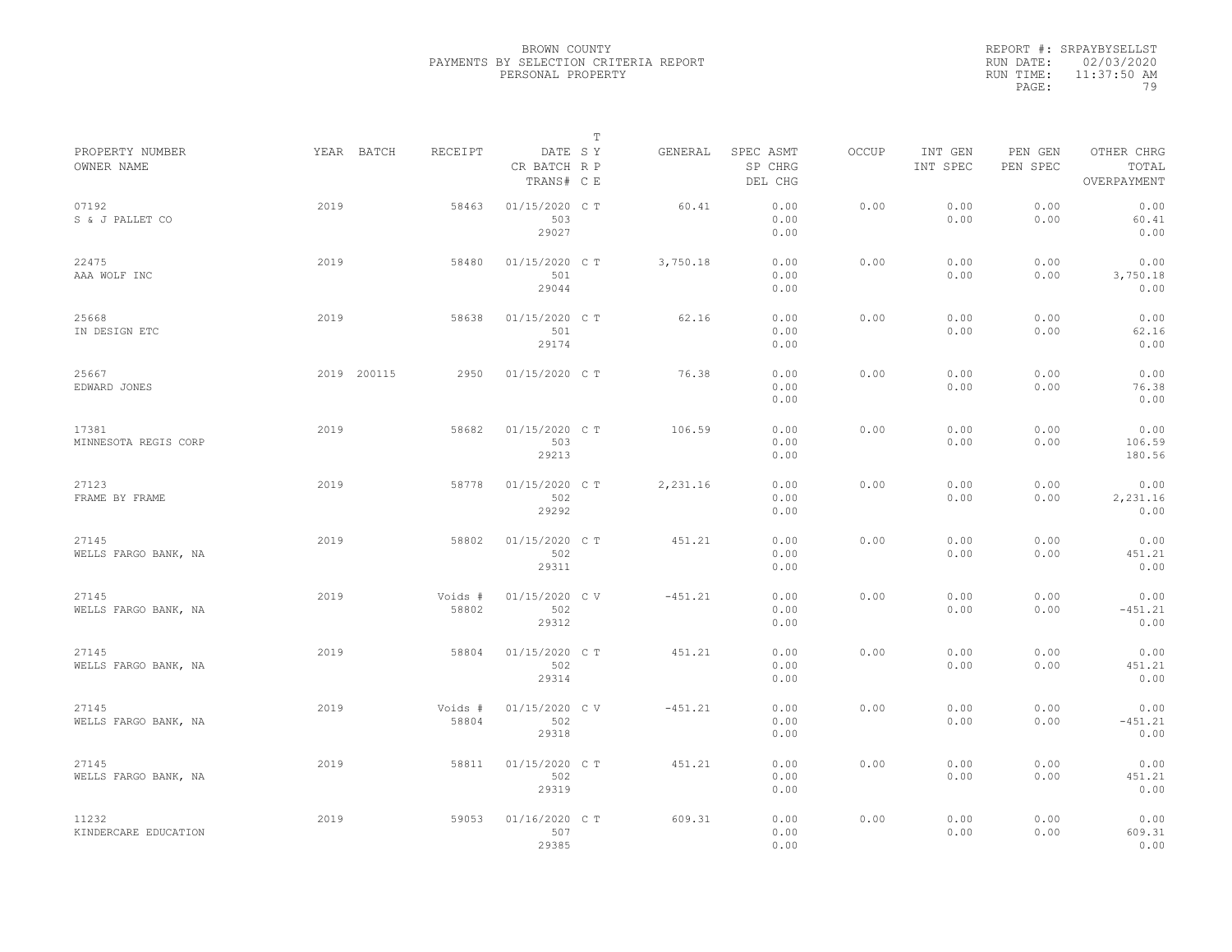|           | REPORT #: SRPAYBYSELLST |
|-----------|-------------------------|
|           | RUN DATE: 02/03/2020    |
| RUN TIME: | 11:37:50 AM             |
| PAGE:     | 80.                     |

|                                         |      |             |         |                                       | T |          |                                 |              |                     |                     |                                    |
|-----------------------------------------|------|-------------|---------|---------------------------------------|---|----------|---------------------------------|--------------|---------------------|---------------------|------------------------------------|
| PROPERTY NUMBER<br>OWNER NAME           |      | YEAR BATCH  | RECEIPT | DATE SY<br>CR BATCH R P<br>TRANS# C E |   | GENERAL  | SPEC ASMT<br>SP CHRG<br>DEL CHG | <b>OCCUP</b> | INT GEN<br>INT SPEC | PEN GEN<br>PEN SPEC | OTHER CHRG<br>TOTAL<br>OVERPAYMENT |
| 14629<br>TONN'S INC (TACO BELL)         | 2019 |             | 59060   | 01/16/2020 C T<br>506<br>29390        |   | 1,112.03 | 0.00<br>0.00<br>0.00            | 0.00         | 0.00<br>0.00        | 0.00<br>0.00        | 0.00<br>1,112.03<br>0.00           |
| 27114<br>VERIZON CONNECT TELO INC       | 2019 |             | 59061   | 01/16/2020 C T<br>507<br>29391        |   | 209.63   | 0.00<br>0.00<br>0.00            | 0.00         | 0.00<br>0.00        | 0.00<br>0.00        | 0.00<br>209.63<br>0.00             |
| 14609<br>HOME DEPOT USA, THE            | 2019 |             | 59074   | 01/16/2020 C T<br>507<br>29400        |   | 8,357.98 | 0.00<br>0.00<br>0.00            | 0.00         | 0.00<br>0.00        | 0.00<br>0.00        | 0.00<br>8,357.98<br>0.00           |
| 27121<br>NATIONAL ENTERTAINMENT NETWORK | 2019 |             | 59172   | 01/16/2020 C T<br>507<br>29486        |   | 250.47   | 0.00<br>0.00<br>0.00            | 0.00         | 0.00<br>0.00        | 0.00<br>0.00        | 0.00<br>250.47<br>0.00             |
| 27122<br>HESKA CORPORATION              |      | 2019 200116 | 3007    | 01/16/2020 C T                        |   | 28.43    | 0.00<br>0.00<br>0.00            | 0.00         | 0.00<br>0.00        | 0.00<br>0.00        | 0.00<br>28.43<br>0.00              |
| 27707<br>SMUCKER FOODSERVICE, INC       | 2019 |             | 59963   | 01/17/2020 C T<br>510<br>29845        |   | 115.46   | 0.00<br>0.00<br>0.00            | 0.00         | 0.00<br>0.00        | 0.00<br>0.00        | 0.00<br>115.46<br>0.00             |
| 25988<br>TUNDRA SPORTS BAR              | 2019 |             | 60054   | 01/17/2020 C T<br>513<br>29921        |   | 35.53    | 0.00<br>0.00<br>0.00            | 0.00         | 0.00<br>0.00        | 0.00<br>0.00        | 0.00<br>35.53<br>0.00              |
| 15974<br>HALLMARK MARKETING CORP-011    | 2019 |             | 60069   | 01/17/2020 C T<br>513<br>29932        |   | 166.98   | 0.00<br>0.00<br>0.00            | 0.00         | 0.00<br>0.00        | 0.00<br>0.00        | 0.00<br>166.98<br>0.00             |
| 19767<br>WALGREENS                      | 2019 |             | 60084   | 01/17/2020 C T<br>513<br>29946        |   | 1,294.99 | 0.00<br>0.00<br>0.00            | 0.00         | 0.00<br>0.00        | 0.00<br>0.00        | 0.00<br>1,294.99<br>0.00           |
| 25681<br>BAXTER HEALTHCARE CORPORATION  | 2019 |             | 60097   | 01/17/2020 CT<br>510<br>29958         |   | 17.76    | 0.00<br>0.00<br>0.00            | 0.00         | 0.00<br>0.00        | 0.00<br>0.00        | 0.00<br>17.76<br>0.00              |
| 27119<br>REVIVE ELECTRONICS             |      | 2019 200120 | 3086    | 01/20/2020 CT                         |   | 17.76    | 0.00<br>0.00<br>0.00            | 0.00         | 0.00<br>0.00        | 0.00<br>0.00        | 0.00<br>17.76<br>0.00              |
| 16373<br>CANON FINANCIAL SERVICES INC   | 2019 |             | 60369   | 01/20/2020 C T<br>516<br>30004        |   | 83.49    | 0.00<br>0.00<br>0.00            | 0.00         | 0.00<br>0.00        | 0.00<br>0.00        | 0.00<br>83.49<br>0.00              |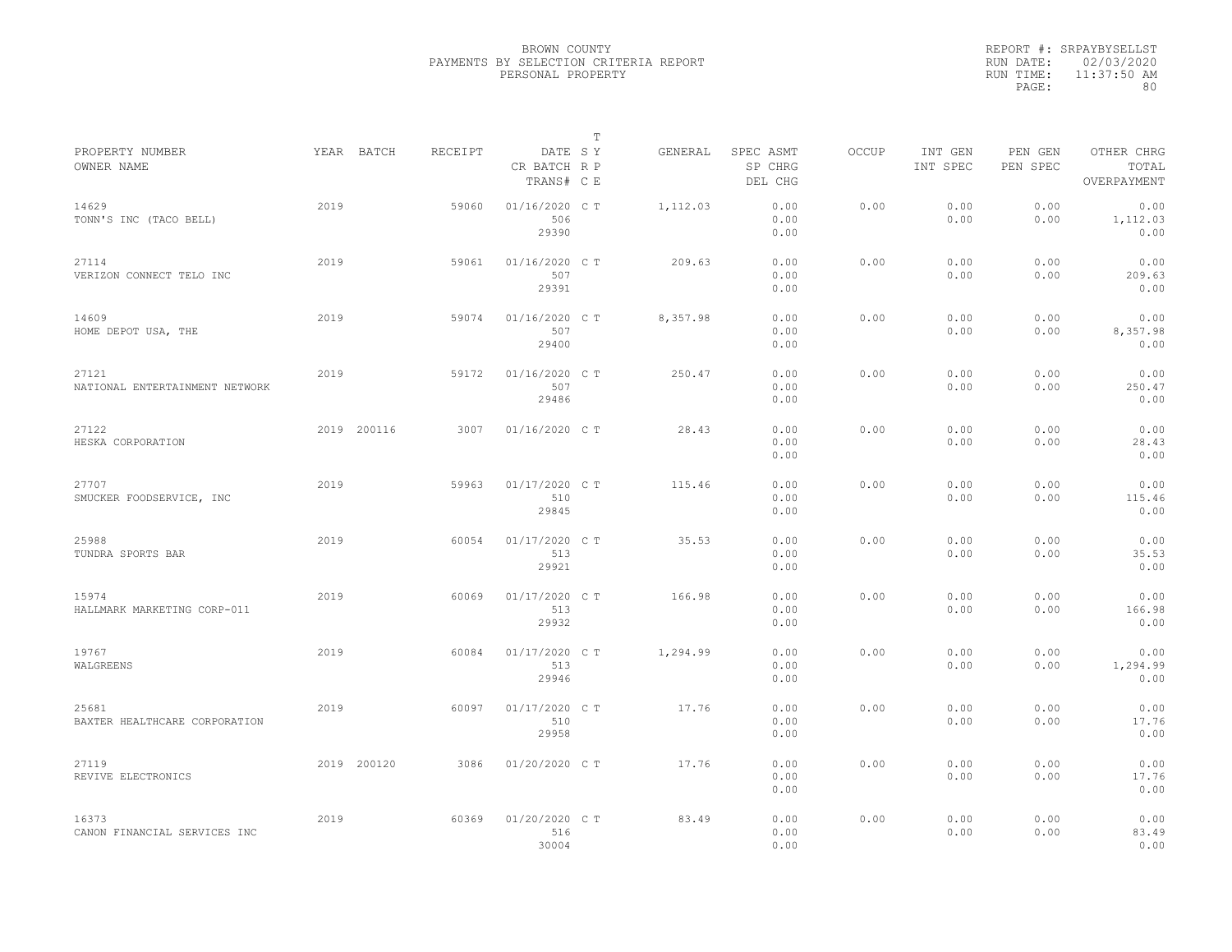|           | REPORT #: SRPAYBYSELLST |
|-----------|-------------------------|
|           | RUN DATE: 02/03/2020    |
| RUN TIME: | $11:37:51$ AM           |
| PAGE:     | 81                      |

| PROPERTY NUMBER                       |      | YEAR BATCH  | <b>RECEIPT</b> | DATE SY                        | T | GENERAL   | SPEC ASMT            | <b>OCCUP</b> | INT GEN      | PEN GEN      | OTHER CHRG                |  |
|---------------------------------------|------|-------------|----------------|--------------------------------|---|-----------|----------------------|--------------|--------------|--------------|---------------------------|--|
| OWNER NAME                            |      |             |                | CR BATCH R P<br>TRANS# C E     |   |           | SP CHRG<br>DEL CHG   |              | INT SPEC     | PEN SPEC     | TOTAL<br>OVERPAYMENT      |  |
| 25981<br>CHIROPRACTIC HEALING & ARTS  | 2019 |             | 60480          | 01/21/2020 C T<br>518<br>30042 |   | 248.69    | 0.00<br>0.00<br>0.00 | 0.00         | 0.00<br>0.00 | 0.00<br>0.00 | 0.00<br>248.69<br>0.00    |  |
| 15971<br>TARGET CORP T-1483           | 2019 |             | 60528          | 01/21/2020 C T<br>517<br>30059 |   | 18,208.15 | 0.00<br>0.00<br>0.00 | 0.00         | 0.00<br>0.00 | 0.00<br>0.00 | 0.00<br>18,208.15<br>0.00 |  |
| 24512<br>COSTCO WHOLESALE             | 2019 |             | 60599          | 01/21/2020 C T<br>517<br>30072 |   | 9,564.16  | 0.00<br>0.00<br>0.00 | 0.00         | 0.00<br>0.00 | 0.00<br>0.00 | 0.00<br>9,564.16<br>0.00  |  |
| 23608<br>GAME STOP, INC               | 2019 |             | 60631          | 01/21/2020 C T<br>519<br>30091 |   | 364.15    | 0.00<br>0.00<br>0.00 | 0.00         | 0.00<br>0.00 | 0.00<br>0.00 | 0.00<br>364.15<br>0.00    |  |
| 26719<br>BAYCARE CLILNIC LLP          | 2019 |             | 60633          | 01/21/2020 C T<br>517<br>30092 |   | 3,661.17  | 0.00<br>0.00<br>0.00 | 0.00         | 0.00<br>0.00 | 0.00<br>0.00 | 0.00<br>3,661.17<br>0.00  |  |
| 25085<br>HEARTLAND DENTAL CARE INC    |      | 2019 200121 | 3154           | 01/21/2020 C T                 |   | 7,849.93  | 0.00<br>0.00<br>0.00 | 0.00         | 0.00<br>0.00 | 0.00<br>0.00 | 0.00<br>7,849.93<br>0.00  |  |
| 21766<br>AIR METHODS                  | 2019 |             | 60646          | 01/21/2020 C T<br>518<br>30102 |   | 778.06    | 0.00<br>0.00<br>0.00 | 0.00         | 0.00<br>0.00 | 0.00<br>0.00 | 0.00<br>778.06<br>0.00    |  |
| 25677<br>WISCONSIN CVS PHARMACY       | 2019 |             | 60663          | 01/21/2020 C T<br>519<br>30111 |   | 419.22    | 0.00<br>0.00<br>0.00 | 0.00         | 0.00<br>0.00 | 0.00<br>0.00 | 0.00<br>419.22<br>0.00    |  |
| 27709<br>AMAZON.COM SERVICES, INC     | 2019 |             | 60706          | 01/21/2020 C T<br>519<br>30140 |   | 296.66    | 0.00<br>0.00<br>0.00 | 0.00         | 0.00<br>0.00 | 0.00<br>0.00 | 0.00<br>296.66<br>0.00    |  |
| 20841<br>REDBOX AUTOMATED RETAIL, LLC | 2019 |             | 60713          | 01/21/2020 C T<br>519<br>30147 |   | 103.03    | 0.00<br>0.00<br>0.00 | 0.00         | 0.00<br>0.00 | 0.00<br>0.00 | 0.00<br>103.03<br>0.00    |  |
| 16400<br>MC DONALDS                   | 2019 |             | 60735          | 01/21/2020 C T<br>517<br>30155 |   | 4,419.70  | 0.00<br>0.00<br>0.00 | 0.00         | 0.00<br>0.00 | 0.00<br>0.00 | 0.00<br>4,419.70<br>0.00  |  |
| 25120<br>FOREFRONT MANAGEMENT         | 2019 |             | 60766          | 01/21/2020 C T<br>519<br>30180 |   | 948.61    | 0.00<br>0.00<br>0.00 | 0.00         | 0.00<br>0.00 | 0.00<br>0.00 | 0.00<br>948.61<br>0.00    |  |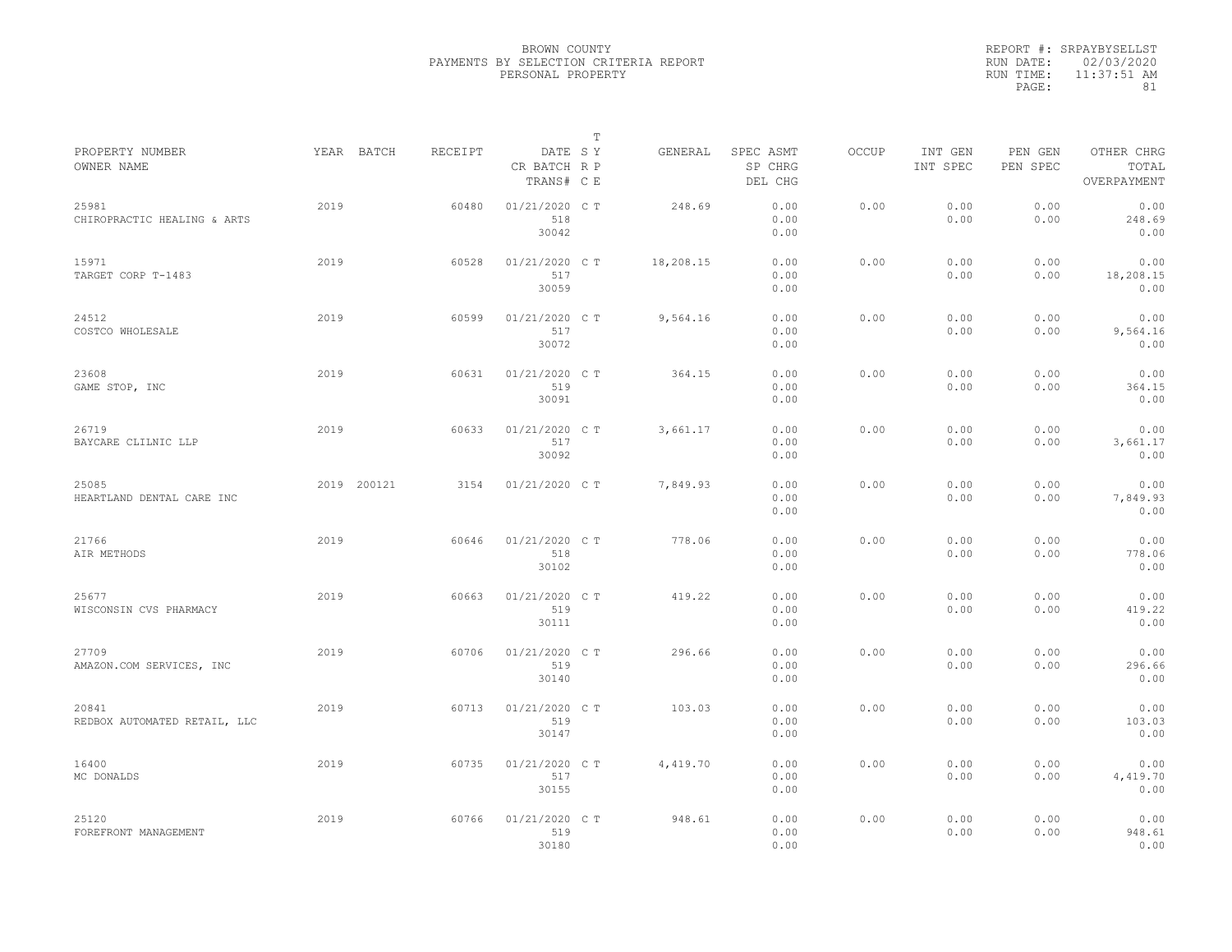|           | REPORT #: SRPAYBYSELLST |
|-----------|-------------------------|
|           | RUN DATE: 02/03/2020    |
| RUN TIME: | $11:37:51$ AM           |
| PAGE:     | 82                      |

|                                            |            |         |                                       | T |          |                                 |              |                     |                     |                                    |
|--------------------------------------------|------------|---------|---------------------------------------|---|----------|---------------------------------|--------------|---------------------|---------------------|------------------------------------|
| PROPERTY NUMBER<br>OWNER NAME              | YEAR BATCH | RECEIPT | DATE SY<br>CR BATCH R P<br>TRANS# C E |   | GENERAL  | SPEC ASMT<br>SP CHRG<br>DEL CHG | <b>OCCUP</b> | INT GEN<br>INT SPEC | PEN GEN<br>PEN SPEC | OTHER CHRG<br>TOTAL<br>OVERPAYMENT |
| 18484<br>FOOD SAFETY NET SERVICES          | 2019       | 60780   | 01/21/2020 C T<br>518<br>30194        |   | 4,936.63 | 0.00<br>0.00<br>0.00            | 0.00         | 0.00<br>0.00        | 0.00<br>0.00        | 0.00<br>4,936.63<br>0.00           |
| 25961<br>AL HUSS MOTORS                    | 2019       | 60785   | 01/21/2020 C T<br>519<br>30197        |   | 94.15    | 0.00<br>0.00<br>0.00            | 0.00         | 0.00<br>0.00        | 0.00<br>0.00        | 0.00<br>94.15<br>0.00              |
| 21607<br>KRUEGER WHOLESALE FLORIST, INC    | 2019       | 60794   | 01/21/2020 C T<br>519<br>30203        |   | 248.69   | 0.00<br>0.00<br>0.00            | 0.00         | 0.00<br>0.00        | 0.00<br>0.00        | 0.00<br>248.69<br>0.00             |
| 15084<br>LINDEMAN'S CLEANING               | 2019       | 60801   | 01/21/2020 C T<br>519<br>30208        |   | 21.31    | 0.00<br>0.00<br>0.00            | 0.00         | 0.00<br>0.00        | 0.00<br>0.00        | 0.00<br>21.31<br>0.00              |
| 21412<br>PAIN CENTERS OF WI-GREEN BAY      | 2019       | 60808   | 01/21/2020 C T<br>519<br>30211        |   | 8,224.74 | 0.00<br>0.00<br>0.00            | 0.00         | 0.00<br>0.00        | 0.00<br>0.00        | 0.00<br>8,224.74<br>0.00           |
| 25697<br>SALON MANAGEMENT ENTERPRISES CORP | 2019       | 60809   | 01/21/2020 C T<br>519<br>30212        |   | 87.05    | 0.00<br>0.00<br>0.00            | 0.00         | 0.00<br>0.00        | 0.00<br>0.00        | 0.00<br>87.05<br>0.00              |
| 27146<br>ATI PHYSICAL THERAPY #1072        | 2019       | 60824   | 01/21/2020 C T<br>519<br>30223        |   | 1,081.83 | 0.00<br>0.00<br>0.00            | 0.00         | 0.00<br>0.00        | 0.00<br>0.00        | 0.00<br>1,081.83<br>0.00           |
| 24505<br>AMERICAN DENTAL PARTNERS          | 2019       | 60855   | 01/21/2020 C T<br>517<br>30247        |   | 5,640.09 | 0.00<br>0.00<br>0.00            | 0.00         | 0.00<br>0.00        | 0.00<br>0.00        | 0.00<br>5,640.09<br>0.00           |
| 18514<br>BAYCARE CLINIC                    | 2019       | 60950   | 01/21/2020 C T<br>517<br>30322        |   | 547.82   | 0.00<br>0.00<br>0.00            | 0.00         | 0.00<br>0.00        | 0.00<br>0.00        | 0.00<br>547.82<br>0.00             |
| 19591<br>TERRY NATURALLY                   | 2019       | 60961   | 01/21/2020 C T<br>517<br>30331        |   | 1,128.14 | 0.00<br>0.00<br>0.00            | 0.00         | 0.00<br>0.00        | 0.00<br>0.00        | 0.00<br>1,128.14<br>0.00           |
| 14635<br>HOMESTEAD DECOR                   | 2019       | 60991   | 01/21/2020 C T<br>517<br>30357        |   | 1,474.42 | 0.00<br>0.00<br>0.00            | 0.00         | 0.00<br>0.00        | 0.00<br>0.00        | 0.00<br>1,474.42<br>0.00           |
| 25632<br>CARAVEL AUTISM HEALTH             | 2019       | 61011   | 01/21/2020 C T<br>518<br>30375        |   | 1,092.47 | 0.00<br>0.00<br>0.00            | 0.00         | 0.00<br>0.00        | 0.00<br>0.00        | 0.00<br>1,092.47<br>0.00           |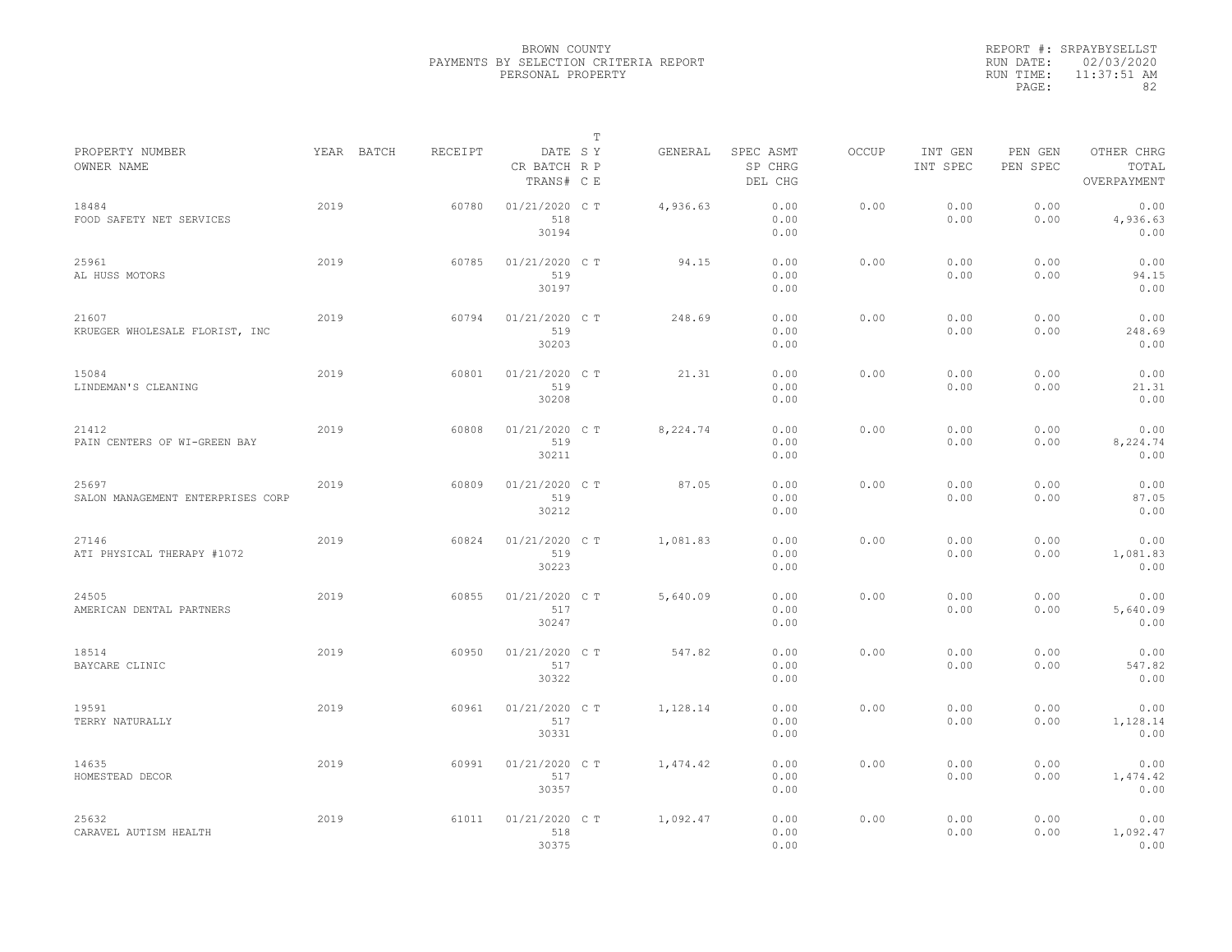|           | REPORT #: SRPAYBYSELLST |
|-----------|-------------------------|
|           | RUN DATE: 02/03/2020    |
| RUN TIME: | $11:37:52$ AM           |
| PAGE:     | 83                      |

|                                                |      |            |         |                                       | T |           |                                 |       |                     |                     |                                    |  |
|------------------------------------------------|------|------------|---------|---------------------------------------|---|-----------|---------------------------------|-------|---------------------|---------------------|------------------------------------|--|
| PROPERTY NUMBER<br>OWNER NAME                  |      | YEAR BATCH | RECEIPT | DATE SY<br>CR BATCH R P<br>TRANS# C E |   | GENERAL   | SPEC ASMT<br>SP CHRG<br>DEL CHG | OCCUP | INT GEN<br>INT SPEC | PEN GEN<br>PEN SPEC | OTHER CHRG<br>TOTAL<br>OVERPAYMENT |  |
| 25973<br>CENTERPIECE AUTISM SERVICES           | 2019 |            | 61012   | 01/21/2020 C T<br>518<br>30375        |   | 67.51     | 0.00<br>0.00<br>0.00            | 0.00  | 0.00<br>0.00        | 0.00<br>0.00        | 0.00<br>67.51<br>0.00              |  |
| 10538<br>MC DONALDS                            | 2019 |            | 61028   | 01/21/2020 C T<br>518<br>30379        |   | 5,267.93  | 0.00<br>0.00<br>0.00            | 0.00  | 0.00<br>0.00        | 0.00<br>0.00        | 0.00<br>5,267.93<br>0.00           |  |
| 08025<br>BELLEVUE BODY SHOP                    | 2019 |            | 61044   | 01/21/2020 C T<br>518<br>30393        |   | 12.44     | 0.00<br>0.00<br>0.00            | 0.00  | 0.00<br>0.00        | 0.00<br>0.00        | 0.00<br>12.44<br>0.00              |  |
| 27118<br>RICOH USA, INC                        | 2019 |            | 61050   | 01/21/2020 C T<br>519<br>30396        |   | 56.85     | 0.00<br>0.00<br>0.00            | 0.00  | 0.00<br>0.00        | 0.00<br>0.00        | 0.00<br>56.85<br>206.06            |  |
| 25665<br>FIRST WESTERN BANK & TRUST            | 2019 |            | 61086   | 01/21/2020 C T<br>519<br>30421        |   | 21.31     | 0.00<br>0.00<br>0.00            | 0.00  | 0.00<br>0.00        | 0.00<br>0.00        | 0.00<br>21.31<br>0.00              |  |
| 25091<br>LEASING ASSOCIATES OF BARRINGTON, INC | 2019 |            | 61375   | 01/22/2020 C T<br>522<br>30472        |   | 966.37    | 0.00<br>0.00<br>0.00            | 0.00  | 0.00<br>0.00        | 0.00<br>0.00        | 0.00<br>966.37<br>0.00             |  |
| 10540<br>DORO INC                              | 2019 |            | 61450   | 01/22/2020 C T<br>524<br>30533        |   | 461.88    | 0.00<br>0.00<br>0.00            | 0.00  | 0.00<br>0.00        | 0.00<br>0.00        | 0.00<br>461.88<br>0.00             |  |
| 27713<br>PAC-VAN                               | 2019 |            | 61535   | 01/22/2020 CT<br>522<br>30610         |   | 1,126.25  | 0.00<br>0.00<br>0.00            | 0.00  | 0.00<br>0.00        | 0.00<br>0.00        | 0.00<br>1,126.25<br>0.00           |  |
| 22684<br>SPANCRETE                             | 2019 |            | 61538   | 01/22/2020 C T<br>522<br>30611        |   | 28.43     | 0.00<br>0.00<br>0.00            | 0.00  | 0.00<br>0.00        | 0.00<br>0.00        | 0.00<br>28.43<br>0.00              |  |
| 04944<br>LAMERS BUS LINES, INC                 | 2019 |            | 61553   | 01/22/2020 C T<br>523<br>30615        |   | 146.30    | 0.00<br>0.00<br>0.00            | 0.00  | 0.00<br>0.00        | 0.00<br>0.00        | 0.00<br>146.30<br>0.00             |  |
| 20665<br>BELLIN HEALTH-FAMILY MEDICAL CENTER   | 2019 |            | 61596   | 01/22/2020 C T<br>522<br>30624        |   | 4,680.83  | 0.00<br>0.00<br>0.00            | 0.00  | 0.00<br>0.00        | 0.00<br>0.00        | 0.00<br>4,680.83<br>0.00           |  |
| 20781<br>BELLIN HEALTH                         | 2019 |            | 61597   | 01/22/2020 C T<br>522<br>30624        |   | 3, 412.48 | 0.00<br>0.00<br>0.00            | 0.00  | 0.00<br>0.00        | 0.00<br>0.00        | 0.00<br>3,412.48<br>0.00           |  |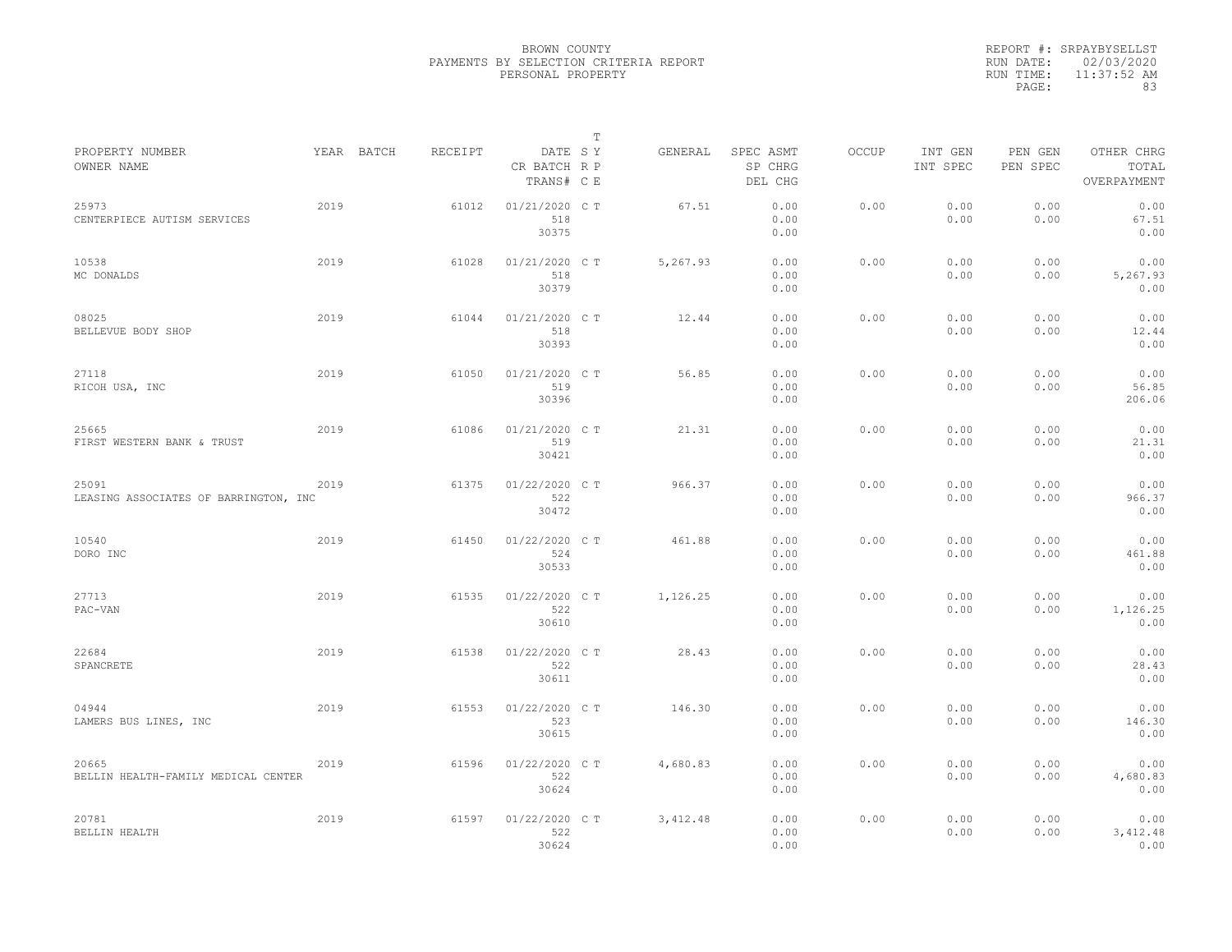|           | REPORT #: SRPAYBYSELLST |
|-----------|-------------------------|
|           | RUN DATE: 02/03/2020    |
| RUN TIME: | $11:37:52$ AM           |
| PAGE:     | 84                      |

|                                       |      |             |         |                                       | т |           |                                 |       |                     |                     |                                    |  |
|---------------------------------------|------|-------------|---------|---------------------------------------|---|-----------|---------------------------------|-------|---------------------|---------------------|------------------------------------|--|
| PROPERTY NUMBER<br>OWNER NAME         |      | YEAR BATCH  | RECEIPT | DATE SY<br>CR BATCH R P<br>TRANS# C E |   | GENERAL   | SPEC ASMT<br>SP CHRG<br>DEL CHG | OCCUP | INT GEN<br>INT SPEC | PEN GEN<br>PEN SPEC | OTHER CHRG<br>TOTAL<br>OVERPAYMENT |  |
| 21586<br>BELLIN HEALTH                | 2019 |             | 61598   | 01/22/2020 C T<br>522<br>30624        |   | 1,158.21  | 0.00<br>0.00<br>0.00            | 0.00  | 0.00<br>0.00        | 0.00<br>0.00        | 0.00<br>1,158.21<br>0.00           |  |
| 27126<br>BELLIN MEMORIAL HOSPITAL     | 2019 |             | 61599   | 01/22/2020 C T<br>522<br>30624        |   | 2,257.81  | 0.00<br>0.00<br>0.00            | 0.00  | 0.00<br>0.00        | 0.00<br>0.00        | 0.00<br>2,257.81<br>0.00           |  |
| 27130<br>BELLIN MEMORIAL HOSPITAL INC | 2019 |             | 61600   | 01/22/2020 C T<br>522<br>30624        |   | 1,497.50  | 0.00<br>0.00<br>0.00            | 0.00  | 0.00<br>0.00        | 0.00<br>0.00        | 0.00<br>1,497.50<br>0.00           |  |
| 24457<br>MAIL FINANCE INC             | 2019 |             | 61670   | 01/22/2020 C T<br>524<br>30666        |   | 518.72    | 0.00<br>0.00<br>0.00            | 0.00  | 0.00<br>0.00        | 0.00<br>0.00        | 0.00<br>518.72<br>0.00             |  |
| 11975<br>PITNEY BOWES INC             | 2019 |             | 61773   | 01/22/2020 C T<br>524<br>30753        |   | 51.51     | 0.00<br>0.00<br>0.00            | 0.00  | 0.00<br>0.00        | 0.00<br>0.00        | 0.00<br>51.51<br>0.00              |  |
| 25968<br>TURNING POINT CHIROPRACTIC   | 2019 |             | 61854   | 01/22/2020 C T<br>522<br>30805        |   | 939.72    | 0.00<br>0.00<br>0.00            | 0.00  | 0.00<br>0.00        | 0.00<br>0.00        | 0.00<br>939.72<br>0.00             |  |
| 08040<br>WAL-MART                     | 2019 |             | 61871   | 01/22/2020 C T<br>524<br>30822        |   | 23,883.76 | 0.00<br>0.00<br>0.00            | 0.00  | 0.00<br>0.00        | 0.00<br>0.00        | 0.00<br>23,883.76<br>0.00          |  |
| 27135<br>FOX COMMUNITIES CREDIT UNION | 2019 |             | 62015   | 01/22/2020 C T<br>523<br>30947        |   | 468.96    | 0.00<br>0.00<br>0.00            | 0.00  | 0.00<br>0.00        | 0.00<br>0.00        | 0.00<br>468.96<br>0.00             |  |
| 27132<br>ABSOLUTE CONCRETE            | 2019 |             | 62429   | 01/23/2020 C T<br>529<br>31070        |   | 31.99     | 0.00<br>0.00<br>0.00            | 0.00  | 0.00<br>0.00        | 0.00<br>0.00        | 0.00<br>31.99<br>0.00              |  |
| 26729<br>ATLAS SPINAL CARE            |      | 2019 200123 | 3237    | 01/23/2020 C T                        |   | 710.56    | 0.00<br>0.00<br>0.00            | 0.00  | 0.00<br>0.00        | 0.00<br>0.00        | 0.00<br>710.56<br>0.00             |  |
| 18497<br>ENCHANTED FLORIST            | 2019 |             | 62652   | 01/23/2020 CT<br>526<br>31238         |   | 79.93     | 0.00<br>0.00<br>0.00            | 0.00  | 0.00<br>0.00        | 0.00<br>0.00        | 0.00<br>79.93<br>0.00              |  |
| 20972<br>DLM HOLDINGS                 | 2019 |             | 62776   | 01/23/2020 C T<br>526<br>31355        |   | 840.24    | 0.00<br>0.00<br>0.00            | 0.00  | 0.00<br>0.00        | 0.00<br>0.00        | 0.00<br>840.24<br>0.00             |  |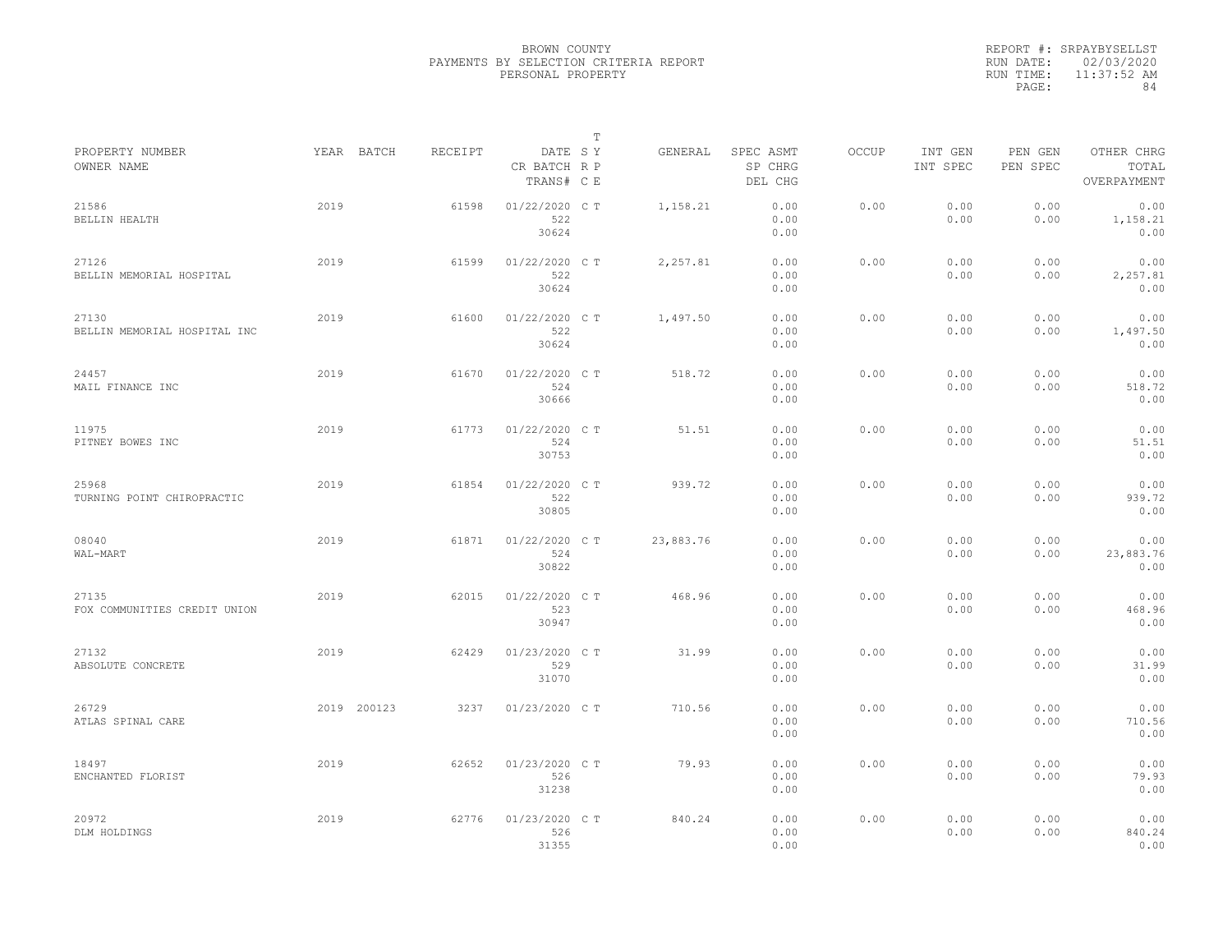|                                                |      |             |         |                                       | $\mathbb{T}$ |            |                                 |              |                     |                     |                                    |
|------------------------------------------------|------|-------------|---------|---------------------------------------|--------------|------------|---------------------------------|--------------|---------------------|---------------------|------------------------------------|
| PROPERTY NUMBER<br>OWNER NAME                  |      | YEAR BATCH  | RECEIPT | DATE SY<br>CR BATCH R P<br>TRANS# C E |              | GENERAL    | SPEC ASMT<br>SP CHRG<br>DEL CHG | <b>OCCUP</b> | INT GEN<br>INT SPEC | PEN GEN<br>PEN SPEC | OTHER CHRG<br>TOTAL<br>OVERPAYMENT |
| 27529<br>DRENDEL ENTERPRISES                   | 2019 |             | 62781   | 01/23/2020 C T<br>526<br>31360        |              | 364.15     | 0.00<br>0.00<br>0.00            | 0.00         | 0.00<br>0.00        | 0.00<br>0.00        | 0.00<br>364.15<br>0.00             |
| 15093<br>GREATAMERICA FINANCIAL SERVICES       | 2019 |             | 62788   | 01/23/2020 C T<br>526<br>31367        |              | 673.25     | 0.00<br>0.00<br>0.00            | 0.00         | 0.00<br>0.00        | 0.00<br>0.00        | 0.00<br>673.25<br>0.00             |
| 21570<br>SALLY'S BEAUTY SUPPLY #3827           | 2019 |             | 62883   | 01/23/2020 C T<br>527<br>31428        |              | 456.52     | 0.00<br>0.00<br>0.00            | 0.00         | 0.00<br>0.00        | 0.00<br>0.00        | 0.00<br>456.52<br>0.00             |
| 03640<br>DENMARK STATE BANK                    | 2019 |             | 63143   | $01/24/2020$ C T<br>533<br>31503      |              | 2,836.92   | 0.00<br>0.00<br>0.00            | 0.00         | 0.00<br>0.00        | 0.00<br>0.00        | 0.00<br>2,836.92<br>0.00           |
| 03717<br>KRUEGER INTERNATIONAL INC             |      | 2019 200124 | 3276    | 01/24/2020 C T                        |              | 16, 117.31 | 0.00<br>0.00<br>0.00            | 0.00         | 0.00<br>0.00        | 0.00<br>0.00        | 0.00<br>16, 117.31<br>0.00         |
| 17375<br>BMO HARRIS BANK NA                    |      | 2019 200124 | 3277    | 01/24/2020 C T                        |              | 962.82     | 0.00<br>0.00<br>0.00            | 0.00         | 0.00<br>0.00        | 0.00<br>0.00        | 0.00<br>962.82<br>0.00             |
| 26475<br>FOX VALLEY ANIMAL REFERRAL CENTER INC | 2019 |             | 63205   | $01/24/2020$ C T<br>531<br>31530      |              | 1,040.98   | 0.00<br>0.00<br>0.00            | 0.00         | 0.00<br>0.00        | 0.00<br>0.00        | 0.00<br>1,040.98<br>0.00           |
| 25691<br>WABASHA LEASING LLC                   | 2019 |             | 63211   | 01/24/2020 C T<br>533<br>31535        |              | 110.14     | 0.00<br>0.00<br>0.00            | 0.00         | 0.00<br>0.00        | 0.00<br>0.00        | 0.00<br>110.14<br>0.00             |
| 03646<br>FOX SPECIALTY                         | 2019 |             | 63447   | 01/24/2020 C T<br>533<br>31661        |              | 7.10       | 0.00<br>0.00<br>0.00            | 0.00         | 0.00<br>0.00        | 0.00<br>0.00        | 0.00<br>7.10<br>0.00               |
| 19595<br>WASTE MANAGEMENT OF WISCONSIN         | 2019 |             | 63473   | 01/24/2020 C T<br>533<br>31683        |              | 1,900.75   | 0.00<br>0.00<br>0.00            | 0.00         | 0.00<br>0.00        | 0.00<br>0.00        | 0.00<br>1,900.75<br>0.00           |
| 25693<br>WM CORPORATE SERVICES, INC            | 2019 |             | 63474   | 01/24/2020 C T<br>533<br>31683        |              | 3.56       | 0.00<br>0.00<br>0.00            | 0.00         | 0.00<br>0.00        | 0.00<br>0.00        | 0.00<br>3.56<br>0.00               |
| 27127<br>FRANCOTYP-POSTALIA INC                | 2019 |             | 63571   | 01/24/2020 C T<br>533<br>31742        |              | 26.64      | 0.00<br>0.00<br>0.00            | 0.00         | 0.00<br>0.00        | 0.00<br>0.00        | 0.00<br>26.64<br>0.00              |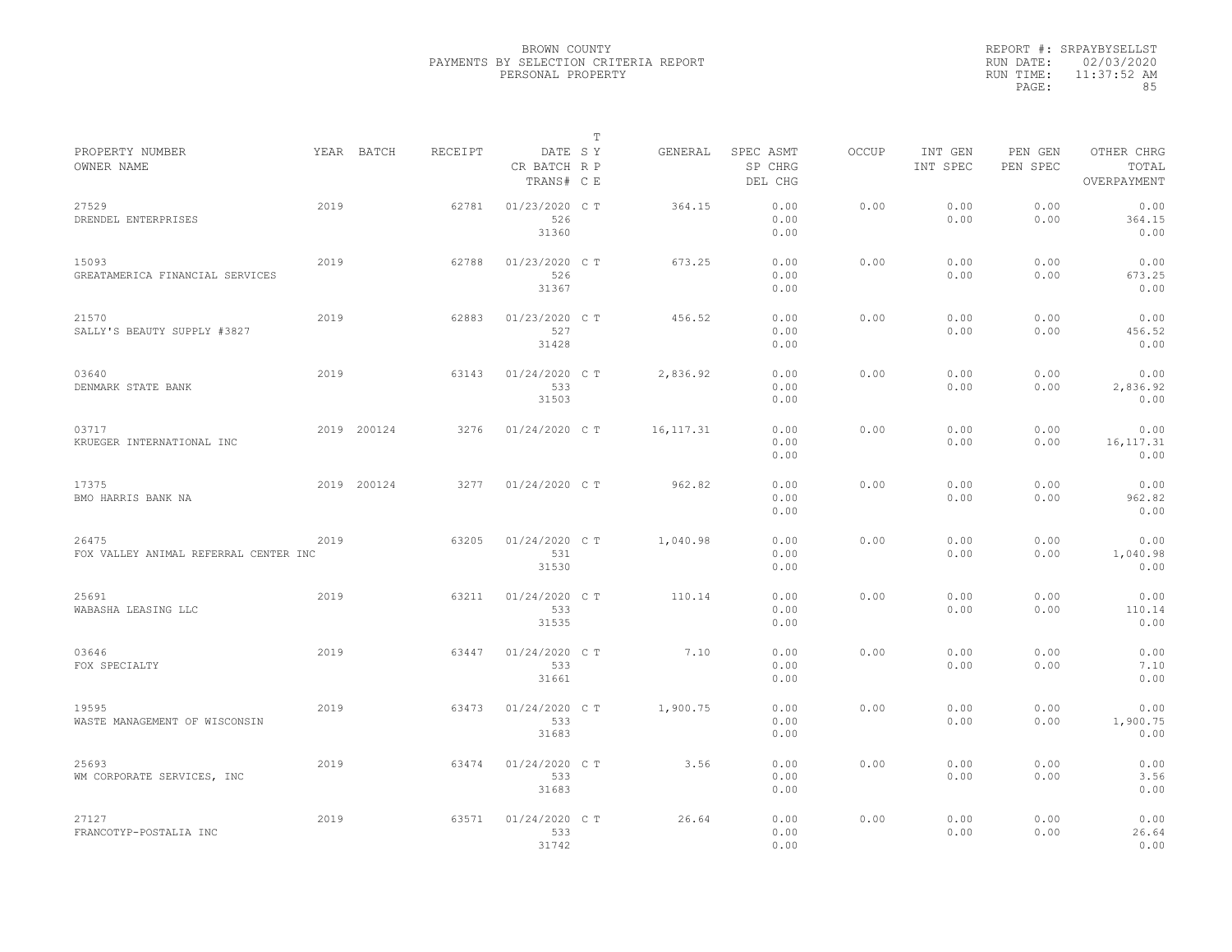|           | REPORT #: SRPAYBYSELLST |
|-----------|-------------------------|
|           | RUN DATE: 02/03/2020    |
| RUN TIME: | $11:37:53$ AM           |
| PAGE:     | 86                      |

|                                               |      |            |         |                                       | T |           |                                 |       |                     |                     |                                    |  |
|-----------------------------------------------|------|------------|---------|---------------------------------------|---|-----------|---------------------------------|-------|---------------------|---------------------|------------------------------------|--|
| PROPERTY NUMBER<br>OWNER NAME                 |      | YEAR BATCH | RECEIPT | DATE SY<br>CR BATCH R P<br>TRANS# C E |   | GENERAL   | SPEC ASMT<br>SP CHRG<br>DEL CHG | OCCUP | INT GEN<br>INT SPEC | PEN GEN<br>PEN SPEC | OTHER CHRG<br>TOTAL<br>OVERPAYMENT |  |
| 27696<br>XEROX FINANCIAL SERVICES             | 2019 |            | 64327   | 01/27/2020 C T<br>538<br>32010        |   | 23.10     | 0.00<br>0.00<br>0.00            | 0.00  | 0.00<br>0.00        | 0.00<br>0.00        | 0.00<br>23.10<br>0.00              |  |
| 25965<br>STARBUCKS CORPORATION                | 2019 |            | 64333   | 01/27/2020 C T<br>538<br>32015        |   | 2,543.81  | 0.00<br>0.00<br>0.00            | 0.00  | 0.00<br>0.00        | 0.00<br>0.00        | 0.00<br>2,543.81<br>0.00           |  |
| 18480<br>XEROX CORP                           | 2019 |            | 64334   | 01/27/2020 C T<br>538<br>32016        |   | 81.71     | 0.00<br>0.00<br>0.00            | 0.00  | 0.00<br>0.00        | 0.00<br>0.00        | 0.00<br>81.71<br>0.00              |  |
| 11974<br>MENARDS, INC #3123                   | 2019 |            | 64344   | 01/27/2020 C T<br>538<br>32025        |   | 14,907.60 | 0.00<br>0.00<br>0.00            | 0.00  | 0.00<br>0.00        | 0.00<br>0.00        | 0.00<br>14,907.60<br>0.00          |  |
| 17277<br>ABILITY PRINTING LLC                 | 2019 |            | 64426   | 01/27/2020 C T<br>536<br>32081        |   | 182.96    | 0.00<br>0.00<br>0.00            | 0.00  | 0.00<br>0.00        | 0.00<br>0.00        | 0.00<br>182.96<br>0.00             |  |
| 26445<br>MDC BELLEVUE                         | 2019 |            | 64434   | 01/27/2020 C T<br>536<br>32088        |   | 285.99    | 0.00<br>0.00<br>0.00            | 0.00  | 0.00<br>0.00        | 0.00<br>0.00        | 0.00<br>285.99<br>0.00             |  |
| 05605<br>BANK OF LUXEMBURG                    | 2019 |            | 64571   | 01/27/2020 C T<br>536<br>32151        |   | 897.08    | 0.00<br>0.00<br>0.00            | 0.00  | 0.00<br>0.00        | 0.00<br>0.00        | 0.00<br>897.08<br>0.00             |  |
| 07129<br>DUKE'S WHEELS                        | 2019 |            | 64791   | 01/27/2020 C T<br>538<br>32268        |   | 37.30     | 0.00<br>0.00<br>0.00            | 0.00  | 0.00<br>0.00        | 0.00<br>0.00        | 0.00<br>37.30<br>0.00              |  |
| 16390<br>MIDWEST DENTAL                       | 2019 |            | 64808   | 01/27/2020 C T<br>538<br>32283        |   | 2,073.07  | 0.00<br>0.00<br>0.00            | 0.00  | 0.00<br>0.00        | 0.00<br>0.00        | 0.00<br>2,073.07<br>0.00           |  |
| 20413<br>KUMMERS, VERN PLUMBING SERVICES, INC | 2019 |            | 64820   | 01/27/2020 C T<br>538<br>32293        |   | 71.05     | 0.00<br>0.00<br>0.00            | 0.00  | 0.00<br>0.00        | 0.00<br>0.00        | 0.00<br>71.05<br>0.00              |  |
| 26488<br>GREAT LAKES COCA-COLA DISTRUBUTION   | 2019 |            | 64866   | 01/27/2020 C T<br>539<br>32317        |   | 387.26    | 0.00<br>0.00<br>0.00            | 0.00  | 0.00<br>0.00        | 0.00<br>0.00        | 0.00<br>387.26<br>0.00             |  |
| 27131<br>BIG BLUE STORAGE                     | 2019 |            | 65027   | 01/27/2020 C T<br>536<br>32412        |   | 3.56      | 0.00<br>0.00<br>0.00            | 0.00  | 0.00<br>0.00        | 0.00<br>0.00        | 0.00<br>3.56<br>0.00               |  |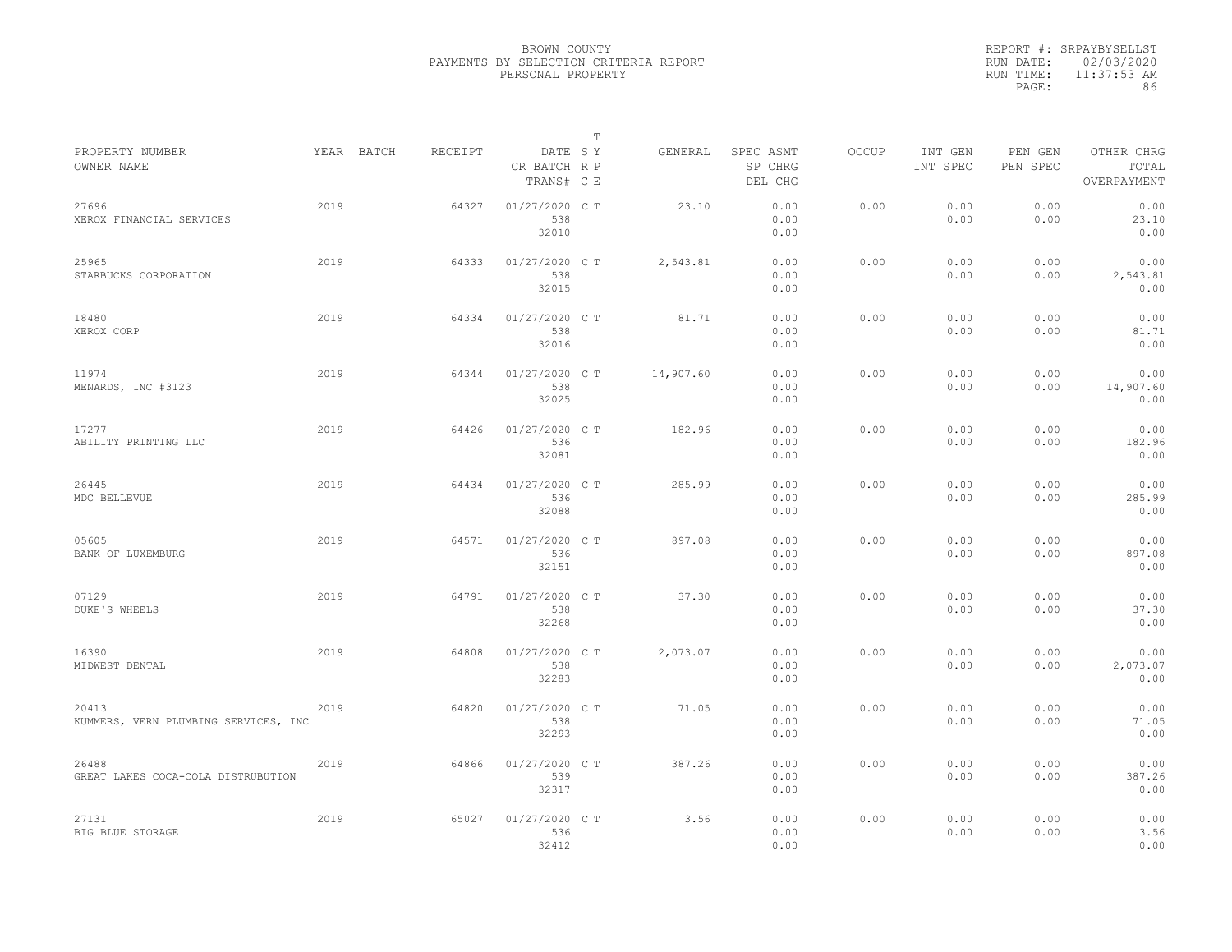|                                          |      |             |         |                                       | $\mathbb{T}$ |          |                                 |              |                     |                     |                                    |
|------------------------------------------|------|-------------|---------|---------------------------------------|--------------|----------|---------------------------------|--------------|---------------------|---------------------|------------------------------------|
| PROPERTY NUMBER<br>OWNER NAME            |      | YEAR BATCH  | RECEIPT | DATE SY<br>CR BATCH R P<br>TRANS# C E |              | GENERAL  | SPEC ASMT<br>SP CHRG<br>DEL CHG | <b>OCCUP</b> | INT GEN<br>INT SPEC | PEN GEN<br>PEN SPEC | OTHER CHRG<br>TOTAL<br>OVERPAYMENT |
| 26154<br>CLUB DEMONSTRATION SERVICES INC |      | 2019 200127 | 3442    | 01/27/2020 C T                        |              | 90.59    | 0.00<br>0.00<br>0.00            | 0.00         | 0.00<br>0.00        | 0.00<br>0.00        | 0.00<br>90.59<br>0.00              |
| 09820<br>VALLEY KING OF WISCONSIN        | 2019 |             | 65720   | 01/28/2020 C T<br>545<br>32661        |              | 5,101.84 | 0.00<br>0.00<br>0.00            | 0.00         | 0.00<br>0.00        | 0.00<br>0.00        | 0.00<br>5,101.84<br>0.00           |
| 25936<br>STADIUM BIKE                    | 2019 |             | 65921   | 01/28/2020 C T<br>545<br>32775        |              | 433.45   | 0.00<br>0.00<br>0.00            | 0.00         | 0.00<br>0.00        | 0.00<br>0.00        | 0.00<br>433.45<br>0.00             |
| 10005<br>VIRIDIAM LLC                    | 2019 |             | 66000   | 01/28/2020 C T<br>545<br>32799        |              | 749.64   | 0.00<br>0.00<br>0.00            | 0.00         | 0.00<br>0.00        | 0.00<br>0.00        | 0.00<br>749.64<br>0.00             |
| 19768<br>ALLSTATE INSURANCE              |      | 2019 200128 | 3487    | 01/28/2020 C T                        |              | 23.10    | 0.00<br>0.00<br>0.00            | 0.00         | 0.00<br>0.00        | 0.00<br>0.00        | 0.00<br>23.10<br>0.00              |
| 03702<br>VALLEY EQUIPMENT                | 2019 |             | 66063   | 01/28/2020 C T<br>545<br>32830        |              | 24.86    | 0.00<br>0.00<br>0.00            | 0.00         | 0.00<br>0.00        | 0.00<br>0.00        | 0.00<br>24.86<br>0.00              |
| 16382<br>MAYCO INDUSTRIAL                | 2019 |             | 66066   | 01/28/2020 C T<br>545<br>32833        |              | 33.75    | 0.00<br>0.00<br>0.00            | 0.00         | 0.00<br>0.00        | 0.00<br>0.00        | 0.00<br>33.75<br>0.00              |
| 21425<br>STEIN GARDEN & GIFTS            | 2019 |             | 66199   | 01/28/2020 C T<br>543<br>32928        |              | 513.37   | 0.00<br>0.00<br>0.00            | 0.00         | 0.00<br>0.00        | 0.00<br>0.00        | 0.00<br>513.37<br>0.00             |
| 25966<br>BLAZIN WINGS INC                | 2019 |             | 66225   | 01/28/2020 C T<br>543<br>32954        |              | 4,487.20 | 0.00<br>0.00<br>0.00            | 0.00         | 0.00<br>0.00        | 0.00<br>0.00        | 0.00<br>4,487.20<br>0.00           |
| 27147<br>CORLIFE                         | 2019 |             | 66239   | 01/28/2020 C T<br>545<br>32968        |              | 209.63   | 0.00<br>0.00<br>0.00            | 0.00         | 0.00<br>0.00        | 0.00<br>0.00        | 0.00<br>209.63<br>0.00             |
| 15222<br>RAYMOND LEASING                 | 2019 |             | 66362   | 01/28/2020 C T<br>543<br>33047        |              | 445.88   | 0.00<br>0.00<br>0.00            | 0.00         | 0.00<br>0.00        | 0.00<br>0.00        | 0.00<br>445.88<br>0.00             |
| 15076<br>FRIESE-MIER COMPANY             | 2019 |             | 66441   | 01/28/2020 C T<br>540<br>33102        |              | 223.82   | 0.00<br>0.00<br>0.00            | 0.00         | 0.00<br>0.00        | 0.00<br>0.00        | 0.00<br>223.82<br>0.00             |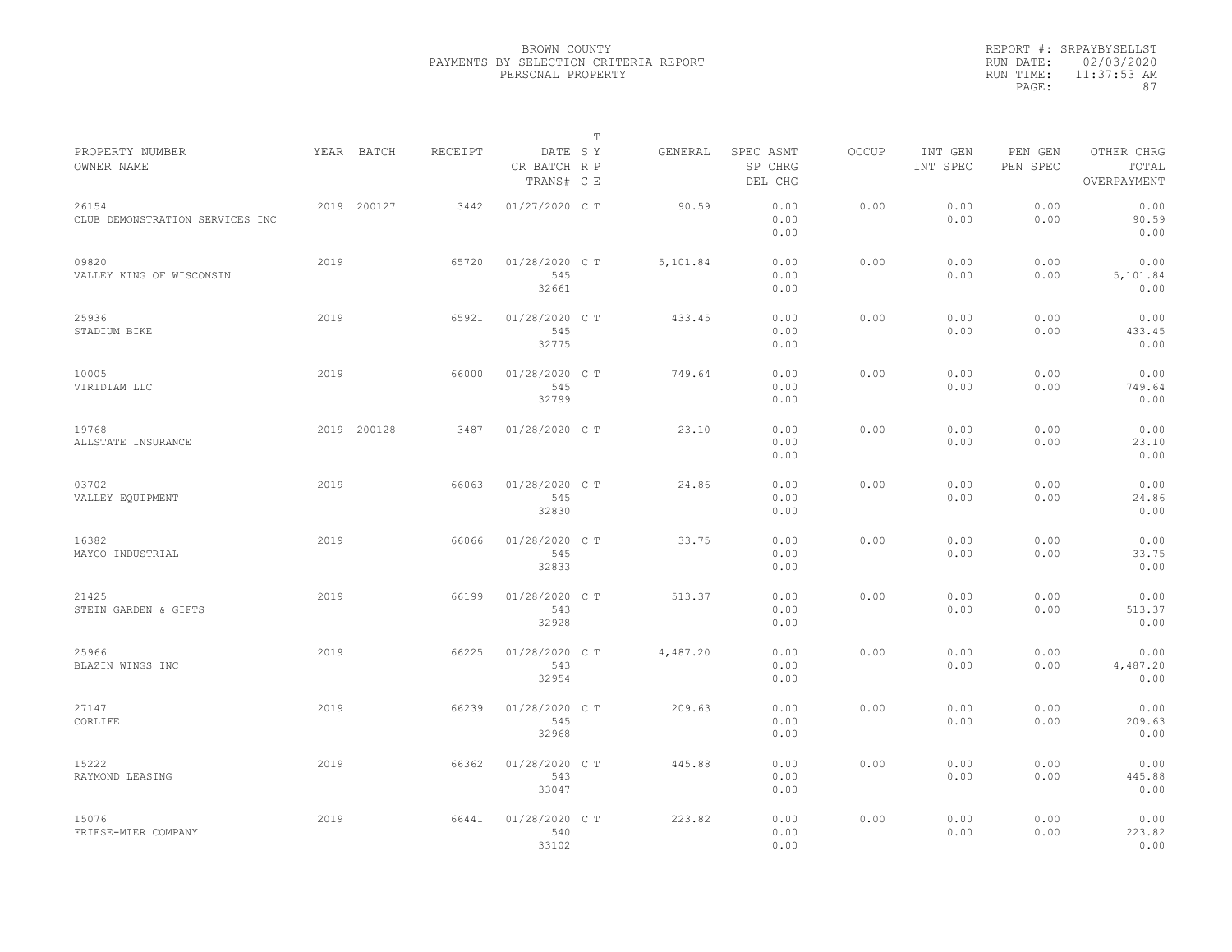|           | REPORT #: SRPAYBYSELLST |
|-----------|-------------------------|
|           | RUN DATE: 02/03/2020    |
| RUN TIME: | 11:37:54 AM             |
| PAGE:     | 88                      |

|                                              |      |            |         |                                       | Т |          |                                 |       |                     |                     |                                    |  |
|----------------------------------------------|------|------------|---------|---------------------------------------|---|----------|---------------------------------|-------|---------------------|---------------------|------------------------------------|--|
| PROPERTY NUMBER<br>OWNER NAME                |      | YEAR BATCH | RECEIPT | DATE SY<br>CR BATCH R P<br>TRANS# C E |   | GENERAL  | SPEC ASMT<br>SP CHRG<br>DEL CHG | OCCUP | INT GEN<br>INT SPEC | PEN GEN<br>PEN SPEC | OTHER CHRG<br>TOTAL<br>OVERPAYMENT |  |
| 27128<br>HILLMAN GROUP, INC                  | 2019 |            | 66468   | 01/28/2020 C T<br>543<br>33124        |   | 209.63   | 0.00<br>0.00<br>0.00            | 0.00  | 0.00<br>0.00        | 0.00<br>0.00        | 0.00<br>209.63<br>0.00             |  |
| 11351<br>O & O MACHINE CO                    | 2019 |            | 66582   | 01/28/2020 C T<br>542<br>33208        |   | 26.64    | 0.00<br>0.00<br>0.00            | 0.00  | 0.00<br>0.00        | 0.00<br>0.00        | 0.00<br>26.64<br>0.00              |  |
| 08700<br>MIDWEST COMMUNICATIONS              | 2019 |            | 66613   | 01/28/2020 C T<br>540<br>33226        |   | 2,492.30 | 0.00<br>0.00<br>0.00            | 0.00  | 0.00<br>0.00        | 0.00<br>0.00        | 0.00<br>2,492.30<br>0.00           |  |
| 22942<br>TRI ESSENCE SPA                     | 2019 |            | 66648   | 01/28/2020 C T<br>545<br>33246        |   | 531.15   | 0.00<br>0.00<br>0.00            | 0.00  | 0.00<br>0.00        | 0.00<br>0.00        | 0.00<br>531.15<br>0.00             |  |
| 27695<br>NESTLE USA, INC                     | 2019 |            | 66727   | 01/28/2020 C T<br>545<br>33269        |   | 39.08    | 0.00<br>0.00<br>0.00            | 0.00  | 0.00<br>0.00        | 0.00<br>0.00        | 0.00<br>39.08<br>0.00              |  |
| 24456<br>HUNTINGTON TECHNOLOGY FINANCE & SUB | 2019 |            | 66833   | 01/28/2020 C T<br>542<br>33335        |   | 245.14   | 0.00<br>0.00<br>0.00            | 0.00  | 0.00<br>0.00        | 0.00<br>0.00        | 0.00<br>245.14<br>0.00             |  |
| 24502<br>SCHULTZ TRUCKING ENTERPRISES        | 2019 |            | 66836   | 01/28/2020 C T<br>541<br>33337        |   | 24.86    | 0.00<br>0.00<br>0.00            | 0.00  | 0.00<br>0.00        | 0.00<br>0.00        | 0.00<br>24.86<br>0.00              |  |
| 17384<br>SUBWAY                              | 2019 |            | 66887   | 01/28/2020 CT<br>541<br>33380         |   | 186.52   | 0.00<br>0.00<br>0.00            | 0.00  | 0.00<br>0.00        | 0.00<br>0.00        | 0.00<br>186.52<br>0.00             |  |
| 18528<br>SUBWAY                              | 2019 |            | 66888   | 01/28/2020 CT<br>541<br>33380         |   | 188.30   | 0.00<br>0.00<br>0.00            | 0.00  | 0.00<br>0.00        | 0.00<br>0.00        | 0.00<br>188.30<br>0.00             |  |
| 14622<br>SUBWAY-EXPRESS STATION              | 2019 |            | 66895   | 01/28/2020 C T<br>541<br>33384        |   | 156.31   | 0.00<br>0.00<br>0.00            | 0.00  | 0.00<br>0.00        | 0.00<br>0.00        | 0.00<br>156.31<br>0.00             |  |
| 21419<br>SCOTT DE NOBLE & SONS CONSTRUCTION  | 2019 |            | 67411   | 01/29/2020 C T<br>549<br>33485        |   | 26.64    | 0.00<br>0.00<br>0.00            | 0.00  | 0.00<br>0.00        | 0.00<br>0.00        | 0.00<br>26.64<br>0.00              |  |
| 24488<br>GORDON FLESCH COMPANY               | 2019 |            | 67606   | 01/29/2020 C T<br>549<br>33590        |   | 147.44   | 0.00<br>0.00<br>0.00            | 0.00  | 0.00<br>0.00        | 0.00<br>0.00        | 0.00<br>147.44<br>0.00             |  |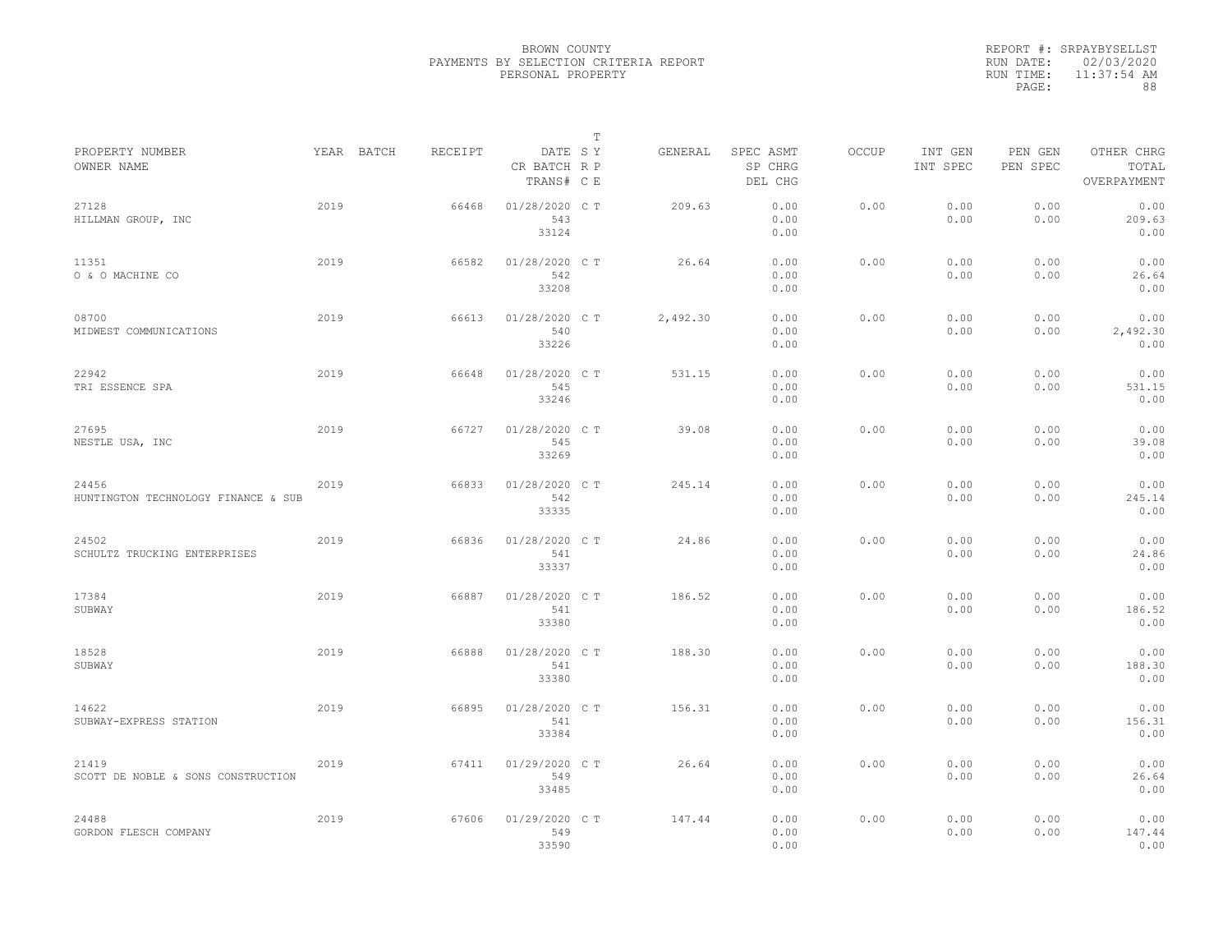|           | REPORT #: SRPAYBYSELLST |
|-----------|-------------------------|
|           | RUN DATE: 02/03/2020    |
| RUN TIME: | $11:37:54$ AM           |
| PAGE:     | 89                      |

|                                 |            |         |                                       | T |          |                                 |       |                     |                     |                                    |  |
|---------------------------------|------------|---------|---------------------------------------|---|----------|---------------------------------|-------|---------------------|---------------------|------------------------------------|--|
| PROPERTY NUMBER<br>OWNER NAME   | YEAR BATCH | RECEIPT | DATE SY<br>CR BATCH R P<br>TRANS# C E |   | GENERAL  | SPEC ASMT<br>SP CHRG<br>DEL CHG | OCCUP | INT GEN<br>INT SPEC | PEN GEN<br>PEN SPEC | OTHER CHRG<br>TOTAL<br>OVERPAYMENT |  |
| 10537<br>DORSCH FORD            | 2019       | 67698   | 01/29/2020 C T<br>547<br>33661        |   | 9,647.65 | 0.00<br>0.00<br>0.00            | 0.00  | 0.00<br>0.00        | 0.00<br>0.00        | 0.00<br>9,647.65<br>0.00           |  |
| 27149<br>MR BREWS TAPHOUSE      | 2019       | 67770   | 01/29/2020 C T<br>546<br>33708        |   | 3,958.26 | 0.00<br>0.00<br>0.00            | 0.00  | 0.00<br>0.00        | 0.00<br>0.00        | 0.00<br>3,958.26<br>0.00           |  |
| 26702<br>KNOWLES TAX            | 2019       | 67856   | 01/29/2020 C T<br>546<br>33769        |   | 39.08    | 0.00<br>0.00<br>0.00            | 0.00  | 0.00<br>0.00        | 0.00<br>0.00        | 0.00<br>39.08<br>0.00              |  |
| 09825<br>GREEN BAY COUNTRY CLUB | 2019       | 67906   | 01/29/2020 C T<br>550<br>33805        |   | 4,343.30 | 0.00<br>0.00<br>0.00            | 0.00  | 0.00<br>0.00        | 0.00<br>0.00        | 0.00<br>4,343.30<br>0.00           |  |
| 25082<br>MARLIN LEASING         | 2019       | 67913   | 01/29/2020 C T<br>546<br>33807        |   | 90.59    | 0.00<br>0.00<br>0.00            | 0.00  | 0.00<br>0.00        | 0.00<br>0.00        | 0.00<br>90.59<br>0.00              |  |
| 07127<br>CENTURY RIDGE          | 2019       | 68116   | $01/29/2020$ C T<br>550<br>33957      |   | 621.74   | 0.00<br>0.00<br>0.00            | 0.00  | 0.00<br>0.00        | 0.00<br>0.00        | 0.00<br>621.74<br>0.00             |  |
| 14613<br>KIMMELS LOCK SMITH     | 2019       | 68138   | 01/29/2020 C T<br>550<br>33972        |   | 1.77     | 0.00<br>0.00<br>0.00            | 0.00  | 0.00<br>0.00        | 0.00<br>0.00        | 0.00<br>1.77<br>0.00               |  |
| 17371<br>NALA'S FROMAGERIE      | 2019       | 68223   | 01/29/2020 CT<br>546<br>34042         |   | 1,318.34 | 0.00<br>0.00<br>0.00            | 0.00  | 0.00<br>0.00        | 0.00<br>0.00        | 0.00<br>1,318.34<br>0.00           |  |
| 25111<br>CROSSFIT 920           | 2019       | 68291   | 01/29/2020 C T<br>548<br>34081        |   | 840.24   | 0.00<br>0.00<br>0.00            | 0.00  | 0.00<br>0.00        | 0.00<br>0.00        | 0.00<br>840.24<br>0.00             |  |
| 24501<br>NUCO2 SUPPLY LLC       | 2019       | 68801   | 01/30/2020 C T<br>555<br>34198        |   | 40.86    | 0.00<br>0.00<br>0.00            | 0.00  | 0.00<br>0.00        | 0.00<br>0.00        | 0.00<br>40.86<br>0.00              |  |
| 25666<br>WAYPORT, INC           | 2019       | 68817   | 01/30/2020 C T<br>555<br>34213        |   | 5.32     | 0.00<br>0.00<br>0.00            | 0.00  | 0.00<br>0.00        | 0.00<br>0.00        | 0.00<br>5.32<br>0.00               |  |
| 20878<br>DIRECTV                | 2019       | 68834   | 01/30/2020 CT<br>555<br>34220         |   | 1,469.09 | 0.00<br>0.00<br>0.00            | 0.00  | 0.00<br>0.00        | 0.00<br>0.00        | 0.00<br>1,469.09<br>0.00           |  |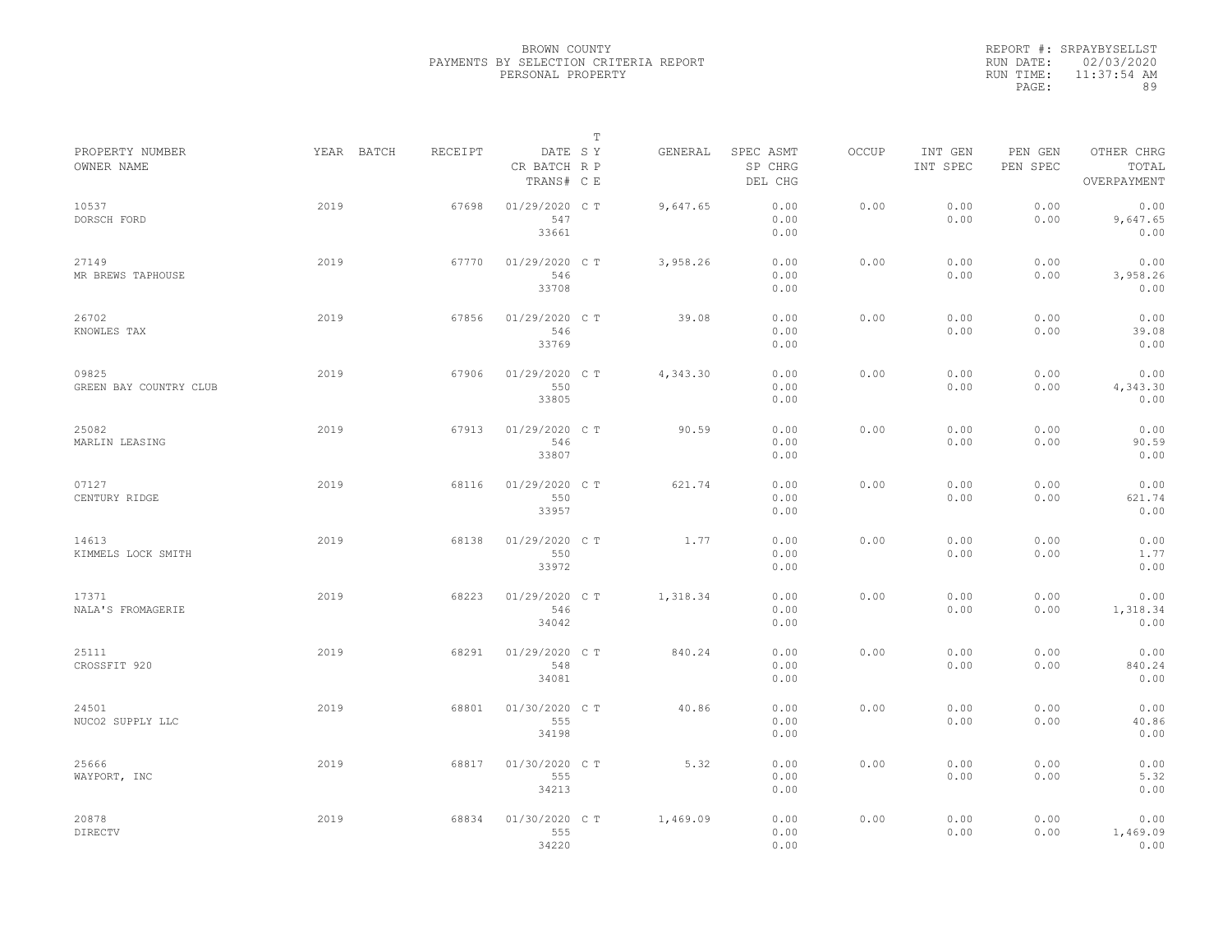|           | REPORT #: SRPAYBYSELLST |
|-----------|-------------------------|
|           | RUN DATE: 02/03/2020    |
| RUN TIME: | $11:37:55$ AM           |
| PAGE:     | 90                      |

| PROPERTY NUMBER                                 |      | YEAR BATCH  | RECEIPT |                                       | т | GENERAL  | SPEC ASMT            | OCCUP | INT GEN      |                     | OTHER CHRG               |  |
|-------------------------------------------------|------|-------------|---------|---------------------------------------|---|----------|----------------------|-------|--------------|---------------------|--------------------------|--|
| OWNER NAME                                      |      |             |         | DATE SY<br>CR BATCH R P<br>TRANS# C E |   |          | SP CHRG<br>DEL CHG   |       | INT SPEC     | PEN GEN<br>PEN SPEC | TOTAL<br>OVERPAYMENT     |  |
| 26479<br>LYTX, INC                              | 2019 |             | 69032   | 01/30/2020 C T<br>554<br>34342        |   | 346.40   | 0.00<br>0.00<br>0.00 | 0.00  | 0.00<br>0.00 | 0.00<br>0.00        | 0.00<br>346.40<br>0.00   |  |
| 23348<br>ADT                                    | 2019 |             | 69118   | 01/30/2020 C T<br>556<br>34371        |   | 49.74    | 0.00<br>0.00<br>0.00 | 0.00  | 0.00<br>0.00 | 0.00<br>0.00        | 0.00<br>49.74<br>0.00    |  |
| 18513<br>WITEK DDS, THOMAS J                    | 2019 |             | 69195   | 01/30/2020 C T<br>552<br>34422        |   | 121.91   | 0.00<br>0.00<br>0.00 | 0.00  | 0.00<br>0.00 | 0.00<br>0.00        | 0.00<br>121.91<br>0.00   |  |
| 19971<br>FURNITURE REPAIR CENTER/VILLA FABRICS  |      | 2019 200130 | 3703    | 01/30/2020 C T                        |   | 17.76    | 0.00<br>0.00<br>0.00 | 0.00  | 0.00<br>0.00 | 0.00<br>0.00        | 0.00<br>17.76<br>0.00    |  |
| 23783<br>THREE KEYS                             |      | 2019 200130 | 3710    | 01/30/2020 C T                        |   | 582.66   | 0.00<br>0.00<br>0.00 | 0.00  | 0.00<br>0.00 | 0.00<br>0.00        | 0.00<br>582.66<br>0.00   |  |
| 11205<br>BELLEVUE LAUNDRY                       | 2019 |             | 69793   | 01/31/2020 C T<br>563<br>34563        |   | 49.74    | 0.00<br>0.00<br>0.00 | 0.00  | 0.00<br>0.00 | 0.00<br>0.00        | 0.00<br>49.74<br>0.00    |  |
| 11925<br>AMERICAN FAMILY MUTUAL INSURANCE CO    | 2019 |             | 70005   | 01/31/2020 C T<br>563<br>34744        |   | 1.77     | 0.00<br>0.00<br>0.00 | 0.00  | 0.00<br>0.00 | 0.00<br>0.00        | 0.00<br>1.77<br>0.00     |  |
| 11225<br>AURORA MEDICAL GROUP                   | 2019 |             | 70021   | 01/31/2020 C T<br>559<br>34751        |   | 216.72   | 0.00<br>0.00<br>0.00 | 0.00  | 0.00<br>0.00 | 0.00<br>0.00        | 0.00<br>216.72<br>0.00   |  |
| 08049<br>KOSS INDUSTRIAL INC                    | 2019 |             | 70032   | 01/31/2020 C T<br>563<br>34759        |   | 1,874.11 | 0.00<br>0.00<br>0.00 | 0.00  | 0.00<br>0.00 | 0.00<br>0.00        | 0.00<br>1,874.11<br>0.00 |  |
| 27155<br>DE LAGE LANDEN FINANCIAL SERVICES, INC | 2019 |             | 70267   | 01/31/2020 C T<br>559<br>34772        |   | 710.56   | 0.00<br>0.00<br>0.00 | 0.00  | 0.00<br>0.00 | 0.00<br>0.00        | 0.00<br>710.56<br>0.00   |  |
| 23741<br>AKA WIRELESS INC                       | 2019 |             | 70437   | 01/31/2020 C T<br>563<br>34810        |   | 822.47   | 0.00<br>0.00<br>0.00 | 0.00  | 0.00<br>0.00 | 0.00<br>0.00        | 0.00<br>822.47<br>0.00   |  |
| 27716<br>A&W ROOT BEER                          | 2019 |             | 70464   | 01/31/2020 C T<br>563<br>34832        |   | 1,161.77 | 0.00<br>0.00<br>0.00 | 0.00  | 0.00<br>0.00 | 0.00<br>0.00        | 0.00<br>1,161.77<br>0.00 |  |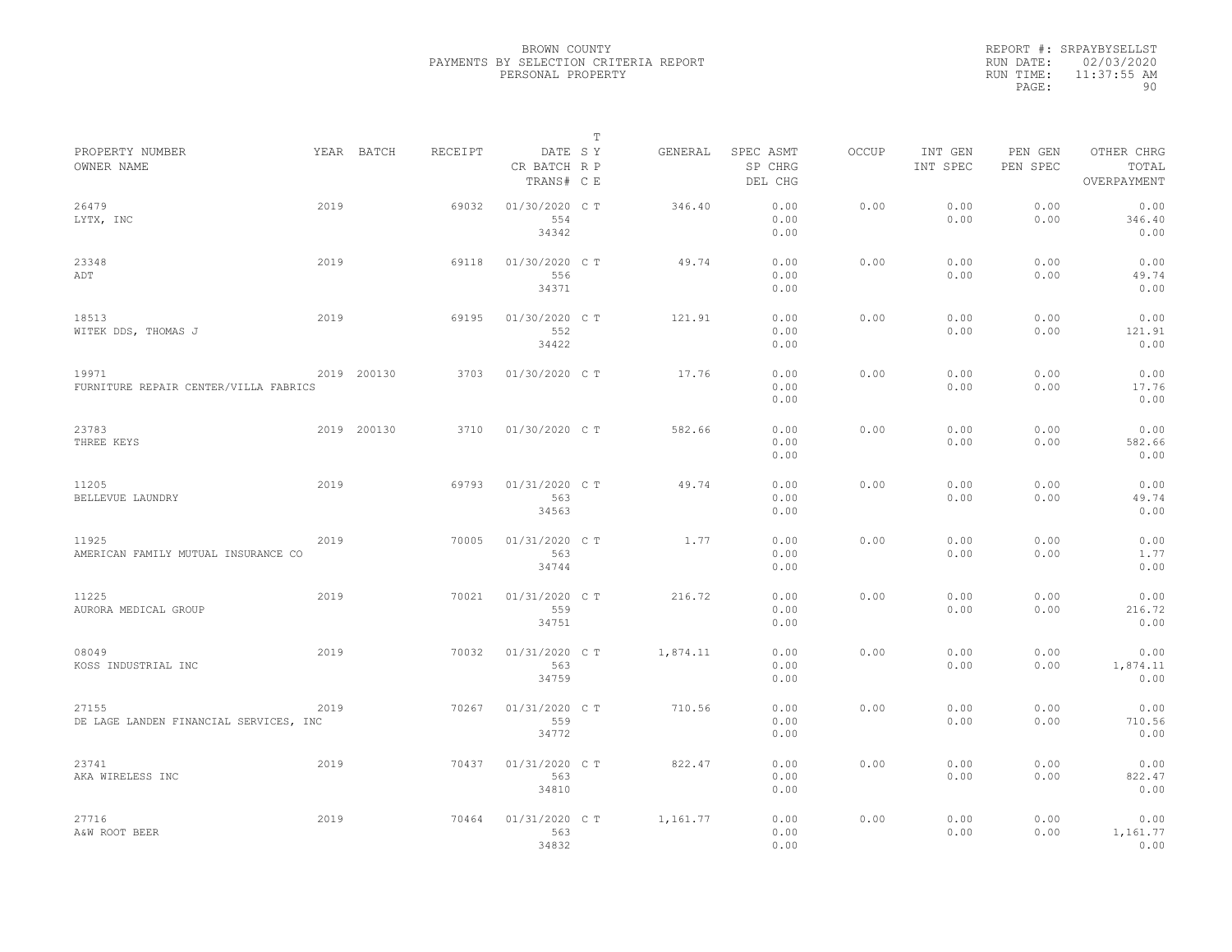|           | REPORT #: SRPAYBYSELLST |
|-----------|-------------------------|
|           | RUN DATE: 02/03/2020    |
| RUN TIME: | $11:37:55$ AM           |
| PAGE:     | 91                      |

|                                         |      |            |         |                                       | T |          |                                 |       |                     |                     |                                    |  |
|-----------------------------------------|------|------------|---------|---------------------------------------|---|----------|---------------------------------|-------|---------------------|---------------------|------------------------------------|--|
| PROPERTY NUMBER<br>OWNER NAME           |      | YEAR BATCH | RECEIPT | DATE SY<br>CR BATCH R P<br>TRANS# C E |   | GENERAL  | SPEC ASMT<br>SP CHRG<br>DEL CHG | OCCUP | INT GEN<br>INT SPEC | PEN GEN<br>PEN SPEC | OTHER CHRG<br>TOTAL<br>OVERPAYMENT |  |
| 03665<br>JOSKI TILE                     | 2019 |            | 70539   | 01/31/2020 C T<br>564<br>34868        |   | 71.05    | 0.00<br>0.00<br>0.00            | 0.00  | 0.00<br>0.00        | 0.00<br>0.00        | 0.00<br>71.05<br>0.00              |  |
| 22478<br>SHEFCHIK'S ENERGY SERVICE      | 2019 |            | 70586   | 01/31/2020 C T<br>566<br>34905        |   | 19.55    | 0.00<br>0.00<br>0.00            | 0.00  | 0.00<br>0.00        | 0.00<br>0.00        | 0.00<br>19.55<br>0.00              |  |
| 23745<br>LAMAR ADVERTISING OF GREEN BAY | 2019 |            | 70643   | 01/31/2020 C T<br>566<br>34920        |   | 3,080.28 | 0.00<br>0.00<br>0.00            | 0.00  | 0.00<br>0.00        | 0.00<br>0.00        | 0.00<br>3,080.28<br>0.00           |  |
| 14618<br>PHOTO DYNAMIX                  | 2019 |            | 70727   | 01/31/2020 C T<br>561<br>34972        |   | 5.32     | 0.00<br>0.00<br>0.00            | 0.00  | 0.00<br>0.00        | 0.00<br>0.00        | 0.00<br>5.32<br>0.00               |  |
| 03651<br>GOLRUSK PET CARE CENTER        | 2019 |            | 70734   | 01/31/2020 C T<br>564<br>34977        |   | 65.73    | 0.00<br>0.00<br>0.00            | 0.00  | 0.00<br>0.00        | 0.00<br>0.00        | 0.00<br>65.73<br>0.00              |  |
| 03695<br>SMITTY'S                       | 2019 |            | 70875   | 01/31/2020 C T<br>563<br>35063        |   | 140.34   | 0.00<br>0.00<br>0.00            | 0.00  | 0.00<br>0.00        | 0.00<br>0.00        | 0.00<br>140.34<br>0.00             |  |
| 09829<br>VIKING ELECTRIC SUPPLY         | 2019 |            | 70971   | 01/31/2020 C T<br>563<br>35122        |   | 989.45   | 0.00<br>0.00<br>0.00            | 0.00  | 0.00<br>0.00        | 0.00<br>0.00        | 0.00<br>989.45<br>0.00             |  |
| 05613<br>KADILE, DR E.M.                | 2019 |            | 71102   | 01/31/2020 C T<br>564<br>35212        |   | 312.66   | 0.00<br>0.00<br>0.00            | 0.00  | 0.00<br>0.00        | 0.00<br>0.00        | 0.00<br>312.66<br>0.00             |  |
| 25980<br>GREENWICH BISTRO               | 2019 |            | 71135   | 01/31/2020 C T<br>563<br>35234        |   | 609.31   | 0.00<br>0.00<br>0.00            | 0.00  | 0.00<br>0.00        | 0.00<br>0.00        | 0.00<br>609.31<br>0.00             |  |
| 08694<br>KEITH'S BAR                    | 2019 |            | 71321   | 01/31/2020 C T<br>560<br>35377        |   | 76.38    | 0.00<br>0.00<br>0.00            | 0.00  | 0.00<br>0.00        | 0.00<br>0.00        | 0.00<br>76.38<br>0.00              |  |
| 25684<br>BELLEVUE GAS INC               | 2019 |            | 71364   | 01/31/2020 C T<br>560<br>35406        |   | 650.17   | 0.00<br>0.00<br>0.00            | 0.00  | 0.00<br>0.00        | 0.00<br>0.00        | 0.00<br>650.17<br>0.00             |  |
| 15961<br>DIVERSIFIED DATA               | 2019 |            | 71409   | 01/31/2020 C T<br>560<br>35433        |   | 35.53    | 0.00<br>0.00<br>0.00            | 0.00  | 0.00<br>0.00        | 0.00<br>0.00        | 0.00<br>35.53<br>0.00              |  |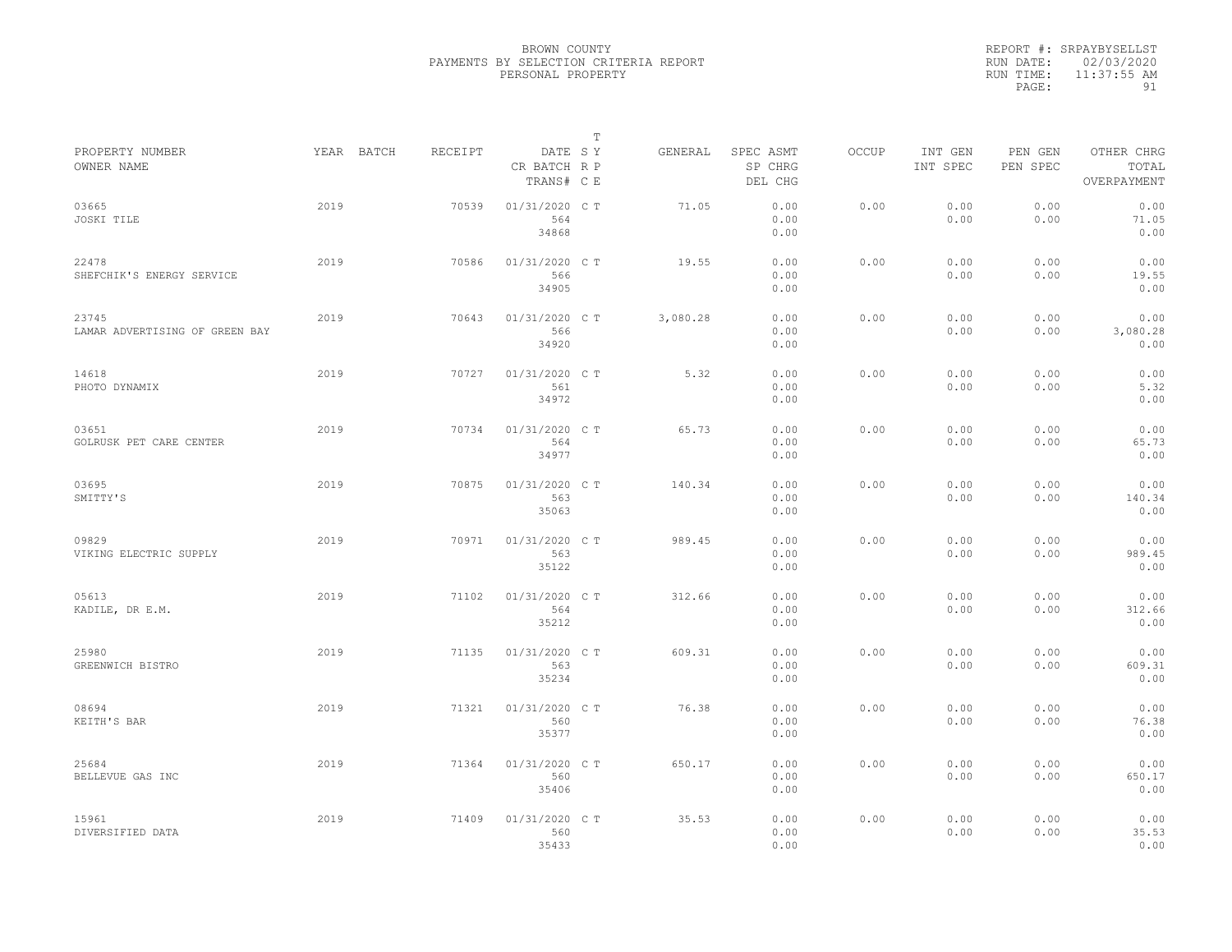REPORT #: SRPAYBYSELLST RUN DATE: 02/03/2020 RUN TIME: 11:37:56 AM PAGE: 92

| PROPERTY NUMBER | BATCH<br>YEAR | RECEIPT                   | DATE SY        | GENERAL     | SPEC ASMT | OCCUP | INT GEN  | PEN<br>GEN | OTHER CHRG  |  |
|-----------------|---------------|---------------------------|----------------|-------------|-----------|-------|----------|------------|-------------|--|
| OWNER NAME      |               |                           | CR BATCH R P   |             | SP CHRG   |       | INT SPEC | PEN SPEC   | TOTAL       |  |
|                 |               |                           | TRANS# CE      |             | DEL CHG   |       |          |            | OVERPAYMENT |  |
| 19564           | 2019          | 71427                     | 01/31/2020 C T | 119.01      | 0.00      | 0.00  | 0.00     | 0.00       | 0.00        |  |
| DART INSURANCE  |               |                           | 561            |             | 0.00      |       | 0.00     | 0.00       | 119.01      |  |
|                 |               |                           | 35441          |             | 0.00      |       |          |            | 0.00        |  |
|                 |               | VILLAGE OF BELLEVUE TOTAL |                | 236, 276.67 | 0.00      | 0.00  | 0.00     | 0.00       | 0.00        |  |
|                 |               |                           |                |             | 0.00      |       | 0.00     | 0.00       | 236,276.67  |  |
|                 |               |                           |                |             | 0.00      |       |          |            | 386.62      |  |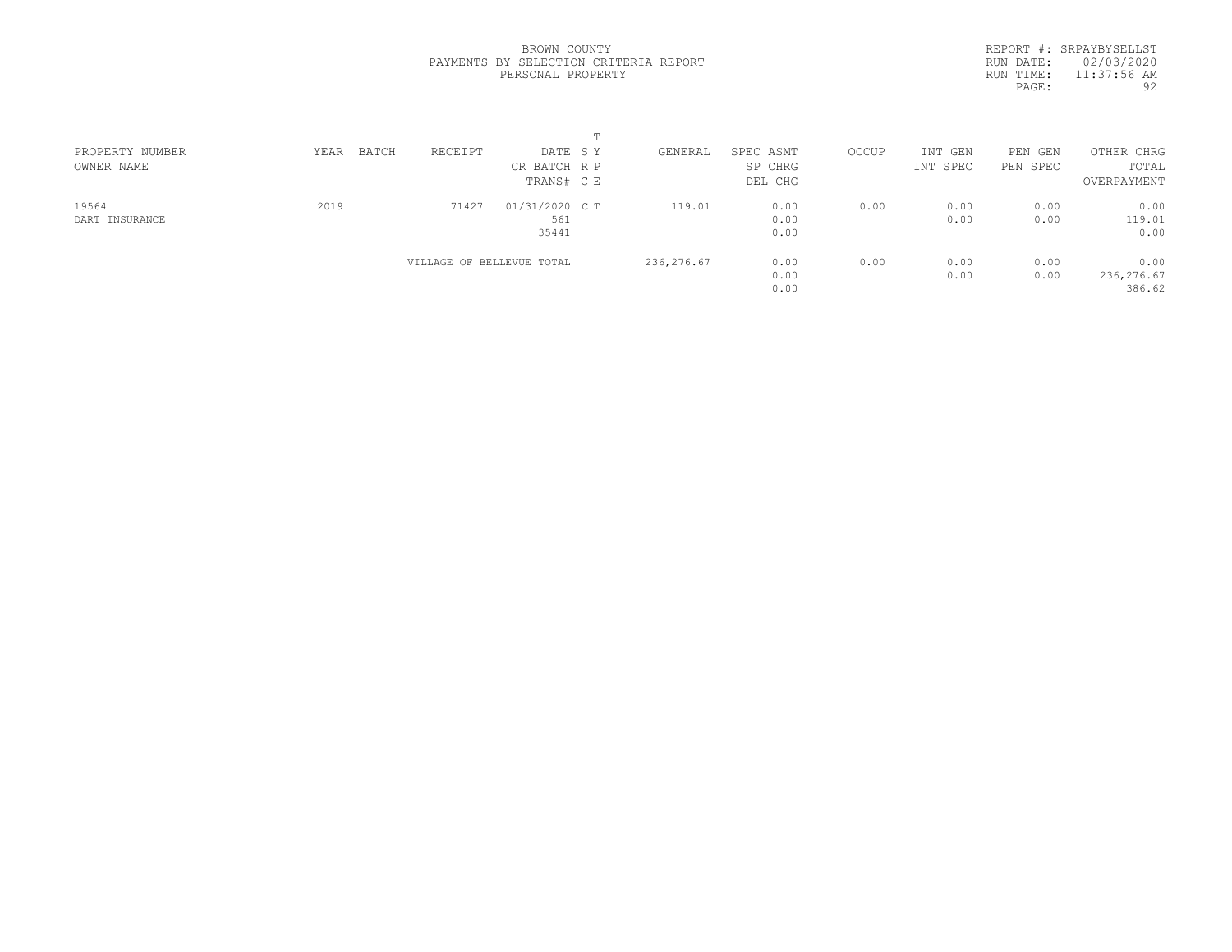|                                                      |             |         |                                       | T |          |                                 |              |                     |                     |                                    |  |
|------------------------------------------------------|-------------|---------|---------------------------------------|---|----------|---------------------------------|--------------|---------------------|---------------------|------------------------------------|--|
| PROPERTY NUMBER<br>OWNER NAME                        | YEAR BATCH  | RECEIPT | DATE SY<br>CR BATCH R P<br>TRANS# C E |   | GENERAL  | SPEC ASMT<br>SP CHRG<br>DEL CHG | <b>OCCUP</b> | INT GEN<br>INT SPEC | PEN GEN<br>PEN SPEC | OTHER CHRG<br>TOTAL<br>OVERPAYMENT |  |
| 10520<br>MCDONALDS, J&V KING ENTERPRISES LLC         | 2019 116018 | 37      | 01/17/2020 MT                         |   | 1,415.18 | 0.00<br>0.00<br>0.00            | 0.00         | 0.00<br>0.00        | 0.00<br>0.00        | 0.00<br>1,415.18<br>0.00           |  |
| 11264<br>BELLIN MEMORIAL HOSPITAL- FMC DENMARK       | 2019 116018 | 32      | 01/17/2020 MT                         |   | 1,087.73 | 0.00<br>0.00<br>0.00            | 0.00         | 0.00<br>0.00        | 0.00<br>0.00        | 0.00<br>1,087.73<br>0.00           |  |
| 13591<br>GREATAMERICA FINANCIAL SERVICES CORP        | 2019 116018 | 36      | 01/17/2020 MT                         |   | 1,217.94 | 0.00<br>0.00<br>0.00            | 0.00         | 0.00<br>0.00        | 0.00<br>0.00        | 0.00<br>1,217.94<br>0.00           |  |
| 20185<br>COMPASS 2K12 SERVICES, LLC (CG75)           | 2019 116018 | 33      | 01/17/2020 MT                         |   | 24.89    | 0.00<br>0.00<br>0.00            | 0.00         | 0.00<br>0.00        | 0.00<br>0.00        | 0.00<br>24.89<br>0.00              |  |
| 21223<br>BELLIN MEMORIAL HOSPITAL - PHARMACY DENMARK | 2019 116018 | 31      | 01/17/2020 MT                         |   | 120.65   | 0.00<br>0.00<br>0.00            | 0.00         | 0.00<br>0.00        | 0.00<br>0.00        | 0.00<br>120.65<br>0.00             |  |
| 21908<br>NEOPOST USA INC                             | 2019 116018 | 34      | 01/17/2020 MT                         |   | 9.57     | 0.00<br>0.00<br>0.00            | 0.00         | 0.00<br>0.00        | 0.00<br>0.00        | 0.00<br>9.57<br>0.00               |  |
| 23799<br>MAILFINANCE INC                             | 2019 116018 | 30      | 01/17/2020 MT                         |   | 65.11    | 0.00<br>0.00<br>0.00            | 0.00         | 0.00<br>0.00        | 0.00<br>0.00        | 0.00<br>65.11<br>0.00              |  |
| 23800<br>MASSAGE THERAPY BY LANA                     | 2019 116018 | 38      | 01/17/2020 MT                         |   | 24.89    | 0.00<br>0.00<br>0.00            | 0.00         | 0.00<br>0.00        | 0.00<br>0.00        | 0.00<br>24.89<br>0.00              |  |
| 25096<br>CIT FINANCE LLC                             | 2019 116018 | 35      | 01/17/2020 MT                         |   | 7.65     | 0.00<br>0.00<br>0.00            | 0.00         | 0.00<br>0.00        | 0.00<br>0.00        | 0.00<br>7.65<br>0.00               |  |
| 25656<br>DSD TRANSPORT LLC                           | 2019 116018 | 39      | 01/17/2020 MT                         |   | 59.36    | 0.00<br>0.00<br>0.00            | 0.00         | 0.00<br>0.00        | 0.00<br>0.00        | 0.00<br>59.36<br>0.00              |  |
| 03734<br>UNITED COOPERATIVE                          | 2019 116019 | 44      | 01/24/2020 MT                         |   | 473.01   | 0.00<br>0.00<br>0.00            | 0.00         | 0.00<br>0.00        | 0.00<br>0.00        | 0.00<br>473.01<br>0.00             |  |
| 03742<br>DENMARK STATE BANK                          | 2019 116019 | 46      | 01/24/2020 MT                         |   | 8,372.39 | 0.00<br>0.00<br>0.00            | 0.00         | 0.00<br>0.00        | 0.00<br>0.00        | 0.00<br>8,372.39<br>0.00           |  |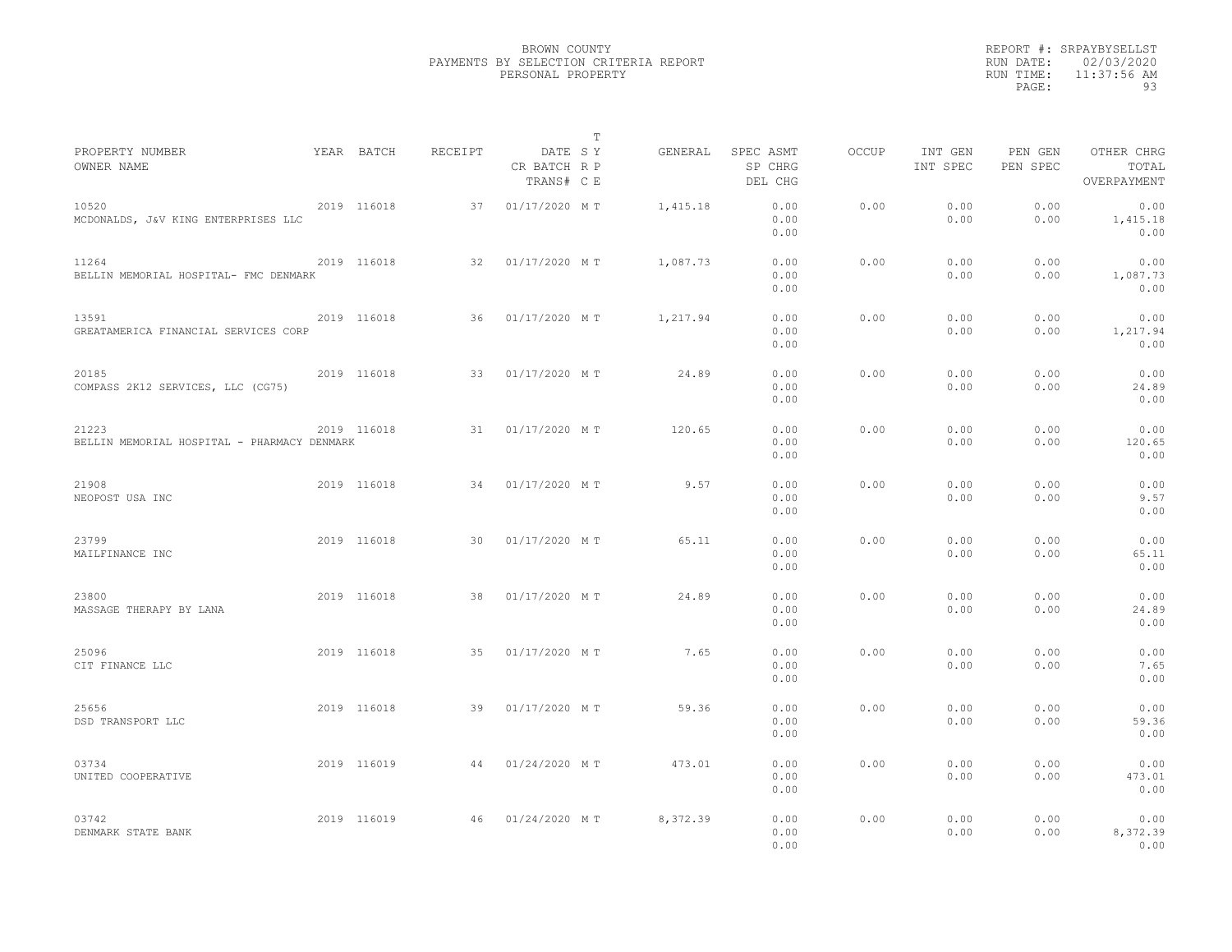|                                             |             |         |                                       | $\mathbb{T}$ |           |                                 |              |                     |                     |                                    |  |
|---------------------------------------------|-------------|---------|---------------------------------------|--------------|-----------|---------------------------------|--------------|---------------------|---------------------|------------------------------------|--|
| PROPERTY NUMBER<br>OWNER NAME               | YEAR BATCH  | RECEIPT | DATE SY<br>CR BATCH R P<br>TRANS# C E |              | GENERAL   | SPEC ASMT<br>SP CHRG<br>DEL CHG | <b>OCCUP</b> | INT GEN<br>INT SPEC | PEN GEN<br>PEN SPEC | OTHER CHRG<br>TOTAL<br>OVERPAYMENT |  |
| 03758<br>DENMARK FAMILY DENTISTRY, SC       | 2019 116019 | 55      | 01/24/2020 MT                         |              | 2,029.91  | 0.00<br>0.00<br>0.00            | 0.00         | 0.00<br>0.00        | 0.00<br>0.00        | 0.00<br>2,029.91<br>0.00           |  |
| 07165<br>DENMARK STATE BANK                 | 2019 116019 | 47      | 01/24/2020 MT                         |              | 8,372.39  | 0.00<br>0.00<br>0.00            | 0.00         | 0.00<br>0.00        | 0.00<br>0.00        | 0.00<br>8,372.39<br>0.00           |  |
| 11266<br>HOMETOWN HAIR CENTER               | 2019 116019 | 51      | 01/24/2020 MT                         |              | 36.40     | 0.00<br>0.00<br>0.00            | 0.00         | 0.00<br>0.00        | 0.00<br>0.00        | 0.00<br>36.40<br>0.00              |  |
| 11984<br>WASTE MANAGEMENT OF WISCONSIN, INC | 2019 116019 | 41      | 01/24/2020 MT                         |              | 28.72     | 0.00<br>0.00<br>0.00            | 0.00         | 0.00<br>0.00        | 0.00<br>0.00        | 0.00<br>28.72<br>0.00              |  |
| 17025<br>DENMARK BANCSHARES, INC            | 2019 116019 | 48      | 01/24/2020 MT                         |              | 522.80    | 0.00<br>0.00<br>0.00            | 0.00         | 0.00<br>0.00        | 0.00<br>0.00        | 0.00<br>522.80<br>0.00             |  |
| 20537<br>SALM PARTNERS LLC                  | 2019 116019 | 45      | 01/24/2020 MT                         |              | 30,586.42 | 0.00<br>0.00<br>0.00            | 0.00         | 0.00<br>0.00        | 0.00<br>0.00        | 0.00<br>30,586.42<br>0.00          |  |
| 21213<br>DENMARK ROD & GUN CLUB             | 2019 116019 | 40      | 01/24/2020 MT                         |              | 84.26     | 0.00<br>0.00<br>0.00            | 0.00         | 0.00<br>0.00        | 0.00<br>0.00        | 0.00<br>84.26<br>0.00              |  |
| 21907<br>MOLLY JOHNSON STUDIO LLC           | 2019 116019 | 52      | 01/24/2020 MT                         |              | 3.83      | 0.00<br>0.00<br>0.00            | 0.00         | 0.00<br>0.00        | 0.00<br>0.00        | 0.00<br>3.83<br>0.00               |  |
| 23805<br>THE MILL ART STUDIO                | 2019 116019 | 53      | 01/24/2020 MT                         |              | 32.55     | 0.00<br>0.00<br>0.00            | 0.00         | 0.00<br>0.00        | 0.00<br>0.00        | 0.00<br>32.55<br>0.00              |  |
| 23959<br>SPLITTER MACHINE LLC               | 2019 116019 | 54      | 01/24/2020 MT                         |              | 7.65      | 0.00<br>0.00<br>0.00            | 0.00         | 0.00<br>0.00        | 0.00<br>0.00        | 0.00<br>7.65<br>0.00               |  |
| 23960<br>UNITED COOPERATIVE                 | 2019 116019 | 43      | 01/24/2020 MT                         |              | 5,396.48  | 0.00<br>0.00<br>0.00            | 0.00         | 0.00<br>0.00        | 0.00<br>0.00        | 0.00<br>5,396.48<br>0.00           |  |
| 25098<br>ELAVON INC                         | 2019 116019 | 49      | 01/24/2020 MT                         |              | 59.36     | 0.00<br>0.00<br>0.00            | 0.00         | 0.00<br>0.00        | 0.00<br>0.00        | 0.00<br>59.36<br>0.00              |  |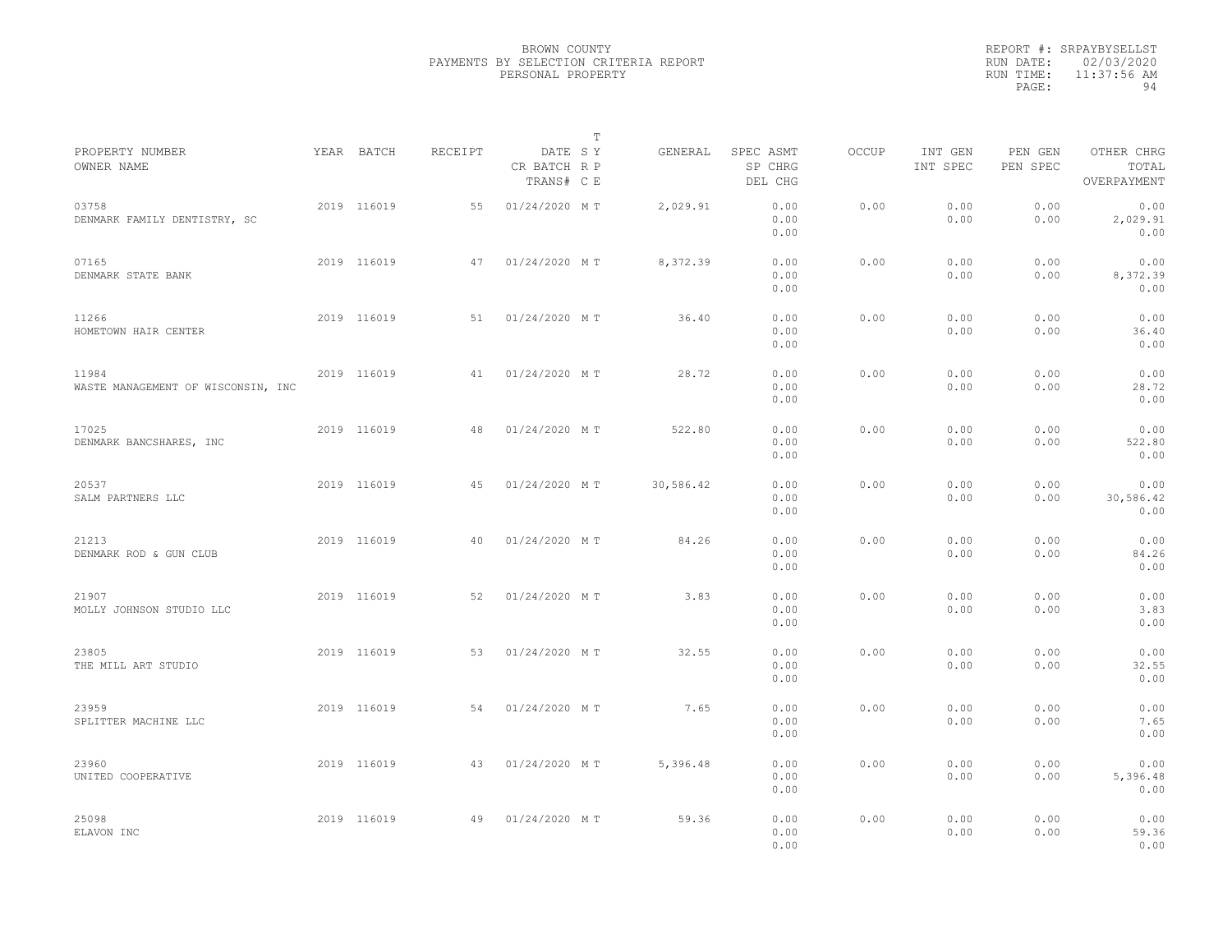|                                             |             |         |                                       | $\mathbb T$ |         |                                 |              |                     |                     |                                    |  |
|---------------------------------------------|-------------|---------|---------------------------------------|-------------|---------|---------------------------------|--------------|---------------------|---------------------|------------------------------------|--|
| PROPERTY NUMBER<br>OWNER NAME               | YEAR BATCH  | RECEIPT | DATE SY<br>CR BATCH R P<br>TRANS# C E |             | GENERAL | SPEC ASMT<br>SP CHRG<br>DEL CHG | <b>OCCUP</b> | INT GEN<br>INT SPEC | PEN GEN<br>PEN SPEC | OTHER CHRG<br>TOTAL<br>OVERPAYMENT |  |
| 26467<br>GREAT LAKES COCA-COLA DISTRIBUTION | 2019 116019 | 42      | 01/24/2020 MT                         |             | 45.96   | 0.00<br>0.00<br>0.00            | 0.00         | 0.00<br>0.00        | 0.00<br>0.00        | 0.00<br>45.96<br>0.00              |  |
| 27153<br>PRAXAIR DISTRIBUTION INC           | 2019 116019 | 50      | 01/24/2020 MT                         |             | 40.22   | 0.00<br>0.00<br>0.00            | 0.00         | 0.00<br>0.00        | 0.00<br>0.00        | 0.00<br>40.22<br>0.00              |  |
| 03775<br>VILLAGE MART                       | 2019 116020 | 66      | 01/29/2020 MT                         |             | 750.68  | 0.00<br>0.00<br>0.00            | 0.00         | 0.00<br>0.00        | 0.00<br>0.00        | 0.00<br>750.68<br>0.00             |  |
| 07070<br>KANE REALTY & AUTO SALES           | 2019 116020 | 64      | 01/29/2020 MT                         |             | 1.92    | 0.00<br>0.00<br>0.00            | 0.00         | 0.00<br>0.00        | 0.00<br>0.00        | 0.00<br>1.92<br>0.00               |  |
| 07072<br>DE GRAND FAMILY RESTURANT          | 2019 116020 | 68      | 01/29/2020 MT                         |             | 174.27  | 0.00<br>0.00<br>0.00            | 0.00         | 0.00<br>0.00        | 0.00<br>0.00        | 0.00<br>174.27<br>0.00             |  |
| 09800<br>BMO HARRIS BANK N.A.               | 2019 116020 | 65      | 01/29/2020 MT                         |             | 626.20  | 0.00<br>0.00<br>0.00            | 0.00         | 0.00<br>0.00        | 0.00<br>0.00        | 0.00<br>626.20<br>0.00             |  |
| 11267<br>MAIN STREET MARKET                 | 2019 116020 | 62      | 01/29/2020 MT                         |             | 643.45  | 0.00<br>0.00<br>0.00            | 0.00         | 0.00<br>0.00        | 0.00<br>0.00        | 0.00<br>643.45<br>0.00             |  |
| 11979<br>BLUESTONE REAL ESTATE, LLC         | 2019 116020 | 58      | 01/29/2020 MT                         |             | 365.76  | 0.00<br>0.00<br>0.00            | 0.00         | 0.00<br>0.00        | 0.00<br>0.00        | 0.00<br>365.76<br>0.00             |  |
| 21211<br>AURORA MEDICAL GROUP               | 2019 116020 | 59      | 01/29/2020 MT                         |             | 53.62   | 0.00<br>0.00<br>0.00            | 0.00         | 0.00<br>0.00        | 0.00<br>0.00        | 0.00<br>53.62<br>0.00              |  |
| 21217<br>LAKES GAS CO                       | 2019 116020 | 56      | 01/29/2020 MT                         |             | 124.48  | 0.00<br>0.00<br>0.00            | 0.00         | 0.00<br>0.00        | 0.00<br>0.00        | 0.00<br>124.48<br>0.00             |  |
| 23808<br>VILLAGE MART AUTO SALES            | 2019 116020 | 67      | 01/29/2020 MT                         |             | 419.40  | 0.00<br>0.00<br>0.00            | 0.00         | 0.00<br>0.00        | 0.00<br>0.00        | 0.00<br>419.40<br>0.00             |  |
| 23809<br>WAYPORT, INC                       | 2019 116020 | 71      | 01/29/2020 MT                         |             | 1.92    | 0.00<br>0.00<br>0.00            | 0.00         | 0.00<br>0.00        | 0.00<br>0.00        | 0.00<br>1.92<br>0.00               |  |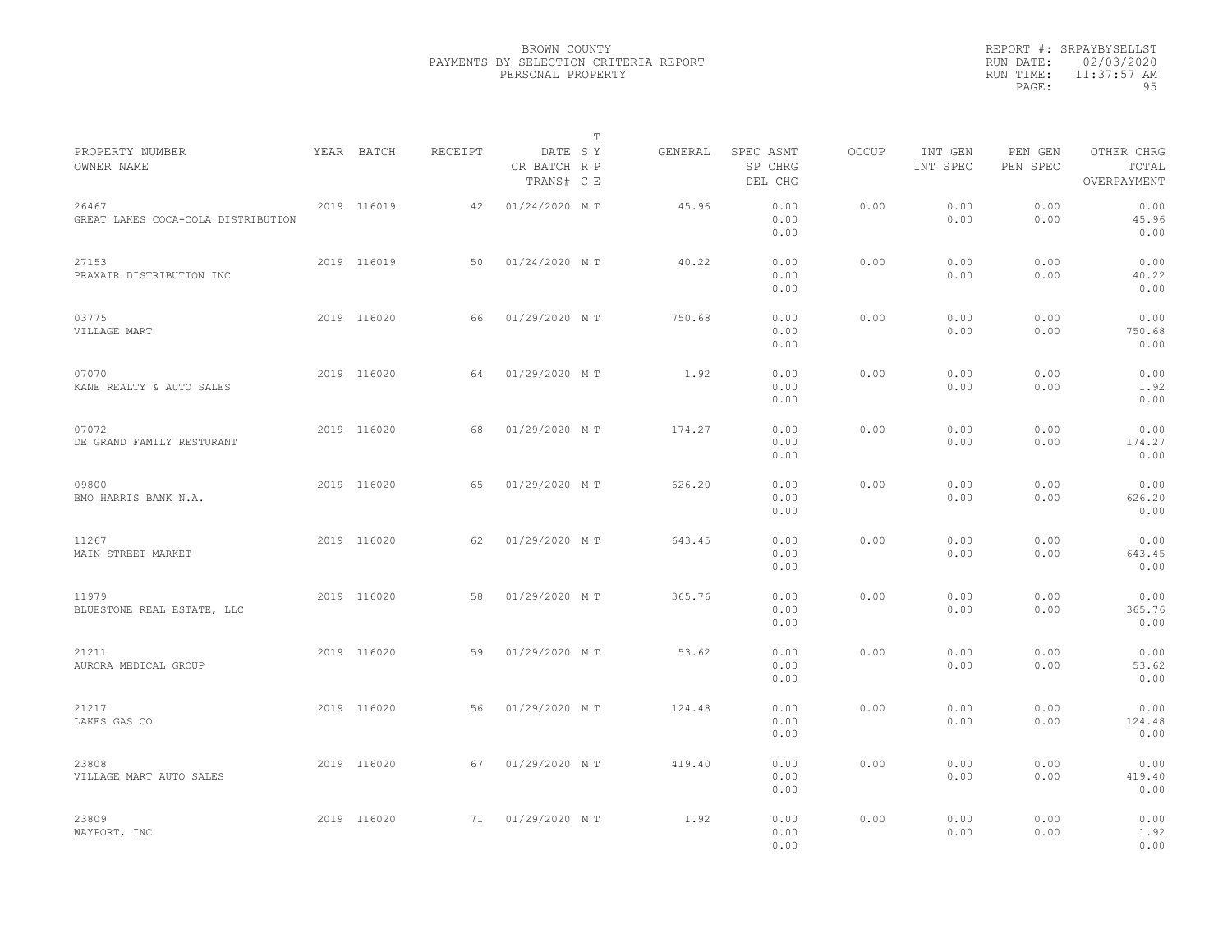|           | REPORT #: SRPAYBYSELLST |
|-----------|-------------------------|
|           | RUN DATE: 02/03/2020    |
| RUN TIME: | $11:37:57$ AM           |
| PAGE:     | 96                      |

|                                      |             |                          |                                       | $\mathbb T$ |           |                                 |       |                     |                     |                                    |  |
|--------------------------------------|-------------|--------------------------|---------------------------------------|-------------|-----------|---------------------------------|-------|---------------------|---------------------|------------------------------------|--|
| PROPERTY NUMBER<br>OWNER NAME        | YEAR BATCH  | RECEIPT                  | DATE SY<br>CR BATCH R P<br>TRANS# C E |             | GENERAL   | SPEC ASMT<br>SP CHRG<br>DEL CHG | OCCUP | INT GEN<br>INT SPEC | PEN GEN<br>PEN SPEC | OTHER CHRG<br>TOTAL<br>OVERPAYMENT |  |
| 24471<br>GORDON FLESCH COMPANY       | 2019 116020 | 57                       | 01/29/2020 MT                         |             | 9.57      | 0.00<br>0.00<br>0.00            | 0.00  | 0.00<br>0.00        | 0.00<br>0.00        | 0.00<br>9.57<br>0.00               |  |
| 25652<br>BONES WELDING & FABRICATING | 2019 116020 | 69                       | 01/29/2020 MT                         |             | 36.40     | 0.00<br>0.00<br>0.00            | 0.00  | 0.00<br>0.00        | 0.00<br>0.00        | 0.00<br>36.40<br>0.00              |  |
| 25655<br>SM PETROLEUM CORP           | 2019 116020 | 61                       | 01/29/2020 MT                         |             | 168.53    | 0.00<br>0.00<br>0.00            | 0.00  | 0.00<br>0.00        | 0.00<br>0.00        | 0.00<br>168.53<br>0.00             |  |
| 25658<br>ADT LLC                     | 2019 116020 | 60                       | 01/29/2020 MT                         |             | 3.83      | 0.00<br>0.00<br>0.00            | 0.00  | 0.00<br>0.00        | 0.00<br>0.00        | 0.00<br>3.83<br>0.00               |  |
| 26464<br>DIRECTV, LLC                | 2019 116020 | 70                       | 01/29/2020 MT                         |             | 241.29    | 0.00<br>0.00<br>0.00            | 0.00  | 0.00<br>0.00        | 0.00<br>0.00        | 0.00<br>241.29<br>0.00             |  |
| 6423<br>PROFESSIONAL FABRICATION     | 2019 116020 | 63                       | 01/29/2020 MT                         |             | 2,064.38  | 0.00<br>0.00<br>0.00            | 0.00  | 0.00<br>0.00        | 0.00<br>0.00        | 0.00<br>2,064.38<br>0.00           |  |
|                                      |             | VILLAGE OF DENMARK TOTAL |                                       |             | 65,811.02 | 0.00<br>0.00<br>0.00            | 0.00  | 0.00<br>0.00        | 0.00<br>0.00        | 0.00<br>65,811.02<br>0.00          |  |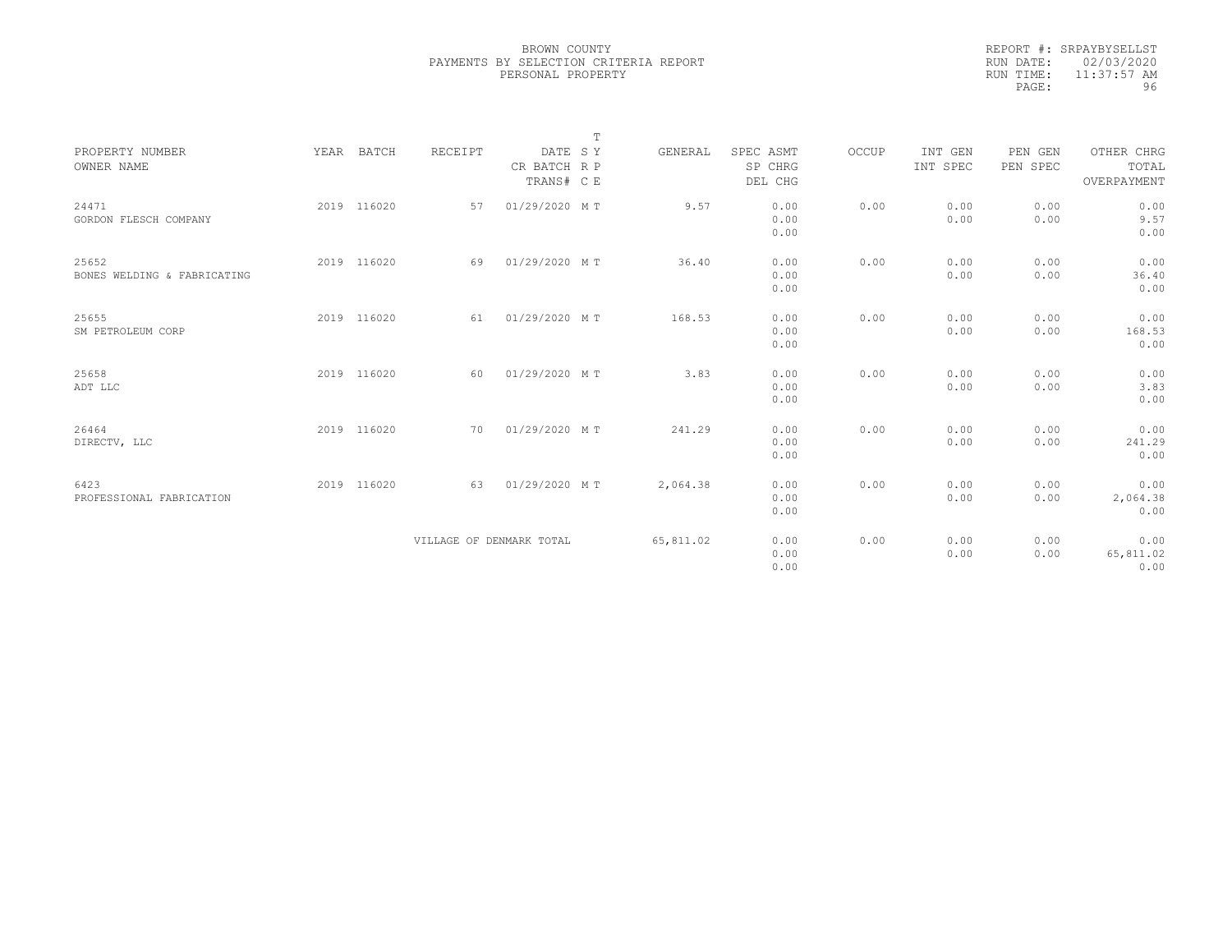|           | REPORT #: SRPAYBYSELLST |
|-----------|-------------------------|
|           | RUN DATE: 02/03/2020    |
| RUN TIME: | $11:37:57$ AM           |
| PAGE:     | 97                      |

|                                               |      |            |         |                                       | Т |          |                                 |       |                     |                     |                                    |  |
|-----------------------------------------------|------|------------|---------|---------------------------------------|---|----------|---------------------------------|-------|---------------------|---------------------|------------------------------------|--|
| PROPERTY NUMBER<br>OWNER NAME                 |      | YEAR BATCH | RECEIPT | DATE SY<br>CR BATCH R P<br>TRANS# C E |   | GENERAL  | SPEC ASMT<br>SP CHRG<br>DEL CHG | OCCUP | INT GEN<br>INT SPEC | PEN GEN<br>PEN SPEC | OTHER CHRG<br>TOTAL<br>OVERPAYMENT |  |
| 9944<br>PATHMAKERS INC                        | 2019 |            | 58445   | 01/15/2020 C T<br>503<br>29009        |   | 288.01   | 0.00<br>0.00<br>0.00            | 0.00  | 0.00<br>0.00        | 0.00<br>0.00        | 0.00<br>288.01<br>0.00             |  |
| 22517<br>CENTERLINE MACHINING & GRINDING INC  | 2019 |            | 59090   | 01/16/2020 C T<br>507<br>29415        |   | 111.11   | 0.00<br>0.00<br>0.00            | 0.00  | 0.00<br>0.00        | 0.00<br>0.00        | 0.00<br>111.11<br>0.00             |  |
| 836<br>E M T INTERNATIONAL INC                | 2019 |            | 59855   | 01/17/2020 C T<br>510<br>29778        |   | 3,594.79 | 0.00<br>0.00<br>0.00            | 0.00  | 0.00<br>0.00        | 0.00<br>0.00        | 0.00<br>3,594.79<br>0.00           |  |
| 22954<br>DIRECTSAT USA LLC                    | 2019 |            | 60772   | 01/21/2020 C T<br>519<br>30186        |   | 316.96   | 0.00<br>0.00<br>0.00            | 0.00  | 0.00<br>0.00        | 0.00<br>0.00        | 0.00<br>316.96<br>0.00             |  |
| 25203<br>SUBSURFACE INSTRUMENTS INC           | 2019 |            | 60795   | 01/21/2020 C T<br>519<br>30204        |   | 418.79   | 0.00<br>0.00<br>0.00            | 0.00  | 0.00<br>0.00        | 0.00<br>0.00        | 0.00<br>418.79<br>0.00             |  |
| 27112<br>BALANCE CHIROPRACTIC                 | 2019 |            | 61453   | $01/22/2020$ C T<br>522<br>30537      |   | 355.57   | 0.00<br>0.00<br>0.00            | 0.00  | 0.00<br>0.00        | 0.00<br>0.00        | 0.00<br>355.57<br>0.00             |  |
| 25649<br>PITNEY BOWES INC                     | 2019 |            | 61788   | 01/22/2020 C T<br>524<br>30753        |   | 9.61     | 0.00<br>0.00<br>0.00            | 0.00  | 0.00<br>0.00        | 0.00<br>0.00        | 0.00<br>9.61<br>0.00               |  |
| 20158<br>PITNEY BOWES GLOBAL FINANCIAL        | 2019 |            | 61794   | 01/22/2020 CT<br>524<br>30753         |   | 9.61     | 0.00<br>0.00<br>0.00            | 0.00  | 0.00<br>0.00        | 0.00<br>0.00        | 0.00<br>9.61<br>0.00               |  |
| 20967<br>GREATAMERICA FINANCIAL SERVICES CORP | 2019 |            | 62804   | 01/23/2020 C T<br>526<br>31378        |   | 222.84   | 0.00<br>0.00<br>0.00            | 0.00  | 0.00<br>0.00        | 0.00<br>0.00        | 0.00<br>222.84<br>0.00             |  |
| 14670<br>JOHNSON, BRIAN & SHAWN-HANGER C8     | 2019 |            | 63265   | 01/24/2020 C T<br>533<br>31586        |   | 826.05   | 0.00<br>0.00<br>0.00            | 0.00  | 0.00<br>0.00        | 0.00<br>0.00        | 0.00<br>826.05<br>0.00             |  |
| 21758<br>WASTE MANAGEMENT OF WISCONSIN        | 2019 |            | 63468   | 01/24/2020 C T<br>533<br>31679        |   | 9.61     | 0.00<br>0.00<br>0.00            | 0.00  | 0.00<br>0.00        | 0.00<br>0.00        | 0.00<br>9.61<br>0.00               |  |
| 27657<br>FRANCOTYP-POSTALIA INC               | 2019 |            | 63566   | 01/24/2020 C T<br>533<br>31742        |   | 19.22    | 0.00<br>0.00<br>0.00            | 0.00  | 0.00<br>0.00        | 0.00<br>0.00        | 0.00<br>19.22<br>0.00              |  |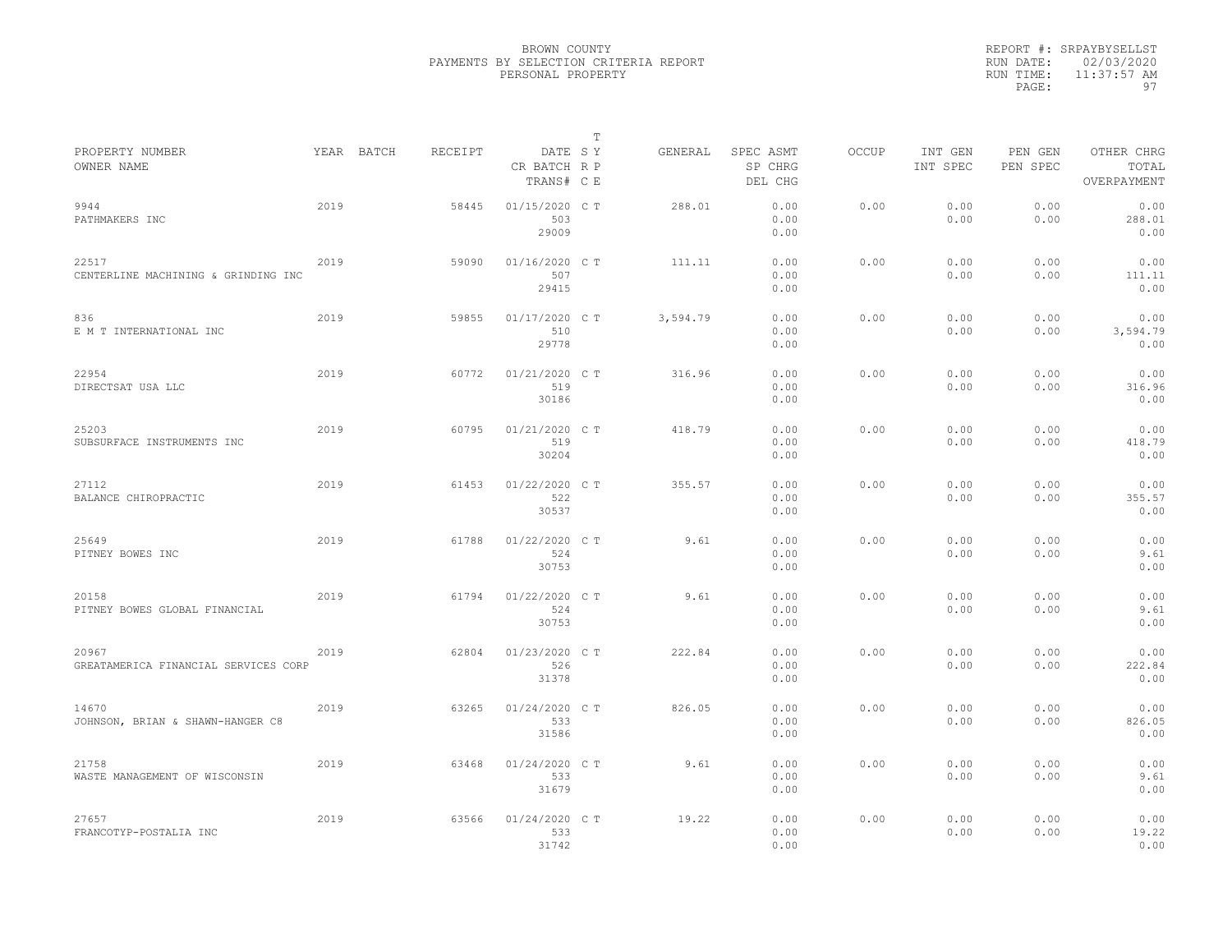|           | REPORT #: SRPAYBYSELLST |
|-----------|-------------------------|
|           | RUN DATE: 02/03/2020    |
| RUN TIME: | $11:37:58$ AM           |
| PAGE:     | 98                      |

|                                                 |      |             |         |                                       | Т |          |                                 |       |                     |                     |                                    |  |
|-------------------------------------------------|------|-------------|---------|---------------------------------------|---|----------|---------------------------------|-------|---------------------|---------------------|------------------------------------|--|
| PROPERTY NUMBER<br>OWNER NAME                   |      | YEAR BATCH  | RECEIPT | DATE SY<br>CR BATCH R P<br>TRANS# C E |   | GENERAL  | SPEC ASMT<br>SP CHRG<br>DEL CHG | OCCUP | INT GEN<br>INT SPEC | PEN GEN<br>PEN SPEC | OTHER CHRG<br>TOTAL<br>OVERPAYMENT |  |
| 18587<br>XEROX CORP                             | 2019 |             | 64329   | 01/27/2020 C T<br>538<br>32012        |   | 111.41   | 0.00<br>0.00<br>0.00            | 0.00  | 0.00<br>0.00        | 0.00<br>0.00        | 0.00<br>111.41<br>0.00             |  |
| 26345<br>GREAT LAKES COCA-COLA DISTRIBUTION LLC | 2019 |             | 64865   | 01/27/2020 C T<br>539<br>32317        |   | 15.35    | 0.00<br>0.00<br>0.00            | 0.00  | 0.00<br>0.00        | 0.00<br>0.00        | 0.00<br>15.35<br>0.00              |  |
| 27111<br>GREEN BAY FLYING CLUB-HANGAR D7        | 2019 |             | 64930   | 01/27/2020 C T<br>539<br>32343        |   | 701.18   | 0.00<br>0.00<br>0.00            | 0.00  | 0.00<br>0.00        | 0.00<br>0.00        | 0.00<br>701.18<br>0.00             |  |
| 4122<br>JAEGER, RAYMOND & SONS CONSTRUCTION     | 2019 |             | 64979   | 01/27/2020 C T<br>536<br>32376        |   | 17.28    | 0.00<br>0.00<br>0.00            | 0.00  | 0.00<br>0.00        | 0.00<br>0.00        | 0.00<br>17.28<br>0.00              |  |
| 10006<br>GREEN BAY CONVERTING INC               | 2019 |             | 65768   | 01/28/2020 C T<br>540<br>32695        |   | 3,972.69 | 0.00<br>0.00<br>0.00            | 0.00  | 0.00<br>0.00        | 0.00<br>0.00        | 0.00<br>3,972.69<br>0.00           |  |
| 22519<br>CHEESECAKE HEAVEN INC                  | 2019 |             | 66009   | 01/28/2020 CT<br>545<br>32807         |   | 119.10   | 0.00<br>0.00<br>0.00            | 0.00  | 0.00<br>0.00        | 0.00<br>0.00        | 0.00<br>119.10<br>0.00             |  |
| 7918<br>IDEAL AIR HEATING & COOLING             | 2019 |             | 66421   | 01/28/2020 C T<br>540<br>33084        |   | 341.95   | 0.00<br>0.00<br>0.00            | 0.00  | 0.00<br>0.00        | 0.00<br>0.00        | 0.00<br>341.95<br>0.00             |  |
| 12867<br>DAANEN & JANSSEN INC                   | 2019 |             | 66919   | 01/28/2020 C T<br>542<br>33401        |   | 6,057.02 | 0.00<br>0.00<br>0.00            | 0.00  | 0.00<br>0.00        | 0.00<br>0.00        | 0.00<br>6,057.02<br>0.00           |  |
| 13669<br>MARK RABIDA CONSTRUCTION               | 2019 |             | 67970   | 01/29/2020 CT<br>550<br>33849         |   | 12.45    | 0.00<br>0.00<br>0.00            | 0.00  | 0.00<br>0.00        | 0.00<br>0.00        | 0.00<br>12.45<br>0.00              |  |
| 19000<br>BAY VALLEY FOODS LLC                   |      | 2019 200129 | 3576    | 01/29/2020 C T                        |   | 9,149.86 | 0.00<br>0.00<br>0.00            | 0.00  | 0.00<br>0.00        | 0.00<br>0.00        | 0.00<br>9,149.86<br>0.00           |  |
| 20416<br>DIRECTV, LLC                           | 2019 |             | 68833   | 01/30/2020 C T<br>555<br>34220        |   | 941.30   | 0.00<br>0.00<br>0.00            | 0.00  | 0.00<br>0.00        | 0.00<br>0.00        | 0.00<br>941.30<br>0.00             |  |
| 22953<br>AMERICAN MESSAGING SERVICES LLC        | 2019 |             | 69101   | 01/30/2020 C T<br>554<br>34369        |   | 13.45    | 0.00<br>0.00<br>0.00            | 0.00  | 0.00<br>0.00        | 0.00<br>0.00        | 0.00<br>13.45<br>0.00              |  |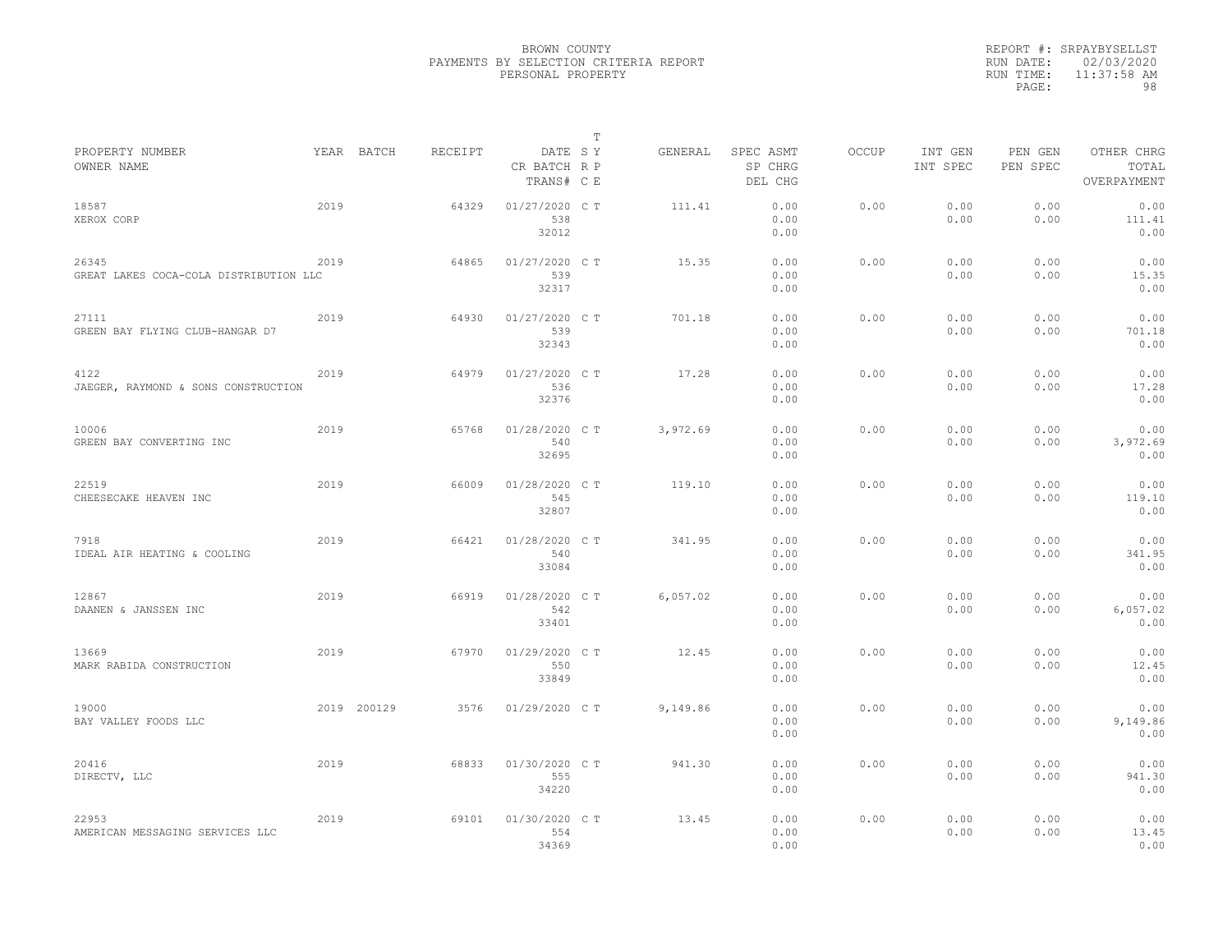|           | REPORT #: SRPAYBYSELLST |
|-----------|-------------------------|
|           | RUN DATE: 02/03/2020    |
| RUN TIME: | $11:37:58$ AM           |
| PAGE:     | 99                      |

|      |         |                | $\mathbf T$             |                                                                                                               |                                           |                                      |                      |                      |                                      |                                                                 |
|------|---------|----------------|-------------------------|---------------------------------------------------------------------------------------------------------------|-------------------------------------------|--------------------------------------|----------------------|----------------------|--------------------------------------|-----------------------------------------------------------------|
| YEAR | RECEIPT |                |                         | GENERAL                                                                                                       | SPEC ASMT                                 | OCCUP                                | INT GEN              | PEN GEN              | OTHER CHRG                           |                                                                 |
|      |         |                |                         |                                                                                                               | SP CHRG                                   |                                      | INT SPEC             | PEN SPEC             | TOTAL                                |                                                                 |
|      |         |                |                         |                                                                                                               | DEL CHG                                   |                                      |                      |                      | OVERPAYMENT                          |                                                                 |
| 2019 | 69107   |                |                         | 96.01                                                                                                         | 0.00                                      | 0.00                                 | 0.00                 | 0.00                 | 0.00                                 |                                                                 |
|      |         | 556            |                         |                                                                                                               | 0.00                                      |                                      | 0.00                 | 0.00                 | 96.01                                |                                                                 |
|      |         | 34371          |                         |                                                                                                               | 0.00                                      |                                      |                      |                      | 0.00                                 |                                                                 |
| 2019 |         |                |                         |                                                                                                               |                                           |                                      |                      |                      |                                      |                                                                 |
|      |         | 559            |                         |                                                                                                               | 0.00                                      |                                      | 0.00                 | 0.00                 | 447.60                               |                                                                 |
|      |         | 34772          |                         |                                                                                                               | 0.00                                      |                                      |                      |                      | 0.00                                 |                                                                 |
| 2019 | 71034   |                |                         |                                                                                                               |                                           | 0.00                                 | 0.00                 |                      |                                      |                                                                 |
|      |         | 564            |                         |                                                                                                               | 0.00                                      |                                      | 0.00                 | 0.00                 |                                      |                                                                 |
|      |         | 35174          |                         |                                                                                                               | 0.00                                      |                                      |                      |                      | 0.00                                 |                                                                 |
| 2019 |         |                |                         |                                                                                                               |                                           |                                      |                      |                      |                                      |                                                                 |
|      |         | 561            |                         |                                                                                                               |                                           |                                      | 0.00                 |                      |                                      |                                                                 |
|      |         | 35488          |                         |                                                                                                               | 0.00                                      |                                      |                      |                      | 0.00                                 |                                                                 |
|      |         |                |                         |                                                                                                               |                                           |                                      |                      |                      |                                      |                                                                 |
|      |         |                |                         |                                                                                                               | 0.00                                      |                                      | 0.00                 | 0.00                 |                                      |                                                                 |
|      |         |                |                         |                                                                                                               | 0.00                                      |                                      |                      |                      | 0.00                                 |                                                                 |
|      | BATCH   | 70255<br>71503 | VILLAGE OF HOBART TOTAL | DATE SY<br>CR BATCH R P<br>TRANS# C E<br>01/30/2020 C T<br>01/31/2020 C T<br>01/31/2020 C T<br>01/31/2020 C T | 447.60<br>1,688.96<br>372.69<br>30,240.47 | 0.00<br>0.00<br>0.00<br>0.00<br>0.00 | 0.00<br>0.00<br>0.00 | 0.00<br>0.00<br>0.00 | 0.00<br>0.00<br>0.00<br>0.00<br>0.00 | 0.00<br>0.00<br>1,688.96<br>0.00<br>372.69<br>0.00<br>30,240.47 |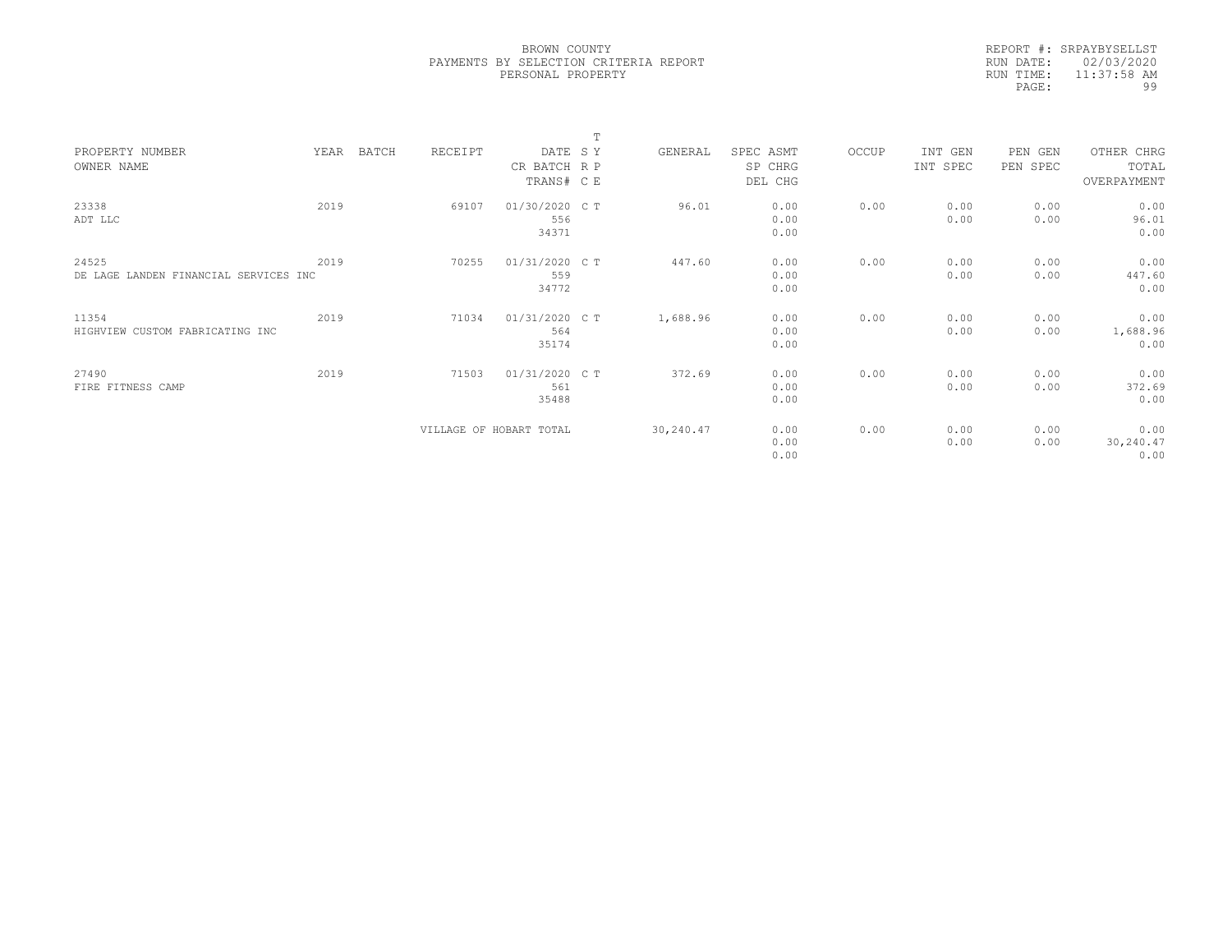|                                        |             |         |                                       | $\mathbb{T}$ |          |                                 |              |                     |                     |                                    |  |
|----------------------------------------|-------------|---------|---------------------------------------|--------------|----------|---------------------------------|--------------|---------------------|---------------------|------------------------------------|--|
| PROPERTY NUMBER<br>OWNER NAME          | YEAR BATCH  | RECEIPT | DATE SY<br>CR BATCH R P<br>TRANS# C E |              | GENERAL  | SPEC ASMT<br>SP CHRG<br>DEL CHG | <b>OCCUP</b> | INT GEN<br>INT SPEC | PEN GEN<br>PEN SPEC | OTHER CHRG<br>TOTAL<br>OVERPAYMENT |  |
| 03962<br>MIDWEST CYCLE INC             | 2019 136070 | 73      | 01/15/2020 MT                         |              | 8.25     | 0.00<br>0.00<br>0.00            | 0.00         | 0.00<br>0.00        | 0.00<br>0.00        | 0.00<br>8.25<br>0.00               |  |
| 03982<br>PAMP'S OUTBOARD MOTOR SERVICE | 2019 136070 | 84      | 01/15/2020 MT                         |              | 156.62   | 0.00<br>0.00<br>0.00            | 0.00         | 0.00<br>0.00        | 0.00<br>0.00        | 0.00<br>156.62<br>0.00             |  |
| 04062<br>ROCK GARDEN SUPPER CLUB       | 2019 136070 | 81      | 01/15/2020 MT                         |              | 3,155.20 | 0.00<br>0.00<br>0.00            | 0.00         | 0.00<br>0.00        | 0.00<br>0.00        | 0.00<br>3,155.20<br>0.00           |  |
| 04635<br>S & H HOLDINGS INC            | 2019 136070 | 88      | 01/15/2020 MT                         |              | 49.46    | 0.00<br>0.00<br>0.00            | 0.00         | 0.00<br>0.00        | 0.00<br>0.00        | 0.00<br>49.46<br>0.00              |  |
| 06626<br>VISIONS UPHOLSTERY AND CANVAS | 2019 136070 | 78      | 01/15/2020 MT                         |              | 16.49    | 0.00<br>0.00<br>0.00            | 0.00         | 0.00<br>0.00        | 0.00<br>0.00        | 0.00<br>16.49<br>0.00              |  |
| 06634<br>HOLSCHUH COLLISION CENTER INC | 2019 136070 | 92      | 01/15/2020 MT                         |              | 62.64    | 0.00<br>0.00<br>0.00            | 0.00         | 0.00<br>0.00        | 0.00<br>0.00        | 0.00<br>62.64<br>0.00              |  |
| 06671<br>COMFORT SUITES                | 2019 136070 | 80      | 01/15/2020 MT                         |              | 4,238.23 | 0.00<br>0.00<br>0.00            | 0.00         | 0.00<br>0.00        | 0.00<br>0.00        | 0.00<br>4,238.23<br>0.00           |  |
| 07426<br>DUCK CREEK GOLF CENTER        | 2019 136070 | 93      | 01/15/2020 MT                         |              | 525.86   | 0.00<br>0.00<br>0.00            | 0.00         | 0.00<br>0.00        | 0.00<br>0.00        | 0.00<br>525.86<br>0.00             |  |
| 09356<br>MI-MAR BUILDERS               | 2019 136070 | 77      | 01/15/2020 MT                         |              | 32.97    | 0.00<br>0.00<br>0.00            | 0.00         | 0.00<br>0.00        | 0.00<br>0.00        | 0.00<br>32.97<br>0.00              |  |
| 09563<br>CONTROL GROUP, INC            | 2019 136070 | 94      | 01/15/2020 MT                         |              | 51.10    | 0.00<br>0.00<br>0.00            | 0.00         | 0.00<br>0.00        | 0.00<br>0.00        | 0.00<br>51.10<br>0.00              |  |
| 10772<br>VAN BOXTEL RV & AUTO          | 2019 136070 | 86      | 01/15/2020 MT                         |              | 1,109.43 | 0.00<br>0.00<br>0.00            | 0.00         | 0.00<br>0.00        | 0.00<br>0.00        | 0.00<br>1,109.43<br>0.00           |  |
| 10787<br>TONN'S LLC                    | 2019 136070 | 87      | 01/15/2020 MT                         |              | 1,566.05 | 0.00<br>0.00<br>0.00            | 0.00         | 0.00<br>0.00        | 0.00<br>0.00        | 0.00<br>1,566.05<br>0.00           |  |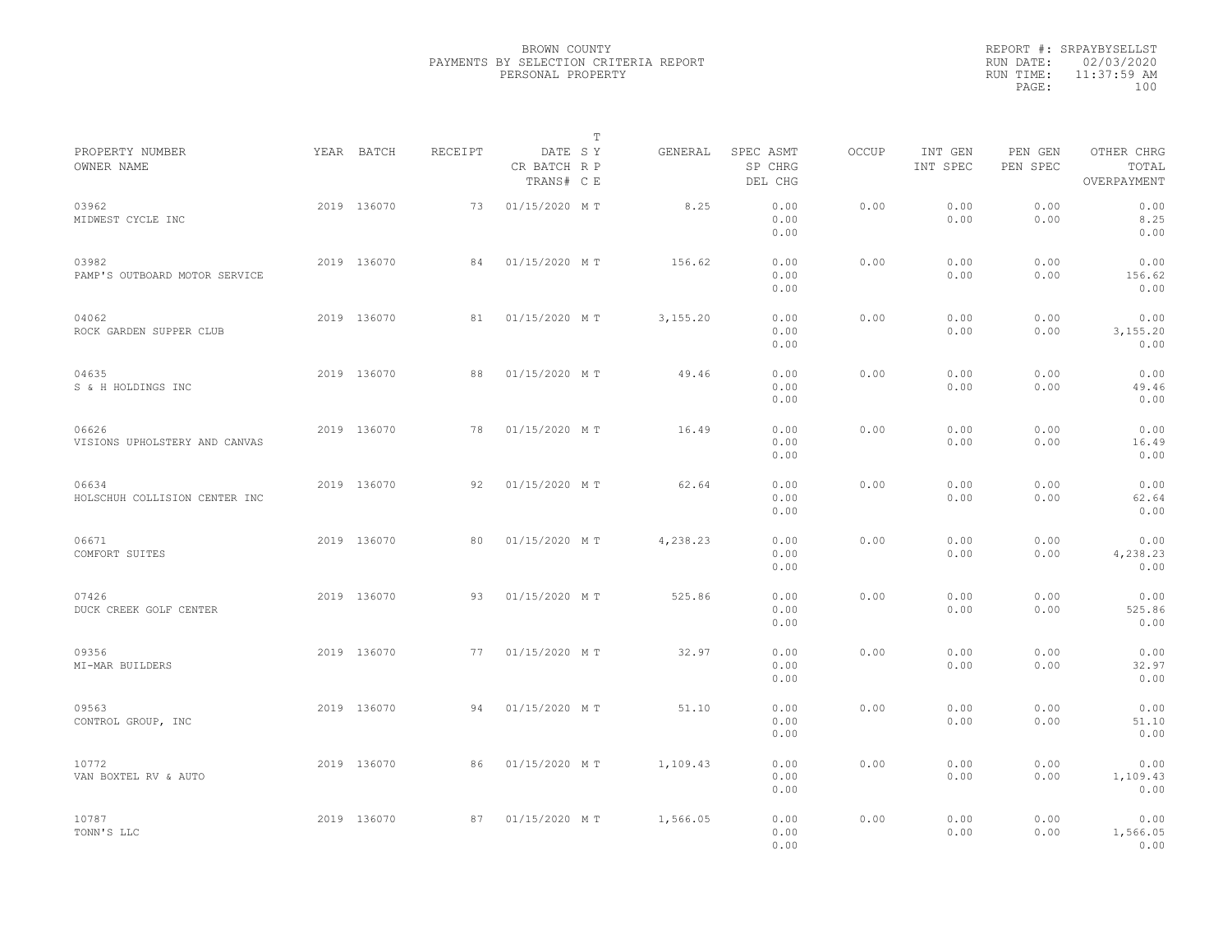|                                               |             |         |                                       | $\mathbb{T}$ |                                 |              |                     |                     |                                    |
|-----------------------------------------------|-------------|---------|---------------------------------------|--------------|---------------------------------|--------------|---------------------|---------------------|------------------------------------|
| PROPERTY NUMBER<br>OWNER NAME                 | YEAR BATCH  | RECEIPT | DATE SY<br>CR BATCH R P<br>TRANS# C E | GENERAL      | SPEC ASMT<br>SP CHRG<br>DEL CHG | <b>OCCUP</b> | INT GEN<br>INT SPEC | PEN GEN<br>PEN SPEC | OTHER CHRG<br>TOTAL<br>OVERPAYMENT |
| 13703<br>FLYNN'S CHILDREN & FAMILY CENTER LLC | 2019 136070 | 90      | 01/15/2020 MT                         | 1,092.94     | 0.00<br>0.00<br>0.00            | 0.00         | 0.00<br>0.00        | 0.00<br>0.00        | 0.00<br>1,092.94<br>0.00           |
| 15629<br>T & O TOOL & DIE INC                 | 2019 136070 | 79      | 01/15/2020 MT                         | 817.65       | 0.00<br>0.00<br>0.00            | 0.00         | 0.00<br>0.00        | 0.00<br>0.00        | 0.00<br>817.65<br>0.00             |
| 15677<br>PACKERLAND BROKERAGE SERVICES, INC   | 2019 136070 | 75      | 01/15/2020 MT                         | 504.44       | 0.00<br>0.00<br>0.00            | 0.00         | 0.00<br>0.00        | 0.00<br>0.00        | 0.00<br>504.44<br>0.00             |
| 20835<br>GREAT LAKES AMUSEMENT                | 2019 136070 | 89      | 01/15/2020 MT                         | 74.19        | 0.00<br>0.00<br>0.00            | 0.00         | 0.00<br>0.00        | 0.00<br>0.00        | 0.00<br>74.19<br>0.00              |
| 24983<br>BARE WAXX                            | 2019 136070 | 95      | 01/15/2020 MT                         | 64.30        | 0.00<br>0.00<br>0.00            | 0.00         | 0.00<br>0.00        | 0.00<br>0.00        | 0.00<br>64.30<br>0.00              |
| 25040<br>BAY VIEW FAMILY RESTAURANT           | 2019 136070 | 82      | 01/15/2020 MT                         | 311.56       | 0.00<br>0.00<br>0.00            | 0.00         | 0.00<br>0.00        | 0.00<br>0.00        | 0.00<br>311.56<br>0.00             |
| 25729<br>DANIEL J HOLL FINANCIAL PLANNING     | 2019 136070 | 83      | 01/15/2020 MT                         | 121.99       | 0.00<br>0.00<br>0.00            | 0.00         | 0.00<br>0.00        | 0.00<br>0.00        | 0.00<br>121.99<br>0.00             |
| 26336<br>L&D PIER                             | 2019 136070 | 74      | 01/15/2020 MT                         | 263.75       | 0.00<br>0.00<br>0.00            | 0.00         | 0.00<br>0.00        | 0.00<br>0.00        | 0.00<br>263.75<br>0.00             |
| 27017<br>WELLNESS WAY ENTERPRISES             | 2019 136070 | 91      | 01/15/2020 MT                         | 192.88       | 0.00<br>0.00<br>0.00            | 0.00         | 0.00<br>0.00        | 0.00<br>0.00        | 0.00<br>192.88<br>0.00             |
| 27082<br>SOLA SALON STUDIOS                   | 2019 136070 | 85      | 01/15/2020 MT                         | 257.16       | 0.00<br>0.00<br>0.00            | 0.00         | 0.00<br>0.00        | 0.00<br>0.00        | 0.00<br>257.16<br>0.00             |
| 27492<br>UNIQUELY YOURS                       | 2019 136070 | 76      | 01/15/2020 MT                         | 6.59         | 0.00<br>0.00<br>0.00            | 0.00         | 0.00<br>0.00        | 0.00<br>0.00        | 0.00<br>6.59<br>0.00               |
| 03955<br>MC CLURE'S SERVICE, INC              | 2019 136072 | 121     | 01/17/2020 MT                         | 8.25         | 0.00<br>0.00<br>0.00            | 0.00         | 0.00<br>0.00        | 0.00<br>0.00        | 0.00<br>8.25<br>0.00               |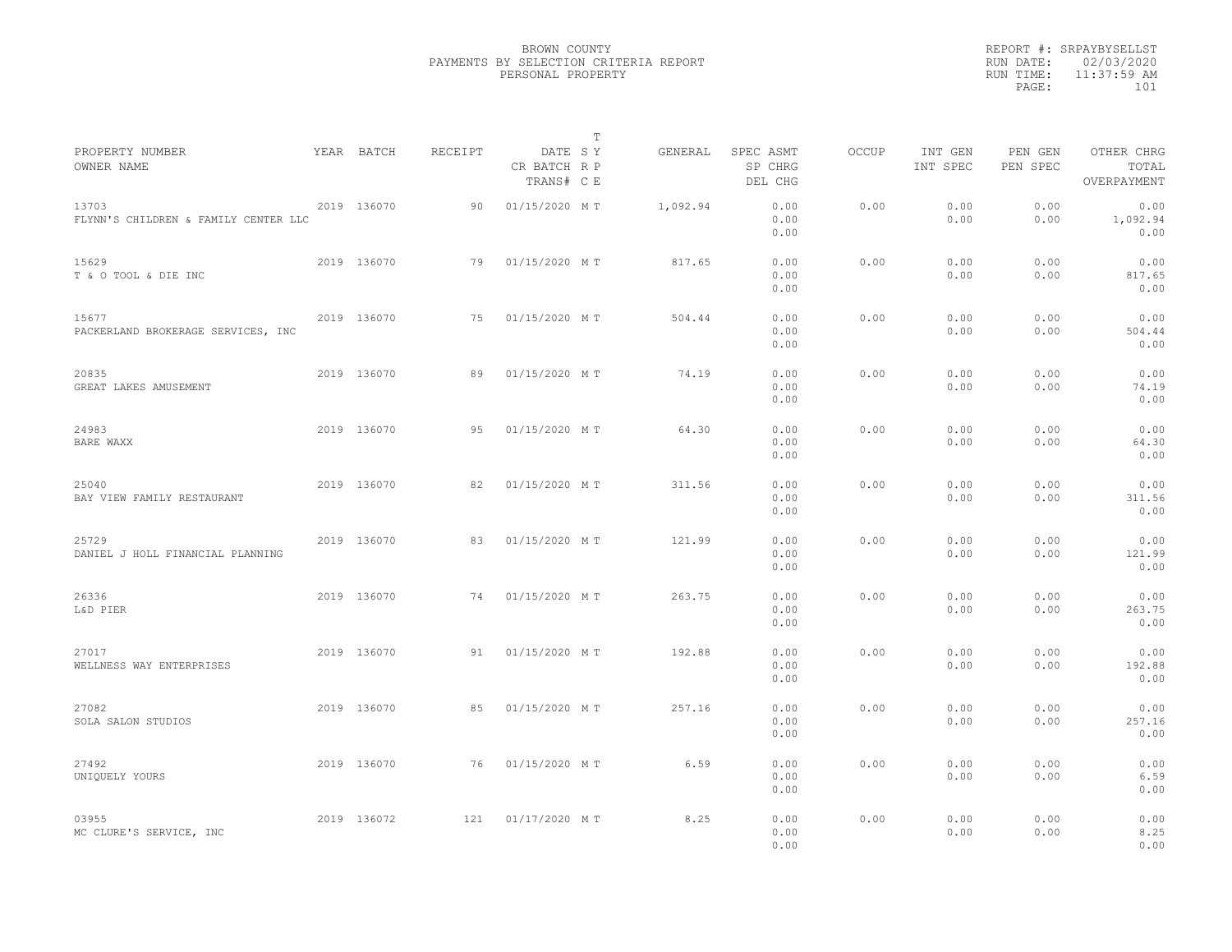|                                              |             |         |                                       | T |          |                                 |              |                     |                     |                                    |  |
|----------------------------------------------|-------------|---------|---------------------------------------|---|----------|---------------------------------|--------------|---------------------|---------------------|------------------------------------|--|
| PROPERTY NUMBER<br>OWNER NAME                | YEAR BATCH  | RECEIPT | DATE SY<br>CR BATCH R P<br>TRANS# C E |   | GENERAL  | SPEC ASMT<br>SP CHRG<br>DEL CHG | <b>OCCUP</b> | INT GEN<br>INT SPEC | PEN GEN<br>PEN SPEC | OTHER CHRG<br>TOTAL<br>OVERPAYMENT |  |
| 04042<br>VALLEY SCALE SERVICE INC            | 2019 136072 | 113     | 01/17/2020 MT                         |   | 21.44    | 0.00<br>0.00<br>0.00            | 0.00         | 0.00<br>0.00        | 0.00<br>0.00        | 0.00<br>21.44<br>0.00              |  |
| 04044<br>MAPLEWOOD PACKING INC               | 2019 136071 | 97      | 01/16/2020 MT                         |   | 1,104.48 | 0.00<br>0.00<br>0.00            | 0.00         | 0.00<br>0.00        | 0.00<br>0.00        | 0.00<br>1,104.48<br>0.00           |  |
| 04699<br>PBBS EQUIPMENT CORP                 | 2019 136072 | 108     | 01/17/2020 MT                         |   | 74.19    | 0.00<br>0.00<br>0.00            | 0.00         | 0.00<br>0.00        | 0.00<br>0.00        | 0.00<br>74.19<br>0.00              |  |
| 05104<br>HOWARD CHIROPRACTIC OFFICE          | 2019 136072 | 120     | 01/17/2020 MT                         |   | 1,564.41 | 0.00<br>0.00<br>0.00            | 0.00         | 0.00<br>0.00        | 0.00<br>0.00        | 0.00<br>1,564.41<br>0.00           |  |
| 05160<br>LAKELAND SPORTS CENTER              | 2019 136071 | 100     | 01/16/2020 MT                         |   | 34.61    | 0.00<br>0.00<br>0.00            | 0.00         | 0.00<br>0.00        | 0.00<br>0.00        | 0.00<br>34.61<br>0.00              |  |
| 07429<br>SASSIE LASSIE LINGERIE SHOP         | 2019 136072 | 118     | 01/17/2020 MT                         |   | 131.87   | 0.00<br>0.00<br>0.00            | 0.00         | 0.00<br>0.00        | 0.00<br>0.00        | 0.00<br>131.87<br>0.00             |  |
| 10012<br>FLEX AIR INC                        | 2019 136072 | 117     | 01/17/2020 MT                         |   | 179.69   | 0.00<br>0.00<br>0.00            | 0.00         | 0.00<br>0.00        | 0.00<br>0.00        | 0.00<br>179.69<br>0.00             |  |
| 10013<br>HEIM MACHINE LLC                    | 2019 136071 | 105     | 01/16/2020 MT                         |   | 286.85   | 0.00<br>0.00<br>0.00            | 0.00         | 0.00<br>0.00        | 0.00<br>0.00        | 0.00<br>286.85<br>0.00             |  |
| 11391<br>KERBERROSE SC                       | 2019 136071 | 102     | 01/16/2020 MT                         |   | 1,277.56 | 0.00<br>0.00<br>0.00            | 0.00         | 0.00<br>0.00        | 0.00<br>0.00        | 0.00<br>1,277.56<br>0.00           |  |
| 11407<br>PREMIER REAL ESTATE MANAGEMENT, LLC | 2019 136072 | 109     | 01/17/2020 MT                         |   | 87.37    | 0.00<br>0.00<br>0.00            | 0.00         | 0.00<br>0.00        | 0.00<br>0.00        | 0.00<br>87.37<br>0.00              |  |
| 12126<br>SHEET METAL EQUIPMENT SALES INC     | 2019 136071 | 99      | 01/16/2020 MT                         |   | 9.89     | 0.00<br>0.00<br>0.00            | 0.00         | 0.00<br>0.00        | 0.00<br>0.00        | 0.00<br>9.89<br>0.00               |  |
| 12979<br>PATTERN SERVICES INC                | 2019 136071 | 98      | 01/16/2020 MT                         |   | 90.67    | 0.00<br>0.00<br>0.00            | 0.00         | 0.00<br>0.00        | 0.00<br>0.00        | 0.00<br>90.67<br>0.00              |  |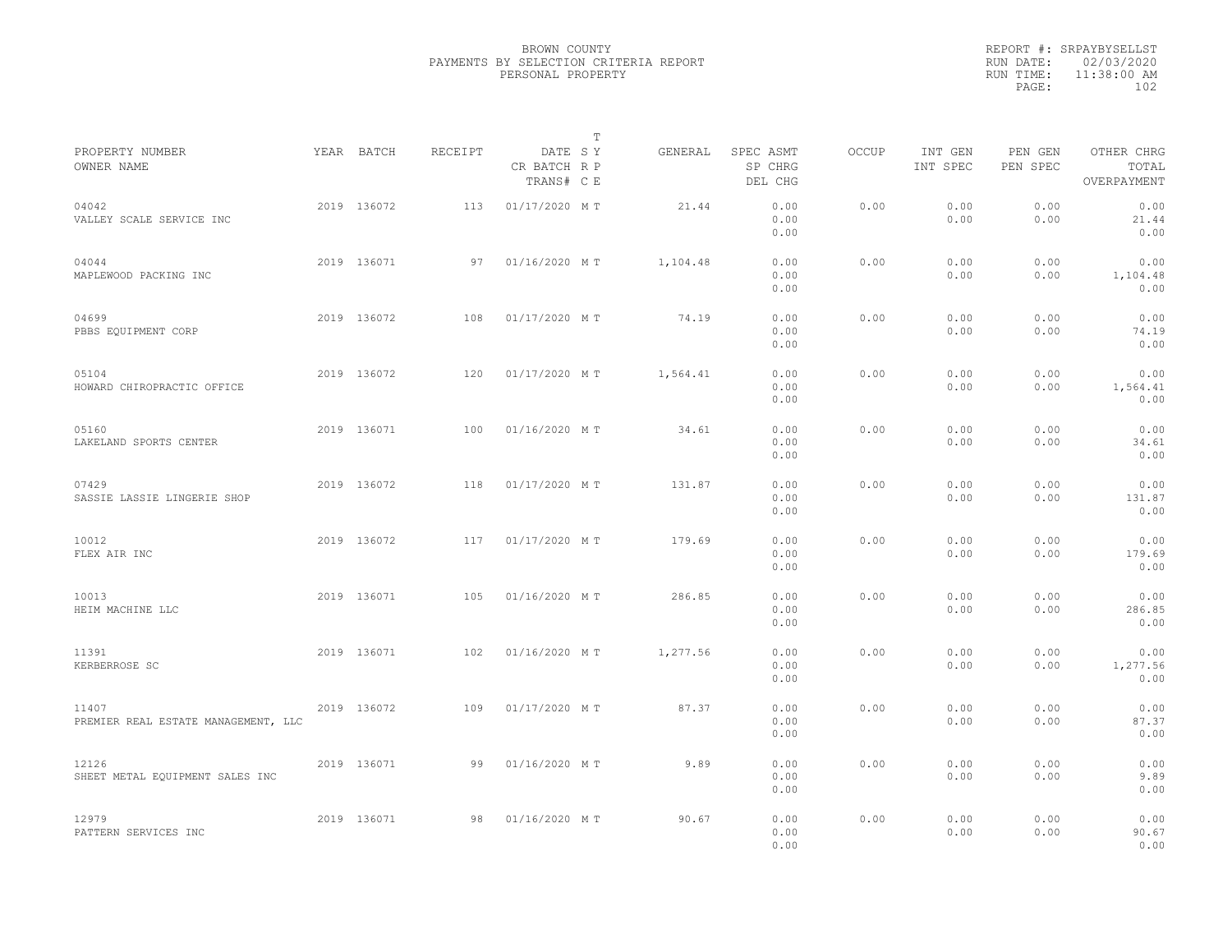|           | REPORT #: SRPAYBYSELLST |  |
|-----------|-------------------------|--|
|           | RUN DATE: 02/03/2020    |  |
| RUN TIME: | 11:38:00 AM             |  |
| PAGE:     | 103                     |  |
|           |                         |  |

|                                       |             |         |                                       | T |          |                                 |       |                     |                     |                                    |  |
|---------------------------------------|-------------|---------|---------------------------------------|---|----------|---------------------------------|-------|---------------------|---------------------|------------------------------------|--|
| PROPERTY NUMBER<br>OWNER NAME         | YEAR BATCH  | RECEIPT | DATE SY<br>CR BATCH R P<br>TRANS# C E |   | GENERAL  | SPEC ASMT<br>SP CHRG<br>DEL CHG | OCCUP | INT GEN<br>INT SPEC | PEN GEN<br>PEN SPEC | OTHER CHRG<br>TOTAL<br>OVERPAYMENT |  |
| 14949<br>TILE TECHNIQUES              | 2019 136072 | 115     | 01/17/2020 MT                         |   | 9.89     | 0.00<br>0.00<br>0.00            | 0.00  | 0.00<br>0.00        | 0.00<br>0.00        | 0.00<br>9.89<br>0.00               |  |
| 17589<br>RYME BUSINESS PRODUCTS       | 2019 136072 | 111     | 01/17/2020 MT                         |   | 778.08   | 0.00<br>0.00<br>0.00            | 0.00  | 0.00<br>0.00        | 0.00<br>0.00        | 0.00<br>778.08<br>0.00             |  |
| 19783<br>FIRST IMPRESSION DENTAL      | 2019 136071 | 101     | 01/16/2020 MT                         |   | 2,609.54 | 0.00<br>0.00<br>0.00            | 0.00  | 0.00<br>0.00        | 0.00<br>0.00        | 0.00<br>2,609.54<br>0.00           |  |
| 20160<br>OIL EQUIPMENT CO, INC        | 2019 136072 | 119     | 01/17/2020 MT                         |   | 618.17   | 0.00<br>0.00<br>0.00            | 0.00  | 0.00<br>0.00        | 0.00<br>0.00        | 0.00<br>618.17<br>0.00             |  |
| 20730<br>LEWIS & VAN SICKLE LLC       | 2019 136071 | 103     | 01/16/2020 MT                         |   | 131.87   | 0.00<br>0.00<br>0.00            | 0.00  | 0.00<br>0.00        | 0.00<br>0.00        | 0.00<br>131.87<br>0.00             |  |
| 22444<br>SUNNY'S CHINESE NOODLE HOUSE | 2019 136071 | 107     | 01/16/2020 MT                         |   | 201.11   | 0.00<br>0.00<br>0.00            | 0.00  | 0.00<br>0.00        | 0.00<br>0.00        | 0.00<br>201.11<br>0.00             |  |
| 22522<br>INTEC PATTERN SOLUTIONS      | 2019 136072 | 116     | 01/17/2020 MT                         |   | 37.92    | 0.00<br>0.00<br>0.00            | 0.00  | 0.00<br>0.00        | 0.00<br>0.00        | 0.00<br>37.92<br>0.00              |  |
| 23647<br>ABC SUPPLY CO, INC           | 2019 136071 | 104     | 01/16/2020 MT                         |   | 354.42   | 0.00<br>0.00<br>0.00            | 0.00  | 0.00<br>0.00        | 0.00<br>0.00        | 0.00<br>354.42<br>0.00             |  |
| 23692<br>SPARK NUTRITION              | 2019 136072 | 112     | 01/17/2020 MT                         |   | 98.90    | 0.00<br>0.00<br>0.00            | 0.00  | 0.00<br>0.00        | 0.00<br>0.00        | 0.00<br>98.90<br>0.00              |  |
| 24358<br>GJ GLIME TRUCKING            | 2019 136071 | 96      | 01/16/2020 MT                         |   | 11.53    | 0.00<br>0.00<br>0.00            | 0.00  | 0.00<br>0.00        | 0.00<br>0.00        | 0.00<br>11.53<br>0.00              |  |
| 24423<br>RED LANTERN                  | 2019 136072 | 114     | 01/17/2020 MT                         |   | 329.70   | 0.00<br>0.00<br>0.00            | 0.00  | 0.00<br>0.00        | 0.00<br>0.00        | 0.00<br>329.70<br>0.00             |  |
| 26152<br>MULTI MEDIA CHANNELS         | 2019 136072 | 110     | 01/17/2020 MT                         |   | 115.40   | 0.00<br>0.00<br>0.00            | 0.00  | 0.00<br>0.00        | 0.00<br>0.00        | 0.00<br>115.40<br>0.00             |  |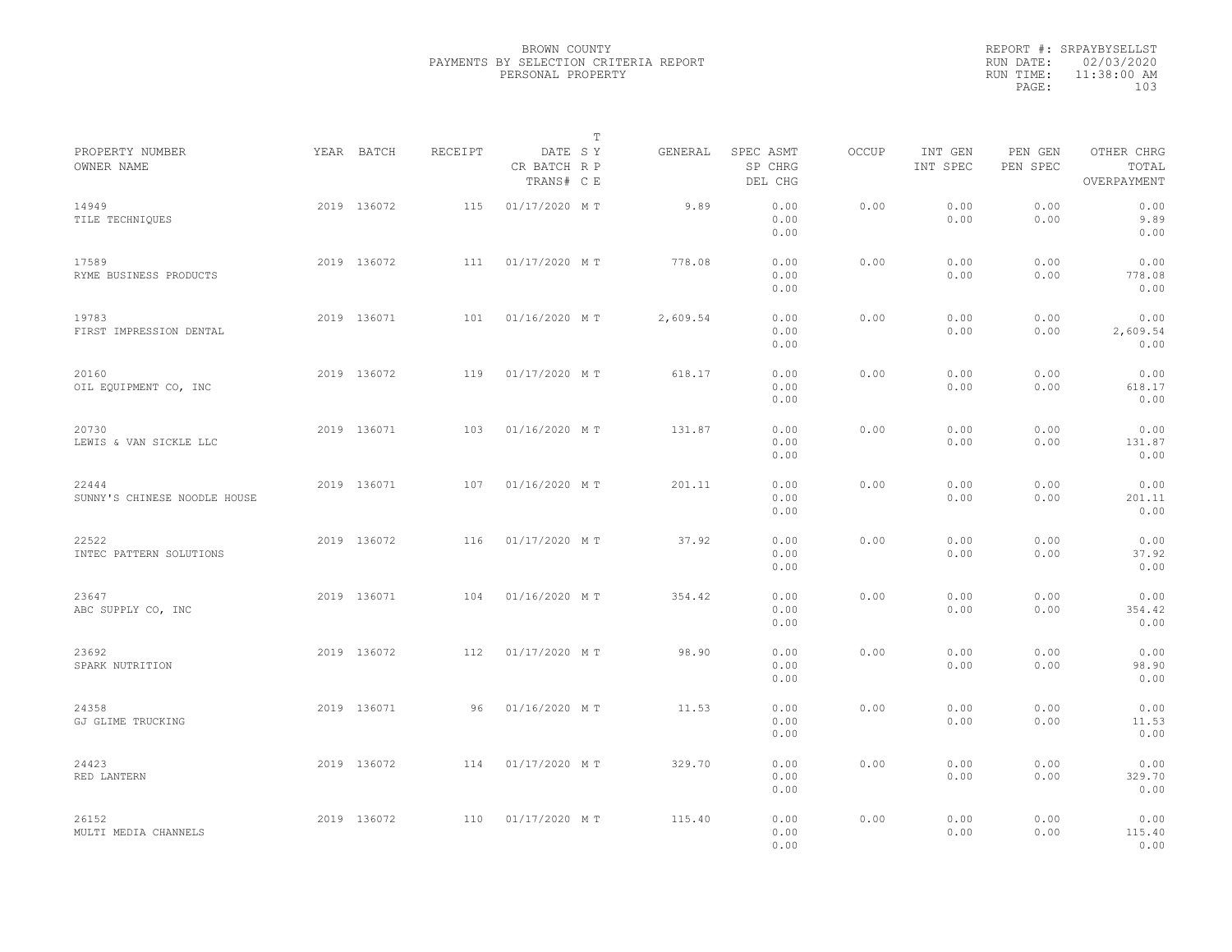|                                    |             |         |                                       | $\mathbb T$ |           |                                 |              |                     |                     |                                    |  |
|------------------------------------|-------------|---------|---------------------------------------|-------------|-----------|---------------------------------|--------------|---------------------|---------------------|------------------------------------|--|
| PROPERTY NUMBER<br>OWNER NAME      | YEAR BATCH  | RECEIPT | DATE SY<br>CR BATCH R P<br>TRANS# C E |             | GENERAL   | SPEC ASMT<br>SP CHRG<br>DEL CHG | <b>OCCUP</b> | INT GEN<br>INT SPEC | PEN GEN<br>PEN SPEC | OTHER CHRG<br>TOTAL<br>OVERPAYMENT |  |
| 03900<br>PHASE III                 | 2019 136073 | 126     | 01/20/2020 MT                         |             | 151.66    | 0.00<br>0.00<br>0.00            | 0.00         | 0.00<br>0.00        | 0.00<br>0.00        | 0.00<br>151.66<br>0.00             |  |
| 03946<br>LINDEMAN'S CLEANING INC   | 2019 136073 | 140     | 01/20/2020 MT                         |             | 16.49     | 0.00<br>0.00<br>0.00            | 0.00         | 0.00<br>0.00        | 0.00<br>0.00        | 0.00<br>16.49<br>0.00              |  |
| 05232<br>U.S. LAMP INC             | 2019 136073 | 127     | 01/20/2020 MT                         |             | 85.71     | 0.00<br>0.00<br>0.00            | 0.00         | 0.00<br>0.00        | 0.00<br>0.00        | 0.00<br>85.71<br>0.00              |  |
| 09365<br>PRECISION GRAPHICS        | 2019 136073 | 129     | 01/20/2020 MT                         |             | 140.12    | 0.00<br>0.00<br>0.00            | 0.00         | 0.00<br>0.00        | 0.00<br>0.00        | 0.00<br>140.12<br>0.00             |  |
| 10007<br>WINONA FOODS INC          | 2019 136073 | 145     | 01/20/2020 MT                         |             | 15,088.52 | 0.00<br>0.00<br>0.00            | 0.00         | 0.00<br>0.00        | 0.00<br>0.00        | 0.00<br>15,088.52<br>0.00          |  |
| 11231<br>AMAZON.COM SERVICES, INC  | 2019 136073 | 143     | 01/20/2020 MT                         |             | 89.02     | 0.00<br>0.00<br>0.00            | 0.00         | 0.00<br>0.00        | 0.00<br>0.00        | 0.00<br>89.02<br>0.00              |  |
| 13226<br>JONES SIGN COMPANY        | 2019 136073 | 130     | 01/20/2020 MT                         |             | 84.07     | 0.00<br>0.00<br>0.00            | 0.00         | 0.00<br>0.00        | 0.00<br>0.00        | 0.00<br>84.07<br>0.00              |  |
| 15064<br>EXCELL MARKETING          | 2019 136073 | 139     | 01/20/2020 MT                         |             | 217.60    | 0.00<br>0.00<br>0.00            | 0.00         | 0.00<br>0.00        | 0.00<br>0.00        | 0.00<br>217.60<br>0.00             |  |
| 16339<br>ENGINE HOUSE SERVICES INC | 2019 136073 | 142     | 01/20/2020 MT                         |             | 4.94      | 0.00<br>0.00<br>0.00            | 0.00         | 0.00<br>0.00        | 0.00<br>0.00        | 0.00<br>4.94<br>0.00               |  |
| 17304<br>JAMAR COMPANY             | 2019 136073 | 123     | 01/20/2020 MT                         |             | 242.32    | 0.00<br>0.00<br>0.00            | 0.00         | 0.00<br>0.00        | 0.00<br>0.00        | 0.00<br>242.32<br>0.00             |  |
| 17328<br>LEXINGTON HOMES, INC      | 2019 136073 | 136     | 01/20/2020 MT                         |             | 118.69    | 0.00<br>0.00<br>0.00            | 0.00         | 0.00<br>0.00        | 0.00<br>0.00        | 0.00<br>118.69<br>0.00             |  |
| 19031<br>SIGNS, QUICK              | 2019 136073 | 132     | 01/20/2020 MT                         |             | 42.86     | 0.00<br>0.00<br>0.00            | 0.00         | 0.00<br>0.00        | 0.00<br>0.00        | 0.00<br>42.86<br>0.00              |  |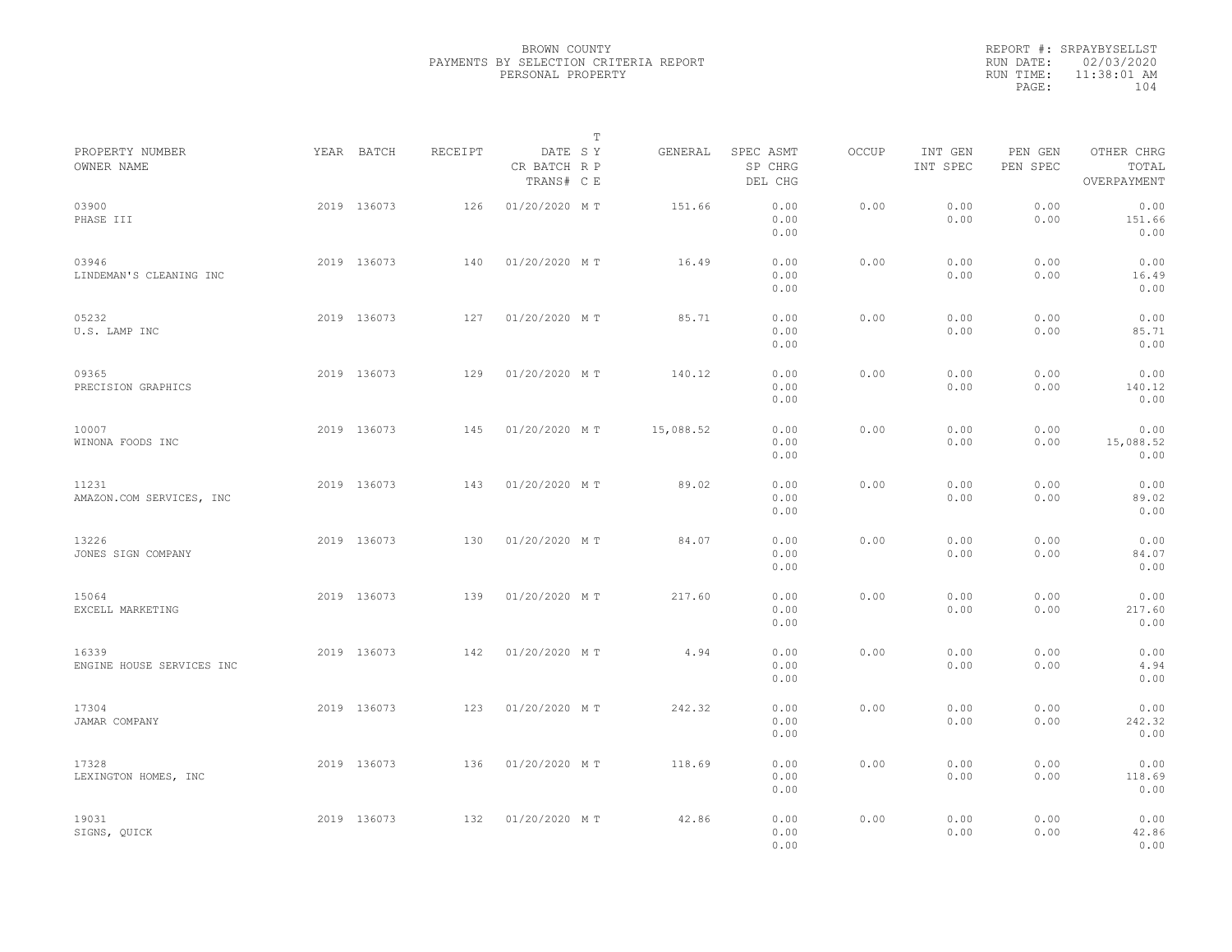|                                                  |             |         |                                       | $\mathbb{T}$ |          |                                 |              |                     |                     |                                    |  |
|--------------------------------------------------|-------------|---------|---------------------------------------|--------------|----------|---------------------------------|--------------|---------------------|---------------------|------------------------------------|--|
| PROPERTY NUMBER<br>OWNER NAME                    | YEAR BATCH  | RECEIPT | DATE SY<br>CR BATCH R P<br>TRANS# C E |              | GENERAL  | SPEC ASMT<br>SP CHRG<br>DEL CHG | <b>OCCUP</b> | INT GEN<br>INT SPEC | PEN GEN<br>PEN SPEC | OTHER CHRG<br>TOTAL<br>OVERPAYMENT |  |
| 19961<br>HOWARD SENIOR HOUSING                   | 2019 136073 | 135     | 01/20/2020 MT                         |              | 436.85   | 0.00<br>0.00<br>0.00            | 0.00         | 0.00<br>0.00        | 0.00<br>0.00        | 0.00<br>436.85<br>0.00             |  |
| 20663<br>PREMIERE DOOR & SUPPLY                  | 2019 136073 | 133     | 01/20/2020 MT                         |              | 141.77   | 0.00<br>0.00<br>0.00            | 0.00         | 0.00<br>0.00        | 0.00<br>0.00        | 0.00<br>141.77<br>0.00             |  |
| 22148<br>INTEGRITY ENGINEERING & DESIGN          | 2019 136073 | 138     | 01/20/2020 MT                         |              | 77.48    | 0.00<br>0.00<br>0.00            | 0.00         | 0.00<br>0.00        | 0.00<br>0.00        | 0.00<br>77.48<br>0.00              |  |
| 23012<br>BADGER LABORTORIES & ENGINEERING        | 2019 136073 | 131     | 01/20/2020 MT                         |              | 23.08    | 0.00<br>0.00<br>0.00            | 0.00         | 0.00<br>0.00        | 0.00<br>0.00        | 0.00<br>23.08<br>0.00              |  |
| 23018<br>CELEBRATIONS                            | 2019 136073 | 125     | 01/20/2020 MT                         |              | 677.25   | 0.00<br>0.00<br>0.00            | 0.00         | 0.00<br>0.00        | 0.00<br>0.00        | 0.00<br>677.25<br>0.00             |  |
| 23070<br>WOODFIELD VILLAGE II SENIOR HOUSING LLC | 2019 136073 | 134     | 01/20/2020 MT                         |              | 951.17   | 0.00<br>0.00<br>0.00            | 0.00         | 0.00<br>0.00        | 0.00<br>0.00        | 0.00<br>951.17<br>0.00             |  |
| 24396<br>HAWKINS ASH CPA'S, LLP                  | 2019 136073 | 122     | 01/20/2020 MT                         |              | 1,025.36 | 0.00<br>0.00<br>0.00            | 0.00         | 0.00<br>0.00        | 0.00<br>0.00        | 0.00<br>1,025.36<br>0.00           |  |
| 24869<br>PRECISION AUTO GLASS                    | 2019 136073 | 128     | 01/20/2020 MT                         |              | 6.59     | 0.00<br>0.00<br>0.00            | 0.00         | 0.00<br>0.00        | 0.00<br>0.00        | 0.00<br>6.59<br>0.00               |  |
| 25002<br>BAY TRAILER DEPOT                       | 2019 136073 | 141     | 01/20/2020 MT                         |              | 372.56   | 0.00<br>0.00<br>0.00            | 0.00         | 0.00<br>0.00        | 0.00<br>0.00        | 0.00<br>372.56<br>0.00             |  |
| 25745<br>JUST ONE MORE BAR & GRILL               | 2019 136073 | 147     | 01/20/2020 MT                         |              | 79.13    | 0.00<br>0.00<br>0.00            | 0.00         | 0.00<br>0.00        | 0.00<br>0.00        | 0.00<br>79.13<br>0.00              |  |
| 27086<br>ISS SALES                               | 2019 136073 | 144     | 01/20/2020 MT                         |              | 169.80   | 0.00<br>0.00<br>0.00            | 0.00         | 0.00<br>0.00        | 0.00<br>0.00        | 0.00<br>169.80<br>0.00             |  |
| 27100<br>BAYER HEALTHCARE                        | 2019 136073 | 137     | 01/20/2020 MT                         |              | 67.59    | 0.00<br>0.00<br>0.00            | 0.00         | 0.00<br>0.00        | 0.00<br>0.00        | 0.00<br>67.59<br>0.00              |  |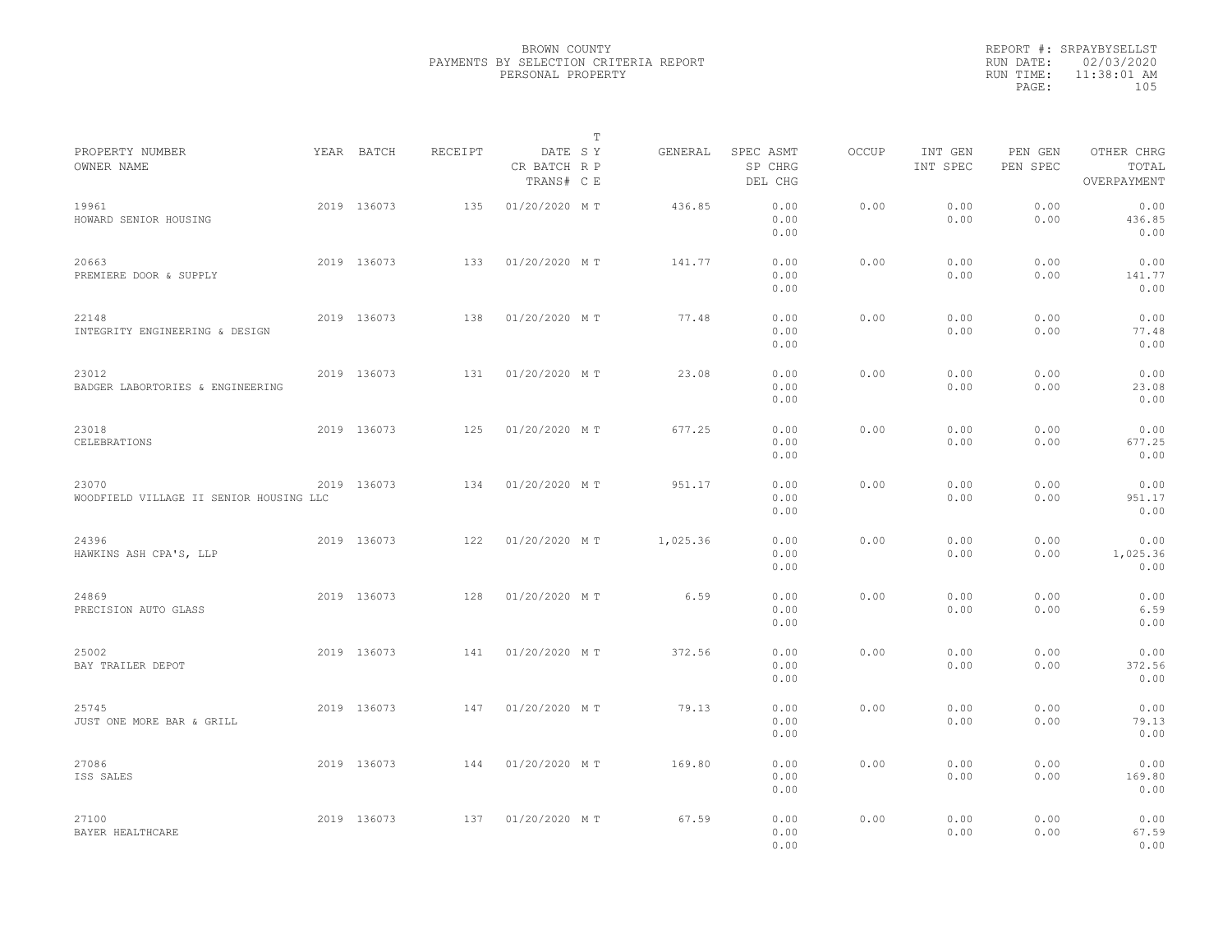|           | REPORT #: SRPAYBYSELLST |
|-----------|-------------------------|
|           | RUN DATE: 02/03/2020    |
| RUN TIME: | 11:38:02 AM             |
| PAGE:     | 106                     |
|           |                         |

|                                        |             |                |                                       | т |          |                                 |       |                     |                     |                                    |  |
|----------------------------------------|-------------|----------------|---------------------------------------|---|----------|---------------------------------|-------|---------------------|---------------------|------------------------------------|--|
| PROPERTY NUMBER<br>OWNER NAME          | YEAR BATCH  | <b>RECEIPT</b> | DATE SY<br>CR BATCH R P<br>TRANS# C E |   | GENERAL  | SPEC ASMT<br>SP CHRG<br>DEL CHG | OCCUP | INT GEN<br>INT SPEC | PEN GEN<br>PEN SPEC | OTHER CHRG<br>TOTAL<br>OVERPAYMENT |  |
| 03860<br>BIG APPLE DAYCARE CENTER      | 2019 136074 | 150            | 01/21/2020 MT                         |   | 201.11   | 0.00<br>0.00<br>0.00            | 0.00  | 0.00<br>0.00        | 0.00<br>0.00        | 0.00<br>201.11<br>0.00             |  |
| 10783<br>BELLIN MEMORIAL HOSPITAL      | 2019 136074 | 148            | 01/21/2020 MT                         |   | 7,118.13 | 0.00<br>0.00<br>0.00            | 0.00  | 0.00<br>0.00        | 0.00<br>0.00        | 0.00<br>7,118.13<br>0.00           |  |
| 22449<br>BIMBO BAKERIES USA, INC       | 2019 136074 | 153            | 01/21/2020 MT                         |   | 69.23    | 0.00<br>0.00<br>0.00            | 0.00  | 0.00<br>0.00        | 0.00<br>0.00        | 0.00<br>69.23<br>0.00              |  |
| 25009<br>OLD WORLD PASTRIES PLUS       | 2019 136075 | 154            | 01/22/2020 MT                         |   | 102.19   | 0.00<br>0.00<br>0.00            | 0.00  | 0.00<br>0.00        | 0.00<br>0.00        | 0.00<br>102.19<br>0.00             |  |
| 25931<br>LINDQUIST PLUMBING            | 2019 136074 | 152            | 01/21/2020 MT                         |   | 60.99    | 0.00<br>0.00<br>0.00            | 0.00  | 0.00<br>0.00        | 0.00<br>0.00        | 0.00<br>60.99<br>0.00              |  |
| 03934<br>WISCONSIN CVS PHARMACY        | 2019 136076 | 193            | 01/22/2020 MT                         |   | 1,320.42 | 0.00<br>0.00<br>0.00            | 0.00  | 0.00<br>0.00        | 0.00<br>0.00        | 0.00<br>1,320.42<br>0.00           |  |
| 03947<br>APC STORES, INC               | 2019 136076 | 189            | 01/22/2020 MT                         |   | 47.80    | 0.00<br>0.00<br>0.00            | 0.00  | 0.00<br>0.00        | 0.00<br>0.00        | 0.00<br>47.80<br>0.00              |  |
| 03979<br>ORKIN LLC #612                | 2019 136076 | 195            | 01/22/2020 MT                         |   | 80.77    | 0.00<br>0.00<br>0.00            | 0.00  | 0.00<br>0.00        | 0.00<br>0.00        | 0.00<br>80.77<br>0.00              |  |
| 04023<br>STORDEUR SANITATION INC       | 2019 136076 | 180            | 01/22/2020 MT                         |   | 23.08    | 0.00<br>0.00<br>0.00            | 0.00  | 0.00<br>0.00        | 0.00<br>0.00        | 0.00<br>23.08<br>0.00              |  |
| 06627<br>VILLAGE AUTO INC              | 2019 136076 | 160            | 01/22/2020 MT                         |   | 6.59     | 0.00<br>0.00<br>0.00            | 0.00  | 0.00<br>0.00        | 0.00<br>0.00        | 0.00<br>6.59<br>0.00               |  |
| 07422<br>WAREHOUSE RESTAURANT EQUP INC | 2019 136076 | 181            | 01/22/2020 MT                         |   | 26.38    | 0.00<br>0.00<br>0.00            | 0.00  | 0.00<br>0.00        | 0.00<br>0.00        | 0.00<br>26.38<br>0.00              |  |
| 08258<br>JP CUSTOM CUES                | 2019 136076 | 203            | 01/22/2020 MT                         |   | 357.71   | 0.00<br>0.00<br>0.00            | 0.00  | 0.00<br>0.00        | 0.00<br>0.00        | 0.00<br>357.71<br>0.00             |  |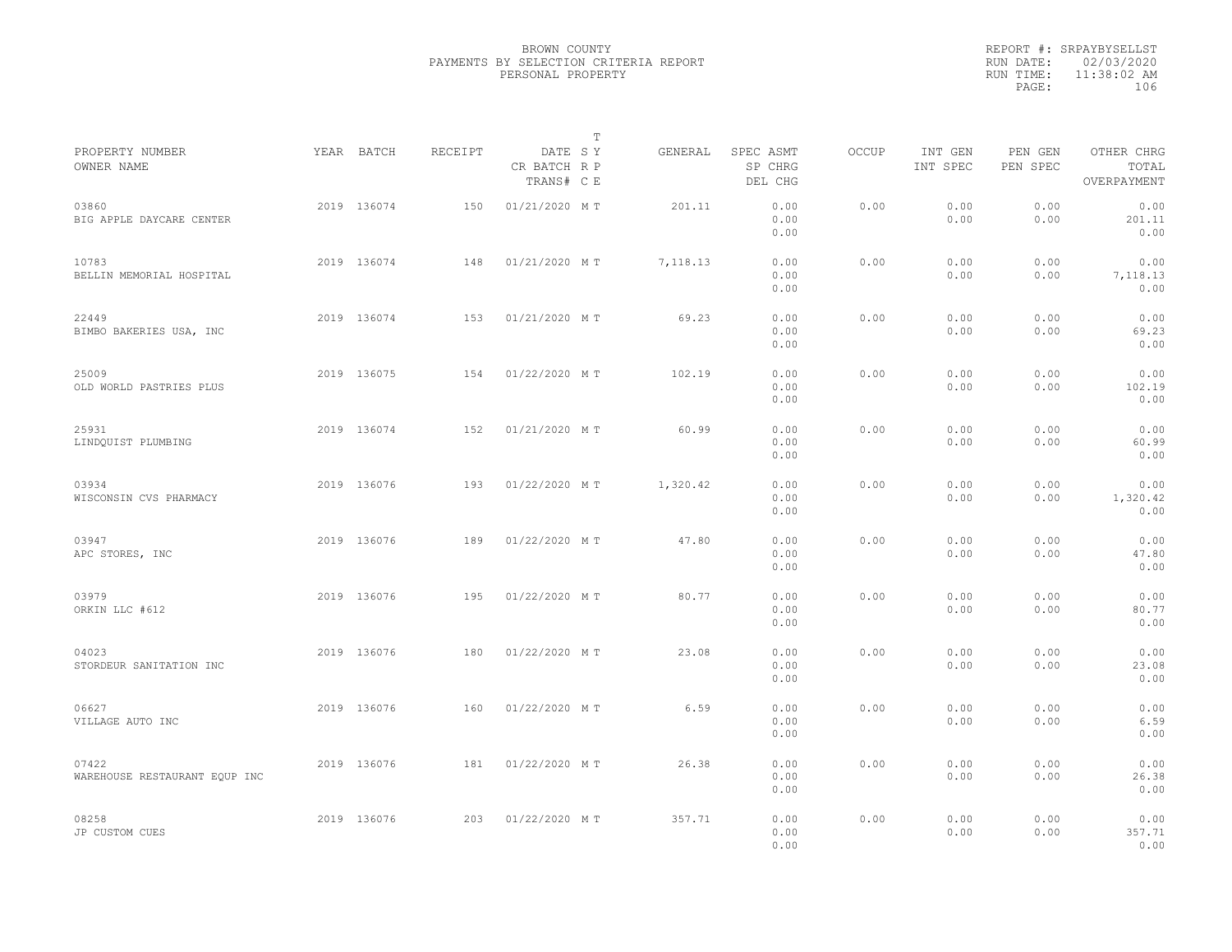|           | REPORT #: SRPAYBYSELLST |  |
|-----------|-------------------------|--|
|           | RUN DATE: 02/03/2020    |  |
| RUN TIME: | $11:38:02$ AM           |  |
| PAGE:     | 107                     |  |
|           |                         |  |

|                                          |             |         |                                       | T |             |                                 |       |                     |                     |                                    |  |
|------------------------------------------|-------------|---------|---------------------------------------|---|-------------|---------------------------------|-------|---------------------|---------------------|------------------------------------|--|
| PROPERTY NUMBER<br>OWNER NAME            | YEAR BATCH  | RECEIPT | DATE SY<br>CR BATCH R P<br>TRANS# C E |   | GENERAL     | SPEC ASMT<br>SP CHRG<br>DEL CHG | OCCUP | INT GEN<br>INT SPEC | PEN GEN<br>PEN SPEC | OTHER CHRG<br>TOTAL<br>OVERPAYMENT |  |
| 08274<br>THOMPSON HOMES INC              | 2019 136076 | 178     | 01/22/2020 MT                         |   | 24.73       | 0.00<br>0.00<br>0.00            | 0.00  | 0.00<br>0.00        | 0.00<br>0.00        | 0.00<br>24.73<br>0.00              |  |
| 10043<br>SCHANOCK HOWARD                 | 2019 136076 | 197     | 01/22/2020 MT                         |   | 3,794.81    | 0.00<br>0.00<br>0.00            | 0.00  | 0.00<br>0.00        | 0.00<br>0.00        | 0.00<br>3,794.81<br>0.00           |  |
| 10761<br>BRUSHWORK PAINTING LLC          | 2019 136076 | 171     | 01/22/2020 MT                         |   | 11.53       | 0.00<br>0.00<br>0.00            | 0.00  | 0.00<br>0.00        | 0.00<br>0.00        | 0.00<br>11.53<br>0.00              |  |
| 11217<br>SUNSET TRANSPORTATION           | 2019 136076 | 188     | 01/22/2020 MT                         |   | 70.89       | 0.00<br>0.00<br>0.00            | 0.00  | 0.00<br>0.00        | 0.00<br>0.00        | 0.00<br>70.89<br>0.00              |  |
| 12104<br>LEGENDS BREWHOUSE & EATERY, INC | 2019 136077 | 207     | 01/23/2020 MT                         |   | 313.20      | 0.00<br>0.00<br>0.00            | 0.00  | 0.00<br>0.00        | 0.00<br>0.00        | 0.00<br>313.20<br>0.00             |  |
| 12996<br>UNITED MAILING SERVICES         | 2019 136076 | 175     | 01/22/2020 MT                         |   | 100.55      | 0.00<br>0.00<br>0.00            | 0.00  | 0.00<br>0.00        | 0.00<br>0.00        | 0.00<br>100.55<br>0.00             |  |
| 13008<br>GEZELLA PETROLEUM EQUIPMENT CO  | 2019 136076 | 157     | 01/22/2020 MT                         |   | 39.57       | 0.00<br>0.00<br>0.00            | 0.00  | 0.00<br>0.00        | 0.00<br>0.00        | 0.00<br>39.57<br>0.00              |  |
| 13058<br>TRI-STAR SERVICE GARAGE         | 2019 136076 | 185     | 01/22/2020 MT                         |   | 4.94        | 0.00<br>0.00<br>0.00            | 0.00  | 0.00<br>0.00        | 0.00<br>0.00        | 0.00<br>4.94<br>0.00               |  |
| 13715<br>WOODMAN'S FOOD MARKET           | 2019 136076 | 205     | 01/22/2020 MT                         |   | 18, 113. 48 | 0.00<br>0.00<br>0.00            | 0.00  | 0.00<br>0.00        | 0.00<br>0.00        | 0.00<br>18, 113. 48<br>0.00        |  |
| 14982<br>ZEPNICK SOLUTIONS               | 2019 136076 | 198     | 01/22/2020 MT                         |   | 471.47      | 0.00<br>0.00<br>0.00            | 0.00  | 0.00<br>0.00        | 0.00<br>0.00        | 0.00<br>471.47<br>0.00             |  |
| 15664<br>LINEVILLE AUTO & TRUCK          | 2019 136076 | 204     | 01/22/2020 MT                         |   | 187.92      | 0.00<br>0.00<br>0.00            | 0.00  | 0.00<br>0.00        | 0.00<br>0.00        | 0.00<br>187.92<br>0.00             |  |
| 16331<br>LESSUISE INC                    | 2019 136076 | 156     | 01/22/2020 MT                         |   | 44.51       | 0.00<br>0.00<br>0.00            | 0.00  | 0.00<br>0.00        | 0.00<br>0.00        | 0.00<br>44.51<br>0.00              |  |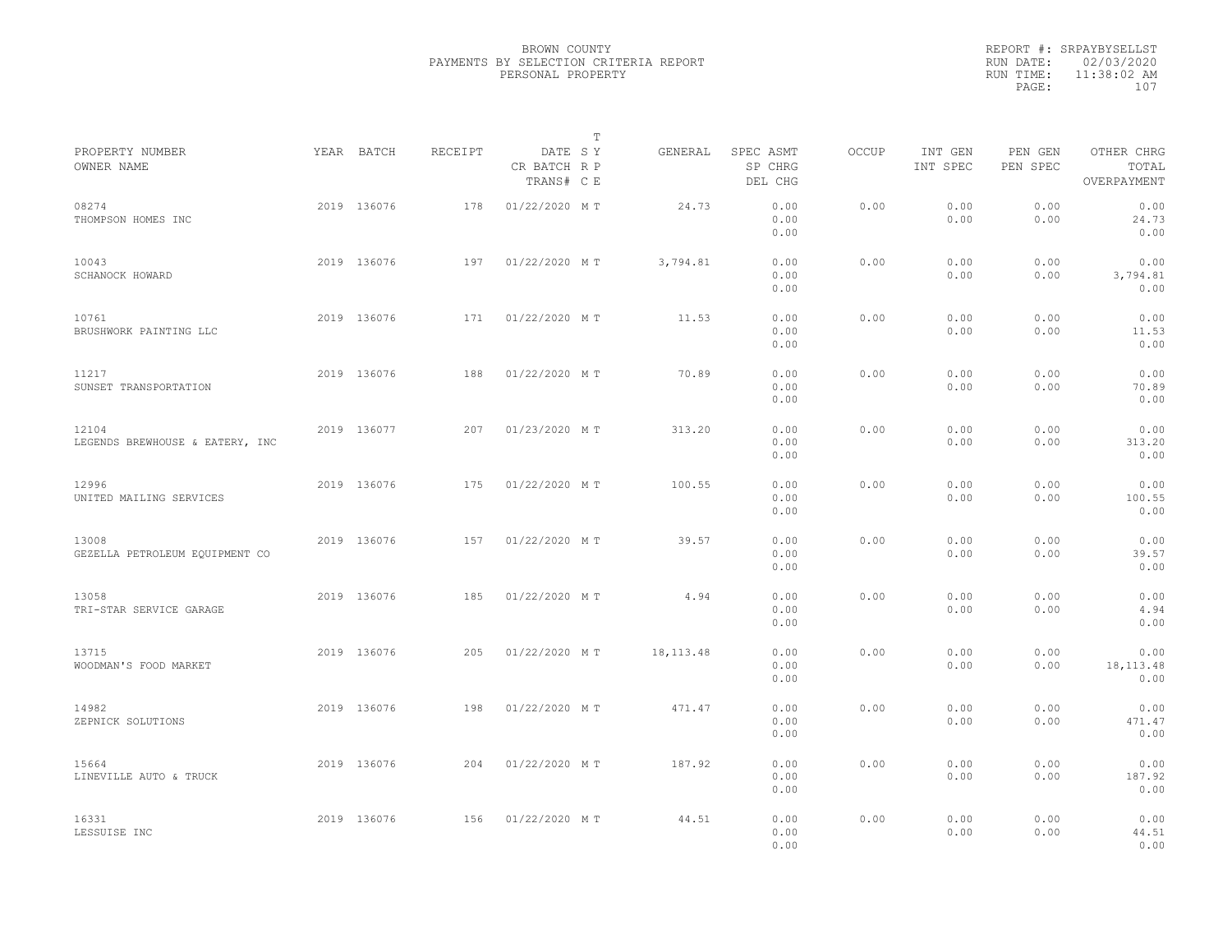|           | REPORT #: SRPAYBYSELLST |  |
|-----------|-------------------------|--|
|           | RUN DATE: 02/03/2020    |  |
| RUN TIME: | 11:38:03 AM             |  |
| PAGE:     | 108                     |  |
|           |                         |  |

|                                             |             |         |                                       | $\mathbb T$ |          |                                 |       |                     |                     |                                    |  |
|---------------------------------------------|-------------|---------|---------------------------------------|-------------|----------|---------------------------------|-------|---------------------|---------------------|------------------------------------|--|
| PROPERTY NUMBER<br>OWNER NAME               | YEAR BATCH  | RECEIPT | DATE SY<br>CR BATCH R P<br>TRANS# C E |             | GENERAL  | SPEC ASMT<br>SP CHRG<br>DEL CHG | OCCUP | INT GEN<br>INT SPEC | PEN GEN<br>PEN SPEC | OTHER CHRG<br>TOTAL<br>OVERPAYMENT |  |
| 16350<br>FASTENAL COMPANY                   | 2019 136076 | 172     | 01/22/2020 MT                         |             | 211.00   | 0.00<br>0.00<br>0.00            | 0.00  | 0.00<br>0.00        | 0.00<br>0.00        | 0.00<br>211.00<br>0.00             |  |
| 16544<br>CENTURY FENCE CO                   | 2019 136076 | 173     | 01/22/2020 MT                         |             | 138.48   | 0.00<br>0.00<br>0.00            | 0.00  | 0.00<br>0.00        | 0.00<br>0.00        | 0.00<br>138.48<br>0.00             |  |
| 17019<br>WILLIAMS, DR MARTIN DDS            | 2019 136076 | 177     | 01/22/2020 MT                         |             | 1,722.66 | 0.00<br>0.00<br>0.00            | 0.00  | 0.00<br>0.00        | 0.00<br>0.00        | 0.00<br>1,722.66<br>0.00           |  |
| 17311<br>ADVANCE CONSTRUCTION INC           | 2019 136076 | 158     | 01/22/2020 MT                         |             | 464.87   | 0.00<br>0.00<br>0.00            | 0.00  | 0.00<br>0.00        | 0.00<br>0.00        | 0.00<br>464.87<br>0.00             |  |
| 18162<br>PROFESSIONAL CONTROL SOLUTIONS LLC | 2019 136076 | 196     | 01/22/2020 MT                         |             | 159.90   | 0.00<br>0.00<br>0.00            | 0.00  | 0.00<br>0.00        | 0.00<br>0.00        | 0.00<br>159.90<br>0.00             |  |
| 19034<br>TRILLIUM STAFFING SOLUTIONS        | 2019 136076 | 164     | 01/22/2020 MT                         |             | 84.07    | 0.00<br>0.00<br>0.00            | 0.00  | 0.00<br>0.00        | 0.00<br>0.00        | 0.00<br>84.07<br>0.00              |  |
| 19948<br>OBRO, INC                          | 2019 136076 | 183     | 01/22/2020 MT                         |             | 3.29     | 0.00<br>0.00<br>0.00            | 0.00  | 0.00<br>0.00        | 0.00<br>0.00        | 0.00<br>3.29<br>0.00               |  |
| 20377<br>BAY AREA SERVICES, INC             | 2019 136076 | 191     | 01/22/2020 MT                         |             | 97.26    | 0.00<br>0.00<br>0.00            | 0.00  | 0.00<br>0.00        | 0.00<br>0.00        | 0.00<br>97.26<br>0.00              |  |
| 20724<br>MASS APPEAL INC                    | 2019 136076 | 170     | 01/22/2020 MT                         |             | 535.76   | 0.00<br>0.00<br>0.00            | 0.00  | 0.00<br>0.00        | 0.00<br>0.00        | 0.00<br>535.76<br>0.00             |  |
| 22414<br>FEDERATED INSURANCE                | 2019 136076 | 190     | 01/22/2020 MT                         |             | 9.89     | 0.00<br>0.00<br>0.00            | 0.00  | 0.00<br>0.00        | 0.00<br>0.00        | 0.00<br>9.89<br>0.00               |  |
| 22454<br>WOLF RIVER PARTNERS                | 2019 136076 | 179     | 01/22/2020 MT                         |             | 4.94     | 0.00<br>0.00<br>0.00            | 0.00  | 0.00<br>0.00        | 0.00<br>0.00        | 0.00<br>4.94<br>0.00               |  |
| 22920<br>ANDUZZI'S                          | 2019 136076 | 199     | 01/22/2020 MT                         |             | 1,772.11 | 0.00<br>0.00<br>0.00            | 0.00  | 0.00<br>0.00        | 0.00<br>0.00        | 0.00<br>1,772.11<br>0.00           |  |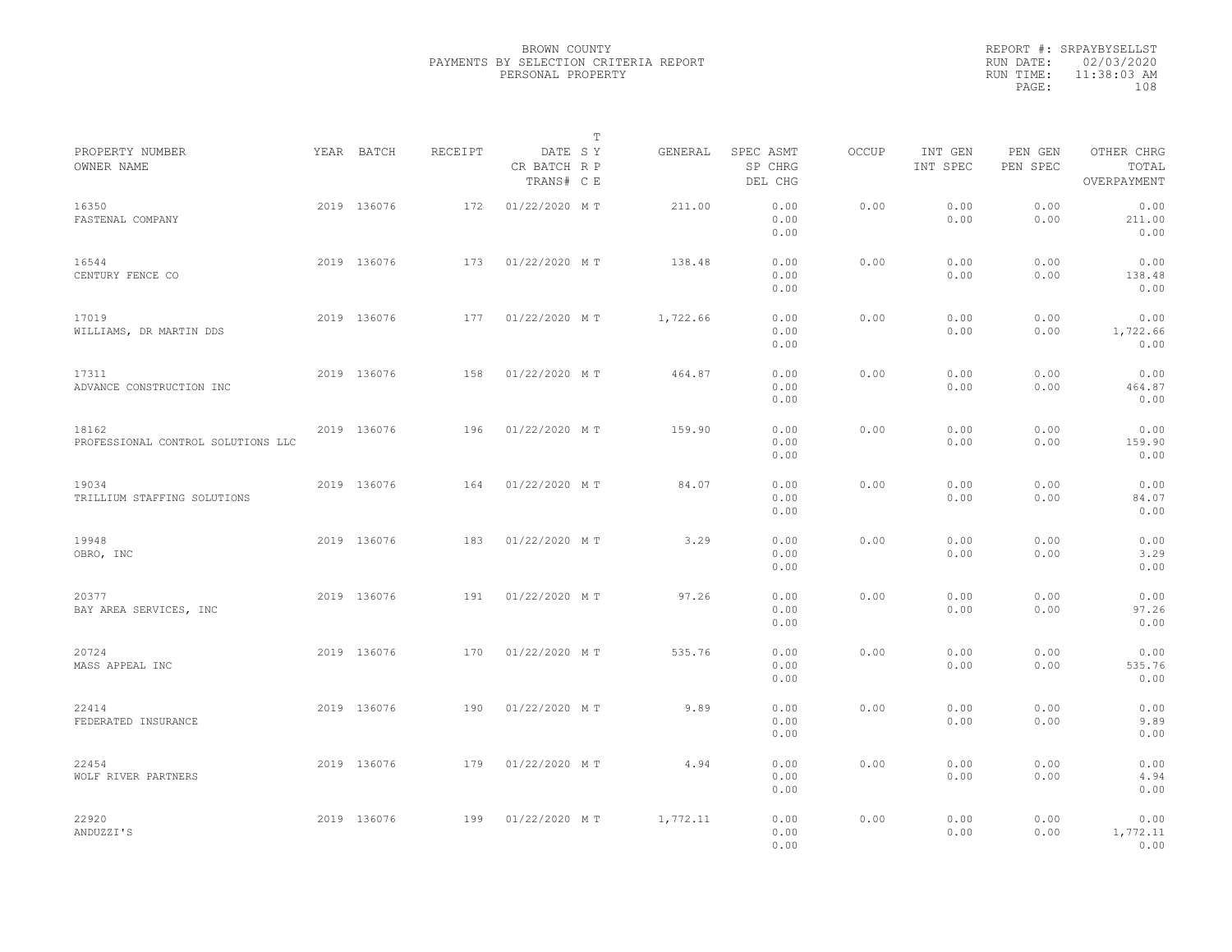|                                              |             |         |                                       | T |          |                                 |              |                     |                     |                                    |  |
|----------------------------------------------|-------------|---------|---------------------------------------|---|----------|---------------------------------|--------------|---------------------|---------------------|------------------------------------|--|
| PROPERTY NUMBER<br>OWNER NAME                | YEAR BATCH  | RECEIPT | DATE SY<br>CR BATCH R P<br>TRANS# C E |   | GENERAL  | SPEC ASMT<br>SP CHRG<br>DEL CHG | <b>OCCUP</b> | INT GEN<br>INT SPEC | PEN GEN<br>PEN SPEC | OTHER CHRG<br>TOTAL<br>OVERPAYMENT |  |
| 23046<br>TENOR CORPORATION, DAVID            | 2019 136076 | 192     | 01/22/2020 MT                         |   | 18.13    | 0.00<br>0.00<br>0.00            | 0.00         | 0.00<br>0.00        | 0.00<br>0.00        | 0.00<br>18.13<br>0.00              |  |
| 23047<br>VILLAGE AUTO INC                    | 2019 136076 | 159     | 01/22/2020 MT                         |   | 3.29     | 0.00<br>0.00<br>0.00            | 0.00         | 0.00<br>0.00        | 0.00<br>0.00        | 0.00<br>3.29<br>0.00               |  |
| 23066<br>SCRAY ENTERPRISES LLC               | 2019 136076 | 182     | 01/22/2020 MT                         |   | 4.94     | 0.00<br>0.00<br>0.00            | 0.00         | 0.00<br>0.00        | 0.00<br>0.00        | 0.00<br>4.94<br>0.00               |  |
| 23193<br>FOLKMAN INC                         | 2019 136076 | 202     | 01/22/2020 MT                         |   | 2,042.46 | 0.00<br>0.00<br>0.00            | 0.00         | 0.00<br>0.00        | 0.00<br>0.00        | 0.00<br>2,042.46<br>0.00           |  |
| 23306<br>FLEETPRIDE                          | 2019 136076 | 168     | 01/22/2020 MT                         |   | 380.80   | 0.00<br>0.00<br>0.00            | 0.00         | 0.00<br>0.00        | 0.00<br>0.00        | 0.00<br>380.80<br>0.00             |  |
| 23322<br>HOWARD DENTAL CENTER                | 2019 136076 | 176     | 01/22/2020 MT                         |   | 512.68   | 0.00<br>0.00<br>0.00            | 0.00         | 0.00<br>0.00        | 0.00<br>0.00        | 0.00<br>512.68<br>0.00             |  |
| 23675<br>I PLAN RX                           | 2019 136076 | 165     | 01/22/2020 MT                         |   | 32.97    | 0.00<br>0.00<br>0.00            | 0.00         | 0.00<br>0.00        | 0.00<br>0.00        | 0.00<br>32.97<br>0.00              |  |
| 24401<br>BOD-E CENTRAL                       | 2019 136076 | 206     | 01/22/2020 MT                         |   | 23.08    | 0.00<br>0.00<br>0.00            | 0.00         | 0.00<br>0.00        | 0.00<br>0.00        | 0.00<br>23.08<br>0.00              |  |
| 24407<br>JASONS HOME IMPROVEMENTS LLC        | 2019 136076 | 155     | 01/22/2020 MT                         |   | 89.02    | 0.00<br>0.00<br>0.00            | 0.00         | 0.00<br>0.00        | 0.00<br>0.00        | 0.00<br>89.02<br>0.00              |  |
| 24980<br>MY GOOD DOG                         | 2019 136076 | 166     | 01/22/2020 MT                         |   | 450.04   | 0.00<br>0.00<br>0.00            | 0.00         | 0.00<br>0.00        | 0.00<br>0.00        | 0.00<br>450.04<br>0.00             |  |
| 24991<br>WISCONSIN ORTHODONTICS & PROSTETICS | 2019 136076 | 174     | 01/22/2020 MT                         |   | 347.83   | 0.00<br>0.00<br>0.00            | 0.00         | 0.00<br>0.00        | 0.00<br>0.00        | 0.00<br>347.83<br>0.00             |  |
| 24994<br>RAINMASTER IRRIGATION               | 2019 136076 | 186     | 01/22/2020 MT                         |   | 161.55   | 0.00<br>0.00<br>0.00            | 0.00         | 0.00<br>0.00        | 0.00<br>0.00        | 0.00<br>161.55<br>0.00             |  |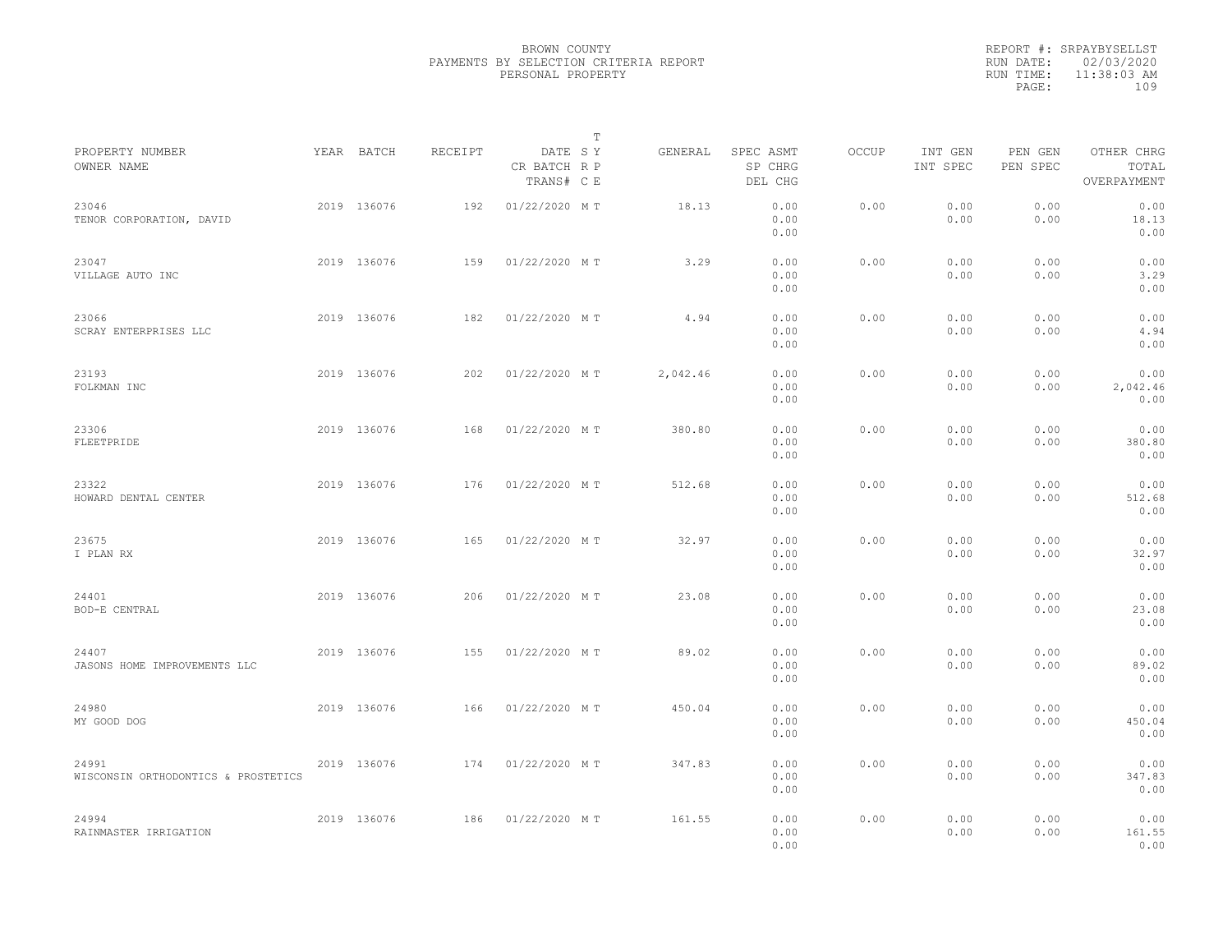|                                                     |             |         |                                       | $\mathbb T$ |           |                                 |              |                     |                     |                                    |  |
|-----------------------------------------------------|-------------|---------|---------------------------------------|-------------|-----------|---------------------------------|--------------|---------------------|---------------------|------------------------------------|--|
| PROPERTY NUMBER<br>OWNER NAME                       | YEAR BATCH  | RECEIPT | DATE SY<br>CR BATCH R P<br>TRANS# C E |             | GENERAL   | SPEC ASMT<br>SP CHRG<br>DEL CHG | <b>OCCUP</b> | INT GEN<br>INT SPEC | PEN GEN<br>PEN SPEC | OTHER CHRG<br>TOTAL<br>OVERPAYMENT |  |
| 24998<br>KAHNK PROPERTIES                           | 2019 136076 | 163     | 01/22/2020 MT                         |             | 11.53     | 0.00<br>0.00<br>0.00            | 0.00         | 0.00<br>0.00        | 0.00<br>0.00        | 0.00<br>11.53<br>0.00              |  |
| 24999<br>LEASING ASSOCIATES OF BARRINGTON, INC      | 2019 136076 | 169     | 01/22/2020 MT                         |             | 896.77    | 0.00<br>0.00<br>0.00            | 0.00         | 0.00<br>0.00        | 0.00<br>0.00        | 0.00<br>896.77<br>0.00             |  |
| 25020<br>VETCOR PROFESSIONAL PRACTICES              | 2019 136076 | 162     | 01/22/2020 MT                         |             | 1,153.94  | 0.00<br>0.00<br>0.00            | 0.00         | 0.00<br>0.00        | 0.00<br>0.00        | 0.00<br>1,153.94<br>0.00           |  |
| 25595<br>PIONEER QUICK LUBES INC                    | 2019 136076 | 200     | 01/22/2020 MT                         |             | 212.66    | 0.00<br>0.00<br>0.00            | 0.00         | 0.00<br>0.00        | 0.00<br>0.00        | 0.00<br>212.66<br>0.00             |  |
| 25737<br>WABASHA LEASING                            | 2019 136076 | 187     | 01/22/2020 MT                         |             | 95.62     | 0.00<br>0.00<br>0.00            | 0.00         | 0.00<br>0.00        | 0.00<br>0.00        | 0.00<br>95.62<br>0.00              |  |
| 26366<br>FOREFRONT MAGAGEMENT                       | 2019 136076 | 201     | 01/22/2020 MT                         |             | 2,523.82  | 0.00<br>0.00<br>0.00            | 0.00         | 0.00<br>0.00        | 0.00<br>0.00        | 0.00<br>2,523.82<br>0.00           |  |
| 27018<br>WELLS FARGO VENDOR FINANCIAL SERVICES, LLC | 2019 136076 | 161     | 01/22/2020 MT                         |             | 181.33    | 0.00<br>0.00<br>0.00            | 0.00         | 0.00<br>0.00        | 0.00<br>0.00        | 0.00<br>181.33<br>0.00             |  |
| 27021<br>JOHNNY JUNK RECYCLERS                      | 2019 136076 | 184     | 01/22/2020 MT                         |             | 23.08     | 0.00<br>0.00<br>0.00            | 0.00         | 0.00<br>0.00        | 0.00<br>0.00        | 0.00<br>23.08<br>0.00              |  |
| 27099<br>TESLA, INC #2975                           | 2019 136076 | 167     | 01/22/2020 MT                         |             | 3, 163.44 | 0.00<br>0.00<br>0.00            | 0.00         | 0.00<br>0.00        | 0.00<br>0.00        | 0.00<br>3,163.44<br>0.00           |  |
| 27491<br>ALTERNATIVE MAINTENANCE SOLUTIONS, INC     | 2019 136076 | 194     | 01/22/2020 MT                         |             | 29.68     | 0.00<br>0.00<br>0.00            | 0.00         | 0.00<br>0.00        | 0.00<br>0.00        | 0.00<br>29.68<br>0.00              |  |
| 03933<br>KA BULK TRANSPORT LLC                      | 2019 136079 | 225     | 01/24/2020 MT                         |             | 1,327.02  | 0.00<br>0.00<br>0.00            | 0.00         | 0.00<br>0.00        | 0.00<br>0.00        | 0.00<br>1,327.02<br>0.00           |  |
| 04026<br>SYMBA'S PUB & GRILL LLC                    | 2019 136078 | 220     | 01/23/2020 MT                         |             | 285.18    | 0.00<br>0.00<br>0.00            | 0.00         | 0.00<br>0.00        | 0.00<br>0.00        | 0.00<br>285.18<br>0.00             |  |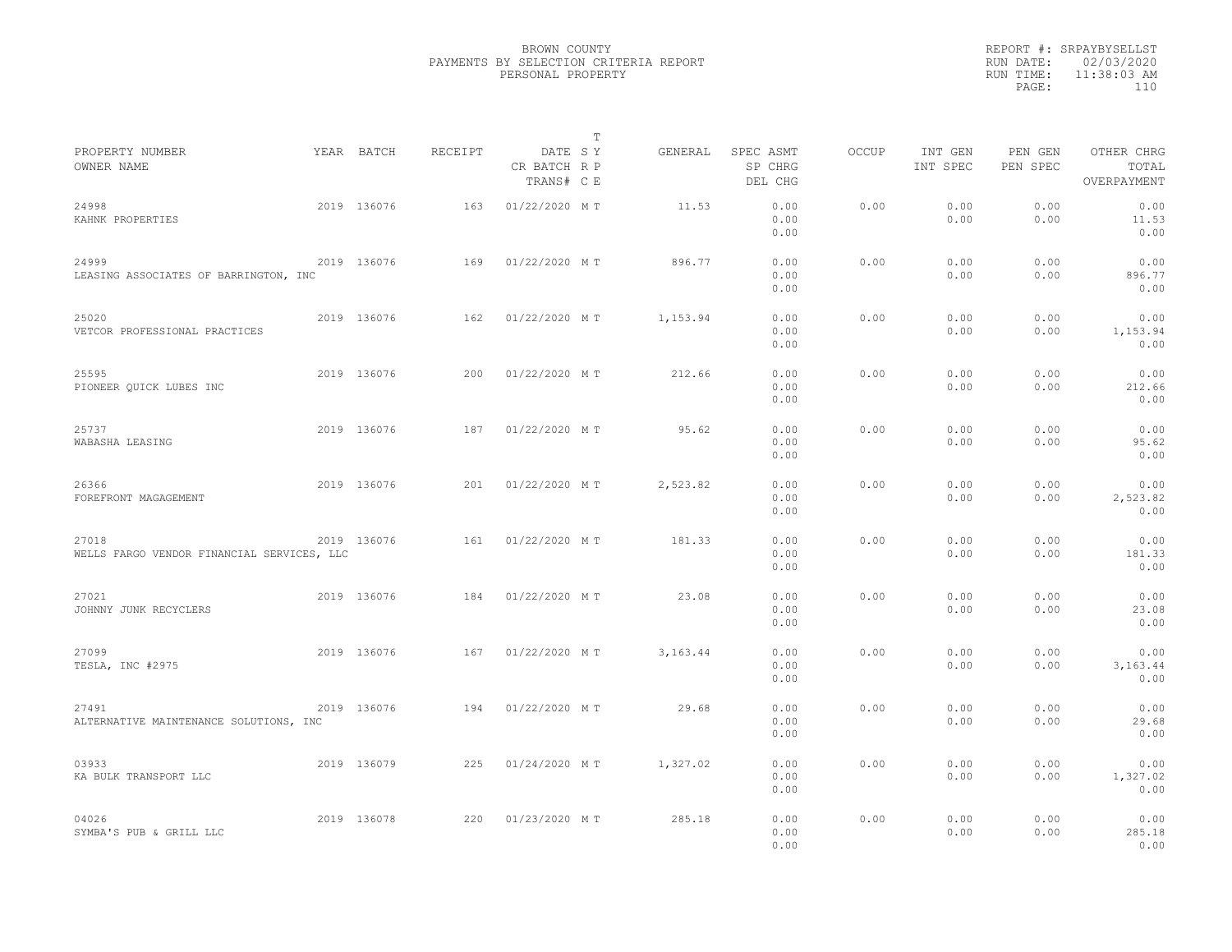|                                          |             |         |                                       | T |           |                                 |              |                     |                     |                                    |  |
|------------------------------------------|-------------|---------|---------------------------------------|---|-----------|---------------------------------|--------------|---------------------|---------------------|------------------------------------|--|
| PROPERTY NUMBER<br>OWNER NAME            | YEAR BATCH  | RECEIPT | DATE SY<br>CR BATCH R P<br>TRANS# C E |   | GENERAL   | SPEC ASMT<br>SP CHRG<br>DEL CHG | <b>OCCUP</b> | INT GEN<br>INT SPEC | PEN GEN<br>PEN SPEC | OTHER CHRG<br>TOTAL<br>OVERPAYMENT |  |
| 06191<br>WASTE MANAGEMENT INC            | 2019 136079 | 243     | 01/24/2020 MT                         |   | 44.51     | 0.00<br>0.00<br>0.00            | 0.00         | 0.00<br>0.00        | 0.00<br>0.00        | 0.00<br>44.51<br>0.00              |  |
| 07187<br>ALPHA AUTOMOTIVE INC.           | 2019 136079 | 228     | 01/24/2020 MT                         |   | 153.31    | 0.00<br>0.00<br>0.00            | 0.00         | 0.00<br>0.00        | 0.00<br>0.00        | 0.00<br>153.31<br>0.00             |  |
| 07427<br>MERRY MAIDS                     | 2019 136078 | 218     | 01/23/2020 MT                         |   | 16.49     | 0.00<br>0.00<br>0.00            | 0.00         | 0.00<br>0.00        | 0.00<br>0.00        | 0.00<br>16.49<br>0.00              |  |
| 08265<br>JB CYCLE & SPORT                | 2019 136078 | 211     | 01/23/2020 MT                         |   | 19.77     | 0.00<br>0.00<br>0.00            | 0.00         | 0.00<br>0.00        | 0.00<br>0.00        | 0.00<br>19.77<br>0.00              |  |
| 09359<br>OMNI GLASS & PAINT              | 2019 136078 | 216     | 01/23/2020 MT                         |   | 708.86    | 0.00<br>0.00<br>0.00            | 0.00         | 0.00<br>0.00        | 0.00<br>0.00        | 0.00<br>708.86<br>0.00             |  |
| 10759<br>CARDINAL RIDGE RESIDENTIAL CARE | 2019 136079 | 232     | 01/24/2020 MT                         |   | 548.94    | 0.00<br>0.00<br>0.00            | 0.00         | 0.00<br>0.00        | 0.00<br>0.00        | 0.00<br>548.94<br>0.00             |  |
| 10788<br>BROTHERS II                     | 2019 136079 | 233     | 01/24/2020 MT                         |   | 3.29      | 0.00<br>0.00<br>0.00            | 0.00         | 0.00<br>0.00        | 0.00<br>0.00        | 0.00<br>3.29<br>0.00               |  |
| 11211<br>CWI, INC                        | 2019 136079 | 239     | 01/24/2020 MT                         |   | 13,680.72 | 0.00<br>0.00<br>0.00            | 0.00         | 0.00<br>0.00        | 0.00<br>0.00        | 0.00<br>13,680.72<br>0.00          |  |
| 11229<br>DE JARDIN AUTO & TRUCK REPAIR   | 2019 136078 | 208     | 01/23/2020 MT                         |   | 37.92     | 0.00<br>0.00<br>0.00            | 0.00         | 0.00<br>0.00        | 0.00<br>0.00        | 0.00<br>37.92<br>0.00              |  |
| 11230<br>FRANCOTYP-POSTALIA INC          | 2019 136079 | 227     | 01/24/2020 MT                         |   | 6.59      | 0.00<br>0.00<br>0.00            | 0.00         | 0.00<br>0.00        | 0.00<br>0.00        | 0.00<br>6.59<br>0.00               |  |
| 13717<br>FAMILY VIDEO                    | 2019 136079 | 242     | 01/24/2020 MT                         |   | 47.80     | 0.00<br>0.00<br>0.00            | 0.00         | 0.00<br>0.00        | 0.00<br>0.00        | 0.00<br>47.80<br>0.00              |  |
| 15661<br>WALGREEN'S CO                   | 2019 136078 | 209     | 01/23/2020 MT                         |   | 2,688.66  | 0.00<br>0.00<br>0.00            | 0.00         | 0.00<br>0.00        | 0.00<br>0.00        | 0.00<br>2,688.66<br>0.00           |  |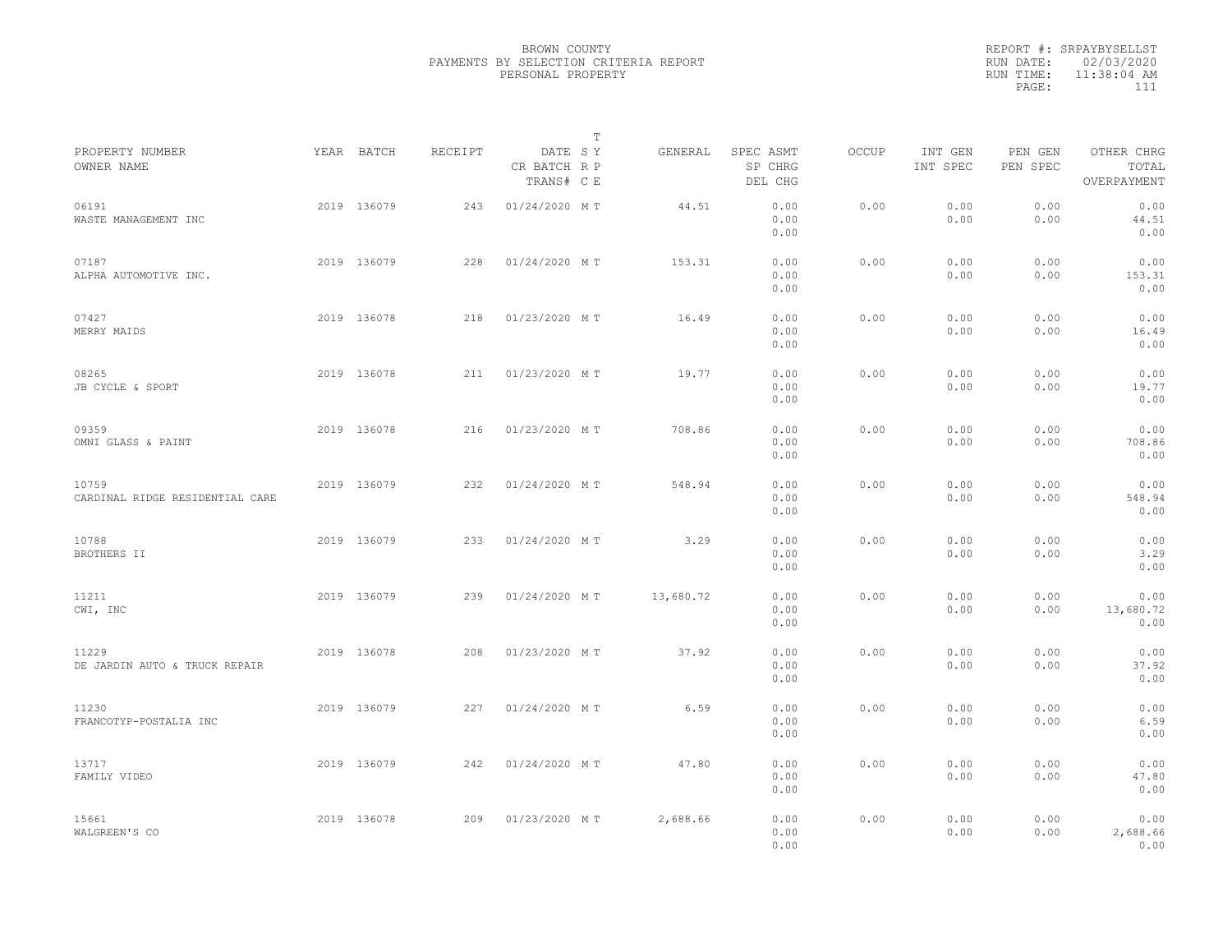|                                          |             |         | $\mathbb{T}$                          |          |                                 |       |                     |                     |                                    |  |
|------------------------------------------|-------------|---------|---------------------------------------|----------|---------------------------------|-------|---------------------|---------------------|------------------------------------|--|
| PROPERTY NUMBER<br>OWNER NAME            | YEAR BATCH  | RECEIPT | DATE SY<br>CR BATCH R P<br>TRANS# C E | GENERAL  | SPEC ASMT<br>SP CHRG<br>DEL CHG | OCCUP | INT GEN<br>INT SPEC | PEN GEN<br>PEN SPEC | OTHER CHRG<br>TOTAL<br>OVERPAYMENT |  |
| 16318<br>JIMMY JOHNS GOURMET SANDWICHES  | 2019 136079 | 237     | 01/24/2020 MT                         | 466.52   | 0.00<br>0.00<br>0.00            | 0.00  | 0.00<br>0.00        | 0.00<br>0.00        | 0.00<br>466.52<br>0.00             |  |
| 16341<br>D & D SERVICES                  | 2019 136078 | 221     | 01/23/2020 MT                         | 93.96    | 0.00<br>0.00<br>0.00            | 0.00  | 0.00<br>0.00        | 0.00<br>0.00        | 0.00<br>93.96<br>0.00              |  |
| 17330<br>SL NAILS                        | 2019 136078 | 210     | 01/23/2020 MT                         | 196.17   | 0.00<br>0.00<br>0.00            | 0.00  | 0.00<br>0.00        | 0.00<br>0.00        | 0.00<br>196.17<br>0.00             |  |
| 18197<br>BENSON DESIGNS                  | 2019 136079 | 230     | 01/24/2020 MT                         | 46.16    | 0.00<br>0.00<br>0.00            | 0.00  | 0.00<br>0.00        | 0.00<br>0.00        | 0.00<br>46.16<br>0.00              |  |
| 18199<br>MONTOURE & HANSON ORTHODONTISTS | 2019 136078 | 212     | 01/23/2020 MT                         | 403.87   | 0.00<br>0.00<br>0.00            | 0.00  | 0.00<br>0.00        | 0.00<br>0.00        | 0.00<br>403.87<br>0.00             |  |
| 19032<br>CAPITAL CREDIT UNION            | 2019 136079 | 226     | 01/24/2020 MT                         | 435.19   | 0.00<br>0.00<br>0.00            | 0.00  | 0.00<br>0.00        | 0.00<br>0.00        | 0.00<br>435.19<br>0.00             |  |
| 19035<br>SHERWIN-WILLIAMS COMPANY        | 2019 136078 | 223     | 01/23/2020 MT                         | 405.52   | 0.00<br>0.00<br>0.00            | 0.00  | 0.00<br>0.00        | 0.00<br>0.00        | 0.00<br>405.52<br>0.00             |  |
| 21536<br>TRILLIUM DRIVERS                | 2019 136078 | 217     | 01/23/2020 MT                         | 32.97    | 0.00<br>0.00<br>0.00            | 0.00  | 0.00<br>0.00        | 0.00<br>0.00        | 0.00<br>32.97<br>0.00              |  |
| 23706<br>A'VIEW SENIOR LIVING, INC       | 2019 136079 | 236     | 01/24/2020 MT                         | 1,094.59 | 0.00<br>0.00<br>0.00            | 0.00  | 0.00<br>0.00        | 0.00<br>0.00        | 0.00<br>1,094.59<br>0.00           |  |
| 24353<br>HERB BLUES TOTAL SELF DEFENSE   | 2019 136079 | 229     | 01/24/2020 MT                         | 79.13    | 0.00<br>0.00<br>0.00            | 0.00  | 0.00<br>0.00        | 0.00<br>0.00        | 0.00<br>79.13<br>0.00              |  |
| 24417<br>HALLMARK MARKETING COMPANY      | 2019 136079 | 235     | 01/24/2020 MT                         | 60.99    | 0.00<br>0.00<br>0.00            | 0.00  | 0.00<br>0.00        | 0.00<br>0.00        | 0.00<br>60.99<br>0.00              |  |
| 24878<br>WITT OF GREEN BAY               | 2019 136078 | 219     | 01/23/2020 MT                         | 44.51    | 0.00<br>0.00<br>0.00            | 0.00  | 0.00<br>0.00        | 0.00<br>0.00        | 0.00<br>44.51<br>0.00              |  |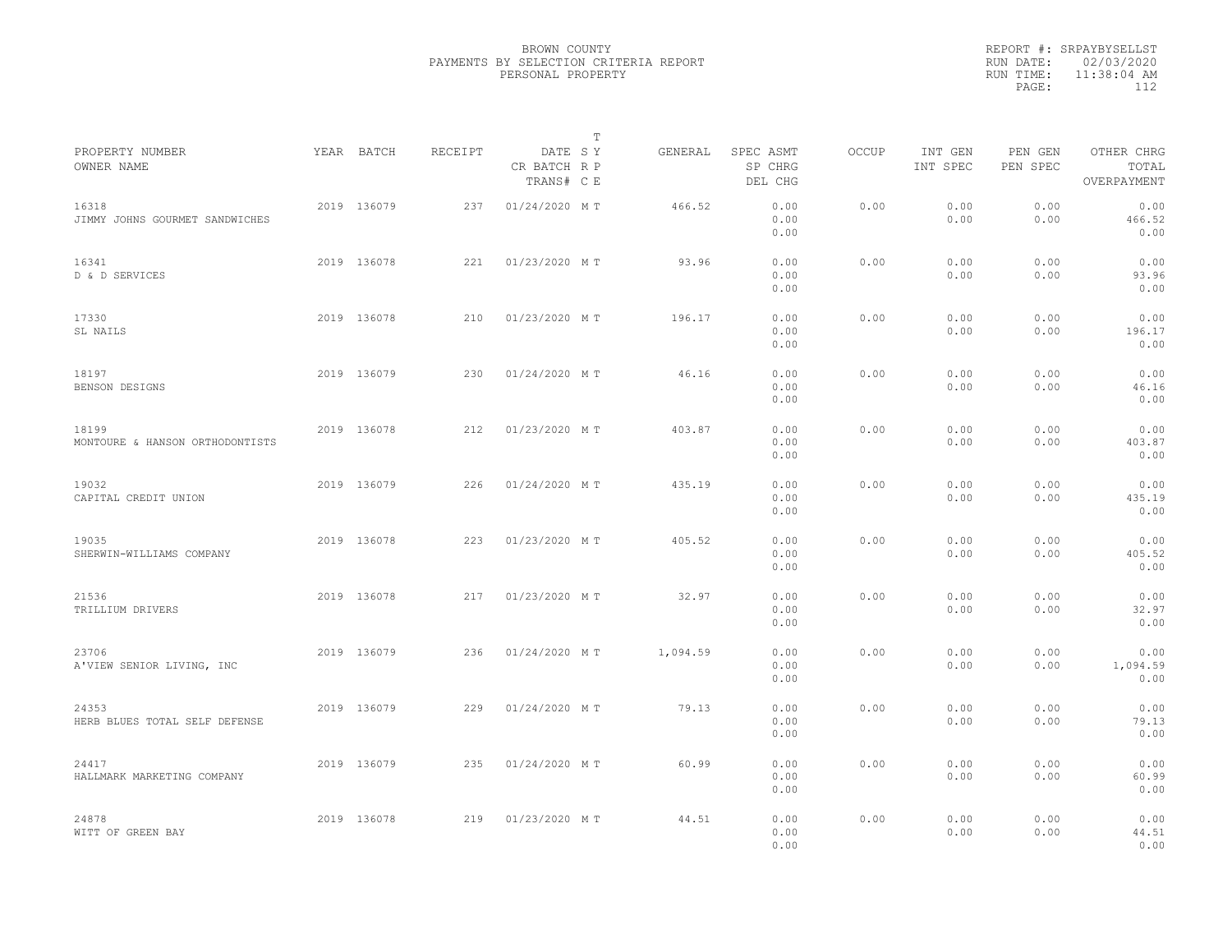|           | REPORT #: SRPAYBYSELLST |
|-----------|-------------------------|
|           | RUN DATE: 02/03/2020    |
| RUN TIME: | 11:38:05 AM             |
| PAGE:     | 113                     |
|           |                         |

|                                             |             |         |                                       | $\mathbb T$ |          |                                 |       |                     |                     |                                    |  |
|---------------------------------------------|-------------|---------|---------------------------------------|-------------|----------|---------------------------------|-------|---------------------|---------------------|------------------------------------|--|
| PROPERTY NUMBER<br>OWNER NAME               | YEAR BATCH  | RECEIPT | DATE SY<br>CR BATCH R P<br>TRANS# C E |             | GENERAL  | SPEC ASMT<br>SP CHRG<br>DEL CHG | OCCUP | INT GEN<br>INT SPEC | PEN GEN<br>PEN SPEC | OTHER CHRG<br>TOTAL<br>OVERPAYMENT |  |
| 24979<br>HOOGLAND FOODS                     | 2019 136079 | 241     | 01/24/2020 MT                         |             | 374.21   | 0.00<br>0.00<br>0.00            | 0.00  | 0.00<br>0.00        | 0.00<br>0.00        | 0.00<br>374.21<br>0.00             |  |
| 25039<br>AVALARA, INC                       | 2019 136079 | 234     | 01/24/2020 MT                         |             | 3,130.45 | 0.00<br>0.00<br>0.00            | 0.00  | 0.00<br>0.00        | 0.00<br>0.00        | 0.00<br>3,130.45<br>0.00           |  |
| 26348<br>EXPERT TAX SOLUTIONS INC           | 2019 136078 | 215     | 01/23/2020 MT                         |             | 98.90    | 0.00<br>0.00<br>0.00            | 0.00  | 0.00<br>0.00        | 0.00<br>0.00        | 0.00<br>98.90<br>0.00              |  |
| 26349<br>DUNKIN DONUTS                      | 2019 136078 | 214     | 01/23/2020 MT                         |             | 990.74   | 0.00<br>0.00<br>0.00            | 0.00  | 0.00<br>0.00        | 0.00<br>0.00        | 0.00<br>990.74<br>0.00             |  |
| 26435<br>SCHOEN CONSTRUCTION & DESIGN       | 2019 136078 | 213     | 01/23/2020 MT                         |             | 57.69    | 0.00<br>0.00<br>0.00            | 0.00  | 0.00<br>0.00        | 0.00<br>0.00        | 0.00<br>57.69<br>0.00              |  |
| 26436<br>CIT BANK, NA                       | 2019 136079 | 224     | 01/24/2020 MT                         |             | 52.74    | 0.00<br>0.00<br>0.00            | 0.00  | 0.00<br>0.00        | 0.00<br>0.00        | 0.00<br>52.74<br>0.00              |  |
| 26582<br>MACHINING CENTER LLC THE           | 2019 136078 | 222     | 01/23/2020 MT                         |             | 3.29     | 0.00<br>0.00<br>0.00            | 0.00  | 0.00<br>0.00        | 0.00<br>0.00        | 0.00<br>3.29<br>0.00               |  |
| 26602<br>NEW FUSION DANCE & PERFORMING ARTS | 2019 136079 | 231     | 01/24/2020 MT                         |             | 357.71   | 0.00<br>0.00<br>0.00            | 0.00  | 0.00<br>0.00        | 0.00<br>0.00        | 0.00<br>357.71<br>0.00             |  |
| 26686<br>DENMARK STATE BANK                 | 2019 136079 | 244     | 01/24/2020 MT                         |             | 4,081.62 | 0.00<br>0.00<br>0.00            | 0.00  | 0.00<br>0.00        | 0.00<br>0.00        | 0.00<br>4,081.62<br>0.00           |  |
| 26748<br>UNIFI EQUIPMENT FINANCE, INC       | 2019 136079 | 238     | 01/24/2020 MT                         |             | 357.71   | 0.00<br>0.00<br>0.00            | 0.00  | 0.00<br>0.00        | 0.00<br>0.00        | 0.00<br>357.71<br>0.00             |  |
| 26987<br>MTC PAWN & GUN                     | 2019 136079 | 240     | 01/24/2020 MT                         |             | 361.01   | 0.00<br>0.00<br>0.00            | 0.00  | 0.00<br>0.00        | 0.00<br>0.00        | 0.00<br>361.01<br>0.00             |  |
| 03981<br>PAGE AUTO                          | 2019 136080 | 289     | 01/27/2020 MT                         |             | 41.22    | 0.00<br>0.00<br>0.00            | 0.00  | 0.00<br>0.00        | 0.00<br>0.00        | 0.00<br>41.22<br>0.00              |  |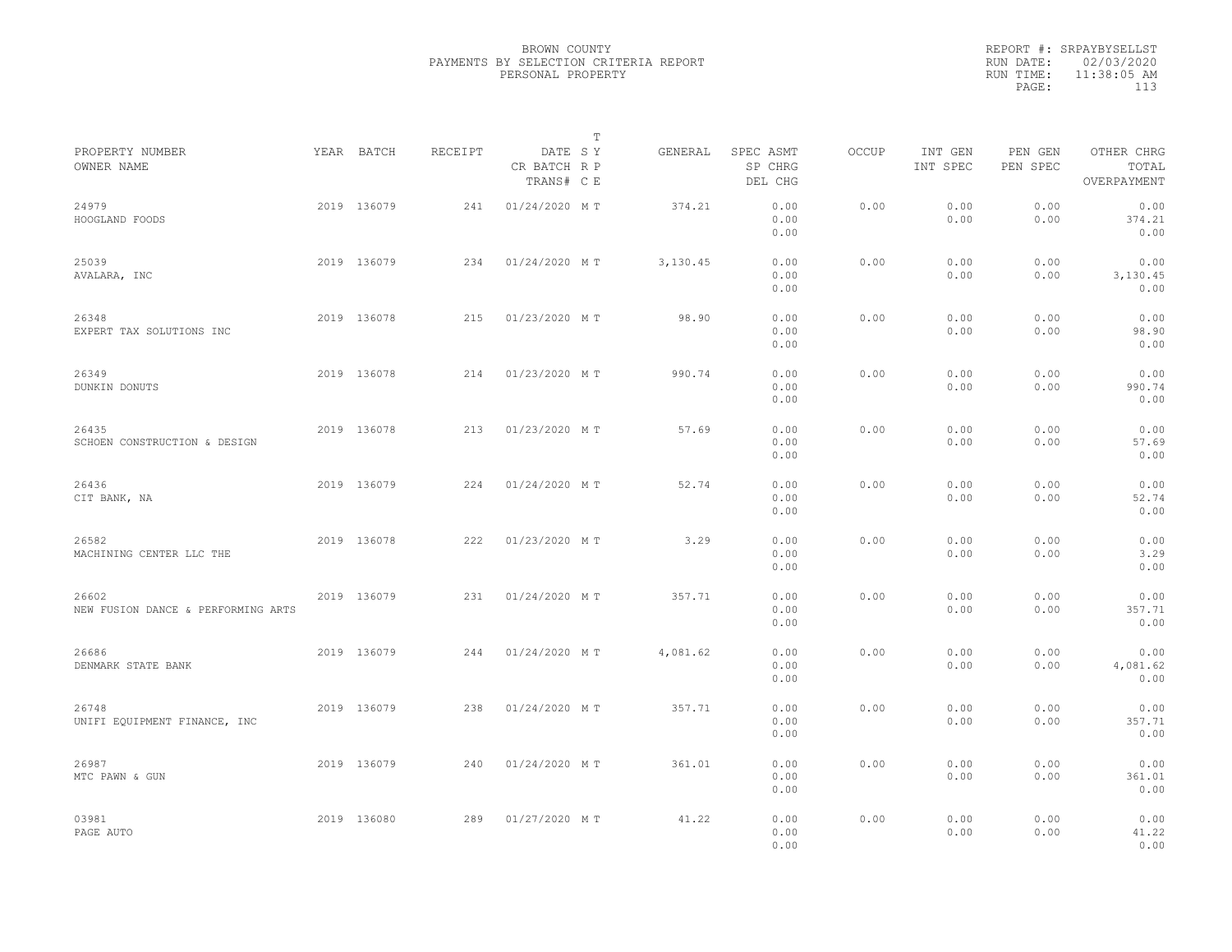|           | REPORT #: SRPAYBYSELLST |
|-----------|-------------------------|
|           | RUN DATE: 02/03/2020    |
| RUN TIME: | 11:38:05 AM             |
| PAGE:     | 114                     |
|           |                         |

|                                           |             |         |                                       | т |          |                                 |       |                     |                     |                                    |  |
|-------------------------------------------|-------------|---------|---------------------------------------|---|----------|---------------------------------|-------|---------------------|---------------------|------------------------------------|--|
| PROPERTY NUMBER<br>OWNER NAME             | YEAR BATCH  | RECEIPT | DATE SY<br>CR BATCH R P<br>TRANS# C E |   | GENERAL  | SPEC ASMT<br>SP CHRG<br>DEL CHG | OCCUP | INT GEN<br>INT SPEC | PEN GEN<br>PEN SPEC | OTHER CHRG<br>TOTAL<br>OVERPAYMENT |  |
| 04004<br>SADOFF IRON & METAL CO           | 2019 136080 | 261     | 01/27/2020 MT                         |   | 2,055.66 | 0.00<br>0.00<br>0.00            | 0.00  | 0.00<br>0.00        | 0.00<br>0.00        | 0.00<br>2,055.66<br>0.00           |  |
| 04033<br>TOWER MOTORS                     | 2019 136081 | 266     | 01/27/2020 MT                         |   | 39.57    | 0.00<br>0.00<br>0.00            | 0.00  | 0.00<br>0.00        | 0.00<br>0.00        | 0.00<br>39.57<br>0.00              |  |
| 04041<br>VALLEY KING OF WI                | 2019 136081 | 275     | 01/27/2020 MT                         |   | 853.91   | 0.00<br>0.00<br>0.00            | 0.00  | 0.00<br>0.00        | 0.00<br>0.00        | 0.00<br>853.91<br>0.00             |  |
| 04057<br>BIRDSEYE DAIRY INC               | 2019 136080 | 278     | 01/27/2020 MT                         |   | 79.13    | 0.00<br>0.00<br>0.00            | 0.00  | 0.00<br>0.00        | 0.00<br>0.00        | 0.00<br>79.13<br>0.00              |  |
| 04657<br>MC ALLISTER & SONS TRANSPORT INC | 2019 136080 | 302     | 01/27/2020 MT                         |   | 8.25     | 0.00<br>0.00<br>0.00            | 0.00  | 0.00<br>0.00        | 0.00<br>0.00        | 0.00<br>8.25<br>0.00               |  |
| 05200<br>OLD DUTCH FOODS                  | 2019 136081 | 309     | 01/27/2020 MT                         |   | 4.94     | 0.00<br>0.00<br>0.00            | 0.00  | 0.00<br>0.00        | 0.00<br>0.00        | 0.00<br>4.94<br>0.00               |  |
| 05235<br>BLINDAUER HEATING & COOLING LLC  | 2019 136080 | 305     | 01/27/2020 MT                         |   | 16.49    | 0.00<br>0.00<br>0.00            | 0.00  | 0.00<br>0.00        | 0.00<br>0.00        | 0.00<br>16.49<br>0.00              |  |
| 05776<br>SUBWAY                           | 2019 136081 | 270     | 01/27/2020 MT                         |   | 182.97   | 0.00<br>0.00<br>0.00            | 0.00  | 0.00<br>0.00        | 0.00<br>0.00        | 0.00<br>182.97<br>0.00             |  |
| 06666<br>WALTCO INC                       | 2019 136080 | 255     | 01/27/2020 MT                         |   | 6.59     | 0.00<br>0.00<br>0.00            | 0.00  | 0.00<br>0.00        | 0.00<br>0.00        | 0.00<br>6.59<br>0.00               |  |
| 07391<br>CUDDLE CARE DAY CARE CENTER      | 2019 136080 | 304     | 01/27/2020 MT                         |   | 131.87   | 0.00<br>0.00<br>0.00            | 0.00  | 0.00<br>0.00        | 0.00<br>0.00        | 0.00<br>131.87<br>0.00             |  |
| 08068<br>ACE MFG INDUSTRIES INC           | 2019 136080 | 295     | 01/27/2020 MT                         |   | 2,594.71 | 0.00<br>0.00<br>0.00            | 0.00  | 0.00<br>0.00        | 0.00<br>0.00        | 0.00<br>2,594.71<br>0.00           |  |
| 10008<br>STIEGLER AUTOMATION LLC THE      | 2019 136080 | 292     | 01/27/2020 MT                         |   | 184.62   | 0.00<br>0.00<br>0.00            | 0.00  | 0.00<br>0.00        | 0.00<br>0.00        | 0.00<br>184.62<br>0.00             |  |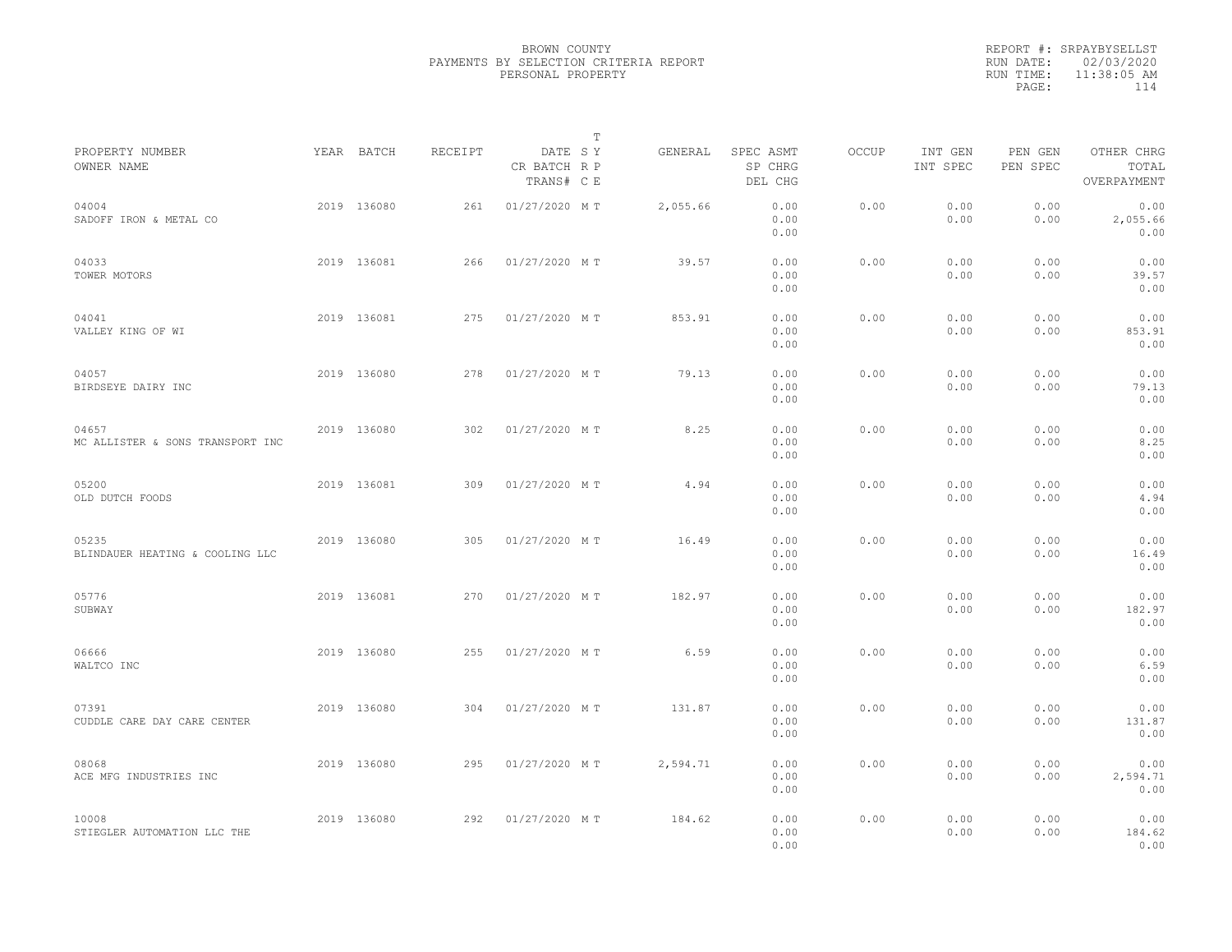|                                       |             |         |                                       | $\mathbb{T}$ |           |                                 |              |                     |                     |                                    |  |
|---------------------------------------|-------------|---------|---------------------------------------|--------------|-----------|---------------------------------|--------------|---------------------|---------------------|------------------------------------|--|
| PROPERTY NUMBER<br>OWNER NAME         | YEAR BATCH  | RECEIPT | DATE SY<br>CR BATCH R P<br>TRANS# C E |              | GENERAL   | SPEC ASMT<br>SP CHRG<br>DEL CHG | <b>OCCUP</b> | INT GEN<br>INT SPEC | PEN GEN<br>PEN SPEC | OTHER CHRG<br>TOTAL<br>OVERPAYMENT |  |
| 10034<br>KIERNAN & ASSOCIATES         | 2019 136080 | 282     | 01/27/2020 MT                         |              | 62.64     | 0.00<br>0.00<br>0.00            | 0.00         | 0.00<br>0.00        | 0.00<br>0.00        | 0.00<br>62.64<br>0.00              |  |
| 10039<br>FOX COMMUNITIES CREDIT UNION | 2019 136080 | 253     | 01/27/2020 MT                         |              | 1,055.03  | 0.00<br>0.00<br>0.00            | 0.00         | 0.00<br>0.00        | 0.00<br>0.00        | 0.00<br>1,055.03<br>0.00           |  |
| 10779<br>KINDERCARE EDUCATION         | 2019 136080 | 246     | 01/27/2020 MT                         |              | 675.89    | 0.00<br>0.00<br>0.00            | 0.00         | 0.00<br>0.00        | 0.00<br>0.00        | 0.00<br>675.89<br>0.00             |  |
| 10784<br>PREVEA CLINIC, INC           | 2019 136080 | 277     | 01/27/2020 MT                         |              | 997.32    | 0.00<br>0.00<br>0.00            | 0.00         | 0.00<br>0.00        | 0.00<br>0.00        | 0.00<br>997.32<br>0.00             |  |
| 11216<br>PRAXAIR DISTRIBUTION INC     | 2019 136081 | 249     | 01/27/2020 MT                         |              | 98.90     | 0.00<br>0.00<br>0.00            | 0.00         | 0.00<br>0.00        | 0.00<br>0.00        | 0.00<br>98.90<br>0.00              |  |
| 12101<br>PORT CITY BAKERY INC         | 2019 136080 | 251     | 01/27/2020 MT                         |              | 10,044.18 | 0.00<br>0.00<br>0.00            | 0.00         | 0.00<br>0.00        | 0.00<br>0.00        | 0.00<br>10,044.18<br>0.00          |  |
| 12722<br>LA JAVA                      | 2019 136080 | 294     | 01/27/2020 MT                         |              | 113.76    | 0.00<br>0.00<br>0.00            | 0.00         | 0.00<br>0.00        | 0.00<br>0.00        | 0.00<br>113.76<br>0.00             |  |
| 13420<br>CENTER FOR DENTAL EXCELLENCE | 2019 136080 | 303     | 01/27/2020 MT                         |              | 764.90    | 0.00<br>0.00<br>0.00            | 0.00         | 0.00<br>0.00        | 0.00<br>0.00        | 0.00<br>764.90<br>0.00             |  |
| 13683<br>R-TEK COATINGS               | 2019 136080 | 265     | 01/27/2020 MT                         |              | 54.40     | 0.00<br>0.00<br>0.00            | 0.00         | 0.00<br>0.00        | 0.00<br>0.00        | 0.00<br>54.40<br>0.00              |  |
| 14966<br>ELEMENTS SALON & SPA         | 2019 136081 | 313     | 01/27/2020 MT                         |              | 230.78    | 0.00<br>0.00<br>0.00            | 0.00         | 0.00<br>0.00        | 0.00<br>0.00        | 0.00<br>230.78<br>0.00             |  |
| 14977<br>STEIGLER COMPANY, INC        | 2019 136080 | 291     | 01/27/2020 MT                         |              | 197.82    | 0.00<br>0.00<br>0.00            | 0.00         | 0.00<br>0.00        | 0.00<br>0.00        | 0.00<br>197.82<br>0.00             |  |
| 14984<br>WIPFLI                       | 2019 136080 | 293     | 01/27/2020 MT                         |              | 3,087.59  | 0.00<br>0.00<br>0.00            | 0.00         | 0.00<br>0.00        | 0.00<br>0.00        | 0.00<br>3,087.59<br>0.00           |  |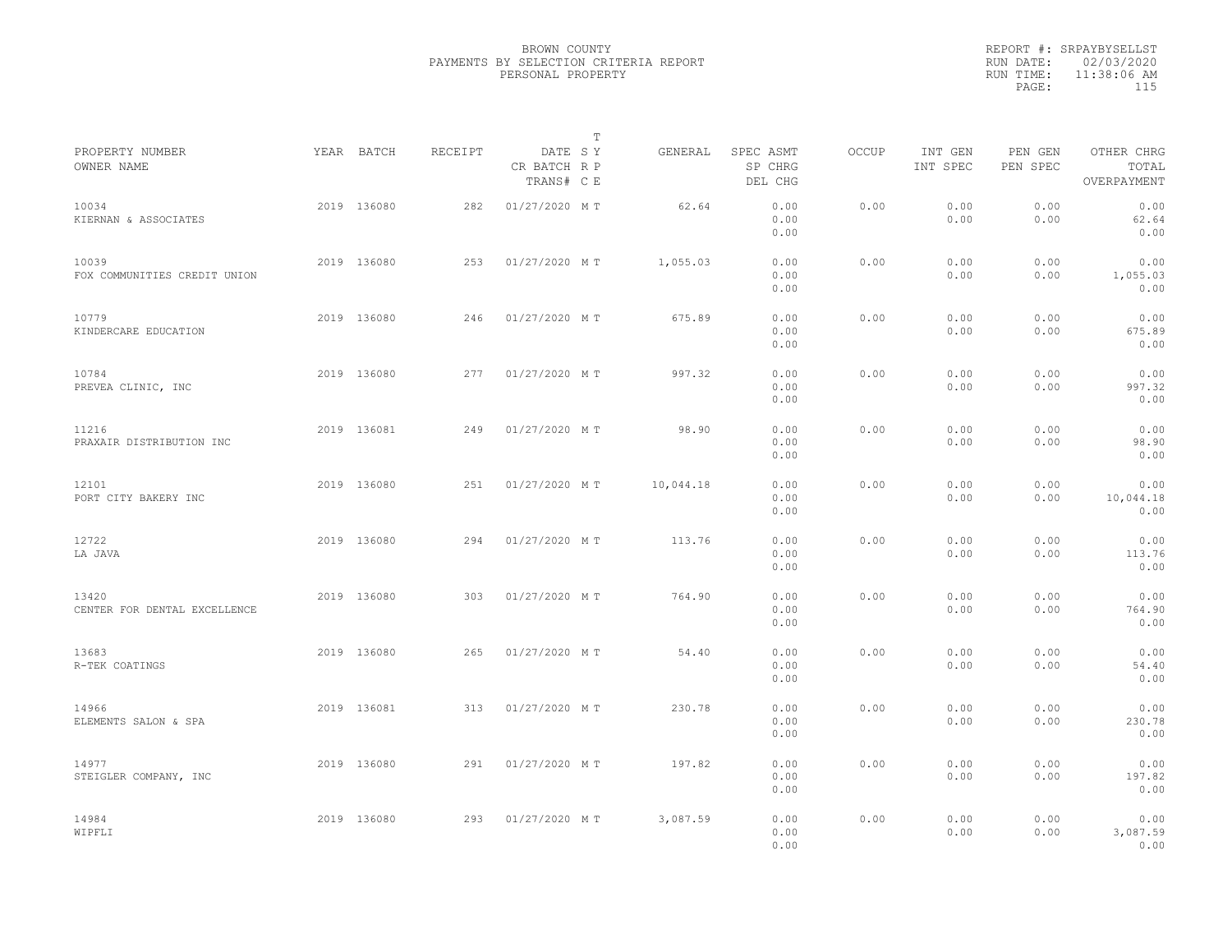|                                                |             |         |                                       | $\mathbb T$ |          |                                 |       |                     |                     |                                    |  |
|------------------------------------------------|-------------|---------|---------------------------------------|-------------|----------|---------------------------------|-------|---------------------|---------------------|------------------------------------|--|
| PROPERTY NUMBER<br>OWNER NAME                  | YEAR BATCH  | RECEIPT | DATE SY<br>CR BATCH R P<br>TRANS# C E |             | GENERAL  | SPEC ASMT<br>SP CHRG<br>DEL CHG | OCCUP | INT GEN<br>INT SPEC | PEN GEN<br>PEN SPEC | OTHER CHRG<br>TOTAL<br>OVERPAYMENT |  |
| 15650<br>HOFFMAN CONSTRUCTION                  | 2019 136080 | 296     | 01/27/2020 MT                         |             | 90.67    | 0.00<br>0.00<br>0.00            | 0.00  | 0.00<br>0.00        | 0.00<br>0.00        | 0.00<br>90.67<br>0.00              |  |
| 16592<br>MINNESOTA REGIS CORP                  | 2019 136080 | 280     | 01/27/2020 MT                         |             | 174.74   | 0.00<br>0.00<br>0.00            | 0.00  | 0.00<br>0.00        | 0.00<br>0.00        | 0.00<br>174.74<br>0.00             |  |
| 17188<br>DISH NETWORK LLC                      | 2019 136080 | 287     | 01/27/2020 MT                         |             | 273.64   | 0.00<br>0.00<br>0.00            | 0.00  | 0.00<br>0.00        | 0.00<br>0.00        | 0.00<br>273.64<br>0.00             |  |
| 17310<br>QUALITY TECHNICAL SERVICES INC        | 2019 136080 | 250     | 01/27/2020 MT                         |             | 225.84   | 0.00<br>0.00<br>0.00            | 0.00  | 0.00<br>0.00        | 0.00<br>0.00        | 0.00<br>225.84<br>0.00             |  |
| 17563<br>SUBWAY                                | 2019 136081 | 268     | 01/27/2020 MT                         |             | 182.97   | 0.00<br>0.00<br>0.00            | 0.00  | 0.00<br>0.00        | 0.00<br>0.00        | 0.00<br>182.97<br>0.00             |  |
| 18207<br>PRECISION GRINDING                    | 2019 136080 | 269     | 01/27/2020 MT                         |             | 154.96   | 0.00<br>0.00<br>0.00            | 0.00  | 0.00<br>0.00        | 0.00<br>0.00        | 0.00<br>154.96<br>0.00             |  |
| 18218<br>ENDEAVOR ENVIRONMENTAL                | 2019 136080 | 285     | 01/27/2020 MT                         |             | 11.53    | 0.00<br>0.00<br>0.00            | 0.00  | 0.00<br>0.00        | 0.00<br>0.00        | 0.00<br>11.53<br>0.00              |  |
| 20520<br>SUPPLY, LTL                           | 2019 136080 | 281     | 01/27/2020 MT                         |             | 260.45   | 0.00<br>0.00<br>0.00            | 0.00  | 0.00<br>0.00        | 0.00<br>0.00        | 0.00<br>260.45<br>0.00             |  |
| 20736<br>TOOLPRO                               | 2019 136080 | 310     | 01/27/2020 MT                         |             | 16.49    | 0.00<br>0.00<br>0.00            | 0.00  | 0.00<br>0.00        | 0.00<br>0.00        | 0.00<br>16.49<br>0.00              |  |
| 20874<br>FERGUSON ENTERPRISES, INC             | 2019 136080 | 245     | 01/27/2020 MT                         |             | 181.33   | 0.00<br>0.00<br>0.00            | 0.00  | 0.00<br>0.00        | 0.00<br>0.00        | 0.00<br>181.33<br>0.00             |  |
| 21573<br>PREVEA CLINIC, INC                    | 2019 136080 | 276     | 01/27/2020 MT                         |             | 2,485.90 | 0.00<br>0.00<br>0.00            | 0.00  | 0.00<br>0.00        | 0.00<br>0.00        | 0.00<br>2,485.90<br>0.00           |  |
| 21617<br>DE LAGE LANDEN FINANCIAL SERVICES INC | 2019 136080 | 263     | 01/27/2020 MT                         |             | 77.48    | 0.00<br>0.00<br>0.00            | 0.00  | 0.00<br>0.00        | 0.00<br>0.00        | 0.00<br>77.48<br>0.00              |  |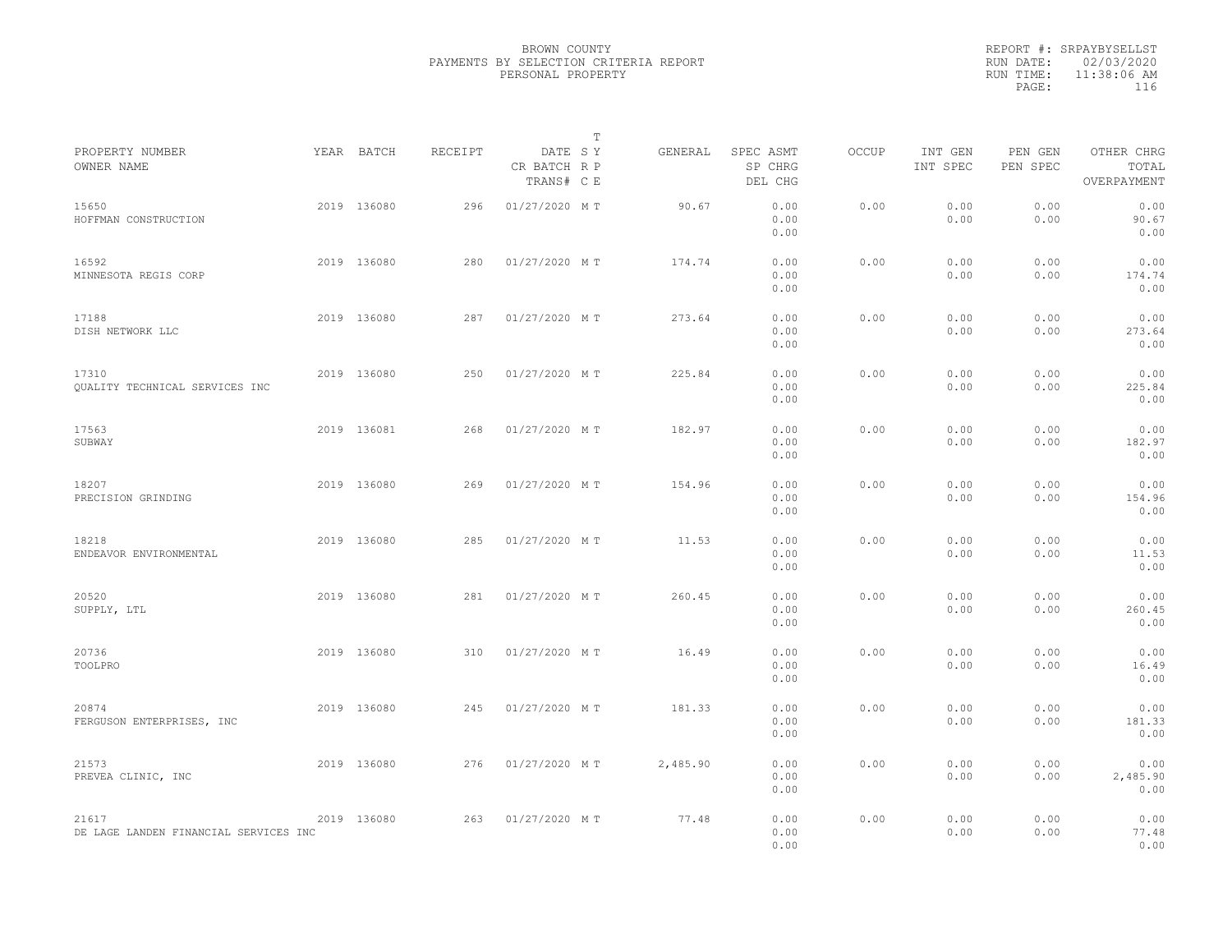|           | REPORT #: SRPAYBYSELLST |  |
|-----------|-------------------------|--|
|           | RUN DATE: 02/03/2020    |  |
| RUN TIME: | $11:38:07$ AM           |  |
| PAGE:     | 117                     |  |
|           |                         |  |

|                                |             |         |                                       | $\mathbb T$ |           |                                 |       |                     |                     |                                    |  |
|--------------------------------|-------------|---------|---------------------------------------|-------------|-----------|---------------------------------|-------|---------------------|---------------------|------------------------------------|--|
| PROPERTY NUMBER<br>OWNER NAME  | YEAR BATCH  | RECEIPT | DATE SY<br>CR BATCH R P<br>TRANS# C E |             | GENERAL   | SPEC ASMT<br>SP CHRG<br>DEL CHG | OCCUP | INT GEN<br>INT SPEC | PEN GEN<br>PEN SPEC | OTHER CHRG<br>TOTAL<br>OVERPAYMENT |  |
| 21621<br>NEOPOST USA INC       | 2019 136080 | 262     | 01/27/2020 MT                         |             | 28.03     | 0.00<br>0.00<br>0.00            | 0.00  | 0.00<br>0.00        | 0.00<br>0.00        | 0.00<br>28.03<br>0.00              |  |
| 21623<br>ST. VINCENT HOSPITAL  | 2019 136080 | 258     | 01/27/2020 MT                         |             | 9,938.67  | 0.00<br>0.00<br>0.00            | 0.00  | 0.00<br>0.00        | 0.00<br>0.00        | 0.00<br>9,938.67<br>0.00           |  |
| 21763<br>SELECT PLASTERING     | 2019 136080 | 273     | 01/27/2020 MT                         |             | 34.61     | 0.00<br>0.00<br>0.00            | 0.00  | 0.00<br>0.00        | 0.00<br>0.00        | 0.00<br>34.61<br>0.00              |  |
| 22439<br>NICOLET NATIONAL BANK | 2019 136080 | 252     | 01/27/2020 MT                         |             | 2,375.47  | 0.00<br>0.00<br>0.00            | 0.00  | 0.00<br>0.00        | 0.00<br>0.00        | 0.00<br>2,375.47<br>0.00           |  |
| 22446<br>ST. VINCENT HOSPITAL  | 2019 136080 | 259     | 01/27/2020 MT                         |             | 3,013.40  | 0.00<br>0.00<br>0.00            | 0.00  | 0.00<br>0.00        | 0.00<br>0.00        | 0.00<br>3,013.40<br>0.00           |  |
| 22632<br>KOEHNE TAX SOLUTIONS  | 2019 136083 | 314     | 01/27/2020 MT                         |             | 29.68     | 0.00<br>0.00<br>0.00            | 0.00  | 0.00<br>0.00        | 0.00<br>0.00        | 0.00<br>29.68<br>0.00              |  |
| 22967<br>MASA USA LLC          | 2019 136080 | 283     | 01/27/2020 MT                         |             | 262.10    | 0.00<br>0.00<br>0.00            | 0.00  | 0.00<br>0.00        | 0.00<br>0.00        | 0.00<br>262.10<br>0.00             |  |
| 23192<br>AMEREX CORPORATION    | 2019 136080 | 299     | 01/27/2020 MT                         |             | 6,028.48  | 0.00<br>0.00<br>0.00            | 0.00  | 0.00<br>0.00        | 0.00<br>0.00        | 0.00<br>6,028.48<br>0.00           |  |
| 23650<br>DITTY DC, DR MARC     | 2019 136080 | 307     | 01/27/2020 MT                         |             | 65.94     | 0.00<br>0.00<br>0.00            | 0.00  | 0.00<br>0.00        | 0.00<br>0.00        | 0.00<br>65.94<br>0.00              |  |
| 23663<br>MENARD, INC #3294     | 2019 136080 | 288     | 01/27/2020 MT                         |             | 21,535.73 | 0.00<br>0.00<br>0.00            | 0.00  | 0.00<br>0.00        | 0.00<br>0.00        | 0.00<br>21,535.73<br>0.00          |  |
| 24354<br>SERVPRO               | 2019 136080 | 290     | 01/27/2020 MT                         |             | 174.74    | 0.00<br>0.00<br>0.00            | 0.00  | 0.00<br>0.00        | 0.00<br>0.00        | 0.00<br>174.74<br>0.00             |  |
| 24369<br>CSI LEASING INC       | 2019 136081 | 272     | 01/27/2020 MT                         |             | 24.73     | 0.00<br>0.00<br>0.00            | 0.00  | 0.00<br>0.00        | 0.00<br>0.00        | 0.00<br>24.73<br>0.00              |  |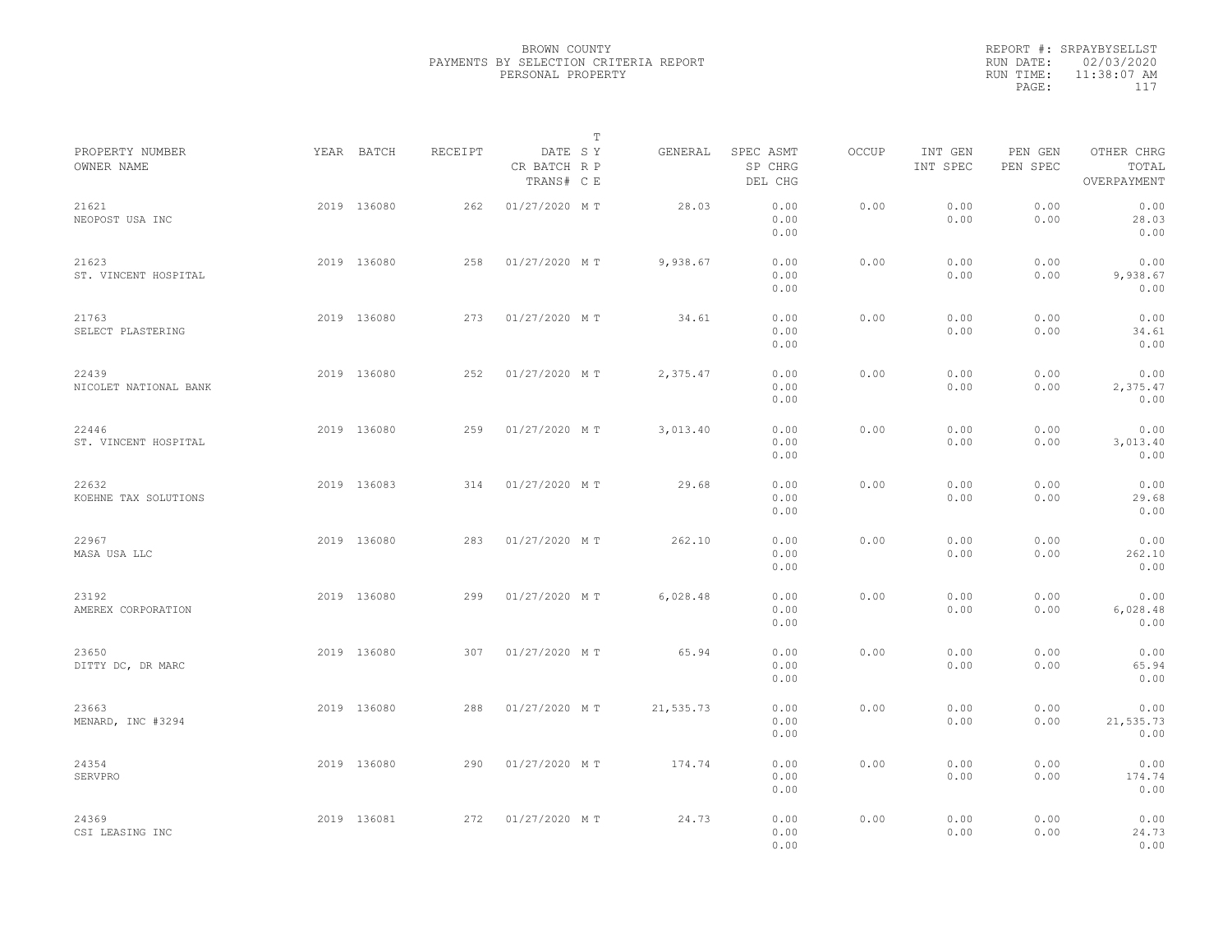|                                                  |             |         |                                       | $\mathbb{T}$ |          |                                 |       |                     |                     |                                    |  |
|--------------------------------------------------|-------------|---------|---------------------------------------|--------------|----------|---------------------------------|-------|---------------------|---------------------|------------------------------------|--|
| PROPERTY NUMBER<br>OWNER NAME                    | YEAR BATCH  | RECEIPT | DATE SY<br>CR BATCH R P<br>TRANS# C E |              | GENERAL  | SPEC ASMT<br>SP CHRG<br>DEL CHG | OCCUP | INT GEN<br>INT SPEC | PEN GEN<br>PEN SPEC | OTHER CHRG<br>TOTAL<br>OVERPAYMENT |  |
| 24395<br>GENUINE PARTS COMPANY                   | 2019 136080 | 257     | 01/27/2020 MT                         |              | 8.25     | 0.00<br>0.00<br>0.00            | 0.00  | 0.00<br>0.00        | 0.00<br>0.00        | 0.00<br>8.25<br>0.00               |  |
| 24399<br>ST. VINCENT HOSPITAL                    | 2019 136080 | 260     | 01/27/2020 MT                         |              | 32.97    | 0.00<br>0.00<br>0.00            | 0.00  | 0.00<br>0.00        | 0.00<br>0.00        | 0.00<br>32.97<br>0.00              |  |
| 24575<br>KF FOODS INC                            | 2019 136080 | 286     | 01/27/2020 MT                         |              | 2,823.84 | 0.00<br>0.00<br>0.00            | 0.00  | 0.00<br>0.00        | 0.00<br>0.00        | 0.00<br>2,823.84<br>0.00           |  |
| 24577<br>SEAWAY FOODS                            | 2019 136081 | 248     | 01/27/2020 MT                         |              | 125.29   | 0.00<br>0.00<br>0.00            | 0.00  | 0.00<br>0.00        | 0.00<br>0.00        | 0.00<br>125.29<br>0.00             |  |
| 24873<br>NATIONAL ENTERTAINMENT NETWORK          | 2019 136080 | 301     | 01/27/2020 MT                         |              | 74.19    | 0.00<br>0.00<br>0.00            | 0.00  | 0.00<br>0.00        | 0.00<br>0.00        | 0.00<br>74.19<br>0.00              |  |
| 24874<br>MAIN STREET SUBS & SALADS               | 2019 136081 | 267     | 01/27/2020 MT                         |              | 486.30   | 0.00<br>0.00<br>0.00            | 0.00  | 0.00<br>0.00        | 0.00<br>0.00        | 0.00<br>486.30<br>0.00             |  |
| 25001<br>MULTIMEDIA COMMUNICATIONS & ENGINEERING | 2019 136080 | 264     | 01/27/2020 MT                         |              | 270.35   | 0.00<br>0.00<br>0.00            | 0.00  | 0.00<br>0.00        | 0.00<br>0.00        | 0.00<br>270.35<br>0.00             |  |
| 25733<br>SOFIDEL AMERICA CORP                    | 2019 136080 | 297     | 01/27/2020 MT                         |              | 278.60   | 0.00<br>0.00<br>0.00            | 0.00  | 0.00<br>0.00        | 0.00<br>0.00        | 0.00<br>278.60<br>0.00             |  |
| 25744<br>HOLOGIC, LLC                            | 2019 136080 | 279     | 01/27/2020 MT                         |              | 265.40   | 0.00<br>0.00<br>0.00            | 0.00  | 0.00<br>0.00        | 0.00<br>0.00        | 0.00<br>265.40<br>0.00             |  |
| 25748<br>COLLINS ENGINEERS INC                   | 2019 136081 | 308     | 01/27/2020 MT                         |              | 651.14   | 0.00<br>0.00<br>0.00            | 0.00  | 0.00<br>0.00        | 0.00<br>0.00        | 0.00<br>651.14<br>0.00             |  |
| 25934<br>AMERICAN PETROLEUM                      | 2019 136080 | 274     | 01/27/2020 MT                         |              | 82.43    | 0.00<br>0.00<br>0.00            | 0.00  | 0.00<br>0.00        | 0.00<br>0.00        | 0.00<br>82.43<br>0.00              |  |
| 25995<br>RUG DOCTOR                              | 2019 136080 | 298     | 01/27/2020 MT                         |              | 26.38    | 0.00<br>0.00<br>0.00            | 0.00  | 0.00<br>0.00        | 0.00<br>0.00        | 0.00<br>26.38<br>0.00              |  |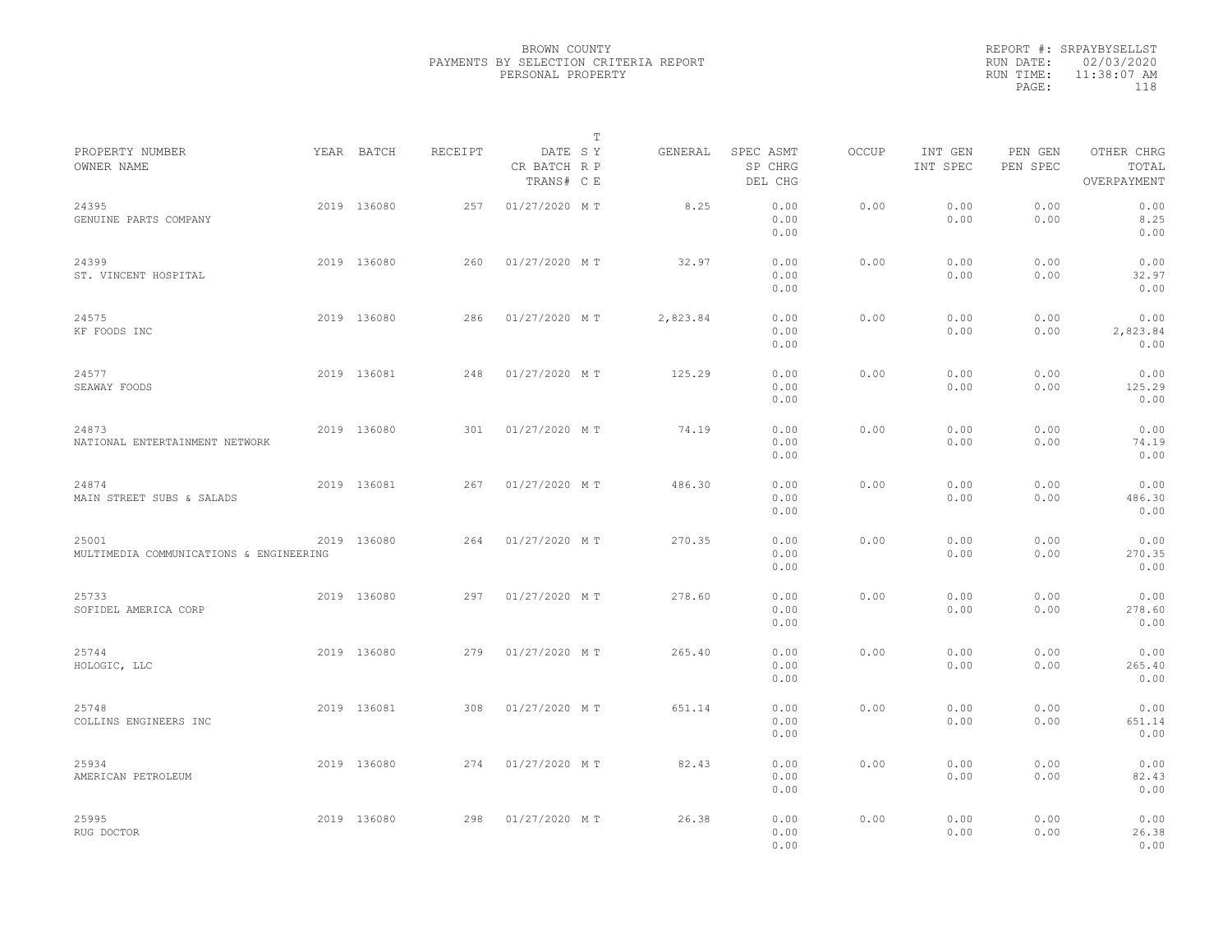|                                                    |             |         |                                       | T |          |                                 |              |                     |                     |                                    |  |
|----------------------------------------------------|-------------|---------|---------------------------------------|---|----------|---------------------------------|--------------|---------------------|---------------------|------------------------------------|--|
| PROPERTY NUMBER<br>OWNER NAME                      | YEAR BATCH  | RECEIPT | DATE SY<br>CR BATCH R P<br>TRANS# C E |   | GENERAL  | SPEC ASMT<br>SP CHRG<br>DEL CHG | <b>OCCUP</b> | INT GEN<br>INT SPEC | PEN GEN<br>PEN SPEC | OTHER CHRG<br>TOTAL<br>OVERPAYMENT |  |
| 26331<br>HUNTINGTON TECHNOLOGY FINANCE             | 2019 136080 | 271     | 01/27/2020 MT                         |   | 24.73    | 0.00<br>0.00<br>0.00            | 0.00         | 0.00<br>0.00        | 0.00<br>0.00        | 0.00<br>24.73<br>0.00              |  |
| 26335<br>MEADOWBROOK SMILES                        | 2019 136080 | 311     | 01/27/2020 MT                         |   | 4,966.87 | 0.00<br>0.00<br>0.00            | 0.00         | 0.00<br>0.00        | 0.00<br>0.00        | 0.00<br>4,966.87<br>0.00           |  |
| 26351<br>DENTAL ASSOCIATES FAMILY & SPECIALTY CARE | 2019 136080 | 256     | 01/27/2020 MT                         |   | 2,002.90 | 0.00<br>0.00<br>0.00            | 0.00         | 0.00<br>0.00        | 0.00<br>0.00        | 0.00<br>2,002.90<br>0.00           |  |
| 26426<br>PYRAMID STRUCTURES                        | 2019 136080 | 300     | 01/27/2020 MT                         |   | 57.69    | 0.00<br>0.00<br>0.00            | 0.00         | 0.00<br>0.00        | 0.00<br>0.00        | 0.00<br>57.69<br>0.00              |  |
| 26985<br>KCE CHAMPIONS                             | 2019 136080 | 247     | 01/27/2020 MT                         |   | 47.80    | 0.00<br>0.00<br>0.00            | 0.00         | 0.00<br>0.00        | 0.00<br>0.00        | 0.00<br>47.80<br>0.00              |  |
| 26986<br>FOX COMMUNITIES CREDIT UNION              | 2019 136080 | 254     | 01/27/2020 MT                         |   | 32.97    | 0.00<br>0.00<br>0.00            | 0.00         | 0.00<br>0.00        | 0.00<br>0.00        | 0.00<br>32.97<br>0.00              |  |
| 27087<br>HEALTHY HOME HEATING & COOLING            | 2019 136081 | 312     | 01/27/2020 MT                         |   | 37.92    | 0.00<br>0.00<br>0.00            | 0.00         | 0.00<br>0.00        | 0.00<br>0.00        | 0.00<br>37.92<br>0.00              |  |
| 27495<br>FLOORS BY US INC                          | 2019 136080 | 306     | 01/27/2020 MT                         |   | 8.25     | 0.00<br>0.00<br>0.00            | 0.00         | 0.00<br>0.00        | 0.00<br>0.00        | 0.00<br>8.25<br>0.00               |  |
| 03849<br><b>B</b> & <b>D</b> WAREHOUSE             | 2019 136085 | 315     | 01/28/2020 MT                         |   | 93.96    | 0.00<br>0.00<br>0.00            | 0.00         | 0.00<br>0.00        | 0.00<br>0.00        | 0.00<br>93.96<br>0.00              |  |
| 03910<br>GEGARE TILE INC                           | 2019 136085 | 322     | 01/28/2020 MT                         |   | 1,650.13 | 0.00<br>0.00<br>0.00            | 0.00         | 0.00<br>0.00        | 0.00<br>0.00        | 0.00<br>1,650.13<br>0.00           |  |
| 04059<br>WISCONSIN GEAR & MACHINE WORKS INC        | 2019 136085 | 316     | 01/28/2020 MT                         |   | 97.26    | 0.00<br>0.00<br>0.00            | 0.00         | 0.00<br>0.00        | 0.00<br>0.00        | 0.00<br>97.26<br>0.00              |  |
| 11234<br>VANTAGE FINANCIAL                         | 2019 136085 | 323     | 01/28/2020 MT                         |   | 56.04    | 0.00<br>0.00<br>0.00            | 0.00         | 0.00<br>0.00        | 0.00<br>0.00        | 0.00<br>56.04<br>0.00              |  |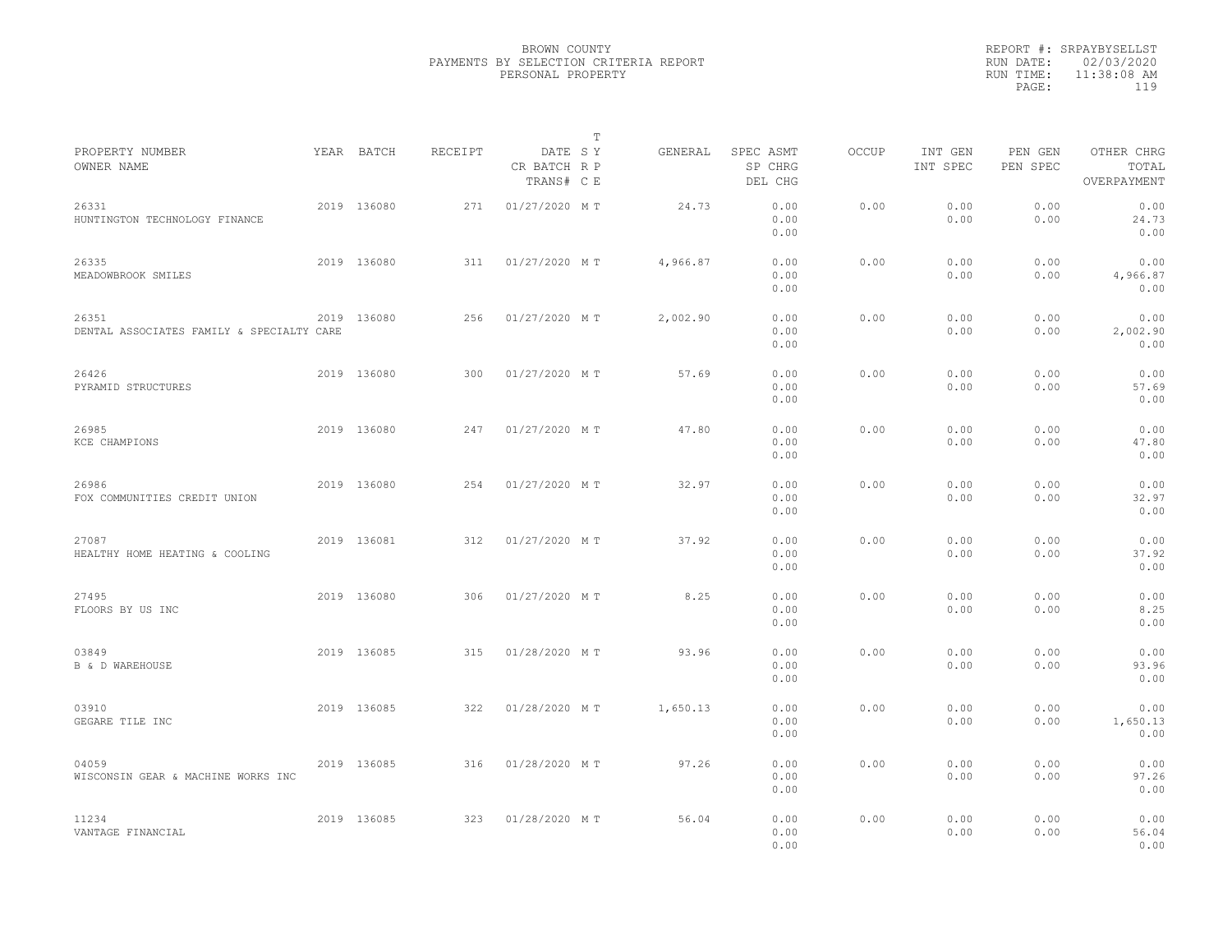|                                           |             |         | $\mathbb T$                           |          |                                 |       |                     |                     |                                    |  |
|-------------------------------------------|-------------|---------|---------------------------------------|----------|---------------------------------|-------|---------------------|---------------------|------------------------------------|--|
| PROPERTY NUMBER<br>OWNER NAME             | YEAR BATCH  | RECEIPT | DATE SY<br>CR BATCH R P<br>TRANS# C E | GENERAL  | SPEC ASMT<br>SP CHRG<br>DEL CHG | OCCUP | INT GEN<br>INT SPEC | PEN GEN<br>PEN SPEC | OTHER CHRG<br>TOTAL<br>OVERPAYMENT |  |
| 12268<br>NICKEL ELECTRIC INC              | 2019 136085 | 321     | 01/28/2020 MT                         | 64.30    | 0.00<br>0.00<br>0.00            | 0.00  | 0.00<br>0.00        | 0.00<br>0.00        | 0.00<br>64.30<br>0.00              |  |
| 20705<br>TOP SHELF AUTO DEALERS           | 2019 136085 | 318     | 01/28/2020 MT                         | 59.35    | 0.00<br>0.00<br>0.00            | 0.00  | 0.00<br>0.00        | 0.00<br>0.00        | 0.00<br>59.35<br>0.00              |  |
| 24415<br><b>BUDZIES BREADS</b>            | 2019 136085 | 320     | 01/28/2020 MT                         | 31.33    | 0.00<br>0.00<br>0.00            | 0.00  | 0.00<br>0.00        | 0.00<br>0.00        | 0.00<br>31.33<br>0.00              |  |
| 25008<br>NORTHERN SOUND & VIDEO           | 2019 136085 | 319     | 01/28/2020 MT                         | 113.76   | 0.00<br>0.00<br>0.00            | 0.00  | 0.00<br>0.00        | 0.00<br>0.00        | 0.00<br>113.76<br>0.00             |  |
| 27496<br>PRO MOTION PHYSICAL THERAPY      | 2019 136085 | 317     | 01/28/2020 MT                         | 130.23   | 0.00<br>0.00<br>0.00            | 0.00  | 0.00<br>0.00        | 0.00<br>0.00        | 0.00<br>130.23<br>0.00             |  |
| 11548<br>OLSEN FABRICATING INC            | 2019 136087 | 328     | 01/29/2020 MT                         | 593.46   | 0.00<br>0.00<br>0.00            | 0.00  | 0.00<br>0.00        | 0.00<br>0.00        | 0.00<br>593.46<br>0.00             |  |
| 13935<br>MARTOR USA                       | 2019 136087 | 337     | 01/29/2020 MT                         | 313.20   | 0.00<br>0.00<br>0.00            | 0.00  | 0.00<br>0.00        | 0.00<br>0.00        | 0.00<br>313.20<br>0.00             |  |
| 17189<br>GORDON FLESCH CO INC/GFC LEASING | 2019 136087 | 329     | 01/29/2020 MT                         | 204.42   | 0.00<br>0.00<br>0.00            | 0.00  | 0.00<br>0.00        | 0.00<br>0.00        | 0.00<br>204.42<br>0.00             |  |
| 17335<br>POOCHIES AND MUTTS               | 2019 136087 | 325     | 01/29/2020 MT                         | 248.92   | 0.00<br>0.00<br>0.00            | 0.00  | 0.00<br>0.00        | 0.00<br>0.00        | 0.00<br>248.92<br>0.00             |  |
| 19020<br>MACHINE, TICKNOLOGY              | 2019 136087 | 324     | 01/29/2020 MT                         | 11.53    | 0.00<br>0.00<br>0.00            | 0.00  | 0.00<br>0.00        | 0.00<br>0.00        | 0.00<br>11.53<br>0.00              |  |
| 20366<br>GREAT AMERICA FINANCIAL SERVICES | 2019 136087 | 326     | 01/29/2020 MT                         | 1,615.51 | 0.00<br>0.00<br>0.00            | 0.00  | 0.00<br>0.00        | 0.00<br>0.00        | 0.00<br>1,615.51<br>0.00           |  |
| 20725<br>TRANSMOTIVE AUTO SERVICE         | 2019 136087 | 330     | 01/29/2020 MT                         | 87.37    | 0.00<br>0.00<br>0.00            | 0.00  | 0.00<br>0.00        | 0.00<br>0.00        | 0.00<br>87.37<br>0.00              |  |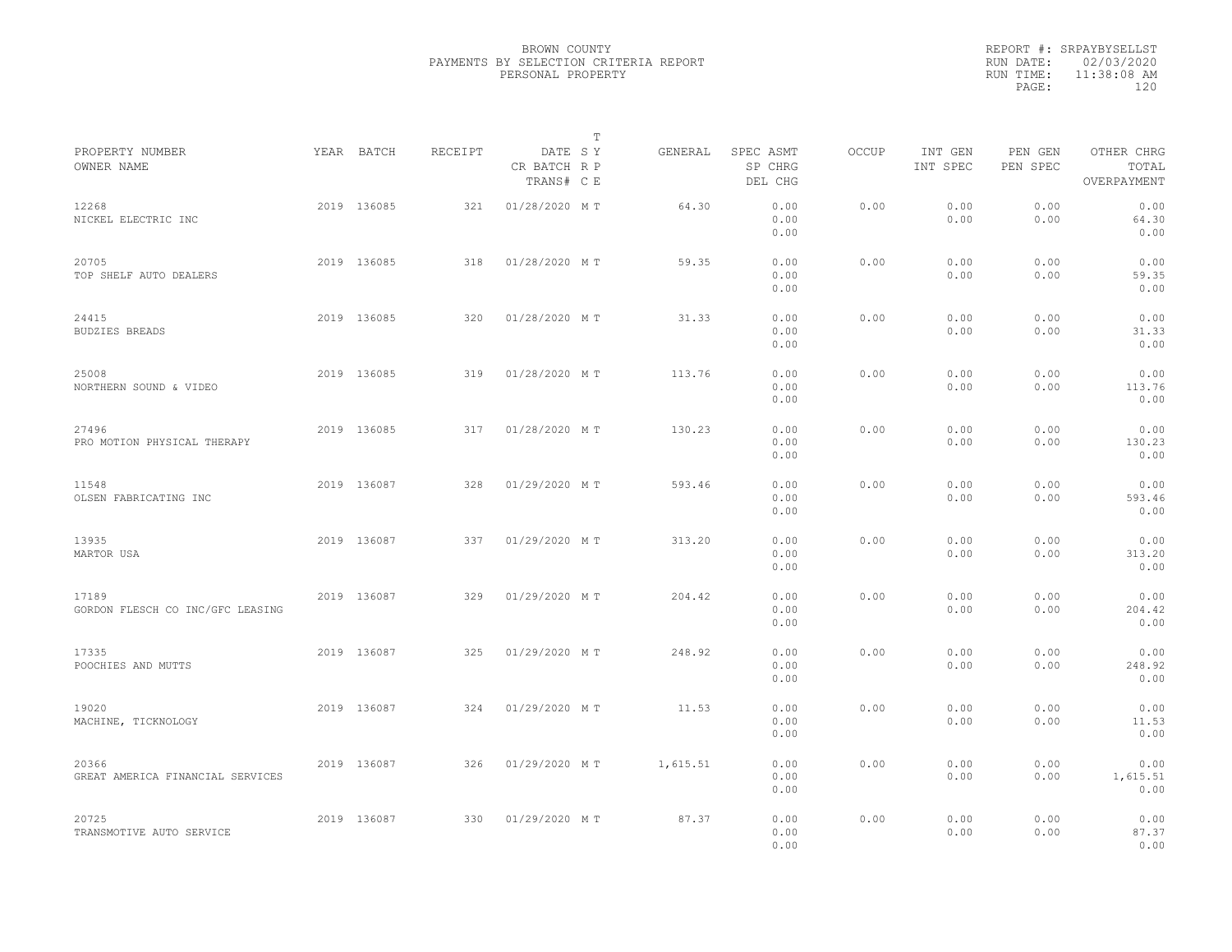|            | REPORT #: SRPAYBYSELLST |  |
|------------|-------------------------|--|
|            | RUN DATE: 02/03/2020    |  |
| RIIN TIME: | $11:38:08$ AM           |  |
| PAGE:      | 121                     |  |

|                             |      |             |         |                         | $\mathbf{r}$ |            |           |       |          |          |             |  |
|-----------------------------|------|-------------|---------|-------------------------|--------------|------------|-----------|-------|----------|----------|-------------|--|
| PROPERTY NUMBER             | YEAR | BATCH       | RECEIPT | DATE SY                 |              | GENERAL    | SPEC ASMT | OCCUP | INT GEN  | PEN GEN  | OTHER CHRG  |  |
| OWNER NAME                  |      |             |         | CR BATCH R P            |              |            | SP CHRG   |       | INT SPEC | PEN SPEC | TOTAL       |  |
|                             |      |             |         | TRANS# C E              |              |            | DEL CHG   |       |          |          | OVERPAYMENT |  |
|                             |      |             |         |                         |              |            |           |       |          |          |             |  |
| 21375                       | 2019 | 136087      | 332     | 01/29/2020 MT           |              | 19.77      | 0.00      | 0.00  | 0.00     | 0.00     | 0.00        |  |
| ROYAL CREST PRINTING        |      |             |         |                         |              |            | 0.00      |       | 0.00     | 0.00     | 19.77       |  |
|                             |      |             |         |                         |              |            | 0.00      |       |          |          | 0.00        |  |
|                             |      |             |         |                         |              |            |           |       |          |          |             |  |
| 23020                       |      | 2019 136087 | 333     | 01/29/2020 MT           |              | 1,069.85   | 0.00      | 0.00  | 0.00     | 0.00     | 0.00        |  |
| FUSION INTEGRATED SOLUTIONS |      |             |         |                         |              |            | 0.00      |       | 0.00     | 0.00     | 1,069.85    |  |
|                             |      |             |         |                         |              |            | 0.00      |       |          |          | 0.00        |  |
| 25723                       |      | 2019 136087 | 327     | 01/29/2020 MT           |              | 567.07     | 0.00      | 0.00  | 0.00     | 0.00     | 0.00        |  |
| ZESTYS CUSTARD              |      |             |         |                         |              |            | 0.00      |       | 0.00     | 0.00     | 567.07      |  |
|                             |      |             |         |                         |              |            | 0.00      |       |          |          | 0.00        |  |
|                             |      |             |         |                         |              |            |           |       |          |          |             |  |
| 26371                       | 2019 | 136087      | 338     | 01/29/2020 MT           |              | 6.59       | 0.00      | 0.00  | 0.00     | 0.00     | 0.00        |  |
| ONDIK PROFESSIONAL SERVICES |      |             |         |                         |              |            | 0.00      |       | 0.00     | 0.00     | 6.59        |  |
|                             |      |             |         |                         |              |            | 0.00      |       |          |          | 0.00        |  |
|                             |      |             |         |                         |              |            |           |       |          |          |             |  |
|                             |      |             |         | VILLAGE OF HOWARD TOTAL |              | 218,676.83 | 0.00      | 0.00  | 0.00     | 0.00     | 0.00        |  |
|                             |      |             |         |                         |              |            | 0.00      |       | 0.00     | 0.00     | 218,676.83  |  |
|                             |      |             |         |                         |              |            | 0.00      |       |          |          | 0.00        |  |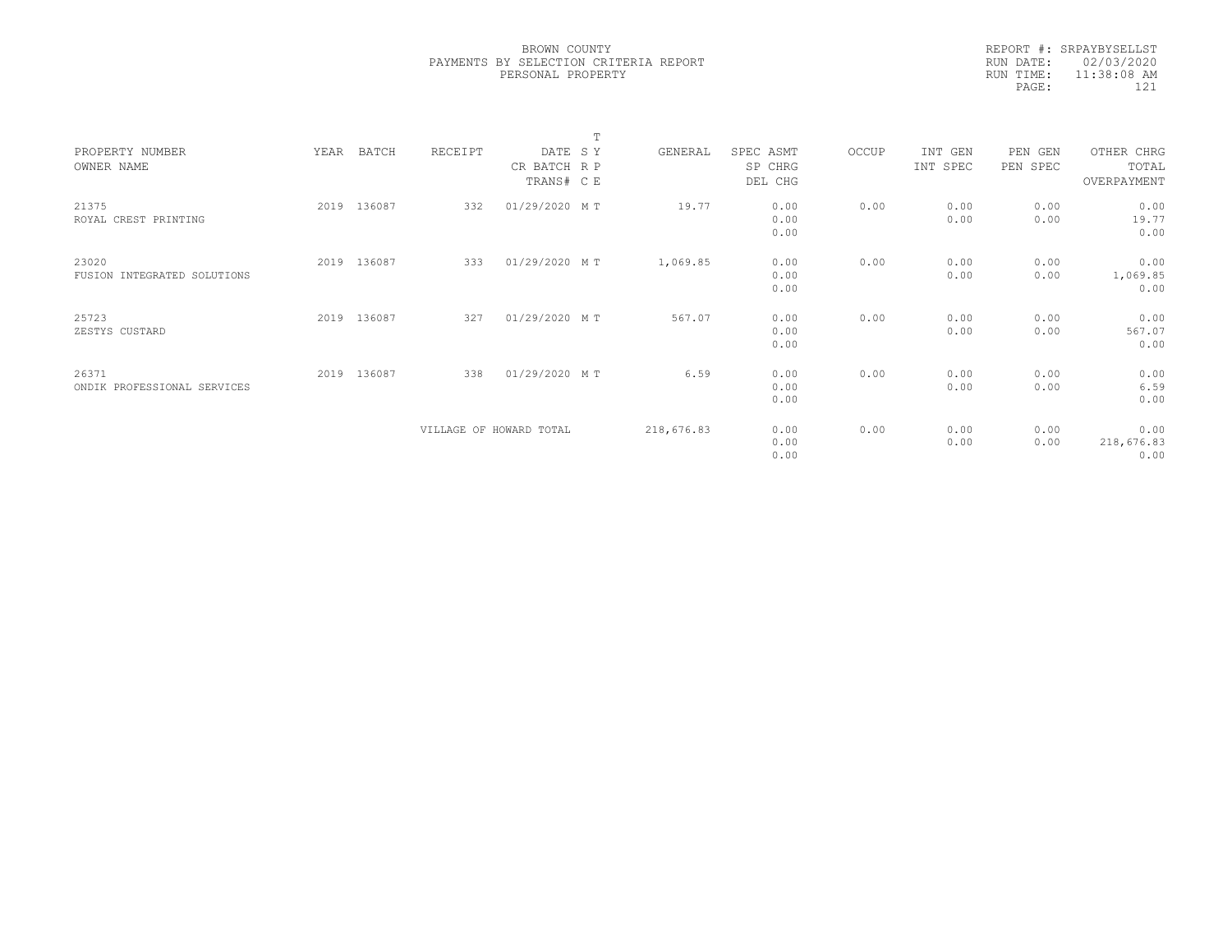|           | REPORT #: SRPAYBYSELLST |
|-----------|-------------------------|
|           | RUN DATE: 02/03/2020    |
| RUN TIME: | 11:38:08 AM             |
| PAGE:     | 122                     |
|           |                         |

|                                        |      |             |         |                                       | $\mathbb T$ |          |                                 |       |                     |                     |                                    |  |
|----------------------------------------|------|-------------|---------|---------------------------------------|-------------|----------|---------------------------------|-------|---------------------|---------------------|------------------------------------|--|
| PROPERTY NUMBER<br>OWNER NAME          |      | YEAR BATCH  | RECEIPT | DATE SY<br>CR BATCH R P<br>TRANS# C E |             | GENERAL  | SPEC ASMT<br>SP CHRG<br>DEL CHG | OCCUP | INT GEN<br>INT SPEC | PEN GEN<br>PEN SPEC | OTHER CHRG<br>TOTAL<br>OVERPAYMENT |  |
| 2808<br>MANITOWOC PHARMACIES INC       | 2019 |             | 58443   | 01/15/2020 C T<br>503<br>29007        |             | 668.78   | 0.00<br>0.00<br>0.00            | 0.00  | 0.00<br>0.00        | 0.00<br>0.00        | 0.00<br>668.78<br>0.00             |  |
| 2817<br>FURNITURELAND INC              | 2019 |             | 58511   | 01/15/2020 C T<br>501<br>29062        |             | 165.47   | 0.00<br>0.00<br>0.00            | 0.00  | 0.00<br>0.00        | 0.00<br>0.00        | 0.00<br>165.47<br>0.00             |  |
| 25047<br>EDWARD D JONES & CO, LP       |      | 2019 200115 | 2951    | 01/15/2020 C T                        |             | 87.34    | 0.00<br>0.00<br>0.00            | 0.00  | 0.00<br>0.00        | 0.00<br>0.00        | 0.00<br>87.34<br>0.00              |  |
| 22991<br>ANOTHER ROUND                 | 2019 |             | 59201   | 01/16/2020 C T<br>506<br>29506        |             | 121.79   | 0.00<br>0.00<br>0.00            | 0.00  | 0.00<br>0.00        | 0.00<br>0.00        | 0.00<br>121.79<br>0.00             |  |
| 23308<br>STATE FARM INSURANCE          | 2019 |             | 59247   | 01/16/2020 C T<br>507<br>29545        |             | 64.35    | 0.00<br>0.00<br>0.00            | 0.00  | 0.00<br>0.00        | 0.00<br>0.00        | 0.00<br>64.35<br>0.00              |  |
| 2854<br>WICKA'S BAR                    | 2019 |             | 59264   | 01/16/2020 C T<br>507<br>29558        |             | 22.99    | 0.00<br>0.00<br>0.00            | 0.00  | 0.00<br>0.00        | 0.00<br>0.00        | 0.00<br>22.99<br>0.00              |  |
| 4749<br>PULASKI FOOD & GAS INC         | 2019 |             | 59316   | 01/16/2020 C T<br>509<br>29604        |             | 604.42   | 0.00<br>0.00<br>0.00            | 0.00  | 0.00<br>0.00        | 0.00<br>0.00        | 0.00<br>604.42<br>0.00             |  |
| 2814<br>MARNOCHA BARBERS & STYLISTS    | 2019 |             | 59994   | 01/17/2020 C T<br>510<br>29874        |             | 9.19     | 0.00<br>0.00<br>0.00            | 0.00  | 0.00<br>0.00        | 0.00<br>0.00        | 0.00<br>9.19<br>0.00               |  |
| 25046<br>CIT FINANCE LLC               | 2019 |             | 60615   | 01/21/2020 C T<br>519<br>30083        |             | 9.19     | 0.00<br>0.00<br>0.00            | 0.00  | 0.00<br>0.00        | 0.00<br>0.00        | 0.00<br>9.19<br>0.00               |  |
| 26175<br>HUNTINGTON NATIONAL BANK      | 2019 |             | 60712   | 01/21/2020 C T<br>518<br>30146        |             | 2,045.40 | 0.00<br>0.00<br>0.00            | 0.00  | 0.00<br>0.00        | 0.00<br>0.00        | 0.00<br>2,045.40<br>0.00           |  |
| 23771<br>REDBOX AUTOMATED RETAIL, LLC  | 2019 |             | 60715   | 01/21/2020 C T<br>519<br>30147        |             | 52.85    | 0.00<br>0.00<br>0.00            | 0.00  | 0.00<br>0.00        | 0.00<br>0.00        | 0.00<br>52.85<br>0.00              |  |
| 22636<br>VAN ASTEN'S HEATING & COOLING | 2019 |             | 60759   | 01/21/2020 C T<br>518<br>30175        |             | 6.89     | 0.00<br>0.00<br>0.00            | 0.00  | 0.00<br>0.00        | 0.00<br>0.00        | 0.00<br>6.89<br>0.00               |  |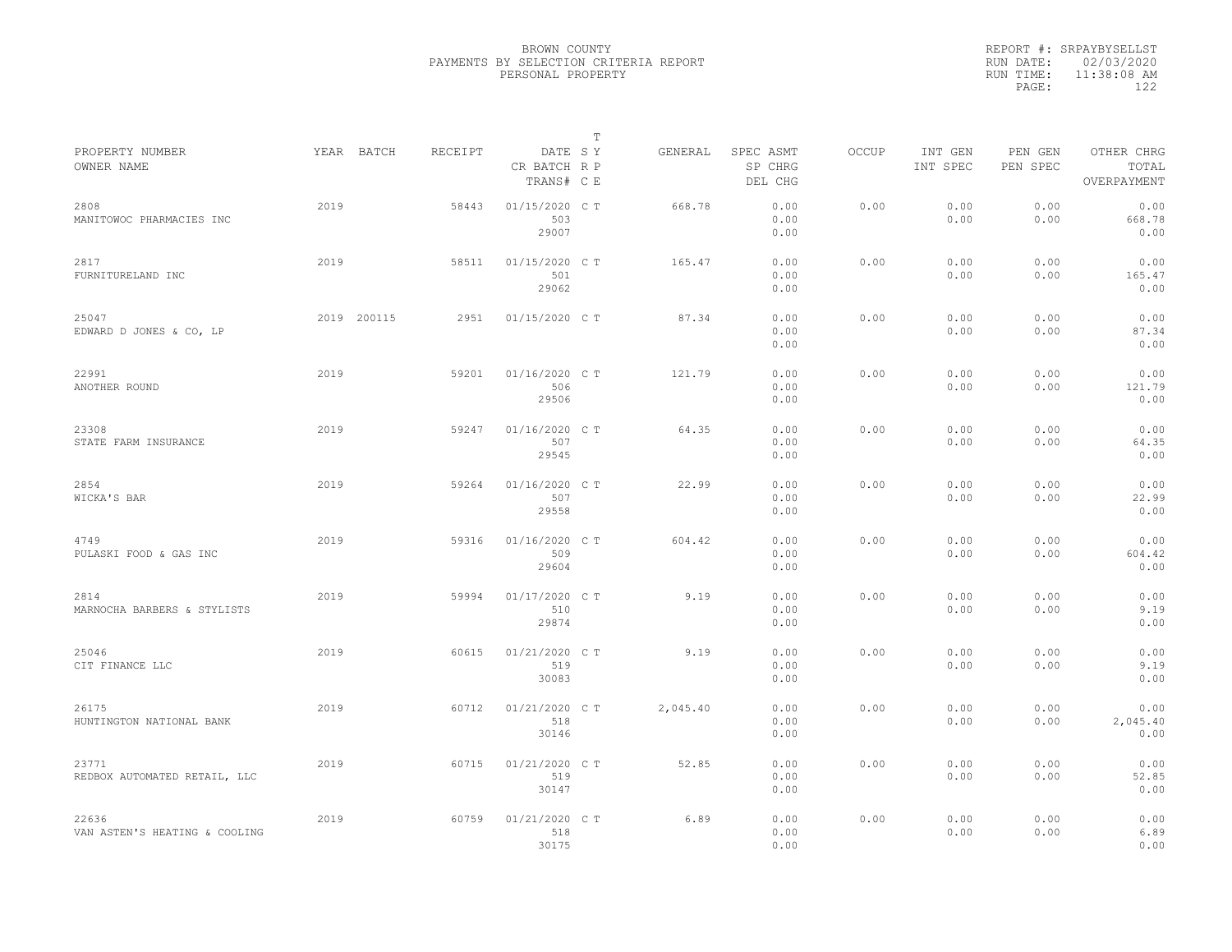|           | REPORT #: SRPAYBYSELLST |
|-----------|-------------------------|
|           | RUN DATE: 02/03/2020    |
| RUN TIME: | 11:38:09 AM             |
| PAGE:     | 123                     |
|           |                         |

|                                               |      |             |         |                                       | T |           |                                 |              |                     |                     |                                    |  |
|-----------------------------------------------|------|-------------|---------|---------------------------------------|---|-----------|---------------------------------|--------------|---------------------|---------------------|------------------------------------|--|
| PROPERTY NUMBER<br>OWNER NAME                 |      | YEAR BATCH  | RECEIPT | DATE SY<br>CR BATCH R P<br>TRANS# C E |   | GENERAL   | SPEC ASMT<br>SP CHRG<br>DEL CHG | <b>OCCUP</b> | INT GEN<br>INT SPEC | PEN GEN<br>PEN SPEC | OTHER CHRG<br>TOTAL<br>OVERPAYMENT |  |
| 22635<br>VAN ASTEN'S PLUMBING                 | 2019 |             | 60776   | 01/21/2020 C T<br>518<br>30190        |   | 6.89      | 0.00<br>0.00<br>0.00            | 0.00         | 0.00<br>0.00        | 0.00<br>0.00        | 0.00<br>6.89<br>0.00               |  |
| 15636<br>WOOD TECH INDUSTRIES                 | 2019 |             | 60791   | 01/21/2020 C T<br>519<br>30202        |   | 257.40    | 0.00<br>0.00<br>0.00            | 0.00         | 0.00<br>0.00        | 0.00<br>0.00        | 0.00<br>257.40<br>0.00             |  |
| 17641<br>MCDONALD'S                           | 2019 |             | 61029   | 01/21/2020 C T<br>518<br>30380        |   | 951.47    | 0.00<br>0.00<br>0.00            | 0.00         | 0.00<br>0.00        | 0.00<br>0.00        | 0.00<br>951.47<br>0.00             |  |
| 10611<br>J R S WELDING & FABRICATING LLC      |      | 2019 200121 | 3178    | 01/21/2020 C T                        |   | 241.32    | 0.00<br>0.00<br>0.00            | 0.00         | 0.00<br>0.00        | 0.00<br>0.00        | 0.00<br>241.32<br>0.00             |  |
| 22515<br>BAY TEK INC (CORPORATE)              | 2019 |             | 61524   | 01/22/2020 C T<br>522<br>30602        |   | 82.73     | 0.00<br>0.00<br>0.00            | 0.00         | 0.00<br>0.00        | 0.00<br>0.00        | 0.00<br>82.73<br>0.00              |  |
| 8789<br>BAY TEK INC                           | 2019 |             | 61525   | 01/22/2020 C T<br>522<br>30602        |   | 18,422.42 | 0.00<br>0.00<br>0.00            | 0.00         | 0.00<br>0.00        | 0.00<br>0.00        | 0.00<br>18,422.42<br>0.00          |  |
| 10374<br>BELLIN MEMORIAL HOSPITAL FMC PULASKI | 2019 |             | 61610   | 01/22/2020 C T<br>522<br>30624        |   | 3,484.08  | 0.00<br>0.00<br>0.00            | 0.00         | 0.00<br>0.00        | 0.00<br>0.00        | 0.00<br>3,484.08<br>0.00           |  |
| 26166<br>WELLS FARGO FINANCIAL LEASING, INC   | 2019 |             | 61656   | 01/22/2020 C T<br>524<br>30656        |   | 16.09     | 0.00<br>0.00<br>0.00            | 0.00         | 0.00<br>0.00        | 0.00<br>0.00        | 0.00<br>16.09<br>0.00              |  |
| 23052<br>APC STORES INC                       | 2019 |             | 61696   | 01/22/2020 C T<br>522<br>30687        |   | 52.85     | 0.00<br>0.00<br>0.00            | 0.00         | 0.00<br>0.00        | 0.00<br>0.00        | 0.00<br>52.85<br>0.00              |  |
| 12564<br>MCKEEFRY AND SONS INC                | 2019 |             | 61731   | 01/22/2020 C T<br>523<br>30720        |   | 57.46     | 0.00<br>0.00<br>0.00            | 0.00         | 0.00<br>0.00        | 0.00<br>0.00        | 0.00<br>57.46<br>0.00              |  |
| 13680<br>M C L INDUSTRIES                     | 2019 |             | 61740   | 01/22/2020 C T<br>523<br>30727        |   | 5,529.48  | 0.00<br>0.00<br>0.00            | 0.00         | 0.00<br>0.00        | 0.00<br>0.00        | 0.00<br>5,529.48<br>0.00           |  |
| 20977<br>PITNEY BOWES INC                     | 2019 |             | 61782   | 01/22/2020 CT<br>524<br>30753         |   | 25.27     | 0.00<br>0.00<br>0.00            | 0.00         | 0.00<br>0.00        | 0.00<br>0.00        | 0.00<br>25.27<br>0.00              |  |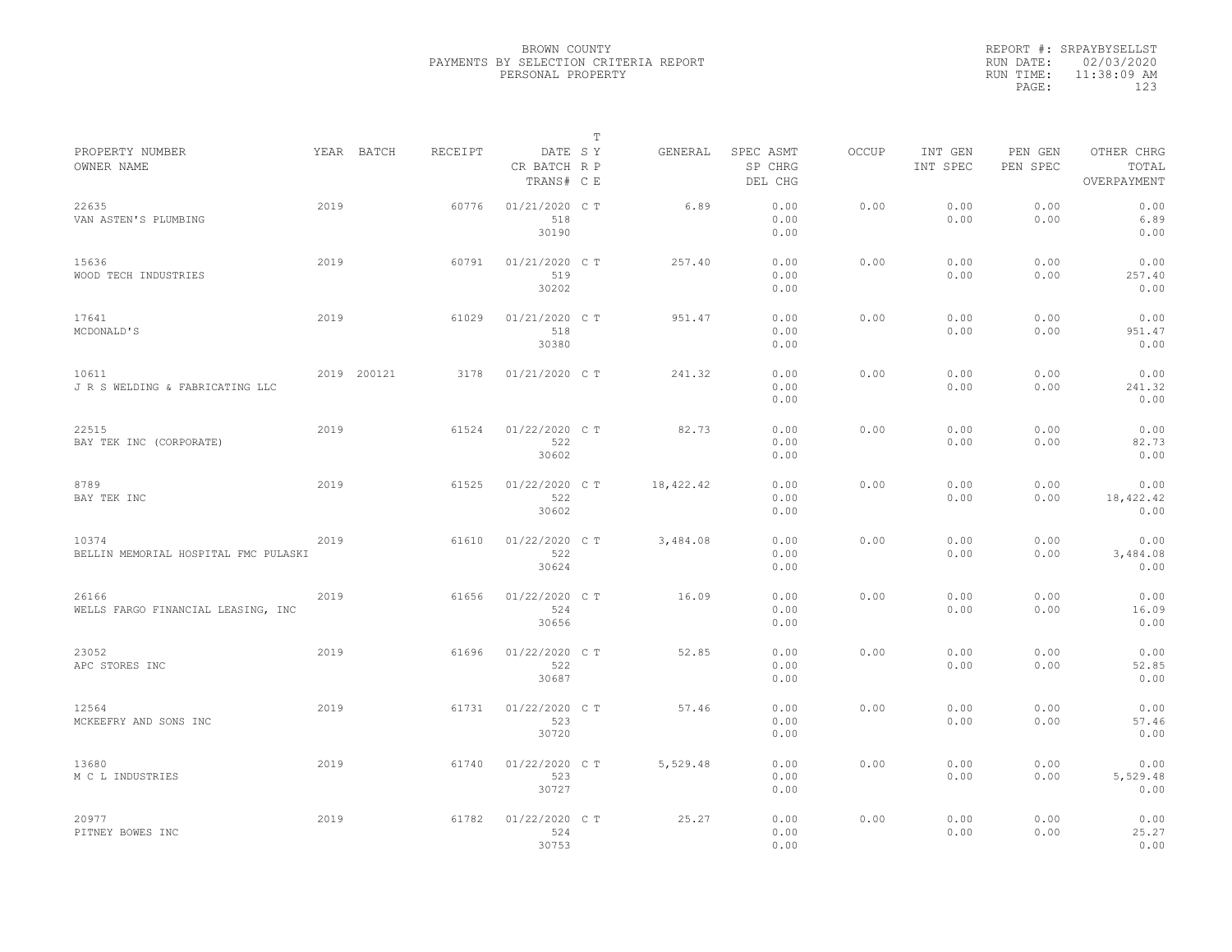|           | REPORT #: SRPAYBYSELLST |
|-----------|-------------------------|
|           | RUN DATE: 02/03/2020    |
| RUN TIME: | 11:38:09 AM             |
| PAGE:     | 124                     |
|           |                         |

|                                                  |      |            |         |                                       | $\mathbb T$ |          |                                 |              |                     |                     |                                    |
|--------------------------------------------------|------|------------|---------|---------------------------------------|-------------|----------|---------------------------------|--------------|---------------------|---------------------|------------------------------------|
| PROPERTY NUMBER<br>OWNER NAME                    |      | YEAR BATCH | RECEIPT | DATE SY<br>CR BATCH R P<br>TRANS# C E |             | GENERAL  | SPEC ASMT<br>SP CHRG<br>DEL CHG | <b>OCCUP</b> | INT GEN<br>INT SPEC | PEN GEN<br>PEN SPEC | OTHER CHRG<br>TOTAL<br>OVERPAYMENT |
| 26174<br>GREAT AMERICA FINANCIAL SERVICES CORP   | 2019 |            | 62462   | 01/23/2020 C T<br>529<br>31095        |             | 78.13    | 0.00<br>0.00<br>0.00            | 0.00         | 0.00<br>0.00        | 0.00<br>0.00        | 0.00<br>78.13<br>0.00              |
| 11364<br>NUTRITION SERVICE CO INC                | 2019 |            | 62466   | 01/23/2020 C T<br>528<br>31099        |             | 792.88   | 0.00<br>0.00<br>0.00            | 0.00         | 0.00<br>0.00        | 0.00<br>0.00        | 0.00<br>792.88<br>0.00             |
| 26587<br>ULLMER'S FABRICATION LLC                | 2019 |            | 62772   | 01/23/2020 C T<br>526<br>31351        |             | 131.00   | 0.00<br>0.00<br>0.00            | 0.00         | 0.00<br>0.00        | 0.00<br>0.00        | 0.00<br>131.00<br>0.00             |
| 27643<br>WABASHA LEASING LLC                     | 2019 |            | 63206   | 01/24/2020 C T<br>533<br>31531        |             | 43.66    | 0.00<br>0.00<br>0.00            | 0.00         | 0.00<br>0.00        | 0.00<br>0.00        | 0.00<br>43.66<br>0.00              |
| 24443<br>MC DERMID ACCOUNTING                    | 2019 |            | 63363   | 01/24/2020 C T<br>532<br>31625        |             | 41.37    | 0.00<br>0.00<br>0.00            | 0.00         | 0.00<br>0.00        | 0.00<br>0.00        | 0.00<br>41.37<br>0.00              |
| 12046<br>WASTE MANAGEMENT INC                    | 2019 |            | 63469   | 01/24/2020 C T<br>533<br>31680        |             | 110.31   | 0.00<br>0.00<br>0.00            | 0.00         | 0.00<br>0.00        | 0.00<br>0.00        | 0.00<br>110.31<br>0.00             |
| 27644<br>GREENLEAF COMPACTION, INC               | 2019 |            | 63470   | 01/24/2020 C T<br>533<br>31680        |             | 314.86   | 0.00<br>0.00<br>0.00            | 0.00         | 0.00<br>0.00        | 0.00<br>0.00        | 0.00<br>314.86<br>0.00             |
| 26342<br>XEROX CORPORATION                       | 2019 |            | 64328   | 01/27/2020 C T<br>538<br>32011        |             | 66.65    | 0.00<br>0.00<br>0.00            | 0.00         | 0.00<br>0.00        | 0.00<br>0.00        | 0.00<br>66.65<br>0.00              |
| 26692<br>COUNTRY VILLA ASSISTED LIVING           | 2019 |            | 64474   | 01/27/2020 C T<br>536<br>32111        |             | 942.26   | 0.00<br>0.00<br>0.00            | 0.00         | 0.00<br>0.00        | 0.00<br>0.00        | 0.00<br>942.26<br>0.00             |
| 27022<br>GREAT LAKES COCA-COLA DISTRIBUTION, LLC | 2019 |            | 64864   | 01/27/2020 C T<br>539<br>32317        |             | 29.87    | 0.00<br>0.00<br>0.00            | 0.00         | 0.00<br>0.00        | 0.00<br>0.00        | 0.00<br>29.87<br>0.00              |
| 23772<br>UNITED COOPERATIVE                      | 2019 |            | 65842   | 01/28/2020 C T<br>540<br>32724        |             | 1,167.49 | 0.00<br>0.00<br>0.00            | 0.00         | 0.00<br>0.00        | 0.00<br>0.00        | 0.00<br>1,167.49<br>0.00           |
| 23773<br>UNITED COOPERATIVE                      | 2019 |            | 65844   | 01/28/2020 C T<br>540<br>32724        |             | 1,516.82 | 0.00<br>0.00<br>0.00            | 0.00         | 0.00<br>0.00        | 0.00<br>0.00        | 0.00<br>1,516.82<br>0.00           |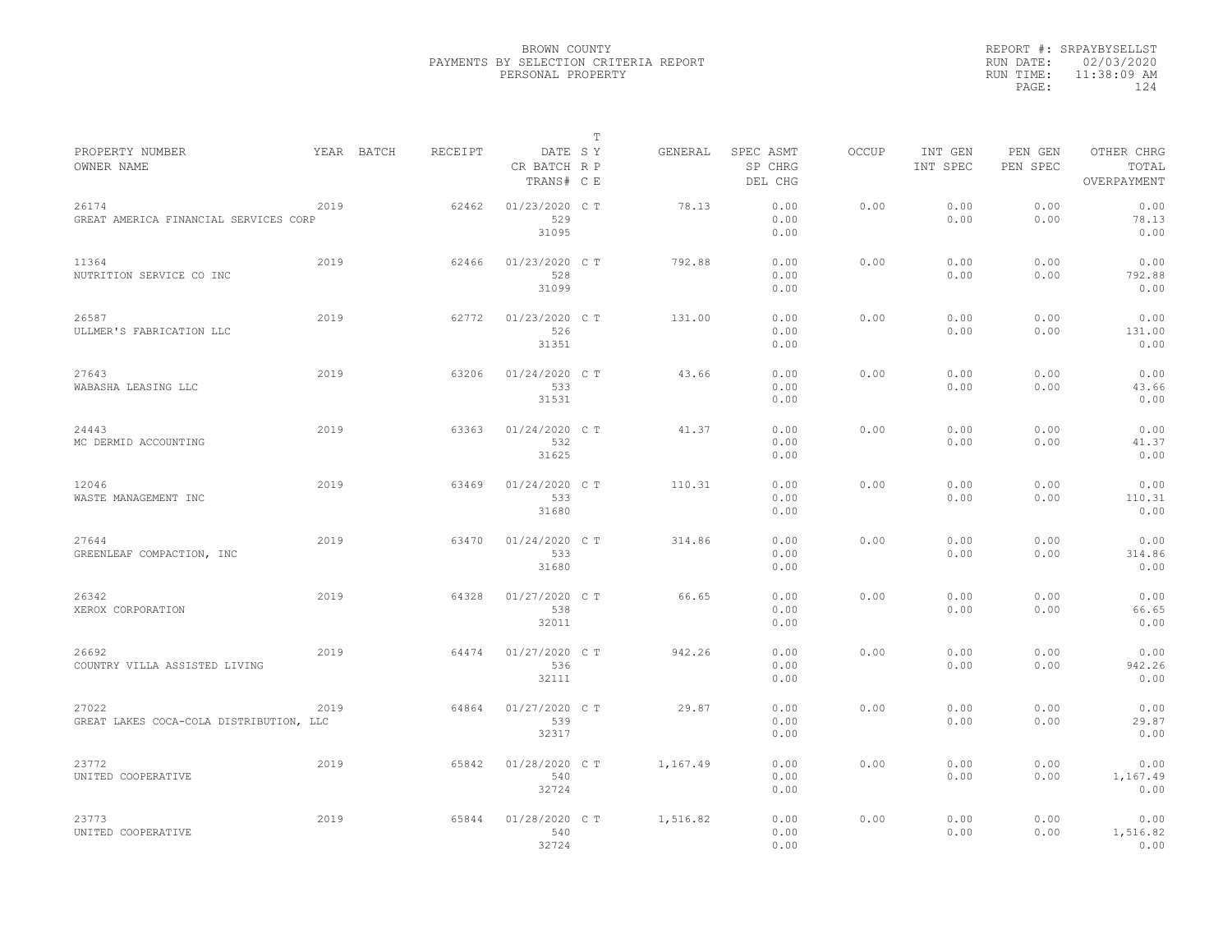|           | REPORT #: SRPAYBYSELLST |
|-----------|-------------------------|
|           | RUN DATE: 02/03/2020    |
| RUN TIME: | $11:38:10$ AM           |
| PAGE:     | 125                     |
|           |                         |

|                                              |      |            |         |                                       | $\mathbb T$ |          |                                 |              |                     |                     |                                    |
|----------------------------------------------|------|------------|---------|---------------------------------------|-------------|----------|---------------------------------|--------------|---------------------|---------------------|------------------------------------|
| PROPERTY NUMBER<br>OWNER NAME                |      | YEAR BATCH | RECEIPT | DATE SY<br>CR BATCH R P<br>TRANS# C E |             | GENERAL  | SPEC ASMT<br>SP CHRG<br>DEL CHG | <b>OCCUP</b> | INT GEN<br>INT SPEC | PEN GEN<br>PEN SPEC | OTHER CHRG<br>TOTAL<br>OVERPAYMENT |
| 23961<br>UNITED COOPERATIVE                  | 2019 |            | 65846   | 01/28/2020 C T<br>540<br>32724        |             | 7,048.59 | 0.00<br>0.00<br>0.00            | 0.00         | 0.00<br>0.00        | 0.00<br>0.00        | 0.00<br>7,048.59<br>0.00           |
| 13338<br>PREVEA CLINIC INC                   | 2019 |            | 65937   | 01/28/2020 C T<br>540<br>32778        |             | 636.61   | 0.00<br>0.00<br>0.00            | 0.00         | 0.00<br>0.00        | 0.00<br>0.00        | 0.00<br>636.61<br>0.00             |
| 22423<br>ST VINCENT HOSPITAL                 | 2019 |            | 66040   | 01/28/2020 C T<br>540<br>32823        |             | 4,587.21 | 0.00<br>0.00<br>0.00            | 0.00         | 0.00<br>0.00        | 0.00<br>0.00        | 0.00<br>4,587.21<br>0.00           |
| 9672<br>SUBWAY SANDWICHES                    | 2019 |            | 66898   | 01/28/2020 C T<br>541<br>33384        |             | 144.79   | 0.00<br>0.00<br>0.00            | 0.00         | 0.00<br>0.00        | 0.00<br>0.00        | 0.00<br>144.79<br>0.00             |
| 15635<br>HEARTLAND FABRICATION & MACHINE INC | 2019 |            | 67402   | 01/29/2020 C T<br>549<br>33476        |             | 11.50    | 0.00<br>0.00<br>0.00            | 0.00         | 0.00<br>0.00        | 0.00<br>0.00        | 0.00<br>11.50<br>0.00              |
| 24445<br>ANCO EQUIPMENT LLC                  | 2019 |            | 67408   | 01/29/2020 C T<br>549<br>33482        |             | 91.92    | 0.00<br>0.00<br>0.00            | 0.00         | 0.00<br>0.00        | 0.00<br>0.00        | 0.00<br>91.92<br>0.00              |
| 26160<br>GORDON FLESCH COMPANY, INC          | 2019 |            | 67614   | 01/29/2020 C T<br>549<br>33594        |             | 64.35    | 0.00<br>0.00<br>0.00            | 0.00         | 0.00<br>0.00        | 0.00<br>0.00        | 0.00<br>64.35<br>0.00              |
| 27538<br>LOTTER'S PULASKI SHELL              | 2019 |            | 67744   | 01/29/2020 CT<br>547<br>33686         |             | 827.35   | 0.00<br>0.00<br>0.00            | 0.00         | 0.00<br>0.00        | 0.00<br>0.00        | 0.00<br>827.35<br>0.00             |
| 14151<br>DIRECTV LLC                         | 2019 |            | 68829   | 01/30/2020 C T<br>555<br>34220        |             | 170.07   | 0.00<br>0.00<br>0.00            | 0.00         | 0.00<br>0.00        | 0.00<br>0.00        | 0.00<br>170.07<br>0.00             |
| 24438<br>NAPA AUTO PARTS                     | 2019 |            | 68929   | 01/30/2020 C T<br>553<br>34290        |             | 519.40   | 0.00<br>0.00<br>0.00            | 0.00         | 0.00<br>0.00        | 0.00<br>0.00        | 0.00<br>519.40<br>0.00             |
| 13328<br>BERNA CONSTRUCTION INC              | 2019 |            | 69176   | 01/30/2020 C T<br>555<br>34411        |             | 9.19     | 0.00<br>0.00<br>0.00            | 0.00         | 0.00<br>0.00        | 0.00<br>0.00        | 0.00<br>9.19<br>0.00               |
| 18678<br>AMERICAN FAMILY MUTUAL INS CO       | 2019 |            | 69998   | 01/31/2020 C T<br>563<br>34738        |             | 11.50    | 0.00<br>0.00<br>0.00            | 0.00         | 0.00<br>0.00        | 0.00<br>0.00        | 0.00<br>11.50<br>0.00              |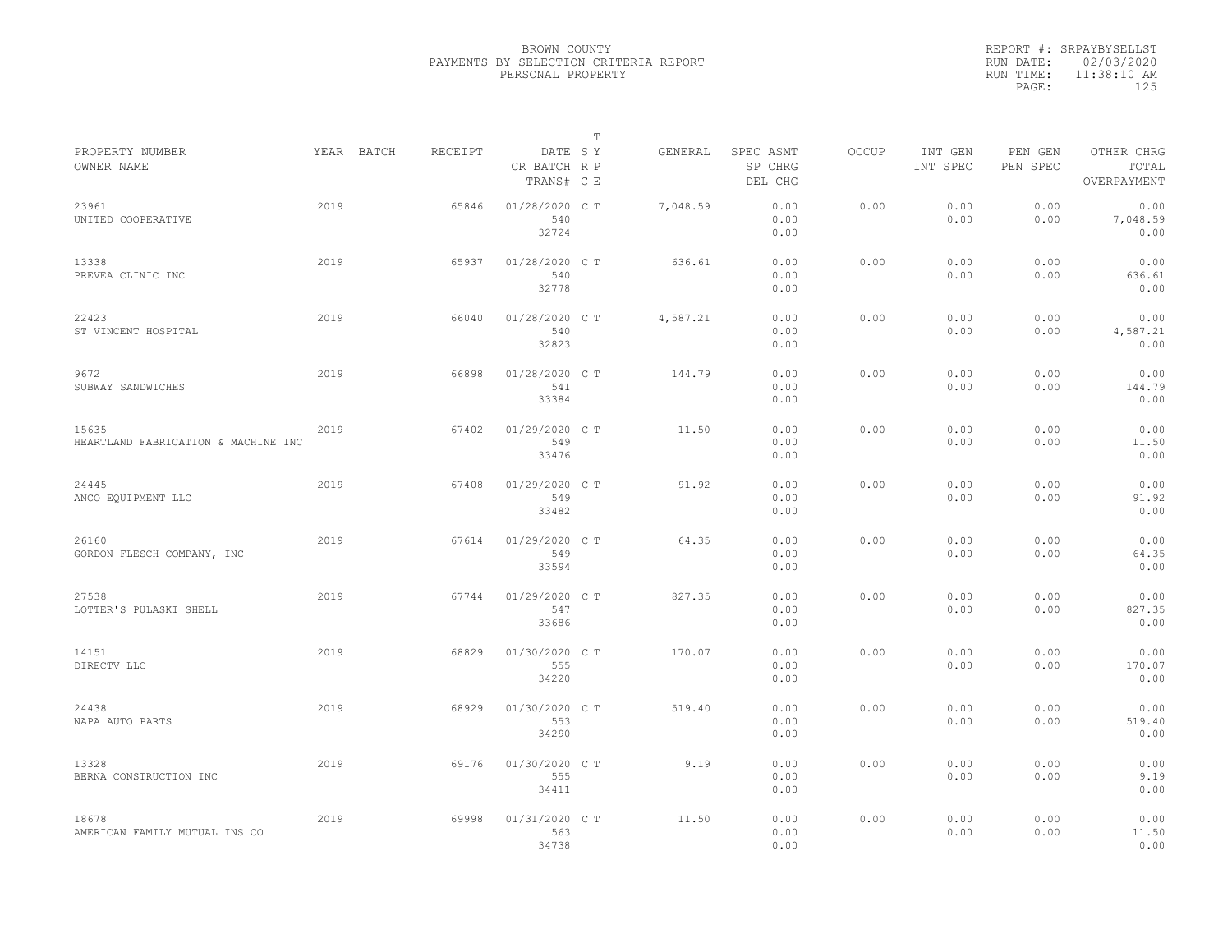|           | REPORT #: SRPAYBYSELLST |
|-----------|-------------------------|
|           | RUN DATE: 02/03/2020    |
| RUN TIME: | $11:38:10$ AM           |
| PAGE:     | 126                     |
|           |                         |

|                                                |      |            |                          |                                       | $\mathbb T$ |           |                                 |       |                     |                     |                                    |
|------------------------------------------------|------|------------|--------------------------|---------------------------------------|-------------|-----------|---------------------------------|-------|---------------------|---------------------|------------------------------------|
| PROPERTY NUMBER<br>OWNER NAME                  |      | YEAR BATCH | RECEIPT                  | DATE SY<br>CR BATCH R P<br>TRANS# C E |             | GENERAL   | SPEC ASMT<br>SP CHRG<br>DEL CHG | OCCUP | INT GEN<br>INT SPEC | PEN GEN<br>PEN SPEC | OTHER CHRG<br>TOTAL<br>OVERPAYMENT |
| 17644<br>AURORA MEDICAL GROUP                  | 2019 |            | 70018                    | 01/31/2020 C T<br>559<br>34751        |             | 395.29    | 0.00<br>0.00<br>0.00            | 0.00  | 0.00<br>0.00        | 0.00<br>0.00        | 0.00<br>395.29<br>0.00             |
| 24437<br>DE LAGE LANDEN FINANCIAL SERVICES LLC | 2019 |            | 70257                    | 01/31/2020 C T<br>559<br>34772        |             | 32.17     | 0.00<br>0.00<br>0.00            | 0.00  | 0.00<br>0.00        | 0.00<br>0.00        | 0.00<br>32.17<br>0.00              |
| 15160<br>PREMIER COMM-BANK                     | 2019 |            | 70568                    | 01/31/2020 C T<br>566<br>34891        |             | 1,167.49  | 0.00<br>0.00<br>0.00            | 0.00  | 0.00<br>0.00        | 0.00<br>0.00        | 0.00<br>1,167.49<br>0.00           |
| 2815<br>MARNOCHA FUNERAL HOME                  | 2019 |            | 71334                    | 01/31/2020 C T<br>561<br>35378        |             | 264.29    | 0.00<br>0.00<br>0.00            | 0.00  | 0.00<br>0.00        | 0.00<br>0.00        | 0.00<br>264.29<br>0.00             |
| 12568<br>CLEARY BUILDING CORP                  | 2019 |            | 71421                    | 01/31/2020 C T<br>561<br>35436        |             | 13.79     | 0.00<br>0.00<br>0.00            | 0.00  | 0.00<br>0.00        | 0.00<br>0.00        | 0.00<br>13.79<br>0.00              |
| 2792<br>PULASKI FAMILY DENTAL CARE, SC         | 2019 |            | 71474                    | 01/31/2020 C T<br>560<br>35460        |             | 2,606.16  | 0.00<br>0.00<br>0.00            | 0.00  | 0.00<br>0.00        | 0.00<br>0.00        | 0.00<br>2,606.16<br>0.00           |
|                                                |      |            | VILLAGE OF PULASKI TOTAL |                                       |             | 56,823.09 | 0.00<br>0.00<br>0.00            | 0.00  | 0.00<br>0.00        | 0.00<br>0.00        | 0.00<br>56,823.09<br>0.00          |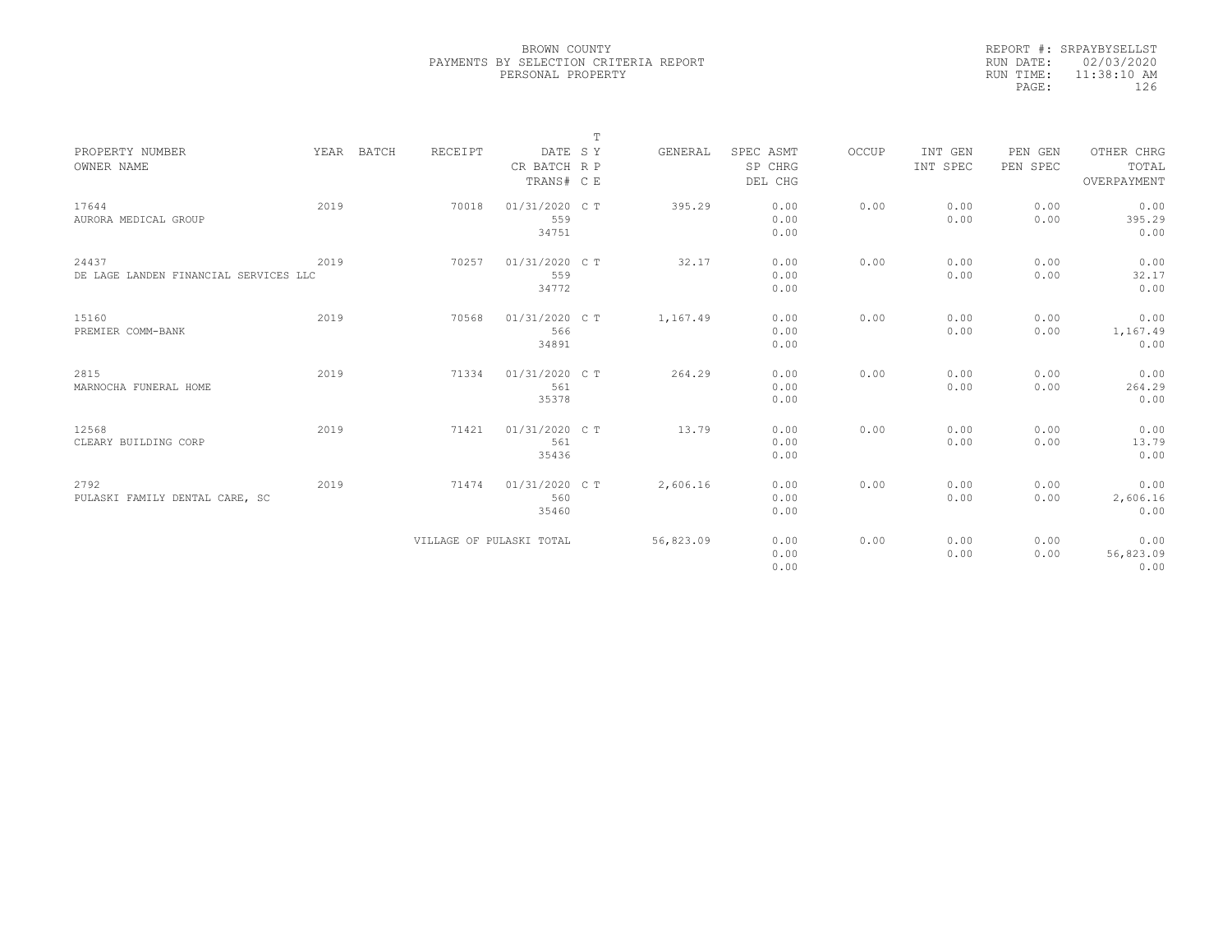|           | REPORT #: SRPAYBYSELLST |
|-----------|-------------------------|
|           | RUN DATE: 02/03/2020    |
| RUN TIME: | $11:38:10$ AM           |
| PAGE:     | 127                     |
|           |                         |

|                                              |      |             |         |                                       | T |          |                                 |              |                     |                     |                                    |
|----------------------------------------------|------|-------------|---------|---------------------------------------|---|----------|---------------------------------|--------------|---------------------|---------------------|------------------------------------|
| PROPERTY NUMBER<br>OWNER NAME                |      | YEAR BATCH  | RECEIPT | DATE SY<br>CR BATCH R P<br>TRANS# C E |   | GENERAL  | SPEC ASMT<br>SP CHRG<br>DEL CHG | <b>OCCUP</b> | INT GEN<br>INT SPEC | PEN GEN<br>PEN SPEC | OTHER CHRG<br>TOTAL<br>OVERPAYMENT |
| 6137<br>SHOOTS BAR                           | 2019 |             | 58390   | 01/15/2020 C T<br>503<br>28971        |   | 728.19   | 0.00<br>0.00<br>0.00            | 0.00         | 0.00<br>0.00        | 0.00<br>0.00        | 0.00<br>728.19<br>0.00             |
| 22392<br>B&B PACKAGING TECHNOLOGIES LLP      | 2019 |             | 58447   | 01/15/2020 C T<br>503<br>29011        |   | 188.04   | 0.00<br>0.00<br>0.00            | 0.00         | 0.00<br>0.00        | 0.00<br>0.00        | 0.00<br>188.04<br>0.00             |
| 22395<br>EDWARD D JONES & CO LP              |      | 2019 200115 | 2952    | 01/15/2020 C T                        |   | 46.02    | 0.00<br>0.00<br>0.00            | 0.00         | 0.00<br>0.00        | 0.00<br>0.00        | 0.00<br>46.02<br>0.00              |
| 25025<br>KCE CHAMPIONS LLC                   | 2019 |             | 59054   | 01/16/2020 C T<br>507<br>29386        |   | 128.04   | 0.00<br>0.00<br>0.00            | 0.00         | 0.00<br>0.00        | 0.00<br>0.00        | 0.00<br>128.04<br>0.00             |
| 26836<br>NATIONAL ENTERTAINMENT NETWORK, LLC | 2019 |             | 59171   | 01/16/2020 C T<br>507<br>29486        |   | 14.01    | 0.00<br>0.00<br>0.00            | 0.00         | 0.00<br>0.00        | 0.00<br>0.00        | 0.00<br>14.01<br>0.00              |
| 5035<br>MIDWEST TEXTILE MANUFACTURING CO     | 2019 |             | 59774   | $01/17/2020$ C T<br>513<br>29769      |   | 186.04   | 0.00<br>0.00<br>0.00            | 0.00         | 0.00<br>0.00        | 0.00<br>0.00        | 0.00<br>186.04<br>0.00             |
| 5037<br>STATEWIDE PALLET & RECYCLE CORP      | 2019 |             | 59841   | 01/17/2020 C T<br>513<br>29774        |   | 370.09   | 0.00<br>0.00<br>0.00            | 0.00         | 0.00<br>0.00        | 0.00<br>0.00        | 0.00<br>370.09<br>0.00             |
| 27515<br>DOMINO'S PIZZA                      | 2019 |             | 60087   | 01/17/2020 C T<br>513<br>29949        |   | 5,903.54 | 0.00<br>0.00<br>0.00            | 0.00         | 0.00<br>0.00        | 0.00<br>0.00        | 0.00<br>5,903.54<br>0.00           |
| 27047<br>BAXTER HEALTHCARE CORPORATION       | 2019 |             | 60098   | 01/17/2020 C T<br>510<br>29958        |   | 26.01    | 0.00<br>0.00<br>0.00            | 0.00         | 0.00<br>0.00        | 0.00<br>0.00        | 0.00<br>26.01<br>0.00              |
| 27708<br>REVIVE ELECTRONICS, LLC             |      | 2019 200120 | 3085    | 01/20/2020 C T                        |   | 20.00    | 0.00<br>0.00<br>0.00            | 0.00         | 0.00<br>0.00        | 0.00<br>0.00        | 0.00<br>20.00<br>0.00              |
| 21436<br>PACKERLAND HEATING & COOLING        |      | 2019 200121 | 3147    | 01/21/2020 C T                        |   | 30.00    | 0.00<br>0.00<br>0.00            | 0.00         | 0.00<br>0.00        | 0.00<br>0.00        | 0.00<br>30.00<br>0.00              |
| 26378<br>HUNTINGTON NATIONAL BANK            | 2019 |             | 60711   | 01/21/2020 C T<br>518<br>30145        |   | 1,884.48 | 0.00<br>0.00<br>0.00            | 0.00         | 0.00<br>0.00        | 0.00<br>0.00        | 0.00<br>1,884.48<br>0.00           |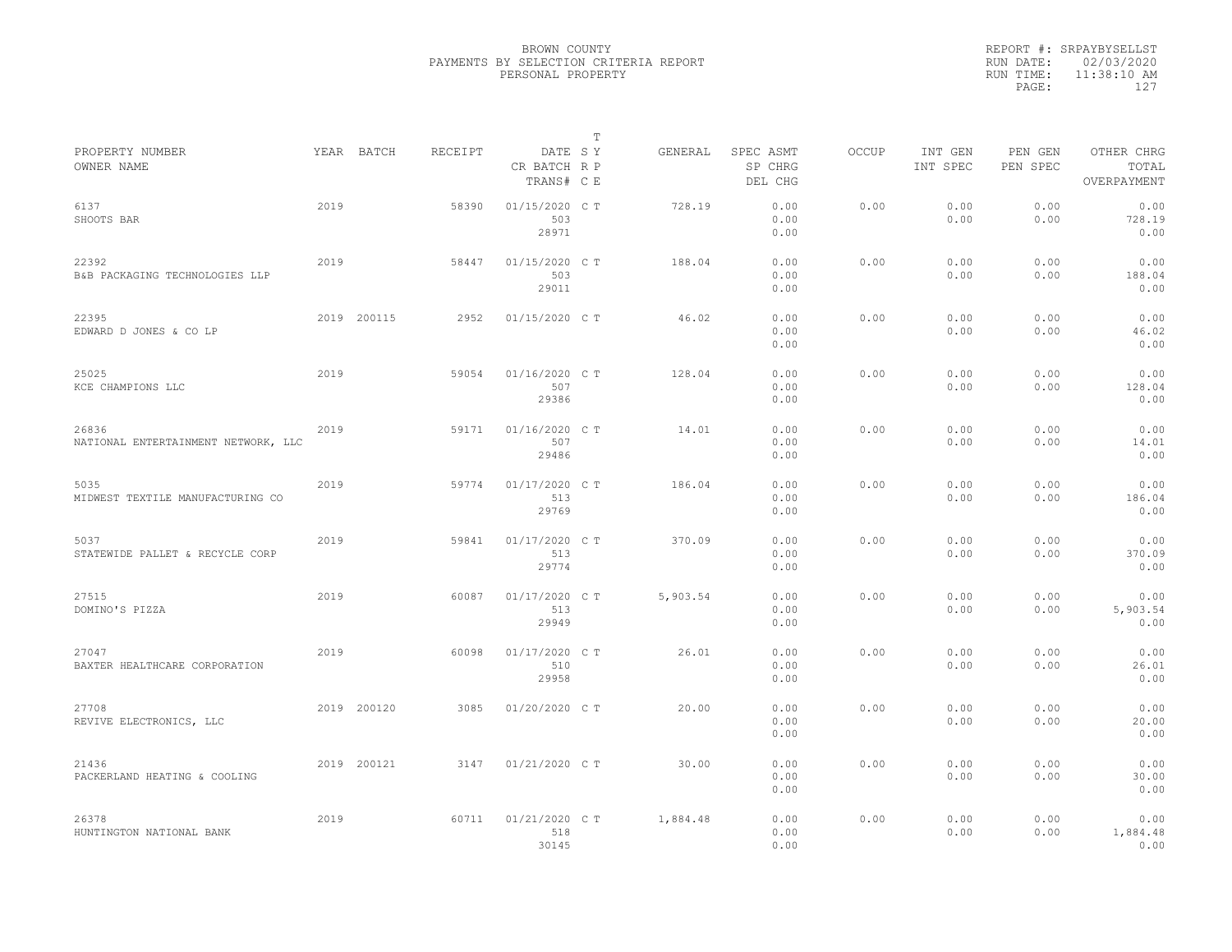|           | REPORT #: SRPAYBYSELLST |
|-----------|-------------------------|
|           | RUN DATE: 02/03/2020    |
| RUN TIME: | $11:38:11$ AM           |
| PAGE:     | 128                     |
|           |                         |

|                                        |            |         |                                       | $\mathbb T$ |          |                                 |              |                     |                     |                                    |
|----------------------------------------|------------|---------|---------------------------------------|-------------|----------|---------------------------------|--------------|---------------------|---------------------|------------------------------------|
| PROPERTY NUMBER<br>OWNER NAME          | YEAR BATCH | RECEIPT | DATE SY<br>CR BATCH R P<br>TRANS# C E |             | GENERAL  | SPEC ASMT<br>SP CHRG<br>DEL CHG | <b>OCCUP</b> | INT GEN<br>INT SPEC | PEN GEN<br>PEN SPEC | OTHER CHRG<br>TOTAL<br>OVERPAYMENT |
| 22408<br>REDBOX AUTOMATED RETAIL LLC   | 2019       | 60717   | 01/21/2020 C T<br>519<br>30147        |             | 46.02    | 0.00<br>0.00<br>0.00            | 0.00         | 0.00<br>0.00        | 0.00<br>0.00        | 0.00<br>46.02<br>0.00              |
| 25031<br>NEWSTYLE SALONS               | 2019       | 60778   | 01/21/2020 C T<br>519<br>30192        |             | 68.02    | 0.00<br>0.00<br>0.00            | 0.00         | 0.00<br>0.00        | 0.00<br>0.00        | 0.00<br>68.02<br>0.00              |
| 24337<br>GREAT AMERICAN DISPOSAL       | 2019       | 60784   | 01/21/2020 C T<br>519<br>30196        |             | 224.05   | 0.00<br>0.00<br>0.00            | 0.00         | 0.00<br>0.00        | 0.00<br>0.00        | 0.00<br>224.05<br>0.00             |
| 22400<br>KRUEGER WHOLESALE FLORIST INC | 2019       | 60792   | 01/21/2020 C T<br>519<br>30203        |             | 88.02    | 0.00<br>0.00<br>0.00            | 0.00         | 0.00<br>0.00        | 0.00<br>0.00        | 0.00<br>88.02<br>0.00              |
| 27518<br>ATI PHYSICAL THERAPY #1005    | 2019       | 60822   | 01/21/2020 C T<br>519<br>30221        |             | 340.08   | 0.00<br>0.00<br>0.00            | 0.00         | 0.00<br>0.00        | 0.00<br>0.00        | 0.00<br>340.08<br>0.00             |
| 20306<br>PAPA MURPHY'S                 | 2019       | 60932   | 01/21/2020 C T<br>518<br>30315        |             | 454.11   | 0.00<br>0.00<br>0.00            | 0.00         | 0.00<br>0.00        | 0.00<br>0.00        | 0.00<br>454.11<br>0.00             |
| 6135<br>BECKS OUALITY CABINETS         | 2019       | 60933   | 01/21/2020 C T<br>519<br>30316        |             | 750.20   | 0.00<br>0.00<br>0.00            | 0.00         | 0.00<br>0.00        | 0.00<br>0.00        | 0.00<br>750.20<br>0.00             |
| 26167<br>TERRY NATURALLY               | 2019       | 60960   | 01/21/2020 C T<br>517<br>30331        |             | 1,688.43 | 0.00<br>0.00<br>0.00            | 0.00         | 0.00<br>0.00        | 0.00<br>0.00        | 0.00<br>1,688.43<br>0.00           |
| 27621<br>PNC EQUIPMENT FINANCE, LLC    | 2019       | 61091   | 01/21/2020 C T<br>519<br>30424        |             | 50.01    | 0.00<br>0.00<br>0.00            | 0.00         | 0.00<br>0.00        | 0.00<br>0.00        | 0.00<br>50.01<br>0.00              |
| 26655<br>VANDEYACHT SEPTIC SYSTEMS     | 2019       | 61098   | 01/21/2020 C T<br>518<br>30431        |             | 2.01     | 0.00<br>0.00<br>0.00            | 0.00         | 0.00<br>0.00        | 0.00<br>0.00        | 0.00<br>2.01<br>0.00               |
| 13273<br>GREEN BAY PROPELLER           | 2019       | 61516   | 01/22/2020 C T<br>523<br>30596        |             | 194.05   | 0.00<br>0.00<br>0.00            | 0.00         | 0.00<br>0.00        | 0.00<br>0.00        | 0.00<br>194.05<br>0.00             |
| 16786<br>LAMERS BUS LINES, INC         | 2019       | 61550   | 01/22/2020 C T<br>523<br>30615        |             | 216.06   | 0.00<br>0.00<br>0.00            | 0.00         | 0.00<br>0.00        | 0.00<br>0.00        | 0.00<br>216.06<br>0.00             |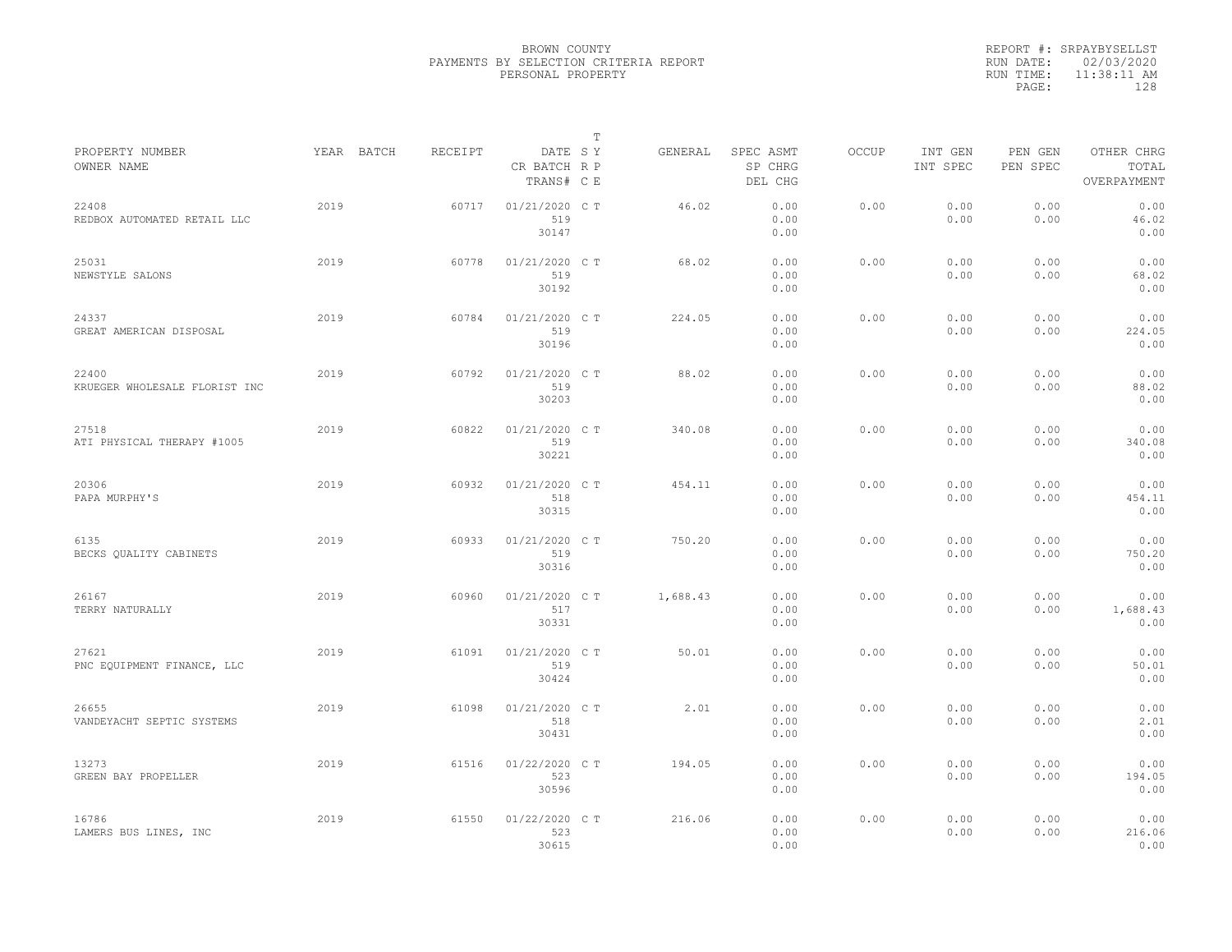|           | REPORT #: SRPAYBYSELLST |
|-----------|-------------------------|
|           | RUN DATE: 02/03/2020    |
| RUN TIME: | 11:38:11 AM             |
| PAGE:     | 129                     |
|           |                         |

|                                                      |      |            |         |                                       | $\mathbb T$ |         |                                 |              |                     |                     |                                    |
|------------------------------------------------------|------|------------|---------|---------------------------------------|-------------|---------|---------------------------------|--------------|---------------------|---------------------|------------------------------------|
| PROPERTY NUMBER<br>OWNER NAME                        |      | YEAR BATCH | RECEIPT | DATE SY<br>CR BATCH R P<br>TRANS# C E |             | GENERAL | SPEC ASMT<br>SP CHRG<br>DEL CHG | <b>OCCUP</b> | INT GEN<br>INT SPEC | PEN GEN<br>PEN SPEC | OTHER CHRG<br>TOTAL<br>OVERPAYMENT |
| 21183<br>BELLIN MEMORIAL HOSPITAL FASTCARE SUAMICO   | 2019 |            | 61578   | $01/22/2020$ C T<br>522<br>30624      |             | 88.02   | 0.00<br>0.00<br>0.00            | 0.00         | 0.00<br>0.00        | 0.00<br>0.00        | 0.00<br>88.02<br>0.00              |
| 25018<br>BELLIN MEMORIAL HOSPITAL FMC                | 2019 |            | 61579   | 01/22/2020 C T<br>522<br>30624        |             | 352.10  | 0.00<br>0.00<br>0.00            | 0.00         | 0.00<br>0.00        | 0.00<br>0.00        | 0.00<br>352.10<br>0.00             |
| 21184<br>BRIAN SCHAEFER D.D.S                        | 2019 |            | 61620   | 01/22/2020 C T<br>522<br>30632        |             | 954.25  | 0.00<br>0.00<br>0.00            | 0.00         | 0.00<br>0.00        | 0.00<br>0.00        | 0.00<br>954.25<br>0.00             |
| 20312<br>TLC ANIMAL HOSPITAL                         | 2019 |            | 61621   | 01/22/2020 C T<br>522<br>30633        |             | 88.02   | 0.00<br>0.00<br>0.00            | 0.00         | 0.00<br>0.00        | 0.00<br>0.00        | 0.00<br>88.02<br>0.00              |
| 21197<br>SAGA SPORTS GYMNASTICS                      | 2019 |            | 61743   | 01/22/2020 CT<br>523<br>30730         |             | 202.05  | 0.00<br>0.00<br>0.00            | 0.00         | 0.00<br>0.00        | 0.00<br>0.00        | 0.00<br>202.05<br>0.00             |
| 25323<br>CONOPCO INC                                 | 2019 |            | 61885   | 01/22/2020 CT<br>524<br>30836         |             | 3.99    | 0.00<br>0.00<br>0.00            | 0.00         | 0.00<br>0.00        | 0.00<br>0.00        | 0.00<br>3.99<br>0.00               |
| 4320<br>SUAMICO H2O INC                              | 2019 |            | 62457   | 01/23/2020 C T<br>528<br>31090        |             | 752.19  | 0.00<br>0.00<br>0.00            | 0.00         | 0.00<br>0.00        | 0.00<br>0.00        | 0.00<br>752.19<br>0.00             |
| 22397<br>GREATAMERICA FINANCIAL SERVICES CORPORATION | 2019 |            | 62469   | 01/23/2020 C T<br>527<br>31101        |             | 400.10  | 0.00<br>0.00<br>0.00            | 0.00         | 0.00<br>0.00        | 0.00<br>0.00        | 0.00<br>400.10<br>0.00             |
| 20298<br>AMERICAN METAL ROOFS                        | 2019 |            | 62620   | 01/23/2020 C T<br>528<br>31210        |             | 98.01   | 0.00<br>0.00<br>0.00            | 0.00         | 0.00<br>0.00        | 0.00<br>0.00        | 0.00<br>98.01<br>0.00              |
| 13274<br>WESLOW WATER SYSTEMS INC                    | 2019 |            | 62886   | 01/23/2020 C T<br>528<br>31431        |             | 38.02   | 0.00<br>0.00<br>0.00            | 0.00         | 0.00<br>0.00        | 0.00<br>0.00        | 0.00<br>38.02<br>0.00              |
| 22984<br>WABASHA LEASING LLC                         | 2019 |            | 63196   | 01/24/2020 C T<br>533<br>31521        |             | 70.02   | 0.00<br>0.00<br>0.00            | 0.00         | 0.00<br>0.00        | 0.00<br>0.00        | 0.00<br>70.02<br>0.00              |
| 25325<br>ALPHA SENIOR CONCEPTS SUAMICO INC           | 2019 |            | 63263   | 01/24/2020 C T<br>532<br>31584        |             | 770.20  | 0.00<br>0.00<br>0.00            | 0.00         | 0.00<br>0.00        | 0.00<br>0.00        | 0.00<br>770.20<br>0.00             |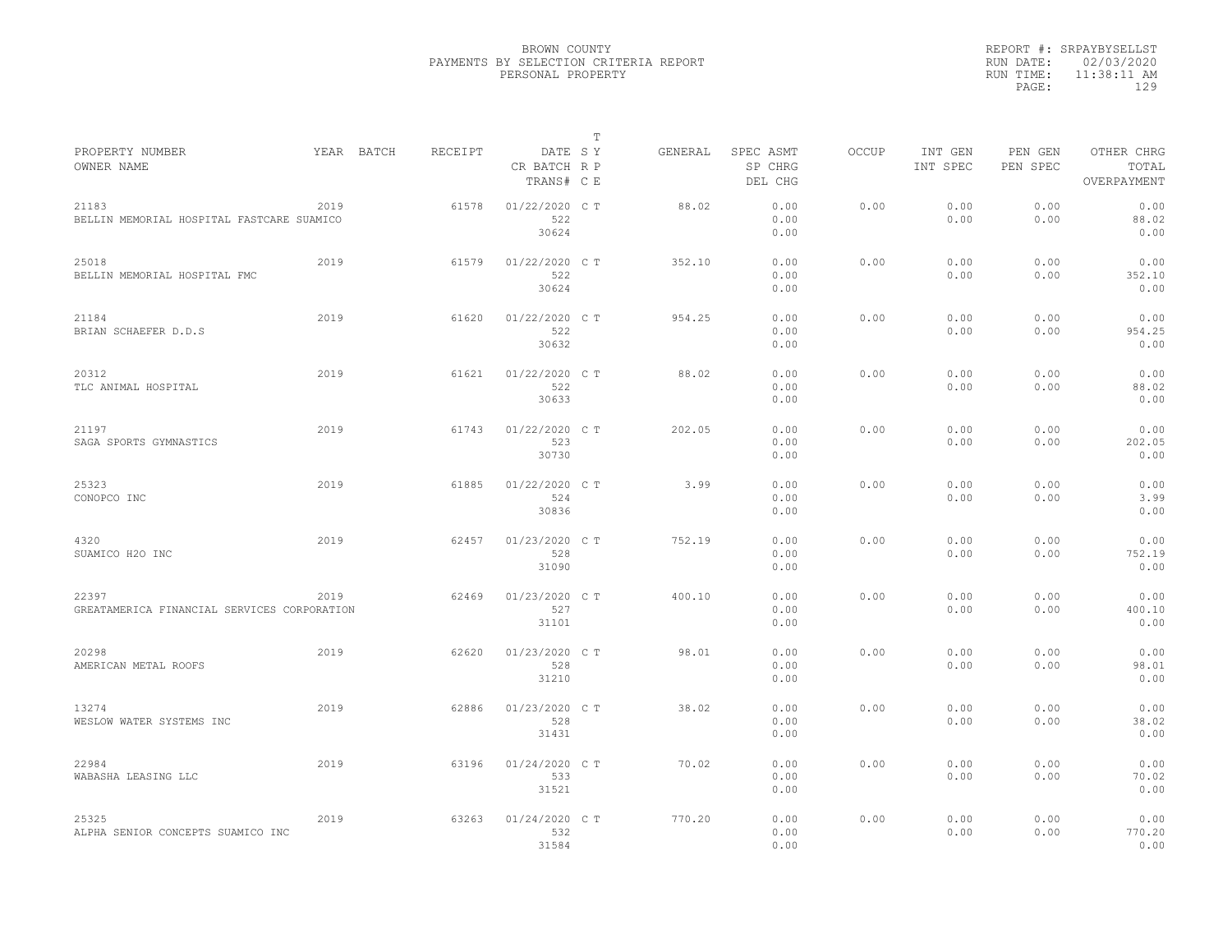|           | REPORT #: SRPAYBYSELLST |
|-----------|-------------------------|
|           | RUN DATE: 02/03/2020    |
| RUN TIME: | $11:38:11$ AM           |
| PAGE:     | 130                     |
|           |                         |

|                                                 |      |            |         |                                       | $\mathbb T$ |          |                                 |              |                     |                     |                                    |
|-------------------------------------------------|------|------------|---------|---------------------------------------|-------------|----------|---------------------------------|--------------|---------------------|---------------------|------------------------------------|
| PROPERTY NUMBER<br>OWNER NAME                   |      | YEAR BATCH | RECEIPT | DATE SY<br>CR BATCH R P<br>TRANS# C E |             | GENERAL  | SPEC ASMT<br>SP CHRG<br>DEL CHG | <b>OCCUP</b> | INT GEN<br>INT SPEC | PEN GEN<br>PEN SPEC | OTHER CHRG<br>TOTAL<br>OVERPAYMENT |
| 14464<br>WASTE MANAGEMENT OF WISCONSIN INC      | 2019 |            | 63463   | $01/24/2020$ C T<br>533<br>31674      |             | 5.99     | 0.00<br>0.00<br>0.00            | 0.00         | 0.00<br>0.00        | 0.00<br>0.00        | 0.00<br>5.99<br>0.00               |
| 22407<br>CAPITAL CREDIT UNION                   | 2019 |            | 63668   | 01/24/2020 C T<br>532<br>31810        |             | 458.13   | 0.00<br>0.00<br>0.00            | 0.00         | 0.00<br>0.00        | 0.00<br>0.00        | 0.00<br>458.13<br>0.00             |
| 26964<br>HOLOGIC (MA), LLC                      | 2019 |            | 63736   | 01/24/2020 C T<br>532<br>31857        |             | 8.00     | 0.00<br>0.00<br>0.00            | 0.00         | 0.00<br>0.00        | 0.00<br>0.00        | 0.00<br>8.00<br>0.00               |
| 26168<br>XEROX CORPORATION                      | 2019 |            | 64336   | 01/27/2020 C T<br>538<br>32018        |             | 94.02    | 0.00<br>0.00<br>0.00            | 0.00         | 0.00<br>0.00        | 0.00<br>0.00        | 0.00<br>94.02<br>0.00              |
| 25027<br>MIDWEST DENTAL                         | 2019 |            | 64807   | 01/27/2020 C T<br>538<br>32283        |             | 3,070.80 | 0.00<br>0.00<br>0.00            | 0.00         | 0.00<br>0.00        | 0.00<br>0.00        | 0.00<br>3,070.80<br>0.00           |
| 26379<br>GREAT LAKES COCA-COLA DISTRIBUTION LLC | 2019 |            | 64863   | 01/27/2020 C T<br>539<br>32317        |             | 206.05   | 0.00<br>0.00<br>0.00            | 0.00         | 0.00<br>0.00        | 0.00<br>0.00        | 0.00<br>206.05<br>0.00             |
| 11640<br>VALLEY KING OF WISCONSIN LLC #9877     | 2019 |            | 65635   | 01/28/2020 C T<br>545<br>32612        |             | 3,206.84 | 0.00<br>0.00<br>0.00            | 0.00         | 0.00<br>0.00        | 0.00<br>0.00        | 0.00<br>3,206.84<br>0.00           |
| 26737<br>MODERN HEARING                         | 2019 |            | 66125   | 01/28/2020 C T<br>545<br>32878        |             | 50.01    | 0.00<br>0.00<br>0.00            | 0.00         | 0.00<br>0.00        | 0.00<br>0.00        | 0.00<br>50.01<br>0.00              |
| 27622<br>BTE TECHNOLOGIES INC                   | 2019 |            | 66186   | 01/28/2020 C T<br>543<br>32922        |             | 114.03   | 0.00<br>0.00<br>0.00            | 0.00         | 0.00<br>0.00        | 0.00<br>0.00        | 0.00<br>114.03<br>0.00             |
| 26736<br>RHI MARTIAL ARTS                       | 2019 |            | 66414   | 01/28/2020 CT<br>541<br>33079         |             | 20.00    | 0.00<br>0.00<br>0.00            | 0.00         | 0.00<br>0.00        | 0.00<br>0.00        | 0.00<br>20.00<br>0.00              |
| 4317<br>WINDJAMMERS SAILING CLUB                | 2019 |            | 66448   | 01/28/2020 C T<br>545<br>33108        |             | 116.03   | 0.00<br>0.00<br>0.00            | 0.00         | 0.00<br>0.00        | 0.00<br>0.00        | 0.00<br>116.03<br>0.00             |
| 27674<br>HILLMAN GROUP INC                      | 2019 |            | 66470   | 01/28/2020 C T<br>543<br>33124        |             | 10.00    | 0.00<br>0.00<br>0.00            | 0.00         | 0.00<br>0.00        | 0.00<br>0.00        | 0.00<br>10.00<br>0.00              |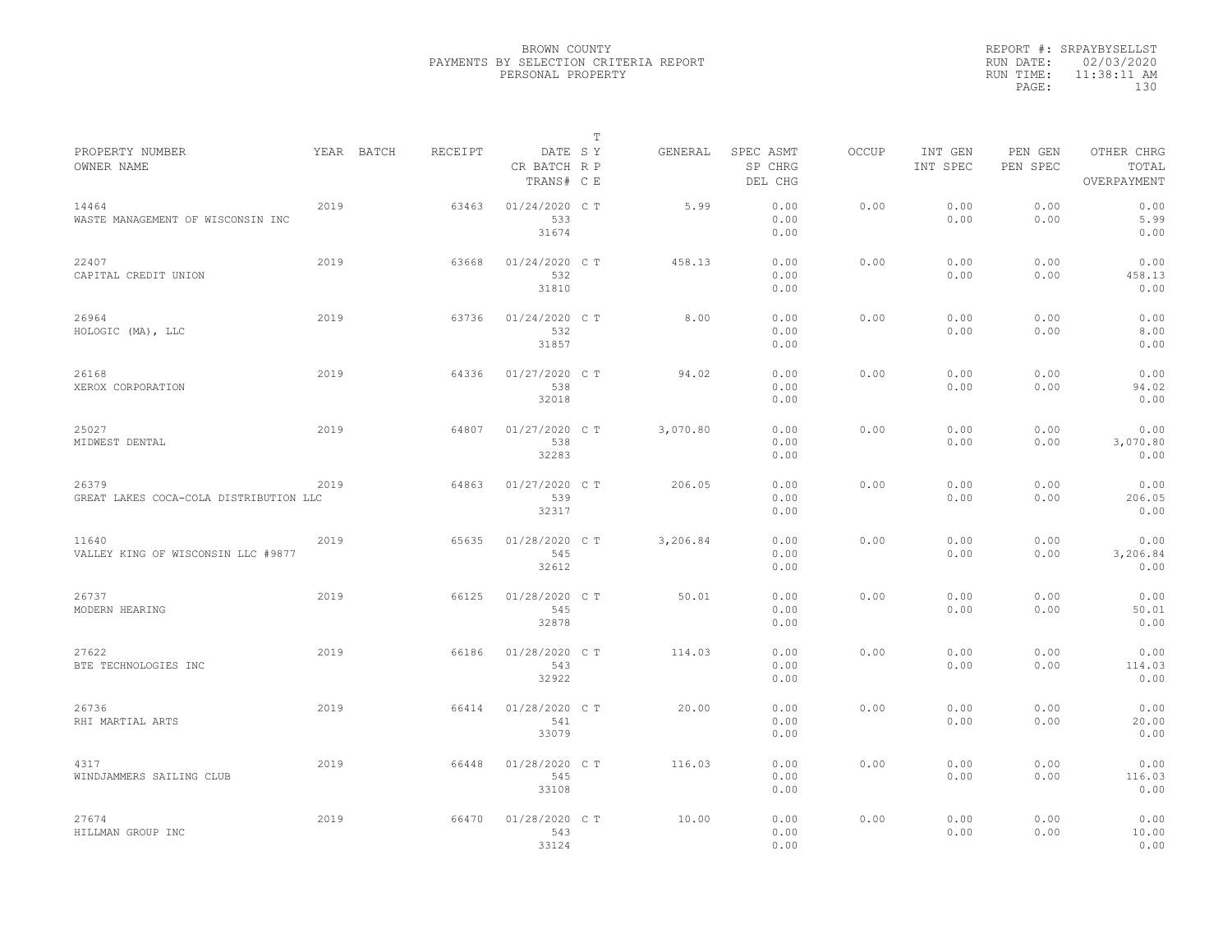|           | REPORT #: SRPAYBYSELLST |
|-----------|-------------------------|
|           | RUN DATE: 02/03/2020    |
| RUN TIME: | $11:38:12$ AM           |
| PAGE:     | 131                     |
|           |                         |

| PROPERTY NUMBER                    | YEAR BATCH  | RECEIPT | DATE SY                        | T | GENERAL  | SPEC ASMT            | OCCUP | INT GEN      | PEN GEN      | OTHER CHRG               |  |
|------------------------------------|-------------|---------|--------------------------------|---|----------|----------------------|-------|--------------|--------------|--------------------------|--|
| OWNER NAME                         |             |         | CR BATCH R P<br>TRANS# C E     |   |          | SP CHRG<br>DEL CHG   |       | INT SPEC     | PEN SPEC     | TOTAL<br>OVERPAYMENT     |  |
| 21196<br>PAYLESS SHOESOURCE # 6893 | 2019        | 66630   | 01/28/2020 C T<br>541<br>33237 |   | 174.05   | 0.00<br>0.00<br>0.00 | 0.00  | 0.00<br>0.00 | 0.00<br>0.00 | 0.00<br>174.05<br>0.00   |  |
| 22972<br><b>AUTOZONE</b>           | 2019        | 66843   | 01/28/2020 C T<br>542<br>33342 |   | 872.22   | 0.00<br>0.00<br>0.00 | 0.00  | 0.00<br>0.00 | 0.00<br>0.00 | 0.00<br>872.22<br>0.00   |  |
| 15263<br>MARINE CREDIT UNION       | 2019        | 66883   | 01/28/2020 C T<br>540<br>33377 |   | 302.07   | 0.00<br>0.00<br>0.00 | 0.00  | 0.00<br>0.00 | 0.00<br>0.00 | 0.00<br>302.07<br>0.00   |  |
| 21193<br>MAIN STREET SUBS & SALADS | 2019        | 66889   | 01/28/2020 C T<br>541<br>33380 |   | 118.03   | 0.00<br>0.00<br>0.00 | 0.00  | 0.00<br>0.00 | 0.00<br>0.00 | 0.00<br>118.03<br>0.00   |  |
| 24334<br>DORSCH AUTOMOTIVE         | 2019        | 67699   | 01/29/2020 C T<br>547<br>33661 |   | 326.08   | 0.00<br>0.00<br>0.00 | 0.00  | 0.00<br>0.00 | 0.00<br>0.00 | 0.00<br>326.08<br>0.00   |  |
| 23729<br>SPECIALTY AUTO            | 2019        | 67895   | 01/29/2020 C T<br>550<br>33797 |   | 84.03    | 0.00<br>0.00<br>0.00 | 0.00  | 0.00<br>0.00 | 0.00<br>0.00 | 0.00<br>84.03<br>0.00    |  |
| 23725<br>MARLIN LEASING            | 2019        | 67914   | 01/29/2020 C T<br>546<br>33807 |   | 200.04   | 0.00<br>0.00<br>0.00 | 0.00  | 0.00<br>0.00 | 0.00<br>0.00 | 0.00<br>200.04<br>0.00   |  |
| 15901<br>DIRECT TV LLC             | 2019        | 68830   | 01/30/2020 C T<br>555<br>34220 |   | 1,640.43 | 0.00<br>0.00<br>0.00 | 0.00  | 0.00<br>0.00 | 0.00<br>0.00 | 0.00<br>1,640.43<br>0.00 |  |
| 21185<br>COUNTRY INN & SUITES      | 2019 200130 | 3656    | 01/30/2020 C T                 |   | 1,796.47 | 0.00<br>0.00<br>0.00 | 0.00  | 0.00<br>0.00 | 0.00<br>0.00 | 0.00<br>1,796.47<br>0.00 |  |
| 26434<br>BUG BLASTER INC           | 2019 200130 | 3682    | 01/30/2020 C T                 |   | 84.03    | 0.00<br>0.00<br>0.00 | 0.00  | 0.00<br>0.00 | 0.00<br>0.00 | 0.00<br>84.03<br>0.00    |  |
| 4273<br>FOUR WAY BAR               | 2019        | 69980   | 01/31/2020 C T<br>561<br>34720 |   | 474.12   | 0.00<br>0.00<br>0.00 | 0.00  | 0.00<br>0.00 | 0.00<br>0.00 | 0.00<br>474.12<br>0.00   |  |
| 20300<br>AURORA MEDICAL GROUP      | 2019        | 70023   | 01/31/2020 C T<br>559<br>34751 |   | 434.12   | 0.00<br>0.00<br>0.00 | 0.00  | 0.00<br>0.00 | 0.00<br>0.00 | 0.00<br>434.12<br>0.00   |  |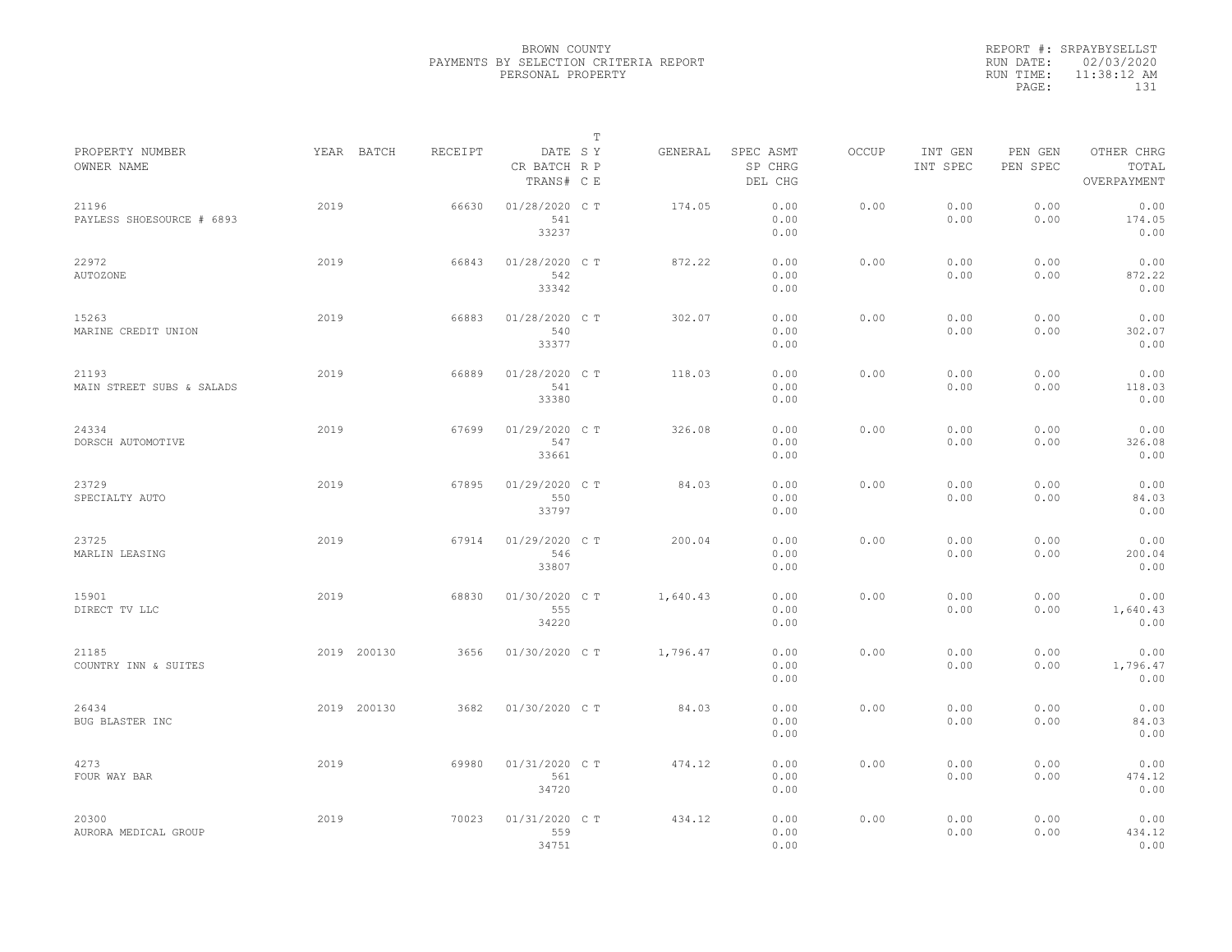|           | REPORT #: SRPAYBYSELLST |  |
|-----------|-------------------------|--|
|           | RUN DATE: 02/03/2020    |  |
| RUN TIME: | $11:38:12$ AM           |  |
| PAGE:     | 132                     |  |
|           |                         |  |

|                     |                |                          |                | $\mathbf{r}$ |           |           |       |          |          |             |  |
|---------------------|----------------|--------------------------|----------------|--------------|-----------|-----------|-------|----------|----------|-------------|--|
| PROPERTY NUMBER     | YEAR<br>BATCH  | RECEIPT                  | DATE SY        |              | GENERAL   | SPEC ASMT | OCCUP | INT GEN  | PEN GEN  | OTHER CHRG  |  |
| OWNER NAME          |                |                          | CR BATCH R P   |              |           | SP CHRG   |       | INT SPEC | PEN SPEC | TOTAL       |  |
|                     |                |                          | TRANS# C E     |              |           | DEL CHG   |       |          |          | OVERPAYMENT |  |
|                     |                |                          |                |              |           |           |       |          |          |             |  |
| 22411               | 2019           | 70431                    | 01/31/2020 C T |              | 690.17    | 0.00      | 0.00  | 0.00     | 0.00     | 0.00        |  |
| AKA WIRELESS, INC   |                |                          | 563            |              |           | 0.00      |       | 0.00     | 0.00     | 690.17      |  |
|                     |                |                          | 34805          |              |           | 0.00      |       |          |          | 0.00        |  |
| 4323                | 2019           | 70685                    | 01/31/2020 C T |              | 9,048.35  | 0.00      | 0.00  | 0.00     | 0.00     | 0.00        |  |
| DCI CHEESE INC      |                |                          | 566            |              |           | 0.00      |       | 0.00     | 0.00     | 9,048.35    |  |
|                     |                |                          | 34943          |              |           | 0.00      |       |          |          | 0.00        |  |
|                     |                |                          |                |              |           |           |       |          |          |             |  |
| 17855               | 2019           | 71161                    | 01/31/2020 C T |              | 712.18    | 0.00      | 0.00  | 0.00     | 0.00     | 0.00        |  |
| UNCLE MIKE'S BAKERY |                |                          | 559            |              |           | 0.00      |       | 0.00     | 0.00     | 712.18      |  |
|                     |                |                          | 35250          |              |           | 0.00      |       |          |          | 0.00        |  |
|                     |                |                          |                |              |           |           |       |          |          |             |  |
| 27526               | 200131<br>2019 | 3927                     | 01/31/2020 C T |              | 200.04    | 0.00      | 0.00  | 0.00     | 0.00     | 0.00        |  |
| PURE WAX & SKINCARE |                |                          |                |              |           | 0.00      |       | 0.00     | 0.00     | 200.04      |  |
|                     |                |                          |                |              |           | 0.00      |       |          |          | 0.00        |  |
|                     |                |                          |                |              |           |           |       |          |          |             |  |
|                     |                | VILLAGE OF SUAMICO TOTAL |                |              | 41,978.82 | 0.00      | 0.00  | 0.00     | 0.00     | 0.00        |  |
|                     |                |                          |                |              |           | 0.00      |       | 0.00     | 0.00     | 41,978.82   |  |
|                     |                |                          |                |              |           | 0.00      |       |          |          | 0.00        |  |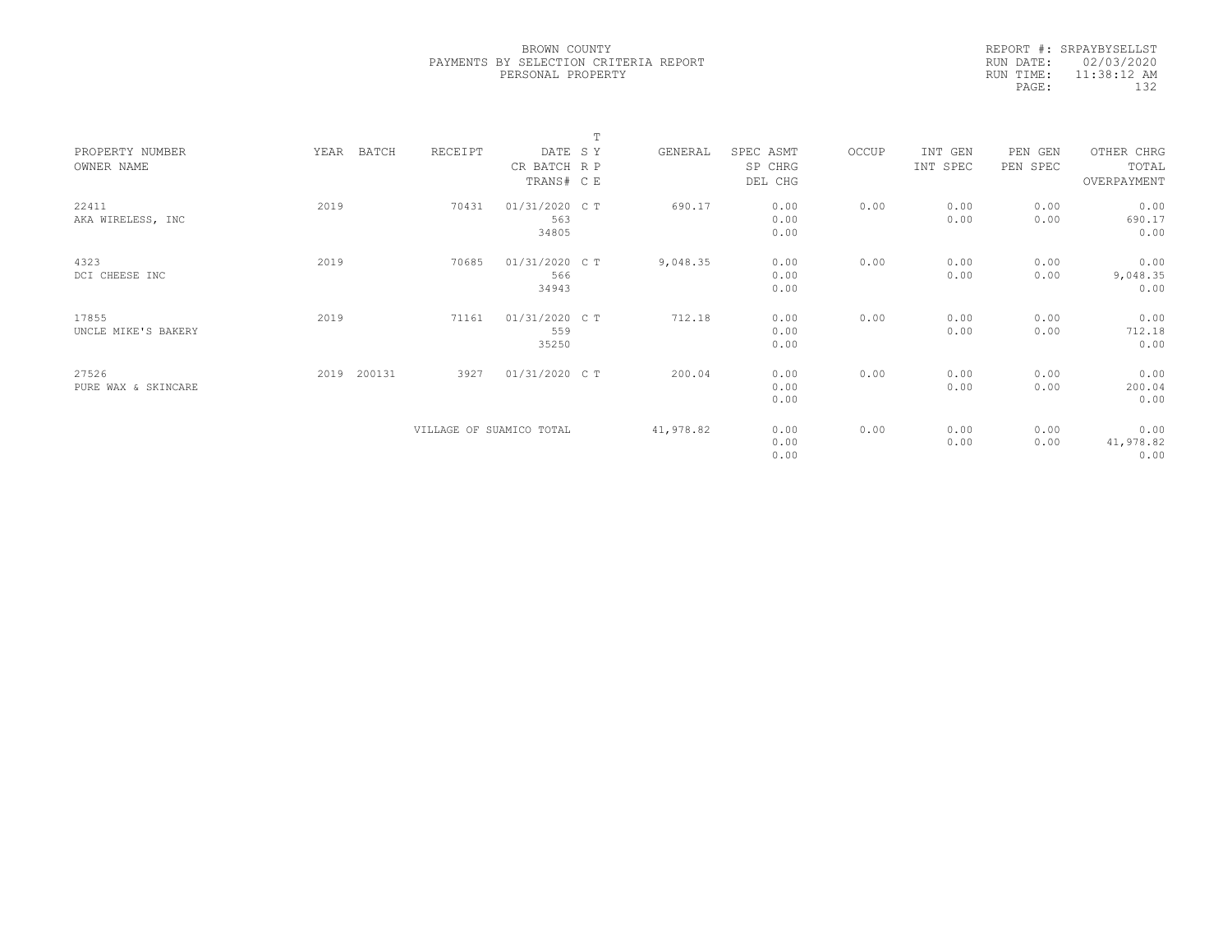|           | REPORT #: SRPAYBYSELLST |
|-----------|-------------------------|
|           | RUN DATE: 02/03/2020    |
| RUN TIME: | $11:38:13$ AM           |
| PAGE:     | 133                     |
|           |                         |

| PROPERTY NUMBER<br>OWNER NAME              |      | YEAR BATCH  | RECEIPT | DATE SY<br>CR BATCH R P        | Т | GENERAL  | SPEC ASMT<br>SP CHRG | OCCUP | INT GEN<br>INT SPEC | PEN GEN<br>PEN SPEC | OTHER CHRG<br>TOTAL        |  |
|--------------------------------------------|------|-------------|---------|--------------------------------|---|----------|----------------------|-------|---------------------|---------------------|----------------------------|--|
|                                            |      |             |         | TRANS# C E                     |   |          | DEL CHG              |       |                     |                     | OVERPAYMENT                |  |
| 27159<br>AMERICAN TOWERS, INC WI           | 2019 |             | 59086   | 01/16/2020 C T<br>507<br>29411 |   | 781.93   | 0.00<br>0.00<br>0.00 | 0.00  | 0.00<br>0.00        | 0.00<br>0.00        | 0.00<br>781.93<br>0.00     |  |
| 27162<br>HESKA CORPORATION                 |      | 2019 200116 | 3008    | 01/16/2020 C T                 |   | 137.61   | 0.00<br>0.00<br>0.00 | 0.00  | 0.00<br>0.00        | 0.00<br>0.00        | 0.00<br>137.61<br>0.00     |  |
| 20646<br>TIGERMAT LAUNDRY                  | 2019 |             | 59485   | 01/16/2020 C T<br>507<br>29661 |   | 87.37    | 0.00<br>0.00<br>0.00 | 0.00  | 0.00<br>0.00        | 0.00<br>0.00        | 0.00<br>87.37<br>0.00      |  |
| 4425<br>COTTER FUNERAL HOME                | 2019 |             | 60391   | 01/20/2020 C T<br>515<br>30022 |   | 19.65    | 0.00<br>0.00<br>0.00 | 0.00  | 0.00<br>0.00        | 0.00<br>0.00        | 0.00<br>19.65<br>0.00      |  |
| 22960<br>REDBOX AUTOMATED RETAIL LLC       | 2019 |             | 60720   | 01/21/2020 C T<br>519<br>30147 |   | 56.80    | 0.00<br>0.00<br>0.00 | 0.00  | 0.00<br>0.00        | 0.00<br>0.00        | 0.00<br>56.80<br>0.00      |  |
| 21904<br>BRIDGEPORT SHELL                  | 2019 |             | 60842   | 01/21/2020 C T<br>519<br>30237 |   | 611.56   | 0.00<br>0.00<br>0.00 | 0.00  | 0.00<br>0.00        | 0.00<br>0.00        | 0.00<br>611.56<br>6,244.04 |  |
| 21903<br>WRIGHTSTOP BP                     | 2019 |             | 60843   | 01/21/2020 C T<br>519<br>30237 |   | 775.37   | 0.00<br>0.00<br>0.00 | 0.00  | 0.00<br>0.00        | 0.00<br>0.00        | 0.00<br>775.37<br>0.00     |  |
| 17356<br>BELLIN MEMORIAL HOSPITAL INC      | 2019 |             | 61611   | 01/22/2020 CT<br>522<br>30624  |   | 1,690.54 | 0.00<br>0.00<br>0.00 | 0.00  | 0.00<br>0.00        | 0.00<br>0.00        | 0.00<br>1,690.54<br>0.00   |  |
| 20991<br>BELLIN MEMORIAL HOSPITAL-PHARMACY | 2019 |             | 61612   | 01/22/2020 C T<br>522<br>30624 |   | 115.76   | 0.00<br>0.00<br>0.00 | 0.00  | 0.00<br>0.00        | 0.00<br>0.00        | 0.00<br>115.76<br>0.00     |  |
| 27537<br>MAILFINANCE INC                   | 2019 |             | 61669   | 01/22/2020 C T<br>524<br>30666 |   | 58.96    | 0.00<br>0.00<br>0.00 | 0.00  | 0.00<br>0.00        | 0.00<br>0.00        | 0.00<br>58.96<br>0.00      |  |
| 7967<br>PITNEY BOWES INC                   | 2019 |             | 61790   | 01/22/2020 C T<br>524<br>30753 |   | 10.91    | 0.00<br>0.00<br>0.00 | 0.00  | 0.00<br>0.00        | 0.00<br>0.00        | 0.00<br>10.91<br>0.00      |  |
| 26444<br>MDC BELLEVUE                      | 2019 |             | 64435   | 01/27/2020 C T<br>536<br>32089 |   | 65.52    | 0.00<br>0.00<br>0.00 | 0.00  | 0.00<br>0.00        | 0.00<br>0.00        | 0.00<br>65.52<br>0.00      |  |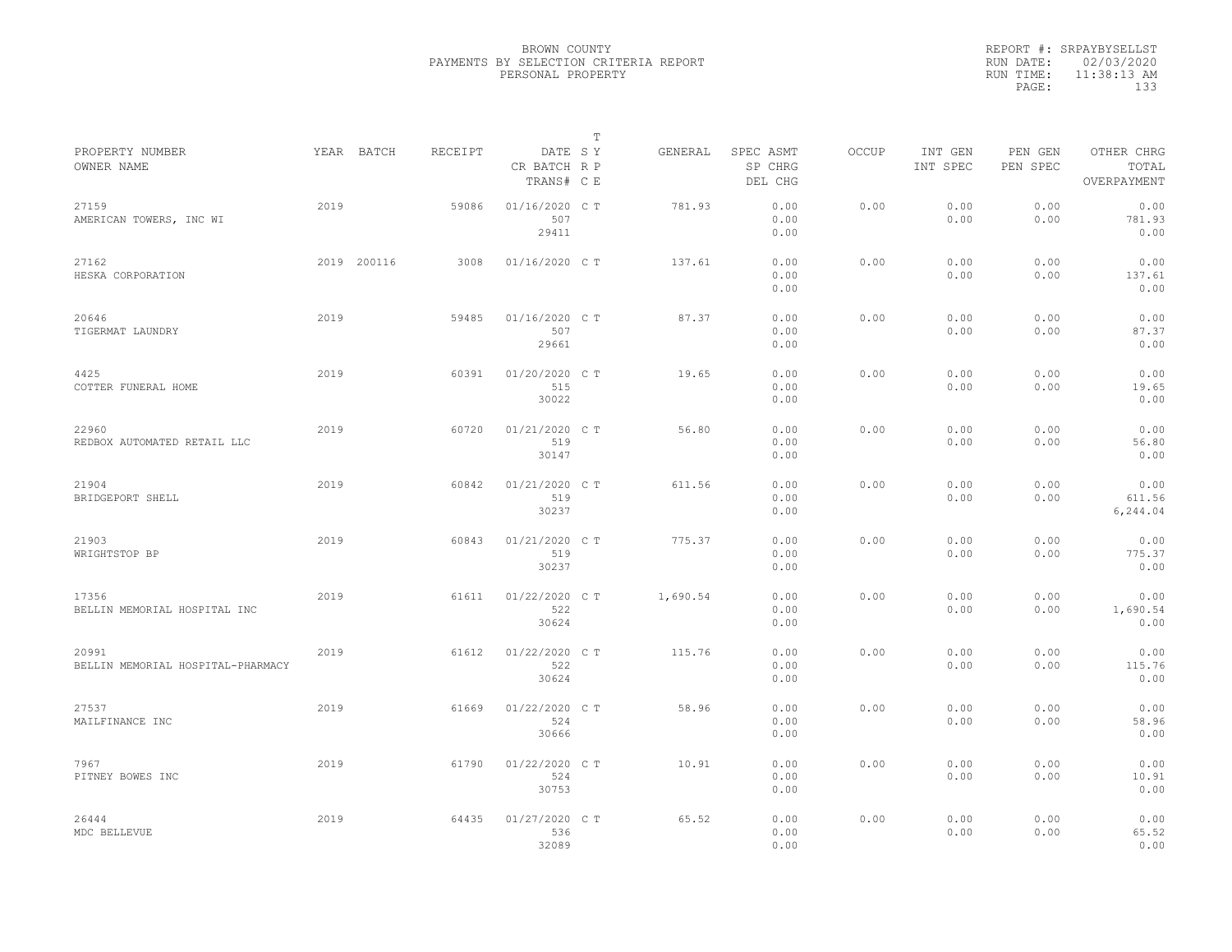|           | REPORT #: SRPAYBYSELLST |
|-----------|-------------------------|
|           | RUN DATE: 02/03/2020    |
| RUN TIME: | $11:38:13$ AM           |
| PAGE:     | 134                     |
|           |                         |

|                                                  |      |            |         |                                       | Т |           |                                 |       |                     |                     |                                    |
|--------------------------------------------------|------|------------|---------|---------------------------------------|---|-----------|---------------------------------|-------|---------------------|---------------------|------------------------------------|
| PROPERTY NUMBER<br>OWNER NAME                    |      | YEAR BATCH | RECEIPT | DATE SY<br>CR BATCH R P<br>TRANS# C E |   | GENERAL   | SPEC ASMT<br>SP CHRG<br>DEL CHG | OCCUP | INT GEN<br>INT SPEC | PEN GEN<br>PEN SPEC | OTHER CHRG<br>TOTAL<br>OVERPAYMENT |
| 27672<br>GREAT LAKES COCA-COLA DISTRIBUTION, LLC | 2019 |            | 64860   | 01/27/2020 C T<br>539<br>32317        |   | 1, 111.74 | 0.00<br>0.00<br>0.00            | 0.00  | 0.00<br>0.00        | 0.00<br>0.00        | 0.00<br>1, 111.74<br>0.00          |
| 26442<br>GREAT LAKES COCA-COLA DISTRIBUTION LLC  | 2019 |            | 64861   | 01/27/2020 C T<br>539<br>32317        |   | 13,718.77 | 0.00<br>0.00<br>0.00            | 0.00  | 0.00<br>0.00        | 0.00<br>0.00        | 0.00<br>13,718.77<br>0.00          |
| 26441<br>GREAT LAKES COCA-COLA DISTRIBUTION LLC  | 2019 |            | 64862   | 01/27/2020 C T<br>539<br>32317        |   | 76.45     | 0.00<br>0.00<br>0.00            | 0.00  | 0.00<br>0.00        | 0.00<br>0.00        | 0.00<br>76.45<br>0.00              |
| 25937<br>ALLIANCE CONSTRUCTION & DESIGN, LLC     | 2019 |            | 65648   | 01/28/2020 CT<br>540<br>32621         |   | 290.48    | 0.00<br>0.00<br>0.00            | 0.00  | 0.00<br>0.00        | 0.00<br>0.00        | 0.00<br>290.48<br>0.00             |
| 23782<br>R&J FLOORING                            | 2019 |            | 66746   | 01/28/2020 CT<br>545<br>33283         |   | 39.31     | 0.00<br>0.00<br>0.00            | 0.00  | 0.00<br>0.00        | 0.00<br>0.00        | 0.00<br>39.31<br>0.00              |
| 10002<br>TWEET-GAROT MECHANICAL INC              | 2019 |            | 66880   | 01/28/2020 CT<br>542<br>33374         |   | 12,768.66 | 0.00<br>0.00<br>0.00            | 0.00  | 0.00<br>0.00        | 0.00<br>0.00        | 0.00<br>12,768.66<br>0.00          |
| 15638<br>SPIRIT FABS INC                         | 2019 |            | 67755   | 01/29/2020 C T<br>546<br>33696        |   | 7,506.99  | 0.00<br>0.00<br>0.00            | 0.00  | 0.00<br>0.00        | 0.00<br>0.00        | 0.00<br>7,506.99<br>0.00           |
| 19640<br>DIRCETV, LLC.                           | 2019 |            | 68832   | 01/30/2020 C T<br>555<br>34220        |   | 480.52    | 0.00<br>0.00<br>0.00            | 0.00  | 0.00<br>0.00        | 0.00<br>0.00        | 0.00<br>480.52<br>0.00             |
| 27161<br>LYTX, INC                               | 2019 |            | 69047   | 01/30/2020 C T<br>554<br>34355        |   | 174.73    | 0.00<br>0.00<br>0.00            | 0.00  | 0.00<br>0.00        | 0.00<br>0.00        | 0.00<br>174.73<br>0.00             |
| 26446<br>RELIABLE WATER SERVICES                 | 2019 |            | 69134   | 01/30/2020 C T<br>554<br>34385        |   | 141.97    | 0.00<br>0.00<br>0.00            | 0.00  | 0.00<br>0.00        | 0.00<br>0.00        | 0.00<br>141.97<br>0.00             |
| 27164<br>AMERICAN FAMILY MUTUAL CO               | 2019 |            | 69997   | 01/31/2020 C T<br>563<br>34737        |   | 4.37      | 0.00<br>0.00<br>0.00            | 0.00  | 0.00<br>0.00        | 0.00<br>0.00        | 0.00<br>4.37<br>0.00               |
| 27673<br>DE LAGE LANDEN FINANCIAL SERVICES, INC  | 2019 |            | 70270   | 01/31/2020 C T<br>559<br>34772        |   | 157.25    | 0.00<br>0.00<br>0.00            | 0.00  | 0.00<br>0.00        | 0.00<br>0.00        | 0.00<br>157.25<br>0.00             |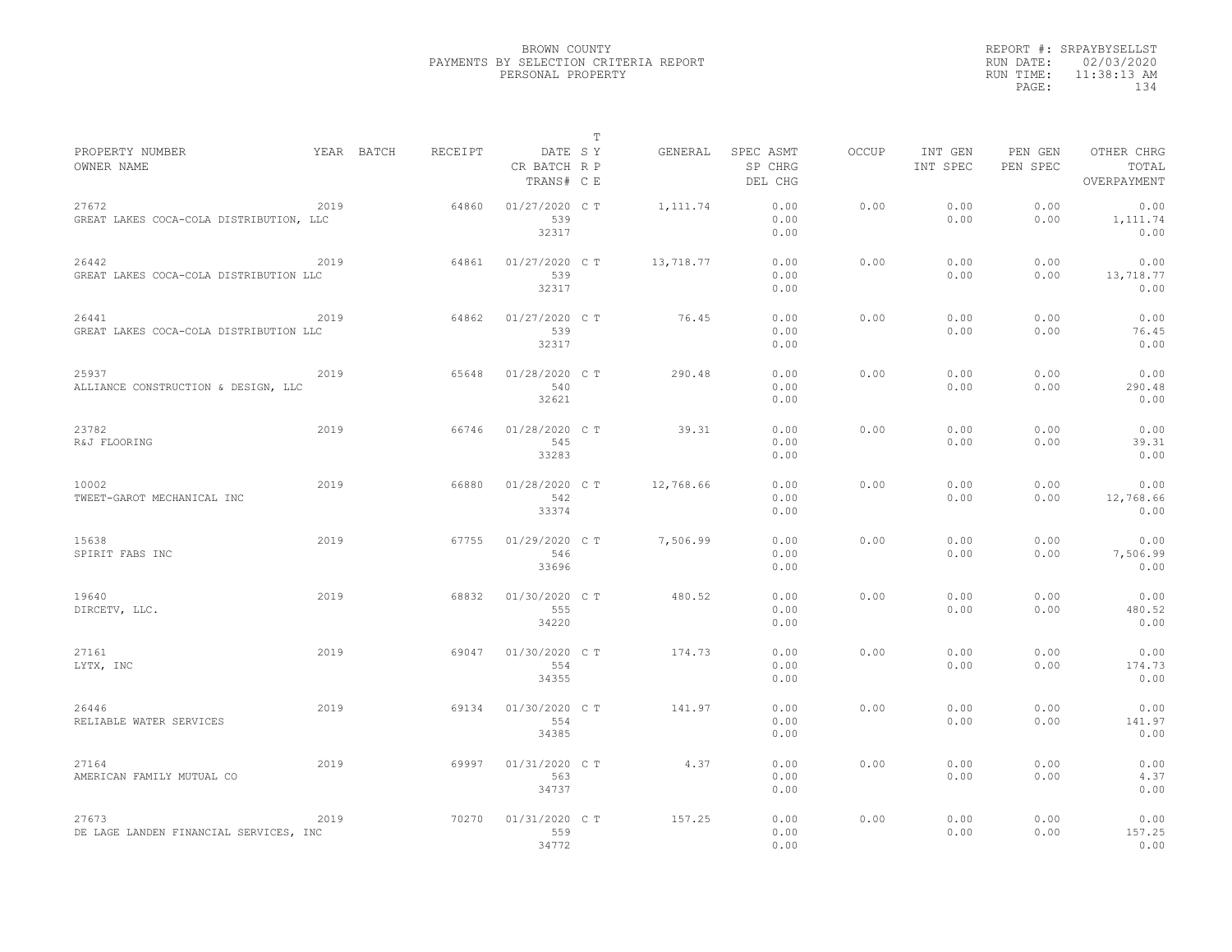REPORT #: SRPAYBYSELLST RUN DATE: 02/03/2020 RUN TIME: 11:38:14 AM PAGE: 135

| PROPERTY NUMBER  | BATCH<br>YEAR | RECEIPT                      | DATE SY        | GENERAL   | SPEC ASMT | OCCUP | INT GEN  | PEN GEN  | OTHER CHRG  |  |
|------------------|---------------|------------------------------|----------------|-----------|-----------|-------|----------|----------|-------------|--|
| OWNER NAME       |               |                              | CR BATCH R P   |           | SP CHRG   |       | INT SPEC | PEN SPEC | TOTAL       |  |
|                  |               |                              | TRANS# C E     |           | DEL CHG   |       |          |          | OVERPAYMENT |  |
| 4422             | 2019          | 70786                        | 01/31/2020 C T | 98.29     | 0.00      | 0.00  | 0.00     | 0.00     | 0.00        |  |
| COUNTRY CABINETS |               |                              | 566            |           | 0.00      |       | 0.00     | 0.00     | 98.29       |  |
|                  |               |                              | 34998          |           | 0.00      |       |          |          | 0.00        |  |
|                  |               | VILLAGE OF WRIGHTSTOWN TOTAL |                | 40,981.51 | 0.00      | 0.00  | 0.00     | 0.00     | 0.00        |  |
|                  |               |                              |                |           | 0.00      |       | 0.00     | 0.00     | 40,981.51   |  |
|                  |               |                              |                |           | 0.00      |       |          |          | 6,244.04    |  |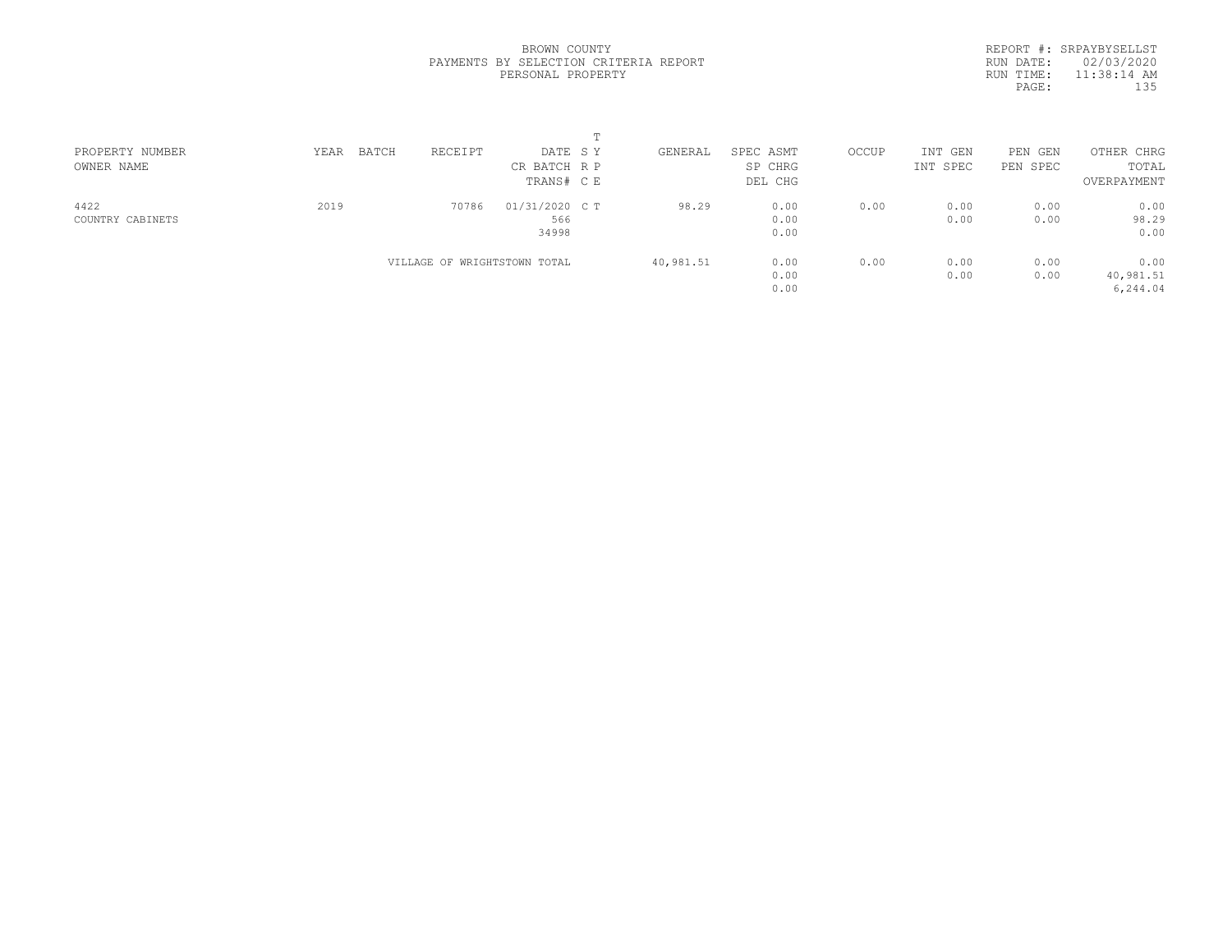|           | REPORT #: SRPAYBYSELLST |
|-----------|-------------------------|
|           | RUN DATE: 02/03/2020    |
| RUN TIME: | $11:38:14$ AM           |
| PAGE:     | 136                     |
|           |                         |

|                                      |      |             |         |                                       | Т |           |                                 |       |                     |                     |                                    |  |
|--------------------------------------|------|-------------|---------|---------------------------------------|---|-----------|---------------------------------|-------|---------------------|---------------------|------------------------------------|--|
| PROPERTY NUMBER<br>OWNER NAME        |      | YEAR BATCH  | RECEIPT | DATE SY<br>CR BATCH R P<br>TRANS# C E |   | GENERAL   | SPEC ASMT<br>SP CHRG<br>DEL CHG | OCCUP | INT GEN<br>INT SPEC | PEN GEN<br>PEN SPEC | OTHER CHRG<br>TOTAL<br>OVERPAYMENT |  |
| 26555<br>416 CUISINE                 | 2019 |             | 58366   | 01/15/2020 C T<br>502<br>28952        |   | 65.75     | 0.00<br>0.00<br>0.00            | 0.00  | 0.00<br>0.00        | 0.00<br>0.00        | 0.00<br>65.75<br>0.00              |  |
| 14674<br>LIFES A STITCH              | 2019 |             | 58449   | 01/15/2020 C T<br>503<br>29013        |   | 70.57     | 0.00<br>0.00<br>0.00            | 0.00  | 0.00<br>0.00        | 0.00<br>0.00        | 0.00<br>70.57<br>0.00              |  |
| 08808<br>WM'S JEWELERS INC           | 2019 |             | 58461   | 01/15/2020 C T<br>503<br>29025        |   | 131.84    | 0.00<br>0.00<br>0.00            | 0.00  | 0.00<br>0.00        | 0.00<br>0.00        | 0.00<br>131.84<br>0.00             |  |
| 35052<br>EYE AND VISION CLINICS, SC  | 2019 |             | 58475   | 01/15/2020 C T<br>503<br>29039        |   | 852.34    | 0.00<br>0.00<br>0.00            | 0.00  | 0.00<br>0.00        | 0.00<br>0.00        | 0.00<br>852.34<br>0.00             |  |
| 13656<br>SIDEKICKS BAR               | 2019 |             | 58551   | 01/15/2020 C T<br>503<br>29100        |   | 1,398.65  | 0.00<br>0.00<br>0.00            | 0.00  | 0.00<br>0.00        | 0.00<br>0.00        | 0.00<br>1,398.65<br>0.00           |  |
| 23135<br>EDWARD D JONES & CO, L.P.   |      | 2019 200115 | 2941    | 01/15/2020 C T                        |   | 59.41     | 0.00<br>0.00<br>0.00            | 0.00  | 0.00<br>0.00        | 0.00<br>0.00        | 0.00<br>59.41<br>0.00              |  |
| 13317<br>EDWARD D JONES & CO, L.P.   |      | 2019 200115 | 2942    | 01/15/2020 C T                        |   | 127.52    | 0.00<br>0.00<br>0.00            | 0.00  | 0.00<br>0.00        | 0.00<br>0.00        | 0.00<br>127.52<br>0.00             |  |
| 08823<br>EDWARD D JONES & CO, L.P.   |      | 2019 200115 | 2947    | 01/15/2020 C T                        |   | 96.57     | 0.00<br>0.00<br>0.00            | 0.00  | 0.00<br>0.00        | 0.00<br>0.00        | 0.00<br>96.57<br>0.00              |  |
| 17218<br>MINNESOTA REGIS CORP        | 2019 |             | 58683   | 01/15/2020 C T<br>503<br>29213        |   | 171.35    | 0.00<br>0.00<br>0.00            | 0.00  | 0.00<br>0.00        | 0.00<br>0.00        | 0.00<br>171.35<br>0.00             |  |
| 13289<br>MINNESOTA REGIS CORP        | 2019 |             | 58684   | 01/15/2020 C T<br>503<br>29213        |   | 348.66    | 0.00<br>0.00<br>0.00            | 0.00  | 0.00<br>0.00        | 0.00<br>0.00        | 0.00<br>348.66<br>0.00             |  |
| 26597<br>RR DONNELLEY & SONS COMPANY |      | 2019 200115 | 2961    | 01/15/2020 C T                        |   | 13,295.14 | 0.00<br>0.00<br>0.00            | 0.00  | 0.00<br>0.00        | 0.00<br>0.00        | 0.00<br>13,295.14<br>0.00          |  |
| 26576<br>WELLS FARGO BANK, N.A.      | 2019 |             | 58800   | 01/15/2020 C T<br>502<br>29311        |   | 549.89    | 0.00<br>0.00<br>0.00            | 0.00  | 0.00<br>0.00        | 0.00<br>0.00        | 0.00<br>549.89<br>0.00             |  |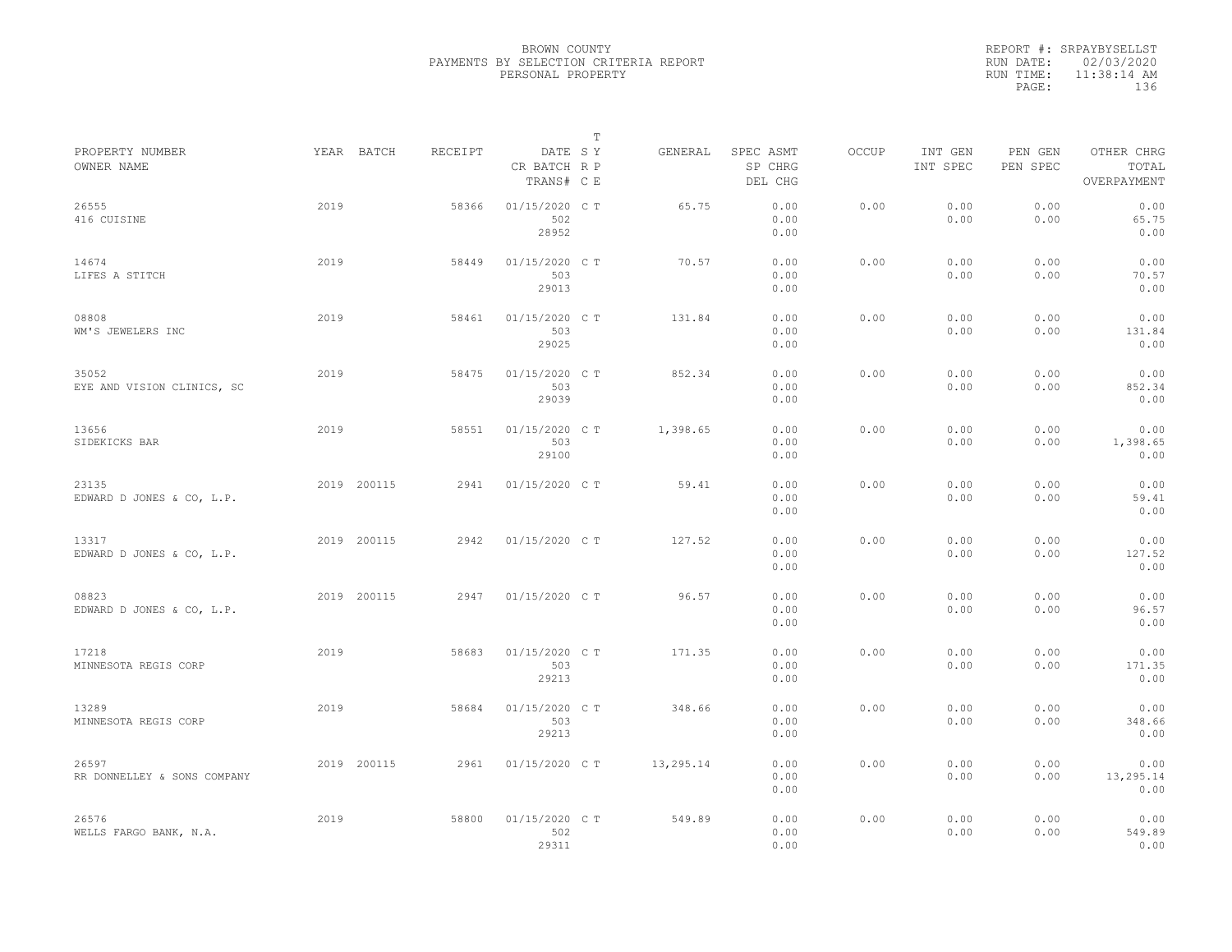|           | REPORT #: SRPAYBYSELLST |
|-----------|-------------------------|
|           | RUN DATE: 02/03/2020    |
| RUN TIME: | $11:38:14$ AM           |
| PAGE:     | 137                     |
|           |                         |

|                                              |      |                       |                                       | T |           |                                 |       |                     |                     |                                    |
|----------------------------------------------|------|-----------------------|---------------------------------------|---|-----------|---------------------------------|-------|---------------------|---------------------|------------------------------------|
| PROPERTY NUMBER<br>OWNER NAME                |      | RECEIPT<br>YEAR BATCH | DATE SY<br>CR BATCH R P<br>TRANS# C E |   | GENERAL   | SPEC ASMT<br>SP CHRG<br>DEL CHG | OCCUP | INT GEN<br>INT SPEC | PEN GEN<br>PEN SPEC | OTHER CHRG<br>TOTAL<br>OVERPAYMENT |
| 26576<br>WELLS FARGO BANK, N.A.              | 2019 | Voids #<br>58800      | 01/15/2020 C V<br>502<br>29312        |   | $-549.89$ | 0.00<br>0.00<br>0.00            | 0.00  | 0.00<br>0.00        | 0.00<br>0.00        | 0.00<br>$-549.89$<br>0.00          |
| 26576<br>WELLS FARGO BANK, N.A.              | 2019 | 58806                 | 01/15/2020 C T<br>502<br>29314        |   | 549.89    | 0.00<br>0.00<br>0.00            | 0.00  | 0.00<br>0.00        | 0.00<br>0.00        | 0.00<br>549.89<br>0.00             |
| 26576<br>WELLS FARGO BANK, N.A.              | 2019 | Voids #<br>58806      | 01/15/2020 C V<br>502<br>29318        |   | $-549.89$ | 0.00<br>0.00<br>0.00            | 0.00  | 0.00<br>0.00        | 0.00<br>0.00        | 0.00<br>$-549.89$<br>0.00          |
| 26576<br>WELLS FARGO BANK, N.A.              | 2019 | 58813                 | 01/15/2020 C T<br>502<br>29319        |   | 549.89    | 0.00<br>0.00<br>0.00            | 0.00  | 0.00<br>0.00        | 0.00<br>0.00        | 0.00<br>549.89<br>0.00             |
| 21380<br>INFINITY MACHINE & ENGINEERING C    | 2019 | 59033                 | 01/16/2020 C T<br>506<br>29371        |   | 5,241.94  | 0.00<br>0.00<br>0.00            | 0.00  | 0.00<br>0.00        | 0.00<br>0.00        | 0.00<br>5,241.94<br>0.00           |
| 14709<br>TONN'S INC                          | 2019 | 59058                 | 01/16/2020 C T<br>506<br>29390        |   | 566.36    | 0.00<br>0.00<br>0.00            | 0.00  | 0.00<br>0.00        | 0.00<br>0.00        | 0.00<br>566.36<br>0.00             |
| 35025<br>SPECTRASITE COMMUNICATIONS, INC     | 2019 | 59078                 | 01/16/2020 C T<br>507<br>29403        |   | 175.32    | 0.00<br>0.00<br>0.00            | 0.00  | 0.00<br>0.00        | 0.00<br>0.00        | 0.00<br>175.32<br>0.00             |
| 17212<br>NATIONAL ENTERTAINMENT NETWORK, LLC | 2019 | 59168                 | 01/16/2020 C T<br>507<br>29486        |   | 93.65     | 0.00<br>0.00<br>0.00            | 0.00  | 0.00<br>0.00        | 0.00<br>0.00        | 0.00<br>93.65<br>0.00              |
| 21956<br>NATIONAL ENTERTAINMENT NETWORK, LLC | 2019 | 59170                 | 01/16/2020 C T<br>507<br>29486        |   | 11.13     | 0.00<br>0.00<br>0.00            | 0.00  | 0.00<br>0.00        | 0.00<br>0.00        | 0.00<br>11.13<br>0.00              |
| 11552<br>AUTOMATION SYSTEMS                  | 2019 | 59189                 | 01/16/2020 C T<br>506<br>29502        |   | 39.00     | 0.00<br>0.00<br>0.00            | 0.00  | 0.00<br>0.00        | 0.00<br>0.00        | 0.00<br>39.00<br>0.00              |
| 25783<br>COMMUNICATIONS ENGINEERING COMPANY  | 2019 | 59209                 | 01/16/2020 C T<br>507<br>29513        |   | 657.48    | 0.00<br>0.00<br>0.00            | 0.00  | 0.00<br>0.00        | 0.00<br>0.00        | 0.00<br>657.48<br>0.00             |
| 08942<br>ARING EQUIPMENT COMPANY, INC        | 2019 | 59219                 | 01/16/2020 C T<br>507<br>29523        |   | 492.12    | 0.00<br>0.00<br>0.00            | 0.00  | 0.00<br>0.00        | 0.00<br>0.00        | 0.00<br>492.12<br>0.00             |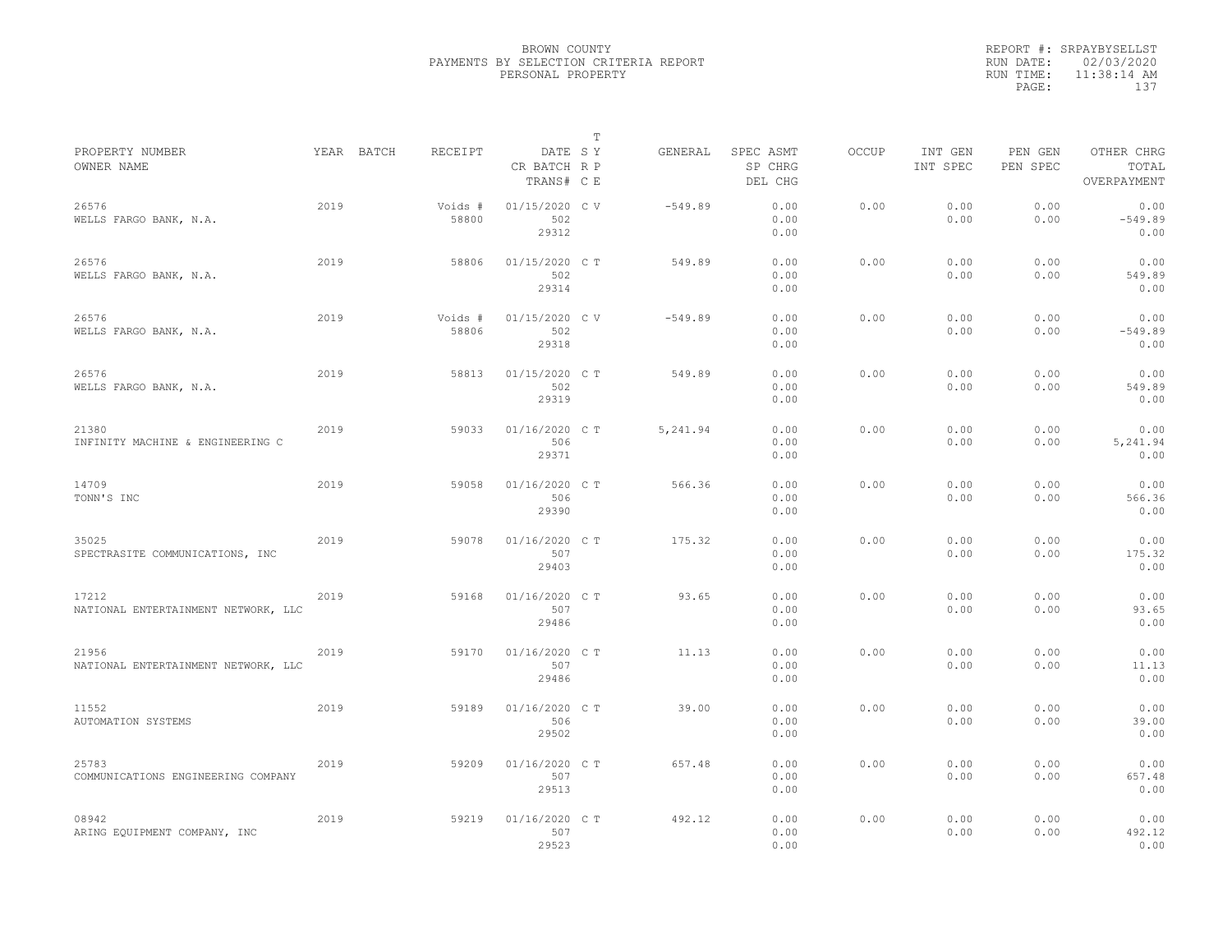|           | REPORT #: SRPAYBYSELLST |
|-----------|-------------------------|
|           | RUN DATE: 02/03/2020    |
| RUN TIME: | $11:38:15$ AM           |
| PAGE:     | 138                     |
|           |                         |

|                                            |      |            |         |                                       | Т |          |                                 |       |                     |                     |                                    |  |
|--------------------------------------------|------|------------|---------|---------------------------------------|---|----------|---------------------------------|-------|---------------------|---------------------|------------------------------------|--|
| PROPERTY NUMBER<br>OWNER NAME              |      | YEAR BATCH | RECEIPT | DATE SY<br>CR BATCH R P<br>TRANS# C E |   | GENERAL  | SPEC ASMT<br>SP CHRG<br>DEL CHG | OCCUP | INT GEN<br>INT SPEC | PEN GEN<br>PEN SPEC | OTHER CHRG<br>TOTAL<br>OVERPAYMENT |  |
| 25174<br>SODEXO OPERATIONS, LLC            | 2019 |            | 59228   | 01/16/2020 C T<br>507<br>29530        |   | 131.50   | 0.00<br>0.00<br>0.00            | 0.00  | 0.00<br>0.00        | 0.00<br>0.00        | 0.00<br>131.50<br>0.00             |  |
| 08975<br>POOL WORKS                        | 2019 |            | 59229   | 01/16/2020 C T<br>507<br>29531        |   | 1,038.03 | 0.00<br>0.00<br>0.00            | 0.00  | 0.00<br>0.00        | 0.00<br>0.00        | 0.00<br>1,038.03<br>0.00           |  |
| 09006<br><b>BABA LOUIS</b>                 | 2019 |            | 59233   | 01/16/2020 C T<br>507<br>29535        |   | 19.93    | 0.00<br>0.00<br>0.00            | 0.00  | 0.00<br>0.00        | 0.00<br>0.00        | 0.00<br>19.93<br>0.00              |  |
| 35042<br>BATTLE HOUSE TACTICAL LASER TAG   | 2019 |            | 59481   | 01/16/2020 C T<br>509<br>29658        |   | 689.37   | 0.00<br>0.00<br>0.00            | 0.00  | 0.00<br>0.00        | 0.00<br>0.00        | 0.00<br>689.37<br>0.00             |  |
| 08885<br>PULLEN ACCOUNTING & TAX PREP, INC | 2019 |            | 59496   | 01/16/2020 C T<br>507<br>29674        |   | 70.57    | 0.00<br>0.00<br>0.00            | 0.00  | 0.00<br>0.00        | 0.00<br>0.00        | 0.00<br>70.57<br>0.00              |  |
| 35005<br>DAIRY QUEEN                       | 2019 |            | 59655   | 01/17/2020 C T<br>513<br>29711        |   | 222.83   | 0.00<br>0.00<br>0.00            | 0.00  | 0.00<br>0.00        | 0.00<br>0.00        | 0.00<br>222.83<br>0.00             |  |
| 23866<br>FRESHAIR SALON                    | 2019 |            | 59864   | 01/17/2020 C T<br>512<br>29784        |   | 20.42    | 0.00<br>0.00<br>0.00            | 0.00  | 0.00<br>0.00        | 0.00<br>0.00        | 0.00<br>20.42<br>0.00              |  |
| 21965<br>SMUCKER FOODSERVICE, INC          | 2019 |            | 59961   | 01/17/2020 C T<br>510<br>29845        |   | 117.56   | 0.00<br>0.00<br>0.00            | 0.00  | 0.00<br>0.00        | 0.00<br>0.00        | 0.00<br>117.56<br>0.00             |  |
| 25770<br>SMUCKER FOODSERVICE, INC          | 2019 |            | 59962   | 01/17/2020 C T<br>510<br>29845        |   | 63.13    | 0.00<br>0.00<br>0.00            | 0.00  | 0.00<br>0.00        | 0.00<br>0.00        | 0.00<br>63.13<br>0.00              |  |
| 23162<br>GARDA CL GREAT LAKES, INC         | 2019 |            | 60000   | 01/17/2020 C T<br>510<br>29879        |   | 521.99   | 0.00<br>0.00<br>0.00            | 0.00  | 0.00<br>0.00        | 0.00<br>0.00        | 0.00<br>521.99<br>0.00             |  |
| 09915<br>HALLMARK MARKETING COMPANY, LLC   | 2019 |            | 60067   | 01/17/2020 C T<br>513<br>29932        |   | 131.50   | 0.00<br>0.00<br>0.00            | 0.00  | 0.00<br>0.00        | 0.00<br>0.00        | 0.00<br>131.50<br>0.00             |  |
| 25160<br>HALLMARK MARKETING COMPANY, LLC   | 2019 |            | 60068   | 01/17/2020 C T<br>513<br>29932        |   | 46.43    | 0.00<br>0.00<br>0.00            | 0.00  | 0.00<br>0.00        | 0.00<br>0.00        | 0.00<br>46.43<br>0.00              |  |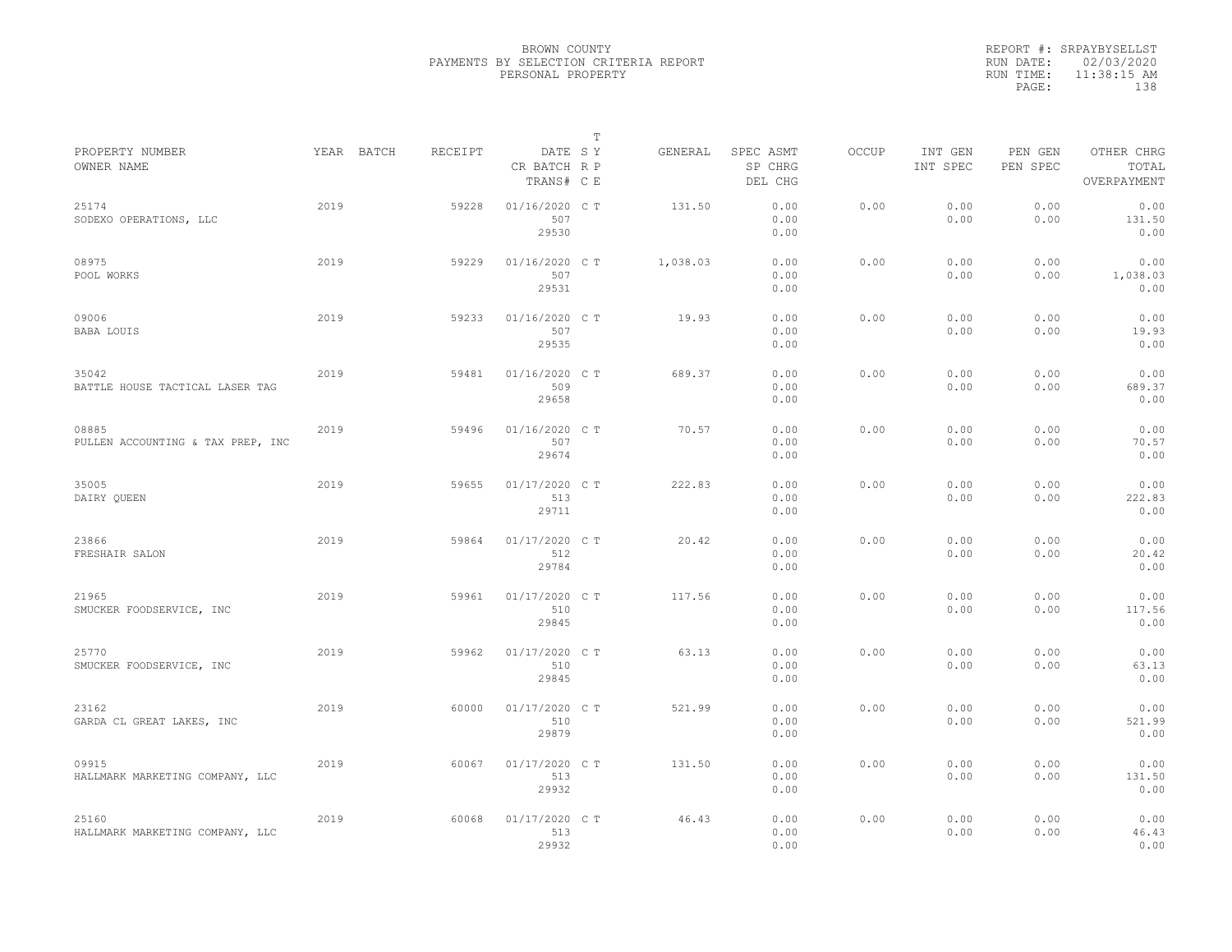|           | REPORT #: SRPAYBYSELLST |
|-----------|-------------------------|
|           | RUN DATE: 02/03/2020    |
| RUN TIME: | $11:38:15$ AM           |
| PAGE:     | 139                     |
|           |                         |

|                                         |      |             |         |                                       | т |           |                                 |       |                     |                     |                                    |  |
|-----------------------------------------|------|-------------|---------|---------------------------------------|---|-----------|---------------------------------|-------|---------------------|---------------------|------------------------------------|--|
| PROPERTY NUMBER<br>OWNER NAME           |      | YEAR BATCH  | RECEIPT | DATE SY<br>CR BATCH R P<br>TRANS# C E |   | GENERAL   | SPEC ASMT<br>SP CHRG<br>DEL CHG | OCCUP | INT GEN<br>INT SPEC | PEN GEN<br>PEN SPEC | OTHER CHRG<br>TOTAL<br>OVERPAYMENT |  |
| 25155<br>WALGREEN CO (001)              | 2019 |             | 60080   | 01/17/2020 C T<br>513<br>29942        |   | 4,282.15  | 0.00<br>0.00<br>0.00            | 0.00  | 0.00<br>0.00        | 0.00<br>0.00        | 0.00<br>4,282.15<br>0.00           |  |
| 19694<br>WALGREEN CO (001)              | 2019 |             | 60081   | 01/17/2020 C T<br>513<br>29943        |   | 1,934.61  | 0.00<br>0.00<br>0.00            | 0.00  | 0.00<br>0.00        | 0.00<br>0.00        | 0.00<br>1,934.61<br>0.00           |  |
| 35023<br>REVIVE ELECTRONICS, LLC        |      | 2019 200120 | 3088    | 01/20/2020 C T                        |   | 21.91     | 0.00<br>0.00<br>0.00            | 0.00  | 0.00<br>0.00        | 0.00<br>0.00        | 0.00<br>21.91<br>0.00              |  |
| 18159<br>CIRCLE PACKAGING MACHINERY INC | 2019 |             | 60365   | 01/20/2020 C T<br>516<br>30002        |   | 512.04    | 0.00<br>0.00<br>0.00            | 0.00  | 0.00<br>0.00        | 0.00<br>0.00        | 0.00<br>512.04<br>0.00             |  |
| 26558<br>CANON FINANCIAL SERVICES, INC  | 2019 |             | 60370   | 01/20/2020 C T<br>516<br>30004        |   | 422.38    | 0.00<br>0.00<br>0.00            | 0.00  | 0.00<br>0.00        | 0.00<br>0.00        | 0.00<br>422.38<br>0.00             |  |
| 24533<br>CANON FINANCIAL SERVICES, INC  | 2019 |             | 60371   | 01/20/2020 C T<br>516<br>30004        |   | 90.99     | 0.00<br>0.00<br>0.00            | 0.00  | 0.00<br>0.00        | 0.00<br>0.00        | 0.00<br>90.99<br>0.00              |  |
| 08816<br>COTTER FUNERAL HOME INC        | 2019 |             | 60390   | 01/20/2020 C T<br>515<br>30022        |   | 989.76    | 0.00<br>0.00<br>0.00            | 0.00  | 0.00<br>0.00        | 0.00<br>0.00        | 0.00<br>989.76<br>0.00             |  |
| 25161<br>COTTER FUNERAL HOME, INC       | 2019 |             | 60392   | 01/20/2020 C T<br>515<br>30023        |   | 118.85    | 0.00<br>0.00<br>0.00            | 0.00  | 0.00<br>0.00        | 0.00<br>0.00        | 0.00<br>118.85<br>0.00             |  |
| 12092<br>AMERILUX INTERNATIONAL LLC     | 2019 |             | 60502   | 01/21/2020 C T<br>517<br>30056        |   | 8,022.06  | 0.00<br>0.00<br>0.00            | 0.00  | 0.00<br>0.00        | 0.00<br>0.00        | 0.00<br>8,022.06<br>0.00           |  |
| 9076<br>LAWTON C A COMPANY              | 2019 |             | 60539   | 01/21/2020 C T<br>519<br>30062        |   | 11,901.24 | 0.00<br>0.00<br>0.00            | 0.00  | 0.00<br>0.00        | 0.00<br>0.00        | 0.00<br>11,901.24<br>0.00          |  |
| 9094<br>LAWTON C A COMPANY              | 2019 |             | 60540   | 01/21/2020 C T<br>519<br>30062        |   | 20,426.52 | 0.00<br>0.00<br>0.00            | 0.00  | 0.00<br>0.00        | 0.00<br>0.00        | 0.00<br>20,426.52<br>0.00          |  |
| 23147<br>CIT FINANCE, LLC               | 2019 |             | 60617   | 01/21/2020 C T<br>519<br>30083        |   | 213.55    | 0.00<br>0.00<br>0.00            | 0.00  | 0.00<br>0.00        | 0.00<br>0.00        | 0.00<br>213.55<br>0.00             |  |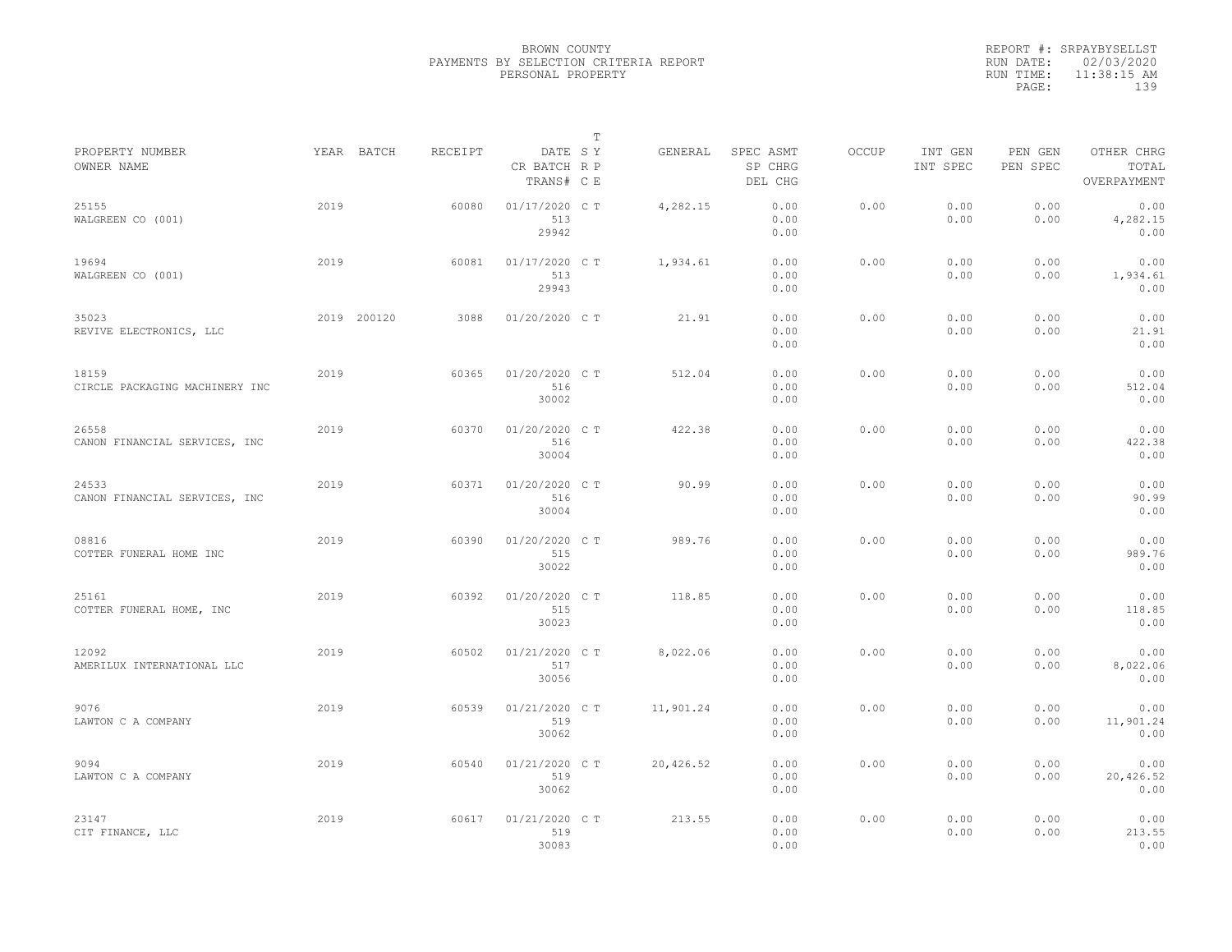|           | REPORT #: SRPAYBYSELLST |
|-----------|-------------------------|
|           | RUN DATE: 02/03/2020    |
| RUN TIME: | $11:38:15$ AM           |
| PAGE:     | 140                     |
|           |                         |

|                                             |            |         |                                       | T |           |                                 |              |                     |                     |                                    |
|---------------------------------------------|------------|---------|---------------------------------------|---|-----------|---------------------------------|--------------|---------------------|---------------------|------------------------------------|
| PROPERTY NUMBER<br>OWNER NAME               | YEAR BATCH | RECEIPT | DATE SY<br>CR BATCH R P<br>TRANS# C E |   | GENERAL   | SPEC ASMT<br>SP CHRG<br>DEL CHG | <b>OCCUP</b> | INT GEN<br>INT SPEC | PEN GEN<br>PEN SPEC | OTHER CHRG<br>TOTAL<br>OVERPAYMENT |
| 35048<br>ANDERSON AND VREELAND, INC         | 2019       | 60642   | 01/21/2020 C T<br>518<br>30100        |   | 677.78    | 0.00<br>0.00<br>0.00            | 0.00         | 0.00<br>0.00        | 0.00<br>0.00        | 0.00<br>677.78<br>0.00             |
| 23917<br>WISCONSIN CVS PHARMACY, LLC        | 2019       | 60662   | $01/21/2020$ C T<br>519<br>30111      |   | 2,823.20  | 0.00<br>0.00<br>0.00            | 0.00         | 0.00<br>0.00        | 0.00<br>0.00        | 0.00<br>2,823.20<br>0.00           |
| 10646<br>CAMPBELL WRAPPER CORP              | 2019       | 60688   | 01/21/2020 C T<br>517<br>30127        |   | 6,228.17  | 0.00<br>0.00<br>0.00            | 0.00         | 0.00<br>0.00        | 0.00<br>0.00        | 0.00<br>6,228.17<br>0.00           |
| 12591<br>TRUDELL TRAILERS OF GREEN BAY, INC | 2019       | 60701   | 01/21/2020 C T<br>517<br>30139        |   | 1,245.24  | 0.00<br>0.00<br>0.00            | 0.00         | 0.00<br>0.00        | 0.00<br>0.00        | 0.00<br>1,245.24<br>0.00           |
| 26571<br>TRUDELL INDUSTRIAL FINISHING, INC  | 2019       | 60702   | 01/21/2020 C T<br>517<br>30139        |   | 274.95    | 0.00<br>0.00<br>0.00            | 0.00         | 0.00<br>0.00        | 0.00<br>0.00        | 0.00<br>274.95<br>0.00             |
| 21337<br>REDBOX AUTOMATED RETAIL, LLC       | 2019       | 60714   | 01/21/2020 C T<br>519<br>30147        |   | 43.84     | 0.00<br>0.00<br>0.00            | 0.00         | 0.00<br>0.00        | 0.00<br>0.00        | 0.00<br>43.84<br>0.00              |
| 21335<br>REDBOX AUTOMATED RETAIL, LLC       | 2019       | 60716   | 01/21/2020 CT<br>519<br>30147         |   | 97.63     | 0.00<br>0.00<br>0.00            | 0.00         | 0.00<br>0.00        | 0.00<br>0.00        | 0.00<br>97.63<br>0.00              |
| 21336<br>REDBOX AUTOMATED RETAIL, LLC       | 2019       | 60719   | 01/21/2020 C T<br>519<br>30147        |   | 45.82     | 0.00<br>0.00<br>0.00            | 0.00         | 0.00<br>0.00        | 0.00<br>0.00        | 0.00<br>45.82<br>0.00              |
| 9116<br>TECTRON TUBE CORPORATION            | 2019       | 60726   | 01/21/2020 C T<br>517<br>30150        |   | 4,365.71  | 0.00<br>0.00<br>0.00            | 0.00         | 0.00<br>0.00        | 0.00<br>0.00        | 0.00<br>4,365.71<br>0.00           |
| 17217<br>WAL-MART STORES EAST, LP           | 2019       | 60729   | 01/21/2020 C T<br>517<br>30153        |   | 29,650.57 | 0.00<br>0.00<br>0.00            | 0.00         | 0.00<br>0.00        | 0.00<br>0.00        | 0.00<br>29,650.57<br>0.00          |
| 20511<br>FOREFRONT DERMATOLOGY              | 2019       | 60774   | 01/21/2020 C T<br>519<br>30188        |   | 2,311.15  | 0.00<br>0.00<br>0.00            | 0.00         | 0.00<br>0.00        | 0.00<br>0.00        | 0.00<br>2,311.15<br>0.00           |
| 25184<br>SALON MANAGEMENT ENTERPRISES CORP  | 2019       | 60781   | 01/21/2020 CT<br>519<br>30195         |   | 95.64     | 0.00<br>0.00<br>0.00            | 0.00         | 0.00<br>0.00        | 0.00<br>0.00        | 0.00<br>95.64<br>0.00              |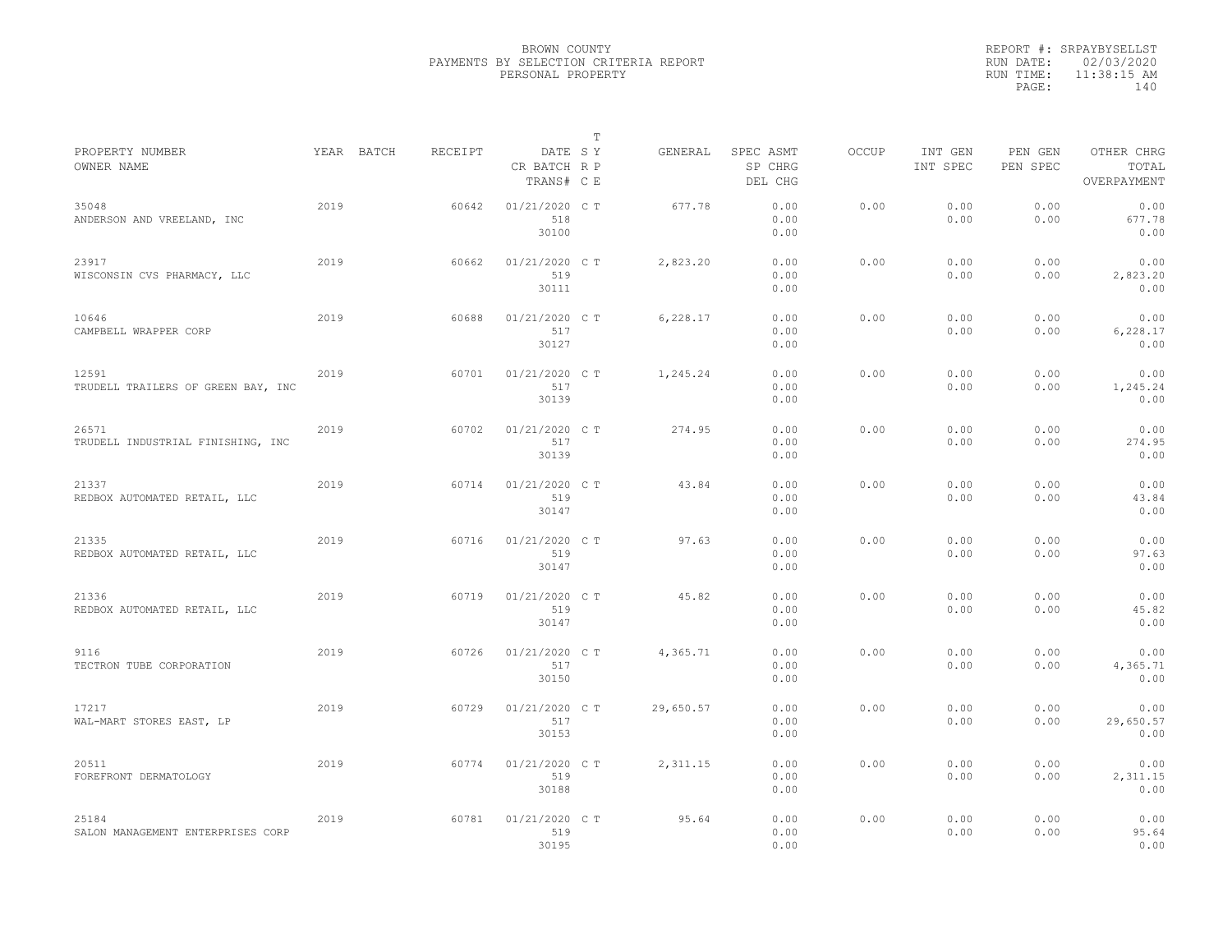|           | REPORT #: SRPAYBYSELLST |
|-----------|-------------------------|
|           | RUN DATE: 02/03/2020    |
| RUN TIME: | 11:38:16 AM             |
| PAGE:     | 141                     |
|           |                         |

|                                         |            |         |                                       | $\mathbb T$ |          |                                 |              |                     |                     |                                    |  |
|-----------------------------------------|------------|---------|---------------------------------------|-------------|----------|---------------------------------|--------------|---------------------|---------------------|------------------------------------|--|
| PROPERTY NUMBER<br>OWNER NAME           | YEAR BATCH | RECEIPT | DATE SY<br>CR BATCH R P<br>TRANS# C E |             | GENERAL  | SPEC ASMT<br>SP CHRG<br>DEL CHG | <b>OCCUP</b> | INT GEN<br>INT SPEC | PEN GEN<br>PEN SPEC | OTHER CHRG<br>TOTAL<br>OVERPAYMENT |  |
| 21969<br>KRUEGER WHOLESALE FLORIST, INC | 2019       | 60793   | 01/21/2020 C T<br>519<br>30203        |             | 83.68    | 0.00<br>0.00<br>0.00            | 0.00         | 0.00<br>0.00        | 0.00<br>0.00        | 0.00<br>83.68<br>0.00              |  |
| 12488<br>LINDEMAN'S CLEANING INC        | 2019       | 60800   | 01/21/2020 C T<br>519<br>30208        |             | 20.42    | 0.00<br>0.00<br>0.00            | 0.00         | 0.00<br>0.00        | 0.00<br>0.00        | 0.00<br>20.42<br>0.00              |  |
| 13638<br>IBM CORPORATION                | 2019       | 60814   | 01/21/2020 C T<br>519<br>30217        |             | 193.26   | 0.00<br>0.00<br>0.00            | 0.00         | 0.00<br>0.00        | 0.00<br>0.00        | 0.00<br>193.26<br>0.00             |  |
| 35037<br>IBM CORP                       | 2019       | 60815   | 01/21/2020 C T<br>519<br>30217        |             | 755.10   | 0.00<br>0.00<br>0.00            | 0.00         | 0.00<br>0.00        | 0.00<br>0.00        | 0.00<br>755.10<br>0.00             |  |
| 23171<br>PAPA MURPHY'S                  | 2019       | 60945   | 01/21/2020 C T<br>518<br>30317        |             | 51.81    | 0.00<br>0.00<br>0.00            | 0.00         | 0.00<br>0.00        | 0.00<br>0.00        | 0.00<br>51.81<br>0.00              |  |
| 26531<br>BAYCARE CLINIC, LLP            | 2019       | 60956   | 01/21/2020 C T<br>517<br>30327        |             | 92.84    | 0.00<br>0.00<br>0.00            | 0.00         | 0.00<br>0.00        | 0.00<br>0.00        | 0.00<br>92.84<br>0.00              |  |
| 20525<br>TRINKS INC                     | 2019       | 60979   | 01/21/2020 C T<br>517<br>30346        |             | 374.56   | 0.00<br>0.00<br>0.00            | 0.00         | 0.00<br>0.00        | 0.00<br>0.00        | 0.00<br>374.56<br>0.00             |  |
| 23831<br>NORTHWESTERN MUTUAL            | 2019       | 60980   | 01/21/2020 C T<br>518<br>30347        |             | 243.25   | 0.00<br>0.00<br>0.00            | 0.00         | 0.00<br>0.00        | 0.00<br>0.00        | 0.00<br>243.25<br>0.00             |  |
| 26560<br>BAYER HEALTHCARE, LLC          | 2019       | 60995   | 01/21/2020 C T<br>517<br>30361        |             | 25.90    | 0.00<br>0.00<br>0.00            | 0.00         | 0.00<br>0.00        | 0.00<br>0.00        | 0.00<br>25.90<br>0.00              |  |
| 23912<br>RICOH USA, INC                 | 2019       | 61048   | 01/21/2020 C T<br>519<br>30395        |             | 1,283.10 | 0.00<br>0.00<br>0.00            | 0.00         | 0.00<br>0.00        | 0.00<br>0.00        | 0.00<br>1,283.10<br>0.00           |  |
| 23880<br>RICOH USA, INC                 | 2019       | 61049   | 01/21/2020 CT<br>519<br>30395         |             | 51.99    | 0.00<br>0.00<br>0.00            | 0.00         | 0.00<br>0.00        | 0.00<br>0.00        | 0.00<br>51.99<br>0.00              |  |
| 09050<br>ONE LAW GROUP, S. C.           | 2019       | 61080   | 01/21/2020 C T<br>518<br>30416        |             | 1,201.40 | 0.00<br>0.00<br>0.00            | 0.00         | 0.00<br>0.00        | 0.00<br>0.00        | 0.00<br>1,201.40<br>0.00           |  |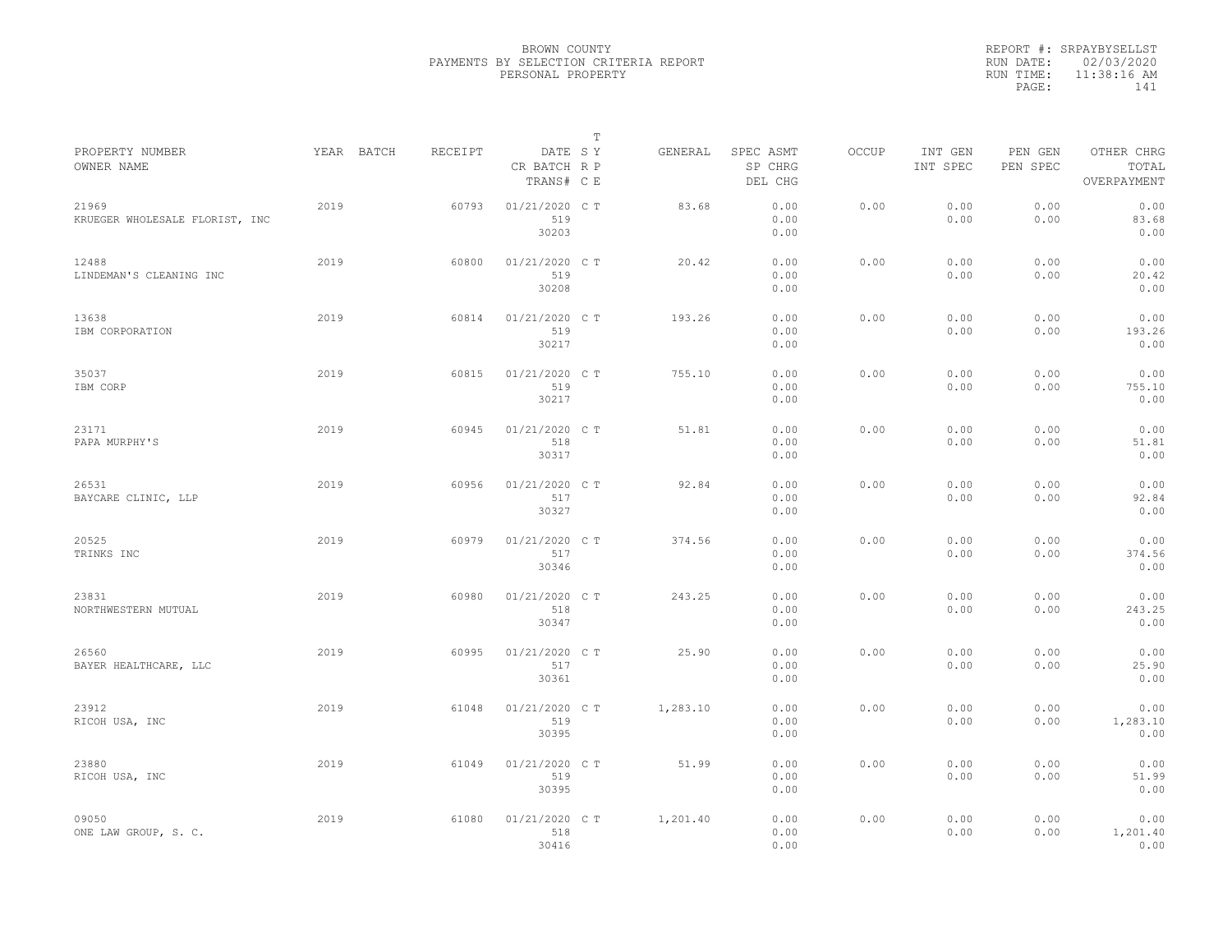|           | REPORT #: SRPAYBYSELLST |
|-----------|-------------------------|
|           | RUN DATE: 02/03/2020    |
| RUN TIME: | 11:38:16 AM             |
| PAGE:     | 142                     |
|           |                         |

| PROPERTY NUMBER                        |      | YEAR BATCH | RECEIPT | DATE SY                        | Т | GENERAL  | SPEC ASMT            | OCCUP | INT GEN      | PEN GEN      | OTHER CHRG               |  |
|----------------------------------------|------|------------|---------|--------------------------------|---|----------|----------------------|-------|--------------|--------------|--------------------------|--|
| OWNER NAME                             |      |            |         | CR BATCH R P<br>TRANS# C E     |   |          | SP CHRG<br>DEL CHG   |       | INT SPEC     | PEN SPEC     | TOTAL<br>OVERPAYMENT     |  |
| 9078<br>BROWN-WILBERT INC              | 2019 |            | 61373   | 01/22/2020 C T<br>522<br>30471 |   | 878.65   | 0.00<br>0.00<br>0.00 | 0.00  | 0.00<br>0.00 | 0.00<br>0.00 | 0.00<br>878.65<br>0.00   |  |
| 35001<br>PAC-VAN, INC                  | 2019 |            | 61533   | 01/22/2020 C T<br>522<br>30610 |   | 22.28    | 0.00<br>0.00<br>0.00 | 0.00  | 0.00<br>0.00 | 0.00<br>0.00 | 0.00<br>22.28<br>0.00    |  |
| 35054<br>PAC-VAN, INC                  | 2019 |            | 61534   | 01/22/2020 C T<br>522<br>30610 |   | 1,968.47 | 0.00<br>0.00<br>0.00 | 0.00  | 0.00<br>0.00 | 0.00<br>0.00 | 0.00<br>1,968.47<br>0.00 |  |
| 09008<br>LAMERS BUS LINES INC          | 2019 |            | 61552   | 01/22/2020 C T<br>523<br>30615 |   | 101.61   | 0.00<br>0.00<br>0.00 | 0.00  | 0.00<br>0.00 | 0.00<br>0.00 | 0.00<br>101.61<br>0.00   |  |
| 14677<br>BELLIN MEMORIAL HOSPITAL, INC | 2019 |            | 61601   | 01/22/2020 C T<br>522<br>30624 |   | 2,835.16 | 0.00<br>0.00<br>0.00 | 0.00  | 0.00<br>0.00 | 0.00<br>0.00 | 0.00<br>2,835.16<br>0.00 |  |
| 24565<br>BELLIN MEMORIAL HOSPITAL, INC | 2019 |            | 61602   | 01/22/2020 C T<br>522<br>30624 |   | 45.82    | 0.00<br>0.00<br>0.00 | 0.00  | 0.00<br>0.00 | 0.00<br>0.00 | 0.00<br>45.82<br>0.00    |  |
| 25780<br>BELLIN MEMORIAL HOSPITAL, INC | 2019 |            | 61603   | 01/22/2020 C T<br>522<br>30624 |   | 187.55   | 0.00<br>0.00<br>0.00 | 0.00  | 0.00<br>0.00 | 0.00<br>0.00 | 0.00<br>187.55<br>0.00   |  |
| 35067<br>CSI LEASING, INC              | 2019 |            | 61627   | 01/22/2020 C T<br>524<br>30639 |   | 79.70    | 0.00<br>0.00<br>0.00 | 0.00  | 0.00<br>0.00 | 0.00<br>0.00 | 0.00<br>79.70<br>0.00    |  |
| 18716<br>MAILFINACE, INC               | 2019 |            | 61667   | 01/22/2020 C T<br>524<br>30666 |   | 94.70    | 0.00<br>0.00<br>0.00 | 0.00  | 0.00<br>0.00 | 0.00<br>0.00 | 0.00<br>94.70<br>0.00    |  |
| 18146<br>MAILFINANCE, INC              | 2019 |            | 61668   | 01/22/2020 C T<br>524<br>30666 |   | 593.73   | 0.00<br>0.00<br>0.00 | 0.00  | 0.00<br>0.00 | 0.00<br>0.00 | 0.00<br>593.73<br>0.00   |  |
| 23153<br>WPS HEALTH PLAN, INC          | 2019 |            | 61712   | 01/22/2020 C T<br>524<br>30701 |   | 5,901.43 | 0.00<br>0.00<br>0.00 | 0.00  | 0.00<br>0.00 | 0.00<br>0.00 | 0.00<br>5,901.43<br>0.00 |  |
| 08858<br>KAY BEER DISTRIBUTING, INC    | 2019 |            | 61769   | 01/22/2020 C T<br>522<br>30750 |   | 765.06   | 0.00<br>0.00<br>0.00 | 0.00  | 0.00<br>0.00 | 0.00<br>0.00 | 0.00<br>765.06<br>0.00   |  |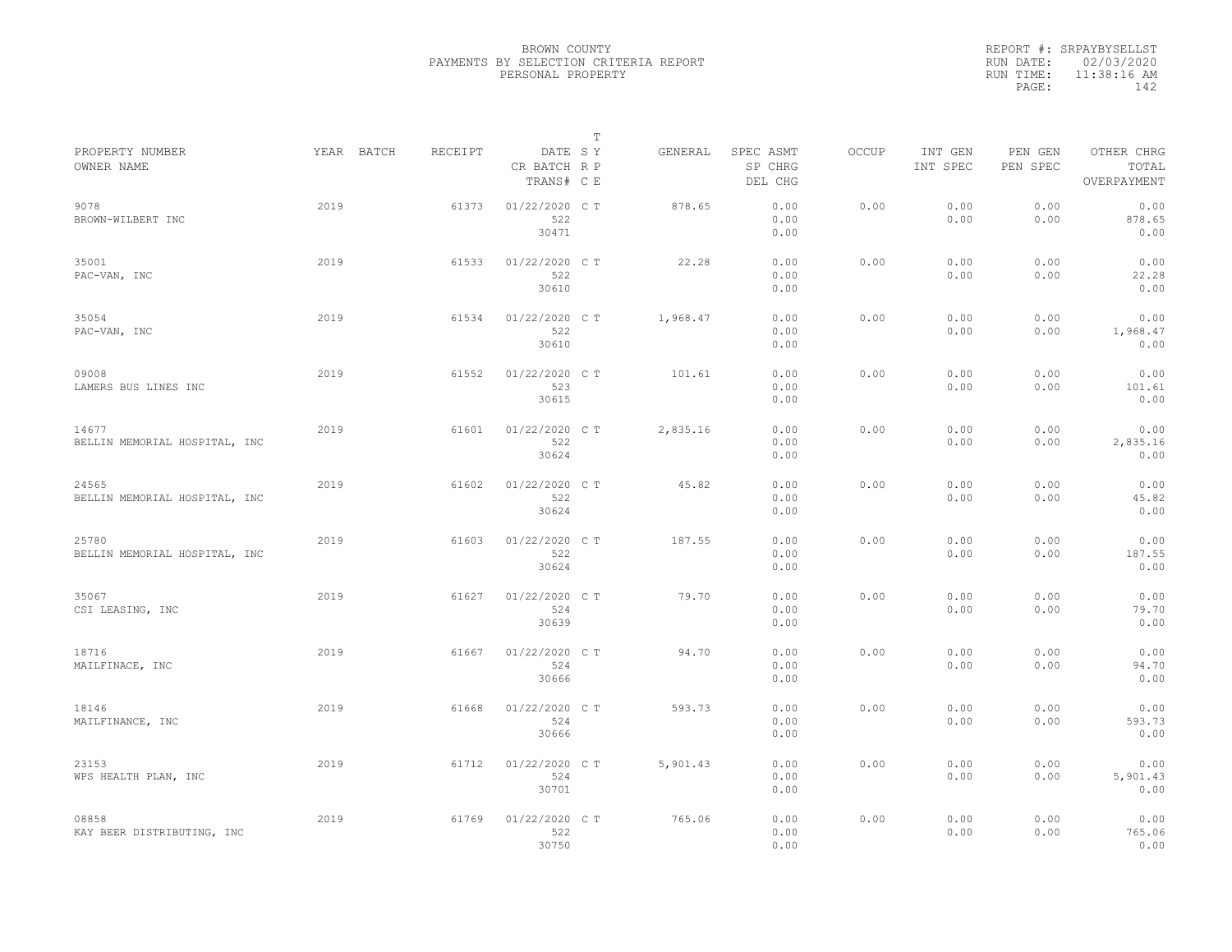|           | REPORT #: SRPAYBYSELLST |
|-----------|-------------------------|
|           | RUN DATE: 02/03/2020    |
| RUN TIME: | $11:38:17$ AM           |
| PAGE:     | 143                     |
|           |                         |

|                                            |      |            |         |                                       | $\mathbb T$ |          |                                 |              |                     |                     |                                    |
|--------------------------------------------|------|------------|---------|---------------------------------------|-------------|----------|---------------------------------|--------------|---------------------|---------------------|------------------------------------|
| PROPERTY NUMBER<br>OWNER NAME              |      | YEAR BATCH | RECEIPT | DATE SY<br>CR BATCH R P<br>TRANS# C E |             | GENERAL  | SPEC ASMT<br>SP CHRG<br>DEL CHG | <b>OCCUP</b> | INT GEN<br>INT SPEC | PEN GEN<br>PEN SPEC | OTHER CHRG<br>TOTAL<br>OVERPAYMENT |
| 18140<br>PITNEY BOWES, INC                 | 2019 |            | 61791   | 01/22/2020 C T<br>524<br>30753        |             | 83.68    | 0.00<br>0.00<br>0.00            | 0.00         | 0.00<br>0.00        | 0.00<br>0.00        | 0.00<br>83.68<br>0.00              |
| 21948<br>PITNEY BOWES, INC                 | 2019 |            | 61792   | 01/22/2020 C T<br>524<br>30753        |             | 57.57    | 0.00<br>0.00<br>0.00            | 0.00         | 0.00<br>0.00        | 0.00<br>0.00        | 0.00<br>57.57<br>0.00              |
| 35018<br>SPIRIT & TRUTH APOSTOLIC ASSEMBLY | 2019 |            | 61793   | 01/22/2020 C T<br>524<br>30753        |             | 163.37   | 0.00<br>0.00<br>0.00            | 0.00         | 0.00<br>0.00        | 0.00<br>0.00        | 0.00<br>163.37<br>0.00             |
| 12089<br>FLUID SYSTEM COMPONENTS           | 2019 |            | 61798   | 01/22/2020 C T<br>524<br>30758        |             | 2,884.96 | 0.00<br>0.00<br>0.00            | 0.00         | 0.00<br>0.00        | 0.00<br>0.00        | 0.00<br>2,884.96<br>0.00           |
| 25178<br>CONOPCO, INC                      | 2019 |            | 61886   | 01/22/2020 CT<br>524<br>30836         |             | 17.93    | 0.00<br>0.00<br>0.00            | 0.00         | 0.00<br>0.00        | 0.00<br>0.00        | 0.00<br>17.93<br>0.00              |
| 25806<br>SCHREIBER FOODS, INC              | 2019 |            | 62287   | 01/23/2020 C T<br>528<br>31008        |             | 862.69   | 0.00<br>0.00<br>0.00            | 0.00         | 0.00<br>0.00        | 0.00<br>0.00        | 0.00<br>862.69<br>0.00             |
| 23189<br>LEWIS R TECHNOLOGIES              | 2019 |            | 62306   | 01/23/2020 C T<br>527<br>31011        |             | 408.44   | 0.00<br>0.00<br>0.00            | 0.00         | 0.00<br>0.00        | 0.00<br>0.00        | 0.00<br>408.44<br>0.00             |
| 09043<br>KILIAN'S TRIVERS, INC             | 2019 |            | 62388   | 01/23/2020 C T<br>526<br>31042        |             | 9,989.78 | 0.00<br>0.00<br>0.00            | 0.00         | 0.00<br>0.00        | 0.00<br>0.00        | 0.00<br>9,989.78<br>0.00           |
| 25794<br>THE CUPCAKE COUTURE               | 2019 |            | 62504   | 01/23/2020 C T<br>528<br>31124        |             | 597.71   | 0.00<br>0.00<br>0.00            | 0.00         | 0.00<br>0.00        | 0.00<br>0.00        | 0.00<br>597.71<br>0.00             |
| 26592<br>DEPERE CABINET INC                | 2019 |            | 62549   | 01/23/2020 C T<br>526<br>31156        |             | 3,990.73 | 0.00<br>0.00<br>0.00            | 0.00         | 0.00<br>0.00        | 0.00<br>0.00        | 0.00<br>3,990.73<br>0.00           |
| 9925<br>METALS ENGINEERING INC             | 2019 |            | 62552   | 01/23/2020 C T<br>528<br>31158        |             | 885.77   | 0.00<br>0.00<br>0.00            | 0.00         | 0.00<br>0.00        | 0.00<br>0.00        | 0.00<br>885.77<br>0.00             |
| 11303<br>PLAN ADMINISTRATORS INC           | 2019 |            | 62588   | 01/23/2020 C T<br>526<br>31189        |             | 6,363.80 | 0.00<br>0.00<br>0.00            | 0.00         | 0.00<br>0.00        | 0.00<br>0.00        | 0.00<br>6,363.80<br>0.00           |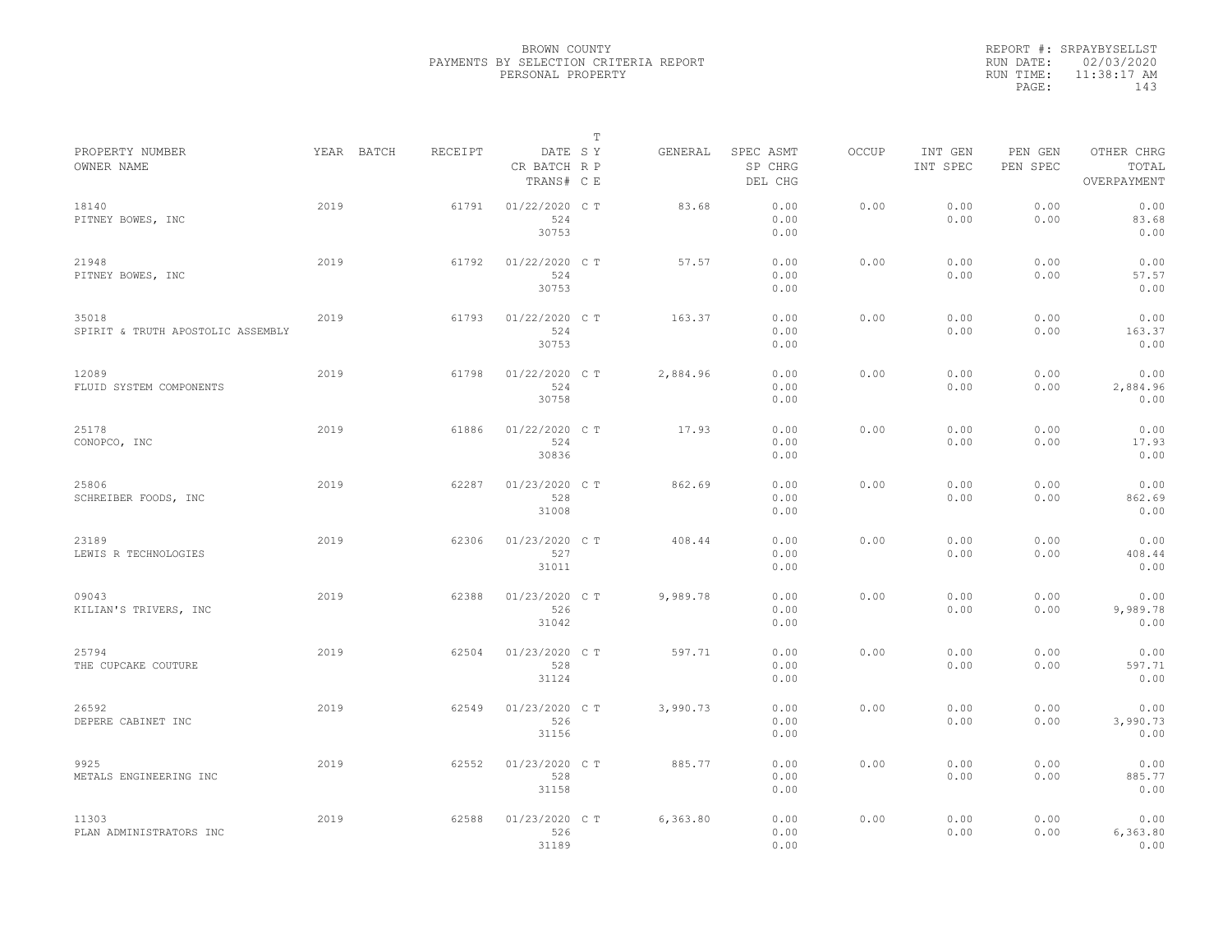|           | REPORT #: SRPAYBYSELLST |
|-----------|-------------------------|
|           | RUN DATE: 02/03/2020    |
| RUN TIME: | $11:38:17$ AM           |
| PAGE:     | 144                     |
|           |                         |

|                                               |      |            |         |                                       | $\mathbb T$ |          |                                 |              |                     |                     |                                    |  |
|-----------------------------------------------|------|------------|---------|---------------------------------------|-------------|----------|---------------------------------|--------------|---------------------|---------------------|------------------------------------|--|
| PROPERTY NUMBER<br>OWNER NAME                 |      | YEAR BATCH | RECEIPT | DATE SY<br>CR BATCH R P<br>TRANS# C E |             | GENERAL  | SPEC ASMT<br>SP CHRG<br>DEL CHG | <b>OCCUP</b> | INT GEN<br>INT SPEC | PEN GEN<br>PEN SPEC | OTHER CHRG<br>TOTAL<br>OVERPAYMENT |  |
| 26525<br>DE PERE AUTO BODY                    | 2019 |            | 62602   | 01/23/2020 C T<br>527<br>31199        |             | 9.28     | 0.00<br>0.00<br>0.00            | 0.00         | 0.00<br>0.00        | 0.00<br>0.00        | 0.00<br>9.28<br>0.00               |  |
| 08829<br>DE PERE AUTO CENTER                  | 2019 |            | 62605   | 01/23/2020 C T<br>527<br>31201        |             | 5.57     | 0.00<br>0.00<br>0.00            | 0.00         | 0.00<br>0.00        | 0.00<br>0.00        | 0.00<br>5.57<br>0.00               |  |
| 23855<br>KDL INVESTMENTS, LLC                 | 2019 |            | 62760   | 01/23/2020 C T<br>526<br>31339        |             | 102.12   | 0.00<br>0.00<br>0.00            | 0.00         | 0.00<br>0.00        | 0.00<br>0.00        | 0.00<br>102.12<br>0.00             |  |
| 25166<br>TMART OPERERATION 1, LLC             | 2019 |            | 62767   | 01/23/2020 C T<br>526<br>31346        |             | 177.33   | 0.00<br>0.00<br>0.00            | 0.00         | 0.00<br>0.00        | 0.00<br>0.00        | 0.00<br>177.33<br>0.00             |  |
| 08959<br>BROOKS TRACTOR INC                   | 2019 |            | 62774   | 01/23/2020 C T<br>526<br>31353        |             | 328.76   | 0.00<br>0.00<br>0.00            | 0.00         | 0.00<br>0.00        | 0.00<br>0.00        | 0.00<br>328.76<br>0.00             |  |
| 23923<br>PREMIER STAFFING, INC                | 2019 |            | 62775   | 01/23/2020 C T<br>526<br>31354        |             | 149.44   | 0.00<br>0.00<br>0.00            | 0.00         | 0.00<br>0.00        | 0.00<br>0.00        | 0.00<br>149.44<br>0.00             |  |
| 12604<br>STUDIO 44, LLC                       | 2019 |            | 62779   | 01/23/2020 C T<br>526<br>31358        |             | 99.61    | 0.00<br>0.00<br>0.00            | 0.00         | 0.00<br>0.00        | 0.00<br>0.00        | 0.00<br>99.61<br>0.00              |  |
| 25787<br>JENSTAR YOGA & DANCE                 | 2019 |            | 62794   | 01/23/2020 C T<br>527<br>31374        |             | 87.66    | 0.00<br>0.00<br>0.00            | 0.00         | 0.00<br>0.00        | 0.00<br>0.00        | 0.00<br>87.66<br>0.00              |  |
| 15590<br>GREATAMERICA FINANCIAL SERVICES CORP | 2019 |            | 62798   | 01/23/2020 C T<br>526<br>31376        |             | 382.53   | 0.00<br>0.00<br>0.00            | 0.00         | 0.00<br>0.00        | 0.00<br>0.00        | 0.00<br>382.53<br>0.00             |  |
| 35016<br>GREATAMERICA FINANCIAL SERVICES CORP | 2019 |            | 62799   | 01/23/2020 C T<br>526<br>31376        |             | 398.48   | 0.00<br>0.00<br>0.00            | 0.00         | 0.00<br>0.00        | 0.00<br>0.00        | 0.00<br>398.48<br>0.00             |  |
| 35039<br>GREATAMERICA FINANCIAL SERVICES CORP | 2019 |            | 62800   | 01/23/2020 C T<br>526<br>31376        |             | 159.38   | 0.00<br>0.00<br>0.00            | 0.00         | 0.00<br>0.00        | 0.00<br>0.00        | 0.00<br>159.38<br>0.00             |  |
| 35040<br>GREATAMERICA FINANCIAL SERVICES CORP | 2019 |            | 62801   | 01/23/2020 C T<br>526<br>31376        |             | 1,394.66 | 0.00<br>0.00<br>0.00            | 0.00         | 0.00<br>0.00        | 0.00<br>0.00        | 0.00<br>1,394.66<br>0.00           |  |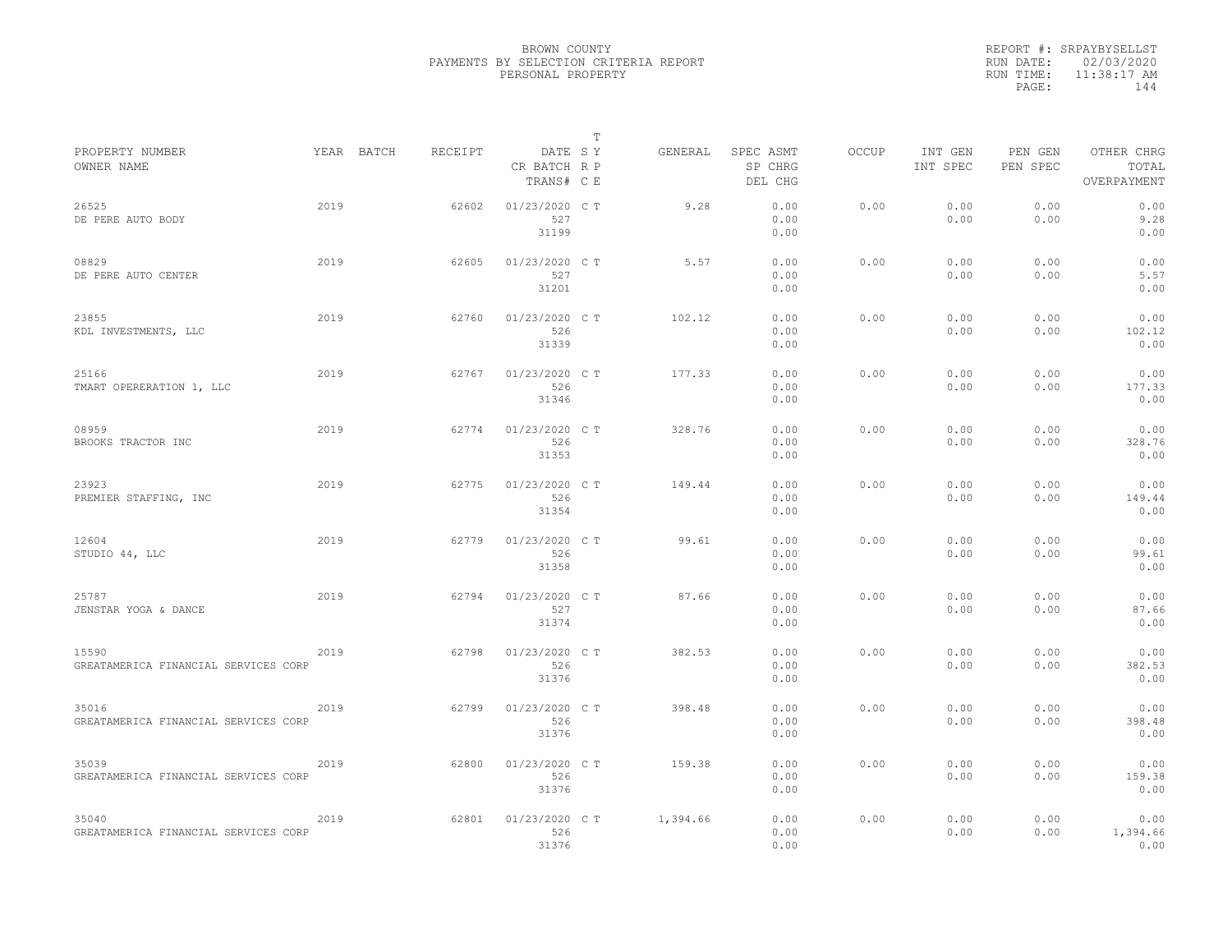|           | REPORT #: SRPAYBYSELLST |
|-----------|-------------------------|
|           | RUN DATE: 02/03/2020    |
| RUN TIME: | $11:38:18$ AM           |
| PAGE:     | 145                     |
|           |                         |

|                                               |      |            |         |                                       | $\mathbb T$ |          |                                 |              |                     |                     |                                    |
|-----------------------------------------------|------|------------|---------|---------------------------------------|-------------|----------|---------------------------------|--------------|---------------------|---------------------|------------------------------------|
| PROPERTY NUMBER<br>OWNER NAME                 |      | YEAR BATCH | RECEIPT | DATE SY<br>CR BATCH R P<br>TRANS# C E |             | GENERAL  | SPEC ASMT<br>SP CHRG<br>DEL CHG | <b>OCCUP</b> | INT GEN<br>INT SPEC | PEN GEN<br>PEN SPEC | OTHER CHRG<br>TOTAL<br>OVERPAYMENT |
| 12611<br>GREATAMERICA FINANCIAL SERVICES CORP | 2019 |            | 62802   | 01/23/2020 C T<br>526<br>31376        |             | 5,076.58 | 0.00<br>0.00<br>0.00            | 0.00         | 0.00<br>0.00        | 0.00<br>0.00        | 0.00<br>5,076.58<br>0.00           |
| 25802<br>ALLSTATE INSURANCE                   | 2019 |            | 62882   | 01/23/2020 C T<br>528<br>31427        |             | 103.61   | 0.00<br>0.00<br>0.00            | 0.00         | 0.00<br>0.00        | 0.00<br>0.00        | 0.00<br>103.61<br>0.00             |
| 35055<br>WABASHA LEASING, LLC                 | 2019 |            | 63208   | 01/24/2020 C T<br>533<br>31533        |             | 131.50   | 0.00<br>0.00<br>0.00            | 0.00         | 0.00<br>0.00        | 0.00<br>0.00        | 0.00<br>131.50<br>0.00             |
| 35014<br>WABASHA LEASING, LLC                 | 2019 |            | 63209   | 01/24/2020 C T<br>533<br>31533        |             | 37.15    | 0.00<br>0.00<br>0.00            | 0.00         | 0.00<br>0.00        | 0.00<br>0.00        | 0.00<br>37.15<br>0.00              |
| 08807<br>UNION HOTEL CORPORATION              | 2019 |            | 63257   | 01/24/2020 C T<br>532<br>31578        |             | 811.49   | 0.00<br>0.00<br>0.00            | 0.00         | 0.00<br>0.00        | 0.00<br>0.00        | 0.00<br>811.49<br>0.00             |
| 15391<br>WISCONSIN LIFT TRUCK                 | 2019 |            | 63339   | 01/24/2020 C T<br>531<br>31607        |             | 59.77    | 0.00<br>0.00<br>0.00            | 0.00         | 0.00<br>0.00        | 0.00<br>0.00        | 0.00<br>59.77<br>0.00              |
| 20496<br>STARBUCKS CORPORATION                | 2019 |            | 63341   | 01/24/2020 C T<br>533<br>31609        |             | 1,860.88 | 0.00<br>0.00<br>0.00            | 0.00         | 0.00<br>0.00        | 0.00<br>0.00        | 0.00<br>1,860.88<br>0.00           |
| 14700<br>WASTE MANAGEMENT OF WISCONSIN, INC   | 2019 |            | 63465   | 01/24/2020 C T<br>533<br>31676        |             | 183.84   | 0.00<br>0.00<br>0.00            | 0.00         | 0.00<br>0.00        | 0.00<br>0.00        | 0.00<br>183.84<br>0.00             |
| 35029<br>FRANCOTYP-POSTALIA, INC              | 2019 |            | 63570   | 01/24/2020 C T<br>533<br>31742        |             | 15.94    | 0.00<br>0.00<br>0.00            | 0.00         | 0.00<br>0.00        | 0.00<br>0.00        | 0.00<br>15.94<br>0.00              |
| 35007<br>FRANCOTYP-POSTALIA, INC              | 2019 |            | 63573   | 01/24/2020 C T<br>533<br>31742        |             | 26.01    | 0.00<br>0.00<br>0.00            | 0.00         | 0.00<br>0.00        | 0.00<br>0.00        | 0.00<br>26.01<br>0.00              |
| 08794<br><b>ACTION HEATING</b>                | 2019 |            | 63635   | 01/24/2020 C T<br>532<br>31794        |             | 185.70   | 0.00<br>0.00<br>0.00            | 0.00         | 0.00<br>0.00        | 0.00<br>0.00        | 0.00<br>185.70<br>0.00             |
| 19693<br>DOLGENCORP, INC                      | 2019 |            | 63639   | 01/24/2020 C T<br>532<br>31798        |             | 414.40   | 0.00<br>0.00<br>0.00            | 0.00         | 0.00<br>0.00        | 0.00<br>0.00        | 0.00<br>414.40<br>0.00             |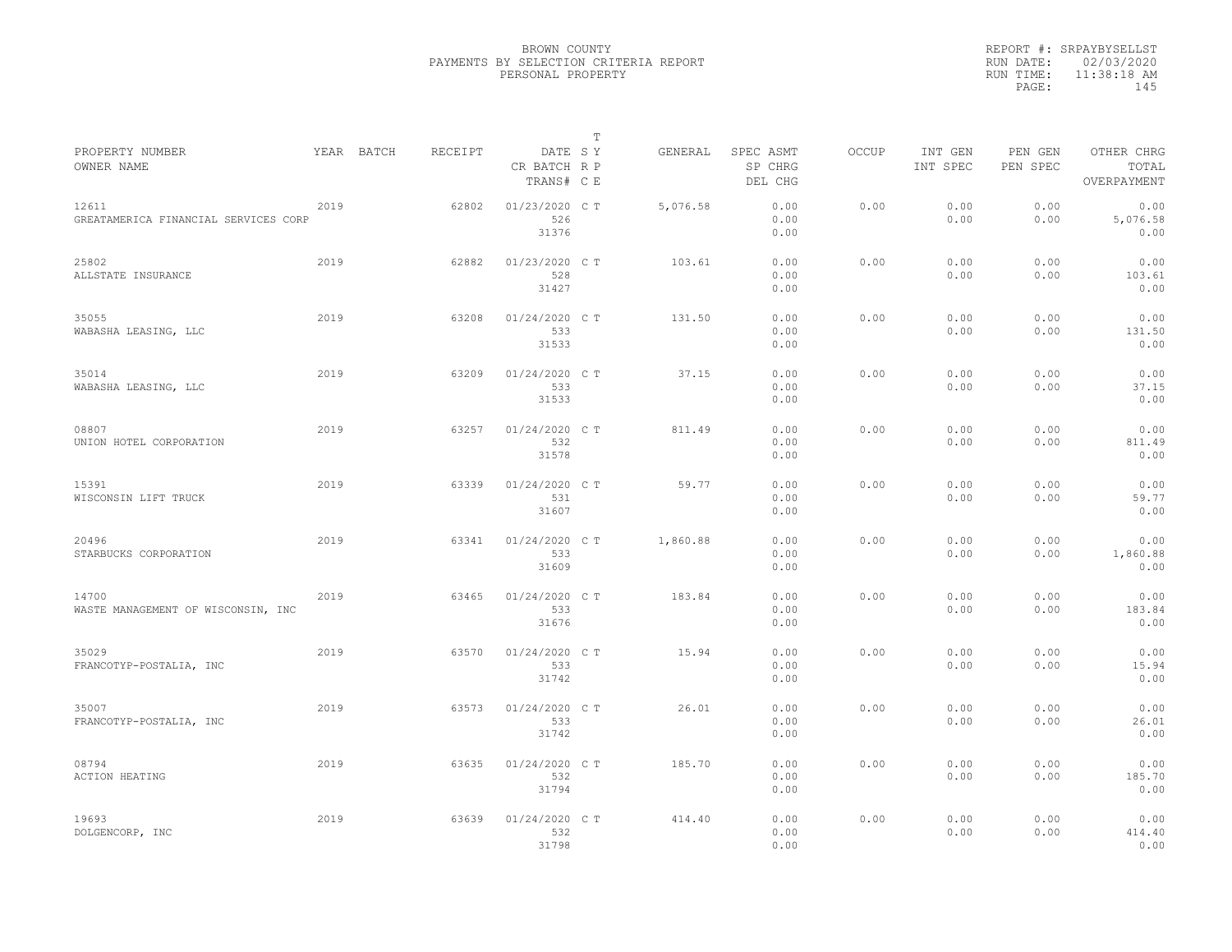|           | REPORT #: SRPAYBYSELLST |
|-----------|-------------------------|
|           | RUN DATE: 02/03/2020    |
| RUN TIME: | $11:38:18$ AM           |
| PAGE:     | 146                     |
|           |                         |

|                                                 |      |                       |       |                                       | $\mathbb T$ |           |                                 |              |                     |                     |                                    |
|-------------------------------------------------|------|-----------------------|-------|---------------------------------------|-------------|-----------|---------------------------------|--------------|---------------------|---------------------|------------------------------------|
| PROPERTY NUMBER<br>OWNER NAME                   |      | YEAR BATCH<br>RECEIPT |       | DATE SY<br>CR BATCH R P<br>TRANS# C E |             | GENERAL   | SPEC ASMT<br>SP CHRG<br>DEL CHG | <b>OCCUP</b> | INT GEN<br>INT SPEC | PEN GEN<br>PEN SPEC | OTHER CHRG<br>TOTAL<br>OVERPAYMENT |
| 25167<br>CAPITAL CREDIT UNION                   | 2019 |                       | 63667 | 01/24/2020 C T<br>532<br>31810        |             | 561.85    | 0.00<br>0.00<br>0.00            | 0.00         | 0.00<br>0.00        | 0.00<br>0.00        | 0.00<br>561.85<br>0.00             |
| 35015<br>ARTHUR GALLAGHER RISK MANAGEMENT SERV  | 2019 |                       | 63711 | 01/24/2020 C T<br>532<br>31833        |             | 189.41    | 0.00<br>0.00<br>0.00            | 0.00         | 0.00<br>0.00        | 0.00<br>0.00        | 0.00<br>189.41<br>0.00             |
| 23851<br>MCB INDUSTRIES                         | 2019 |                       | 63764 | 01/24/2020 C T<br>532<br>31875        |             | 5.57      | 0.00<br>0.00<br>0.00            | 0.00         | 0.00<br>0.00        | 0.00<br>0.00        | 0.00<br>5.57<br>0.00               |
| 15388<br>KRESS INN                              | 2019 |                       | 64299 | 01/27/2020 C T<br>538<br>32003        |             | 786.99    | 0.00<br>0.00<br>0.00            | 0.00         | 0.00<br>0.00        | 0.00<br>0.00        | 0.00<br>786.99<br>0.00             |
| 08999<br>PETERBILT OF WISCONSIN                 | 2019 |                       | 64301 | 01/27/2020 C T<br>537<br>32006        |             | 669.44    | 0.00<br>0.00<br>0.00            | 0.00         | 0.00<br>0.00        | 0.00<br>0.00        | 0.00<br>669.44<br>0.00             |
| 35036<br>XEROX CORP                             | 2019 |                       | 64331 | 01/27/2020 C T<br>538<br>32014        |             | 1,773.22  | 0.00<br>0.00<br>0.00            | 0.00         | 0.00<br>0.00        | 0.00<br>0.00        | 0.00<br>1,773.22<br>0.00           |
| 18124<br>XEROX CORPORATION                      | 2019 |                       | 64332 | 01/27/2020 C T<br>538<br>32014        |             | 514.04    | 0.00<br>0.00<br>0.00            | 0.00         | 0.00<br>0.00        | 0.00<br>0.00        | 0.00<br>514.04<br>0.00             |
| 23176<br>MENARD, INC #3281                      | 2019 |                       | 64342 | 01/27/2020 C T<br>538<br>32025        |             | 30,296.10 | 0.00<br>0.00<br>0.00            | 0.00         | 0.00<br>0.00        | 0.00<br>0.00        | 0.00<br>30,296.10<br>0.00          |
| 9120<br>VALLEY CABINET INC                      | 2019 |                       | 64657 | 01/27/2020 C T<br>538<br>32189        |             | 4,382.42  | 0.00<br>0.00<br>0.00            | 0.00         | 0.00<br>0.00        | 0.00<br>0.00        | 0.00<br>4,382.42<br>0.00           |
| 26538<br>THE SALTBOX LIGHTING & HOME FURNISHING | 2019 |                       | 64662 | 01/27/2020 C T<br>538<br>32192        |             | 5.57      | 0.00<br>0.00<br>0.00            | 0.00         | 0.00<br>0.00        | 0.00<br>0.00        | 0.00<br>5.57<br>0.00               |
| 09917<br>MARTIN PHOTOGRAPHY                     | 2019 |                       | 64816 | 01/27/2020 C T<br>537<br>32290        |             | 264.99    | 0.00<br>0.00<br>0.00            | 0.00         | 0.00<br>0.00        | 0.00<br>0.00        | 0.00<br>264.99<br>0.00             |
| 24555<br>SUNBLET RENTALS, INC 367A              | 2019 |                       | 64858 | 01/27/2020 C T<br>535<br>32316        |             | 424.36    | 0.00<br>0.00<br>0.00            | 0.00         | 0.00<br>0.00        | 0.00<br>0.00        | 0.00<br>424.36<br>0.00             |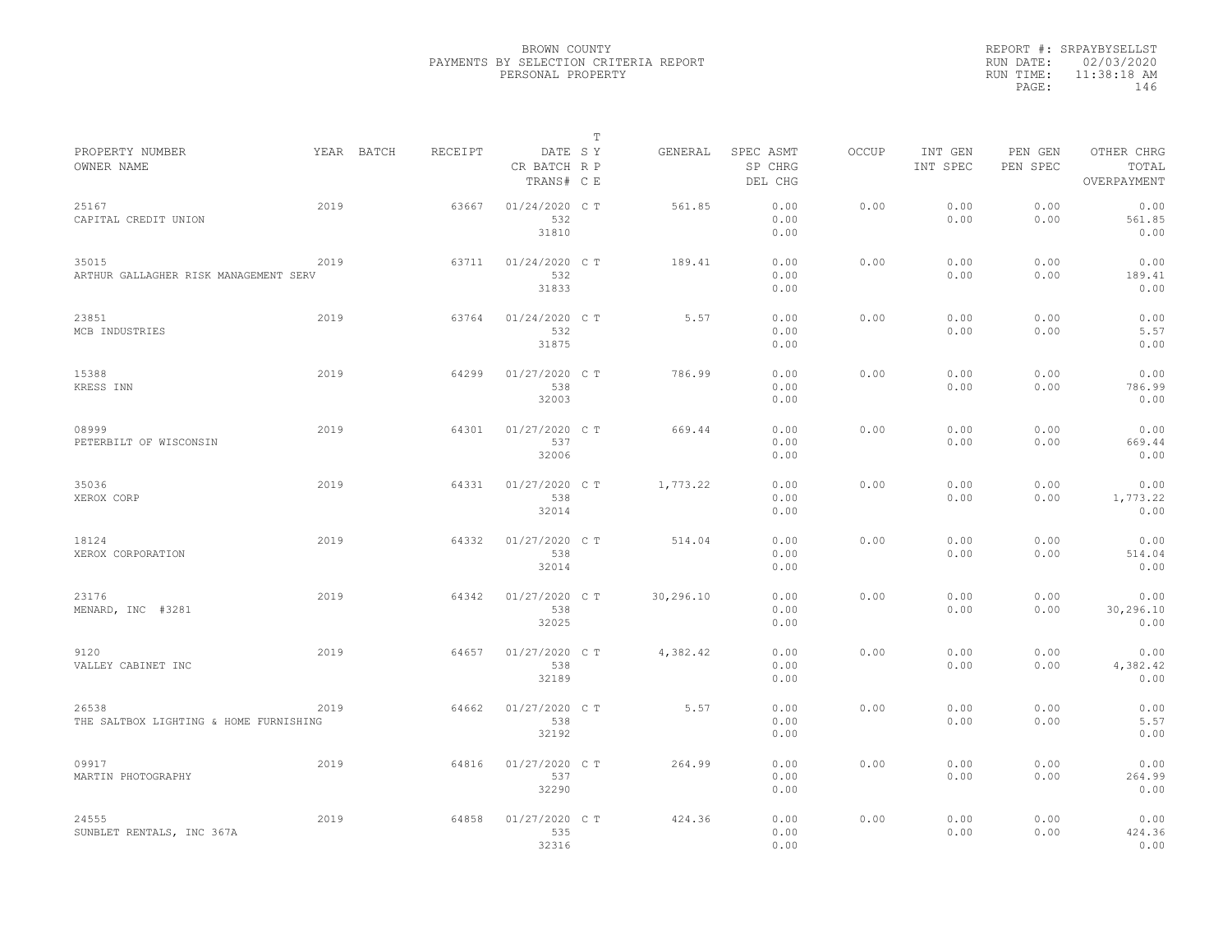|                                                  |      |             |         |                                       | $\mathbb T$ |            |                                 |              |                     |                     |                                    |
|--------------------------------------------------|------|-------------|---------|---------------------------------------|-------------|------------|---------------------------------|--------------|---------------------|---------------------|------------------------------------|
| PROPERTY NUMBER<br>OWNER NAME                    |      | YEAR BATCH  | RECEIPT | DATE SY<br>CR BATCH R P<br>TRANS# C E |             | GENERAL    | SPEC ASMT<br>SP CHRG<br>DEL CHG | <b>OCCUP</b> | INT GEN<br>INT SPEC | PEN GEN<br>PEN SPEC | OTHER CHRG<br>TOTAL<br>OVERPAYMENT |
| 26566<br>GREAT LAKES COCA-COLA DISTIBUTION, LLC  | 2019 |             | 64859   | 01/27/2020 C T<br>539<br>32317        |             | 456.25     | 0.00<br>0.00<br>0.00            | 0.00         | 0.00<br>0.00        | 0.00<br>0.00        | 0.00<br>456.25<br>0.00             |
| 35051<br>GREAT LAKES COCA-COLA DISTRIBUTION, LLC | 2019 |             | 64870   | 01/27/2020 C T<br>539<br>32317        |             | 78.00      | 0.00<br>0.00<br>0.00            | 0.00         | 0.00<br>0.00        | 0.00<br>0.00        | 0.00<br>78.00<br>0.00              |
| 9082<br>DE PERE FOUNDRY INC                      |      | 2019 200127 | 3427    | $01/27/2020$ C T                      |             | 1,492.29   | 0.00<br>0.00<br>0.00            | 0.00         | 0.00<br>0.00        | 0.00<br>0.00        | 0.00<br>1,492.29<br>0.00           |
| 14722<br>LUNA COFFEE                             | 2019 |             | 65111   | 01/27/2020 C T<br>535<br>32453        |             | 1,159.57   | 0.00<br>0.00<br>0.00            | 0.00         | 0.00<br>0.00        | 0.00<br>0.00        | 0.00<br>1,159.57<br>0.00           |
| 26553<br>CHAMPION WELLNESS & BEAUTY              |      | 2019 200128 | 3467    | 01/28/2020 C T                        |             | 83.68      | 0.00<br>0.00<br>0.00            | 0.00         | 0.00<br>0.00        | 0.00<br>0.00        | 0.00<br>83.68<br>0.00              |
| 23149<br>ZIMMER US, INC                          | 2019 |             | 65520   | 01/28/2020 C T<br>540<br>32531        |             | 14,720.09  | 0.00<br>0.00<br>0.00            | 0.00         | 0.00<br>0.00        | 0.00<br>0.00        | 0.00<br>14,720.09<br>0.00          |
| 08895<br>SEROOGY'S HOLIDAY HOUSE, LTD            | 2019 |             | 65562   | 01/28/2020 C T<br>543<br>32571        |             | 685.22     | 0.00<br>0.00<br>0.00            | 0.00         | 0.00<br>0.00        | 0.00<br>0.00        | 0.00<br>685.22<br>0.00             |
| 15393<br>VALLEY KING OF WISCONSIN, LLC           | 2019 |             | 65649   | 01/28/2020 C T<br>545<br>32622        |             | 2,097.98   | 0.00<br>0.00<br>0.00            | 0.00         | 0.00<br>0.00        | 0.00<br>0.00        | 0.00<br>2,097.98<br>0.00           |
| 9098<br>AHLSTROM MUNKSJO SPECIALTY SOLUTIONS LLC | 2019 |             | 65875   | 01/28/2020 C T<br>543<br>32736        |             | 123,850.20 | 0.00<br>0.00<br>0.00            | 0.00         | 0.00<br>0.00        | 0.00<br>0.00        | 0.00<br>123,850.20<br>0.00         |
| 26541<br>THE AMERICAN BOTTLING COMPANY           | 2019 |             | 65902   | 01/28/2020 C T<br>543<br>32758        |             | 85.43      | 0.00<br>0.00<br>0.00            | 0.00         | 0.00<br>0.00        | 0.00<br>0.00        | 0.00<br>85.43<br>0.00              |
| 23142<br>ST VINCENT HOSPITAL                     | 2019 |             | 66043   | 01/28/2020 C T<br>540<br>32823        |             | 33.42      | 0.00<br>0.00<br>0.00            | 0.00         | 0.00<br>0.00        | 0.00<br>0.00        | 0.00<br>33.42<br>0.00              |
| 35061<br>ST VINCENT HOSPITAL DBA PREVEA HEALTH   | 2019 |             | 66049   | 01/28/2020 C T<br>540<br>32823        |             | 1,603.87   | 0.00<br>0.00<br>0.00            | 0.00         | 0.00<br>0.00        | 0.00<br>0.00        | 0.00<br>1,603.87<br>0.00           |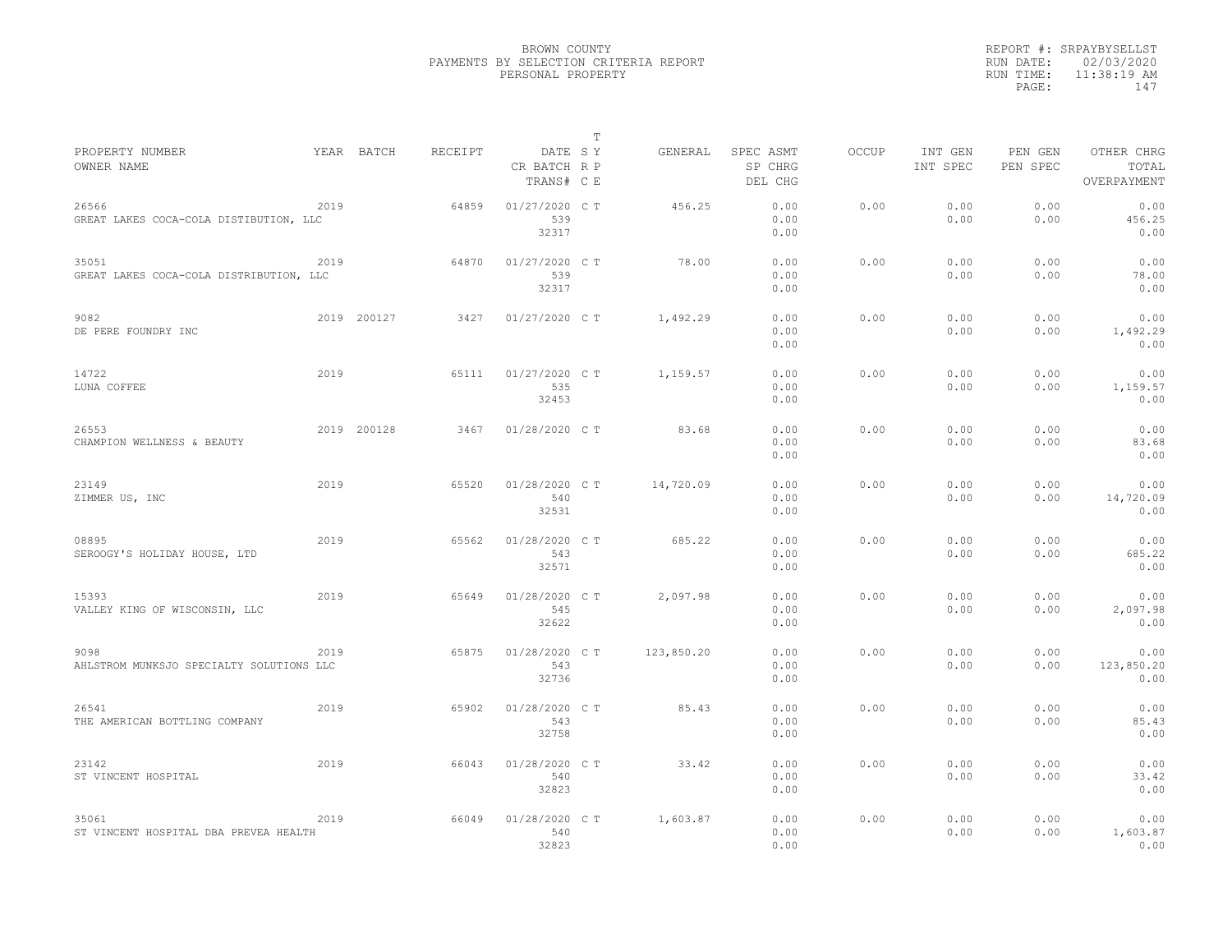|           | REPORT #: SRPAYBYSELLST |
|-----------|-------------------------|
|           | RUN DATE: 02/03/2020    |
| RUN TIME: | $11:38:19$ AM           |
| PAGE:     | 148                     |
|           |                         |

|                                       |            |         |                                       | Т          |                                 |       |                     |                     |                                    |
|---------------------------------------|------------|---------|---------------------------------------|------------|---------------------------------|-------|---------------------|---------------------|------------------------------------|
| PROPERTY NUMBER<br>OWNER NAME         | YEAR BATCH | RECEIPT | DATE SY<br>CR BATCH R P<br>TRANS# C E | GENERAL    | SPEC ASMT<br>SP CHRG<br>DEL CHG | OCCUP | INT GEN<br>INT SPEC | PEN GEN<br>PEN SPEC | OTHER CHRG<br>TOTAL<br>OVERPAYMENT |
| 19751<br>FLEX LLC                     | 2019       | 66101   | 01/28/2020 C T<br>540<br>32862        | 135.56     | 0.00<br>0.00<br>0.00            | 0.00  | 0.00<br>0.00        | 0.00<br>0.00        | 0.00<br>135.56<br>0.00             |
| 26594<br>FLEX LLC                     | 2019       | 66102   | 01/28/2020 C T<br>540<br>32862        | 135.56     | 0.00<br>0.00<br>0.00            | 0.00  | 0.00<br>0.00        | 0.00<br>0.00        | 0.00<br>135.56<br>0.00             |
| 9077<br>BELMARK INC                   | 2019       | 66103   | 01/28/2020 C T<br>540<br>32862        | 63, 975.85 | 0.00<br>0.00<br>0.00            | 0.00  | 0.00<br>0.00        | 0.00<br>0.00        | 0.00<br>63,975.85<br>0.00          |
| 26590<br>BELMARK INC                  | 2019       | 66104   | 01/28/2020 C T<br>540<br>32862        | 7,340.55   | 0.00<br>0.00<br>0.00            | 0.00  | 0.00<br>0.00        | 0.00<br>0.00        | 0.00<br>7,340.55<br>0.00           |
| 24568<br>MILLWOOD, INC                | 2019       | 66113   | 01/28/2020 C T<br>545<br>32867        | 904.54     | 0.00<br>0.00<br>0.00            | 0.00  | 0.00<br>0.00        | 0.00<br>0.00        | 0.00<br>904.54<br>0.00             |
| 25773<br>RAYMOND LEASING CORPORATION  | 2019       | 66361   | 01/28/2020 C T<br>543<br>33047        | 44.57      | 0.00<br>0.00<br>0.00            | 0.00  | 0.00<br>0.00        | 0.00<br>0.00        | 0.00<br>44.57<br>0.00              |
| 19705<br>THE HILLMAN GROUP INC        | 2019       | 66469   | 01/28/2020 C T<br>543<br>33124        | 173.33     | 0.00<br>0.00<br>0.00            | 0.00  | 0.00<br>0.00        | 0.00<br>0.00        | 0.00<br>173.33<br>0.00             |
| 24567<br>BRIGHT BEGINNINGS CHILD CARE | 2019       | 66475   | 01/28/2020 C T<br>543<br>33129        | 597.71     | 0.00<br>0.00<br>0.00            | 0.00  | 0.00<br>0.00        | 0.00<br>0.00        | 0.00<br>597.71<br>0.00             |
| 08904<br>SYSTEMS FURNITURE            | 2019       | 66518   | 01/28/2020 C T<br>545<br>33154        | 857.91     | 0.00<br>0.00<br>0.00            | 0.00  | 0.00<br>0.00        | 0.00<br>0.00        | 0.00<br>857.91<br>0.00             |
| 11343<br>CREATIVE SIGN CO INC         | 2019       | 66547   | 01/28/2020 C T<br>542<br>33177        | 665.46     | 0.00<br>0.00<br>0.00            | 0.00  | 0.00<br>0.00        | 0.00<br>0.00        | 0.00<br>665.46<br>0.00             |
| 24543<br>VALLEY AQUATIC SOLUTIONS     | 2019       | 66594   | 01/28/2020 C T<br>542<br>33218        | 55.71      | 0.00<br>0.00<br>0.00            | 0.00  | 0.00<br>0.00        | 0.00<br>0.00        | 0.00<br>55.71<br>0.00              |
| 25169<br>WASEDA FARM, LLC             | 2019       | 66604   | 01/28/2020 C T<br>540<br>33219        | 2,291.25   | 0.00<br>0.00<br>0.00            | 0.00  | 0.00<br>0.00        | 0.00<br>0.00        | 0.00<br>2,291.25<br>0.00           |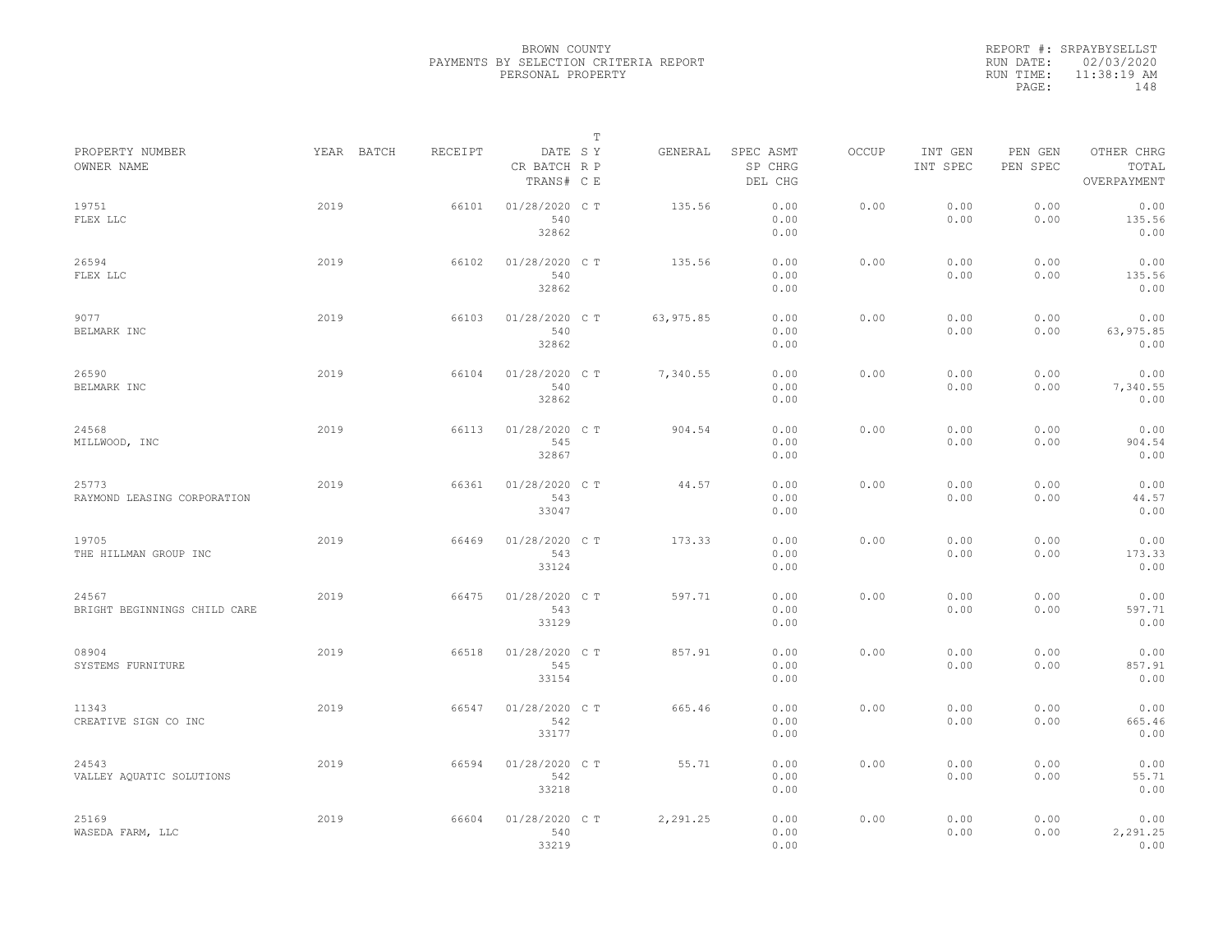|           | REPORT #: SRPAYBYSELLST |
|-----------|-------------------------|
|           | RUN DATE: 02/03/2020    |
| RUN TIME: | 11:38:20 AM             |
| PAGE:     | 149                     |
|           |                         |

|                                          |            |         |                                       | T |          |                                 |              |                     |                     |                                    |
|------------------------------------------|------------|---------|---------------------------------------|---|----------|---------------------------------|--------------|---------------------|---------------------|------------------------------------|
| PROPERTY NUMBER<br>OWNER NAME            | YEAR BATCH | RECEIPT | DATE SY<br>CR BATCH R P<br>TRANS# C E |   | GENERAL  | SPEC ASMT<br>SP CHRG<br>DEL CHG | <b>OCCUP</b> | INT GEN<br>INT SPEC | PEN GEN<br>PEN SPEC | OTHER CHRG<br>TOTAL<br>OVERPAYMENT |
| 23882<br>BUILDER SERVICES GROUP, INC     | 2019       | 66609   | 01/28/2020 C T<br>541<br>33224        |   | 274.82   | 0.00<br>0.00<br>0.00            | 0.00         | 0.00<br>0.00        | 0.00<br>0.00        | 0.00<br>274.82<br>0.00             |
| 35004<br>PAYLESS SHOESOURCE, INC #206746 | 2019       | 66629   | 01/28/2020 C T<br>541<br>33237        |   | 152.27   | 0.00<br>0.00<br>0.00            | 0.00         | 0.00<br>0.00        | 0.00<br>0.00        | 0.00<br>152.27<br>0.00             |
| 35064<br>VITALITY FOODSERVICE, INC       | 2019       | 66734   | 01/28/2020 C T<br>545<br>33274        |   | 67.73    | 0.00<br>0.00<br>0.00            | 0.00         | 0.00<br>0.00        | 0.00<br>0.00        | 0.00<br>67.73<br>0.00              |
| 08994<br>HEIN CONSTRUCTION CO INC        | 2019       | 66760   | 01/28/2020 C T<br>545<br>33293        |   | 243.07   | 0.00<br>0.00<br>0.00            | 0.00         | 0.00<br>0.00        | 0.00<br>0.00        | 0.00<br>243.07<br>0.00             |
| 11613<br>SIERRA COATING TECHNOLOGIES LLC | 2019       | 66799   | 01/28/2020 C T<br>545<br>33322        |   | 5,680.43 | 0.00<br>0.00<br>0.00            | 0.00         | 0.00<br>0.00        | 0.00<br>0.00        | 0.00<br>5,680.43<br>0.00           |
| 20493<br>AUTOZONE PARTS, INC             | 2019       | 66842   | 01/28/2020 C T<br>542<br>33342        |   | 500.08   | 0.00<br>0.00<br>0.00            | 0.00         | 0.00<br>0.00        | 0.00<br>0.00        | 0.00<br>500.08<br>0.00             |
| 14788<br>WILD BLUE TECHNOLOGIES          | 2019       | 66875   | 01/28/2020 C T<br>545<br>33373        |   | 4,841.09 | 0.00<br>0.00<br>0.00            | 0.00         | 0.00<br>0.00        | 0.00<br>0.00        | 0.00<br>4,841.09<br>0.00           |
| 35027<br>TWEET GAROT MECHANICAL          | 2019       | 66879   | 01/28/2020 C T<br>542<br>33374        |   | 5,959.21 | 0.00<br>0.00<br>0.00            | 0.00         | 0.00<br>0.00        | 0.00<br>0.00        | 0.00<br>5,959.21<br>0.00           |
| 12091<br>STRAUBEL CO INC                 | 2019       | 66893   | 01/28/2020 C T<br>542<br>33382        |   | 1,873.68 | 0.00<br>0.00<br>0.00            | 0.00         | 0.00<br>0.00        | 0.00<br>0.00        | 0.00<br>1,873.68<br>0.00           |
| 9924<br>DAANEN & JANSSEN INC             | 2019       | 66920   | 01/28/2020 C T<br>542<br>33401        |   | 456.81   | 0.00<br>0.00<br>0.00            | 0.00         | 0.00<br>0.00        | 0.00<br>0.00        | 0.00<br>456.81<br>0.00             |
| 9080<br>DAANEN & JANSSEN INC             | 2019       | 66921   | 01/28/2020 C T<br>542<br>33401        |   | 1,225.59 | 0.00<br>0.00<br>0.00            | 0.00         | 0.00<br>0.00        | 0.00<br>0.00        | 0.00<br>1,225.59<br>0.00           |
| 25796<br><b>WS ENTERPRISES</b>           | 2019       | 66947   | 01/28/2020 CT<br>542<br>33414         |   | 31.88    | 0.00<br>0.00<br>0.00            | 0.00         | 0.00<br>0.00        | 0.00<br>0.00        | 0.00<br>31.88<br>0.00              |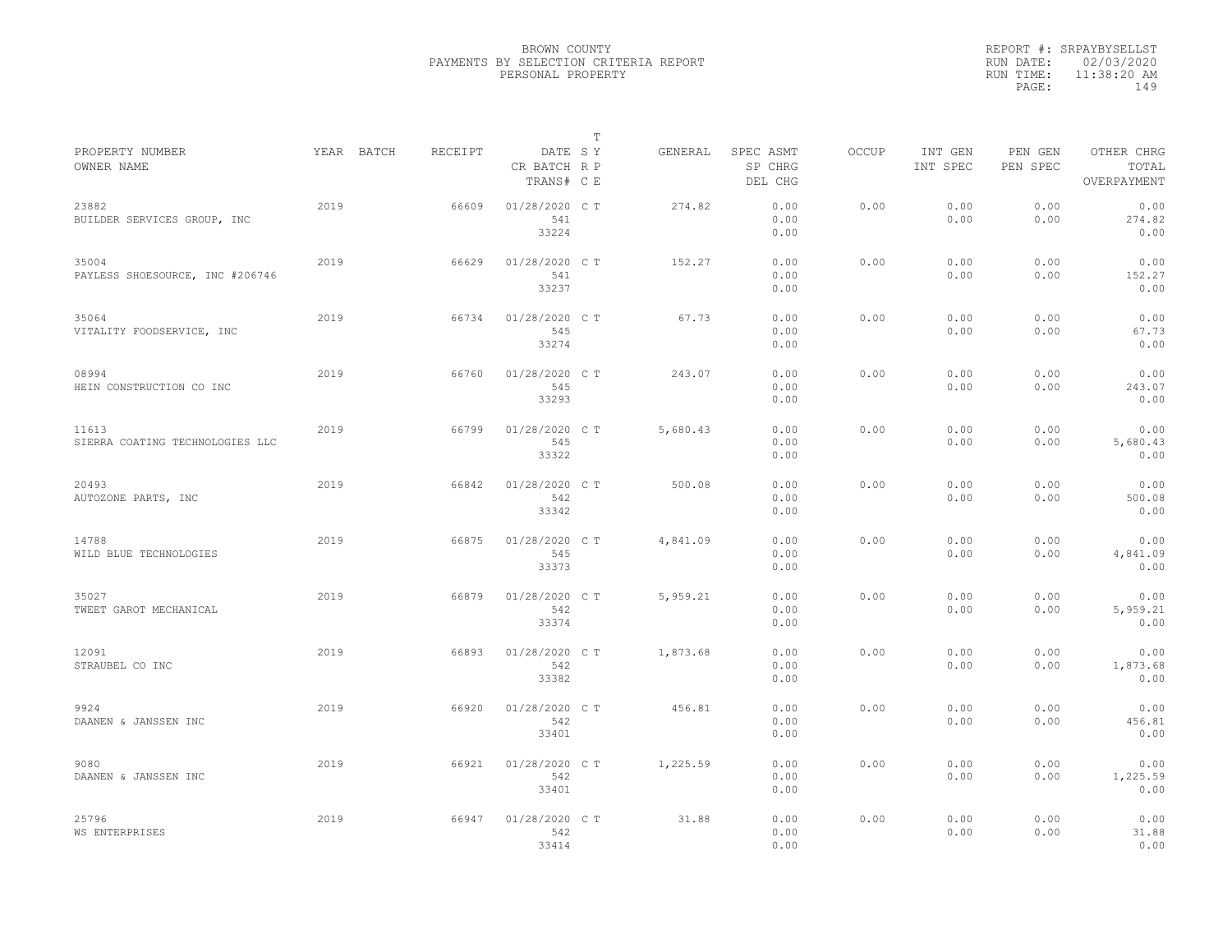|                                                   |      |             |         |                                       | $\mathbb{T}$ |          |                                 |              |                     |                     |                                    |
|---------------------------------------------------|------|-------------|---------|---------------------------------------|--------------|----------|---------------------------------|--------------|---------------------|---------------------|------------------------------------|
| PROPERTY NUMBER<br>OWNER NAME                     |      | YEAR BATCH  | RECEIPT | DATE SY<br>CR BATCH R P<br>TRANS# C E |              | GENERAL  | SPEC ASMT<br>SP CHRG<br>DEL CHG | <b>OCCUP</b> | INT GEN<br>INT SPEC | PEN GEN<br>PEN SPEC | OTHER CHRG<br>TOTAL<br>OVERPAYMENT |
| 08931<br>DE PERE CHIROPRACTIC CENTER SC           |      | 2019 200129 | 3546    | 01/29/2020 C T                        |              | 3.71     | 0.00<br>0.00<br>0.00            | 0.00         | 0.00<br>0.00        | 0.00<br>0.00        | 0.00<br>3.71<br>0.00               |
| 08990<br>GENERAL PARTS DISTRIBUTION, LLC 103371   | 2019 |             | 67396   | 01/29/2020 C T<br>549<br>33473        |              | 1,291.06 | 0.00<br>0.00<br>0.00            | 0.00         | 0.00<br>0.00        | 0.00<br>0.00        | 0.00<br>1,291.06<br>0.00           |
| 21957<br>MOMENTUM THREE, INC                      | 2019 |             | 67414   | 01/29/2020 C T<br>548<br>33487        |              | 176.41   | 0.00<br>0.00<br>0.00            | 0.00         | 0.00<br>0.00        | 0.00<br>0.00        | 0.00<br>176.41<br>0.00             |
| 35066<br>GORDON FLESCH COMPANY, INC / GFC LEASING | 2019 |             | 67611   | 01/29/2020 C T<br>549<br>33594        |              | 87.66    | 0.00<br>0.00<br>0.00            | 0.00         | 0.00<br>0.00        | 0.00<br>0.00        | 0.00<br>87.66<br>0.00              |
| 23878<br>GORDON FLESCH COMPANY, INC GFC LEASING   | 2019 |             | 67612   | 01/29/2020 C T<br>549<br>33594        |              | 635.07   | 0.00<br>0.00<br>0.00            | 0.00         | 0.00<br>0.00        | 0.00<br>0.00        | 0.00<br>635.07<br>0.00             |
| 21955<br>ZESTY' CORP                              | 2019 |             | 67713   | 01/29/2020 C T<br>546<br>33667        |              | 209.83   | 0.00<br>0.00<br>0.00            | 0.00         | 0.00<br>0.00        | 0.00<br>0.00        | 0.00<br>209.83<br>0.00             |
| 09044<br>RYAN FUNERAL HOME                        | 2019 |             | 67748   | 01/29/2020 C T<br>546<br>33689        |              | 1,733.38 | 0.00<br>0.00<br>0.00            | 0.00         | 0.00<br>0.00        | 0.00<br>0.00        | 0.00<br>1,733.38<br>0.00           |
| 08839<br>MEDICAL ARTS COMPLEX DENTAL CENTER, S.C  |      | 2019 200129 | 3558    | 01/29/2020 C T                        |              | 1,231.16 | 0.00<br>0.00<br>0.00            | 0.00         | 0.00<br>0.00        | 0.00<br>0.00        | 0.00<br>1,231.16<br>0.00           |
| 23908<br>BIG APPLE BAGELS                         | 2019 |             | 67799   | 01/29/2020 C T<br>550<br>33736        |              | 259.01   | 0.00<br>0.00<br>0.00            | 0.00         | 0.00<br>0.00        | 0.00<br>0.00        | 0.00<br>259.01<br>0.00             |
| 25757<br>CRISSY GUMTOW, MASSAGE THERAPIST         | 2019 |             | 67816   | 01/29/2020 C T<br>550<br>33750        |              | 16.71    | 0.00<br>0.00<br>0.00            | 0.00         | 0.00<br>0.00        | 0.00<br>0.00        | 0.00<br>16.71<br>0.00              |
| 08860<br>FRV INC                                  | 2019 |             | 67942   | 01/29/2020 C T<br>550<br>33832        |              | 3.71     | 0.00<br>0.00<br>0.00            | 0.00         | 0.00<br>0.00        | 0.00<br>0.00        | 0.00<br>3.71<br>0.00               |
| 17267<br>FORTE COMPOSITES INC                     | 2019 |             | 67971   | 01/29/2020 C T<br>547<br>33850        |              | 370.57   | 0.00<br>0.00<br>0.00            | 0.00         | 0.00<br>0.00        | 0.00<br>0.00        | 0.00<br>370.57<br>0.00             |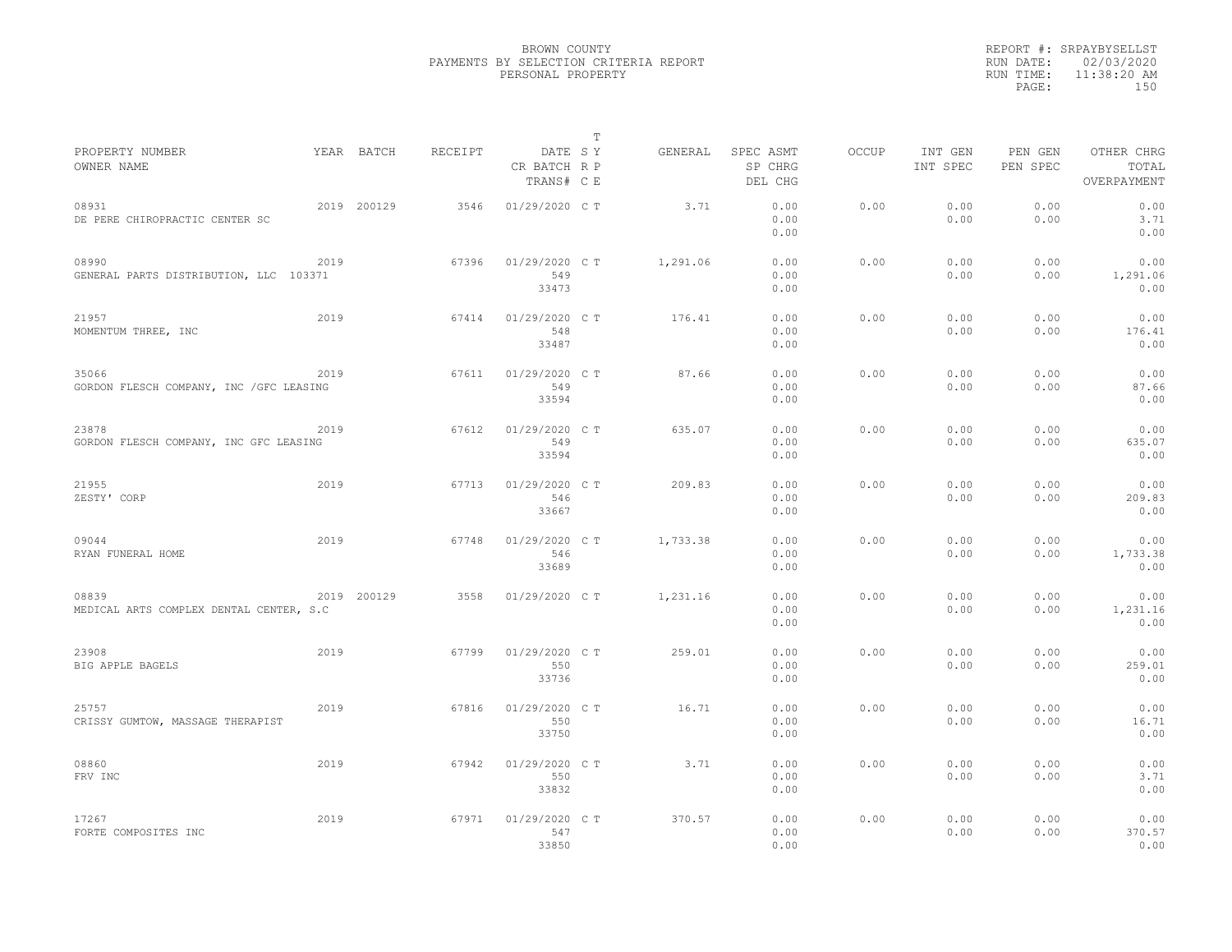|           | REPORT #: SRPAYBYSELLST |
|-----------|-------------------------|
|           | RUN DATE: 02/03/2020    |
| RUN TIME: | 11:38:21 AM             |
| PAGE:     | 1.51                    |
|           |                         |

|                                                     |      |             |         |                                       | Т |          |                                 |       |                     |                     |                                    |  |
|-----------------------------------------------------|------|-------------|---------|---------------------------------------|---|----------|---------------------------------|-------|---------------------|---------------------|------------------------------------|--|
| PROPERTY NUMBER<br>OWNER NAME                       |      | YEAR BATCH  | RECEIPT | DATE SY<br>CR BATCH R P<br>TRANS# C E |   | GENERAL  | SPEC ASMT<br>SP CHRG<br>DEL CHG | OCCUP | INT GEN<br>INT SPEC | PEN GEN<br>PEN SPEC | OTHER CHRG<br>TOTAL<br>OVERPAYMENT |  |
| 35046<br>THE UTECH GROUP                            | 2019 |             | 67978   | 01/29/2020 C T<br>547<br>33855        |   | 99.61    | 0.00<br>0.00<br>0.00            | 0.00  | 0.00<br>0.00        | 0.00<br>0.00        | 0.00<br>99.61<br>0.00              |  |
| 24549<br>WI INSURANCE SOLUTIONS, LLC                | 2019 |             | 68048   | 01/29/2020 C T<br>550<br>33902        |   | 15.94    | 0.00<br>0.00<br>0.00            | 0.00  | 0.00<br>0.00        | 0.00<br>0.00        | 0.00<br>15.94<br>0.00              |  |
| 15421<br>INSPIRE GROUP, LLC DBA ERBERT AND GERBERT  |      | 2019 200130 | 3618    | 01/30/2020 C T                        |   | 500.08   | 0.00<br>0.00<br>0.00            | 0.00  | 0.00<br>0.00        | 0.00<br>0.00        | 0.00<br>500.08<br>0.00             |  |
| 19704<br>NUCO2 SUPPLY, LLC                          | 2019 |             | 68800   | 01/30/2020 C T<br>555<br>34198        |   | 65.75    | 0.00<br>0.00<br>0.00            | 0.00  | 0.00<br>0.00        | 0.00<br>0.00        | 0.00<br>65.75<br>0.00              |  |
| 23152<br>WISCONSIN PHYSICANS SERVICE INSURANCE CORP | 2019 |             | 68807   | 01/30/2020 C T<br>555<br>34204        |   | 798.94   | 0.00<br>0.00<br>0.00            | 0.00  | 0.00<br>0.00        | 0.00<br>0.00        | 0.00<br>798.94<br>0.00             |  |
| 35033<br>WAYPORT, INC                               | 2019 |             | 68819   | 01/30/2020 C T<br>555<br>34214        |   | 5.98     | 0.00<br>0.00<br>0.00            | 0.00  | 0.00<br>0.00        | 0.00<br>0.00        | 0.00<br>5.98<br>0.00               |  |
| 13313<br>DIRECTV, LLC                               | 2019 |             | 68828   | 01/30/2020 C T<br>555<br>34220        |   | 2,298.91 | 0.00<br>0.00<br>0.00            | 0.00  | 0.00<br>0.00        | 0.00<br>0.00        | 0.00<br>2,298.91<br>0.00           |  |
| 09035<br>COUNTRY VISIONS COOP                       | 2019 |             | 68901   | 01/30/2020 C T<br>552<br>34267        |   | 29.90    | 0.00<br>0.00<br>0.00            | 0.00  | 0.00<br>0.00        | 0.00<br>0.00        | 0.00<br>29.90<br>0.00              |  |
| 24545<br>AUTO ACES                                  | 2019 |             | 68913   | 01/30/2020 C T<br>553<br>34276        |   | 29.90    | 0.00<br>0.00<br>0.00            | 0.00  | 0.00<br>0.00        | 0.00<br>0.00        | 0.00<br>29.90<br>0.00              |  |
| 15452<br>ADT, LLC                                   | 2019 |             | 69115   | 01/30/2020 C T<br>556<br>34371        |   | 78.00    | 0.00<br>0.00<br>0.00            | 0.00  | 0.00<br>0.00        | 0.00<br>0.00        | 0.00<br>78.00<br>0.00              |  |
| 18724<br>ADT, LLC                                   | 2019 |             | 69116   | 01/30/2020 C T<br>556<br>34371        |   | 81.69    | 0.00<br>0.00<br>0.00            | 0.00  | 0.00<br>0.00        | 0.00<br>0.00        | 0.00<br>81.69<br>0.00              |  |
| 10644<br>MALCORE FOODS INC                          | 2019 |             | 69122   | 01/30/2020 CT<br>554<br>34374         |   | 179.32   | 0.00<br>0.00<br>0.00            | 0.00  | 0.00<br>0.00        | 0.00<br>0.00        | 0.00<br>179.32<br>0.00             |  |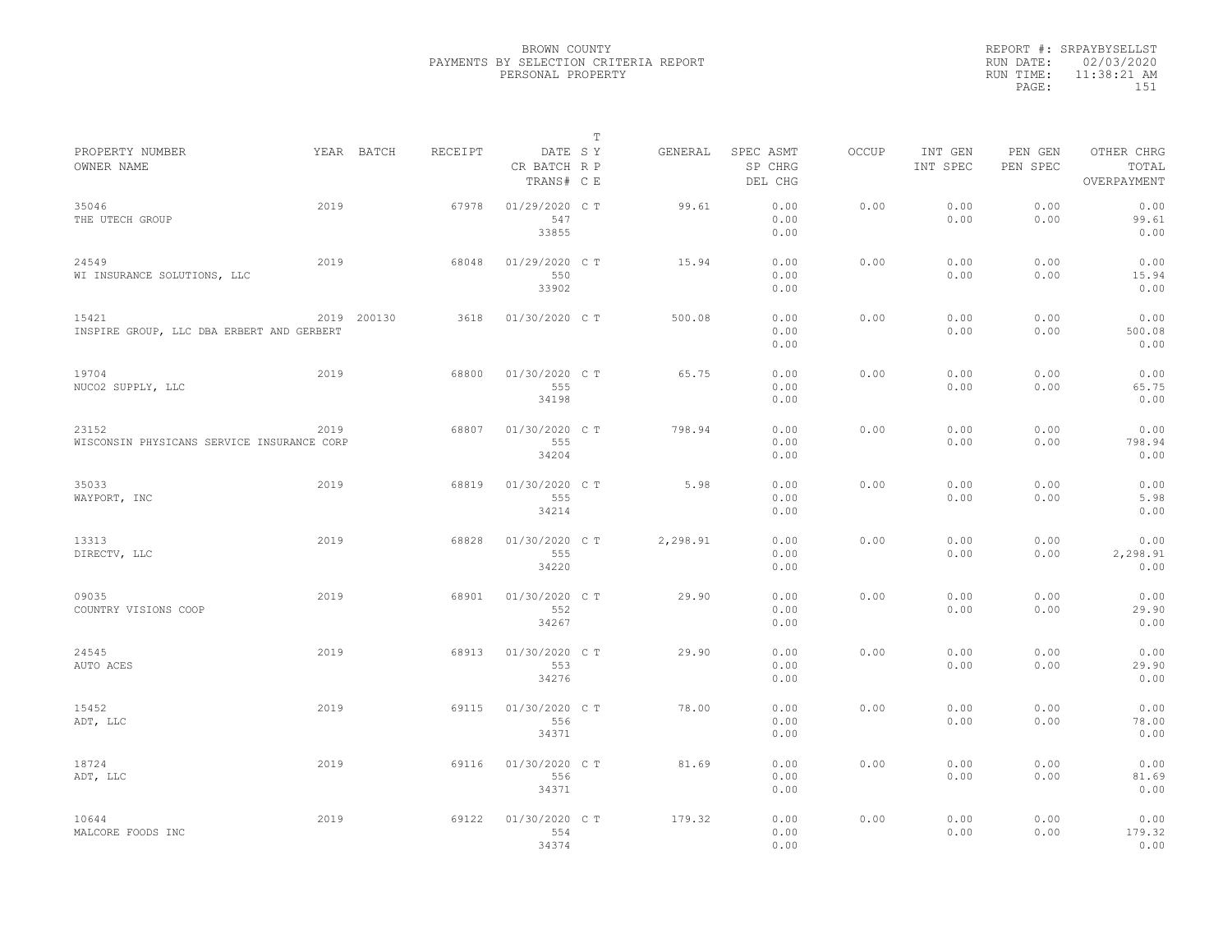|           | REPORT #: SRPAYBYSELLST |  |
|-----------|-------------------------|--|
|           | RUN DATE: 02/03/2020    |  |
| RUN TIME: | 11:38:21 AM             |  |
| PAGE:     | 152                     |  |
|           |                         |  |

|                                                    |      |             |         |                                       | $\mathbb T$ |          |                                 |              |                     |                     |                                    |
|----------------------------------------------------|------|-------------|---------|---------------------------------------|-------------|----------|---------------------------------|--------------|---------------------|---------------------|------------------------------------|
| PROPERTY NUMBER<br>OWNER NAME                      |      | YEAR BATCH  | RECEIPT | DATE SY<br>CR BATCH R P<br>TRANS# C E |             | GENERAL  | SPEC ASMT<br>SP CHRG<br>DEL CHG | <b>OCCUP</b> | INT GEN<br>INT SPEC | PEN GEN<br>PEN SPEC | OTHER CHRG<br>TOTAL<br>OVERPAYMENT |
| 23919<br>OLSON PRO CONSULTING                      | 2019 |             | 69216   | 01/30/2020 CT<br>556<br>34440         |             | 3.98     | 0.00<br>0.00<br>0.00            | 0.00         | 0.00<br>0.00        | 0.00<br>0.00        | 0.00<br>3.98<br>0.00               |
| 25798<br>CERTAPRO PAINTERS                         |      | 2019 200130 | 3700    | 01/30/2020 C T                        |             | 241.07   | 0.00<br>0.00<br>0.00            | 0.00         | 0.00<br>0.00        | 0.00<br>0.00        | 0.00<br>241.07<br>0.00             |
| 23815<br>BODY TALK                                 | 2019 |             | 69789   | 01/31/2020 C T<br>560<br>34560        |             | 29.71    | 0.00<br>0.00<br>0.00            | 0.00         | 0.00<br>0.00        | 0.00<br>0.00        | 0.00<br>29.71<br>0.00              |
| 23849<br>K SERA SALON SPA                          | 2019 |             | 69795   | 01/31/2020 C T<br>561<br>34564        |             | 133.70   | 0.00<br>0.00<br>0.00            | 0.00         | 0.00<br>0.00        | 0.00<br>0.00        | 0.00<br>133.70<br>0.00             |
| 19688<br>BIS AUTOMATION INC                        | 2019 |             | 69830   | 01/31/2020 C T<br>561<br>34593        |             | 89.66    | 0.00<br>0.00<br>0.00            | 0.00         | 0.00<br>0.00        | 0.00<br>0.00        | 0.00<br>89.66<br>0.00              |
| 21325<br>FEDEX OFFICE AND PRINT SERVICES, INC 1909 | 2019 |             | 69847   | 01/31/2020 C T<br>563<br>34609        |             | 450.28   | 0.00<br>0.00<br>0.00            | 0.00         | 0.00<br>0.00        | 0.00<br>0.00        | 0.00<br>450.28<br>0.00             |
| 25183<br>SMOOTH MONEY OF DE PERE, LLC              | 2019 |             | 69865   | 01/31/2020 C T<br>563<br>34626        |             | 1,239.27 | 0.00<br>0.00<br>0.00            | 0.00         | 0.00<br>0.00        | 0.00<br>0.00        | 0.00<br>1,239.27<br>0.00           |
| 21970<br>ALCHRIS, LLC                              | 2019 |             | 69866   | 01/31/2020 C T<br>560<br>34627        |             | 179.32   | 0.00<br>0.00<br>0.00            | 0.00         | 0.00<br>0.00        | 0.00<br>0.00        | 0.00<br>179.32<br>0.00             |
| 09026<br>NICKYS, INC                               | 2019 |             | 69873   | 01/31/2020 C T<br>563<br>34633        |             | 57.77    | 0.00<br>0.00<br>0.00            | 0.00         | 0.00<br>0.00        | 0.00<br>0.00        | 0.00<br>57.77<br>0.00              |
| 26551<br>JULIE'S CAFE & CATERING                   | 2019 |             | 69900   | 01/31/2020 C T<br>561<br>34658        |             | 298.86   | 0.00<br>0.00<br>0.00            | 0.00         | 0.00<br>0.00        | 0.00<br>0.00        | 0.00<br>298.86<br>0.00             |
| 25188<br>THE BRICK HOUSE                           | 2019 |             | 69903   | 01/31/2020 C T<br>561<br>34661        |             | 314.79   | 0.00<br>0.00<br>0.00            | 0.00         | 0.00<br>0.00        | 0.00<br>0.00        | 0.00<br>314.79<br>0.00             |
| 26568<br>WELLS FARGO EQUIPMENT FINANCE             | 2019 |             | 69915   | 01/31/2020 C T<br>559<br>34671        |             | 1,506.24 | 0.00<br>0.00<br>0.00            | 0.00         | 0.00<br>0.00        | 0.00<br>0.00        | 0.00<br>1,506.24<br>0.00           |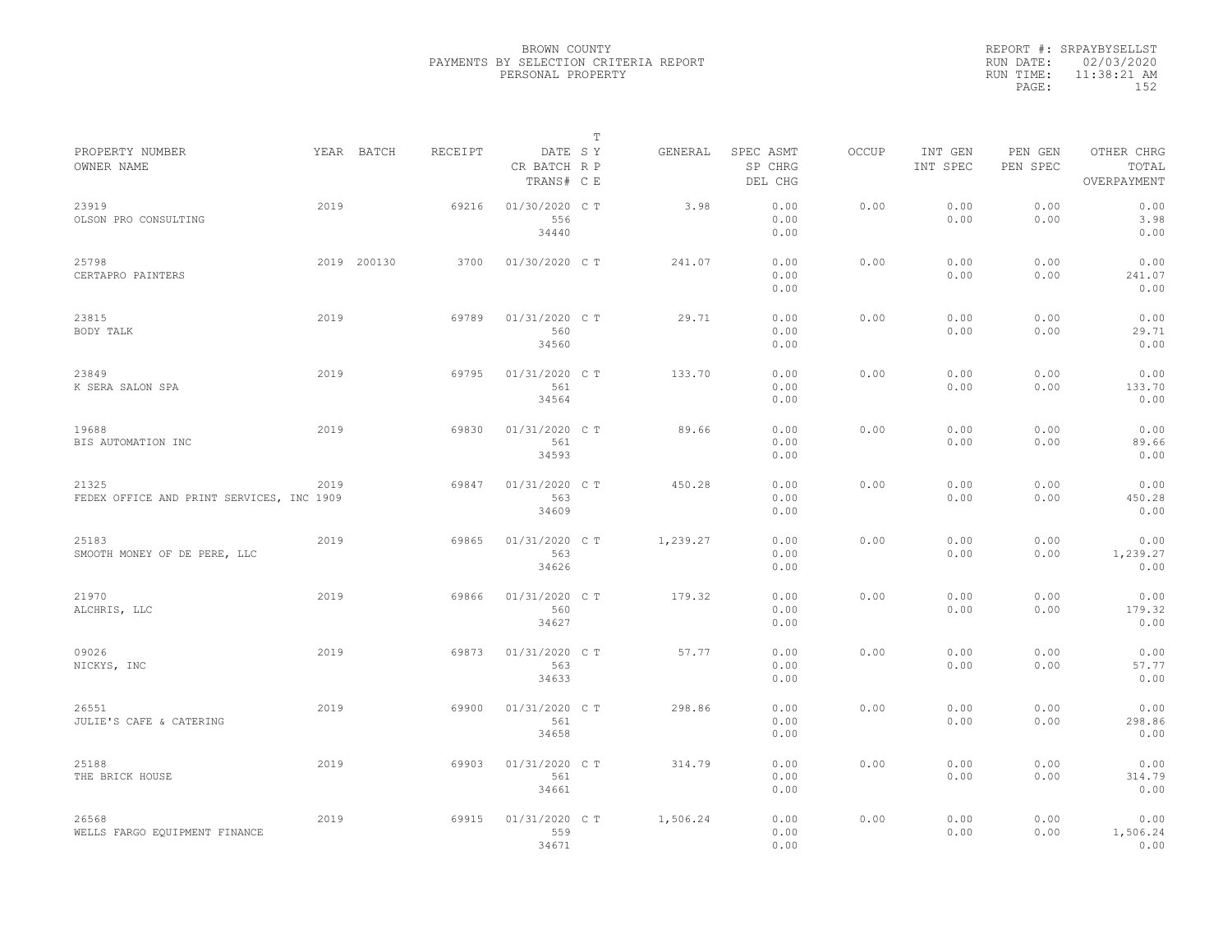|           | REPORT #: SRPAYBYSELLST |
|-----------|-------------------------|
|           | RUN DATE: 02/03/2020    |
| RUN TIME: | 11:38:22 AM             |
| PAGE:     | 153                     |
|           |                         |

|                                                         |            |         |                                       | Т |          |                                 |              |                     |                     |                                    |
|---------------------------------------------------------|------------|---------|---------------------------------------|---|----------|---------------------------------|--------------|---------------------|---------------------|------------------------------------|
| PROPERTY NUMBER<br>OWNER NAME                           | YEAR BATCH | RECEIPT | DATE SY<br>CR BATCH R P<br>TRANS# C E |   | GENERAL  | SPEC ASMT<br>SP CHRG<br>DEL CHG | <b>OCCUP</b> | INT GEN<br>INT SPEC | PEN GEN<br>PEN SPEC | OTHER CHRG<br>TOTAL<br>OVERPAYMENT |
| 13316<br>AURORA MEDICAL GROUP, INC (C235: DE PERE MAIN) | 2019       | 70019   | 01/31/2020 C T<br>559<br>34751        |   | 1,715.83 | 0.00<br>0.00<br>0.00            | 0.00         | 0.00<br>0.00        | 0.00<br>0.00        | 0.00<br>1,715.83<br>0.00           |
| 12020<br>AURORA PHARMACY, INC #1155                     | 2019       | 70020   | 01/31/2020 C T<br>559<br>34751        |   | 3.71     | 0.00<br>0.00<br>0.00            | 0.00         | 0.00<br>0.00        | 0.00<br>0.00        | 0.00<br>3.71<br>0.00               |
| 21327<br>AKA WIRELESS, INC                              | 2019       | 70029   | 01/31/2020 C T<br>563<br>34756        |   | 559.86   | 0.00<br>0.00<br>0.00            | 0.00         | 0.00<br>0.00        | 0.00<br>0.00        | 0.00<br>559.86<br>0.00             |
| 18112<br>DE LAGE LANDEN FINANCIAL SERVICES, INC         | 2019       | 70259   | 01/31/2020 C T<br>559<br>34772        |   | 605.36   | 0.00<br>0.00<br>0.00            | 0.00         | 0.00<br>0.00        | 0.00<br>0.00        | 0.00<br>605.36<br>0.00             |
| 21976<br>DE LAGE LANDEN FINANCIAL SERVICES, INC         | 2019       | 70261   | 01/31/2020 C T<br>559<br>34772        |   | 719.25   | 0.00<br>0.00<br>0.00            | 0.00         | 0.00<br>0.00        | 0.00<br>0.00        | 0.00<br>719.25<br>0.00             |
| 21977<br>DE LAGE LANDEN FINANCIAL SERVICES, INC         | 2019       | 70263   | 01/31/2020 C T<br>559<br>34772        |   | 169.35   | 0.00<br>0.00<br>0.00            | 0.00         | 0.00<br>0.00        | 0.00<br>0.00        | 0.00<br>169.35<br>0.00             |
| 23131<br>THE TILE & STONE GALLERY, INC                  | 2019       | 70445   | 01/31/2020 C T<br>563<br>34818        |   | 107.70   | 0.00<br>0.00<br>0.00            | 0.00         | 0.00<br>0.00        | 0.00<br>0.00        | 0.00<br>107.70<br>0.00             |
| 18723<br>A & W RESTAURANT                               | 2019       | 70467   | 01/31/2020 C T<br>563<br>34835        |   | 129.51   | 0.00<br>0.00<br>0.00            | 0.00         | 0.00<br>0.00        | 0.00<br>0.00        | 0.00<br>129.51<br>0.00             |
| 09057<br>VAN'S HEATING & AC                             | 2019       | 70555   | 01/31/2020 C T<br>566<br>34880        |   | 47.82    | 0.00<br>0.00<br>0.00            | 0.00         | 0.00<br>0.00        | 0.00<br>0.00        | 0.00<br>47.82<br>0.00              |
| 25797<br>TIME WARNER CABLE MIDWEST, LLC                 | 2019       | 70788   | 01/31/2020 C T<br>560<br>35000        |   | 109.57   | 0.00<br>0.00<br>0.00            | 0.00         | 0.00<br>0.00        | 0.00<br>0.00        | 0.00<br>109.57<br>0.00             |
| 15398<br>LEICHT TRANSFER & STORAGE, CO                  | 2019       | 70799   | 01/31/2020 C T<br>560<br>35011        |   | 434.34   | 0.00<br>0.00<br>0.00            | 0.00         | 0.00<br>0.00        | 0.00<br>0.00        | 0.00<br>434.34<br>0.00             |
| 25818<br>CMA / FLODYNE / HYDRADYNE, INC                 | 2019       | 70952   | 01/31/2020 C T<br>566<br>35105        |   | 223.15   | 0.00<br>0.00<br>0.00            | 0.00         | 0.00<br>0.00        | 0.00<br>0.00        | 0.00<br>223.15<br>0.00             |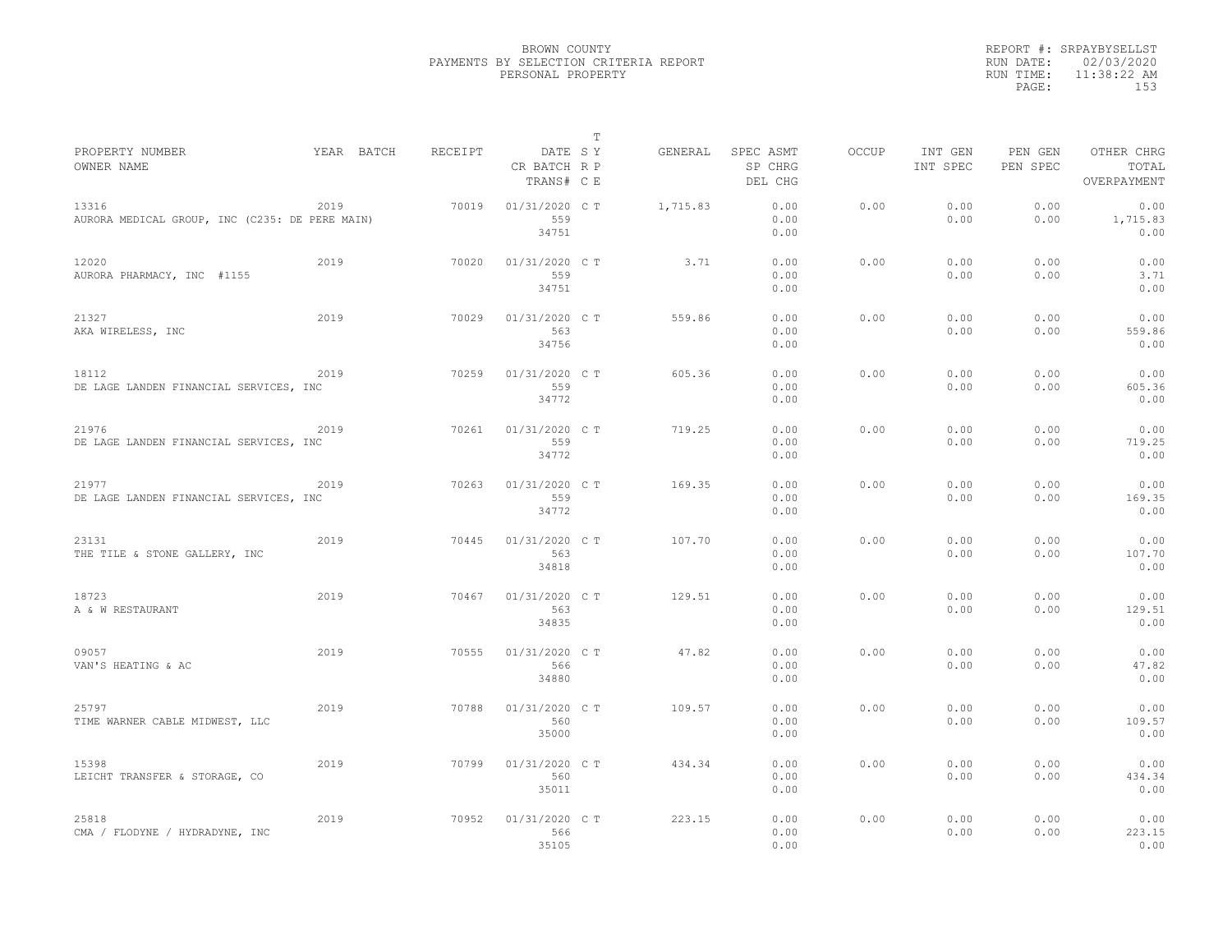|           | REPORT #: SRPAYBYSELLST |
|-----------|-------------------------|
|           | RUN DATE: 02/03/2020    |
| RUN TIME: | 11:38:22 AM             |
| PAGE:     | 154                     |
|           |                         |

|                                               |      |             |         |                                       | T |           |                                 |              |                     |                     |                                    |
|-----------------------------------------------|------|-------------|---------|---------------------------------------|---|-----------|---------------------------------|--------------|---------------------|---------------------|------------------------------------|
| PROPERTY NUMBER<br>OWNER NAME                 |      | YEAR BATCH  | RECEIPT | DATE SY<br>CR BATCH R P<br>TRANS# C E |   | GENERAL   | SPEC ASMT<br>SP CHRG<br>DEL CHG | <b>OCCUP</b> | INT GEN<br>INT SPEC | PEN GEN<br>PEN SPEC | OTHER CHRG<br>TOTAL<br>OVERPAYMENT |
| 21324<br>DU CONVENIENCE                       | 2019 |             | 70977   | 01/31/2020 C T<br>566<br>35128        |   | 535.96    | 0.00<br>0.00<br>0.00            | 0.00         | 0.00<br>0.00        | 0.00<br>0.00        | 0.00<br>535.96<br>0.00             |
| 17225<br>DARY'S LAST TANGLE SALON             | 2019 |             | 71003   | 01/31/2020 C T<br>562<br>35144        |   | 21.91     | 0.00<br>0.00<br>0.00            | 0.00         | 0.00<br>0.00        | 0.00<br>0.00        | 0.00<br>21.91<br>0.00              |
| 09038<br>RENNES HEALTH & REHAB CENTER         | 2019 |             | 71065   | 01/31/2020 C T<br>563<br>35191        |   | 14,422.81 | 0.00<br>0.00<br>0.00            | 0.00         | 0.00<br>0.00        | 0.00<br>0.00        | 0.00<br>14,422.81<br>0.00          |
| 35057<br>RESIDENCE BY RENNES                  | 2019 |             | 71067   | 01/31/2020 C T<br>563<br>35192        |   | 6,192.31  | 0.00<br>0.00<br>0.00            | 0.00         | 0.00<br>0.00        | 0.00<br>0.00        | 0.00<br>6,192.31<br>0.00           |
| 13311<br>THE RENNAISANCE                      | 2019 |             | 71068   | 01/31/2020 C T<br>563<br>35192        |   | 3,191.79  | 0.00<br>0.00<br>0.00            | 0.00         | 0.00<br>0.00        | 0.00<br>0.00        | 0.00<br>3,191.79<br>0.00           |
| 09891<br>PUDDLE DUCK                          | 2019 |             | 71087   | 01/31/2020 C T<br>563<br>35200        |   | 27.86     | 0.00<br>0.00<br>0.00            | 0.00         | 0.00<br>0.00        | 0.00<br>0.00        | 0.00<br>27.86<br>0.00              |
| 12601<br>UNCLE MIKE'S BAKERY                  | 2019 |             | 71165   | 01/31/2020 C T<br>559<br>35250        |   | 48.28     | 0.00<br>0.00<br>0.00            | 0.00         | 0.00<br>0.00        | 0.00<br>0.00        | 0.00<br>48.28<br>0.00              |
| 23151<br>GALLAHER'S PIZZA, INC                | 2019 |             | 71272   | 01/31/2020 C T<br>560<br>35332        |   | 1,038.03  | 0.00<br>0.00<br>0.00            | 0.00         | 0.00<br>0.00        | 0.00<br>0.00        | 0.00<br>1,038.03<br>0.00           |
| 25788<br>LONG BRANCH SALOON                   |      | 2019 200131 | 3920    | 01/31/2020 C T                        |   | 328.76    | 0.00<br>0.00<br>0.00            | 0.00         | 0.00<br>0.00        | 0.00<br>0.00        | 0.00<br>328.76<br>0.00             |
| 23132<br>LA VIE BOHEME, LLC                   | 2019 |             | 71310   | 01/31/2020 C T<br>561<br>35366        |   | 57.57     | 0.00<br>0.00<br>0.00            | 0.00         | 0.00<br>0.00        | 0.00<br>0.00        | 0.00<br>57.57<br>0.00              |
| 23930<br>O'CONNOR CONNECTIVE, LLC             |      | 2019 200131 | 3932    | 01/31/2020 C T                        |   | 259.01    | 0.00<br>0.00<br>0.00            | 0.00         | 0.00<br>0.00        | 0.00<br>0.00        | 0.00<br>259.01<br>0.00             |
| 23897<br>LANDMARK REAL ESTATE AND DEVELOPMENT | 2019 |             | 71465   | 01/31/2020 C T<br>561<br>35453        |   | 348.66    | 0.00<br>0.00<br>0.00            | 0.00         | 0.00<br>0.00        | 0.00<br>0.00        | 0.00<br>348.66<br>0.00             |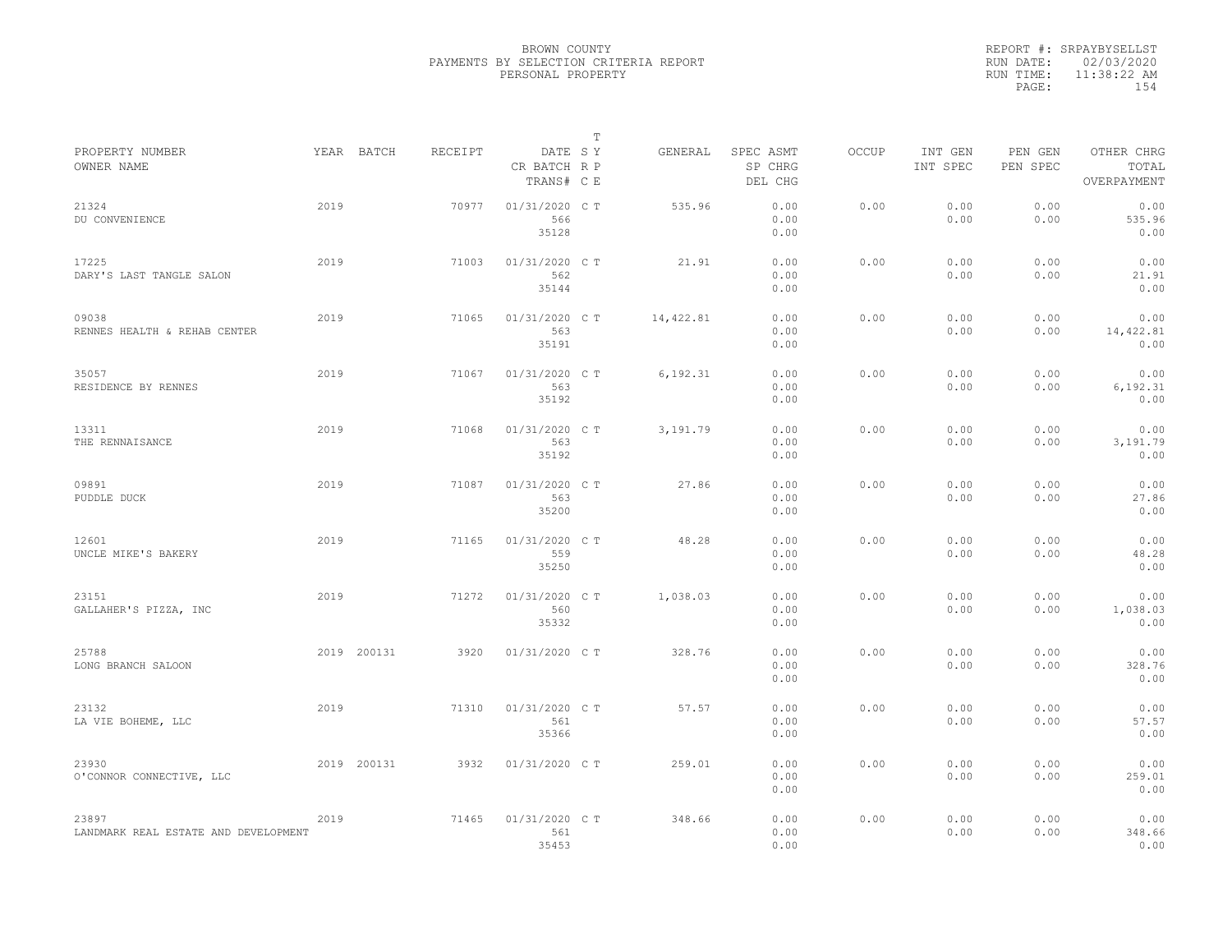|           | REPORT #: SRPAYBYSELLST |
|-----------|-------------------------|
| RUN DATE: | 02/03/2020              |
| RUN TIME: | $11:38:22$ AM           |
| PAGE:     | 155                     |
|           |                         |

| PROPERTY NUMBER | YEAR | BATCH | RECEIPT | DATE SY               | GENERAL     | SPEC ASMT | OCCUP | INT GEN  | PEN GEN  | OTHER CHRG  |  |
|-----------------|------|-------|---------|-----------------------|-------------|-----------|-------|----------|----------|-------------|--|
| OWNER NAME      |      |       |         | CR BATCH R P          |             | SP CHRG   |       | INT SPEC | PEN SPEC | TOTAL       |  |
|                 |      |       |         | TRANS# C E            |             | DEL CHG   |       |          |          | OVERPAYMENT |  |
|                 |      |       |         | CITY OF DE PERE TOTAL | 511, 423.27 | 0.00      | 0.00  | 0.00     | 0.00     | 0.00        |  |
|                 |      |       |         |                       |             | 0.00      |       | 0.00     | 0.00     | 511, 423.27 |  |
|                 |      |       |         |                       |             | 0.00      |       |          |          | 0.00        |  |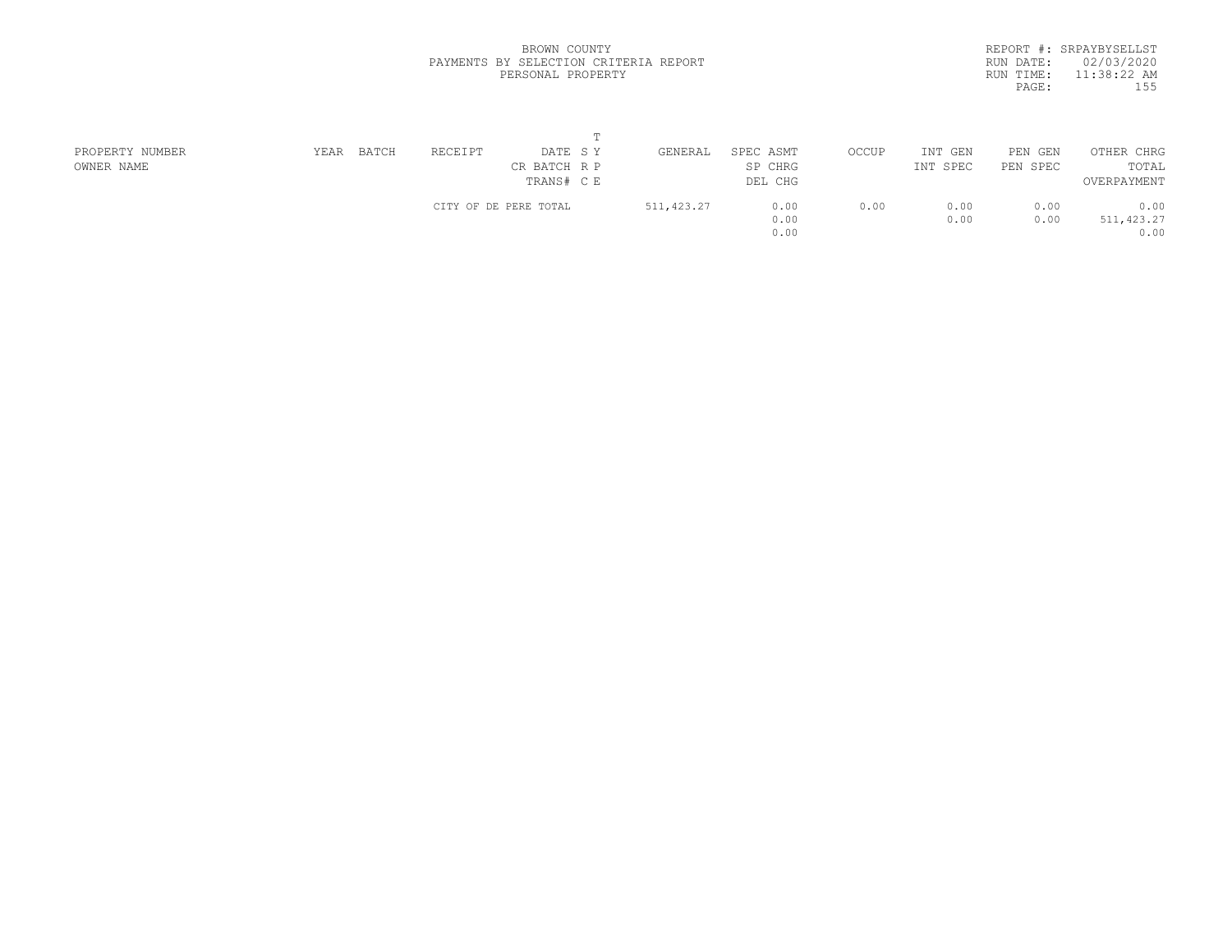|           | REPORT #: SRPAYBYSELLST |
|-----------|-------------------------|
|           | RUN DATE: 02/03/2020    |
| RUN TIME: | 11:38:22 AM             |
| PAGE:     | 156                     |
|           |                         |

|                                               |             |         |                                       | T |           |                                 |       |                     |                     |                                    |  |
|-----------------------------------------------|-------------|---------|---------------------------------------|---|-----------|---------------------------------|-------|---------------------|---------------------|------------------------------------|--|
| PROPERTY NUMBER<br>OWNER NAME                 | YEAR BATCH  | RECEIPT | DATE SY<br>CR BATCH R P<br>TRANS# C E |   | GENERAL   | SPEC ASMT<br>SP CHRG<br>DEL CHG | OCCUP | INT GEN<br>INT SPEC | PEN GEN<br>PEN SPEC | OTHER CHRG<br>TOTAL<br>OVERPAYMENT |  |
| 10572<br>VILLAGE INN                          | 2019 231190 | 876     | 01/15/2020 MT                         |   | 883.54    | 0.00<br>0.00<br>0.00            | 0.00  | 0.00<br>0.00        | 0.00<br>0.00        | 0.00<br>883.54<br>0.00             |  |
| 1068<br>GREEN & GOLD CONCRETE INC             | 2019 231193 | 879     | 01/16/2020 MT                         |   | 698.17    | 0.00<br>0.00<br>0.00            | 0.00  | 0.00<br>0.00        | 0.00<br>0.00        | 0.00<br>698.17<br>0.00             |  |
| 10947<br>SALON NOUVEAU                        | 2019 231187 | 861     | 01/15/2020 MT                         |   | 14.45     | 0.00<br>0.00<br>0.00            | 0.00  | 0.00<br>0.00        | 0.00<br>0.00        | 0.00<br>14.45<br>0.00              |  |
| 1115<br>GREEN BAY REBUILDERS LLC              | 2019 231192 | 898     | 01/16/2020 MT                         |   | 67.41     | 0.00<br>0.00<br>0.00            | 0.00  | 0.00<br>0.00        | 0.00<br>0.00        | 0.00<br>67.41<br>0.00              |  |
| 1128<br>GREEN BAY YACHTING CLUB               | 2019 231193 | 902     | 01/16/2020 MT                         |   | 2,272.65  | 0.00<br>0.00<br>0.00            | 0.00  | 0.00<br>0.00        | 0.00<br>0.00        | 0.00<br>2,272.65<br>0.00           |  |
| 11765<br>LA ESPIGA                            | 2019 231187 | 856     | 01/15/2020 MT                         |   | 235.93    | 0.00<br>0.00<br>0.00            | 0.00  | 0.00<br>0.00        | 0.00<br>0.00        | 0.00<br>235.93<br>0.00             |  |
| 1237<br>HINKFUSS, SICKEL, PETITJEAN & WIETING | 2019 231190 | 877     | 01/15/2020 MT                         |   | 127.59    | 0.00<br>0.00<br>0.00            | 0.00  | 0.00<br>0.00        | 0.00<br>0.00        | 0.00<br>127.59<br>0.00             |  |
| 13263<br>A V TERRACE LLC                      | 2019 231188 | 869     | 01/15/2020 MT                         |   | 2.42      | 0.00<br>0.00<br>0.00            | 0.00  | 0.00<br>0.00        | 0.00<br>0.00        | 0.00<br>2.42<br>0.00               |  |
| 13326<br>HOME DEPOT USA                       | 2019 231194 | 889     | 01/16/2020 MT                         |   | 13,224.28 | 0.00<br>640.00<br>0.00          | 0.00  | 0.00<br>0.00        | 0.00<br>0.00        | 0.00<br>13,864.28<br>0.00          |  |
| 14095<br>EL SARAPE MEXICAN RESTAURANT         | 2019 231193 | 896     | 01/16/2020 MT                         |   | 440.57    | 0.00<br>0.00<br>0.00            | 0.00  | 0.00<br>0.00        | 0.00<br>0.00        | 0.00<br>440.57<br>0.00             |  |
| 14115<br>KCB SUPPLY COMPANY                   | 2019 231193 | 887     | 01/16/2020 MT                         |   | 14.45     | 0.00<br>0.00<br>0.00            | 0.00  | 0.00<br>0.00        | 0.00<br>0.00        | 0.00<br>14.45<br>0.00              |  |
| 1444<br>LAUGHLIN, PATRICK E DDS S.C.          | 2019 231194 | 893     | 01/16/2020 MT                         |   | 24.07     | 0.00<br>0.00<br>0.00            | 0.00  | 0.00<br>0.00        | 0.00<br>0.00        | 0.00<br>24.07<br>0.00              |  |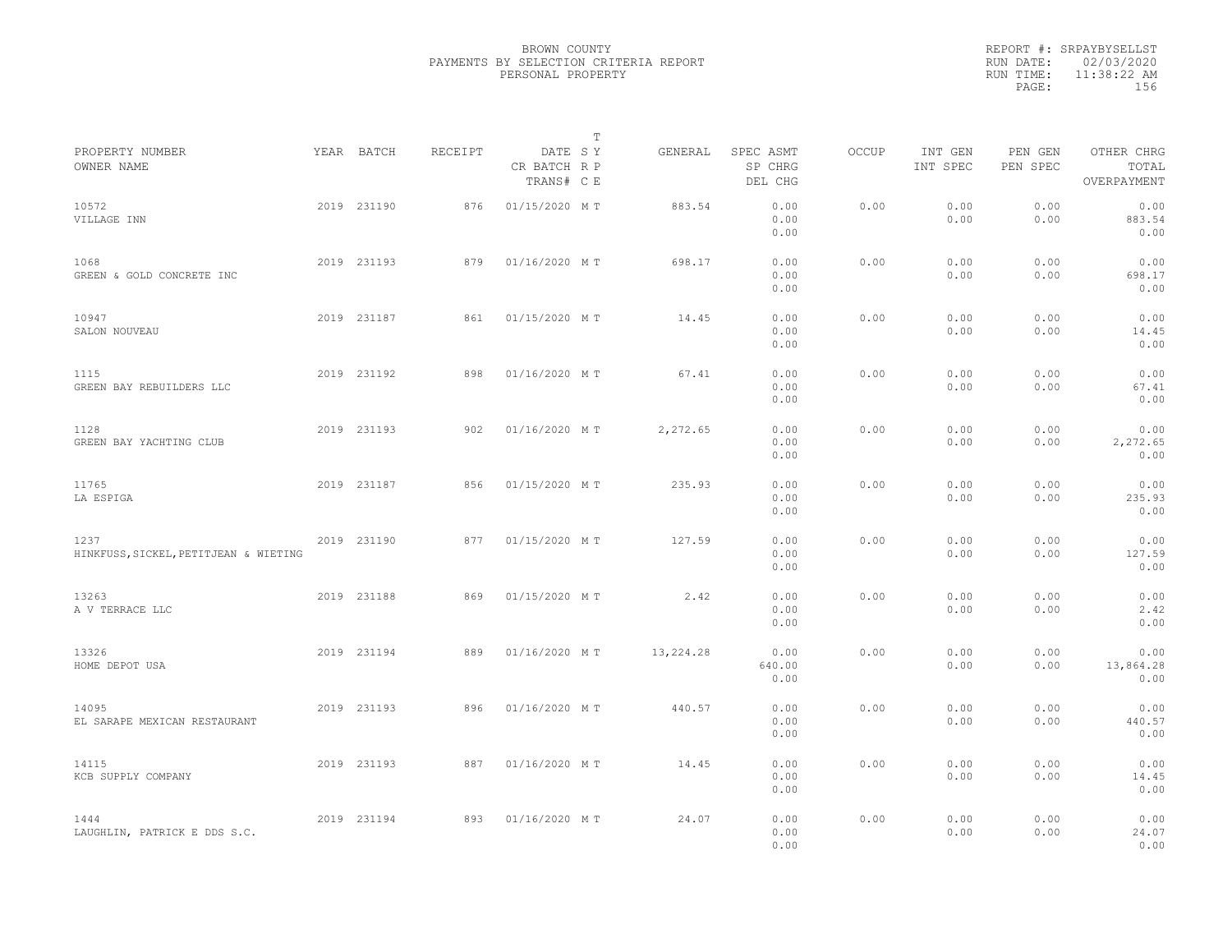|           | REPORT #: SRPAYBYSELLST |
|-----------|-------------------------|
|           | RUN DATE: 02/03/2020    |
| RUN TIME: | $11:38:23$ AM           |
| PAGE:     | 157                     |
|           |                         |

|                                                            |             |         |                                       | $\mathbb T$ |            |                                 |       |                     |                     |                                    |
|------------------------------------------------------------|-------------|---------|---------------------------------------|-------------|------------|---------------------------------|-------|---------------------|---------------------|------------------------------------|
| PROPERTY NUMBER<br>OWNER NAME                              | YEAR BATCH  | RECEIPT | DATE SY<br>CR BATCH R P<br>TRANS# C E |             | GENERAL    | SPEC ASMT<br>SP CHRG<br>DEL CHG | OCCUP | INT GEN<br>INT SPEC | PEN GEN<br>PEN SPEC | OTHER CHRG<br>TOTAL<br>OVERPAYMENT |
| 1591<br>T.J. MAXX #653                                     | 2019 231194 | 894     | 01/16/2020 MT                         |             | 6,435.20   | 0.00<br>0.00<br>0.00            | 0.00  | 0.00<br>0.00        | 0.00<br>0.00        | 0.00<br>6,435.20<br>0.00           |
| 16125<br>NATIONAL ENTERTAINMENT NETWORK                    | 2019 231188 | 865     | 01/15/2020 MT                         |             | 91.48      | 0.00<br>0.00<br>0.00            | 0.00  | 0.00<br>0.00        | 0.00<br>0.00        | 0.00<br>91.48<br>0.00              |
| 16130<br>HOME DEPOT USA (BLDG ON LEASED LAND)              | 2019 231194 | 888     | 01/16/2020 MT                         |             | 143,285.92 | 0.00<br>0.00<br>0.00            | 0.00  | 0.00<br>0.00        | 0.00<br>0.00        | 0.00<br>143,285.92<br>0.00         |
| 16636<br>GREEN BAY YACHTING CLUB INC (BLDG ON LEASED LAND) | 2019 231193 | 901     | 01/16/2020 MT                         |             | 6,960.02   | 0.00<br>0.00<br>0.00            | 0.00  | 0.00<br>0.00        | 0.00<br>0.00        | 0.00<br>6,960.02<br>0.00           |
| 19192<br>SALONS ON HURON                                   | 2019 231187 | 863     | 01/15/2020 MT                         |             | 93.90      | 0.00<br>0.00<br>0.00            | 0.00  | 0.00<br>0.00        | 0.00<br>0.00        | 0.00<br>93.90<br>0.00              |
| 1928<br>CRANKY PAT'S PIZZA                                 | 2019 231193 | 882     | 01/16/2020 MT                         |             | 755.94     | 0.00<br>0.00<br>0.00            | 0.00  | 0.00<br>0.00        | 0.00<br>0.00        | 0.00<br>755.94<br>0.00             |
| 19321<br>LITTLE CAESARS PIZZA                              | 2019 231186 | 872     | 01/15/2020 MT                         |             | 14.45      | 0.00<br>0.00<br>0.00            | 0.00  | 0.00<br>0.00        | 0.00<br>0.00        | 0.00<br>14.45<br>0.00              |
| 20272<br>RASMUSSEN COLLEGE                                 | 2019 231186 | 874     | 01/15/2020 MT                         |             | 4,417.73   | 0.00<br>0.00<br>0.00            | 0.00  | 0.00<br>0.00        | 0.00<br>0.00        | 0.00<br>4,417.73<br>0.00           |
| 20531<br>BADGERLAND BADGE & SIGN CO                        | 2019 231188 | 858     | 01/15/2020 MT                         |             | 12.04      | 0.00<br>0.00<br>0.00            | 0.00  | 0.00<br>0.00        | 0.00<br>0.00        | 0.00<br>12.04<br>0.00              |
| 20637<br>FULLAN, NEIL                                      | 2019 231186 | 875     | 01/15/2020 MT                         |             | 79.44      | 0.00<br>0.00<br>0.00            | 0.00  | 0.00<br>0.00        | 0.00<br>0.00        | 0.00<br>79.44<br>0.00              |
| 20788<br>CHILI'S                                           | 2019 231192 | 897     | 01/16/2020 MT                         |             | 958.18     | 0.00<br>50.00<br>0.00           | 0.00  | 0.00<br>0.00        | 0.00<br>0.00        | 0.00<br>1,008.18<br>0.00           |
| 20811<br>LITTLE CAESARS PIZZA                              | 2019 231186 | 873     | 01/15/2020 MT                         |             | 14.45      | 0.00<br>0.00<br>0.00            | 0.00  | 0.00<br>0.00        | 0.00<br>0.00        | 0.00<br>14.45<br>0.00              |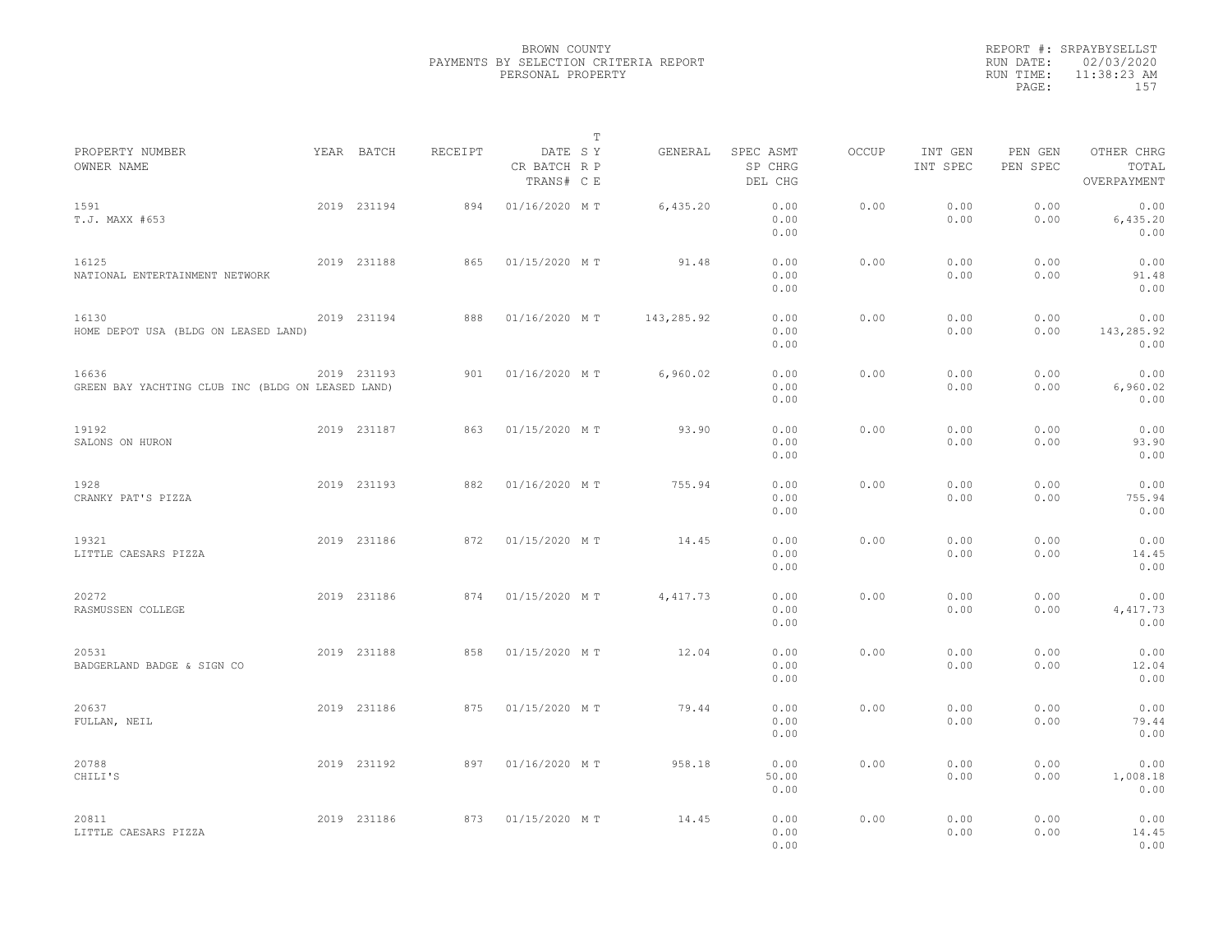|                                         |             |         |                                       | $\mathbb{T}$ |                                 |       |                     |                     |                                    |  |
|-----------------------------------------|-------------|---------|---------------------------------------|--------------|---------------------------------|-------|---------------------|---------------------|------------------------------------|--|
| PROPERTY NUMBER<br>OWNER NAME           | YEAR BATCH  | RECEIPT | DATE SY<br>CR BATCH R P<br>TRANS# C E | GENERAL      | SPEC ASMT<br>SP CHRG<br>DEL CHG | OCCUP | INT GEN<br>INT SPEC | PEN GEN<br>PEN SPEC | OTHER CHRG<br>TOTAL<br>OVERPAYMENT |  |
| 21996<br>WISCONSIN BUILDING SUPPLY LLC  | 2019 231192 | 900     | 01/16/2020 MT                         | 953.35       | 0.00<br>0.00<br>0.00            | 0.00  | 0.00<br>0.00        | 0.00<br>0.00        | 0.00<br>953.35<br>0.00             |  |
| 2204<br>SOUND WORLD - M & E ELECTRONICS | 2019 231187 | 871     | 01/15/2020 MT                         | 322.60       | 0.00<br>0.00<br>0.00            | 0.00  | 0.00<br>0.00        | 0.00<br>0.00        | 0.00<br>322.60<br>0.00             |  |
| 22204<br>NATIONAL ENTERTAINMENT NETWORK | 2019 231188 | 866     | 01/15/2020 MT                         | 24.07        | 0.00<br>0.00<br>0.00            | 0.00  | 0.00<br>0.00        | 0.00<br>0.00        | 0.00<br>24.07<br>0.00              |  |
| 22205<br>NATIONAL ENTERTAINMENT NETWORK | 2019 231188 | 867     | 01/15/2020 MT                         | 4.81         | 0.00<br>0.00<br>0.00            | 0.00  | 0.00<br>0.00        | 0.00<br>0.00        | 0.00<br>4.81<br>0.00               |  |
| 22289<br>JIM'S MUSIC                    | 2019 231192 | 881     | 01/16/2020 MT                         | 137.23       | 0.00<br>0.00<br>0.00            | 0.00  | 0.00<br>0.00        | 0.00<br>0.00        | 0.00<br>137.23<br>0.00             |  |
| 22321<br>WIMBERGER, ERIC                | 2019 231187 | 862     | 01/15/2020 MT                         | 33.70        | 0.00<br>0.00<br>0.00            | 0.00  | 0.00<br>0.00        | 0.00<br>0.00        | 0.00<br>33.70<br>0.00              |  |
| 23207<br>VINTON CONSTRUCTION CO         | 2019 231192 | 886     | 01/16/2020 MT                         | 4.81         | 0.00<br>0.00<br>0.00            | 0.00  | 0.00<br>0.00        | 0.00<br>0.00        | 0.00<br>4.81<br>0.00               |  |
| 24064<br>CIT FINANCE LLC                | 2019 231193 | 883     | 01/16/2020 MT                         | 117.97       | 0.00<br>0.00<br>0.00            | 0.00  | 0.00<br>0.00        | 0.00<br>0.00        | 0.00<br>117.97<br>0.00             |  |
| 25363<br>CIT BANK NA                    | 2019 231193 | 884     | 01/16/2020 MT                         | 1,300.05     | 0.00<br>0.00<br>0.00            | 0.00  | 0.00<br>0.00        | 0.00<br>0.00        | 0.00<br>1,300.05<br>0.00           |  |
| 25364<br>CIT BANK NA                    | 2019 231193 | 885     | 01/16/2020 MT                         | 707.80       | 0.00<br>0.00<br>0.00            | 0.00  | 0.00<br>0.00        | 0.00<br>0.00        | 0.00<br>707.80<br>0.00             |  |
| 25435<br>ONWARD PATH TECHNOLOGY         | 2019 231191 | 878     | 01/16/2020 MT                         | 2.42         | 0.00<br>0.00<br>0.00            | 0.00  | 0.00<br>0.00        | 0.00<br>0.00        | 0.00<br>2.42<br>0.00               |  |
| 25490<br>ETTERS INTERNATIONAL           | 2019 231188 | 860     | 01/15/2020 MT                         | 113.15       | 0.00<br>0.00<br>0.00            | 0.00  | 0.00<br>0.00        | 0.00<br>0.00        | 0.00<br>113.15<br>0.00             |  |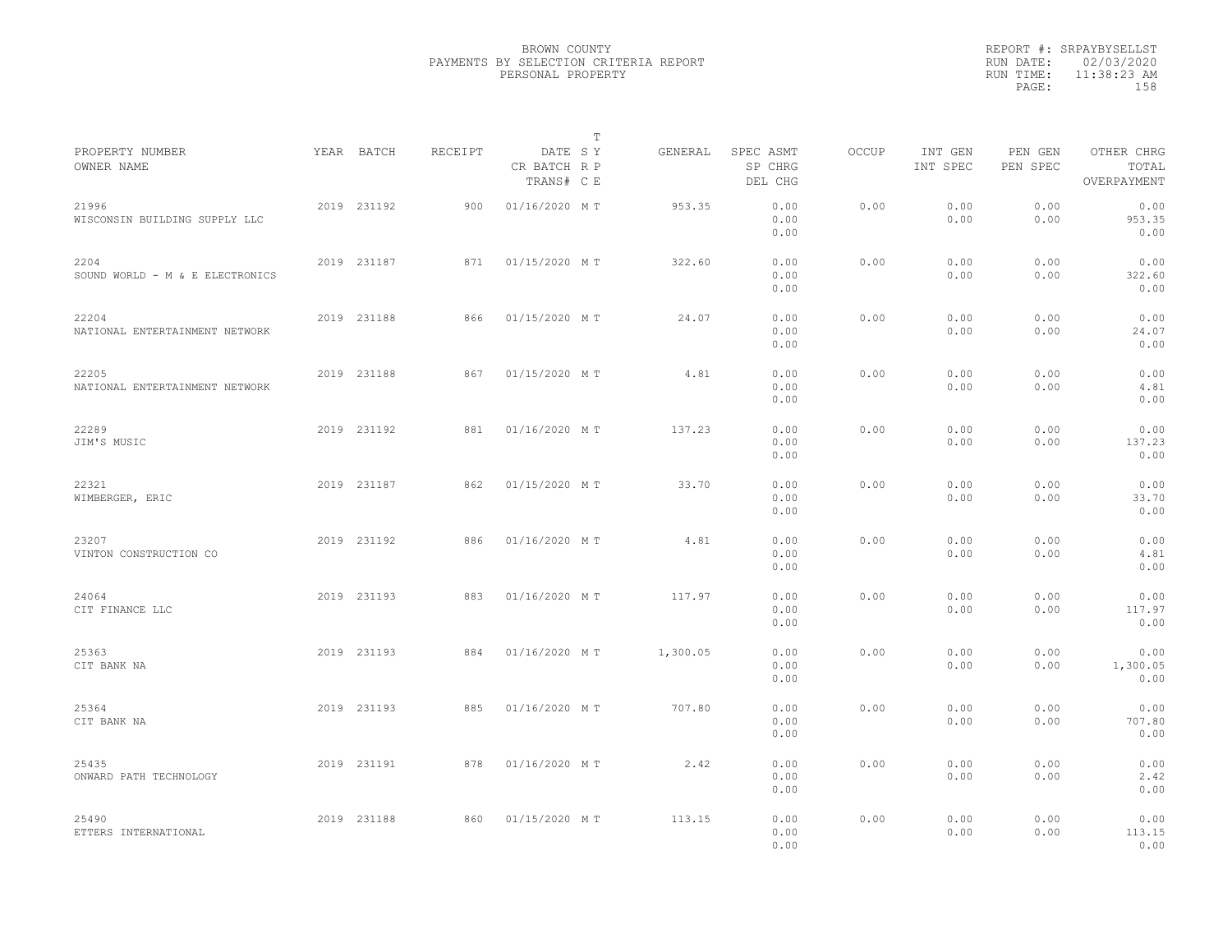|           | REPORT #: SRPAYBYSELLST |  |
|-----------|-------------------------|--|
|           | RUN DATE: 02/03/2020    |  |
| RUN TIME: | $11:38:24$ AM           |  |
| PAGE:     | 159                     |  |
|           |                         |  |

|                                             |             |         |                                       | $\mathbb T$ |           |                                 |       |                     |                     |                                    |  |
|---------------------------------------------|-------------|---------|---------------------------------------|-------------|-----------|---------------------------------|-------|---------------------|---------------------|------------------------------------|--|
| PROPERTY NUMBER<br>OWNER NAME               | YEAR BATCH  | RECEIPT | DATE SY<br>CR BATCH R P<br>TRANS# C E |             | GENERAL   | SPEC ASMT<br>SP CHRG<br>DEL CHG | OCCUP | INT GEN<br>INT SPEC | PEN GEN<br>PEN SPEC | OTHER CHRG<br>TOTAL<br>OVERPAYMENT |  |
| 25549<br>TULIP SPA                          | 2019 231192 | 899     | 01/16/2020 MT                         |             | 101.11    | 0.00<br>0.00<br>0.00            | 0.00  | 0.00<br>0.00        | 0.00<br>0.00        | 0.00<br>101.11<br>0.00             |  |
| 26115<br>HESKA CORPORATION                  | 2019 231195 | 903     | 01/17/2020 MT                         |             | 62.60     | 0.00<br>0.00<br>0.00            | 0.00  | 0.00<br>0.00        | 0.00<br>0.00        | 0.00<br>62.60<br>0.00              |  |
| 26844<br>MARSHALLS                          | 2019 231194 | 895     | 01/16/2020 MT                         |             | 7,020.21  | 0.00<br>0.00<br>0.00            | 0.00  | 0.00<br>0.00        | 0.00<br>0.00        | 0.00<br>7,020.21<br>0.00           |  |
| 26851<br>NATIONAL ENTERTAINMENT NETWORK LLC | 2019 231188 | 868     | 01/15/2020 MT                         |             | 33.70     | 0.00<br>0.00<br>0.00            | 0.00  | 0.00<br>0.00        | 0.00<br>0.00        | 0.00<br>33.70<br>0.00              |  |
| 26871<br>TACO TOWN                          | 2019 231193 | 891     | 01/16/2020 MT                         |             | 48.15     | 0.00<br>0.00<br>0.00            | 0.00  | 0.00<br>0.00        | 0.00<br>0.00        | 0.00<br>48.15<br>0.00              |  |
| 26893<br>COUNTRY INN & SUITES               | 2019 231195 | 904     | 01/17/2020 MT                         |             | 8,987.12  | 0.00<br>0.00<br>0.00            | 0.00  | 0.00<br>0.00        | 0.00<br>0.00        | 0.00<br>8,987.12<br>0.00           |  |
| 26924<br>MEYER, CR & SONS COMPANY           | 2019 231193 | 890     | 01/16/2020 MT                         |             | 40.92     | 0.00<br>0.00<br>0.00            | 0.00  | 0.00<br>0.00        | 0.00<br>0.00        | 0.00<br>40.92<br>0.00              |  |
| 26957<br>T2 ACCELERATOR                     | 2019 231186 | 864     | 01/15/2020 MT                         |             | 50.56     | 0.00<br>0.00<br>0.00            | 0.00  | 0.00<br>0.00        | 0.00<br>0.00        | 0.00<br>50.56<br>0.00              |  |
| 27226<br>IMPERIAL SUPPLIES LLC              | 2019 231192 | 880     | 01/16/2020 MT                         |             | 45,763.75 | 0.00<br>0.00<br>0.00            | 0.00  | 0.00<br>0.00        | 0.00<br>0.00        | 0.00<br>45,763.75<br>0.00          |  |
| 27270<br>REDFISH COLLECTIVE                 | 2019 231188 | 859     | 01/15/2020 MT                         |             | 255.19    | 0.00<br>0.00<br>0.00            | 0.00  | 0.00<br>0.00        | 0.00<br>0.00        | 0.00<br>255.19<br>0.00             |  |
| 493<br>BRABAZON PUMP CO LTD                 | 2019 231194 | 892     | 01/16/2020 MT                         |             | 787.25    | 0.00<br>0.00<br>0.00            | 0.00  | 0.00<br>0.00        | 0.00<br>0.00        | 0.00<br>787.25<br>0.00             |  |
| 5911<br>FOX WORLD TRAVEL/CRUISE MASTERS     | 2019 231187 | 870     | 01/15/2020 MT                         |             | 495.94    | 0.00<br>0.00<br>0.00            | 0.00  | 0.00<br>0.00        | 0.00<br>0.00        | 0.00<br>495.94<br>0.00             |  |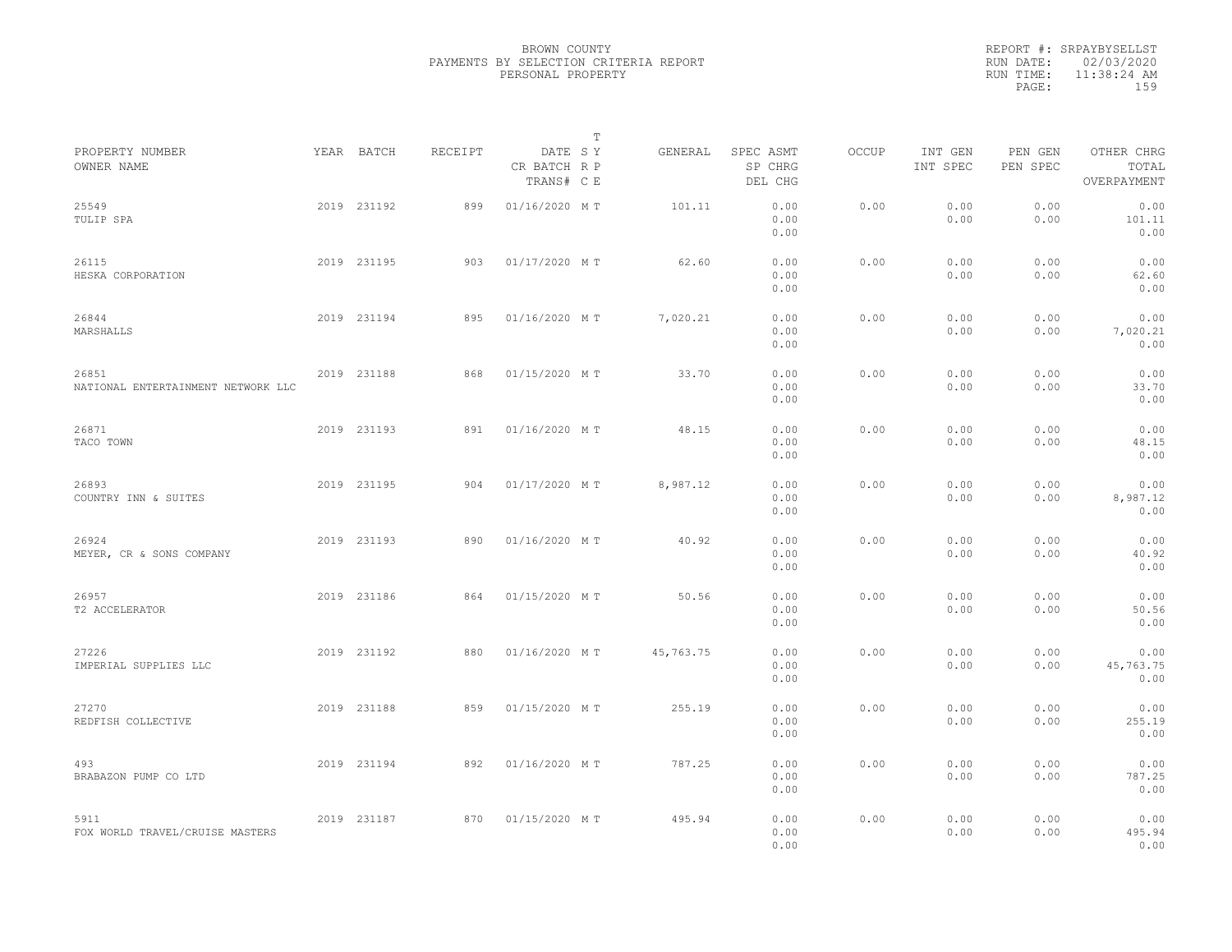|           | REPORT #: SRPAYBYSELLST |  |
|-----------|-------------------------|--|
|           | RUN DATE: 02/03/2020    |  |
| RUN TIME: | $11:38:24$ AM           |  |
| PAGE:     | 160                     |  |
|           |                         |  |

|                                         |             |         |                                       | $\mathbb T$ |          |                                 |       |                     |                     |                                    |  |
|-----------------------------------------|-------------|---------|---------------------------------------|-------------|----------|---------------------------------|-------|---------------------|---------------------|------------------------------------|--|
| PROPERTY NUMBER<br>OWNER NAME           | YEAR BATCH  | RECEIPT | DATE SY<br>CR BATCH R P<br>TRANS# C E |             | GENERAL  | SPEC ASMT<br>SP CHRG<br>DEL CHG | OCCUP | INT GEN<br>INT SPEC | PEN GEN<br>PEN SPEC | OTHER CHRG<br>TOTAL<br>OVERPAYMENT |  |
| 728<br>HARDWARE HANK                    | 2019 231188 | 857     | 01/15/2020 MT                         |             | 7.23     | 0.00<br>0.00<br>0.00            | 0.00  | 0.00<br>0.00        | 0.00<br>0.00        | 0.00<br>7.23<br>0.00               |  |
| 10238<br>CHINA PALACE                   | 2019 231198 | 911     | 01/17/2020 MT                         |             | 250.38   | 0.00<br>0.00<br>0.00            | 0.00  | 0.00<br>0.00        | 0.00<br>0.00        | 0.00<br>250.38<br>0.00             |  |
| 1097<br>GREEN BAY INSURANCE CENTER INC  | 2019 231197 | 945     | 01/17/2020 MT                         |             | 577.80   | 0.00<br>0.00<br>0.00            | 0.00  | 0.00<br>0.00        | 0.00<br>0.00        | 0.00<br>577.80<br>0.00             |  |
| 10985<br>WALGREEN CO #3115              | 2019 231197 | 906     | 01/17/2020 MT                         |             | 2,395.43 | 0.00<br>0.00<br>0.00            | 0.00  | 0.00<br>0.00        | 0.00<br>0.00        | 0.00<br>2,395.43<br>0.00           |  |
| 1121<br>GREEN BAY TERMINAL CORP         | 2019 231196 | 929     | 01/17/2020 MT                         |             | 7.23     | 0.00<br>0.00<br>0.00            | 0.00  | 0.00<br>0.00        | 0.00<br>0.00        | 0.00<br>7.23<br>0.00               |  |
| 14085<br>WALGREEN CO #05746             | 2019 231197 | 905     | 01/17/2020 MT                         |             | 2,797.50 | 0.00<br>0.00<br>0.00            | 0.00  | 0.00<br>0.00        | 0.00<br>0.00        | 0.00<br>2,797.50<br>0.00           |  |
| 14109<br>ATTIC BOOKS & COFFEE           | 2019 231197 | 937     | 01/17/2020 MT                         |             | 69.82    | 0.00<br>0.00<br>0.00            | 0.00  | 0.00<br>0.00        | 0.00<br>0.00        | 0.00<br>69.82<br>0.00              |  |
| 14555<br>SPOK INC                       | 2019 231199 | 914     | 01/17/2020 MT                         |             | 40.92    | 0.00<br>0.00<br>0.00            | 0.00  | 0.00<br>0.00        | 0.00<br>0.00        | 0.00<br>40.92<br>0.00              |  |
| 1527<br>MADISON AVENUE HAIR DESIGNERS   | 2019 231198 | 942     | 01/17/2020 MT                         |             | 50.56    | 0.00<br>0.00<br>0.00            | 0.00  | 0.00<br>0.00        | 0.00<br>0.00        | 0.00<br>50.56<br>0.00              |  |
| 1860<br>PARISH INSURANCE AGENCY INC     | 2019 231199 | 941     | 01/17/2020 MT                         |             | 260.01   | 0.00<br>0.00<br>0.00            | 0.00  | 0.00<br>0.00        | 0.00<br>0.00        | 0.00<br>260.01<br>0.00             |  |
| 18613<br>A & K TRUCKLAND                | 2019 231196 | 935     | 01/17/2020 MT                         |             | 69.82    | 0.00<br>0.00<br>0.00            | 0.00  | 0.00<br>0.00        | 0.00<br>0.00        | 0.00<br>69.82<br>0.00              |  |
| 18693<br>MARATHON PETROLEUM COMPANY LLC | 2019 231196 | 930     | 01/17/2020 MT                         |             | 40.92    | 0.00<br>0.00<br>0.00            | 0.00  | 0.00<br>0.00        | 0.00<br>0.00        | 0.00<br>40.92<br>0.00              |  |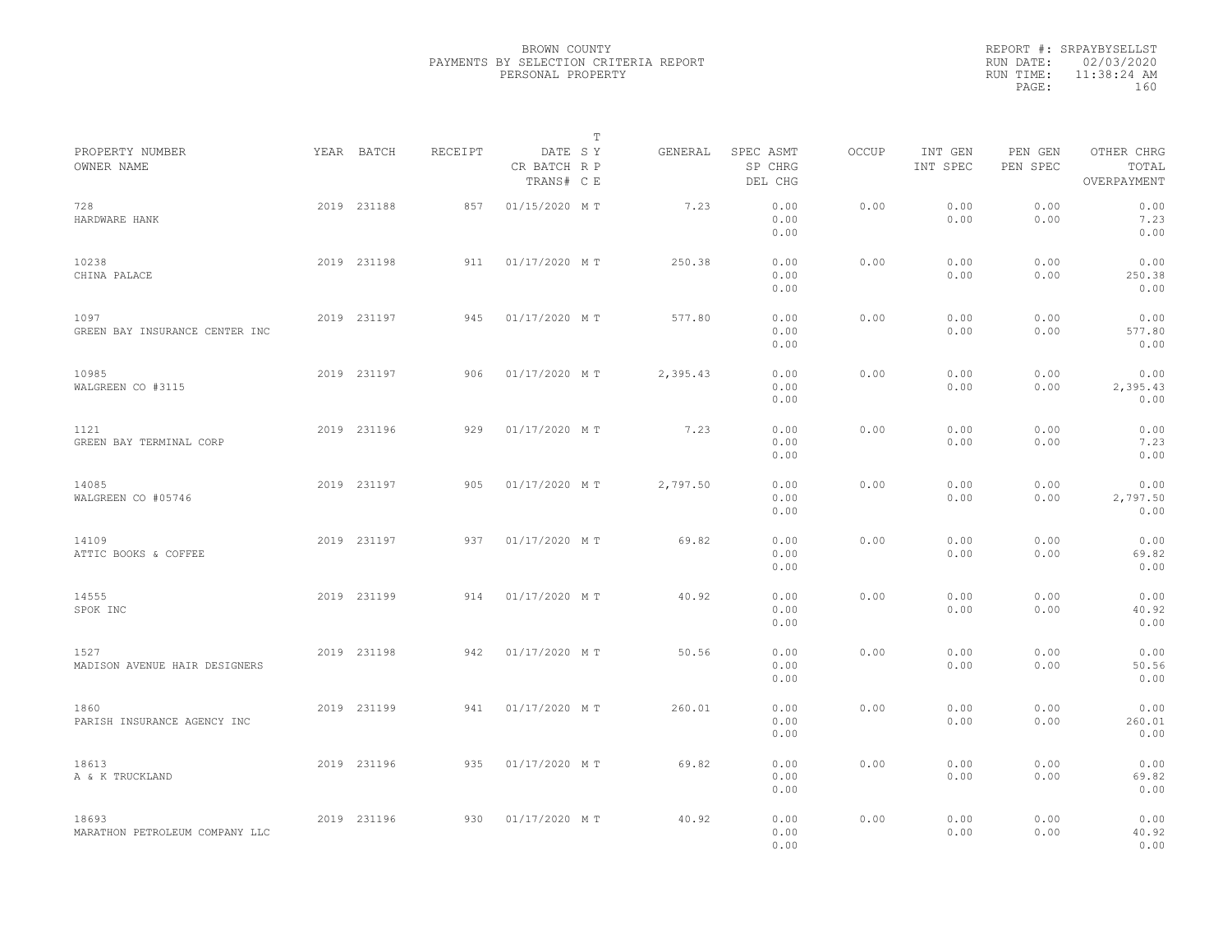|                                         |             |         |                                       | $\mathbb{T}$ |                                 |              |                     |                     |                                    |  |
|-----------------------------------------|-------------|---------|---------------------------------------|--------------|---------------------------------|--------------|---------------------|---------------------|------------------------------------|--|
| PROPERTY NUMBER<br>OWNER NAME           | YEAR BATCH  | RECEIPT | DATE SY<br>CR BATCH R P<br>TRANS# C E | GENERAL      | SPEC ASMT<br>SP CHRG<br>DEL CHG | <b>OCCUP</b> | INT GEN<br>INT SPEC | PEN GEN<br>PEN SPEC | OTHER CHRG<br>TOTAL<br>OVERPAYMENT |  |
| 18694<br>MARATHON PETROLEUM COMPANY LLC | 2019 231196 | 931     | 01/17/2020 MT                         | 28.89        | 0.00<br>0.00<br>0.00            | 0.00         | 0.00<br>0.00        | 0.00<br>0.00        | 0.00<br>28.89<br>0.00              |  |
| 2047<br>RIVERSIDE WELDING CO INC        | 2019 231197 | 934     | 01/17/2020 MT                         | 81.86        | 0.00<br>0.00<br>0.00            | 0.00         | 0.00<br>0.00        | 0.00<br>0.00        | 0.00<br>81.86<br>0.00              |  |
| 20936<br>WALGREEN CO                    | 2019 231197 | 907     | 01/17/2020 MT                         | 2,263.03     | 0.00<br>0.00<br>0.00            | 0.00         | 0.00<br>0.00        | 0.00<br>0.00        | 0.00<br>2,263.03<br>0.00           |  |
| 21714<br>SODEXO OPERATIONS LLC          | 2019 231199 | 936     | 01/17/2020 MT                         | 98.70        | 0.00<br>0.00<br>0.00            | 0.00         | 0.00<br>0.00        | 0.00<br>0.00        | 0.00<br>98.70<br>0.00              |  |
| 21774<br>CLAWS 'N PAWS GROOMING SPA     | 2019 231197 | 939     | 01/17/2020 MT                         | 21.68        | 0.00<br>0.00<br>0.00            | 0.00         | 0.00<br>0.00        | 0.00<br>0.00        | 0.00<br>21.68<br>0.00              |  |
| 22178<br>GM-DI LEASING LLC              | 2019 231196 | 917     | 01/17/2020 MT                         | 1,167.63     | 0.00<br>0.00<br>0.00            | 0.00         | 0.00<br>0.00        | 0.00<br>0.00        | 0.00<br>1,167.63<br>0.00           |  |
| 22722<br>EZPAWN WISCONSIN INC           | 2019 231197 | 943     | 01/17/2020 MT                         | 936.51       | 0.00<br>0.00<br>0.00            | 0.00         | 0.00<br>0.00        | 0.00<br>0.00        | 0.00<br>936.51<br>0.00             |  |
| 22739<br>SMUCKER FOOD SERVICE INC       | 2019 231197 | 919     | 01/17/2020 MT                         | 731.88       | 0.00<br>0.00<br>0.00            | 0.00         | 0.00<br>0.00        | 0.00<br>0.00        | 0.00<br>731.88<br>0.00             |  |
| 2329<br>TEMPLOYMENT                     | 2019 231196 | 938     | 01/17/2020 MT                         | 31.30        | 0.00<br>0.00<br>0.00            | 0.00         | 0.00<br>0.00        | 0.00<br>0.00        | 0.00<br>31.30<br>0.00              |  |
| 24224<br>SPOK INC                       | 2019 231199 | 913     | 01/17/2020 MT                         | 69.82        | 0.00<br>0.00<br>0.00            | 0.00         | 0.00<br>0.00        | 0.00<br>0.00        | 0.00<br>69.82<br>0.00              |  |
| 24792<br>PHOENIX SPORTS PROPERTIES LLC  | 2019 231205 | 949     | 01/20/2020 MT                         | 31.30        | 0.00<br>0.00<br>0.00            | 0.00         | 0.00<br>0.00        | 0.00<br>0.00        | 0.00<br>31.30<br>0.00              |  |
| 25349<br>BALLY TECHNOLOGIES             | 2019 231196 | 916     | 01/17/2020 MT                         | 2,190.80     | 0.00<br>0.00<br>0.00            | 0.00         | 0.00<br>0.00        | 0.00<br>0.00        | 0.00<br>2,190.80<br>0.00           |  |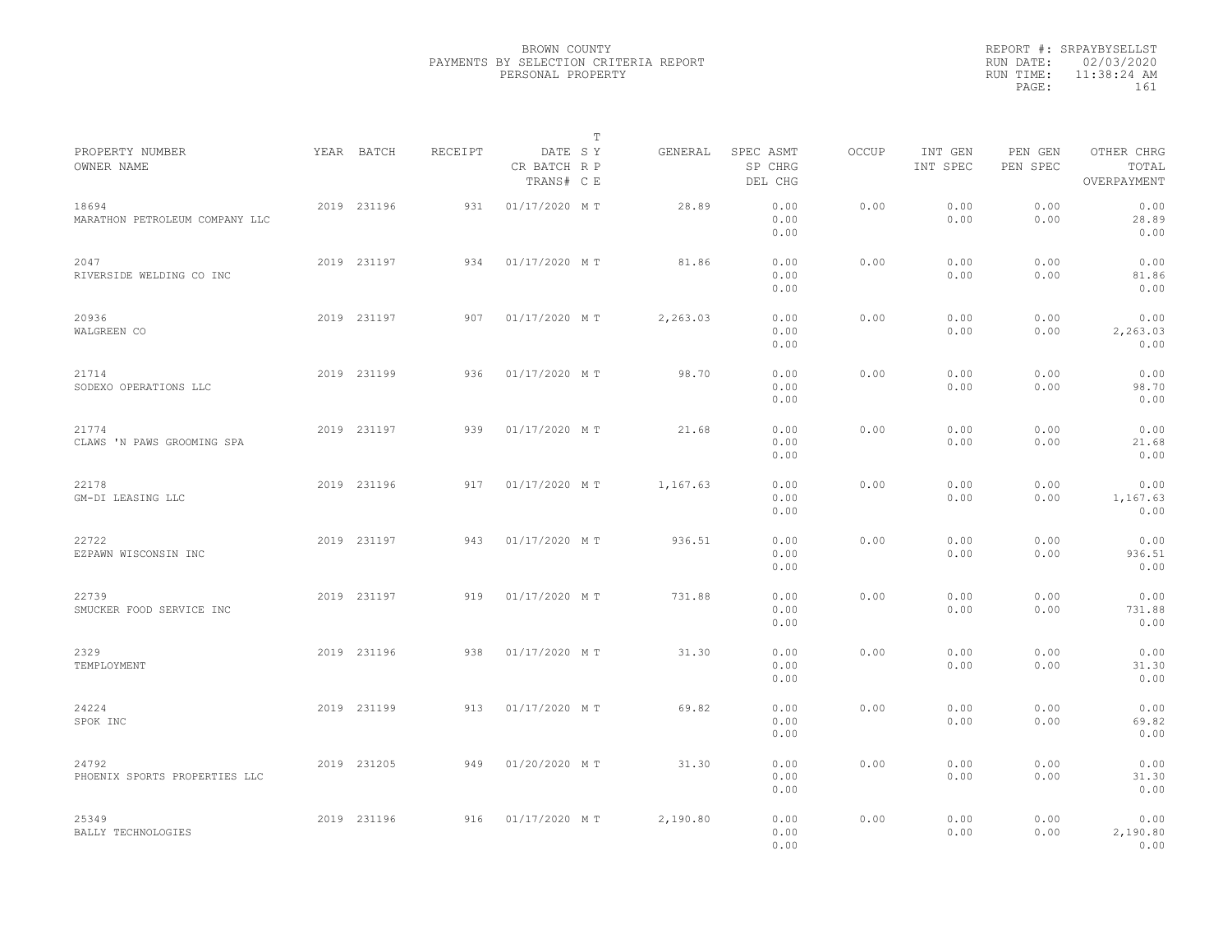|                                        |             |         | $\mathbb{T}$                          |           |                                 |       |                     |                     |                                    |  |
|----------------------------------------|-------------|---------|---------------------------------------|-----------|---------------------------------|-------|---------------------|---------------------|------------------------------------|--|
| PROPERTY NUMBER<br>OWNER NAME          | YEAR BATCH  | RECEIPT | DATE SY<br>CR BATCH R P<br>TRANS# C E | GENERAL   | SPEC ASMT<br>SP CHRG<br>DEL CHG | OCCUP | INT GEN<br>INT SPEC | PEN GEN<br>PEN SPEC | OTHER CHRG<br>TOTAL<br>OVERPAYMENT |  |
| 25425<br>MARATHON PETROLEUM COMPANY LP | 2019 231196 | 932     | 01/17/2020 MT                         | 45.74     | 0.00<br>0.00<br>0.00            | 0.00  | 0.00<br>0.00        | 0.00<br>0.00        | 0.00<br>45.74<br>0.00              |  |
| 25432<br>DESIGN AIR LLC                | 2019 231199 | 918     | 01/17/2020 MT                         | 170.93    | 0.00<br>0.00<br>0.00            | 0.00  | 0.00<br>0.00        | 0.00<br>0.00        | 0.00<br>170.93<br>0.00             |  |
| 25568<br>CANNERY PUBLIC MARKET, THE    | 2019 231197 | 944     | 01/17/2020 MT                         | 12,665.75 | 0.00<br>0.00<br>0.00            | 0.00  | 0.00<br>0.00        | 0.00<br>0.00        | 0.00<br>12,665.75<br>0.00          |  |
| 2570<br>WICKERT, GARY A. S.C.          | 2019 231196 | 940     | 01/17/2020 MT                         | 72.22     | 0.00<br>0.00<br>0.00            | 0.00  | 0.00<br>0.00        | 0.00<br>0.00        | 0.00<br>72.22<br>0.00              |  |
| 26088<br>DOMINO'S PIZZA                | 2019 231196 | 927     | 01/17/2020 MT                         | 1,047.25  | 0.00<br>0.00<br>0.00            | 0.00  | 0.00<br>0.00        | 0.00<br>0.00        | 0.00<br>1,047.25<br>0.00           |  |
| 26089<br>DOMINO'S PIZZA #2062          | 2019 231196 | 928     | 01/17/2020 MT                         | 2,243.77  | 0.00<br>0.00<br>0.00            | 0.00  | 0.00<br>0.00        | 0.00<br>0.00        | 0.00<br>2,243.77<br>0.00           |  |
| 26122<br>INSIGHT INVESTMENTS LLC       | 2019 231199 | 915     | 01/17/2020 MT                         | 69.82     | 0.00<br>0.00<br>0.00            | 0.00  | 0.00<br>0.00        | 0.00<br>0.00        | 0.00<br>69.82<br>0.00              |  |
| 27043<br>CCATT LLC                     | 2019 231196 | 926     | 01/17/2020 MT                         | 859.48    | 0.00<br>0.00<br>0.00            | 0.00  | 0.00<br>0.00        | 0.00<br>0.00        | 0.00<br>859.48<br>0.00             |  |
| 27347<br>ACCURATE WEB SOLUTION         | 2019 231197 | 912     | 01/17/2020 MT                         | 67.41     | 0.00<br>0.00<br>0.00            | 0.00  | 0.00<br>0.00        | 0.00<br>0.00        | 0.00<br>67.41<br>0.00              |  |
| 27570<br>TRC ENVIRONMENTAL INC         | 2019 231205 | 950     | 01/20/2020 MT                         | 98.70     | 0.00<br>0.00<br>0.00            | 0.00  | 0.00<br>0.00        | 0.00<br>0.00        | 0.00<br>98.70<br>0.00              |  |
| 27608<br>SMUCKER FOOD SERVICE INC      | 2019 231197 | 920     | 01/17/2020 MT                         | 26.49     | 0.00<br>0.00<br>0.00            | 0.00  | 0.00<br>0.00        | 0.00<br>0.00        | 0.00<br>26.49<br>0.00              |  |
| 27609<br>SMUCKER FOOD SERVICE INC      | 2019 231197 | 921     | 01/17/2020 MT                         | 31.30     | 0.00<br>0.00<br>0.00            | 0.00  | 0.00<br>0.00        | 0.00<br>0.00        | 0.00<br>31.30<br>0.00              |  |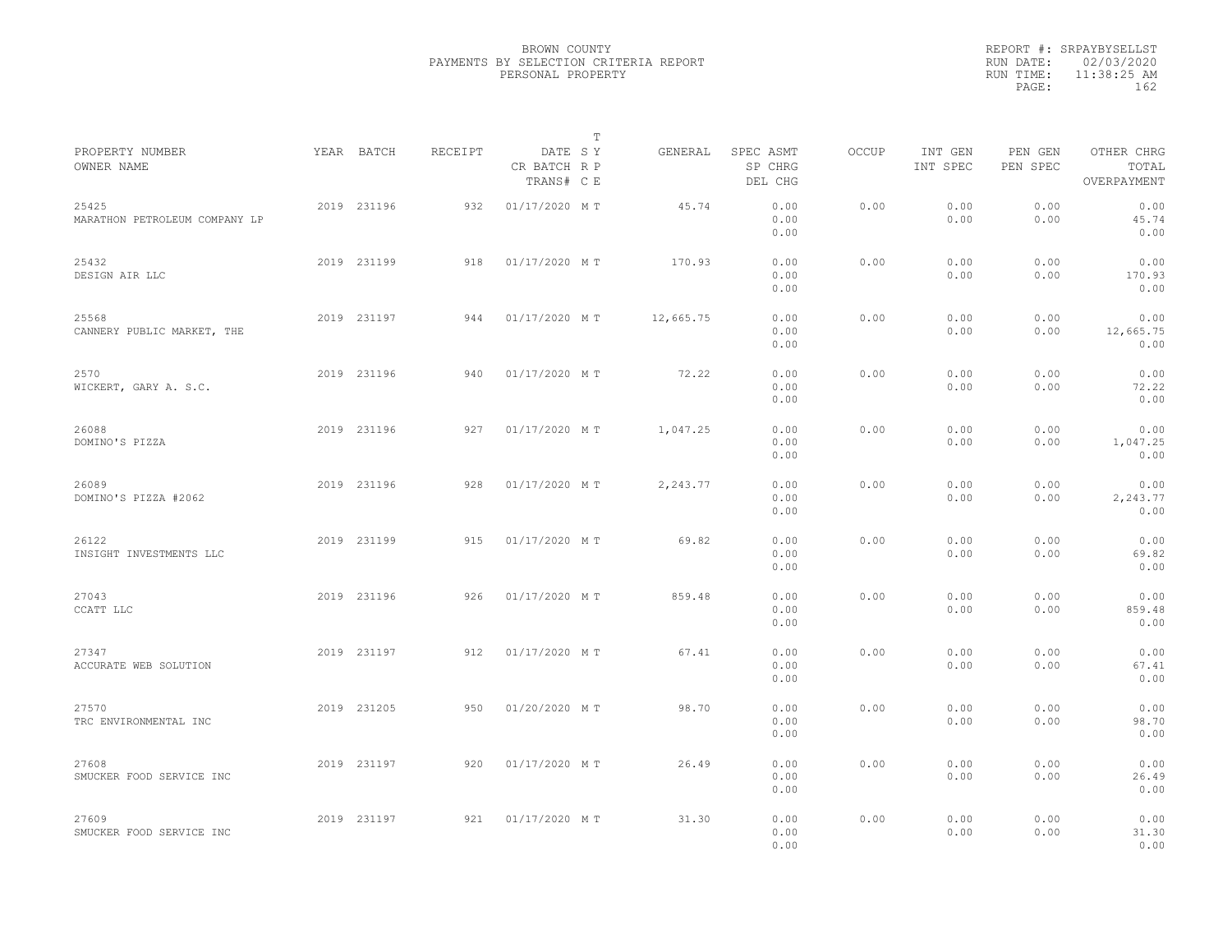|                                     |             |         |                                       | $\mathbb T$ |          |                                 |              |                     |                     |                                    |  |
|-------------------------------------|-------------|---------|---------------------------------------|-------------|----------|---------------------------------|--------------|---------------------|---------------------|------------------------------------|--|
| PROPERTY NUMBER<br>OWNER NAME       | YEAR BATCH  | RECEIPT | DATE SY<br>CR BATCH R P<br>TRANS# C E |             | GENERAL  | SPEC ASMT<br>SP CHRG<br>DEL CHG | <b>OCCUP</b> | INT GEN<br>INT SPEC | PEN GEN<br>PEN SPEC | OTHER CHRG<br>TOTAL<br>OVERPAYMENT |  |
| 27610<br>SMUCKER FOOD SERVICE INC   | 2019 231197 | 922     | 01/17/2020 MT                         |             | 662.05   | 0.00<br>0.00<br>0.00            | 0.00         | 0.00<br>0.00        | 0.00<br>0.00        | 0.00<br>662.05<br>0.00             |  |
| 27611<br>SMUCKER FOOD SERVICE INC   | 2019 231197 | 923     | 01/17/2020 MT                         |             | 74.63    | 0.00<br>0.00<br>0.00            | 0.00         | 0.00<br>0.00        | 0.00<br>0.00        | 0.00<br>74.63<br>0.00              |  |
| 27612<br>SMUCKER FOOD SERVICE INC   | 2019 231197 | 924     | 01/17/2020 MT                         |             | 28.89    | 0.00<br>0.00<br>0.00            | 0.00         | 0.00<br>0.00        | 0.00<br>0.00        | 0.00<br>28.89<br>0.00              |  |
| 27613<br>SMUCKER FOOD SERVICE INC   | 2019 231197 | 925     | 01/17/2020 MT                         |             | 16.86    | 0.00<br>0.00<br>0.00            | 0.00         | 0.00<br>0.00        | 0.00<br>0.00        | 0.00<br>16.86<br>0.00              |  |
| 27627<br>WALGREEN CO                | 2019 231197 | 909     | 01/17/2020 MT                         |             | 2,328.02 | 0.00<br>0.00<br>0.00            | 0.00         | 0.00<br>0.00        | 0.00<br>0.00        | 0.00<br>2,328.02<br>0.00           |  |
| 4697<br>SPEEDWAY SUPERAMERICA #4334 | 2019 231196 | 933     | 01/17/2020 MT                         |             | 402.05   | 0.00<br>0.00<br>0.00            | 0.00         | 0.00<br>0.00        | 0.00<br>0.00        | 0.00<br>402.05<br>0.00             |  |
| 8469<br>WALGREEN CO                 | 2019 231197 | 910     | 01/17/2020 MT                         |             | 3,331.95 | 0.00<br>0.00<br>0.00            | 0.00         | 0.00<br>0.00        | 0.00<br>0.00        | 0.00<br>3,331.95<br>0.00           |  |
| 9320<br>WALGREEN CO #3253           | 2019 231197 | 908     | 01/17/2020 MT                         |             | 3,758.08 | 0.00<br>0.00<br>0.00            | 0.00         | 0.00<br>0.00        | 0.00<br>0.00        | 0.00<br>3,758.08<br>0.00           |  |
| 1037<br>GLOBAL OPTICS               | 2019 231211 | 1031    | 01/21/2020 MT                         |             | 529.65   | 0.00<br>0.00<br>0.00            | 0.00         | 0.00<br>0.00        | 0.00<br>0.00        | 0.00<br>529.65<br>0.00             |  |
| 1087<br>GREEN BAY DROP FORGE CO     | 2019 231209 | 996     | 01/21/2020 MT                         |             | 2,106.55 | 0.00<br>0.00<br>0.00            | 0.00         | 0.00<br>0.00        | 0.00<br>0.00        | 0.00<br>2,106.55<br>0.00           |  |
| 10931<br>THE NEURO TEAM             | 2019 231211 | 978     | 01/21/2020 MT                         |             | 6,651.87 | 0.00<br>0.00<br>0.00            | 0.00         | 0.00<br>0.00        | 0.00<br>0.00        | 0.00<br>6,651.87<br>0.00           |  |
| 11849<br>TIRES PLUS                 | 2019 231207 | 953     | 01/21/2020 MT                         |             | 349.09   | 0.00<br>0.00<br>0.00            | 0.00         | 0.00<br>0.00        | 0.00<br>0.00        | 0.00<br>349.09<br>0.00             |  |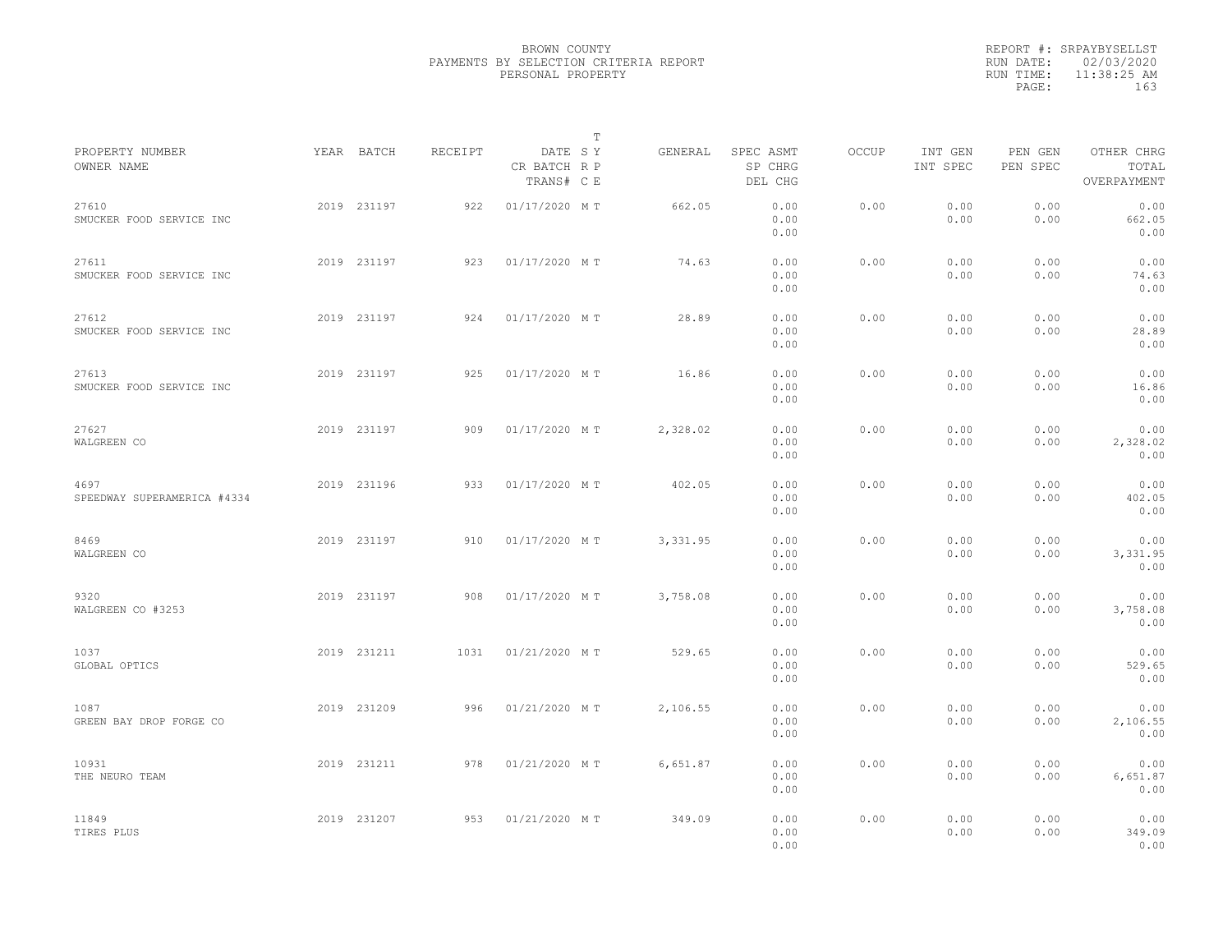|           | REPORT #: SRPAYBYSELLST |
|-----------|-------------------------|
|           | RUN DATE: 02/03/2020    |
| RUN TIME: | 11:38:26 AM             |
| PAGE:     | 164                     |
|           |                         |

|                                       |             |         |                                       | $\mathbb T$ |          |                                 |       |                     |                     |                                    |  |
|---------------------------------------|-------------|---------|---------------------------------------|-------------|----------|---------------------------------|-------|---------------------|---------------------|------------------------------------|--|
| PROPERTY NUMBER<br>OWNER NAME         | YEAR BATCH  | RECEIPT | DATE SY<br>CR BATCH R P<br>TRANS# C E |             | GENERAL  | SPEC ASMT<br>SP CHRG<br>DEL CHG | OCCUP | INT GEN<br>INT SPEC | PEN GEN<br>PEN SPEC | OTHER CHRG<br>TOTAL<br>OVERPAYMENT |  |
| 12327<br>PACKER FASTENER & SUPPLY     | 2019 231208 | 1034    | 01/21/2020 MT                         |             | 1,410.78 | 0.00<br>0.00<br>0.00            | 0.00  | 0.00<br>0.00        | 0.00<br>0.00        | 0.00<br>1,410.78<br>0.00           |  |
| 13054<br>HOBBY LOBBY                  | 2019 231206 | 1005    | 01/21/2020 MT                         |             | 2,433.96 | 0.00<br>0.00<br>0.00            | 0.00  | 0.00<br>0.00        | 0.00<br>0.00        | 0.00<br>2,433.96<br>0.00           |  |
| 13259<br>EL RANCHITO                  | 2019 231203 | 947     | 01/20/2020 MT                         |             | 317.79   | 0.00<br>0.00<br>0.00            | 0.00  | 0.00<br>0.00        | 0.00<br>0.00        | 0.00<br>317.79<br>0.00             |  |
| 14406<br>PAPA MURPHY'S PIZZA          | 2019 231211 | 1003    | 01/21/2020 MT                         |             | 341.86   | 0.00<br>0.00<br>0.00            | 0.00  | 0.00<br>0.00        | 0.00<br>0.00        | 0.00<br>341.86<br>0.00             |  |
| 14571<br>COMPASS GROUP FOOD           | 2019 231208 | 1027    | 01/21/2020 MT                         |             | 57.78    | 0.00<br>0.00<br>0.00            | 0.00  | 0.00<br>0.00        | 0.00<br>0.00        | 0.00<br>57.78<br>0.00              |  |
| 15368<br>CSI LEASING, INC             | 2019 231209 | 958     | 01/21/2020 MT                         |             | 60.18    | 0.00<br>0.00<br>0.00            | 0.00  | 0.00<br>0.00        | 0.00<br>0.00        | 0.00<br>60.18<br>0.00              |  |
| 15477<br>HARDEE'S                     | 2019 231209 | 960     | 01/21/2020 MT                         |             | 601.87   | 0.00<br>0.00<br>0.00            | 0.00  | 0.00<br>0.00        | 0.00<br>0.00        | 0.00<br>601.87<br>0.00             |  |
| 15492<br>PAPA MURPHY'S PIZZA          | 2019 231211 | 1004    | 01/21/2020 MT                         |             | 341.86   | 0.00<br>0.00<br>0.00            | 0.00  | 0.00<br>0.00        | 0.00<br>0.00        | 0.00<br>341.86<br>0.00             |  |
| 16183<br>HARBOR FREIGHT TOOLS #132    | 2019 231209 | 962     | 01/21/2020 MT                         |             | 2,742.11 | 0.00<br>0.00<br>0.00            | 0.00  | 0.00<br>0.00        | 0.00<br>0.00        | 0.00<br>2,742.11<br>0.00           |  |
| 16750<br>IGT                          | 2019 231208 | 975     | 01/21/2020 MT                         |             | 2,125.81 | 0.00<br>0.00<br>0.00            | 0.00  | 0.00<br>0.00        | 0.00<br>0.00        | 0.00<br>2,125.81<br>0.00           |  |
| 17185<br>HOME CARE EQUIPMENT EAST     | 2019 231211 | 986     | 01/21/2020 MT                         |             | 1,061.69 | 0.00<br>0.00<br>0.00            | 0.00  | 0.00<br>0.00        | 0.00<br>0.00        | 0.00<br>1,061.69<br>0.00           |  |
| 17808<br>NISSAN MOTOR ACCEPTANCE CORP | 2019 231203 | 946     | 01/20/2020 MT                         |             | 991.87   | 0.00<br>0.00<br>0.00            | 0.00  | 0.00<br>0.00        | 0.00<br>0.00        | 0.00<br>991.87<br>0.00             |  |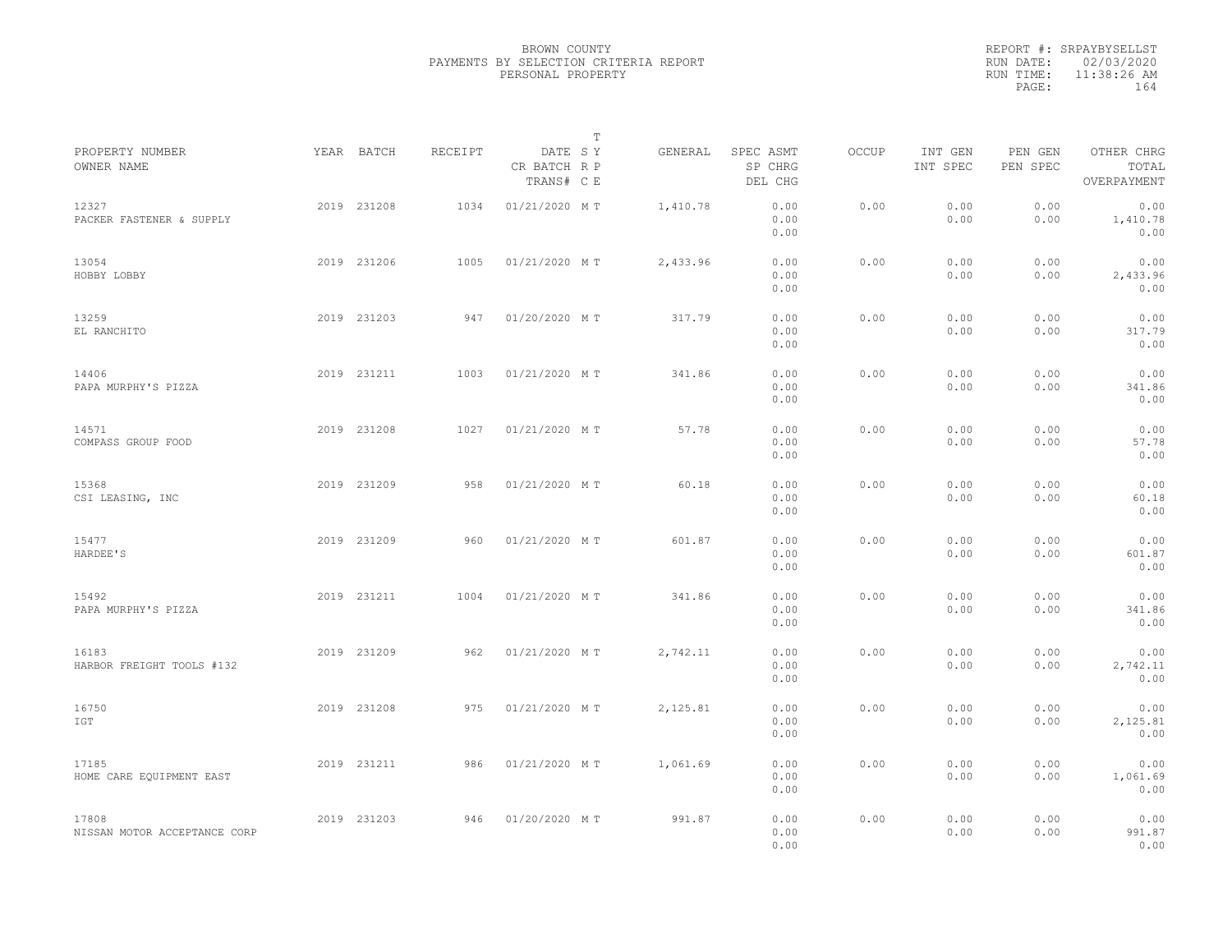|           | REPORT #: SRPAYBYSELLST |  |
|-----------|-------------------------|--|
|           | RUN DATE: 02/03/2020    |  |
| RUN TIME: | $11:38:26$ AM           |  |
| PAGE:     | 165                     |  |
|           |                         |  |

|                                            |             |         |                                       | $\mathbb T$ |            |                                 |       |                     |                     |                                    |  |
|--------------------------------------------|-------------|---------|---------------------------------------|-------------|------------|---------------------------------|-------|---------------------|---------------------|------------------------------------|--|
| PROPERTY NUMBER<br>OWNER NAME              | YEAR BATCH  | RECEIPT | DATE SY<br>CR BATCH R P<br>TRANS# C E |             | GENERAL    | SPEC ASMT<br>SP CHRG<br>DEL CHG | OCCUP | INT GEN<br>INT SPEC | PEN GEN<br>PEN SPEC | OTHER CHRG<br>TOTAL<br>OVERPAYMENT |  |
| 18016<br>BAY BUS LLC                       | 2019 231211 | 1025    | 01/21/2020 MT                         |             | 794.48     | 0.00<br>0.00<br>0.00            | 0.00  | 0.00<br>0.00        | 0.00<br>0.00        | 0.00<br>794.48<br>0.00             |  |
| 19013<br>PROCTER & GAMBLE PAPER PROD CO    | 2019 231210 | 957     | 01/21/2020 MT                         |             | 12,981.12  | 0.00<br>0.00<br>0.00            | 0.00  | 0.00<br>0.00        | 0.00<br>0.00        | 0.00<br>12,981.12<br>0.00          |  |
| 19163<br>FASTCARE EAST TOWN MALL           | 2019 231211 | 992     | 01/21/2020 MT                         |             | 101.11     | 0.00<br>0.00<br>0.00            | 0.00  | 0.00<br>0.00        | 0.00<br>0.00        | 0.00<br>101.11<br>0.00             |  |
| 19202<br>JP MORGAN CHASE BANK NA           | 2019 231211 | 1002    | 01/21/2020 MT                         |             | 16.86      | 0.00<br>0.00<br>0.00            | 0.00  | 0.00<br>0.00        | 0.00<br>0.00        | 0.00<br>16.86<br>0.00              |  |
| 19346<br>CVS PHARMACY                      | 2019 231206 | 1007    | 01/21/2020 MT                         |             | 3,086.39   | 0.00<br>0.00<br>0.00            | 0.00  | 0.00<br>0.00        | 0.00<br>0.00        | 0.00<br>3,086.39<br>0.00           |  |
| 19429<br>MRI VAN BUREN                     | 2019 231211 | 988     | 01/21/2020 MT                         |             | 565.75     | 0.00<br>0.00<br>0.00            | 0.00  | 0.00<br>0.00        | 0.00<br>0.00        | 0.00<br>565.75<br>0.00             |  |
| 1971<br>PROCTER & GAMBLE PAPER PRODUCTS CO | 2019 231210 | 956     | 01/21/2020 MT                         |             | 417,538.69 | 0.00<br>0.00<br>0.00            | 0.00  | 0.00<br>0.00        | 0.00<br>0.00        | 0.00<br>417,538.69<br>0.00         |  |
| 20816<br>COPPS                             | 2019 231208 | 1032    | 01/21/2020 MT                         |             | 13,698.55  | 0.00<br>0.00<br>0.00            | 0.00  | 0.00<br>0.00        | 0.00<br>0.00        | 0.00<br>13,698.55<br>0.00          |  |
| 20904<br>BATTERIES PLUS                    | 2019 231206 | 961     | 01/21/2020 MT                         |             | 385.20     | 0.00<br>225.00<br>0.00          | 0.00  | 0.00<br>0.00        | 0.00<br>0.00        | 0.00<br>610.20<br>0.00             |  |
| 20938<br>HOSPITAL RETAIL PHARMACY          | 2019 231211 | 995     | 01/21/2020 MT                         |             | 38.51      | 0.00<br>0.00<br>0.00            | 0.00  | 0.00<br>0.00        | 0.00<br>0.00        | 0.00<br>38.51<br>0.00              |  |
| 2102<br>MCDONALD'S                         | 2019 231211 | 1018    | 01/21/2020 MT                         |             | 1,687.65   | 0.00<br>0.00<br>0.00            | 0.00  | 0.00<br>0.00        | 0.00<br>0.00        | 0.00<br>1,687.65<br>0.00           |  |
| 2104<br>MCDONALD'S                         | 2019 231206 | 964     | 01/21/2020 MT                         |             | 592.24     | 0.00<br>0.00<br>0.00            | 0.00  | 0.00<br>0.00        | 0.00<br>0.00        | 0.00<br>592.24<br>0.00             |  |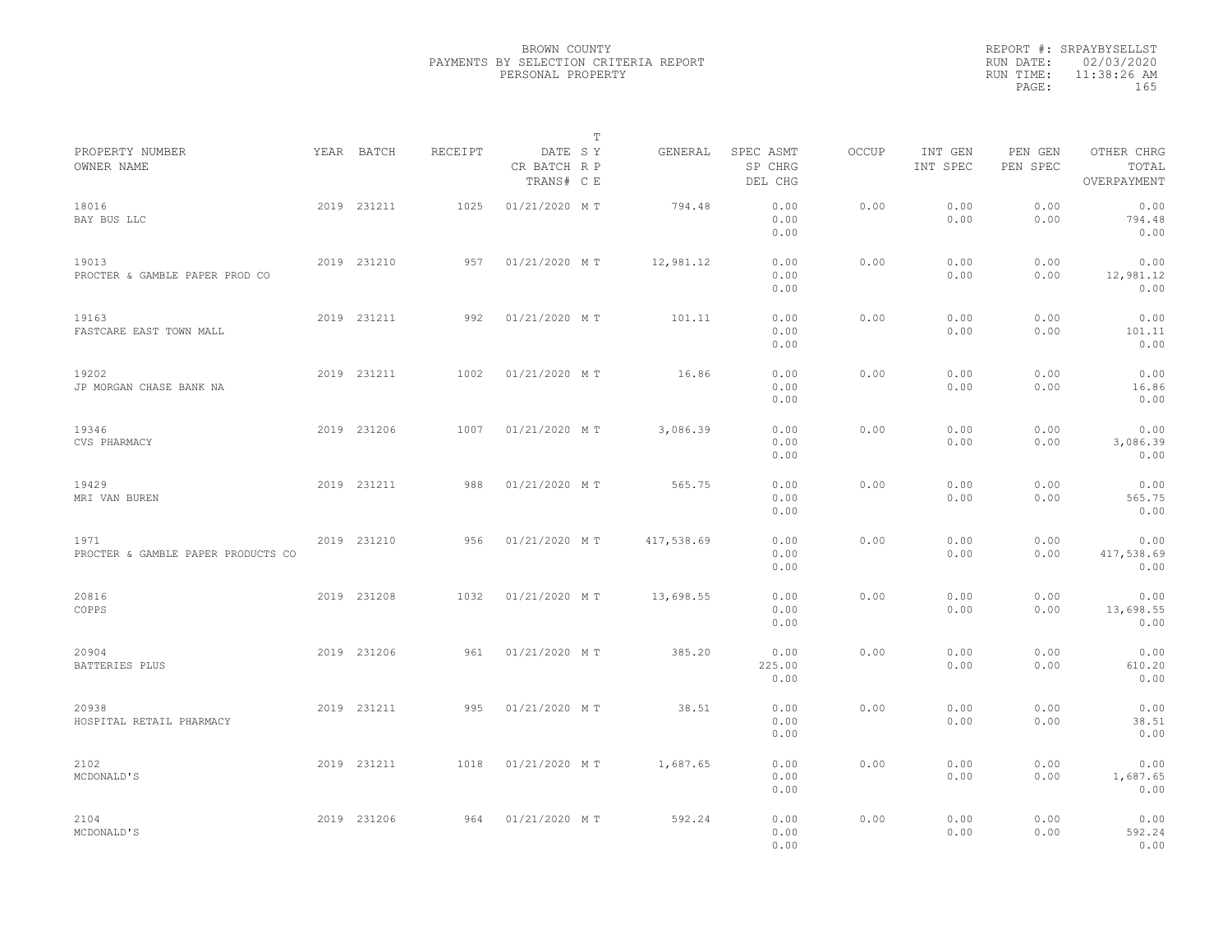|           | REPORT #: SRPAYBYSELLST |  |
|-----------|-------------------------|--|
|           | RUN DATE: 02/03/2020    |  |
| RUN TIME: | $11:38:27$ AM           |  |
| PAGE:     | 166                     |  |
|           |                         |  |

|                                      |             |             |         |                                       | $\mathbb T$ |          |                                 |       |                     |                     |                                    |  |
|--------------------------------------|-------------|-------------|---------|---------------------------------------|-------------|----------|---------------------------------|-------|---------------------|---------------------|------------------------------------|--|
| PROPERTY NUMBER<br>OWNER NAME        |             | YEAR BATCH  | RECEIPT | DATE SY<br>CR BATCH R P<br>TRANS# C E |             | GENERAL  | SPEC ASMT<br>SP CHRG<br>DEL CHG | OCCUP | INT GEN<br>INT SPEC | PEN GEN<br>PEN SPEC | OTHER CHRG<br>TOTAL<br>OVERPAYMENT |  |
| 2134<br>SEAWAY PRINTING CO INC       |             | 2019 231209 | 1001    | 01/21/2020 MT                         |             | 2,787.85 | 0.00<br>0.00<br>0.00            | 0.00  | 0.00<br>0.00        | 0.00<br>0.00        | 0.00<br>2,787.85<br>0.00           |  |
| 21649<br>HOSPITAL CAFE               |             | 2019 231211 | 991     | 01/21/2020 MT                         |             | 110.74   | 0.00<br>0.00<br>0.00            | 0.00  | 0.00<br>0.00        | 0.00<br>0.00        | 0.00<br>110.74<br>0.00             |  |
| 21650<br>FMC WEBSTER/CLINICA HISPANA |             | 2019 231211 | 987     | 01/21/2020 MT                         |             | 883.54   | 0.00<br>0.00<br>0.00            | 0.00  | 0.00<br>0.00        | 0.00<br>0.00        | 0.00<br>883.54<br>0.00             |  |
| 21691<br>MAILFINANCE INC             |             | 2019 231208 | 1019    | 01/21/2020 MT                         |             | 647.61   | 0.00<br>0.00<br>0.00            | 0.00  | 0.00<br>0.00        | 0.00<br>0.00        | 0.00<br>647.61<br>0.00             |  |
| 21849<br>RGIS LLC                    |             | 2019 231211 | 1012    | 01/21/2020 MT                         |             | 36.11    | 0.00<br>0.00<br>0.00            | 0.00  | 0.00<br>0.00        | 0.00<br>0.00        | 0.00<br>36.11<br>0.00              |  |
| 21994<br>IMPERIA FOODS LLC           |             | 2019 231211 | 1010    | 01/21/2020 MT                         |             | 2,862.49 | 0.00<br>0.00<br>0.00            | 0.00  | 0.00<br>0.00        | 0.00<br>0.00        | 0.00<br>2,862.49<br>0.00           |  |
| 22239<br>SALON CENTRIC               |             | 2019 231207 | 952     | 01/21/2020 MT                         |             | 197.41   | 0.00<br>0.00<br>0.00            | 0.00  | 0.00<br>0.00        | 0.00<br>0.00        | 0.00<br>197.41<br>0.00             |  |
| 22717<br>CVS PHARMACY                |             | 2019 231206 | 1006    | 01/21/2020 MT                         |             | 3,120.09 | 0.00<br>0.00<br>0.00            | 0.00  | 0.00<br>0.00        | 0.00<br>0.00        | 0.00<br>3,120.09<br>0.00           |  |
| 22785<br>ROCK & ROLL LAND            |             | 2019 231211 | 1017    | 01/21/2020 MT                         |             | 98.70    | 0.00<br>0.00<br>0.00            | 0.00  | 0.00<br>0.00        | 0.00<br>0.00        | 0.00<br>98.70<br>0.00              |  |
| 232<br>ALDO'S PIZZA                  |             | 2019 231203 | 951     | 01/20/2020 MT                         |             | 21.68    | 0.00<br>0.00<br>0.00            | 0.00  | 0.00<br>0.00        | 0.00<br>0.00        | 0.00<br>21.68<br>0.00              |  |
| 23455<br>RICOH USA INC               |             | 2019 231208 | 1016    | 01/21/2020 MT                         |             | 1,420.41 | 0.00<br>0.00<br>0.00            | 0.00  | 0.00<br>0.00        | 0.00<br>0.00        | 0.00<br>1,420.41<br>0.00           |  |
| 23530<br>SLAMMER, THE                | 2019 231208 |             | 1009    | 01/21/2020 MT                         |             | 24.07    | 0.00<br>0.00<br>0.00            | 0.00  | 0.00<br>0.00        | 0.00<br>0.00        | 0.00<br>24.07<br>0.00              |  |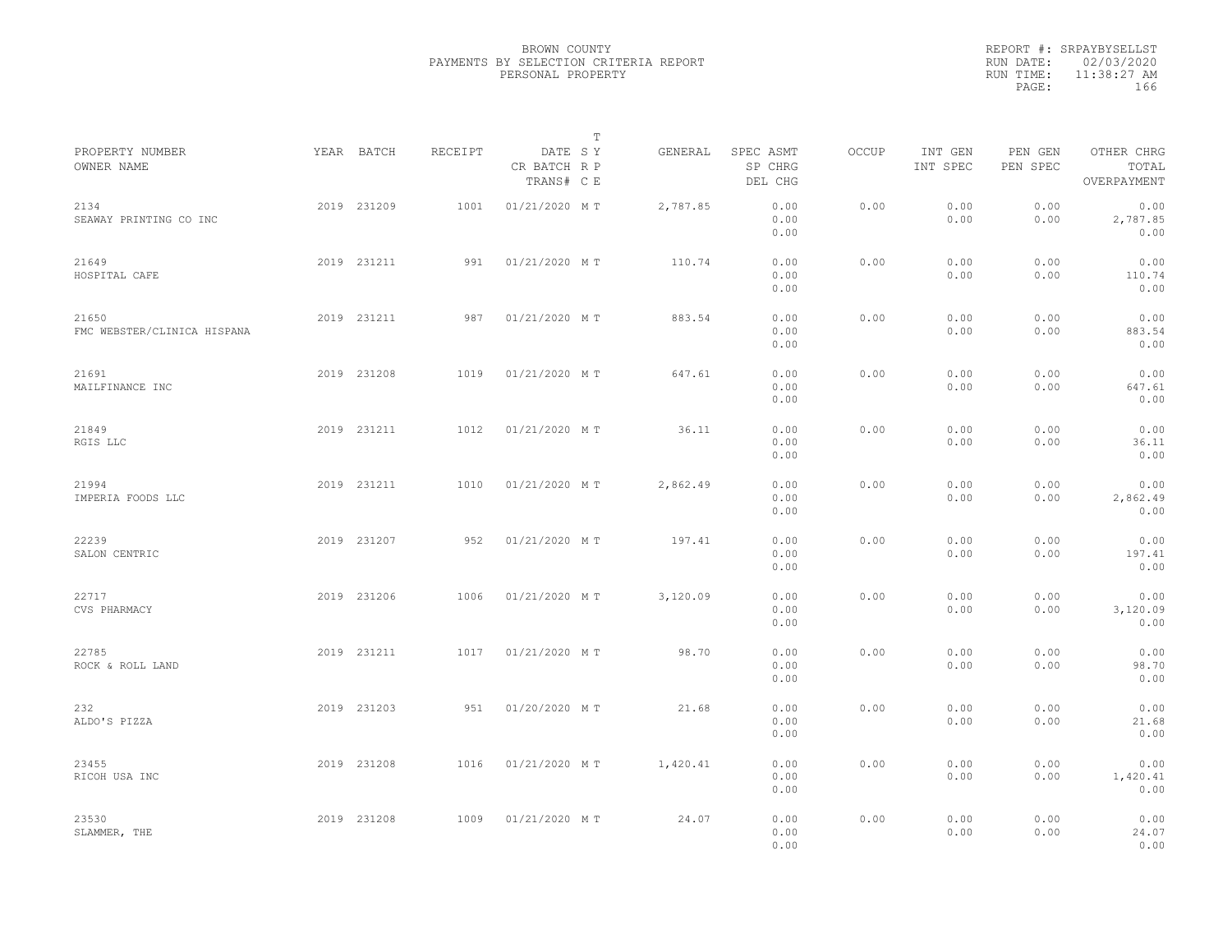|                                               |             |         |                                       | T |          |                                 |       |                     |                     |                                    |  |
|-----------------------------------------------|-------------|---------|---------------------------------------|---|----------|---------------------------------|-------|---------------------|---------------------|------------------------------------|--|
| PROPERTY NUMBER<br>OWNER NAME                 | YEAR BATCH  | RECEIPT | DATE SY<br>CR BATCH R P<br>TRANS# C E |   | GENERAL  | SPEC ASMT<br>SP CHRG<br>DEL CHG | OCCUP | INT GEN<br>INT SPEC | PEN GEN<br>PEN SPEC | OTHER CHRG<br>TOTAL<br>OVERPAYMENT |  |
| 23639<br>NWTC EMPL CLINIC                     | 2019 231211 | 994     | 01/21/2020 MT                         |   | 43.34    | 0.00<br>0.00<br>0.00            | 0.00  | 0.00<br>0.00        | 0.00<br>0.00        | 0.00<br>43.34<br>0.00              |  |
| 24125<br>ASTHMA & ALLERGY                     | 2019 231211 | 985     | 01/21/2020 MT                         |   | 1,078.55 | 0.00<br>0.00<br>0.00            | 0.00  | 0.00<br>0.00        | 0.00<br>0.00        | 0.00<br>1,078.55<br>0.00           |  |
| 24126<br>BELLIN MEMORIAL HOSPITAL GENERATIONS | 2019 231211 | 977     | 01/21/2020 MT                         |   | 7,352.44 | 0.00<br>0.00<br>0.00            | 0.00  | 0.00<br>0.00        | 0.00<br>0.00        | 0.00<br>7,352.44<br>0.00           |  |
| 24127<br>CARDIOTHORACIC SURGEONS              | 2019 231211 | 989     | 01/21/2020 MT                         |   | 447.79   | 0.00<br>0.00<br>0.00            | 0.00  | 0.00<br>0.00        | 0.00<br>0.00        | 0.00<br>447.79<br>0.00             |  |
| 24184<br>MCDONALD'S RESTAURANT                | 2019 231206 | 969     | 01/21/2020 MT                         |   | 2,070.43 | 0.00<br>0.00<br>0.00            | 0.00  | 0.00<br>0.00        | 0.00<br>0.00        | 0.00<br>2,070.43<br>0.00           |  |
| 24191<br>NOODLES & COMPANY                    | 2019 231206 | 1015    | 01/21/2020 MT                         |   | 1,791.17 | 0.00<br>0.00<br>0.00            | 0.00  | 0.00<br>0.00        | 0.00<br>0.00        | 0.00<br>1,791.17<br>0.00           |  |
| 24239<br>BARLEY'S PUB & GRILL                 | 2019 231211 | 1024    | 01/21/2020 MT                         |   | 430.94   | 0.00<br>0.00<br>0.00            | 0.00  | 0.00<br>0.00        | 0.00<br>0.00        | 0.00<br>430.94<br>0.00             |  |
| 24299<br>FOX RIVER ELEVATOR                   | 2019 231209 | 966     | 01/21/2020 MT                         |   | 21.68    | 0.00<br>0.00<br>0.00            | 0.00  | 0.00<br>0.00        | 0.00<br>0.00        | 0.00<br>21.68<br>0.00              |  |
| 24733<br>ANDUZZI'S SPORTS CLUB                | 2019 231208 | 997     | 01/21/2020 MT                         |   | 3,423.43 | 0.00<br>0.00<br>0.00            | 0.00  | 0.00<br>0.00        | 0.00<br>0.00        | 0.00<br>3,423.43<br>0.00           |  |
| 24742<br>SURGICAL ASSOCIATES                  | 2019 231211 | 983     | 01/21/2020 MT                         |   | 1,523.94 | 0.00<br>0.00<br>0.00            | 0.00  | 0.00<br>0.00        | 0.00<br>0.00        | 0.00<br>1,523.94<br>0.00           |  |
| 24806<br>NEWSTYLE SALONS                      | 2019 231209 | 973     | 01/21/2020 MT                         |   | 146.85   | 0.00<br>0.00<br>0.00            | 0.00  | 0.00<br>0.00        | 0.00<br>0.00        | 0.00<br>146.85<br>0.00             |  |
| 24843<br>SOUTH BAY MARINE CENTER              | 2019 231211 | 1026    | 01/21/2020 MT                         |   | 219.09   | 0.00<br>0.00<br>0.00            | 0.00  | 0.00<br>0.00        | 0.00<br>0.00        | 0.00<br>219.09<br>0.00             |  |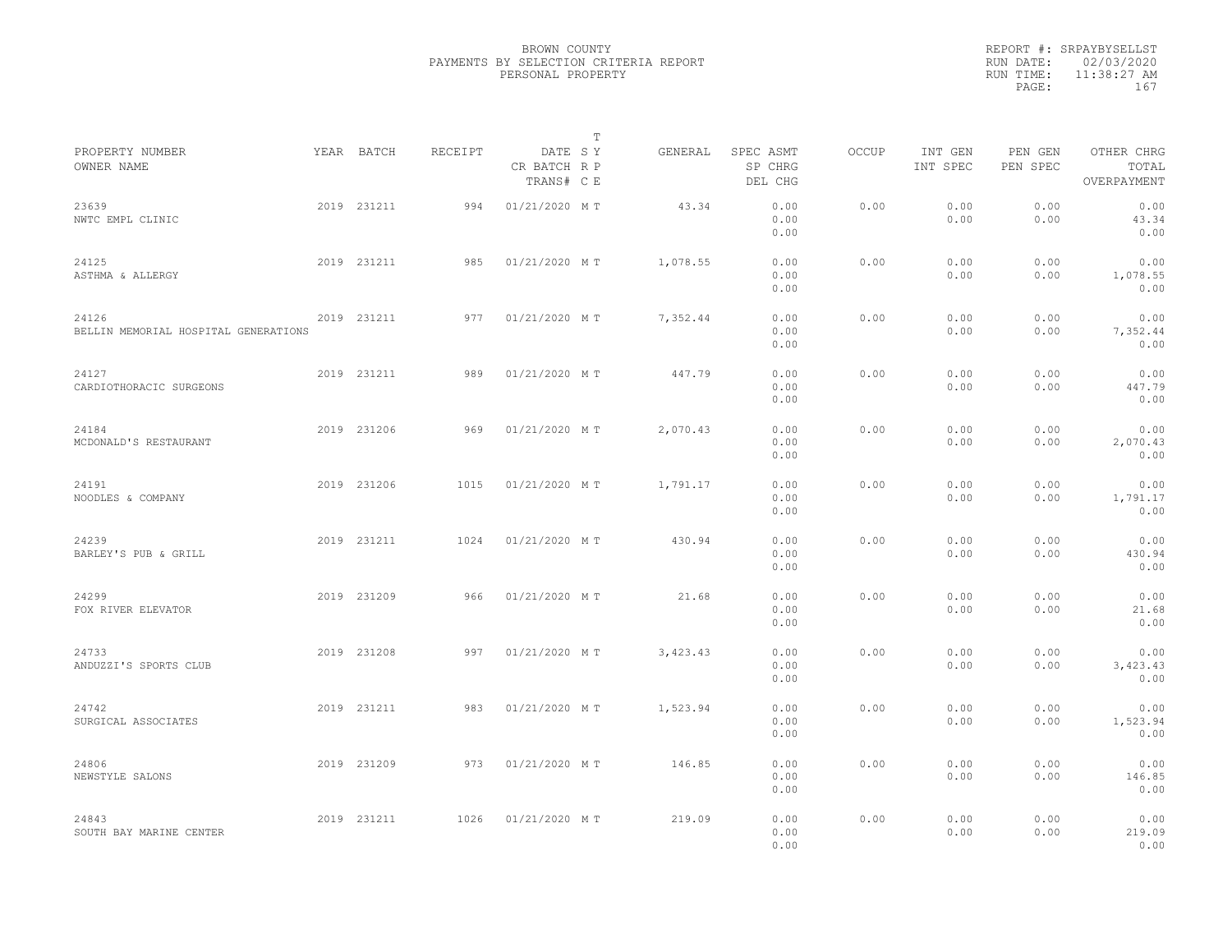|           | REPORT #: SRPAYBYSELLST |  |
|-----------|-------------------------|--|
|           | RUN DATE: 02/03/2020    |  |
| RUN TIME: | 11:38:28 AM             |  |
| PAGE:     | 168                     |  |
|           |                         |  |

|                                          |             |         |                                       | $\mathbb T$ |          |                                 |       |                     |                     |                                    |  |
|------------------------------------------|-------------|---------|---------------------------------------|-------------|----------|---------------------------------|-------|---------------------|---------------------|------------------------------------|--|
| PROPERTY NUMBER<br>OWNER NAME            | YEAR BATCH  | RECEIPT | DATE SY<br>CR BATCH R P<br>TRANS# C E |             | GENERAL  | SPEC ASMT<br>SP CHRG<br>DEL CHG | OCCUP | INT GEN<br>INT SPEC | PEN GEN<br>PEN SPEC | OTHER CHRG<br>TOTAL<br>OVERPAYMENT |  |
| 25346<br>ANGELS ON HUMBOLDT              | 2019 231209 | 972     | 01/21/2020 MT                         |             | 377.97   | 0.00<br>0.00<br>0.00            | 0.00  | 0.00<br>0.00        | 0.00<br>0.00        | 0.00<br>377.97<br>0.00             |  |
| 25353<br>BELLIN ENDOCRINOLOGY            | 2019 231211 | 982     | 01/21/2020 MT                         |             | 2,241.36 | 0.00<br>0.00<br>0.00            | 0.00  | 0.00<br>0.00        | 0.00<br>0.00        | 0.00<br>2,241.36<br>0.00           |  |
| 25354<br>BELLIN NEUROLOGY CONSULTANTS    | 2019 231211 | 981     | 01/21/2020 MT                         |             | 2,352.10 | 0.00<br>0.00<br>0.00            | 0.00  | 0.00<br>0.00        | 0.00<br>0.00        | 0.00<br>2,352.10<br>0.00           |  |
| 25355<br>BELLIN FMC GREEN BAY PACKERS    | 2019 231211 | 993     | 01/21/2020 MT                         |             | 65.00    | 0.00<br>0.00<br>0.00            | 0.00  | 0.00<br>0.00        | 0.00<br>0.00        | 0.00<br>65.00<br>0.00              |  |
| 25394<br>HARDEES                         | 2019 231209 | 959     | 01/21/2020 MT                         |             | 2,301.55 | 0.00<br>0.00<br>0.00            | 0.00  | 0.00<br>0.00        | 0.00<br>0.00        | 0.00<br>2,301.55<br>0.00           |  |
| 26009<br>PIEPER ELECTRIC INC             | 2019 231211 | 968     | 01/21/2020 MT                         |             | 1,220.59 | 0.00<br>0.00<br>0.00            | 0.00  | 0.00<br>0.00        | 0.00<br>0.00        | 0.00<br>1,220.59<br>0.00           |  |
| 26083<br>COMPASS GROUP USA INC           | 2019 231208 | 1028    | 01/21/2020 MT                         |             | 298.53   | 0.00<br>0.00<br>0.00            | 0.00  | 0.00<br>0.00        | 0.00<br>0.00        | 0.00<br>298.53<br>0.00             |  |
| 26084<br>COPPER STATE BREWERY LLC        | 2019 231206 | 1014    | 01/21/2020 MT                         |             | 5,561.29 | 0.00<br>0.00<br>0.00            | 0.00  | 0.00<br>0.00        | 0.00<br>0.00        | 0.00<br>5,561.29<br>0.00           |  |
| 26139<br>MAILFINANCE INC                 | 2019 231208 | 1020    | 01/21/2020 MT                         |             | 38.51    | 0.00<br>0.00<br>0.00            | 0.00  | 0.00<br>0.00        | 0.00<br>0.00        | 0.00<br>38.51<br>0.00              |  |
| 26140<br>MAILFINANCE INC                 | 2019 231208 | 1021    | 01/21/2020 MT                         |             | 14.45    | 0.00<br>0.00<br>0.00            | 0.00  | 0.00<br>0.00        | 0.00<br>0.00        | 0.00<br>14.45<br>0.00              |  |
| 26141<br>MAILFINANCE INC                 | 2019 231208 | 1022    | 01/21/2020 MT                         |             | 296.11   | 0.00<br>0.00<br>0.00            | 0.00  | 0.00<br>0.00        | 0.00<br>0.00        | 0.00<br>296.11<br>0.00             |  |
| 26147<br>NCS HEALTHCARE OF WISCONSIN LLC | 2019 231206 | 1008    | 01/21/2020 MT                         |             | 327.42   | 0.00<br>0.00<br>0.00            | 0.00  | 0.00<br>0.00        | 0.00<br>0.00        | 0.00<br>327.42<br>0.00             |  |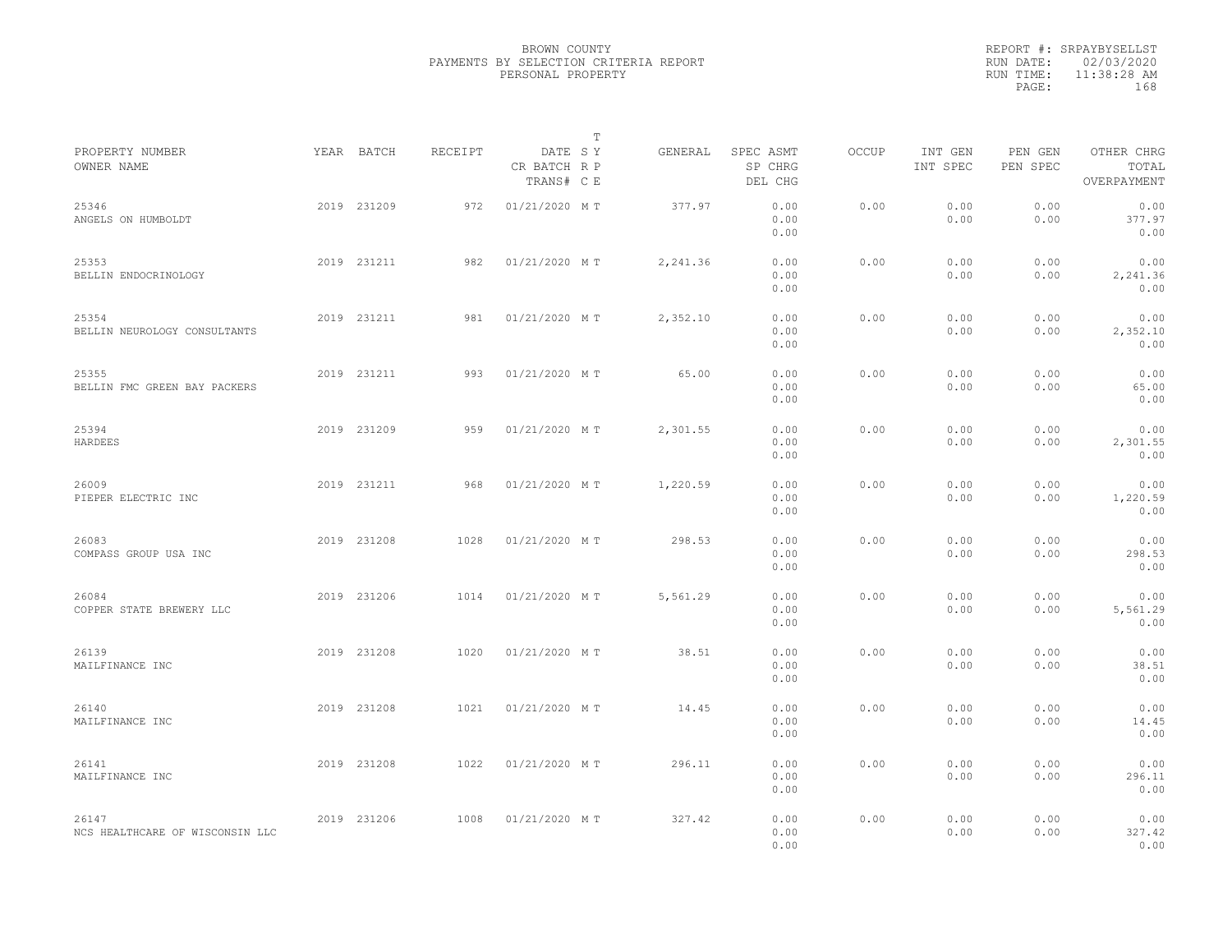|           | REPORT #: SRPAYBYSELLST |  |
|-----------|-------------------------|--|
|           | RUN DATE: 02/03/2020    |  |
| RUN TIME: | $11:38:28$ AM           |  |
| PAGE:     | 169                     |  |
|           |                         |  |

|                                          |             |         |                                       | T |           |                                 |       |                     |                     |                                    |  |
|------------------------------------------|-------------|---------|---------------------------------------|---|-----------|---------------------------------|-------|---------------------|---------------------|------------------------------------|--|
| PROPERTY NUMBER<br>OWNER NAME            | YEAR BATCH  | RECEIPT | DATE SY<br>CR BATCH R P<br>TRANS# C E |   | GENERAL   | SPEC ASMT<br>SP CHRG<br>DEL CHG | OCCUP | INT GEN<br>INT SPEC | PEN GEN<br>PEN SPEC | OTHER CHRG<br>TOTAL<br>OVERPAYMENT |  |
| 26155<br>NEW EAR NOSE & THROAT           | 2019 231211 | 979     | 01/21/2020 MT                         |   | 5,607.02  | 0.00<br>0.00<br>0.00            | 0.00  | 0.00<br>0.00        | 0.00<br>0.00        | 0.00<br>5,607.02<br>0.00           |  |
| 26808<br>COMPASS ONE LLC                 | 2019 231208 | 1029    | 01/21/2020 MT                         |   | 158.90    | 0.00<br>0.00<br>0.00            | 0.00  | 0.00<br>0.00        | 0.00<br>0.00        | 0.00<br>158.90<br>0.00             |  |
| 26814<br>FLY ME FLAGS LLC                | 2019 231206 | 1033    | 01/21/2020 MT                         |   | 144.46    | 0.00<br>0.00<br>0.00            | 0.00  | 0.00<br>0.00        | 0.00<br>0.00        | 0.00<br>144.46<br>0.00             |  |
| 26840<br>LEGENDS TITLE GB LLC            | 2019 231209 | 1000    | 01/21/2020 MT                         |   | 86.67     | 0.00<br>0.00<br>0.00            | 0.00  | 0.00<br>0.00        | 0.00<br>0.00        | 0.00<br>86.67<br>0.00              |  |
| 26842<br>MAILFINANCE                     | 2019 231208 | 1023    | 01/21/2020 MT                         |   | 16.86     | 0.00<br>0.00<br>0.00            | 0.00  | 0.00<br>0.00        | 0.00<br>0.00        | 0.00<br>16.86<br>0.00              |  |
| 26852<br>NSC HOLDINGS LLC                | 2019 231206 | 999     | 01/21/2020 MT                         |   | 52.96     | 0.00<br>0.00<br>0.00            | 0.00  | 0.00<br>0.00        | 0.00<br>0.00        | 0.00<br>52.96<br>0.00              |  |
| 26855<br>OAK PARK PLACE OF GREEN BAY LLC | 2019 231211 | 970     | 01/21/2020 MT                         |   | 11,635.33 | 0.00<br>0.00<br>0.00            | 0.00  | 0.00<br>0.00        | 0.00<br>0.00        | 0.00<br>11,635.33<br>0.00          |  |
| 26878<br>VOSS EYECARE SC                 | 2019 231209 | 974     | 01/21/2020 MT                         |   | 60.18     | 0.00<br>0.00<br>0.00            | 0.00  | 0.00<br>0.00        | 0.00<br>0.00        | 0.00<br>60.18<br>0.00              |  |
| 26926<br>MI PUEBLO NIGHT CLUB            | 2019 231202 | 948     | 01/20/2020 MT                         |   | 180.56    | 0.00<br>0.00<br>0.00            | 0.00  | 0.00<br>0.00        | 0.00<br>0.00        | 0.00<br>180.56<br>0.00             |  |
| 27044<br>VB-S1 ASSETS LLC                | 2019 231209 | 963     | 01/21/2020 MT                         |   | 2,758.97  | 0.00<br>0.00<br>0.00            | 0.00  | 0.00<br>0.00        | 0.00<br>0.00        | 0.00<br>2,758.97<br>0.00           |  |
| 27214<br>ATI PHYSICAL THERAPY            | 2019 231211 | 1011    | 01/21/2020 MT                         |   | 245.56    | 0.00<br>0.00<br>0.00            | 0.00  | 0.00<br>0.00        | 0.00<br>0.00        | 0.00<br>245.56<br>0.00             |  |
| 27225<br>IMAGO DEI BARBER LOUNGE         | 2019 231215 | 1080    | 01/22/2020 MT                         |   | 820.95    | 0.00<br>0.00<br>0.00            | 0.00  | 0.00<br>0.00        | 0.00<br>0.00        | 0.00<br>820.95<br>0.00             |  |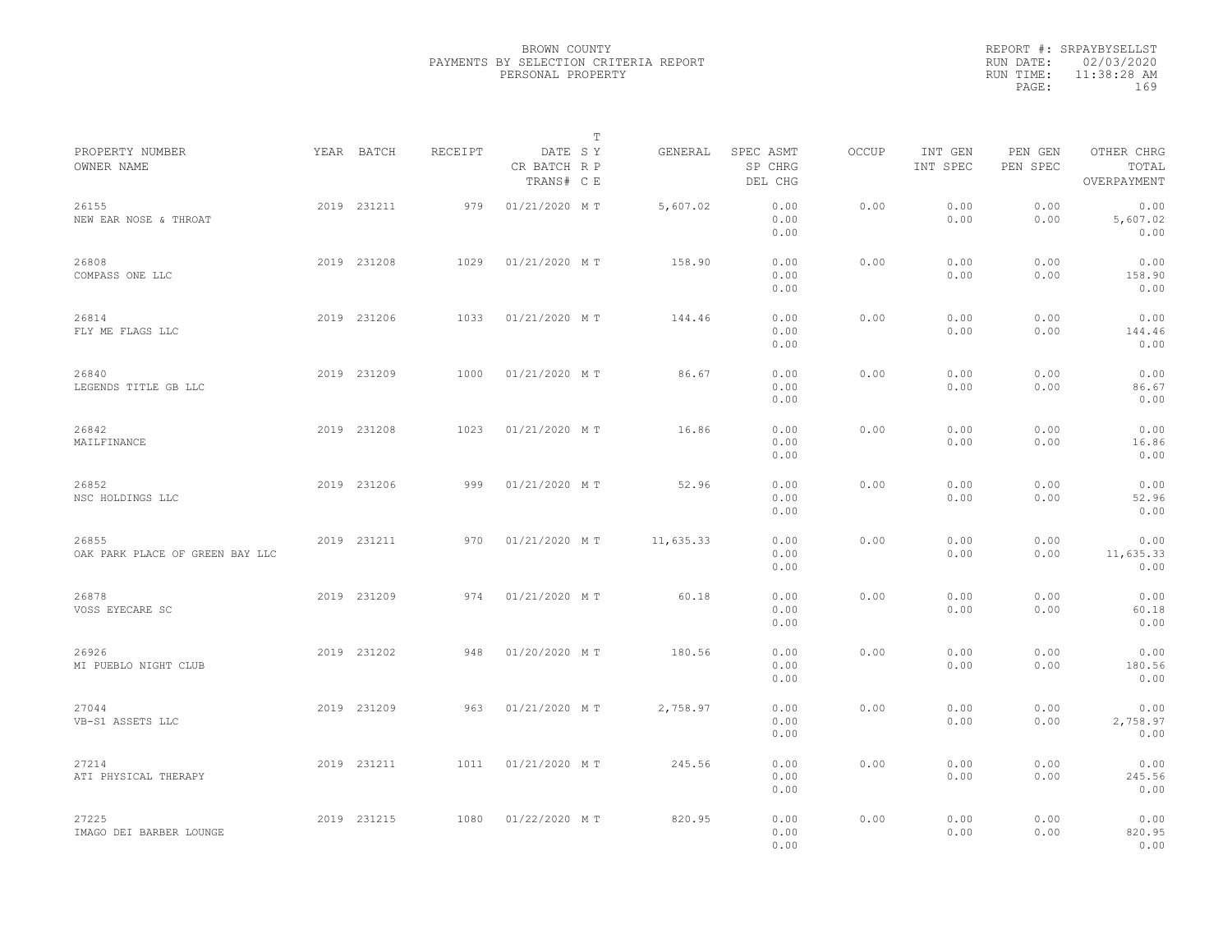|                                               |             |         | $\mathbb{T}$                          |           |                                 |              |                     |                     |                                    |  |
|-----------------------------------------------|-------------|---------|---------------------------------------|-----------|---------------------------------|--------------|---------------------|---------------------|------------------------------------|--|
| PROPERTY NUMBER<br>OWNER NAME                 | YEAR BATCH  | RECEIPT | DATE SY<br>CR BATCH R P<br>TRANS# C E | GENERAL   | SPEC ASMT<br>SP CHRG<br>DEL CHG | <b>OCCUP</b> | INT GEN<br>INT SPEC | PEN GEN<br>PEN SPEC | OTHER CHRG<br>TOTAL<br>OVERPAYMENT |  |
| 27235<br>Q TEA PREMIUM TEA HOUSE 1 LLC        | 2019 231208 | 955     | 01/21/2020 MT                         | 187.78    | 0.00<br>95.00<br>0.00           | 0.00         | 0.00<br>0.00        | 0.00<br>0.00        | 0.00<br>282.78<br>0.00             |  |
| 27242<br>SENSE SPA & WELLNESS CENTER, THE     | 2019 231208 | 954     | 01/21/2020 MT                         | 368.35    | 0.00<br>0.00<br>0.00            | 0.00         | 0.00<br>0.00        | 0.00<br>0.00        | 0.00<br>368.35<br>0.00             |  |
| 27561<br>TNT CRUST LLC                        | 2019 231206 | 1035    | 01/21/2020 MT                         | 29,826.26 | 0.00<br>0.00<br>0.00            | 0.00         | 0.00<br>0.00        | 0.00<br>0.00        | 0.00<br>29,826.26<br>0.00          |  |
| 27563<br>LORI'S GIFTS LLC                     | 2019 231211 | 1013    | 01/21/2020 MT                         | 175.75    | 0.00<br>0.00<br>0.00            | 0.00         | 0.00<br>0.00        | 0.00<br>0.00        | 0.00<br>175.75<br>0.00             |  |
| 27566<br>GASTROENTEROLOGY ASSOCIATES          | 2019 231211 | 990     | 01/21/2020 MT                         | 274.45    | 0.00<br>0.00<br>0.00            | 0.00         | 0.00<br>0.00        | 0.00<br>0.00        | 0.00<br>274.45<br>0.00             |  |
| 27567<br>AMERICAN FOODS EMPLOYEE CLINIC       | 2019 231211 | 984     | 01/21/2020 MT                         | 1,227.82  | 0.00<br>0.00<br>0.00            | 0.00         | 0.00<br>0.00        | 0.00<br>0.00        | 0.00<br>1,227.82<br>0.00           |  |
| 27602<br>WINTRUST CAPITAL                     | 2019 231208 | 1030    | 01/21/2020 MT                         | 154.08    | 0.00<br>0.00<br>0.00            | 0.00         | 0.00<br>0.00        | 0.00<br>0.00        | 0.00<br>154.08<br>0.00             |  |
| 4342<br>WISCONSIN CONVERTING INC OF GREEN BAY | 2019 231208 | 976     | 01/21/2020 MT                         | 2,513.41  | 0.00<br>0.00<br>0.00            | 0.00         | 0.00<br>0.00        | 0.00<br>0.00        | 0.00<br>2,513.41<br>0.00           |  |
| 4799<br>MCDONALD'S RESTAURANT                 | 2019 231206 | 965     | 01/21/2020 MT                         | 288.88    | 0.00<br>0.00<br>0.00            | 0.00         | 0.00<br>0.00        | 0.00<br>0.00        | 0.00<br>288.88<br>0.00             |  |
| 5979<br>CARDIOLOGY ASSOCIATES                 | 2019 231211 | 980     | 01/21/2020 MT                         | 3,067.13  | 0.00<br>0.00<br>0.00            | 0.00         | 0.00<br>0.00        | 0.00<br>0.00        | 0.00<br>3,067.13<br>0.00           |  |
| 7852<br>FOX CONVENIENCE                       | 2019 231211 | 967     | 01/21/2020 MT                         | 428.53    | 0.00<br>0.00<br>0.00            | 0.00         | 0.00<br>0.00        | 0.00<br>0.00        | 0.00<br>428.53<br>0.00             |  |
| 8431<br>RAMCO CONSTRUCTION SERVICES LLC       | 2019 231209 | 998     | 01/21/2020 MT                         | 9.63      | 0.00<br>0.00<br>0.00            | 0.00         | 0.00<br>0.00        | 0.00<br>0.00        | 0.00<br>9.63<br>0.00               |  |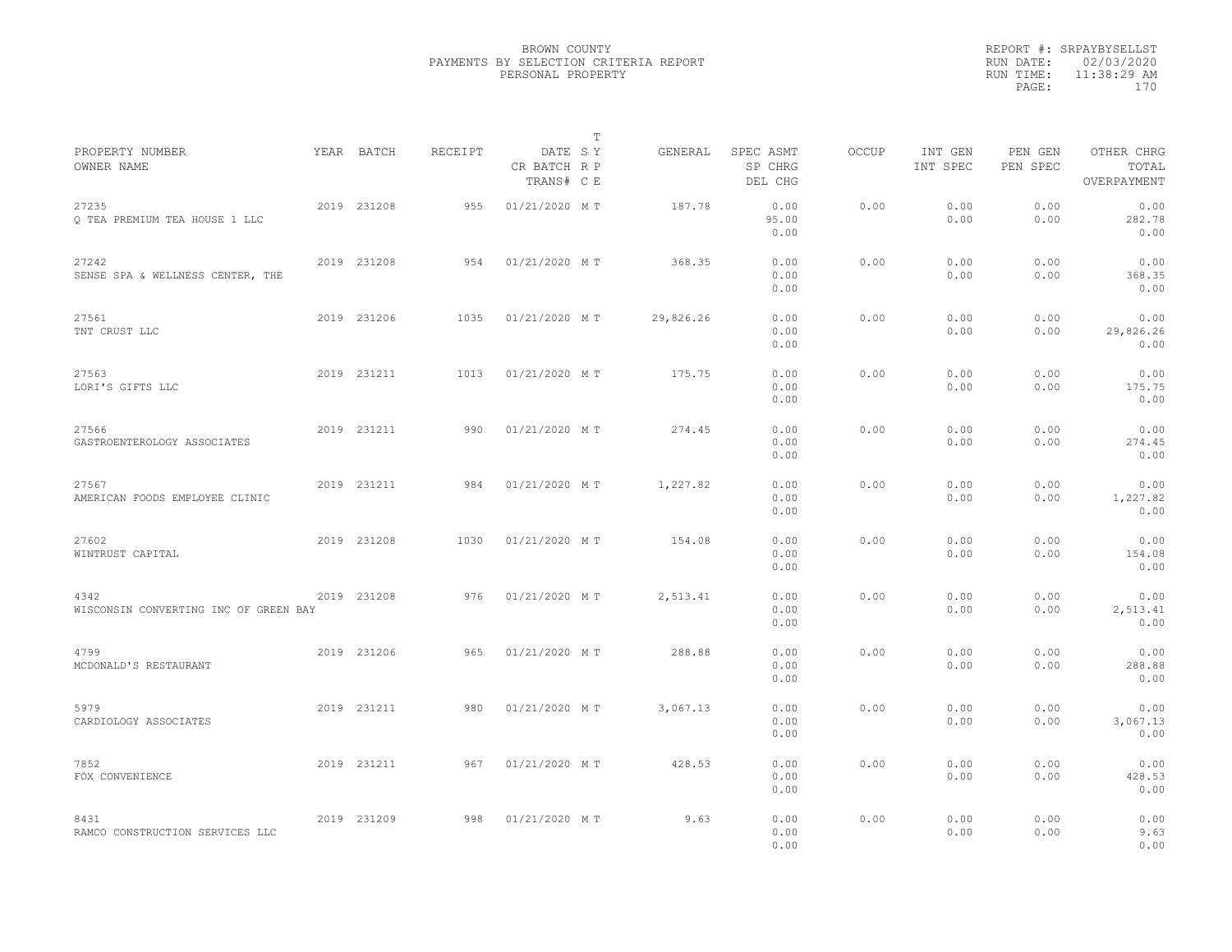|                                                    |             |         | $\mathbb{T}$                          |           |                                 |              |                     |                     |                                    |  |
|----------------------------------------------------|-------------|---------|---------------------------------------|-----------|---------------------------------|--------------|---------------------|---------------------|------------------------------------|--|
| PROPERTY NUMBER<br>OWNER NAME                      | YEAR BATCH  | RECEIPT | DATE SY<br>CR BATCH R P<br>TRANS# C E | GENERAL   | SPEC ASMT<br>SP CHRG<br>DEL CHG | <b>OCCUP</b> | INT GEN<br>INT SPEC | PEN GEN<br>PEN SPEC | OTHER CHRG<br>TOTAL<br>OVERPAYMENT |  |
| 9807<br>MCDONALD'S RESTAURANT                      | 2019 231206 | 971     | 01/21/2020 MT                         | 1,485.41  | 0.00<br>0.00<br>0.00            | 0.00         | 0.00<br>0.00        | 0.00<br>0.00        | 0.00<br>1,485.41<br>0.00           |  |
| 10989<br>ZELLER'S SKI & SPORTS INC                 | 2019 231212 | 1079    | 01/22/2020 MT                         | 358.71    | 0.00<br>0.00<br>0.00            | 0.00         | 0.00<br>0.00        | 0.00<br>0.00        | 0.00<br>358.71<br>0.00             |  |
| 11682<br>CANON FINANCIAL SERVICES INC              | 2019 231213 | 1061    | 01/22/2020 MT                         | 1,560.05  | 0.00<br>0.00<br>0.00            | 0.00         | 0.00<br>0.00        | 0.00<br>0.00        | 0.00<br>1,560.05<br>0.00           |  |
| 1242<br>HURCKMAN MECHANICAL INDUSTRIES INC         | 2019 231214 | 1062    | 01/22/2020 MT                         | 15,586.00 | 0.00<br>0.00<br>0.00            | 0.00         | 0.00<br>0.00        | 0.00<br>0.00        | 0.00<br>15,586.00<br>0.00          |  |
| 12844<br>AMERICAN CUSTOM CONVERTING LLC            | 2019 231214 | 1078    | 01/22/2020 MT                         | 1,377.07  | 0.00<br>0.00<br>0.00            | 0.00         | 0.00<br>0.00        | 0.00<br>0.00        | 0.00<br>1,377.07<br>0.00           |  |
| 14037<br>AMERICA'S SERVICE LINE                    | 2019 231213 | 1049    | 01/22/2020 MT                         | 377.97    | 0.00<br>0.00<br>0.00            | 0.00         | 0.00<br>0.00        | 0.00<br>0.00        | 0.00<br>377.97<br>0.00             |  |
| 14158<br>CHERNEY MICROBIOLOGICAL SERVICES LTD      | 2019 231216 | 1095    | 01/22/2020 MT                         | 1,360.23  | 0.00<br>0.00<br>0.00            | 0.00         | 0.00<br>0.00        | 0.00<br>0.00        | 0.00<br>1,360.23<br>0.00           |  |
| 15306<br>BAYCARE CLINIC PULMONOLOGY                | 2019 231214 | 1040    | 01/22/2020 MT                         | 81.86     | 0.00<br>0.00<br>0.00            | 0.00         | 0.00<br>0.00        | 0.00<br>0.00        | 0.00<br>81.86<br>0.00              |  |
| 15307<br>BAYCARE CLINIC PHYSICIAN EXTENDERS        | 2019 231214 | 1048    | 01/22/2020 MT                         | 74.63     | 0.00<br>0.00<br>0.00            | 0.00         | 0.00<br>0.00        | 0.00<br>0.00        | 0.00<br>74.63<br>0.00              |  |
| 15308<br>BAYCARE CLINIC CARDIOTHORACIC SURGERY     | 2019 231214 | 1039    | 01/22/2020 MT                         | 19.26     | 0.00<br>0.00<br>0.00            | 0.00         | 0.00<br>0.00        | 0.00<br>0.00        | 0.00<br>19.26<br>0.00              |  |
| 15309<br>BAYCARE CLINIC CARDIOLOGY                 | 2019 231214 | 1069    | 01/22/2020 MT                         | 233.51    | 0.00<br>0.00<br>0.00            | 0.00         | 0.00<br>0.00        | 0.00<br>0.00        | 0.00<br>233.51<br>0.00             |  |
| 15311<br>BAYCARE CLINIC GENERAL & VASCULAR SURGERY | 2019 231214 | 1041    | 01/22/2020 MT                         | 341.86    | 0.00<br>0.00<br>0.00            | 0.00         | 0.00<br>0.00        | 0.00<br>0.00        | 0.00<br>341.86<br>0.00             |  |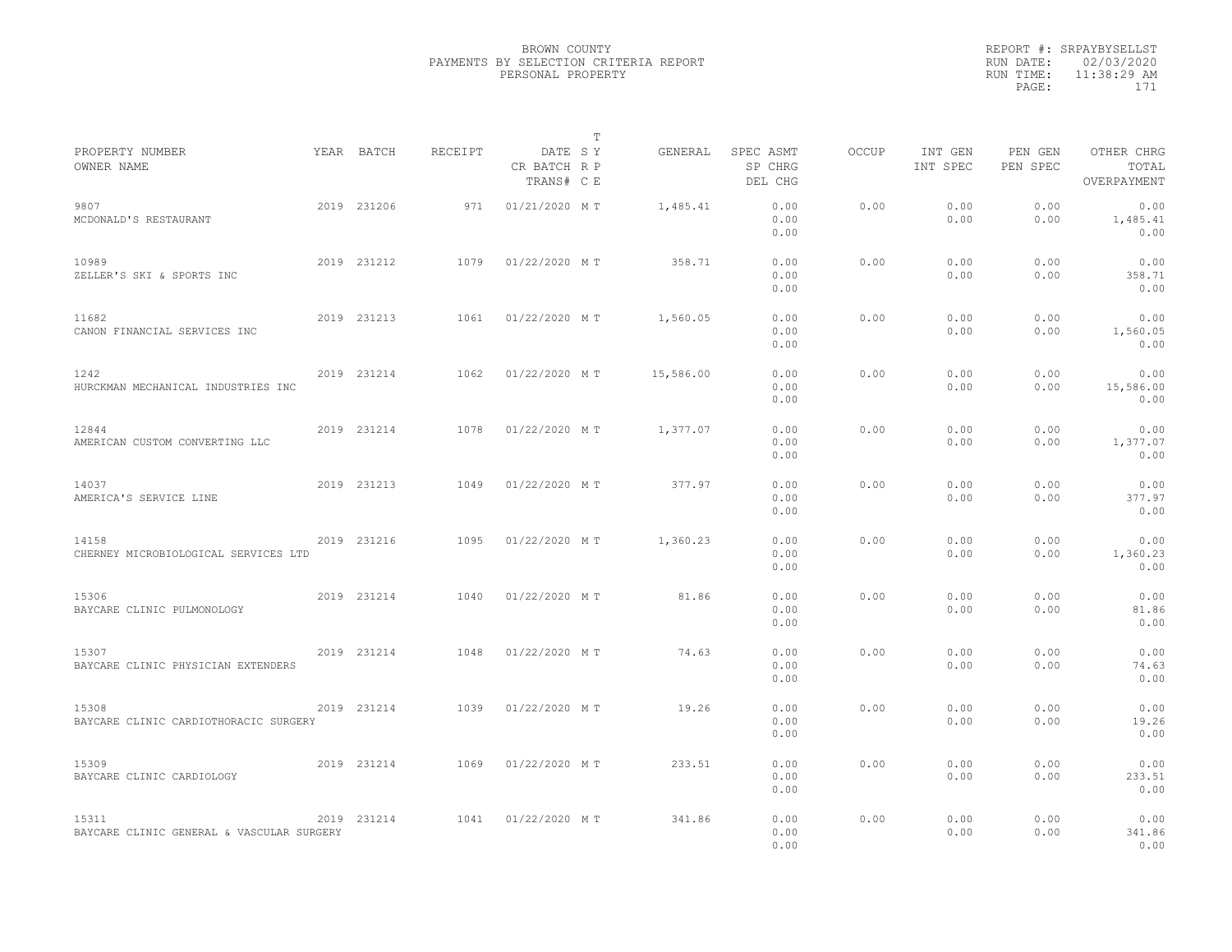|                                                              |             |         |                                       | $\mathbb T$ |          |                                 |              |                     |                     |                                    |  |
|--------------------------------------------------------------|-------------|---------|---------------------------------------|-------------|----------|---------------------------------|--------------|---------------------|---------------------|------------------------------------|--|
| PROPERTY NUMBER<br>OWNER NAME                                | YEAR BATCH  | RECEIPT | DATE SY<br>CR BATCH R P<br>TRANS# C E |             | GENERAL  | SPEC ASMT<br>SP CHRG<br>DEL CHG | <b>OCCUP</b> | INT GEN<br>INT SPEC | PEN GEN<br>PEN SPEC | OTHER CHRG<br>TOTAL<br>OVERPAYMENT |  |
| 16171<br>BAYCARE CLINIC ORTHOPEDIC SURGERY                   | 2019 231214 | 1046    | 01/22/2020 MT                         |             | 736.68   | 0.00<br>0.00<br>0.00            | 0.00         | 0.00<br>0.00        | 0.00<br>0.00        | 0.00<br>736.68<br>0.00             |  |
| 16172<br>BAYCARE CLINIC NEUROPSYCHOLOGY                      | 2019 231214 | 1042    | 01/22/2020 MT                         |             | 50.56    | 0.00<br>0.00<br>0.00            | 0.00         | 0.00<br>0.00        | 0.00<br>0.00        | 0.00<br>50.56<br>0.00              |  |
| 16173<br>BAYCARE CLINIC LLP (DBA: GREEN BAY EYE SPECIALISTS) | 2019 231214 | 1058    | 01/22/2020 MT                         |             | 5,091.81 | 0.00<br>0.00<br>0.00            | 0.00         | 0.00<br>0.00        | 0.00<br>0.00        | 0.00<br>5,091.81<br>0.00           |  |
| 16175<br>BAYCARE CLINIC DBA UROLOGICAL SURGEONS              | 2019 231214 | 1055    | 01/22/2020 MT                         |             | 553.72   | 0.00<br>0.00<br>0.00            | 0.00         | 0.00<br>0.00        | 0.00<br>0.00        | 0.00<br>553.72<br>0.00             |  |
| 16176<br>BAYCARE CLINIC LLP                                  | 2019 231214 | 1054    | 01/22/2020 MT                         |             | 9.63     | 0.00<br>0.00<br>0.00            | 0.00         | 0.00<br>0.00        | 0.00<br>0.00        | 0.00<br>9.63<br>0.00               |  |
| 16736<br>BAYCARE CLINIC LLP                                  | 2019 231214 | 1044    | 01/22/2020 MT                         |             | 9.63     | 0.00<br>0.00<br>0.00            | 0.00         | 0.00<br>0.00        | 0.00<br>0.00        | 0.00<br>9.63<br>0.00               |  |
| 16737<br>BAYCARE CLINIC DBA ORAL & MAXILLOFACIAL SURGERY     | 2019 231214 | 1045    | 01/22/2020 MT                         |             | 57.78    | 0.00<br>0.00<br>0.00            | 0.00         | 0.00<br>0.00        | 0.00<br>0.00        | 0.00<br>57.78<br>0.00              |  |
| 16838<br>MECHANICAL TECHNOLOGIES INC                         | 2019 231214 | 1072    | 01/22/2020 MT                         |             | 132.41   | 0.00<br>0.00<br>0.00            | 0.00         | 0.00<br>0.00        | 0.00<br>0.00        | 0.00<br>132.41<br>0.00             |  |
| 16847<br>CARE FOR ALL AGES                                   | 2019 231212 | 1074    | 01/22/2020 MT                         |             | 300.94   | 0.00<br>0.00<br>0.00            | 0.00         | 0.00<br>0.00        | 0.00<br>0.00        | 0.00<br>300.94<br>0.00             |  |
| 17135<br>FREHSE TRANSPORTATION/QUALITY MOBILE TRUCK&TRAILER  | 2019 231214 | 1091    | 01/22/2020 MT                         |             | 67.41    | 0.00<br>0.00<br>0.00            | 0.00         | 0.00<br>0.00        | 0.00<br>0.00        | 0.00<br>67.41<br>0.00              |  |
| 1731<br>BAYCARE CLINIC NEUROLOGICAL SURGEONS                 | 2019 231214 | 1059    | 01/22/2020 MT                         |             | 2,792.67 | 0.00<br>0.00<br>0.00            | 0.00         | 0.00<br>0.00        | 0.00<br>0.00        | 0.00<br>2,792.67<br>0.00           |  |
| 17731<br>GAME STOP                                           | 2019 231212 | 1071    | 01/22/2020 MT                         |             | 455.02   | 0.00<br>0.00<br>0.00            | 0.00         | 0.00<br>0.00        | 0.00<br>0.00        | 0.00<br>455.02<br>0.00             |  |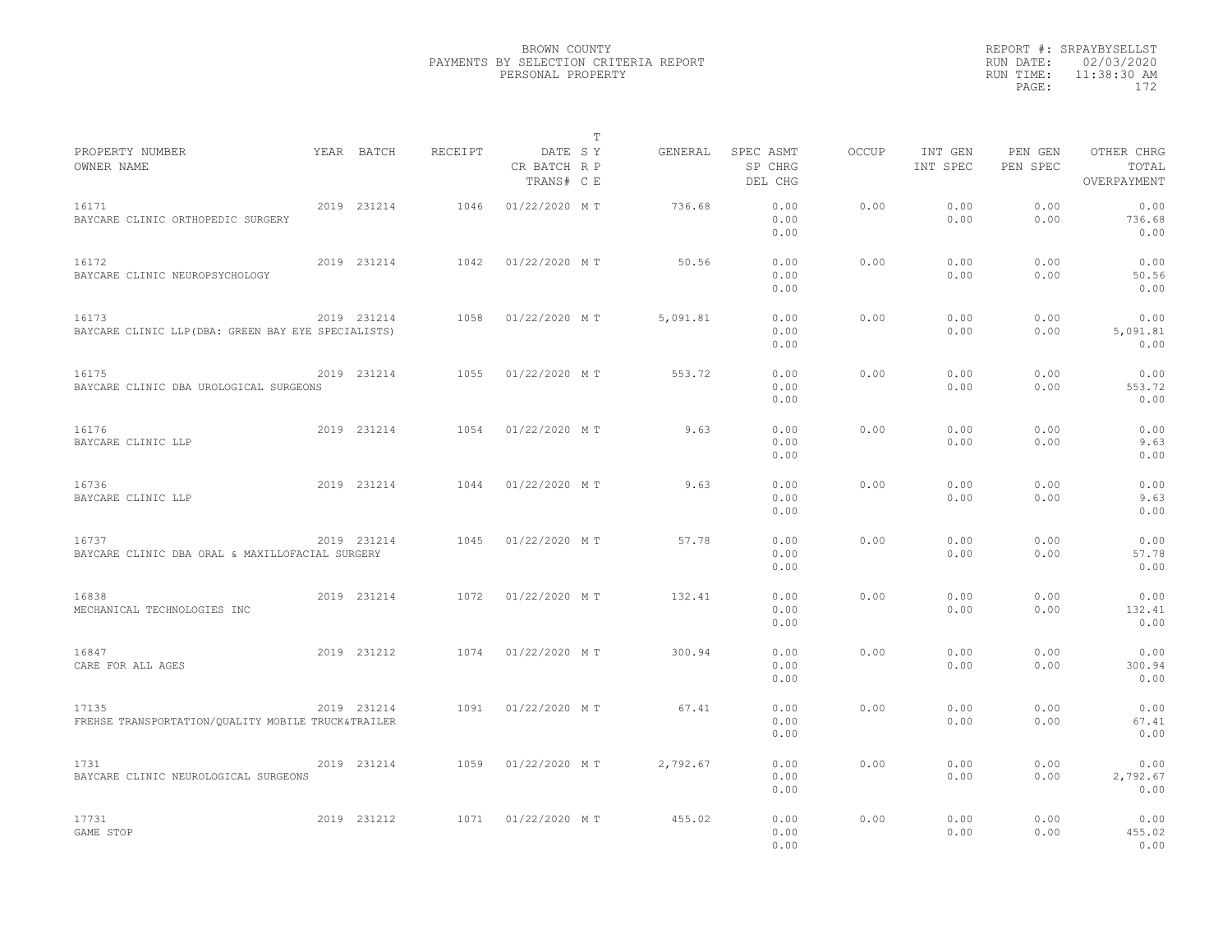|                                         |             |         |                                       | $\mathbb{T}$ |                                 |       |                     |                     |                                    |  |
|-----------------------------------------|-------------|---------|---------------------------------------|--------------|---------------------------------|-------|---------------------|---------------------|------------------------------------|--|
| PROPERTY NUMBER<br>OWNER NAME           | YEAR BATCH  | RECEIPT | DATE SY<br>CR BATCH R P<br>TRANS# C E | GENERAL      | SPEC ASMT<br>SP CHRG<br>DEL CHG | OCCUP | INT GEN<br>INT SPEC | PEN GEN<br>PEN SPEC | OTHER CHRG<br>TOTAL<br>OVERPAYMENT |  |
| 1774<br>NORTHERN METAL & ROOFING CO INC | 2019 231212 | 1088    | 01/22/2020 MT                         | 84.27        | 0.00<br>0.00<br>0.00            | 0.00  | 0.00<br>0.00        | 0.00<br>0.00        | 0.00<br>84.27<br>0.00              |  |
| 1812<br>ONEIDA GOLF & COUNTRY CLUB      | 2019 231216 | 1081    | 01/22/2020 MT                         | 3,168.24     | 0.00<br>0.00<br>0.00            | 0.00  | 0.00<br>0.00        | 0.00<br>0.00        | 0.00<br>3,168.24<br>0.00           |  |
| 18933<br>HALRON LUBRICANTS INC          | 2019 231213 | 1107    | 01/22/2020 MT                         | 7,371.71     | 0.00<br>0.00<br>0.00            | 0.00  | 0.00<br>0.00        | 0.00<br>0.00        | 0.00<br>7,371.71<br>0.00           |  |
| 19344<br>AMERICA'S LOGISTICS LLC        | 2019 231213 | 1051    | 01/22/2020 MT                         | 269.64       | 0.00<br>0.00<br>0.00            | 0.00  | 0.00<br>0.00        | 0.00<br>0.00        | 0.00<br>269.64<br>0.00             |  |
| 19350<br>1814 ELIZABETH STREET LLC      | 2019 231213 | 1050    | 01/22/2020 MT                         | 1,124.29     | 0.00<br>0.00<br>0.00            | 0.00  | 0.00<br>0.00        | 0.00<br>0.00        | 0.00<br>1,124.29<br>0.00           |  |
| 2012<br>REEKE MAROLD CO INC             | 2019 231214 | 1082    | 01/22/2020 MT                         | 16.86        | 0.00<br>0.00<br>0.00            | 0.00  | 0.00<br>0.00        | 0.00<br>0.00        | 0.00<br>16.86<br>0.00              |  |
| 20210<br>ADVANCE AMERICA #5210          | 2019 231214 | 1068    | 01/22/2020 MT                         | 659.66       | 0.00<br>0.00<br>0.00            | 0.00  | 0.00<br>0.00        | 0.00<br>0.00        | 0.00<br>659.66<br>0.00             |  |
| 20262<br>MIDAS MUFFLER                  | 2019 231213 | 1083    | 01/22/2020 MT                         | 33.70        | 0.00<br>0.00<br>0.00            | 0.00  | 0.00<br>0.00        | 0.00<br>0.00        | 0.00<br>33.70<br>0.00              |  |
| 20758<br>NUCO2 SUPPLY LLC               | 2019 231214 | 1108    | 01/22/2020 MT                         | 79.44        | 0.00<br>0.00<br>0.00            | 0.00  | 0.00<br>0.00        | 0.00<br>0.00        | 0.00<br>79.44<br>0.00              |  |
| 20760<br>NUCO2 SUPPLY LLC               | 2019 231214 | 1109    | 01/22/2020 MT                         | 84.27        | 0.00<br>0.00<br>0.00            | 0.00  | 0.00<br>0.00        | 0.00<br>0.00        | 0.00<br>84.27<br>0.00              |  |
| 21723<br>TECHRX INC                     | 2019 231216 | 1099    | 01/22/2020 MT                         | 24.07        | 0.00<br>0.00<br>0.00            | 0.00  | 0.00<br>0.00        | 0.00<br>0.00        | 0.00<br>24.07<br>0.00              |  |
| 22252<br>WINFIELD SOLUTIONS LLC         | 2019 231216 | 1096    | 01/22/2020 MT                         | 4.81         | 0.00<br>0.00<br>0.00            | 0.00  | 0.00<br>0.00        | 0.00<br>0.00        | 0.00<br>4.81<br>0.00               |  |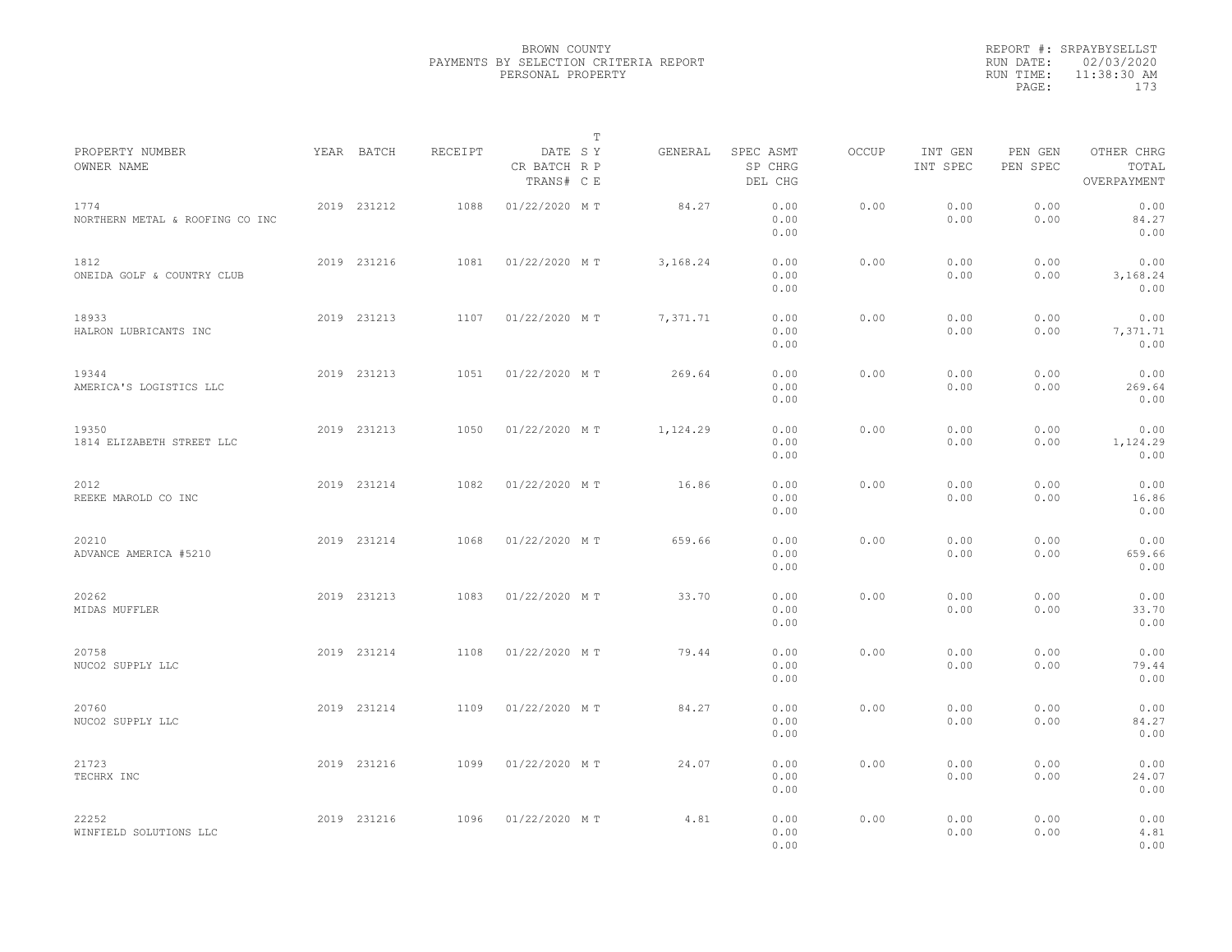|           | REPORT #: SRPAYBYSELLST |
|-----------|-------------------------|
|           | RUN DATE: 02/03/2020    |
| RUN TIME: | $11:38:31$ AM           |
| PAGE:     | 174                     |
|           |                         |

|                                             |             |         |                                       | $\mathbb T$ |           |                                 |       |                     |                     |                                    |  |
|---------------------------------------------|-------------|---------|---------------------------------------|-------------|-----------|---------------------------------|-------|---------------------|---------------------|------------------------------------|--|
| PROPERTY NUMBER<br>OWNER NAME               | YEAR BATCH  | RECEIPT | DATE SY<br>CR BATCH R P<br>TRANS# C E |             | GENERAL   | SPEC ASMT<br>SP CHRG<br>DEL CHG | OCCUP | INT GEN<br>INT SPEC | PEN GEN<br>PEN SPEC | OTHER CHRG<br>TOTAL<br>OVERPAYMENT |  |
| 22286<br>GREEN BAY PIZZA                    | 2019 231214 | 1093    | 01/22/2020 MT                         |             | 363.52    | 0.00<br>0.00<br>0.00            | 0.00  | 0.00<br>0.00        | 0.00<br>0.00        | 0.00<br>363.52<br>0.00             |  |
| 22738<br>HYATT ON MAIN                      | 2019 231216 | 1101    | 01/22/2020 MT                         |             | 51,755.98 | 0.00<br>0.00<br>0.00            | 0.00  | 0.00<br>0.00        | 0.00<br>0.00        | 0.00<br>51,755.98<br>0.00          |  |
| 22745<br>KEEBLER & ASSOCIATES LLP           | 2019 231214 | 1064    | 01/22/2020 MT                         |             | 864.28    | 0.00<br>0.00<br>0.00            | 0.00  | 0.00<br>0.00        | 0.00<br>0.00        | 0.00<br>864.28<br>0.00             |  |
| 22754<br>MY BEST FRIENDS CLOSET             | 2019 231214 | 1092    | 01/22/2020 MT                         |             | 19.26     | 0.00<br>0.00<br>0.00            | 0.00  | 0.00<br>0.00        | 0.00<br>0.00        | 0.00<br>19.26<br>0.00              |  |
| 22834<br>AMERICAN FAMILY INSURANCE          | 2019 231214 | 1075    | 01/22/2020 MT                         |             | 12.04     | 0.00<br>0.00<br>0.00            | 0.00  | 0.00<br>0.00        | 0.00<br>0.00        | 0.00<br>12.04<br>0.00              |  |
| 23972<br>BAY METAL WORKS INC                | 2019 231214 | 1094    | 01/22/2020 MT                         |             | 1,427.64  | 0.00<br>0.00<br>0.00            | 0.00  | 0.00<br>0.00        | 0.00<br>0.00        | 0.00<br>1,427.64<br>0.00           |  |
| 24070<br>PODS ENTERPRISES INC               | 2019 231214 | 1067    | 01/22/2020 MT                         |             | 394.83    | 0.00<br>0.00<br>0.00            | 0.00  | 0.00<br>0.00        | 0.00<br>0.00        | 0.00<br>394.83<br>0.00             |  |
| 24121<br>BAYCARE CLINIC EAR, NOSE & THROAT  | 2019 231214 | 1057    | 01/22/2020 MT                         |             | 24.07     | 0.00<br>0.00<br>0.00            | 0.00  | 0.00<br>0.00        | 0.00<br>0.00        | 0.00<br>24.07<br>0.00              |  |
| 24122<br>BAYCARE CLINIC PAIN & REHAB        | 2019 231214 | 1052    | 01/22/2020 MT                         |             | 325.01    | 0.00<br>0.00<br>0.00            | 0.00  | 0.00<br>0.00        | 0.00<br>0.00        | 0.00<br>325.01<br>0.00             |  |
| 2415<br>U-HAUL COMPANY OF EASTERN WISCONSIN | 2019 231214 | 1038    | 01/22/2020 MT                         |             | 43.34     | 0.00<br>0.00<br>0.00            | 0.00  | 0.00<br>0.00        | 0.00<br>0.00        | 0.00<br>43.34<br>0.00              |  |
| 2416<br>U-HAUL CENTER GREEN BAY             | 2019 231213 | 1037    | 01/22/2020 MT                         |             | 599.46    | 0.00<br>0.00<br>0.00            | 0.00  | 0.00<br>0.00        | 0.00<br>0.00        | 0.00<br>599.46<br>0.00             |  |
| 24748<br>CANON FINANCIAL SERVICES           | 2019 231213 | 1060    | 01/22/2020 MT                         |             | 122.78    | 0.00<br>0.00<br>0.00            | 0.00  | 0.00<br>0.00        | 0.00<br>0.00        | 0.00<br>122.78<br>0.00             |  |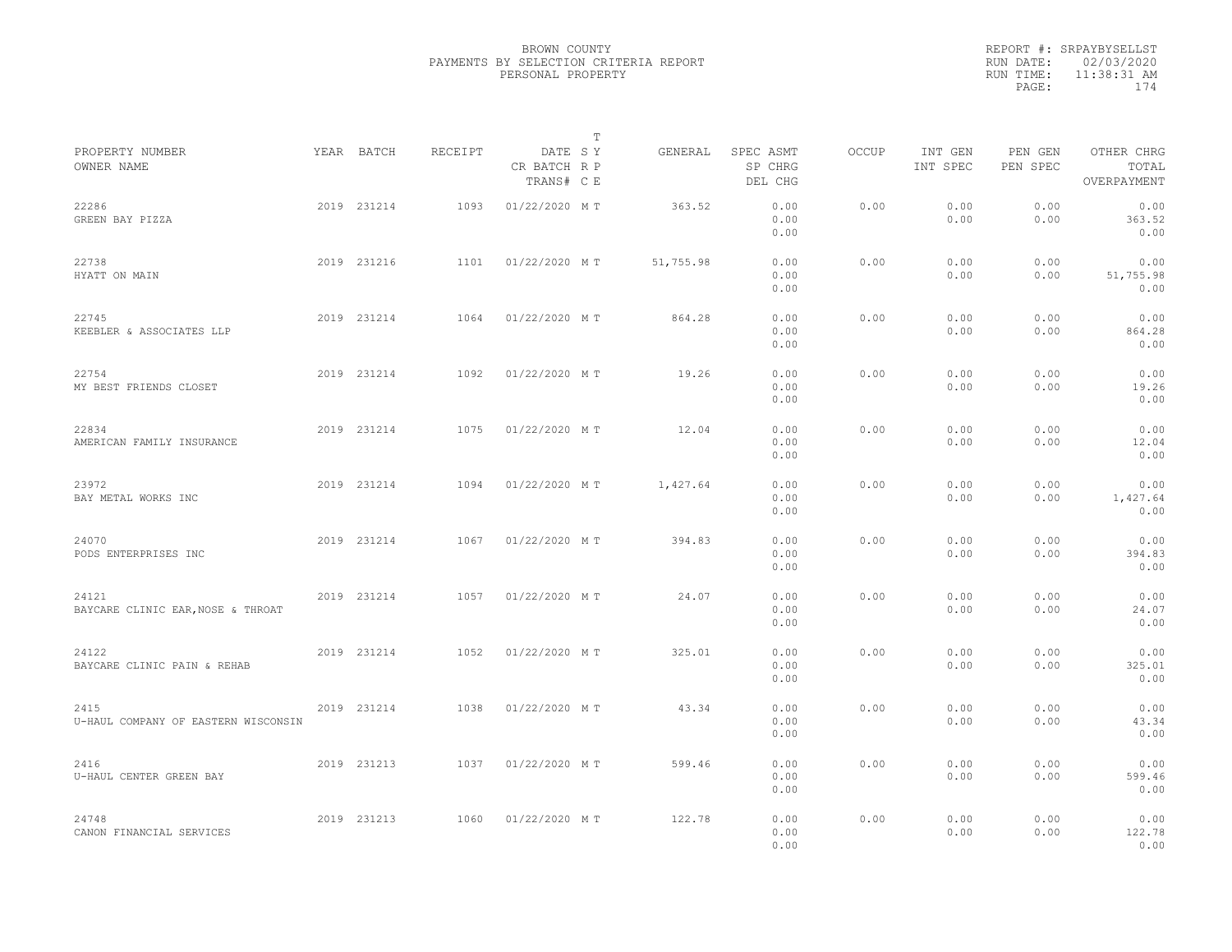|                                                  |             |         |                                       | $\mathbb T$ |          |                                 |              |                     |                     |                                    |  |
|--------------------------------------------------|-------------|---------|---------------------------------------|-------------|----------|---------------------------------|--------------|---------------------|---------------------|------------------------------------|--|
| PROPERTY NUMBER<br>OWNER NAME                    | YEAR BATCH  | RECEIPT | DATE SY<br>CR BATCH R P<br>TRANS# C E |             | GENERAL  | SPEC ASMT<br>SP CHRG<br>DEL CHG | <b>OCCUP</b> | INT GEN<br>INT SPEC | PEN GEN<br>PEN SPEC | OTHER CHRG<br>TOTAL<br>OVERPAYMENT |  |
| 24769<br>FOX COMMUNITIES CREDIT UNION            | 2019 231214 | 1102    | 01/22/2020 MT                         |             | 1,860.98 | 0.00<br>0.00<br>0.00            | 0.00         | 0.00<br>0.00        | 0.00<br>0.00        | 0.00<br>1,860.98<br>0.00           |  |
| 24900<br>ELF'S GIFTS                             | 2019 231214 | 1063    | 01/22/2020 MT                         |             | 1,266.33 | 0.00<br>0.00<br>0.00            | 0.00         | 0.00<br>0.00        | 0.00<br>0.00        | 0.00<br>1,266.33<br>0.00           |  |
| 2513<br>VORPAHL, W A INC                         | 2019 231214 | 1073    | 01/22/2020 MT                         |             | 570.57   | 0.00<br>0.00<br>0.00            | 0.00         | 0.00<br>0.00        | 0.00<br>0.00        | 0.00<br>570.57<br>0.00             |  |
| 25351<br>BAYER HEALTHCARE LLC                    | 2019 231213 | 1043    | 01/22/2020 MT                         |             | 60.18    | 0.00<br>0.00<br>0.00            | 0.00         | 0.00<br>0.00        | 0.00<br>0.00        | 0.00<br>60.18<br>0.00              |  |
| 25380<br>FOX COMMUNITIES CREDIT UNION            | 2019 231214 | 1103    | 01/22/2020 MT                         |             | 3,120.09 | 0.00<br>0.00<br>0.00            | 0.00         | 0.00<br>0.00        | 0.00<br>0.00        | 0.00<br>3,120.09<br>0.00           |  |
| 25403<br>INNOVATIVE COST SOLUTIONS               | 2019 231213 | 1085    | 01/22/2020 MT                         |             | 2.42     | 0.00<br>0.00<br>0.00            | 0.00         | 0.00<br>0.00        | 0.00<br>0.00        | 0.00<br>2.42<br>0.00               |  |
| 25405<br>INSIGHT FS                              | 2019 231213 | 1084    | 01/22/2020 MT                         |             | 442.98   | 0.00<br>0.00<br>0.00            | 0.00         | 0.00<br>0.00        | 0.00<br>0.00        | 0.00<br>442.98<br>0.00             |  |
| 25444<br>SHOREWEST REALTORS                      | 2019 231214 | 1066    | 01/22/2020 MT                         |             | 1,328.93 | 0.00<br>0.00<br>0.00            | 0.00         | 0.00<br>0.00        | 0.00<br>0.00        | 0.00<br>1,328.93<br>0.00           |  |
| 25458<br>EAST TOWN MOVING & STORAGE OF GREEN BAY | 2019 231213 | 1036    | 01/22/2020 MT                         |             | 4,636.80 | 0.00<br>0.00<br>0.00            | 0.00         | 0.00<br>0.00        | 0.00<br>0.00        | 0.00<br>4,636.80<br>0.00           |  |
| 26010<br>JJ PLANK COMPANY LLC                    | 2019 231212 | 1090    | 01/22/2020 MT                         |             | 1,052.07 | 0.00<br>0.00<br>0.00            | 0.00         | 0.00<br>0.00        | 0.00<br>0.00        | 0.00<br>1,052.07<br>0.00           |  |
| 26074<br>BAYCARE CLINIC ORTHOPEDIC SURGERY       | 2019 231214 | 1047    | 01/22/2020 MT                         |             | 65.00    | 0.00<br>0.00<br>0.00            | 0.00         | 0.00<br>0.00        | 0.00<br>0.00        | 0.00<br>65.00<br>0.00              |  |
| 26132<br>LAB USA                                 | 2019 231217 | 1111    | 01/23/2020 MT                         |             | 312.98   | 0.00<br>0.00<br>0.00            | 0.00         | 0.00<br>0.00        | 0.00<br>0.00        | 0.00<br>312.98<br>0.00             |  |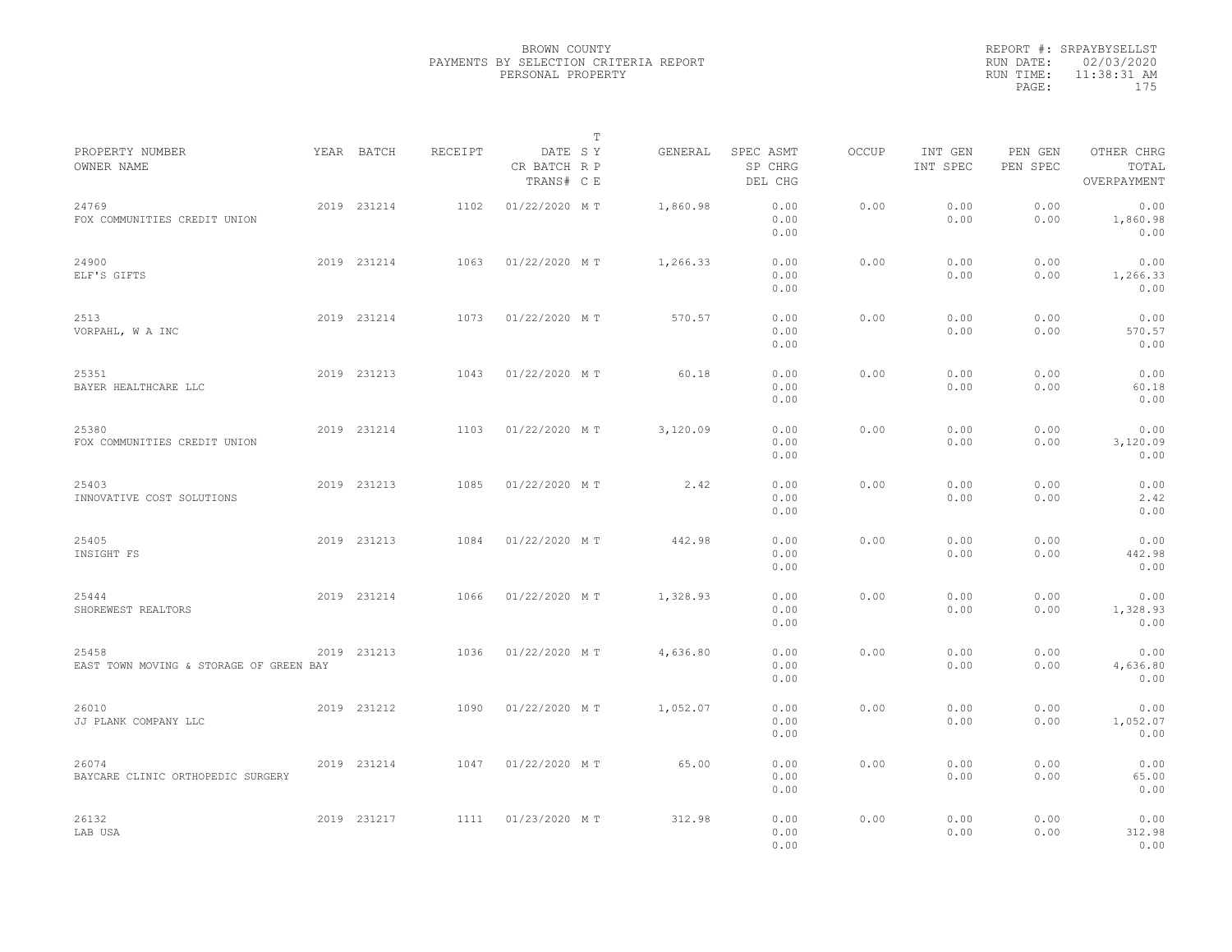|           | REPORT #: SRPAYBYSELLST |
|-----------|-------------------------|
|           | RUN DATE: 02/03/2020    |
| RUN TIME: | $11:38:31$ AM           |
| PAGE:     | 176                     |
|           |                         |

|                                       |             |         |                                       | T |           |                                 |       |                     |                     |                                    |  |
|---------------------------------------|-------------|---------|---------------------------------------|---|-----------|---------------------------------|-------|---------------------|---------------------|------------------------------------|--|
| PROPERTY NUMBER<br>OWNER NAME         | YEAR BATCH  | RECEIPT | DATE SY<br>CR BATCH R P<br>TRANS# C E |   | GENERAL   | SPEC ASMT<br>SP CHRG<br>DEL CHG | OCCUP | INT GEN<br>INT SPEC | PEN GEN<br>PEN SPEC | OTHER CHRG<br>TOTAL<br>OVERPAYMENT |  |
| 26163<br>NUCO2 LLC                    | 2019 231214 | 1110    | 01/22/2020 MT                         |   | 21.68     | 0.00<br>0.00<br>0.00            | 0.00  | 0.00<br>0.00        | 0.00<br>0.00        | 0.00<br>21.68<br>0.00              |  |
| 26185<br>PETE'S GARAGE LLC            | 2019 231213 | 1087    | 01/22/2020 MT                         |   | 871.50    | 0.00<br>0.00<br>0.00            | 0.00  | 0.00<br>0.00        | 0.00<br>0.00        | 0.00<br>871.50<br>0.00             |  |
| 26585<br>GREEN BAY DRESSED BEEF LLC   | 2019 231213 | 1053    | 01/22/2020 MT                         |   | 21,782.88 | 0.00<br>0.00<br>0.00            | 0.00  | 0.00<br>0.00        | 0.00<br>0.00        | 0.00<br>21,782.88<br>0.00          |  |
| 26823<br>FOX COMMUNITIES CREDIT UNION | 2019 231214 | 1104    | 01/22/2020 MT                         |   | 113.15    | 0.00<br>0.00<br>0.00            | 0.00  | 0.00<br>0.00        | 0.00<br>0.00        | 0.00<br>113.15<br>0.00             |  |
| 26827<br>FOX COMMUNITIES CREDIT UNION | 2019 231214 | 1105    | 01/22/2020 MT                         |   | 339.46    | 0.00<br>0.00<br>0.00            | 0.00  | 0.00<br>0.00        | 0.00<br>0.00        | 0.00<br>339.46<br>0.00             |  |
| 26828<br>FOX COMMUNITIES CREDIT UNION | 2019 231214 | 1106    | 01/22/2020 MT                         |   | 185.38    | 0.00<br>0.00<br>0.00            | 0.00  | 0.00<br>0.00        | 0.00<br>0.00        | 0.00<br>185.38<br>0.00             |  |
| 26891<br>REISS, C. COAL COMPANY, THE  | 2019 231214 | 1065    | 01/22/2020 MT                         |   | 503.17    | 0.00<br>0.00<br>0.00            | 0.00  | 0.00<br>0.00        | 0.00<br>0.00        | 0.00<br>503.17<br>0.00             |  |
| 27394<br>FIFTH OCTAVE LLC             | 2019 231216 | 1100    | 01/22/2020 MT                         |   | 89.09     | 0.00<br>0.00<br>0.00            | 0.00  | 0.00<br>0.00        | 0.00<br>0.00        | 0.00<br>89.09<br>0.00              |  |
| 391<br>BAY MOTEL & FAMILY RESTAURANT  | 2019 231216 | 1089    | 01/22/2020 MT                         |   | 1,596.16  | 0.00<br>0.00<br>0.00            | 0.00  | 0.00<br>0.00        | 0.00<br>0.00        | 0.00<br>1,596.16<br>0.00           |  |
| 423<br>BELSON CO                      | 2019 231214 | 1097    | 01/22/2020 MT                         |   | 1,690.04  | 0.00<br>0.00<br>0.00            | 0.00  | 0.00<br>0.00        | 0.00<br>0.00        | 0.00<br>1,690.04<br>0.00           |  |
| 6687<br>SCHLEY TAX SERVICE            | 2019 231214 | 1086    | 01/22/2020 MT                         |   | 2.42      | 0.00<br>0.00<br>0.00            | 0.00  | 0.00<br>0.00        | 0.00<br>0.00        | 0.00<br>2.42<br>0.00               |  |
| 7210<br>NORTHEAST ASPHALT INC         | 2019 231214 | 1077    | 01/22/2020 MT                         |   | 28.89     | 0.00<br>0.00<br>0.00            | 0.00  | 0.00<br>0.00        | 0.00<br>0.00        | 0.00<br>28.89<br>0.00              |  |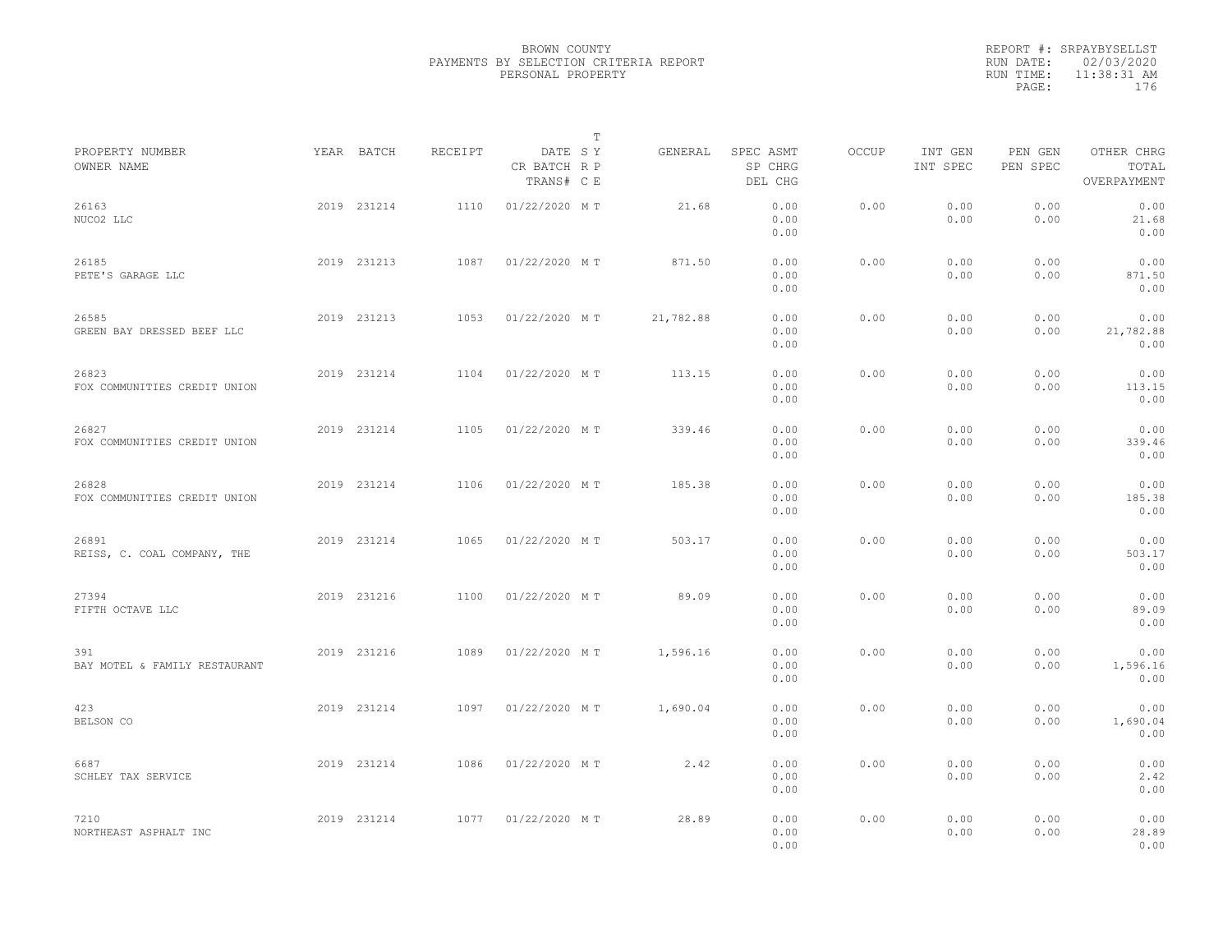|           | REPORT #: SRPAYBYSELLST |  |
|-----------|-------------------------|--|
|           | RUN DATE: 02/03/2020    |  |
| RUN TIME: | $11:38:32$ AM           |  |
| PAGE:     | 177                     |  |
|           |                         |  |

|                                              |             |         |                                       | $\mathbb T$ |          |                                 |       |                     |                     |                                    |
|----------------------------------------------|-------------|---------|---------------------------------------|-------------|----------|---------------------------------|-------|---------------------|---------------------|------------------------------------|
| PROPERTY NUMBER<br>OWNER NAME                | YEAR BATCH  | RECEIPT | DATE SY<br>CR BATCH R P<br>TRANS# C E |             | GENERAL  | SPEC ASMT<br>SP CHRG<br>DEL CHG | OCCUP | INT GEN<br>INT SPEC | PEN GEN<br>PEN SPEC | OTHER CHRG<br>TOTAL<br>OVERPAYMENT |
| 873<br>ESSCO INC                             | 2019 231214 | 1070    | 01/22/2020 MT                         |             | 1,952.46 | 0.00<br>0.00<br>0.00            | 0.00  | 0.00<br>0.00        | 0.00<br>0.00        | 0.00<br>1,952.46<br>0.00           |
| 886<br>BAYCARE CLINIC DBA EYE, NOSE & THROAT | 2019 231214 | 1056    | 01/22/2020 MT                         |             | 1,292.82 | 0.00<br>0.00<br>0.00            | 0.00  | 0.00<br>0.00        | 0.00<br>0.00        | 0.00<br>1,292.82<br>0.00           |
| 893<br>FABRY GLOVE & MITTEN CO               | 2019 231214 | 1098    | 01/22/2020 MT                         |             | 2,017.46 | 0.00<br>0.00<br>0.00            | 0.00  | 0.00<br>0.00        | 0.00<br>0.00        | 0.00<br>2,017.46<br>0.00           |
| 9811<br>NORTHEAST ASPHALT INC.               | 2019 231214 | 1076    | 01/22/2020 MT                         |             | 2,563.96 | 0.00<br>0.00<br>0.00            | 0.00  | 0.00<br>0.00        | 0.00<br>0.00        | 0.00<br>2,563.96<br>0.00           |
| 13897<br>RGM ENTERPRISES LLC                 | 2019 231220 | 1124    | 01/23/2020 MT                         |             | 67.41    | 0.00<br>0.00<br>0.00            | 0.00  | 0.00<br>0.00        | 0.00<br>0.00        | 0.00<br>67.41<br>0.00              |
| 14374<br>L.A. STARKS DEVELOPMENT LLC         | 2019 231221 | 1141    | 01/24/2020 MT                         |             | 12.04    | 0.00<br>0.00<br>0.00            | 0.00  | 0.00<br>0.00        | 0.00<br>0.00        | 0.00<br>12.04<br>0.00              |
| 1473<br>LIBERT MACHINE CORP                  | 2019 231220 | 1127    | 01/23/2020 MT                         |             | 89.09    | 0.00<br>0.00<br>0.00            | 0.00  | 0.00<br>0.00        | 0.00<br>0.00        | 0.00<br>89.09<br>0.00              |
| 15411<br>WELLS FARGO ADVISORS LLC            | 2019 231220 | 1119    | 01/23/2020 MT                         |             | 1,687.65 | 0.00<br>0.00<br>0.00            | 0.00  | 0.00<br>0.00        | 0.00<br>0.00        | 0.00<br>1,687.65<br>0.00           |
| 18966<br>SECURITY FINANCE                    | 2019 231220 | 1134    | 01/23/2020 MT                         |             | 125.19   | 0.00<br>0.00<br>0.00            | 0.00  | 0.00<br>0.00        | 0.00<br>0.00        | 0.00<br>125.19<br>0.00             |
| 19260<br>COMMERCIAL HORIZONS                 | 2019 231220 | 1115    | 01/23/2020 MT                         |             | 690.95   | 0.00<br>0.00<br>0.00            | 0.00  | 0.00<br>0.00        | 0.00<br>0.00        | 0.00<br>690.95<br>0.00             |
| 2005<br>RAZZ-MA-TAZZ                         | 2019 231220 | 1139    | 01/23/2020 MT                         |             | 72.22    | 0.00<br>0.00<br>0.00            | 0.00  | 0.00<br>0.00        | 0.00<br>0.00        | 0.00<br>72.22<br>0.00              |
| 20639<br>PM SUPPLY & POOL SERVICE            | 2019 231220 | 1128    | 01/23/2020 MT                         |             | 284.08   | 0.00<br>0.00<br>0.00            | 0.00  | 0.00<br>0.00        | 0.00<br>0.00        | 0.00<br>284.08<br>0.00             |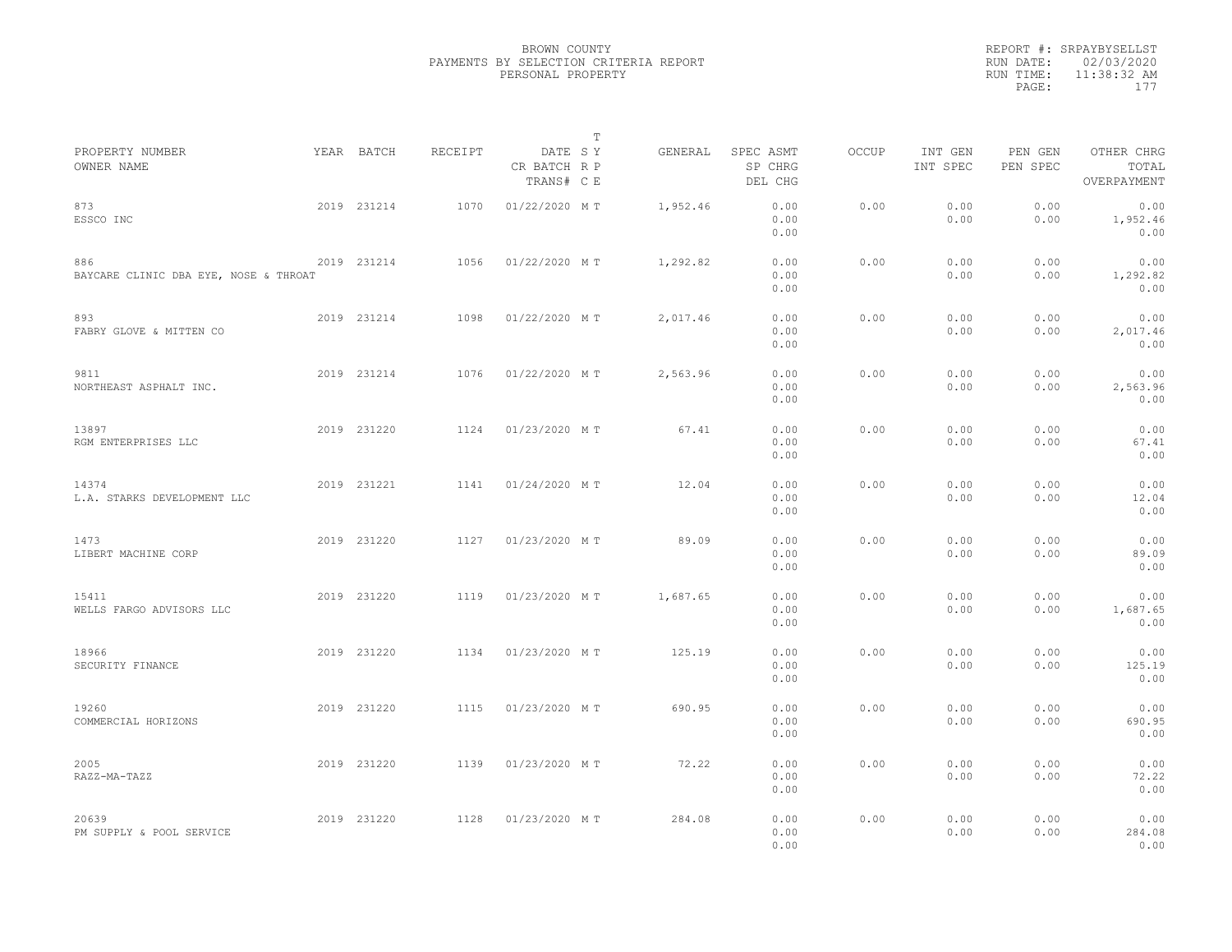|           | REPORT #: SRPAYBYSELLST |
|-----------|-------------------------|
|           | RUN DATE: 02/03/2020    |
| RUN TIME: | 11:38:32 AM             |
| PAGE:     | 178                     |
|           |                         |

|                                        |             |         | T                                     |           |                                 |              |                     |                     |                                    |  |
|----------------------------------------|-------------|---------|---------------------------------------|-----------|---------------------------------|--------------|---------------------|---------------------|------------------------------------|--|
| PROPERTY NUMBER<br>OWNER NAME          | YEAR BATCH  | RECEIPT | DATE SY<br>CR BATCH R P<br>TRANS# C E | GENERAL   | SPEC ASMT<br>SP CHRG<br>DEL CHG | <b>OCCUP</b> | INT GEN<br>INT SPEC | PEN GEN<br>PEN SPEC | OTHER CHRG<br>TOTAL<br>OVERPAYMENT |  |
| 2125<br>SCHREIBER FOODS INC            | 2019 231220 | 1133    | 01/23/2020 MT                         | 9,986.22  | 0.00<br>0.00<br>0.00            | 0.00         | 0.00<br>0.00        | 0.00<br>0.00        | 0.00<br>9,986.22<br>0.00           |  |
| 21725<br>TRI-CITY GLASS INC            | 2019 231220 | 1130    | 01/23/2020 MT                         | 1,555.24  | 0.00<br>0.00<br>0.00            | 0.00         | 0.00<br>0.00        | 0.00<br>0.00        | 0.00<br>1,555.24<br>0.00           |  |
| 22513<br>COUNTY MATERIALS CORP         | 2019 231218 | 1112    | 01/23/2020 MT                         | 1,094.21  | 0.00<br>0.00<br>0.00            | 0.00         | 0.00<br>0.00        | 0.00<br>0.00        | 0.00<br>1,094.21<br>0.00           |  |
| 23487<br>B&L HOLDINGS OF GREEN BAY LLC | 2019 231220 | 1138    | 01/23/2020 MT                         | 317.79    | 0.00<br>0.00<br>0.00            | 0.00         | 0.00<br>0.00        | 0.00<br>0.00        | 0.00<br>317.79<br>0.00             |  |
| 24887<br>BADGER STATE BREWING COMPANY  | 2019 231221 | 1142    | 01/24/2020 MT                         | 3, 155.28 | 0.00<br>50.00<br>0.00           | 0.00         | 0.00<br>0.00        | 0.00<br>0.00        | 0.00<br>3,205.28<br>0.00           |  |
| 24935<br>SCHREIBER FOODS INC           | 2019 231220 | 1132    | 01/23/2020 MT                         | 74,304.43 | 0.00<br>0.00<br>0.00            | 0.00         | 0.00<br>0.00        | 0.00<br>0.00        | 0.00<br>74,304.43<br>0.00          |  |
| 25466<br>WELLS FARGO BANK NA           | 2019 231220 | 1118    | 01/23/2020 MT                         | 3,108.06  | 0.00<br>0.00<br>0.00            | 0.00         | 0.00<br>0.00        | 0.00<br>0.00        | 0.00<br>3,108.06<br>0.00           |  |
| 26221<br>WONDER SIGN LLC               | 2019 231218 | 1140    | 01/23/2020 MT                         | 9.63      | 0.00<br>0.00<br>0.00            | 0.00         | 0.00<br>0.00        | 0.00<br>0.00        | 0.00<br>9.63<br>0.00               |  |
| 26815<br>FP MAILING SOLUTIONS          | 2019 231220 | 1137    | 01/23/2020 MT                         | 69.82     | 0.00<br>0.00<br>0.00            | 0.00         | 0.00<br>0.00        | 0.00<br>0.00        | 0.00<br>69.82<br>0.00              |  |
| 26847<br>MIXGOODS                      | 2019 231218 | 1129    | 01/23/2020 MT                         | 144.46    | 0.00<br>0.00<br>0.00            | 0.00         | 0.00<br>0.00        | 0.00<br>0.00        | 0.00<br>144.46<br>0.00             |  |
| 27221<br>DUNKIN DONUTS                 | 2019 231220 | 1131    | 01/23/2020 MT                         | 426.12    | 0.00<br>0.00<br>0.00            | 0.00         | 0.00<br>0.00        | 0.00<br>0.00        | 0.00<br>426.12<br>0.00             |  |
| 27344<br>GREAT LAKES GLASS LLC         | 2019 231218 | 1125    | 01/23/2020 MT                         | 113.15    | 0.00<br>0.00<br>0.00            | 0.00         | 0.00<br>0.00        | 0.00<br>0.00        | 0.00<br>113.15<br>0.00             |  |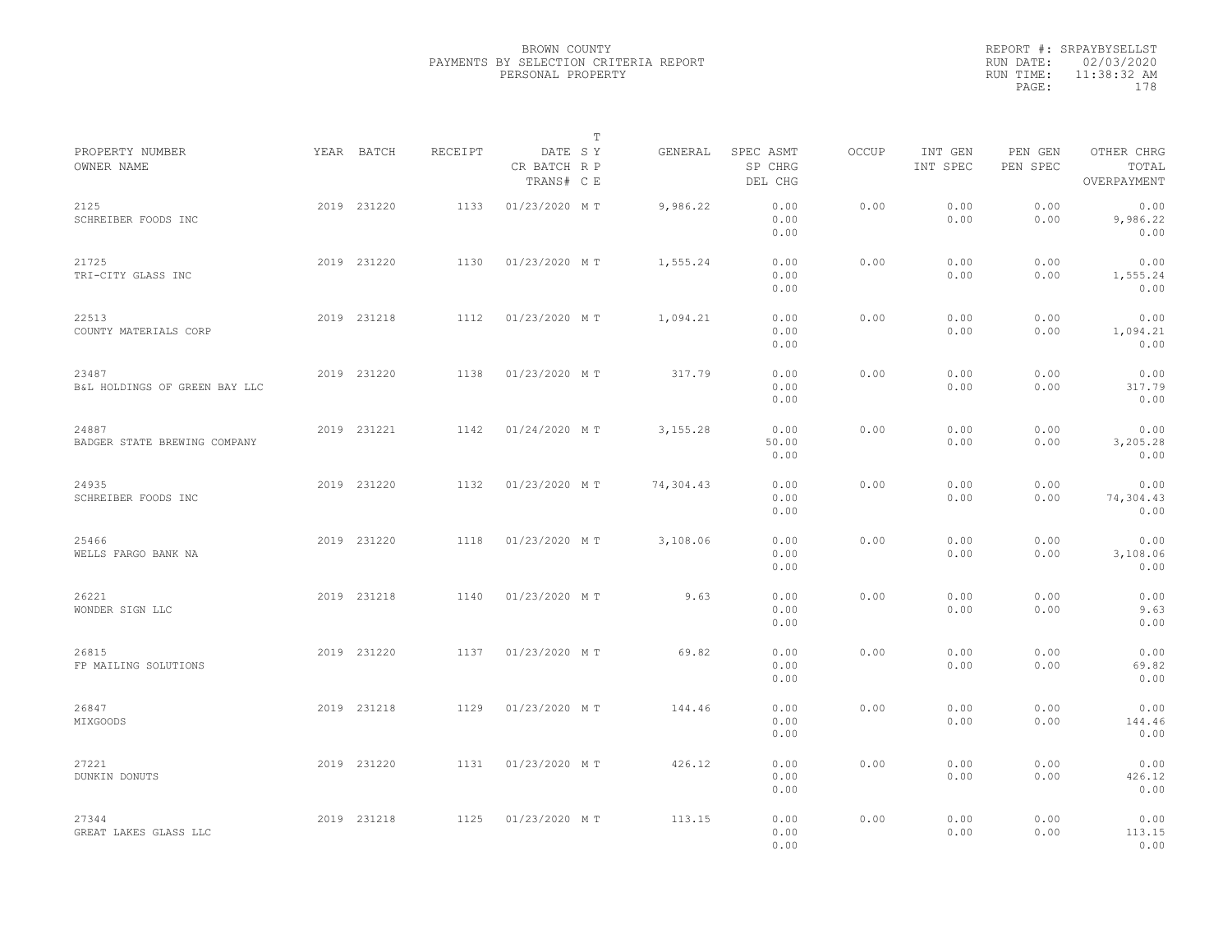|                                                    |             |         |                                       | T |          |                                 |              |                     |                     |                                    |  |
|----------------------------------------------------|-------------|---------|---------------------------------------|---|----------|---------------------------------|--------------|---------------------|---------------------|------------------------------------|--|
| PROPERTY NUMBER<br>OWNER NAME                      | YEAR BATCH  | RECEIPT | DATE SY<br>CR BATCH R P<br>TRANS# C E |   | GENERAL  | SPEC ASMT<br>SP CHRG<br>DEL CHG | <b>OCCUP</b> | INT GEN<br>INT SPEC | PEN GEN<br>PEN SPEC | OTHER CHRG<br>TOTAL<br>OVERPAYMENT |  |
| 27551<br>FP MAILING SOLUTIONS                      | 2019 231220 | 1136    | 01/23/2020 MT                         |   | 7.23     | 0.00<br>0.00<br>0.00            | 0.00         | 0.00<br>0.00        | 0.00<br>0.00        | 0.00<br>7.23<br>0.00               |  |
| 27552<br>FP MAILING SOLUTIONS                      | 2019 231220 | 1135    | 01/23/2020 MT                         |   | 19.26    | 0.00<br>0.00<br>0.00            | 0.00         | 0.00<br>0.00        | 0.00<br>0.00        | 0.00<br>19.26<br>0.00              |  |
| 8352<br>WELLS FARGO BANK                           | 2019 231220 | 1117    | 01/23/2020 MT                         |   | 2,985.27 | 0.00<br>0.00<br>0.00            | 0.00         | 0.00<br>0.00        | 0.00<br>0.00        | 0.00<br>2,985.27<br>0.00           |  |
| 935<br>WELLS FARGO BANK                            | 2019 231220 | 1116    | 01/23/2020 MT                         |   | 2,128.21 | 0.00<br>0.00<br>0.00            | 0.00         | 0.00<br>0.00        | 0.00<br>0.00        | 0.00<br>2,128.21<br>0.00           |  |
| 10132<br>CAPITAL CREDIT UNION                      | 2019 231223 | 1178    | 01/24/2020 MT                         |   | 878.73   | 0.00<br>0.00<br>0.00            | 0.00         | 0.00<br>0.00        | 0.00<br>0.00        | 0.00<br>878.73<br>0.00             |  |
| 1112<br>GREEN BAY PLASTICS INC                     | 2019 231225 | 1159    | 01/24/2020 MT                         |   | 536.88   | 0.00<br>0.00<br>0.00            | 0.00         | 0.00<br>0.00        | 0.00<br>0.00        | 0.00<br>536.88<br>0.00             |  |
| 1122<br>GLOBAL RECOGNITION INC                     | 2019 231222 | 1189    | 01/24/2020 MT                         |   | 1,061.69 | 0.00<br>0.00<br>0.00            | 0.00         | 0.00<br>0.00        | 0.00<br>0.00        | 0.00<br>1,061.69<br>0.00           |  |
| 11728<br>FAMILY VIDEO #15                          | 2019 231222 | 1167    | 01/24/2020 MT                         |   | 96.29    | 0.00<br>0.00<br>0.00            | 0.00         | 0.00<br>0.00        | 0.00<br>0.00        | 0.00<br>96.29<br>0.00              |  |
| 12299<br>STATE FARM MUTUAL AUTOMOBILE INSURANCE CO | 2019 231225 | 1190    | 01/24/2020 MT                         |   | 14.45    | 0.00<br>0.00<br>0.00            | 0.00         | 0.00<br>0.00        | 0.00<br>0.00        | 0.00<br>14.45<br>0.00              |  |
| 12619<br>GREATAMERICA FINANCIAL SERVICES CORP      | 2019 231222 | 1149    | 01/24/2020 MT                         |   | 1,292.82 | 0.00<br>0.00<br>0.00            | 0.00         | 0.00<br>0.00        | 0.00<br>0.00        | 0.00<br>1,292.82<br>0.00           |  |
| 13237<br>ALDI                                      | 2019 231225 | 1153    | 01/24/2020 MT                         |   | 0.00     | 0.00<br>125.00<br>0.00          | 0.00         | 0.00<br>0.00        | 0.00<br>0.00        | 0.00<br>125.00<br>0.00             |  |
| 14257<br>FLOWERAMA                                 | 2019 231222 | 1188    | 01/24/2020 MT                         |   | 233.51   | 0.00<br>0.00<br>0.00            | 0.00         | 0.00<br>0.00        | 0.00<br>0.00        | 0.00<br>233.51<br>0.00             |  |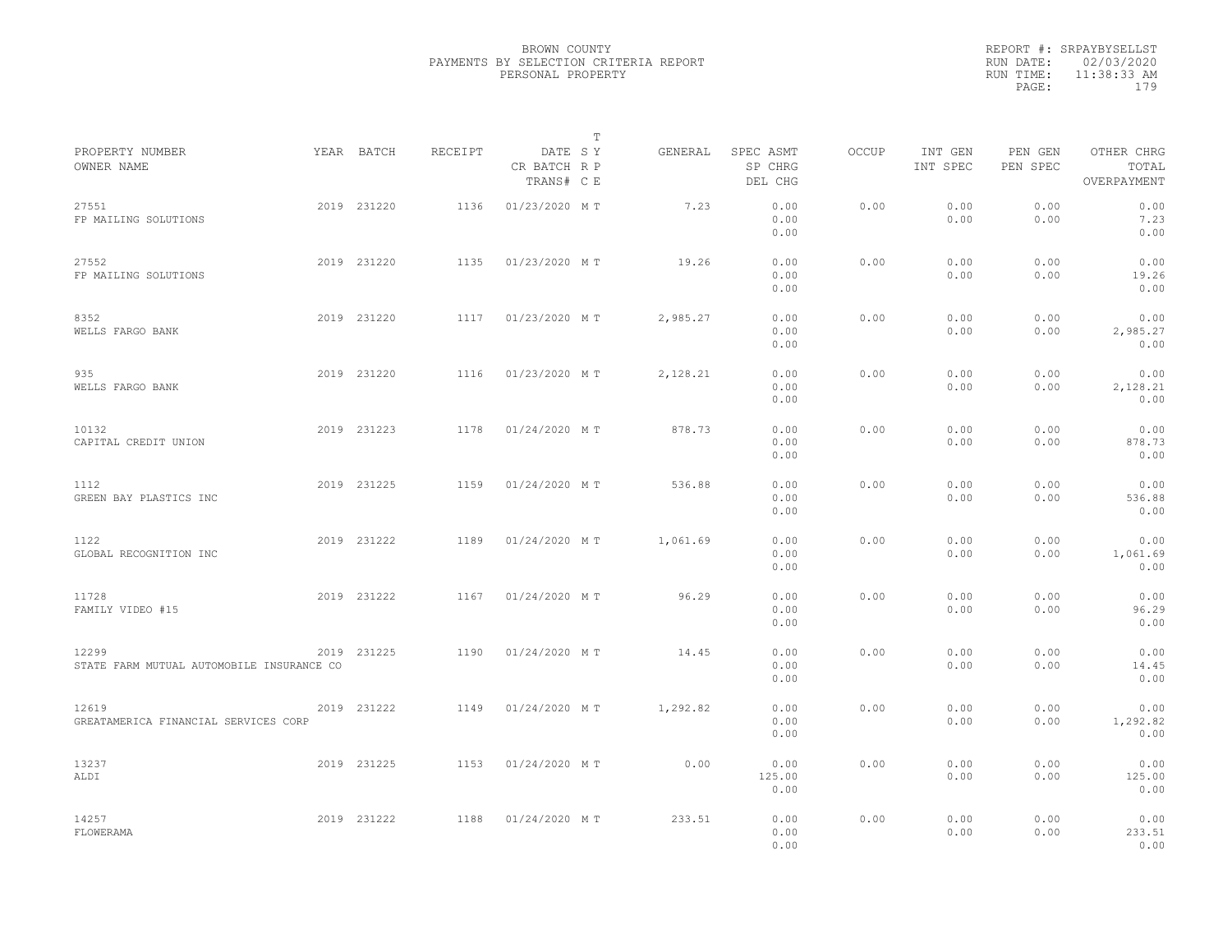|           | REPORT #: SRPAYBYSELLST |  |
|-----------|-------------------------|--|
|           | RUN DATE: 02/03/2020    |  |
| RUN TIME: | 11:38:33 AM             |  |
| PAGE:     | 180                     |  |
|           |                         |  |

|                                                 |             |         |                                       | т |          |                                 |       |                     |                     |                                    |  |
|-------------------------------------------------|-------------|---------|---------------------------------------|---|----------|---------------------------------|-------|---------------------|---------------------|------------------------------------|--|
| PROPERTY NUMBER<br>OWNER NAME                   | YEAR BATCH  | RECEIPT | DATE SY<br>CR BATCH R P<br>TRANS# C E |   | GENERAL  | SPEC ASMT<br>SP CHRG<br>DEL CHG | OCCUP | INT GEN<br>INT SPEC | PEN GEN<br>PEN SPEC | OTHER CHRG<br>TOTAL<br>OVERPAYMENT |  |
| 1517<br>LYNDAHL FUNERAL HOME, INC               | 2019 231228 | 1193    | 01/27/2020 MT                         |   | 1,343.37 | 0.00<br>0.00<br>0.00            | 0.00  | 0.00<br>0.00        | 0.00<br>0.00        | 0.00<br>1,343.37<br>0.00           |  |
| 15353<br>BILTMORE INVESTMENT MANAGEMENT         | 2019 231230 | 1211    | 01/27/2020 MT                         |   | 26.49    | 0.00<br>0.00<br>0.00            | 0.00  | 0.00<br>0.00        | 0.00<br>0.00        | 0.00<br>26.49<br>0.00              |  |
| 15495<br>CAPITAL CREDIT UNION                   | 2019 231223 | 1179    | 01/24/2020 MT                         |   | 385.20   | 0.00<br>0.00<br>0.00            | 0.00  | 0.00<br>0.00        | 0.00<br>0.00        | 0.00<br>385.20<br>0.00             |  |
| 15524<br>CANON SOLUTIONS AMERICA INC            | 2019 231228 | 1195    | 01/27/2020 MT                         |   | 101.11   | 0.00<br>0.00<br>0.00            | 0.00  | 0.00<br>0.00        | 0.00<br>0.00        | 0.00<br>101.11<br>0.00             |  |
| 1609<br>MEDNIKOW'S INC/BAY CENTER INC           | 2019 231229 | 1205    | 01/27/2020 MT                         |   | 89.09    | 0.00<br>0.00<br>0.00            | 0.00  | 0.00<br>0.00        | 0.00<br>0.00        | 0.00<br>89.09<br>0.00              |  |
| 16155<br>STARBUCKS COFFEE COMPANY #2602         | 2019 231223 | 1176    | 01/24/2020 MT                         |   | 6,923.91 | 0.00<br>225.00<br>0.00          | 0.00  | 0.00<br>0.00        | 0.00<br>0.00        | 0.00<br>7,148.91<br>0.00           |  |
| 16170<br>BAYCARE HEALTH SYSTEMS LLC             | 2019 231223 | 1150    | 01/24/2020 MT                         |   | 8,830.63 | 0.00<br>0.00<br>0.00            | 0.00  | 0.00<br>0.00        | 0.00<br>0.00        | 0.00<br>8,830.63<br>0.00           |  |
| 1626<br>METALS ENGINEERING                      | 2019 231219 | 1123    | 01/23/2020 MT                         |   | 806.50   | 0.00<br>0.00<br>0.00            | 0.00  | 0.00<br>0.00        | 0.00<br>0.00        | 0.00<br>806.50<br>0.00             |  |
| 1699<br>MEDICAL ARTS COMPLEX DENTAL CENTER S.C. | 2019 231219 | 1120    | 01/23/2020 MT                         |   | 3,283.79 | 0.00<br>0.00<br>0.00            | 0.00  | 0.00<br>0.00        | 0.00<br>0.00        | 0.00<br>3,283.79<br>0.00           |  |
| 17097<br>CONSTRUCTION RESOURCES MANAGEMENT INC  | 2019 231227 | 1173    | 01/24/2020 MT                         |   | 21.68    | 0.00<br>0.00<br>0.00            | 0.00  | 0.00<br>0.00        | 0.00<br>0.00        | 0.00<br>21.68<br>0.00              |  |
| 17721<br>HOUSE OF HOMEBREW                      | 2019 231225 | 1184    | 01/24/2020 MT                         |   | 91.48    | 0.00<br>0.00<br>0.00            | 0.00  | 0.00<br>0.00        | 0.00<br>0.00        | 0.00<br>91.48<br>0.00              |  |
| 2019 231225<br>18898<br>GANDRUD DODGE           |             | 1160    | 01/24/2020 MT                         |   | 1,350.60 | 0.00<br>0.00<br>0.00            | 0.00  | 0.00<br>0.00        | 0.00<br>0.00        | 0.00<br>1,350.60<br>0.00           |  |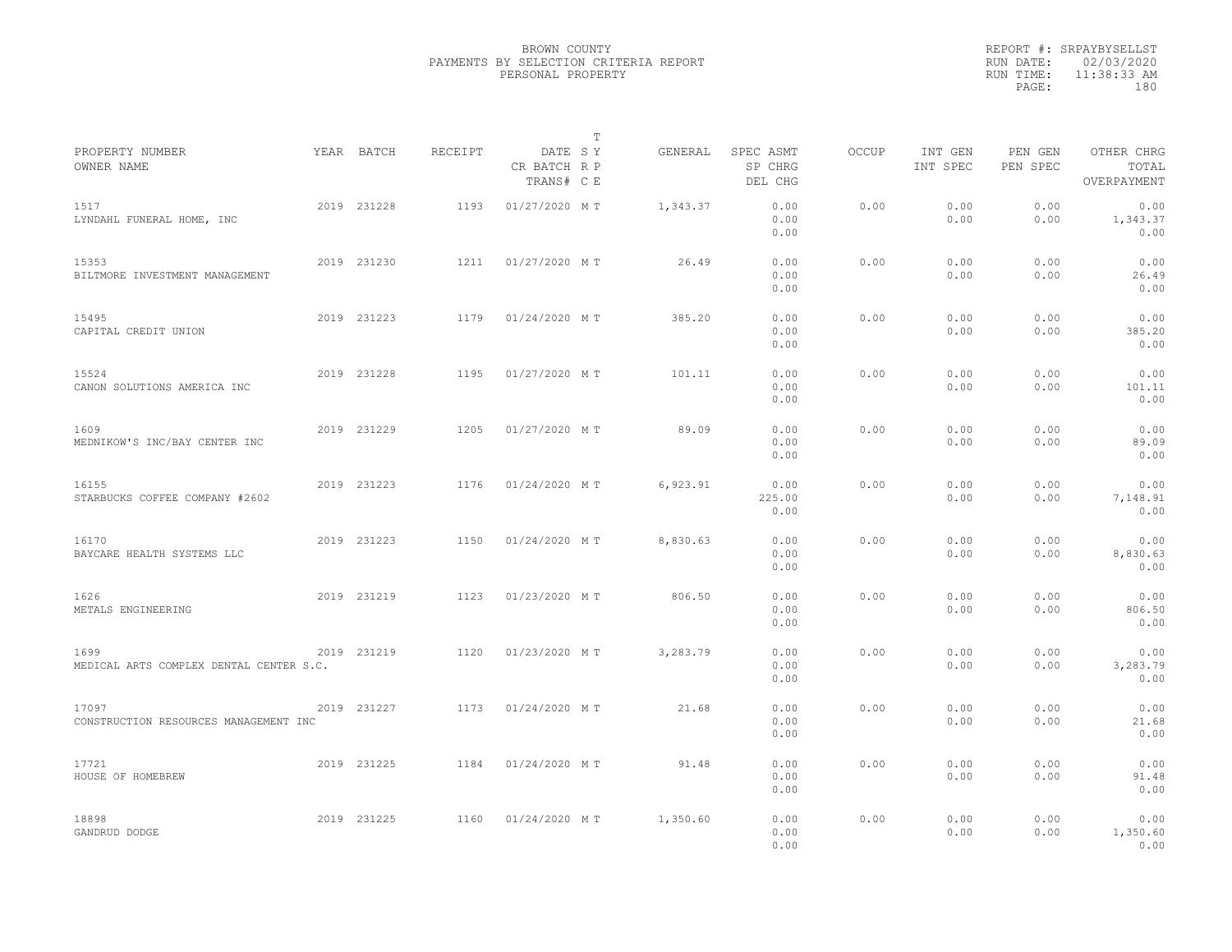|           | REPORT #: SRPAYBYSELLST |
|-----------|-------------------------|
|           | RUN DATE: 02/03/2020    |
| RUN TIME: | 11:38:34 AM             |
| PAGE:     | 181                     |
|           |                         |

|                                              |             |         |                                       | Т |          |                                 |       |                     |                     |                                    |  |
|----------------------------------------------|-------------|---------|---------------------------------------|---|----------|---------------------------------|-------|---------------------|---------------------|------------------------------------|--|
| PROPERTY NUMBER<br>OWNER NAME                | YEAR BATCH  | RECEIPT | DATE SY<br>CR BATCH R P<br>TRANS# C E |   | GENERAL  | SPEC ASMT<br>SP CHRG<br>DEL CHG | OCCUP | INT GEN<br>INT SPEC | PEN GEN<br>PEN SPEC | OTHER CHRG<br>TOTAL<br>OVERPAYMENT |  |
| 18967<br>FLINT HILLS RESOURCES PINE BEND LLC | 2019 231230 | 1198    | 01/27/2020 MT                         |   | 40.92    | 0.00<br>0.00<br>0.00            | 0.00  | 0.00<br>0.00        | 0.00<br>0.00        | 0.00<br>40.92<br>0.00              |  |
| 19174<br>PARTY LINE                          | 2019 231225 | 1157    | 01/24/2020 MT                         |   | 74.63    | 0.00<br>0.00<br>0.00            | 0.00  | 0.00<br>0.00        | 0.00<br>0.00        | 0.00<br>74.63<br>0.00              |  |
| 1919<br>CAPITAL CREDIT UNION                 | 2019 231223 | 1177    | 01/24/2020 MT                         |   | 852.25   | 0.00<br>0.00<br>0.00            | 0.00  | 0.00<br>0.00        | 0.00<br>0.00        | 0.00<br>852.25<br>0.00             |  |
| 19250<br>CAPITAL CREDIT UNION                | 2019 231223 | 1180    | 01/24/2020 MT                         |   | 505.57   | 0.00<br>0.00<br>0.00            | 0.00  | 0.00<br>0.00        | 0.00<br>0.00        | 0.00<br>505.57<br>0.00             |  |
| 1967<br>PRINT KING                           | 2019 231219 | 1126    | 01/23/2020 MT                         |   | 7.23     | 0.00<br>0.00<br>0.00            | 0.00  | 0.00<br>0.00        | 0.00<br>0.00        | 0.00<br>7.23<br>0.00               |  |
| 1969<br>PRO CHEMICALS LLC                    | 2019 231225 | 1186    | 01/24/2020 MT                         |   | 2,761.38 | 0.00<br>0.00<br>0.00            | 0.00  | 0.00<br>0.00        | 0.00<br>0.00        | 0.00<br>2,761.38<br>0.00           |  |
| 20027<br>SMART STYLE                         | 2019 231227 | 1155    | 01/24/2020 MT                         |   | 180.56   | 0.00<br>0.00<br>0.00            | 0.00  | 0.00<br>0.00        | 0.00<br>0.00        | 0.00<br>180.56<br>0.00             |  |
| 20077<br>GREEN BAY 7-UP BOTTLING COMPANY INC | 2019 231230 | 1210    | 01/27/2020 MT                         |   | 796.87   | 0.00<br>0.00<br>0.00            | 0.00  | 0.00<br>0.00        | 0.00<br>0.00        | 0.00<br>796.87<br>0.00             |  |
| 20215<br>STARBUCKS COFFEE #13800             | 2019 231223 | 1175    | 01/24/2020 MT                         |   | 2,275.07 | 0.00<br>225.00<br>0.00          | 0.00  | 0.00<br>0.00        | 0.00<br>0.00        | 0.00<br>2,500.07<br>0.00           |  |
| 20290<br>LA PIEDAD MEXICAN MINI MART         | 2019 231230 | 1204    | 01/27/2020 MT                         |   | 19.26    | 0.00<br>0.00<br>0.00            | 0.00  | 0.00<br>0.00        | 0.00<br>0.00        | 0.00<br>19.26<br>0.00              |  |
| 2041<br>RIEDI HEARING SERVICE                | 2019 231227 | 1158    | 01/24/2020 MT                         |   | 33.70    | 0.00<br>0.00<br>0.00            | 0.00  | 0.00<br>0.00        | 0.00<br>0.00        | 0.00<br>33.70<br>0.00              |  |
| 20798<br>REDBOX AUTOMATED RETAIL LLC         | 2019 231230 | 1207    | 01/27/2020 MT                         |   | 43.34    | 0.00<br>0.00<br>0.00            | 0.00  | 0.00<br>0.00        | 0.00<br>0.00        | 0.00<br>43.34<br>0.00              |  |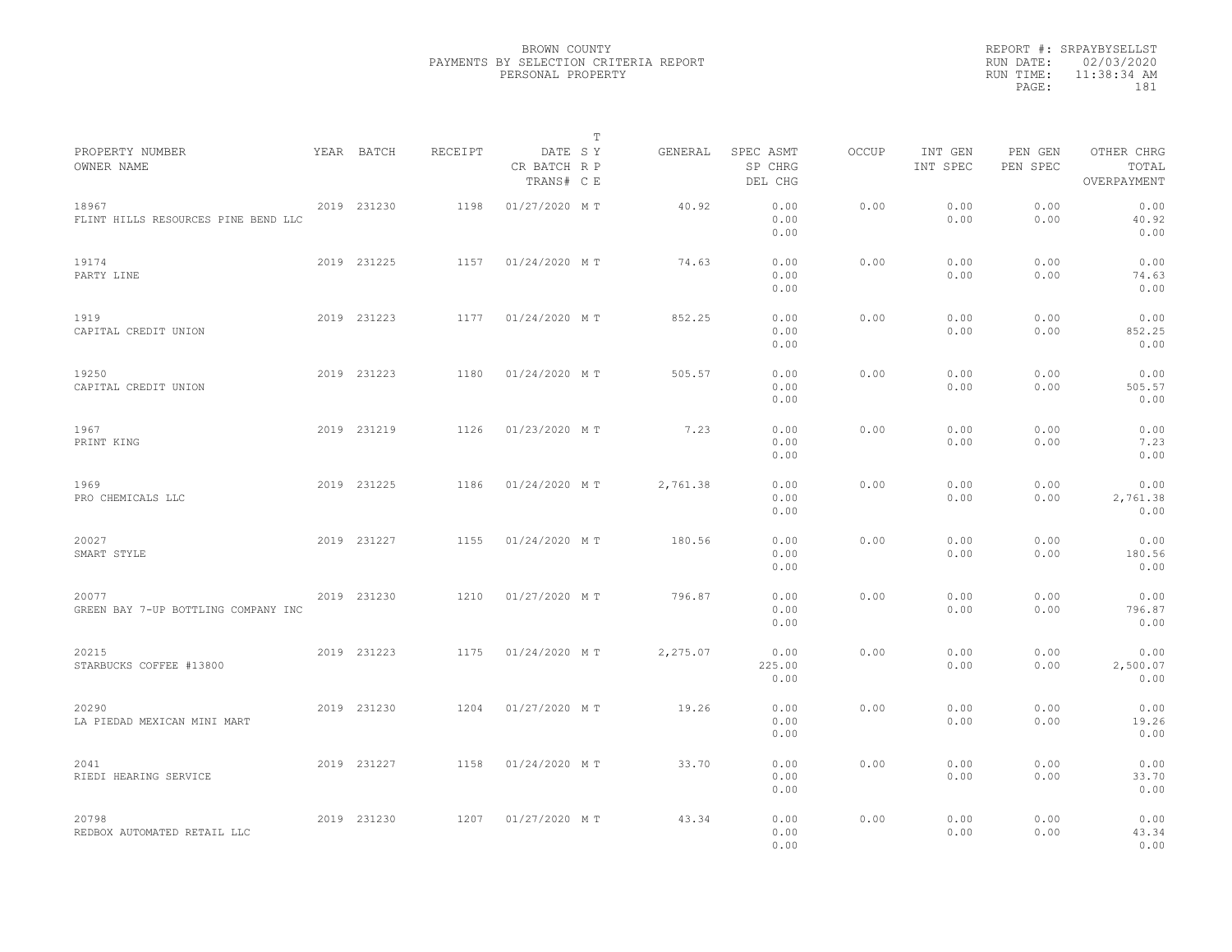|                                             |             |         | $\mathbb{T}$                          |           |                                 |       |                     |                     |                                    |  |
|---------------------------------------------|-------------|---------|---------------------------------------|-----------|---------------------------------|-------|---------------------|---------------------|------------------------------------|--|
| PROPERTY NUMBER<br>OWNER NAME               | YEAR BATCH  | RECEIPT | DATE SY<br>CR BATCH R P<br>TRANS# C E | GENERAL   | SPEC ASMT<br>SP CHRG<br>DEL CHG | OCCUP | INT GEN<br>INT SPEC | PEN GEN<br>PEN SPEC | OTHER CHRG<br>TOTAL<br>OVERPAYMENT |  |
| 20804<br>BROADWAY RENTAL CARS INC           | 2019 231222 | 1151    | 01/24/2020 MT                         | 296.11    | 0.00<br>0.00<br>0.00            | 0.00  | 0.00<br>0.00        | 0.00<br>0.00        | 0.00<br>296.11<br>0.00             |  |
| 21077<br>NINTH STREET SALON                 | 2019 231225 | 1183    | 01/24/2020 MT                         | 40.92     | 0.00<br>0.00<br>0.00            | 0.00  | 0.00<br>0.00        | 0.00<br>0.00        | 0.00<br>40.92<br>0.00              |  |
| 21693<br>MEDSPEED LLC                       | 2019 231231 | 1216    | 01/27/2020 MT                         | 122.78    | 0.00<br>0.00<br>0.00            | 0.00  | 0.00<br>0.00        | 0.00<br>0.00        | 0.00<br>122.78<br>0.00             |  |
| 21730<br>COLDWELL BANKER                    | 2019 231222 | 1182    | 01/24/2020 MT                         | 840.22    | 0.00<br>0.00<br>0.00            | 0.00  | 0.00<br>0.00        | 0.00<br>0.00        | 0.00<br>840.22<br>0.00             |  |
| 21731<br>POWER ENGINEERS INC                | 2019 231228 | 1194    | 01/27/2020 MT                         | 211.87    | 0.00<br>0.00<br>0.00            | 0.00  | 0.00<br>0.00        | 0.00<br>0.00        | 0.00<br>211.87<br>0.00             |  |
| 21997<br>LOWER FOX RIVER REMD LLC           | 2019 231231 | 1199    | 01/27/2020 MT                         | 40,091.75 | 0.00<br>0.00<br>0.00            | 0.00  | 0.00<br>0.00        | 0.00<br>0.00        | 0.00<br>40,091.75<br>0.00          |  |
| 2249<br>STREU'S PHARMACY                    | 2019 231227 | 1161    | 01/24/2020 MT                         | 4,371.98  | 0.00<br>0.00<br>0.00            | 0.00  | 0.00<br>0.00        | 0.00<br>0.00        | 0.00<br>4,371.98<br>0.00           |  |
| 2255<br>STRUCTURAL COMPONENTS CORP          | 2019 231223 | 1169    | 01/24/2020 MT                         | 421.31    | 0.00<br>0.00<br>0.00            | 0.00  | 0.00<br>0.00        | 0.00<br>0.00        | 0.00<br>421.31<br>0.00             |  |
| 22824<br>SABRA HEALTH CARE HOLDINGS III LLC | 2019 231236 | 1234    | 01/28/2020 MT                         | 2,999.72  | 0.00<br>0.00<br>0.00            | 0.00  | 0.00<br>0.00        | 0.00<br>0.00        | 0.00<br>2,999.72<br>0.00           |  |
| 22840<br>CARNITAS EL BAJIO                  | 2019 231231 | 1206    | 01/27/2020 MT                         | 204.64    | 0.00<br>0.00<br>0.00            | 0.00  | 0.00<br>0.00        | 0.00<br>0.00        | 0.00<br>204.64<br>0.00             |  |
| 23377<br>EGGERS, PAM                        | 2019 231225 | 1162    | 01/24/2020 MT                         | 16.86     | 0.00<br>0.00<br>0.00            | 0.00  | 0.00<br>0.00        | 0.00<br>0.00        | 0.00<br>16.86<br>0.00              |  |
| 23409<br>KEYSTONE APPRAISAL GROUP           | 2019 231222 | 1187    | 01/24/2020 MT                         | 38.51     | 0.00<br>0.00<br>0.00            | 0.00  | 0.00<br>0.00        | 0.00<br>0.00        | 0.00<br>38.51<br>0.00              |  |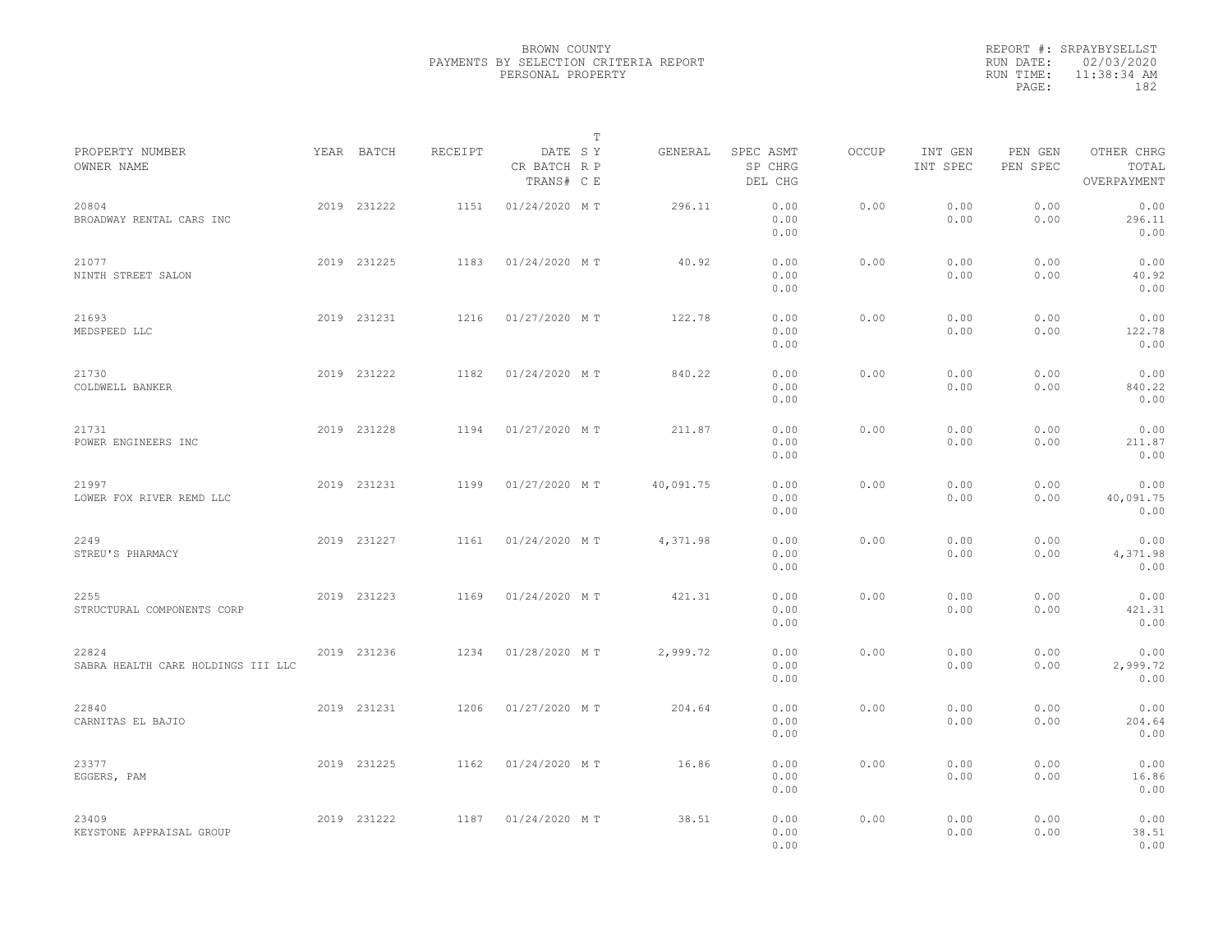|           | REPORT #: SRPAYBYSELLST |  |
|-----------|-------------------------|--|
|           | RUN DATE: 02/03/2020    |  |
| RUN TIME: | $11:38:34$ AM           |  |
| PAGE:     | 183                     |  |
|           |                         |  |

|                                              |             |         |                                       | $\mathbb T$ |           |                                 |       |                     |                     |                                    |
|----------------------------------------------|-------------|---------|---------------------------------------|-------------|-----------|---------------------------------|-------|---------------------|---------------------|------------------------------------|
| PROPERTY NUMBER<br>OWNER NAME                | YEAR BATCH  | RECEIPT | DATE SY<br>CR BATCH R P<br>TRANS# C E |             | GENERAL   | SPEC ASMT<br>SP CHRG<br>DEL CHG | OCCUP | INT GEN<br>INT SPEC | PEN GEN<br>PEN SPEC | OTHER CHRG<br>TOTAL<br>OVERPAYMENT |
| 23416<br>MIDWEST DENTAL                      | 2019 231230 | 1221    | 01/27/2020 MT                         |             | 3,430.66  | 0.00<br>0.00<br>0.00            | 0.00  | 0.00<br>0.00        | 0.00<br>0.00        | 0.00<br>3,430.66<br>0.00           |
| 23417<br>MIDWEST DENTAL                      | 2019 231230 | 1222    | 01/27/2020 MT                         |             | 1,097.81  | 0.00<br>0.00<br>0.00            | 0.00  | 0.00<br>0.00        | 0.00<br>0.00        | 0.00<br>1,097.81<br>0.00           |
| 23456<br>ROYALTY PET FOODS                   | 2019 231231 | 1219    | 01/27/2020 MT                         |             | 127.59    | 0.00<br>160.00<br>0.00          | 0.00  | 0.00<br>0.00        | 0.00<br>0.00        | 0.00<br>287.59<br>0.00             |
| 23547<br>WOODS GOLF CLUB, THE                | 2019 231219 | 1113    | 01/23/2020 MT                         |             | 616.31    | 0.00<br>0.00<br>0.00            | 0.00  | 0.00<br>0.00        | 0.00<br>0.00        | 0.00<br>616.31<br>0.00             |
| 23975<br>GRAYMONT WESTERN LIME INC           | 2019 231225 | 1174    | 01/24/2020 MT                         |             | 14,500.24 | 0.00<br>0.00<br>0.00            | 0.00  | 0.00<br>0.00        | 0.00<br>0.00        | 0.00<br>14,500.24<br>0.00          |
| 24205<br>ROBYN'S NEST                        | 2019 231223 | 1156    | 01/24/2020 MT                         |             | 67.41     | 0.00<br>0.00<br>0.00            | 0.00  | 0.00<br>0.00        | 0.00<br>0.00        | 0.00<br>67.41<br>0.00              |
| 24730<br>AMERICA'S BEST CONTACT LENSES #5415 | 2019 231230 | 1197    | 01/27/2020 MT                         |             | 2,007.83  | 0.00<br>0.00<br>0.00            | 0.00  | 0.00<br>0.00        | 0.00<br>0.00        | 0.00<br>2,007.83<br>0.00           |
| 24739<br>BAYCARE HEALTH SYSTEMS LLC          | 2019 231222 | 1146    | 01/24/2020 MT                         |             | 568.17    | 0.00<br>0.00<br>0.00            | 0.00  | 0.00<br>0.00        | 0.00<br>0.00        | 0.00<br>568.17<br>0.00             |
| 2477<br>VAN VREEDE'S                         | 2019 231223 | 1166    | 01/24/2020 MT                         |             | 1,492.64  | 0.00<br>0.00<br>0.00            | 0.00  | 0.00<br>0.00        | 0.00<br>0.00        | 0.00<br>1,492.64<br>0.00           |
| 24826<br>PHARMA-SMART INTERNATIONAL INC      | 2019 231230 | 1215    | 01/27/2020 MT                         |             | 14.45     | 0.00<br>0.00<br>0.00            | 0.00  | 0.00<br>0.00        | 0.00<br>0.00        | 0.00<br>14.45<br>0.00              |
| 25198<br>STILLMANK BREWING COMPANY           | 2019 231219 | 1114    | 01/23/2020 MT                         |             | 2,012.65  | 0.00<br>0.00<br>0.00            | 0.00  | 0.00<br>0.00        | 0.00<br>0.00        | 0.00<br>2,012.65<br>0.00           |
| 2522<br>WALLY'S SPOT SUPPER CLUB             | 2019 231225 | 1154    | 01/24/2020 MT                         |             | 755.94    | 0.00<br>0.00<br>0.00            | 0.00  | 0.00<br>0.00        | 0.00<br>0.00        | 0.00<br>755.94<br>0.00             |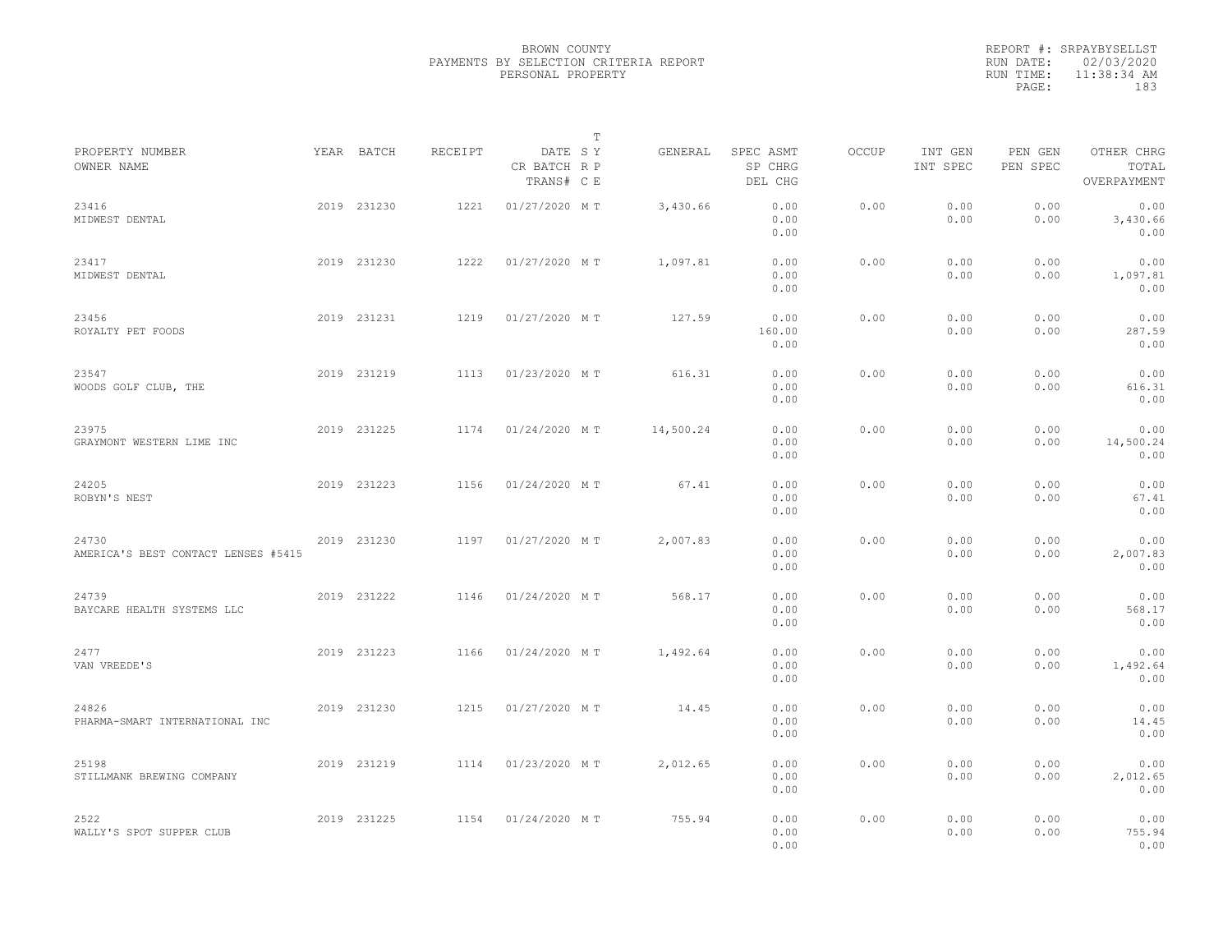|           | REPORT #: SRPAYBYSELLST |  |
|-----------|-------------------------|--|
|           | RUN DATE: 02/03/2020    |  |
| RUN TIME: | 11:38:35 AM             |  |
| PAGE:     | 184                     |  |
|           |                         |  |

|                                               |             |         |                                       | $\mathbb T$ |           |                                 |       |                     |                     |                                    |
|-----------------------------------------------|-------------|---------|---------------------------------------|-------------|-----------|---------------------------------|-------|---------------------|---------------------|------------------------------------|
| PROPERTY NUMBER<br>OWNER NAME                 | YEAR BATCH  | RECEIPT | DATE SY<br>CR BATCH R P<br>TRANS# C E |             | GENERAL   | SPEC ASMT<br>SP CHRG<br>DEL CHG | OCCUP | INT GEN<br>INT SPEC | PEN GEN<br>PEN SPEC | OTHER CHRG<br>TOTAL<br>OVERPAYMENT |
| 2530<br>WASTE MANAGEMENT OF WI INC            | 2019 231231 | 1196    | 01/27/2020 MT                         |             | 32,939.13 | 0.00<br>0.00<br>0.00            | 0.00  | 0.00<br>0.00        | 0.00<br>0.00        | 0.00<br>32,939.13<br>0.00          |
| 25453<br>TACO BELL                            | 2019 231227 | 1171    | 01/24/2020 MT                         |             | 1,485.41  | 0.00<br>0.00<br>0.00            | 0.00  | 0.00<br>0.00        | 0.00<br>0.00        | 0.00<br>1,485.41<br>0.00           |
| 25454<br>TACO BELL                            | 2019 231227 | 1172    | 01/24/2020 MT                         |             | 3,334.36  | 0.00<br>0.00<br>0.00            | 0.00  | 0.00<br>0.00        | 0.00<br>0.00        | 0.00<br>3,334.36<br>0.00           |
| 25455<br>TACO BELL                            | 2019 231227 | 1170    | 01/24/2020 MT                         |             | 3,348.80  | 0.00<br>0.00<br>0.00            | 0.00  | 0.00<br>0.00        | 0.00<br>0.00        | 0.00<br>3,348.80<br>0.00           |
| 25519<br>MR APPLIANCE                         | 2019 231225 | 1164    | 01/24/2020 MT                         |             | 158.90    | 0.00<br>0.00<br>0.00            | 0.00  | 0.00<br>0.00        | 0.00<br>0.00        | 0.00<br>158.90<br>0.00             |
| 26073<br>BAYCARE HEALTH SYSTEMS LLC           | 2019 231222 | 1145    | 01/24/2020 MT                         |             | 19,551.13 | 0.00<br>0.00<br>0.00            | 0.00  | 0.00<br>0.00        | 0.00<br>0.00        | 0.00<br>19,551.13<br>0.00          |
| 26105<br>GREATAMERICA FINANCIAL SERVICES CORP | 2019 231222 | 1147    | 01/24/2020 MT                         |             | 686.14    | 0.00<br>0.00<br>0.00            | 0.00  | 0.00<br>0.00        | 0.00<br>0.00        | 0.00<br>686.14<br>0.00             |
| 26118<br>HURST, MELISSA PHOTOGRAPHY LLC       | 2019 231236 | 1283    | 01/28/2020 MT                         |             | 43.34     | 0.00<br>0.00<br>0.00            | 0.00  | 0.00<br>0.00        | 0.00<br>0.00        | 0.00<br>43.34<br>0.00              |
| 26129<br>KRIST FOOD MART                      | 2019 231222 | 1163    | 01/24/2020 MT                         |             | 2,299.14  | 0.00<br>0.00<br>0.00            | 0.00  | 0.00<br>0.00        | 0.00<br>0.00        | 0.00<br>2,299.14<br>0.00           |
| 2644<br>KEITH'S HAIRCENTER                    | 2019 231229 | 1220    | 01/27/2020 MT                         |             | 334.65    | 0.00<br>0.00<br>0.00            | 0.00  | 0.00<br>0.00        | 0.00<br>0.00        | 0.00<br>334.65<br>0.00             |
| 26817<br>GB METREAU LLC                       | 2019 231230 | 1208    | 01/27/2020 MT                         |             | 2,352.10  | 0.00<br>0.00<br>0.00            | 0.00  | 0.00<br>0.00        | 0.00<br>0.00        | 0.00<br>2,352.10<br>0.00           |
| 26824<br>HARTER'S FOX VALLEY DISPOSAL         | 2019 231219 | 1121    | 01/23/2020 MT                         |             | 1,771.90  | 0.00<br>0.00<br>0.00            | 0.00  | 0.00<br>0.00        | 0.00<br>0.00        | 0.00<br>1,771.90<br>0.00           |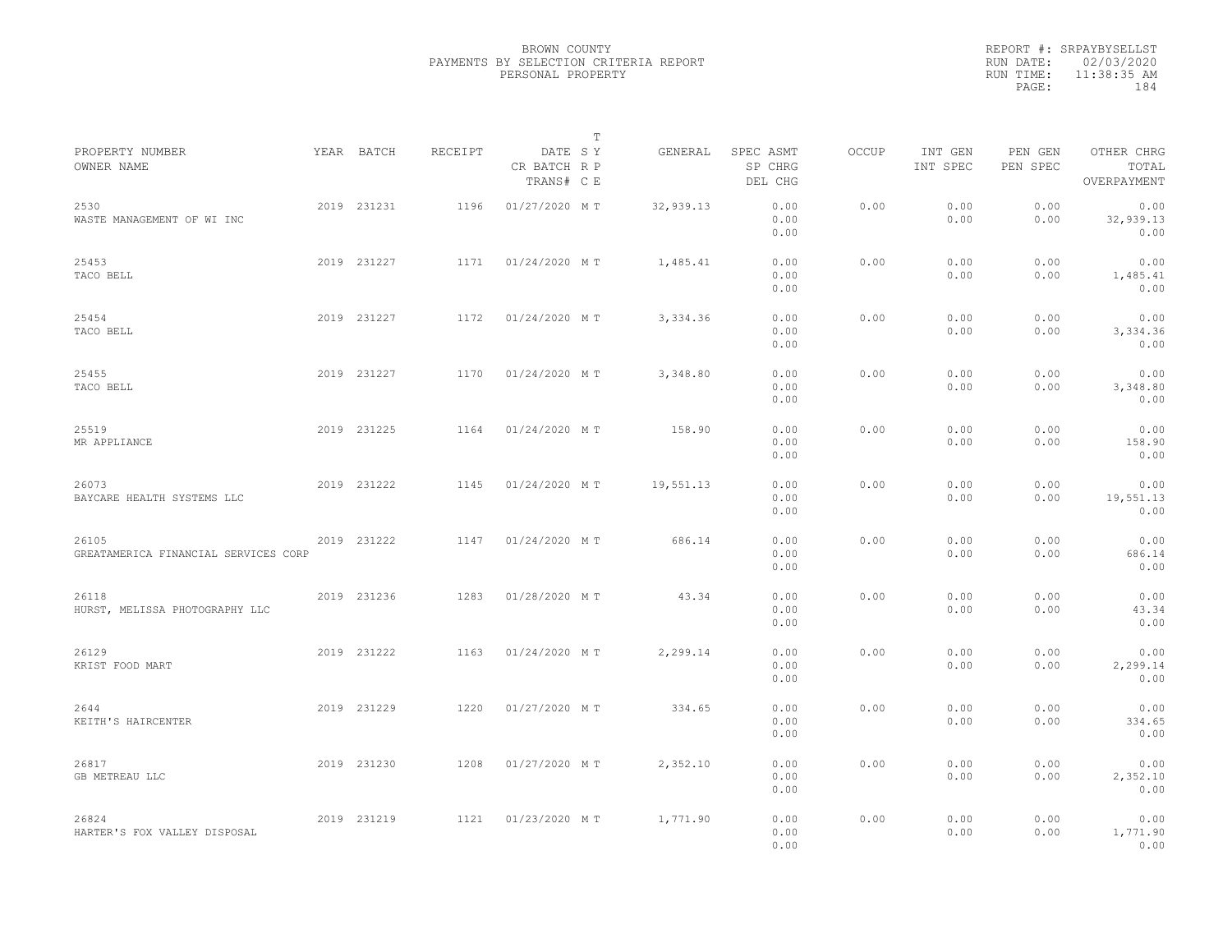|                                         |             |         |                                       | $\mathbb T$ |          |                                 |              |                     |                     |                                    |  |
|-----------------------------------------|-------------|---------|---------------------------------------|-------------|----------|---------------------------------|--------------|---------------------|---------------------|------------------------------------|--|
| PROPERTY NUMBER<br>OWNER NAME           | YEAR BATCH  | RECEIPT | DATE SY<br>CR BATCH R P<br>TRANS# C E |             | GENERAL  | SPEC ASMT<br>SP CHRG<br>DEL CHG | <b>OCCUP</b> | INT GEN<br>INT SPEC | PEN GEN<br>PEN SPEC | OTHER CHRG<br>TOTAL<br>OVERPAYMENT |  |
| 26877<br>VIDA NUEVA CHRISTIAN BOOKSTORE | 2019 231222 | 1168    | 01/24/2020 MT                         |             | 52.96    | 0.00<br>0.00<br>0.00            | 0.00         | 0.00<br>0.00        | 0.00<br>0.00        | 0.00<br>52.96<br>0.00              |  |
| 26892<br>CONFETTI'S                     | 2019 231231 | 1223    | 01/27/2020 MT                         |             | 91.48    | 0.00<br>0.00<br>0.00            | 0.00         | 0.00<br>0.00        | 0.00<br>0.00        | 0.00<br>91.48<br>0.00              |  |
| 26947<br>SCOLI SMART                    | 2019 231229 | 1217    | 01/27/2020 MT                         |             | 158.90   | 0.00<br>0.00<br>0.00            | 0.00         | 0.00<br>0.00        | 0.00<br>0.00        | 0.00<br>158.90<br>0.00             |  |
| 27217<br>CAPITAL CREDIT UNION           | 2019 231223 | 1181    | 01/24/2020 MT                         |             | 308.15   | 0.00<br>0.00<br>0.00            | 0.00         | 0.00<br>0.00        | 0.00<br>0.00        | 0.00<br>308.15<br>0.00             |  |
| 27273<br>LIGHTEN UP SALON               | 2019 231230 | 1212    | 01/27/2020 MT                         |             | 9.63     | 0.00<br>0.00<br>0.00            | 0.00         | 0.00<br>0.00        | 0.00<br>0.00        | 0.00<br>9.63<br>0.00               |  |
| 27284<br>QQ MASSAGE & SPA               | 2019 231219 | 1122    | 01/23/2020 MT                         |             | 38.51    | 0.00<br>0.00<br>0.00            | 0.00         | 0.00<br>0.00        | 0.00<br>0.00        | 0.00<br>38.51<br>0.00              |  |
| 27291<br>OWENS LOGISTICS                | 2019 231236 | 1233    | 01/28/2020 MT                         |             | 45.74    | 0.00<br>0.00<br>0.00            | 0.00         | 0.00<br>0.00        | 0.00<br>0.00        | 0.00<br>45.74<br>0.00              |  |
| 27311<br>VOGA WIGS & HAIR ADD-ONS       | 2019 231229 | 1218    | 01/27/2020 MT                         |             | 132.41   | 0.00<br>0.00<br>0.00            | 0.00         | 0.00<br>0.00        | 0.00<br>0.00        | 0.00<br>132.41<br>0.00             |  |
| 27639<br>PRAXAIR DISTRIBUTION INC       | 2019 231222 | 1165    | 01/24/2020 MT                         |             | 1,256.70 | 0.00<br>0.00<br>0.00            | 0.00         | 0.00<br>0.00        | 0.00<br>0.00        | 0.00<br>1,256.70<br>0.00           |  |
| 344<br>RUSSEL METALS                    | 2019 231222 | 1143    | 01/24/2020 MT                         |             | 1,302.45 | 0.00<br>0.00<br>0.00            | 0.00         | 0.00<br>0.00        | 0.00<br>0.00        | 0.00<br>1,302.45<br>0.00           |  |
| 5251<br>PORT CITY BAKERY INC            | 2019 231229 | 1214    | 01/27/2020 MT                         |             | 9,196.57 | 0.00<br>0.00<br>0.00            | 0.00         | 0.00<br>0.00        | 0.00<br>0.00        | 0.00<br>9,196.57<br>0.00           |  |
| 5369<br>QUALITY PLUS CARS               | 2019 231223 | 1144    | 01/24/2020 MT                         |             | 21.68    | 0.00<br>0.00<br>0.00            | 0.00         | 0.00<br>0.00        | 0.00<br>0.00        | 0.00<br>21.68<br>0.00              |  |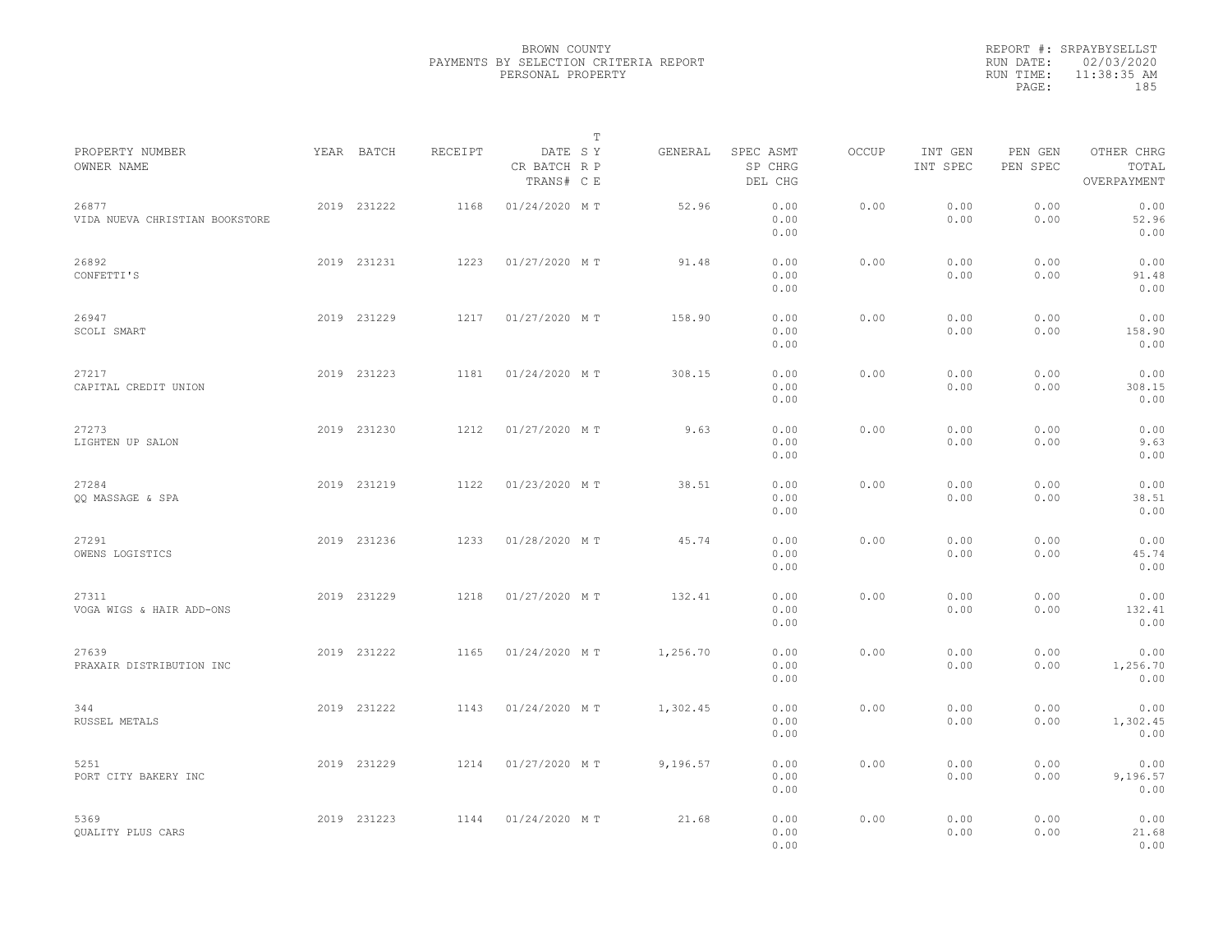|           | REPORT #: SRPAYBYSELLST |  |
|-----------|-------------------------|--|
|           | RUN DATE: 02/03/2020    |  |
| RUN TIME: | $11:38:36$ AM           |  |
| PAGE:     | 186                     |  |
|           |                         |  |

|                                                          |             |         |                                       | т |             |                                 |       |                     |                     |                                    |  |
|----------------------------------------------------------|-------------|---------|---------------------------------------|---|-------------|---------------------------------|-------|---------------------|---------------------|------------------------------------|--|
| PROPERTY NUMBER<br>OWNER NAME                            | YEAR BATCH  | RECEIPT | DATE SY<br>CR BATCH R P<br>TRANS# C E |   | GENERAL     | SPEC ASMT<br>SP CHRG<br>DEL CHG | OCCUP | INT GEN<br>INT SPEC | PEN GEN<br>PEN SPEC | OTHER CHRG<br>TOTAL<br>OVERPAYMENT |  |
| 5376<br>SAM'S CLUB                                       | 2019 231229 | 1203    | 01/27/2020 MT                         |   | 37,390.56   | 0.00<br>1,110.00<br>0.00        | 0.00  | 0.00<br>0.00        | 0.00<br>0.00        | 0.00<br>38,500.56<br>0.00          |  |
| 5377<br>WAL-MART                                         | 2019 231229 | 1200    | 01/27/2020 MT                         |   | 39,773.97   | 0.00<br>3,895.00<br>0.00        | 0.00  | 0.00<br>0.00        | 0.00<br>0.00        | 0.00<br>43,668.97<br>0.00          |  |
| 591<br>CITGO PETROLEUM CORP-0125                         | 2019 231236 | 1239    | 01/28/2020 MT                         |   | 115.55      | 0.00<br>0.00<br>0.00            | 0.00  | 0.00<br>0.00        | 0.00<br>0.00        | 0.00<br>115.55<br>0.00             |  |
| 7176<br>WAL-MART STORES, INC #1453 (BLDG ON LEASED LAND) | 2019 231229 | 1201    | 01/27/2020 MT                         |   | 147, 116.21 | 0.00<br>0.00<br>0.00            | 0.00  | 0.00<br>0.00        | 0.00<br>0.00        | 0.00<br>147, 116.21<br>0.00        |  |
| 719<br>DAVIS SHOE SERVICE                                | 2019 231225 | 1185    | 01/24/2020 MT                         |   | 21.68       | 0.00<br>0.00<br>0.00            | 0.00  | 0.00<br>0.00        | 0.00<br>0.00        | 0.00<br>21.68<br>0.00              |  |
| 746<br>RIVERSIDE BALLROOM                                | 2019 231230 | 1209    | 01/27/2020 MT                         |   | 303.34      | 0.00<br>0.00<br>0.00            | 0.00  | 0.00<br>0.00        | 0.00<br>0.00        | 0.00<br>303.34<br>0.00             |  |
| 765<br>DESIGNS BY LYNN/THE GOOD HERB                     | 2019 231222 | 1191    | 01/24/2020 MT                         |   | 19.26       | 0.00<br>0.00<br>0.00            | 0.00  | 0.00<br>0.00        | 0.00<br>0.00        | 0.00<br>19.26<br>0.00              |  |
| 7968<br>WAL-MART STORES, INC (BLDG ON LEASED LAND)       | 2019 231229 | 1202    | 01/27/2020 MT                         |   | 98,725.89   | 0.00<br>0.00<br>0.00            | 0.00  | 0.00<br>0.00        | 0.00<br>0.00        | 0.00<br>98,725.89<br>0.00          |  |
| 9324<br>SILVER THIMBLE QUILT & GIFT SHOPPE               | 2019 231229 | 1213    | 01/27/2020 MT                         |   | 48.15       | 0.00<br>0.00<br>0.00            | 0.00  | 0.00<br>0.00        | 0.00<br>0.00        | 0.00<br>48.15<br>0.00              |  |
| 9441<br>ICP INC                                          | 2019 231223 | 1152    | 01/24/2020 MT                         |   | 3,238.05    | 0.00<br>0.00<br>0.00            | 0.00  | 0.00<br>0.00        | 0.00<br>0.00        | 0.00<br>3,238.05<br>0.00           |  |
| 9578<br>GREATAMERICA FINANCIAL SERVICES CORP             | 2019 231222 | 1148    | 01/24/2020 MT                         |   | 3,264.54    | 0.00<br>0.00<br>0.00            | 0.00  | 0.00<br>0.00        | 0.00<br>0.00        | 0.00<br>3,264.54<br>0.00           |  |
| 10211<br>TOTAL RELOCATION SERVICES (MAYFLOWER)           | 2019 231234 | 1299    | 01/28/2020 MT                         |   | 93.90       | 0.00<br>0.00<br>0.00            | 0.00  | 0.00<br>0.00        | 0.00<br>0.00        | 0.00<br>93.90<br>0.00              |  |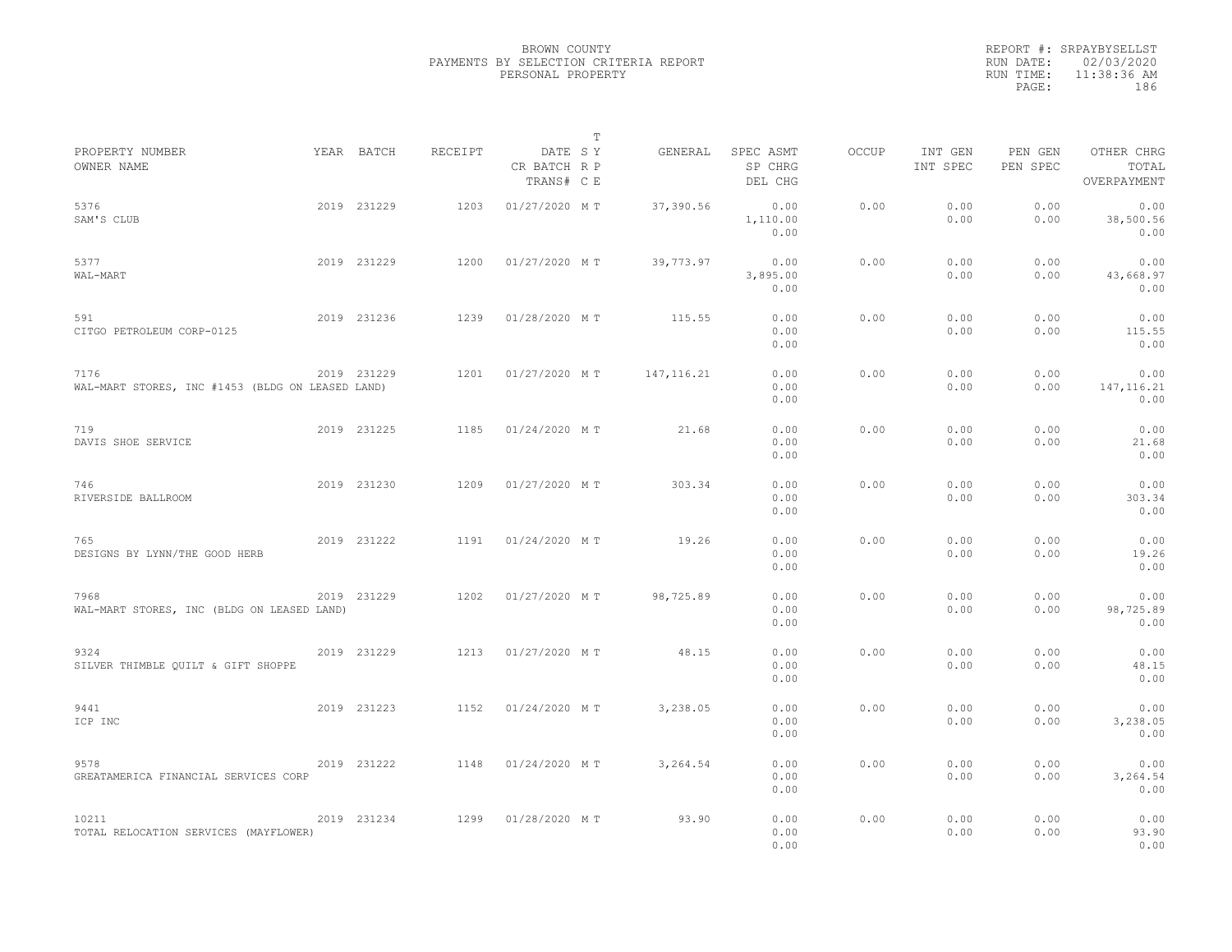|                                                    |             |         |                                       | $\mathbb T$ |          |                                 |              |                     |                     |                                    |  |
|----------------------------------------------------|-------------|---------|---------------------------------------|-------------|----------|---------------------------------|--------------|---------------------|---------------------|------------------------------------|--|
| PROPERTY NUMBER<br>OWNER NAME                      | YEAR BATCH  | RECEIPT | DATE SY<br>CR BATCH R P<br>TRANS# C E |             | GENERAL  | SPEC ASMT<br>SP CHRG<br>DEL CHG | <b>OCCUP</b> | INT GEN<br>INT SPEC | PEN GEN<br>PEN SPEC | OTHER CHRG<br>TOTAL<br>OVERPAYMENT |  |
| 10279<br>WISCONSIN VISION                          | 2019 231234 | 1227    | 01/28/2020 MT                         |             | 556.12   | 0.00<br>0.00<br>0.00            | 0.00         | 0.00<br>0.00        | 0.00<br>0.00        | 0.00<br>556.12<br>0.00             |  |
| 10939<br>PREVEA CLINIC INC                         | 2019 231234 | 1307    | 01/28/2020 MT                         |             | 3,575.10 | 0.00<br>0.00<br>0.00            | 0.00         | 0.00<br>0.00        | 0.00<br>0.00        | 0.00<br>3,575.10<br>0.00           |  |
| 11806<br>ADVANCE AUTO PARTS #105007                | 2019 231234 | 1291    | 01/28/2020 MT                         |             | 1,285.59 | 0.00<br>50.00<br>0.00           | 0.00         | 0.00<br>0.00        | 0.00<br>0.00        | 0.00<br>1,335.59<br>0.00           |  |
| 11807<br>ADVANCE AUTO PARTS #108859                | 2019 231234 | 1292    | 01/28/2020 MT                         |             | 1,405.97 | 0.00<br>50.00<br>0.00           | 0.00         | 0.00<br>0.00        | 0.00<br>0.00        | 0.00<br>1,455.97<br>0.00           |  |
| 11815<br>PREVEA CLINIC INC                         | 2019 231234 | 1308    | 01/28/2020 MT                         |             | 5,034.03 | 0.00<br>0.00<br>0.00            | 0.00         | 0.00<br>0.00        | 0.00<br>0.00        | 0.00<br>5,034.03<br>0.00           |  |
| 1258<br>IMMEL, HOWARD INC                          | 2019 231235 | 1260    | 01/28/2020 MT                         |             | 2,354.51 | 0.00<br>0.00<br>0.00            | 0.00         | 0.00<br>0.00        | 0.00<br>0.00        | 0.00<br>2,354.51<br>0.00           |  |
| 13176<br>SINCLAIR PLUMBING INC                     | 2019 231235 | 1289    | 01/28/2020 MT                         |             | 4.81     | 0.00<br>0.00<br>0.00            | 0.00         | 0.00<br>0.00        | 0.00<br>0.00        | 0.00<br>4.81<br>0.00               |  |
| 13362<br>STIFEL, NICOLAUS & COMPANY INC            | 2019 231235 | 1288    | 01/28/2020 MT                         |             | 953.35   | 0.00<br>0.00<br>0.00            | 0.00         | 0.00<br>0.00        | 0.00<br>0.00        | 0.00<br>953.35<br>0.00             |  |
| 13377<br>BRIGHT BEGINNINGS CHILD CARE SERVICES INC | 2019 231235 | 1263    | 01/28/2020 MT                         |             | 1,249.48 | 0.00<br>0.00<br>0.00            | 0.00         | 0.00<br>0.00        | 0.00<br>0.00        | 0.00<br>1,249.48<br>0.00           |  |
| 13541<br>CARQUEST AUTO PARTS                       | 2019 231234 | 1297    | 01/28/2020 MT                         |             | 1,692.45 | 0.00<br>0.00<br>0.00            | 0.00         | 0.00<br>0.00        | 0.00<br>0.00        | 0.00<br>1,692.45<br>0.00           |  |
| 13678<br>HANSEN FOODS LLC                          | 2019 231234 | 1312    | 01/28/2020 MT                         |             | 4,682.54 | 0.00<br>0.00<br>0.00            | 0.00         | 0.00<br>0.00        | 0.00<br>0.00        | 0.00<br>4,682.54<br>0.00           |  |
| 1380<br>KINDERCARE LEARNING CENTER                 | 2019 231233 | 1242    | 01/28/2020 MT                         |             | 611.50   | 0.00<br>0.00<br>0.00            | 0.00         | 0.00<br>0.00        | 0.00<br>0.00        | 0.00<br>611.50<br>0.00             |  |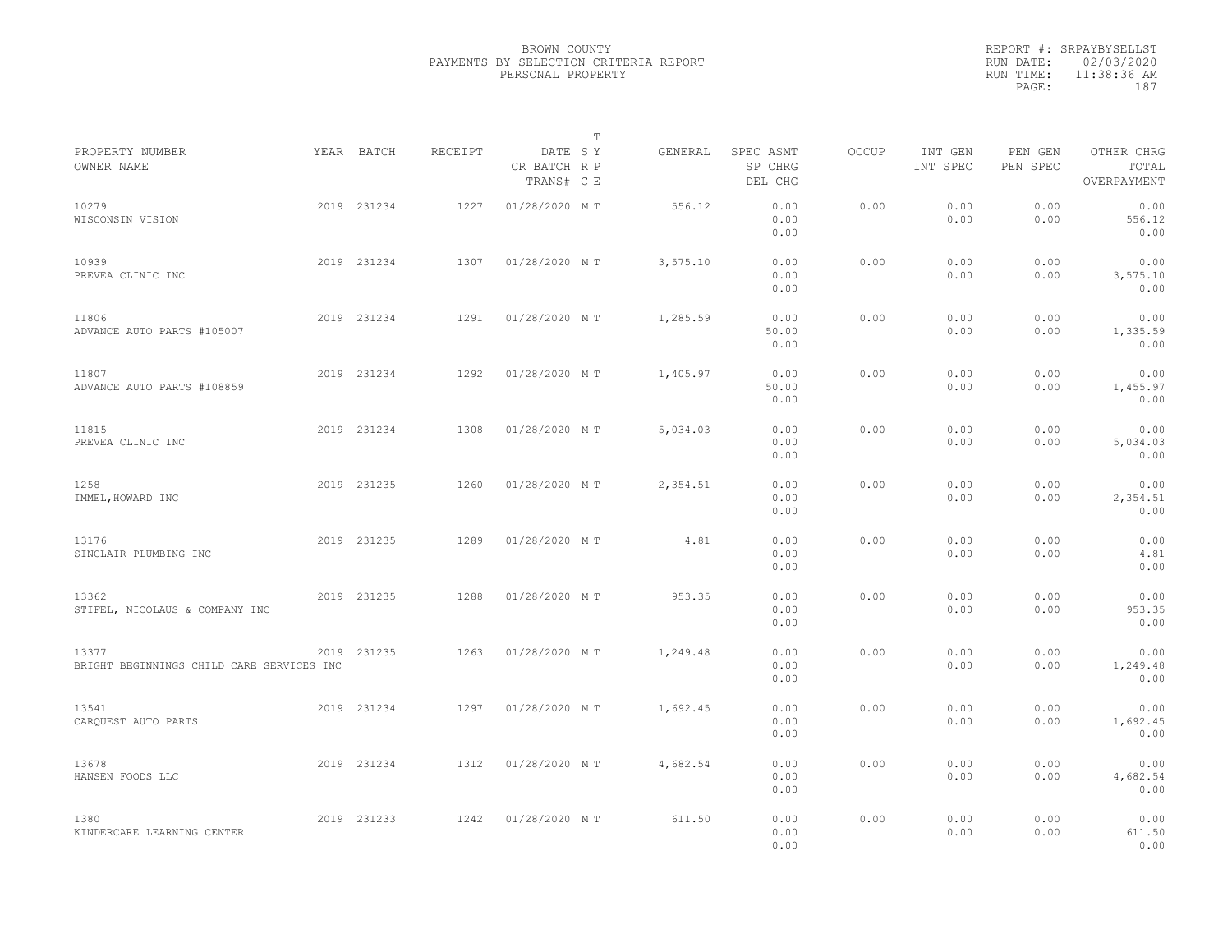|                                                     |             |         |                                       | T |          |                                 |              |                     |                     |                                    |  |
|-----------------------------------------------------|-------------|---------|---------------------------------------|---|----------|---------------------------------|--------------|---------------------|---------------------|------------------------------------|--|
| PROPERTY NUMBER<br>OWNER NAME                       | YEAR BATCH  | RECEIPT | DATE SY<br>CR BATCH R P<br>TRANS# C E |   | GENERAL  | SPEC ASMT<br>SP CHRG<br>DEL CHG | <b>OCCUP</b> | INT GEN<br>INT SPEC | PEN GEN<br>PEN SPEC | OTHER CHRG<br>TOTAL<br>OVERPAYMENT |  |
| 1381<br>KINDERCARE LEARNING CENTER                  | 2019 231233 | 1241    | 01/28/2020 MT                         |   | 801.69   | 0.00<br>0.00<br>0.00            | 0.00         | 0.00<br>0.00        | 0.00<br>0.00        | 0.00<br>801.69<br>0.00             |  |
| 14009<br>PAYLESS SHOESOURCE #6742                   | 2019 231233 | 1225    | 01/28/2020 MT                         |   | 207.04   | 0.00<br>0.00<br>0.00            | 0.00         | 0.00<br>0.00        | 0.00<br>0.00        | 0.00<br>207.04<br>0.00             |  |
| 14010<br>PAYLESS SHOESOURCE                         | 2019 231233 | 1226    | 01/28/2020 MT                         |   | 231.12   | 0.00<br>0.00<br>0.00            | 0.00         | 0.00<br>0.00        | 0.00<br>0.00        | 0.00<br>231.12<br>0.00             |  |
| 14071<br>EXECUTIVE DRY CLEANERS                     | 2019 231235 | 1224    | 01/28/2020 MT                         |   | 14.45    | 0.00<br>0.00<br>0.00            | 0.00         | 0.00<br>0.00        | 0.00<br>0.00        | 0.00<br>14.45<br>0.00              |  |
| 1416<br>KRUEGER INTERNATIONAL INC                   | 2019 231237 | 1335    | 01/29/2020 MT                         |   | 1,836.91 | 0.00<br>0.00<br>0.00            | 0.00         | 0.00<br>0.00        | 0.00<br>0.00        | 0.00<br>1,836.91<br>0.00           |  |
| 1443<br>BAY LAKES CENTER FOR COMPLEX DENTISTRY      | 2019 231233 | 1270    | 01/28/2020 MT                         |   | 4,097.52 | 0.00<br>0.00<br>0.00            | 0.00         | 0.00<br>0.00        | 0.00<br>0.00        | 0.00<br>4,097.52<br>0.00           |  |
| 15365<br>CUMULUS MEDIA                              | 2019 231234 | 1271    | 01/28/2020 MT                         |   | 365.93   | 0.00<br>0.00<br>0.00            | 0.00         | 0.00<br>0.00        | 0.00<br>0.00        | 0.00<br>365.93<br>0.00             |  |
| 15493<br>PAZAZA CLUB                                | 2019 231233 | 1315    | 01/28/2020 MT                         |   | 52.96    | 0.00<br>0.00<br>0.00            | 0.00         | 0.00<br>0.00        | 0.00<br>0.00        | 0.00<br>52.96<br>0.00              |  |
| 1604<br>MEDALCRAFT MINT INC, T M M ACQUISITION CORP | 2019 231235 | 1252    | 01/28/2020 MT                         |   | 1,540.79 | 0.00<br>0.00<br>0.00            | 0.00         | 0.00<br>0.00        | 0.00<br>0.00        | 0.00<br>1,540.79<br>0.00           |  |
| 16699<br>CASH DEPOT                                 | 2019 231235 | 1305    | 01/28/2020 MT                         |   | 84.27    | 0.00<br>0.00<br>0.00            | 0.00         | 0.00<br>0.00        | 0.00<br>0.00        | 0.00<br>84.27<br>0.00              |  |
| 17906<br>LATIN AUTOMOTIVE CENTER                    | 2019 231234 | 1286    | 01/28/2020 MT                         |   | 216.68   | 0.00<br>0.00<br>0.00            | 0.00         | 0.00<br>0.00        | 0.00<br>0.00        | 0.00<br>216.68<br>0.00             |  |
| 18620<br>AMERICAN PROSTHETIC COMPONENTS LLC         | 2019 231234 | 1257    | 01/28/2020 MT                         |   | 433.34   | 0.00<br>0.00<br>0.00            | 0.00         | 0.00<br>0.00        | 0.00<br>0.00        | 0.00<br>433.34<br>0.00             |  |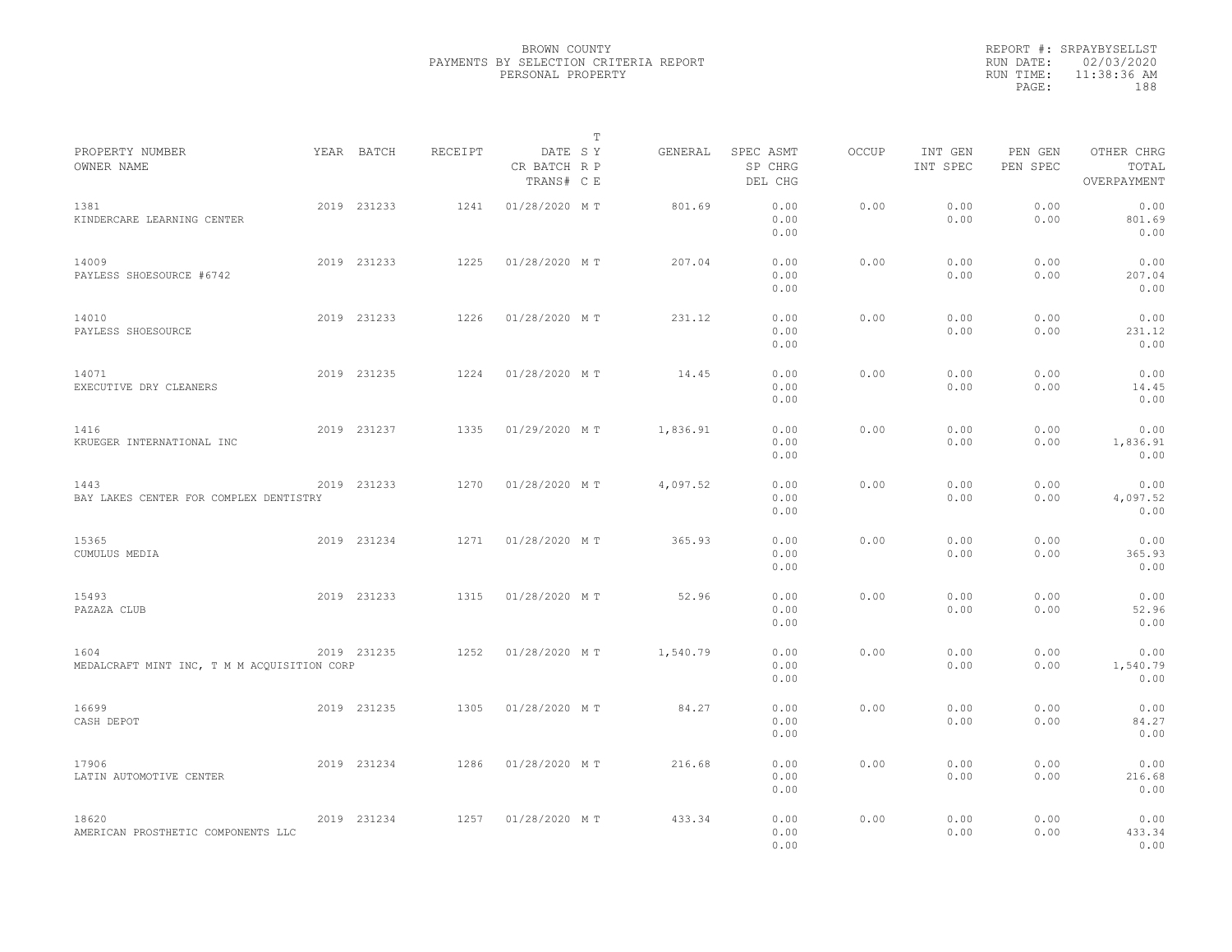|           | REPORT #: SRPAYBYSELLST |
|-----------|-------------------------|
|           | RUN DATE: 02/03/2020    |
| RUN TIME: | 11:38:37 AM             |
| PAGE:     | 189                     |
|           |                         |

|                                               |             |         |                                       | $\mathbb T$ |            |                                 |              |                     |                     |                                    |
|-----------------------------------------------|-------------|---------|---------------------------------------|-------------|------------|---------------------------------|--------------|---------------------|---------------------|------------------------------------|
| PROPERTY NUMBER<br>OWNER NAME                 | YEAR BATCH  | RECEIPT | DATE SY<br>CR BATCH R P<br>TRANS# C E |             | GENERAL    | SPEC ASMT<br>SP CHRG<br>DEL CHG | <b>OCCUP</b> | INT GEN<br>INT SPEC | PEN GEN<br>PEN SPEC | OTHER CHRG<br>TOTAL<br>OVERPAYMENT |
| 19179<br>STIR-UPS                             | 2019 231235 | 1294    | 01/28/2020 MT                         |             | 139.64     | 0.00<br>0.00<br>0.00            | 0.00         | 0.00<br>0.00        | 0.00<br>0.00        | 0.00<br>139.64<br>0.00             |
| 19203<br>SOUTHERN CARE                        | 2019 231233 | 1254    | 01/28/2020 MT                         |             | 245.56     | 0.00<br>0.00<br>0.00            | 0.00         | 0.00<br>0.00        | 0.00<br>0.00        | 0.00<br>245.56<br>0.00             |
| 19237<br>BAY AREA DIAMOND COMPANY             | 2019 231235 | 1265    | 01/28/2020 MT                         |             | 397.23     | 0.00<br>0.00<br>0.00            | 0.00         | 0.00<br>0.00        | 0.00<br>0.00        | 0.00<br>397.23<br>0.00             |
| 19741<br>GEORGIA PACIFIC CONSUMER PRODUCTS LP | 2019 231234 | 1273    | 01/28/2020 MT                         |             | 6,803.54   | 0.00<br>0.00<br>0.00            | 0.00         | 0.00<br>0.00        | 0.00<br>0.00        | 0.00<br>6,803.54<br>0.00           |
| 19744<br>GEORGIA PACIFIC CONSUMER PRODUCTS LP | 2019 231234 | 1272    | 01/28/2020 MT                         |             | 479.08     | 0.00<br>0.00<br>0.00            | 0.00         | 0.00<br>0.00        | 0.00<br>0.00        | 0.00<br>479.08<br>0.00             |
| 20165<br>SPRINT ADMIN & RETAIL STORES         | 2019 231235 | 1235    | 01/28/2020 MT                         |             | 1,562.44   | 0.00<br>280.00<br>0.00          | 0.00         | 0.00<br>0.00        | 0.00<br>0.00        | 0.00<br>1,842.44<br>0.00           |
| 20246<br>GO TO TRANSPORT                      | 2019 231235 | 1262    | 01/28/2020 MT                         |             | 26.49      | 0.00<br>0.00<br>0.00            | 0.00         | 0.00<br>0.00        | 0.00<br>0.00        | 0.00<br>26.49<br>0.00              |
| 20280<br>TAQUERIA EL LOCAL MEXICAN            | 2019 231233 | 1318    | 01/28/2020 MT                         |             | 7.23       | 0.00<br>0.00<br>0.00            | 0.00         | 0.00<br>0.00        | 0.00<br>0.00        | 0.00<br>7.23<br>0.00               |
| 20820<br>PREVEA CLINIC                        | 2019 231234 | 1309    | 01/28/2020 MT                         |             | 520.01     | 0.00<br>0.00<br>0.00            | 0.00         | 0.00<br>0.00        | 0.00<br>0.00        | 0.00<br>520.01<br>0.00             |
| 21103<br>WALTCO INC                           | 2019 231235 | 1259    | 01/28/2020 MT                         |             | 221.49     | 0.00<br>0.00<br>0.00            | 0.00         | 0.00<br>0.00        | 0.00<br>0.00        | 0.00<br>221.49<br>0.00             |
| 2114<br>SCHLAEFER-MARTIN MEMORIALS            | 2019 231235 | 1268    | 01/28/2020 MT                         |             | 67.41      | 0.00<br>0.00<br>0.00            | 0.00         | 0.00<br>0.00        | 0.00<br>0.00        | 0.00<br>67.41<br>0.00              |
| 21701<br>PREVEA CLINIC                        | 2019 231233 | 1320    | 01/28/2020 MT                         |             | 37, 419.45 | 0.00<br>0.00<br>0.00            | 0.00         | 0.00<br>0.00        | 0.00<br>0.00        | 0.00<br>37, 419.45<br>0.00         |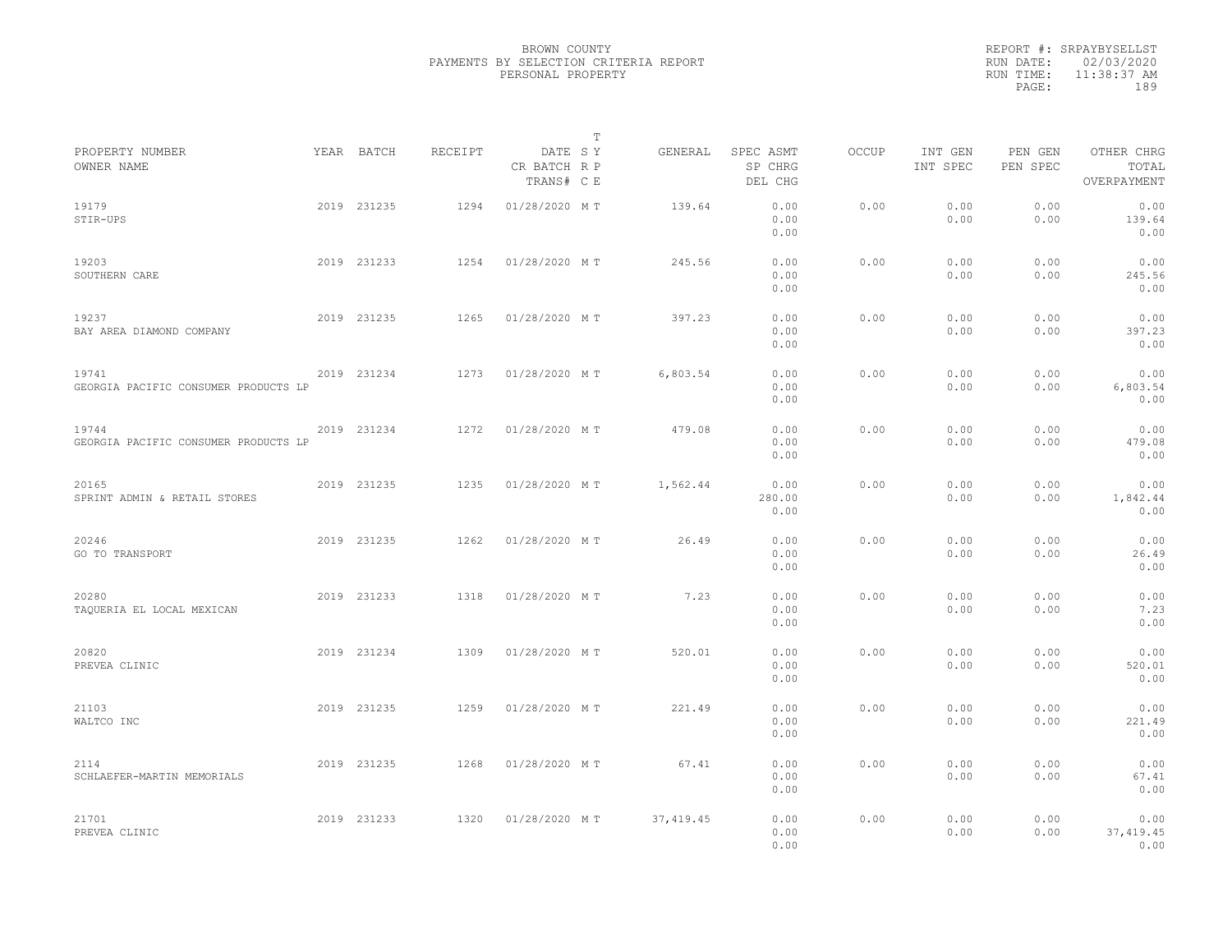|           | REPORT #: SRPAYBYSELLST |  |
|-----------|-------------------------|--|
|           | RUN DATE: 02/03/2020    |  |
| RUN TIME: | $11:38:37$ AM           |  |
| PAGE:     | 190                     |  |
|           |                         |  |

|                                     |             |         |                                       | T |           |                                 |       |                     |                     |                                    |  |
|-------------------------------------|-------------|---------|---------------------------------------|---|-----------|---------------------------------|-------|---------------------|---------------------|------------------------------------|--|
| PROPERTY NUMBER<br>OWNER NAME       | YEAR BATCH  | RECEIPT | DATE SY<br>CR BATCH R P<br>TRANS# C E |   | GENERAL   | SPEC ASMT<br>SP CHRG<br>DEL CHG | OCCUP | INT GEN<br>INT SPEC | PEN GEN<br>PEN SPEC | OTHER CHRG<br>TOTAL<br>OVERPAYMENT |  |
| 21702<br>PREVEA CLINIC              | 2019 231233 | 1321    | 01/28/2020 MT                         |   | 16,329.95 | 0.00<br>0.00<br>0.00            | 0.00  | 0.00<br>0.00        | 0.00<br>0.00        | 0.00<br>16,329.95<br>0.00          |  |
| 21703<br>PREVEA CLINIC              | 2019 231233 | 1322    | 01/28/2020 MT                         |   | 8,878.79  | 0.00<br>0.00<br>0.00            | 0.00  | 0.00<br>0.00        | 0.00<br>0.00        | 0.00<br>8,878.79<br>0.00           |  |
| 22222<br>NINES, THE                 | 2019 231235 | 1296    | 01/28/2020 MT                         |   | 467.06    | 0.00<br>0.00<br>0.00            | 0.00  | 0.00<br>0.00        | 0.00<br>0.00        | 0.00<br>467.06<br>0.00             |  |
| 22234<br>PREVEA HEALTH              | 2019 231233 | 1323    | 01/28/2020 MT                         |   | 8,833.05  | 0.00<br>0.00<br>0.00            | 0.00  | 0.00<br>0.00        | 0.00<br>0.00        | 0.00<br>8,833.05<br>0.00           |  |
| 22518<br>KOCH BUSINESS SOLUTIONS LP | 2019 231235 | 1316    | 01/28/2020 MT                         |   | 3,380.10  | 0.00<br>0.00<br>0.00            | 0.00  | 0.00<br>0.00        | 0.00<br>0.00        | 0.00<br>3,380.10<br>0.00           |  |
| 22700<br>BMO HARRIS BANK NA         | 2019 231237 | 1336    | 01/29/2020 MT                         |   | 3,989.18  | 0.00<br>0.00<br>0.00            | 0.00  | 0.00<br>0.00        | 0.00<br>0.00        | 0.00<br>3,989.18<br>0.00           |  |
| 22701<br>BMO HARRIS BANK NA         | 2019 231237 | 1339    | 01/29/2020 MT                         |   | 1,673.21  | 0.00<br>0.00<br>0.00            | 0.00  | 0.00<br>0.00        | 0.00<br>0.00        | 0.00<br>1,673.21<br>0.00           |  |
| 22702<br>BMO HARRIS BANK NA         | 2019 231237 | 1337    | 01/29/2020 MT                         |   | 1,706.90  | 0.00<br>50.00<br>0.00           | 0.00  | 0.00<br>0.00        | 0.00<br>0.00        | 0.00<br>1,756.90<br>0.00           |  |
| 22703<br>BMO HARRIS BANK NA         | 2019 231237 | 1338    | 01/29/2020 MT                         |   | 1,292.82  | 0.00<br>0.00<br>0.00            | 0.00  | 0.00<br>0.00        | 0.00<br>0.00        | 0.00<br>1,292.82<br>0.00           |  |
| 22706<br>BREAKTHROUGH FUEL          | 2019 231233 | 1228    | 01/28/2020 MT                         |   | 5,412.02  | 0.00<br>0.00<br>0.00            | 0.00  | 0.00<br>0.00        | 0.00<br>0.00        | 0.00<br>5,412.02<br>0.00           |  |
| 22721<br>ENTERPRISE RENT-A-CAR      | 2019 231235 | 1258    | 01/28/2020 MT                         |   | 382.78    | 0.00<br>0.00<br>0.00            | 0.00  | 0.00<br>0.00        | 0.00<br>0.00        | 0.00<br>382.78<br>0.00             |  |
| 22818<br>VESTURA LLC                | 2019 231235 | 1253    | 01/28/2020 MT                         |   | 65.00     | 0.00<br>0.00<br>0.00            | 0.00  | 0.00<br>0.00        | 0.00<br>0.00        | 0.00<br>65.00<br>0.00              |  |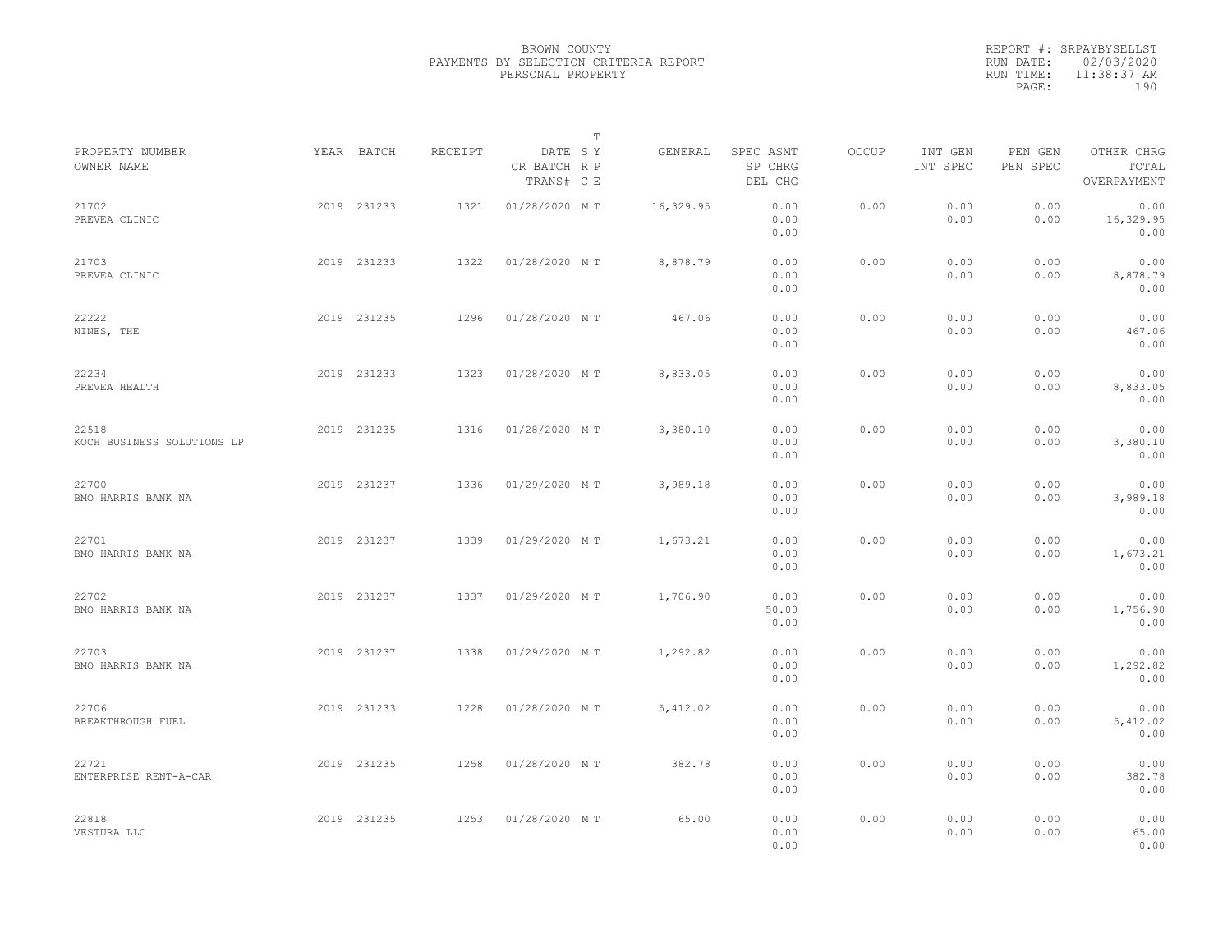|                                                  |             |         | $\mathbb T$                           |          |                                 |              |                     |                     |                                    |  |
|--------------------------------------------------|-------------|---------|---------------------------------------|----------|---------------------------------|--------------|---------------------|---------------------|------------------------------------|--|
| PROPERTY NUMBER<br>OWNER NAME                    | YEAR BATCH  | RECEIPT | DATE SY<br>CR BATCH R P<br>TRANS# C E | GENERAL  | SPEC ASMT<br>SP CHRG<br>DEL CHG | <b>OCCUP</b> | INT GEN<br>INT SPEC | PEN GEN<br>PEN SPEC | OTHER CHRG<br>TOTAL<br>OVERPAYMENT |  |
| 23373<br>CONTRACT TRANSPORT SERVICES LLC         | 2019 231233 | 1261    | 01/28/2020 MT                         | 2,431.55 | 0.00<br>0.00<br>0.00            | 0.00         | 0.00<br>0.00        | 0.00<br>0.00        | 0.00<br>2,431.55<br>0.00           |  |
| 23419<br>MOHR'S GREEN BAY VACUUM/SEWING EXPRESS  | 2019 231233 | 1230    | 01/28/2020 MT                         | 4.81     | 0.00<br>0.00<br>0.00            | 0.00         | 0.00<br>0.00        | 0.00<br>0.00        | 0.00<br>4.81<br>0.00               |  |
| 23446<br>PREVEA HEALTH                           | 2019 231233 | 1324    | 01/28/2020 MT                         | 14.45    | 0.00<br>0.00<br>0.00            | 0.00         | 0.00<br>0.00        | 0.00<br>0.00        | 0.00<br>14.45<br>0.00              |  |
| 23447<br>PREVEA HEALTH                           | 2019 231233 | 1325    | 01/28/2020 MT                         | 14.45    | 0.00<br>0.00<br>0.00            | 0.00         | 0.00<br>0.00        | 0.00<br>0.00        | 0.00<br>14.45<br>0.00              |  |
| 23448<br>PREVEA HEALTH                           | 2019 231233 | 1326    | 01/28/2020 MT                         | 84.27    | 0.00<br>0.00<br>0.00            | 0.00         | 0.00<br>0.00        | 0.00<br>0.00        | 0.00<br>84.27<br>0.00              |  |
| 23469<br>JOHNSON CONTROLS SECURITY SOLUTIONS LLC | 2019 231234 | 1269    | 01/28/2020 MT                         | 84.27    | 0.00<br>0.00<br>0.00            | 0.00         | 0.00<br>0.00        | 0.00<br>0.00        | 0.00<br>84.27<br>0.00              |  |
| 23478<br>XEROX FINANCIAL SERVICES                | 2019 231234 | 1231    | 01/28/2020 MT                         | 570.57   | 0.00<br>0.00<br>0.00            | 0.00         | 0.00<br>0.00        | 0.00<br>0.00        | 0.00<br>570.57<br>0.00             |  |
| 238<br>ALPHA ENTERPRISES                         | 2019 231235 | 1285    | 01/28/2020 MT                         | 2.42     | 0.00<br>0.00<br>0.00            | 0.00         | 0.00<br>0.00        | 0.00<br>0.00        | 0.00<br>2.42<br>0.00               |  |
| 23976<br>GREENSTONE POLYMER SYSTEMS INC          | 2019 231235 | 1317    | 01/28/2020 MT                         | 48.15    | 0.00<br>0.00<br>0.00            | 0.00         | 0.00<br>0.00        | 0.00<br>0.00        | 0.00<br>48.15<br>0.00              |  |
| 24118<br>AUTUMN'S PROMISE                        | 2019 231234 | 1229    | 01/28/2020 MT                         | 1,856.17 | 0.00<br>0.00<br>0.00            | 0.00         | 0.00<br>0.00        | 0.00<br>0.00        | 0.00<br>1,856.17<br>0.00           |  |
| 24174<br>INTERFACE SECURITY SYSTEMS LLC          | 2019 231235 | 1266    | 01/28/2020 MT                         | 60.18    | 0.00<br>0.00<br>0.00            | 0.00         | 0.00<br>0.00        | 0.00<br>0.00        | 0.00<br>60.18<br>0.00              |  |
| 24302<br>ASSEMBLAGE STUDIO                       | 2019 231234 | 1264    | 01/28/2020 MT                         | 4.81     | 0.00<br>0.00<br>0.00            | 0.00         | 0.00<br>0.00        | 0.00<br>0.00        | 0.00<br>4.81<br>0.00               |  |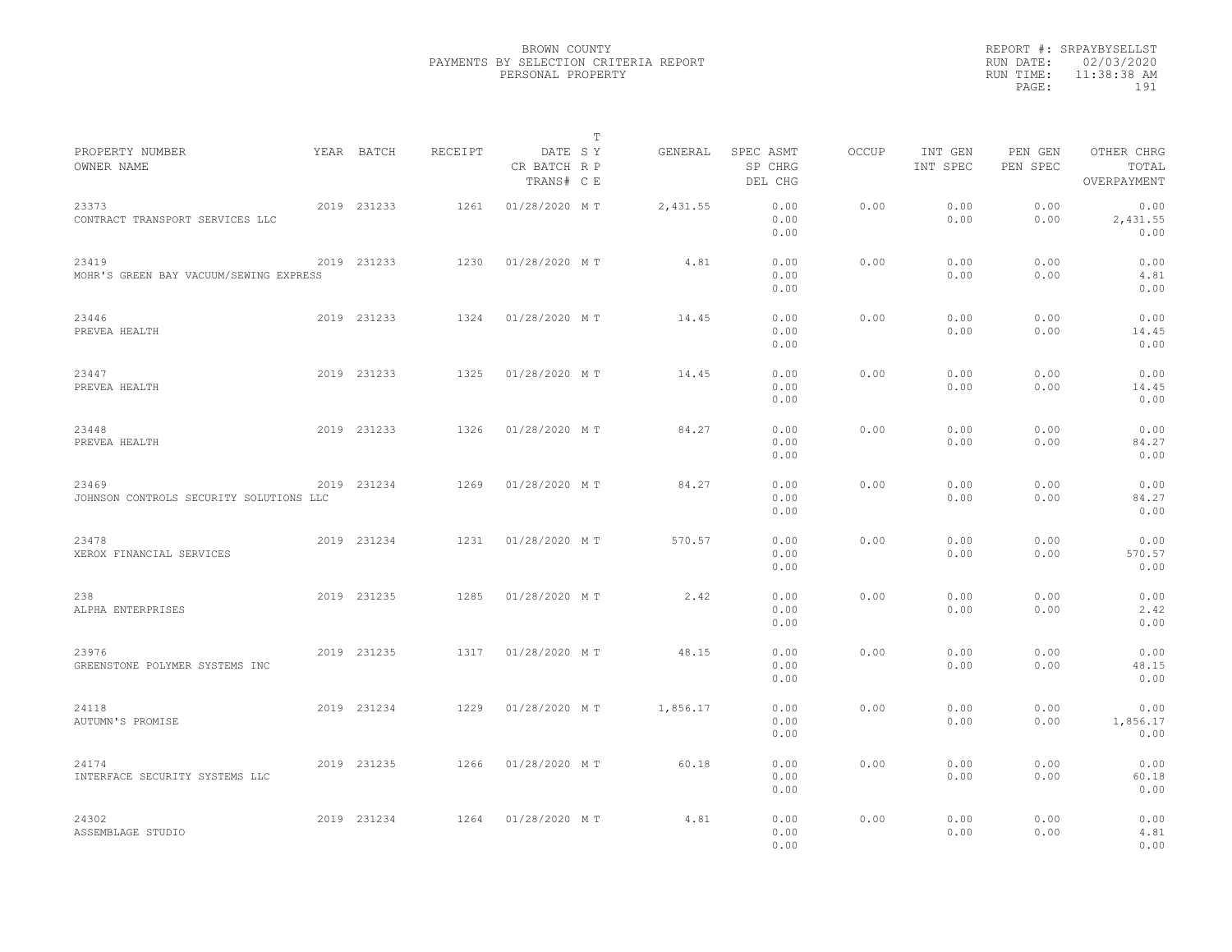|           | REPORT #: SRPAYBYSELLST |
|-----------|-------------------------|
|           | RUN DATE: 02/03/2020    |
| RUN TIME: | 11:38:38 AM             |
| PAGE:     | 192                     |
|           |                         |

|                                     |             |         |                                       | $\mathbb T$ |          |                                 |       |                     |                     |                                    |  |
|-------------------------------------|-------------|---------|---------------------------------------|-------------|----------|---------------------------------|-------|---------------------|---------------------|------------------------------------|--|
| PROPERTY NUMBER<br>OWNER NAME       | YEAR BATCH  | RECEIPT | DATE SY<br>CR BATCH R P<br>TRANS# C E |             | GENERAL  | SPEC ASMT<br>SP CHRG<br>DEL CHG | OCCUP | INT GEN<br>INT SPEC | PEN GEN<br>PEN SPEC | OTHER CHRG<br>TOTAL<br>OVERPAYMENT |  |
| 2464<br>BURGER KING #3598           | 2019 231234 | 1301    | 01/28/2020 MT                         |             | 1,540.79 | 0.00<br>0.00<br>0.00            | 0.00  | 0.00<br>0.00        | 0.00<br>0.00        | 0.00<br>1,540.79<br>0.00           |  |
| 24784<br>INSTRUMENTAL MUSIC COMPANY | 2019 231235 | 1300    | 01/28/2020 MT                         |             | 187.78   | 0.00<br>0.00<br>0.00            | 0.00  | 0.00<br>0.00        | 0.00<br>0.00        | 0.00<br>187.78<br>0.00             |  |
| 24830<br>PREVEA HEALTH              | 2019 231233 | 1327    | 01/28/2020 MT                         |             | 14.45    | 0.00<br>0.00<br>0.00            | 0.00  | 0.00<br>0.00        | 0.00<br>0.00        | 0.00<br>14.45<br>0.00              |  |
| 24832<br>PREVEA HEALTH              | 2019 231233 | 1328    | 01/28/2020 MT                         |             | 2,568.77 | 0.00<br>0.00<br>0.00            | 0.00  | 0.00<br>0.00        | 0.00<br>0.00        | 0.00<br>2,568.77<br>0.00           |  |
| 24840<br>SECURUS TECHNOLOGIES       | 2019 231233 | 1237    | 01/28/2020 MT                         |             | 163.71   | 0.00<br>0.00<br>0.00            | 0.00  | 0.00<br>0.00        | 0.00<br>0.00        | 0.00<br>163.71<br>0.00             |  |
| 24862<br>XEROX CORP                 | 2019 231235 | 1274    | 01/28/2020 MT                         |             | 231.12   | 0.00<br>0.00<br>0.00            | 0.00  | 0.00<br>0.00        | 0.00<br>0.00        | 0.00<br>231.12<br>0.00             |  |
| 24863<br>XEROX CORP                 | 2019 231235 | 1275    | 01/28/2020 MT                         |             | 108.34   | 0.00<br>0.00<br>0.00            | 0.00  | 0.00<br>0.00        | 0.00<br>0.00        | 0.00<br>108.34<br>0.00             |  |
| 24864<br>XEROX CORP                 | 2019 231235 | 1279    | 01/28/2020 MT                         |             | 77.05    | 0.00<br>0.00<br>0.00            | 0.00  | 0.00<br>0.00        | 0.00<br>0.00        | 0.00<br>77.05<br>0.00              |  |
| 24865<br>XEROX CORP                 | 2019 231235 | 1278    | 01/28/2020 MT                         |             | 209.45   | 0.00<br>0.00<br>0.00            | 0.00  | 0.00<br>0.00        | 0.00<br>0.00        | 0.00<br>209.45<br>0.00             |  |
| 2519<br>CLIFF WALL AUTOMOTIVE       | 2019 231234 | 1284    | 01/28/2020 MT                         |             | 1,478.20 | 0.00<br>0.00<br>0.00            | 0.00  | 0.00<br>0.00        | 0.00<br>0.00        | 0.00<br>1,478.20<br>0.00           |  |
| 25357<br>BMO HARRIS BANK NA         | 2019 231237 | 1340    | 01/29/2020 MT                         |             | 33.70    | 0.00<br>0.00<br>0.00            | 0.00  | 0.00<br>0.00        | 0.00<br>0.00        | 0.00<br>33.70<br>0.00              |  |
| 25417<br>KITTNERS PUB               | 2019 231235 | 1293    | 01/28/2020 MT                         |             | 214.26   | 0.00<br>0.00<br>0.00            | 0.00  | 0.00<br>0.00        | 0.00<br>0.00        | 0.00<br>214.26<br>0.00             |  |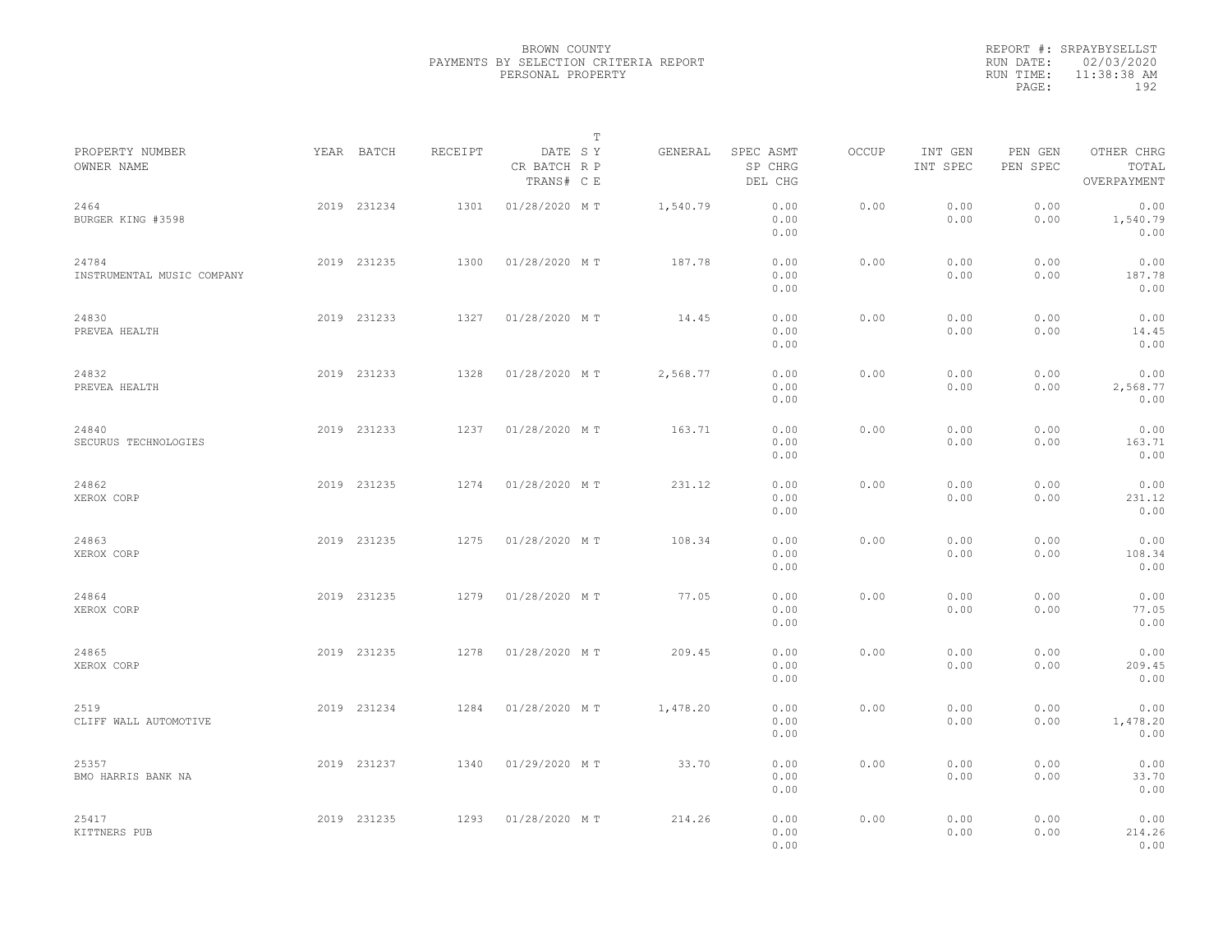|           | REPORT #: SRPAYBYSELLST |  |
|-----------|-------------------------|--|
|           | RUN DATE: 02/03/2020    |  |
| RUN TIME: | 11:38:38 AM             |  |
| PAGE:     | 193                     |  |
|           |                         |  |

|                                        |             |         |                                       | $\mathbb T$ |          |                                 |       |                     |                     |                                    |  |
|----------------------------------------|-------------|---------|---------------------------------------|-------------|----------|---------------------------------|-------|---------------------|---------------------|------------------------------------|--|
| PROPERTY NUMBER<br>OWNER NAME          | YEAR BATCH  | RECEIPT | DATE SY<br>CR BATCH R P<br>TRANS# C E |             | GENERAL  | SPEC ASMT<br>SP CHRG<br>DEL CHG | OCCUP | INT GEN<br>INT SPEC | PEN GEN<br>PEN SPEC | OTHER CHRG<br>TOTAL<br>OVERPAYMENT |  |
| 25437<br>PREVEA CLINIC INC             | 2019 231234 | 1310    | 01/28/2020 MT                         |             | 7.23     | 0.00<br>0.00<br>0.00            | 0.00  | 0.00<br>0.00        | 0.00<br>0.00        | 0.00<br>7.23<br>0.00               |  |
| 25438<br>PREVEA HEALTH                 | 2019 231233 | 1329    | 01/28/2020 MT                         |             | 69.82    | 0.00<br>0.00<br>0.00            | 0.00  | 0.00<br>0.00        | 0.00<br>0.00        | 0.00<br>69.82<br>0.00              |  |
| 25439<br>PREVEA HEALTH                 | 2019 231233 | 1330    | 01/28/2020 MT                         |             | 69.82    | 0.00<br>0.00<br>0.00            | 0.00  | 0.00<br>0.00        | 0.00<br>0.00        | 0.00<br>69.82<br>0.00              |  |
| 25440<br>PREVEA HEALTH                 | 2019 231233 | 1331    | 01/28/2020 MT                         |             | 91.48    | 0.00<br>0.00<br>0.00            | 0.00  | 0.00<br>0.00        | 0.00<br>0.00        | 0.00<br>91.48<br>0.00              |  |
| 26072<br><b>BASKIN ROBBINS</b>         | 2019 231235 | 1255    | 01/28/2020 MT                         |             | 577.80   | 0.00<br>0.00<br>0.00            | 0.00  | 0.00<br>0.00        | 0.00<br>0.00        | 0.00<br>577.80<br>0.00             |  |
| 26098<br>FOREFRONT DERMATOLOGY         | 2019 231235 | 1256    | 01/28/2020 MT                         |             | 2,349.70 | 0.00<br>0.00<br>0.00            | 0.00  | 0.00<br>0.00        | 0.00<br>0.00        | 0.00<br>2,349.70<br>0.00           |  |
| 26190<br>ROSS DRESS FOR LESS           | 2019 231233 | 1280    | 01/28/2020 MT                         |             | 5,980.18 | 0.00<br>0.00<br>0.00            | 0.00  | 0.00<br>0.00        | 0.00<br>0.00        | 0.00<br>5,980.18<br>0.00           |  |
| 26209<br>VON BRIESEN & ROPER SC        | 2019 231235 | 1304    | 01/28/2020 MT                         |             | 1,379.48 | 0.00<br>0.00<br>0.00            | 0.00  | 0.00<br>0.00        | 0.00<br>0.00        | 0.00<br>1,379.48<br>0.00           |  |
| 26283<br>MARINE CREDIT UNION           | 2019 231235 | 1236    | 01/28/2020 MT                         |             | 1,244.66 | 0.00<br>0.00<br>0.00            | 0.00  | 0.00<br>0.00        | 0.00<br>0.00        | 0.00<br>1,244.66<br>0.00           |  |
| 2629<br>XEROX CORP                     | 2019 231235 | 1277    | 01/28/2020 MT                         |             | 767.98   | 0.00<br>0.00<br>0.00            | 0.00  | 0.00<br>0.00        | 0.00<br>0.00        | 0.00<br>767.98<br>0.00             |  |
| 26298<br>ORCHARD L STUDENT HOUSING LLC | 2019 231235 | 1295    | 01/28/2020 MT                         |             | 2,787.85 | 0.00<br>0.00<br>0.00            | 0.00  | 0.00<br>0.00        | 0.00<br>0.00        | 0.00<br>2,787.85<br>0.00           |  |
| 26881<br>XEROX CORP                    | 2019 231235 | 1276    | 01/28/2020 MT                         |             | 231.12   | 0.00<br>0.00<br>0.00            | 0.00  | 0.00<br>0.00        | 0.00<br>0.00        | 0.00<br>231.12<br>0.00             |  |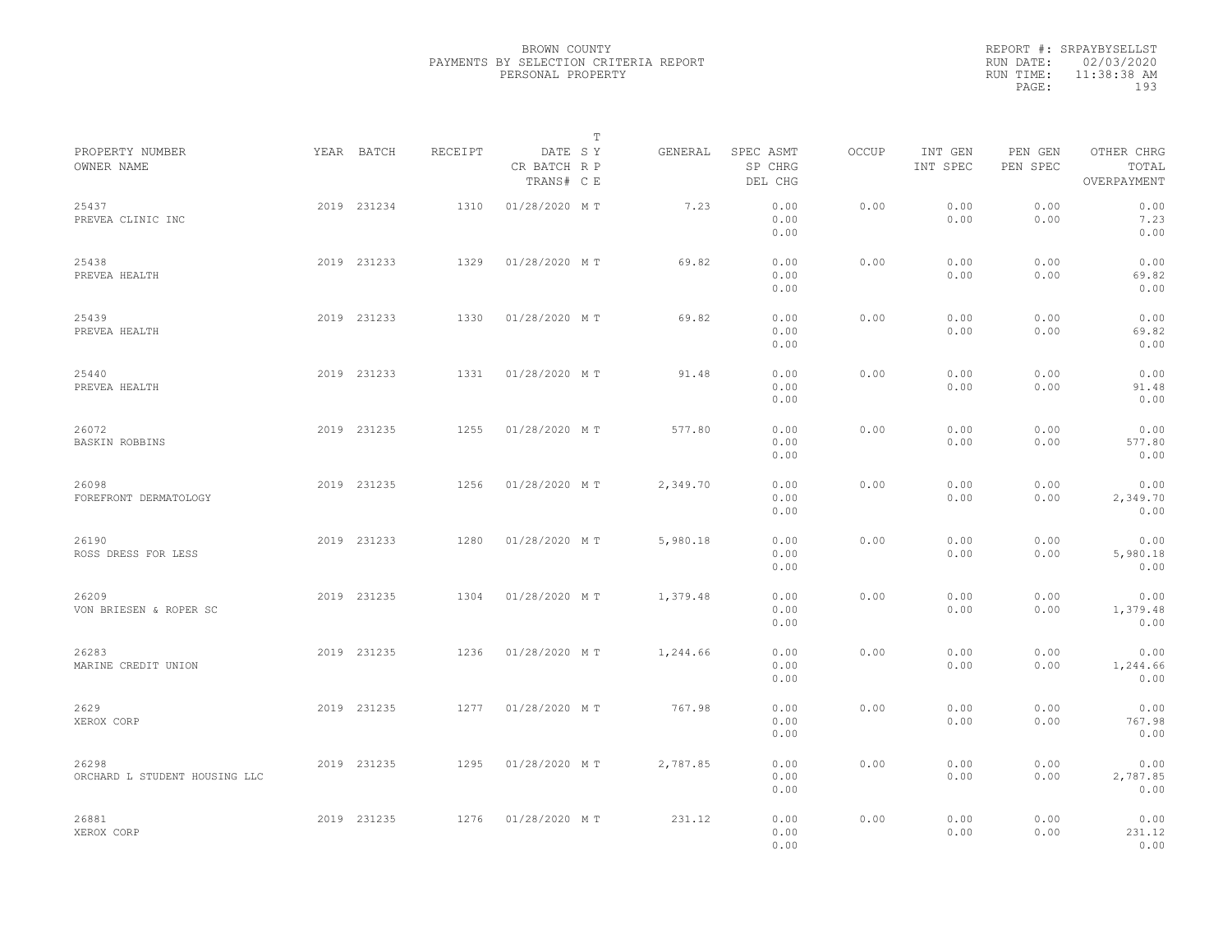|                                                 |             |                |                                       | T        |                                 |              |                     |                     |                                    |  |
|-------------------------------------------------|-------------|----------------|---------------------------------------|----------|---------------------------------|--------------|---------------------|---------------------|------------------------------------|--|
| PROPERTY NUMBER<br>OWNER NAME                   | YEAR BATCH  | <b>RECEIPT</b> | DATE SY<br>CR BATCH R P<br>TRANS# C E | GENERAL  | SPEC ASMT<br>SP CHRG<br>DEL CHG | <b>OCCUP</b> | INT GEN<br>INT SPEC | PEN GEN<br>PEN SPEC | OTHER CHRG<br>TOTAL<br>OVERPAYMENT |  |
| 26896<br>DAN GOBEN TRUCKS                       | 2019 231235 | 1282           | 01/28/2020 MT                         | 257.61   | 0.00<br>0.00<br>0.00            | 0.00         | 0.00<br>0.00        | 0.00<br>0.00        | 0.00<br>257.61<br>0.00             |  |
| 26915<br>LIBERTY TAX SERVICE                    | 2019 231235 | 1313           | 01/28/2020 MT                         | 113.15   | 0.00<br>0.00<br>0.00            | 0.00         | 0.00<br>0.00        | 0.00<br>0.00        | 0.00<br>113.15<br>0.00             |  |
| 26917<br>MAIN STREET BOURBON ROOM               | 2019 231235 | 1298           | 01/28/2020 MT                         | 144.46   | 0.00<br>0.00<br>0.00            | 0.00         | 0.00<br>0.00        | 0.00<br>0.00        | 0.00<br>144.46<br>0.00             |  |
| 26996<br>GREAT LAKES COCA-COLA DISTRIBUTION LLC | 2019 231235 | 1243           | 01/28/2020 MT                         | 1,644.30 | 0.00<br>0.00<br>0.00            | 0.00         | 0.00<br>0.00        | 0.00<br>0.00        | 0.00<br>1,644.30<br>0.00           |  |
| 26997<br>GREAT LAKES COCA-COLA DISTRIBUTION LLC | 2019 231235 | 1244           | 01/28/2020 MT                         | 52.96    | 0.00<br>0.00<br>0.00            | 0.00         | 0.00<br>0.00        | 0.00<br>0.00        | 0.00<br>52.96<br>0.00              |  |
| 26999<br>GREAT LAKES COCA-COLA DISTRIBUTION LLC | 2019 231235 | 1245           | 01/28/2020 MT                         | 9.63     | 0.00<br>0.00<br>0.00            | 0.00         | 0.00<br>0.00        | 0.00<br>0.00        | 0.00<br>9.63<br>0.00               |  |
| 27000<br>GREAT LAKES COCA-COLA DISTRIBUTION LLC | 2019 231235 | 1246           | 01/28/2020 MT                         | 127.59   | 0.00<br>0.00<br>0.00            | 0.00         | 0.00<br>0.00        | 0.00<br>0.00        | 0.00<br>127.59<br>0.00             |  |
| 27001<br>GREAT LAKES COCA-COLA DISTRIBUTION LLC | 2019 231235 | 1247           | 01/28/2020 MT                         | 125.19   | 0.00<br>0.00<br>0.00            | 0.00         | 0.00<br>0.00        | 0.00<br>0.00        | 0.00<br>125.19<br>0.00             |  |
| 27002<br>GREAT LAKES COCA-COLA DISTRIBUTION LLC | 2019 231235 | 1248           | 01/28/2020 MT                         | 182.97   | 0.00<br>0.00<br>0.00            | 0.00         | 0.00<br>0.00        | 0.00<br>0.00        | 0.00<br>182.97<br>0.00             |  |
| 27003<br>GREAT LAKES COCA-COLA DISTRIBUTION LLC | 2019 231235 | 1249           | 01/28/2020 MT                         | 120.37   | 0.00<br>0.00<br>0.00            | 0.00         | 0.00<br>0.00        | 0.00<br>0.00        | 0.00<br>120.37<br>0.00             |  |
| 27004<br>GREAT LAKES COCA-COLA DISTRIBUTION LLC | 2019 231235 | 1250           | 01/28/2020 MT                         | 414.08   | 0.00<br>0.00<br>0.00            | 0.00         | 0.00<br>0.00        | 0.00<br>0.00        | 0.00<br>414.08<br>0.00             |  |
| 27005<br>GREAT LAKES COCA-COLA DISTRIBUTION LLC | 2019 231235 | 1251           | 01/28/2020 MT                         | 830.57   | 0.00<br>0.00<br>0.00            | 0.00         | 0.00<br>0.00        | 0.00<br>0.00        | 0.00<br>830.57<br>0.00             |  |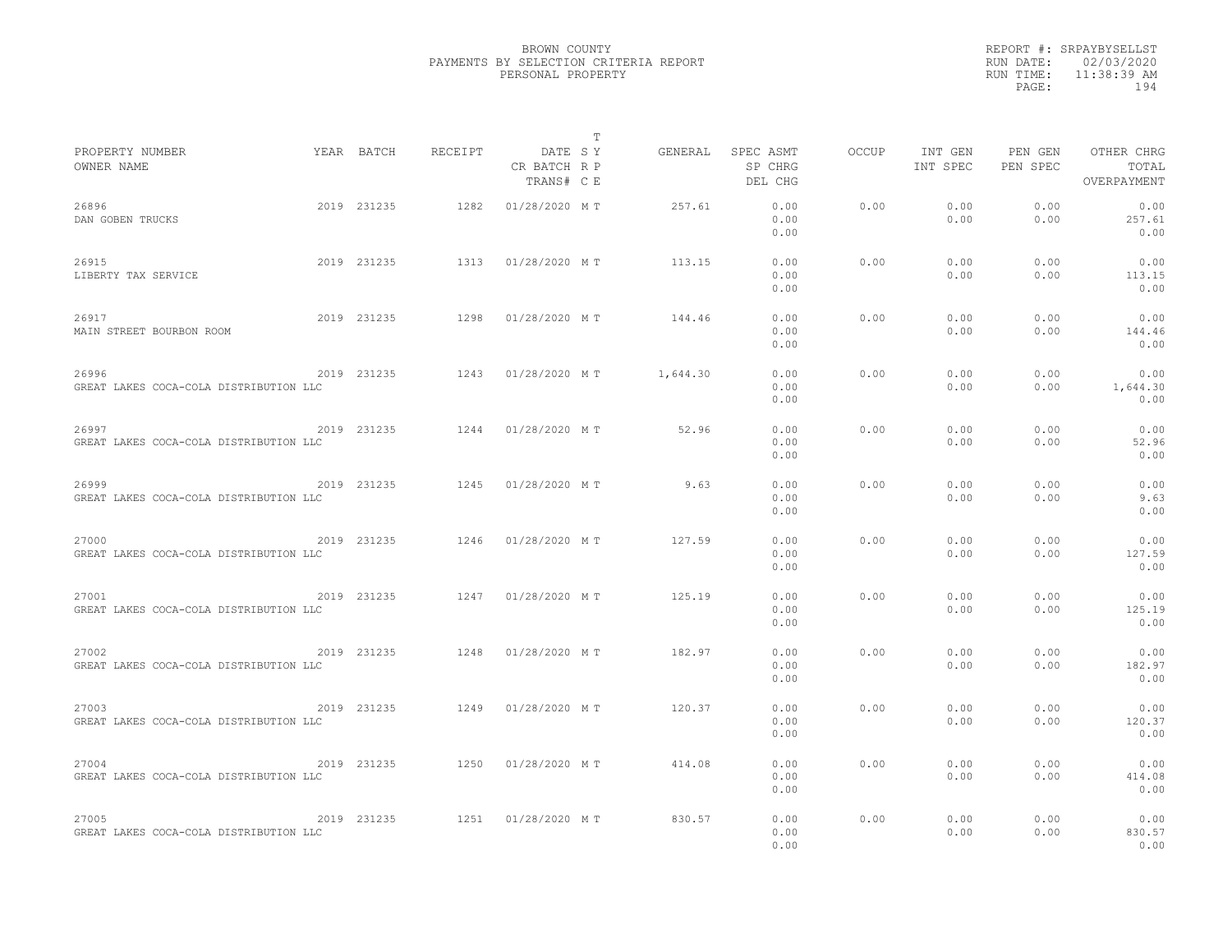|                                                 |             |         |                                       | $\mathbb{T}$ |                                 |              |                     |                     |                                    |
|-------------------------------------------------|-------------|---------|---------------------------------------|--------------|---------------------------------|--------------|---------------------|---------------------|------------------------------------|
| PROPERTY NUMBER<br>OWNER NAME                   | YEAR BATCH  | RECEIPT | DATE SY<br>CR BATCH R P<br>TRANS# C E | GENERAL      | SPEC ASMT<br>SP CHRG<br>DEL CHG | <b>OCCUP</b> | INT GEN<br>INT SPEC | PEN GEN<br>PEN SPEC | OTHER CHRG<br>TOTAL<br>OVERPAYMENT |
| 27219<br>CURA COFFEEHOUSE LLC                   | 2019 231234 | 1319    | 01/28/2020 MT                         | 272.05       | 0.00<br>0.00<br>0.00            | 0.00         | 0.00<br>0.00        | 0.00<br>0.00        | 0.00<br>272.05<br>0.00             |
| 27225<br>IMAGO DEI BARBER LOUNGE                | 2019 231235 | 1290    | 01/28/2020 MT                         | 67.41        | 0.00<br>0.00<br>0.00            | 0.00         | 0.00<br>0.00        | 0.00<br>0.00        | 0.00<br>67.41<br>0.00              |
| 27236<br>RE SALVAGE & ARTIFACTS                 | 2019 231234 | 1311    | 01/28/2020 MT                         | 226.31       | 0.00<br>0.00<br>0.00            | 0.00         | 0.00<br>0.00        | 0.00<br>0.00        | 0.00<br>226.31<br>0.00             |
| 27240<br>ROSS DRESS FOR LESS                    | 2019 231233 | 1281    | 01/28/2020 MT                         | 7,937.46     | 0.00<br>0.00<br>0.00            | 0.00         | 0.00<br>0.00        | 0.00<br>0.00        | 0.00<br>7,937.46<br>0.00           |
| 27325<br>INFINITY STUDIO                        | 2019 231233 | 1302    | 01/28/2020 MT                         | 67.41        | 0.00<br>0.00<br>0.00            | 0.00         | 0.00<br>0.00        | 0.00<br>0.00        | 0.00<br>67.41<br>0.00              |
| 27327<br>BREUER, MARY PHOTOS                    | 2019 231235 | 1287    | 01/28/2020 MT                         | 67.41        | 0.00<br>0.00<br>0.00            | 0.00         | 0.00<br>0.00        | 0.00<br>0.00        | 0.00<br>67.41<br>0.00              |
| 27392<br>K KART                                 | 2019 231235 | 1333    | 01/28/2020 MT                         | 74.63        | 0.00<br>0.00<br>0.00            | 0.00         | 0.00<br>0.00        | 0.00<br>0.00        | 0.00<br>74.63<br>0.00              |
| 27393<br>K KART (BLDG)                          | 2019 231235 | 1332    | 01/28/2020 MT                         | 2,086.08     | 0.00<br>0.00<br>0.00            | 0.00         | 0.00<br>0.00        | 0.00<br>0.00        | 0.00<br>2,086.08<br>0.00           |
| 27618<br>COVERALL NORTH AMERICA INC             | 2019 231237 | 1334    | 01/29/2020 MT                         | 137.23       | 0.00<br>0.00<br>0.00            | 0.00         | 0.00<br>0.00        | 0.00<br>0.00        | 0.00<br>137.23<br>0.00             |
| 27650<br>PARADOX GREEN BAY SHAWANO PROPERTY LLC | 2019 231235 | 1240    | 01/28/2020 MT                         | 4,316.60     | 0.00<br>0.00<br>0.00            | 0.00         | 0.00<br>0.00        | 0.00<br>0.00        | 0.00<br>4,316.60<br>0.00           |
| 27651<br>PARADOX GREEN BAY WEBSTER PROPERTY LLC | 2019 231235 | 1238    | 01/28/2020 MT                         | 2,272.65     | 0.00<br>0.00<br>0.00            | 0.00         | 0.00<br>0.00        | 0.00<br>0.00        | 0.00<br>2,272.65<br>0.00           |
| 524<br>BURGER KING #443                         | 2019 231234 | 1303    | 01/28/2020 MT                         | 1,061.69     | 0.00<br>0.00<br>0.00            | 0.00         | 0.00<br>0.00        | 0.00<br>0.00        | 0.00<br>1,061.69<br>0.00           |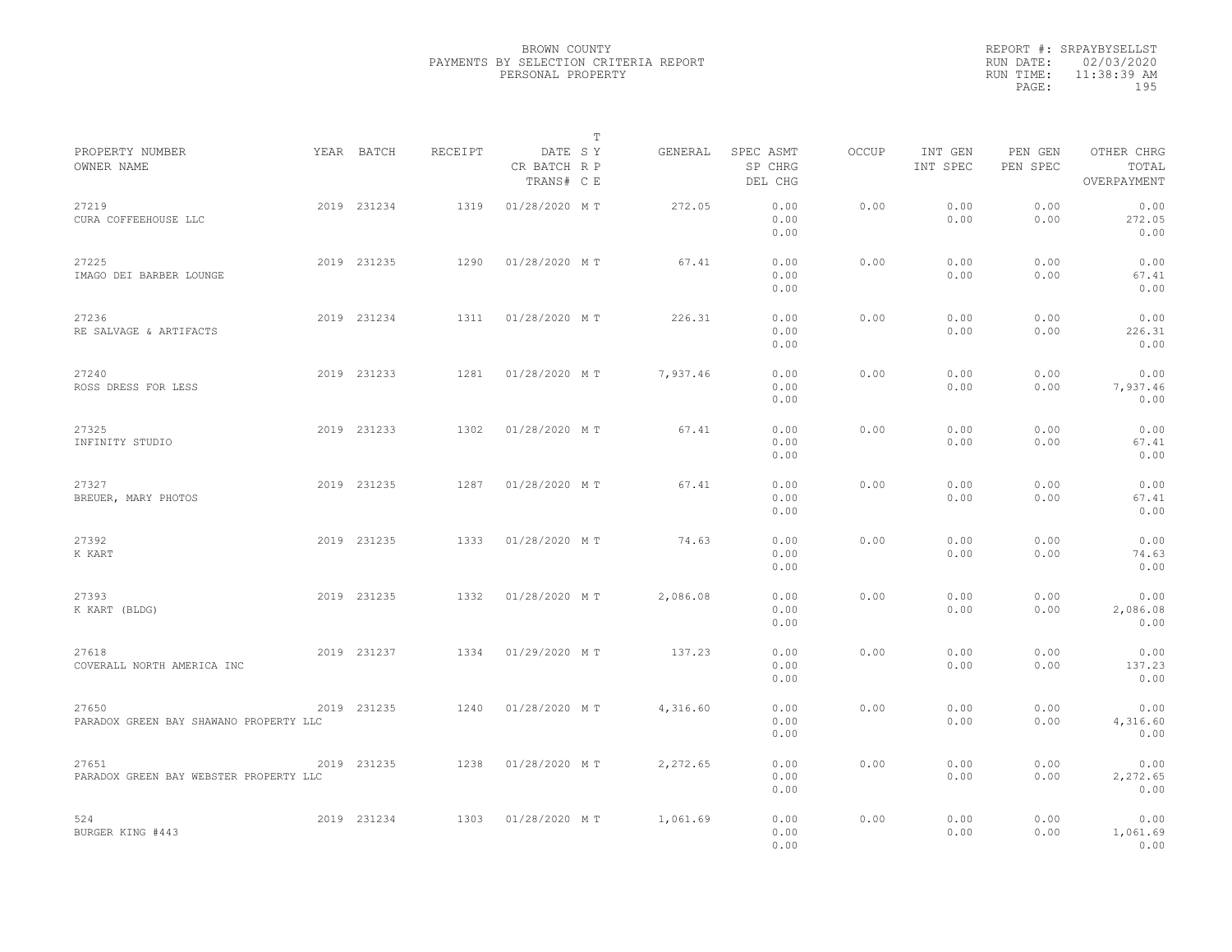|                                        |             |         |                                       | T |          |                                 |              |                     |                     |                                    |  |
|----------------------------------------|-------------|---------|---------------------------------------|---|----------|---------------------------------|--------------|---------------------|---------------------|------------------------------------|--|
| PROPERTY NUMBER<br>OWNER NAME          | YEAR BATCH  | RECEIPT | DATE SY<br>CR BATCH R P<br>TRANS# C E |   | GENERAL  | SPEC ASMT<br>SP CHRG<br>DEL CHG | <b>OCCUP</b> | INT GEN<br>INT SPEC | PEN GEN<br>PEN SPEC | OTHER CHRG<br>TOTAL<br>OVERPAYMENT |  |
| 5960<br>WISCONSIN RIVER SUPPLY COMPANY | 2019 231234 | 1232    | 01/28/2020 MT                         |   | 269.64   | 0.00<br>0.00<br>0.00            | 0.00         | 0.00<br>0.00        | 0.00<br>0.00        | 0.00<br>269.64<br>0.00             |  |
| 6212<br>MOTEL 6                        | 2019 231237 | 1341    | 01/29/2020 MT                         |   | 7,133.36 | 0.00<br>0.00<br>0.00            | 0.00         | 0.00<br>0.00        | 0.00<br>0.00        | 0.00<br>7,133.36<br>0.00           |  |
| 6719<br>OUR PLACE FAMILY RESTAURANT    | 2019 231233 | 1314    | 01/28/2020 MT                         |   | 2.42     | 0.00<br>0.00<br>0.00            | 0.00         | 0.00<br>0.00        | 0.00<br>0.00        | 0.00<br>2.42<br>0.00               |  |
| 7928<br>CONTINENTAL TRADE EXCHANGE     | 2019 231235 | 1267    | 01/28/2020 MT                         |   | 12.04    | 0.00<br>0.00<br>0.00            | 0.00         | 0.00<br>0.00        | 0.00<br>0.00        | 0.00<br>12.04<br>0.00              |  |
| 9629<br>PREVEA CLINIC                  | 2019 231234 | 1306    | 01/28/2020 MT                         |   | 505.57   | 0.00<br>0.00<br>0.00            | 0.00         | 0.00<br>0.00        | 0.00<br>0.00        | 0.00<br>505.57<br>0.00             |  |
| 10949<br>SCHUETTE POTTERY              | 2019 231240 | 1362    | 01/29/2020 MT                         |   | 4.81     | 0.00<br>0.00<br>0.00            | 0.00         | 0.00<br>0.00        | 0.00<br>0.00        | 0.00<br>4.81<br>0.00               |  |
| 10980<br>UNITED PARCEL SERVICE         | 2019 231240 | 1384    | 01/29/2020 MT                         |   | 421.31   | 0.00<br>0.00<br>0.00            | 0.00         | 0.00<br>0.00        | 0.00<br>0.00        | 0.00<br>421.31<br>0.00             |  |
| 1142<br>MILLER, H C COMPANY            | 2019 231238 | 1382    | 01/29/2020 MT                         |   | 4,771.62 | 0.00<br>0.00<br>0.00            | 0.00         | 0.00<br>0.00        | 0.00<br>0.00        | 0.00<br>4,771.62<br>0.00           |  |
| 11675<br>SUBWAY                        | 2019 231244 | 1433    | 01/30/2020 MT                         |   | 144.46   | 0.00<br>0.00<br>0.00            | 0.00         | 0.00<br>0.00        | 0.00<br>0.00        | 0.00<br>144.46<br>0.00             |  |
| 11686<br>CASH STORE, THE               | 2019 231239 | 1344    | 01/29/2020 MT                         |   | 166.10   | 0.00<br>0.00<br>0.00            | 0.00         | 0.00<br>0.00        | 0.00<br>0.00        | 0.00<br>166.10<br>0.00             |  |
| 11830<br>SEEK CAREERS/STAFFING INC     | 2019 231238 | 1390    | 01/29/2020 MT                         |   | 298.53   | 0.00<br>0.00<br>0.00            | 0.00         | 0.00<br>0.00        | 0.00<br>0.00        | 0.00<br>298.53<br>0.00             |  |
| 11874<br>SUBWAY                        | 2019 231244 | 1437    | 01/30/2020 MT                         |   | 72.22    | 0.00<br>0.00<br>0.00            | 0.00         | 0.00<br>0.00        | 0.00<br>0.00        | 0.00<br>72.22<br>0.00              |  |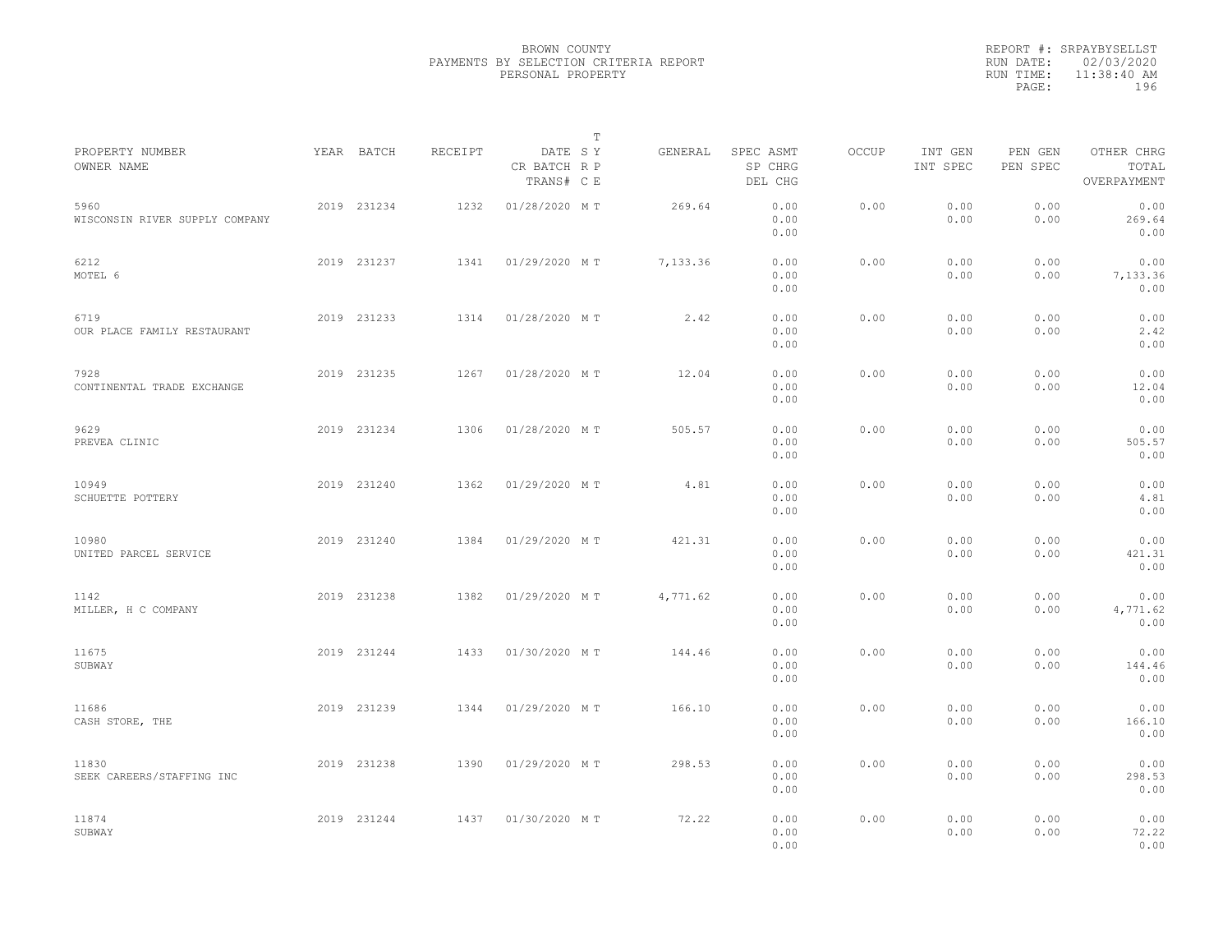|           | REPORT #: SRPAYBYSELLST |
|-----------|-------------------------|
|           | RUN DATE: 02/03/2020    |
| RUN TIME: | $11:38:40$ AM           |
| PAGE:     | 197                     |
|           |                         |

|                                         |             |         |                                       | T |           |                                 |       |                     |                     |                                    |  |
|-----------------------------------------|-------------|---------|---------------------------------------|---|-----------|---------------------------------|-------|---------------------|---------------------|------------------------------------|--|
| PROPERTY NUMBER<br>OWNER NAME           | YEAR BATCH  | RECEIPT | DATE SY<br>CR BATCH R P<br>TRANS# C E |   | GENERAL   | SPEC ASMT<br>SP CHRG<br>DEL CHG | OCCUP | INT GEN<br>INT SPEC | PEN GEN<br>PEN SPEC | OTHER CHRG<br>TOTAL<br>OVERPAYMENT |  |
| 12056<br>BAYLAND PROPERTIES INC         | 2019 231239 | 1372    | 01/29/2020 MT                         |   | 13,585.40 | 0.00<br>0.00<br>0.00            | 0.00  | 0.00<br>0.00        | 0.00<br>0.00        | 0.00<br>13,585.40<br>0.00          |  |
| 13367<br>SUBWAY                         | 2019 231244 | 1441    | 01/30/2020 MT                         |   | 31.30     | 0.00<br>0.00<br>0.00            | 0.00  | 0.00<br>0.00        | 0.00<br>0.00        | 0.00<br>31.30<br>0.00              |  |
| 13965<br>CASH STORE, THE                | 2019 231239 | 1343    | 01/29/2020 MT                         |   | 89.09     | 0.00<br>0.00<br>0.00            | 0.00  | 0.00<br>0.00        | 0.00<br>0.00        | 0.00<br>89.09<br>0.00              |  |
| 13973<br>DOWNTOWN SHELL LLC             | 2019 231245 | 1463    | 01/30/2020 MT                         |   | 81.86     | 0.00<br>0.00<br>0.00            | 0.00  | 0.00<br>0.00        | 0.00<br>0.00        | 0.00<br>81.86<br>0.00              |  |
| 1400<br>KOHL'S DEPT STORE #111          | 2019 231244 | 1413    | 01/30/2020 MT                         |   | 10,458.09 | 0.00<br>0.00<br>0.00            | 0.00  | 0.00<br>0.00        | 0.00<br>0.00        | 0.00<br>10,458.09<br>0.00          |  |
| 14093<br>CUSTOM LANDSCAPING & LAWN CARE | 2019 231238 | 1389    | 01/29/2020 MT                         |   | 211.87    | 0.00<br>0.00<br>0.00            | 0.00  | 0.00<br>0.00        | 0.00<br>0.00        | 0.00<br>211.87<br>0.00             |  |
| 1415<br>KROLL'S EAST, INCORPORATED      | 2019 231244 | 1465    | 01/30/2020 MT                         |   | 1,249.48  | 0.00<br>0.00<br>0.00            | 0.00  | 0.00<br>0.00        | 0.00<br>0.00        | 0.00<br>1,249.48<br>0.00           |  |
| 14778<br>SHOWCASE KITCHENS INC          | 2019 231239 | 1373    | 01/29/2020 MT                         |   | 1,757.45  | 0.00<br>0.00<br>0.00            | 0.00  | 0.00<br>0.00        | 0.00<br>0.00        | 0.00<br>1,757.45<br>0.00           |  |
| 15530<br>VERSACOLD USA INC              | 2019 231241 | 1360    | 01/29/2020 MT                         |   | 46,168.22 | 0.00<br>0.00<br>0.00            | 0.00  | 0.00<br>0.00        | 0.00<br>0.00        | 0.00<br>46,168.22<br>0.00          |  |
| 16674<br>MEDCO HEALTH SERVICES INC      | 2019 231240 | 1359    | 01/29/2020 MT                         |   | 1,155.59  | 0.00<br>0.00<br>0.00            | 0.00  | 0.00<br>0.00        | 0.00<br>0.00        | 0.00<br>1,155.59<br>0.00           |  |
| 16682<br>MULTIPOND AMERICA              | 2019 231245 | 1415    | 01/30/2020 MT                         |   | 1,704.49  | 0.00<br>0.00<br>0.00            | 0.00  | 0.00<br>0.00        | 0.00<br>0.00        | 0.00<br>1,704.49<br>0.00           |  |
| 16683<br>TECHNICAL DIFFICULTIES         | 2019 231239 | 1367    | 01/29/2020 MT                         |   | 7.23      | 0.00<br>0.00<br>0.00            | 0.00  | 0.00<br>0.00        | 0.00<br>0.00        | 0.00<br>7.23<br>0.00               |  |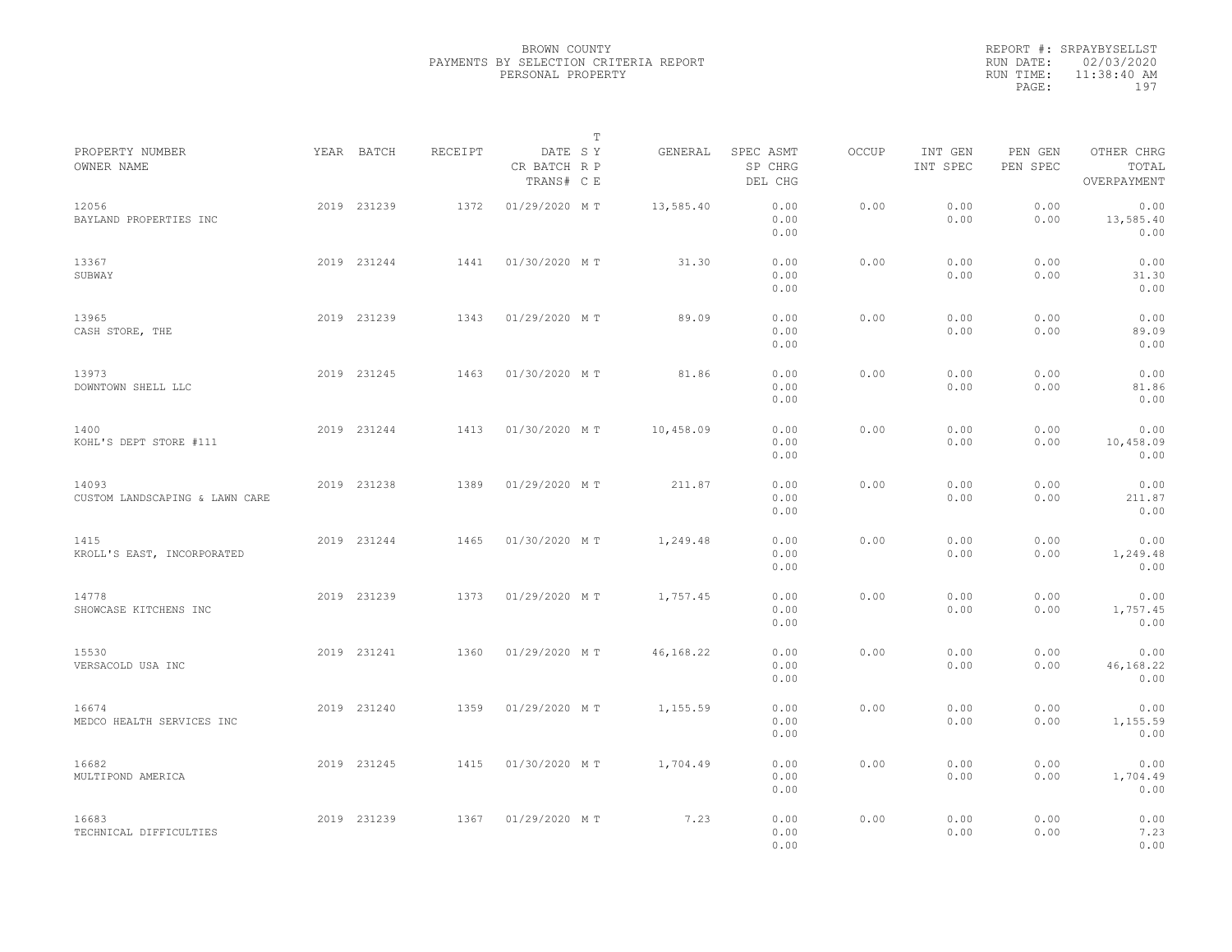|           | REPORT #: SRPAYBYSELLST |
|-----------|-------------------------|
|           | RUN DATE: 02/03/2020    |
| RUN TIME: | $11:38:40$ AM           |
| PAGE:     | 198                     |
|           |                         |

|                                         |             |         |                                       | $\mathbb T$ |           |                                 |       |                     |                     |                                    |  |
|-----------------------------------------|-------------|---------|---------------------------------------|-------------|-----------|---------------------------------|-------|---------------------|---------------------|------------------------------------|--|
| PROPERTY NUMBER<br>OWNER NAME           | YEAR BATCH  | RECEIPT | DATE SY<br>CR BATCH R P<br>TRANS# C E |             | GENERAL   | SPEC ASMT<br>SP CHRG<br>DEL CHG | OCCUP | INT GEN<br>INT SPEC | PEN GEN<br>PEN SPEC | OTHER CHRG<br>TOTAL<br>OVERPAYMENT |  |
| 16816<br>RHS FAMILY LP                  | 2019 231240 | 1345    | 01/29/2020 MT                         |             | 108.34    | 0.00<br>0.00<br>0.00            | 0.00  | 0.00<br>0.00        | 0.00<br>0.00        | 0.00<br>108.34<br>0.00             |  |
| 17127<br>EL DORADO LIQUOR               | 2019 231246 | 1428    | 01/30/2020 MT                         |             | 38.51     | 0.00<br>0.00<br>0.00            | 0.00  | 0.00<br>0.00        | 0.00<br>0.00        | 0.00<br>38.51<br>0.00              |  |
| 17815<br>SKALESKI MOVING & STORAGE INC  | 2019 231245 | 1424    | 01/30/2020 MT                         |             | 65.00     | 0.00<br>0.00<br>0.00            | 0.00  | 0.00<br>0.00        | 0.00<br>0.00        | 0.00<br>65.00<br>0.00              |  |
| 17999<br>US VENTURE INC                 | 2019 231238 | 1351    | 01/29/2020 MT                         |             | 572.98    | 0.00<br>0.00<br>0.00            | 0.00  | 0.00<br>0.00        | 0.00<br>0.00        | 0.00<br>572.98<br>0.00             |  |
| 18000<br>US VENTURE INC                 | 2019 231238 | 1348    | 01/29/2020 MT                         |             | 32,577.99 | 0.00<br>0.00<br>0.00            | 0.00  | 0.00<br>0.00        | 0.00<br>0.00        | 0.00<br>32,577.99<br>0.00          |  |
| 1839<br>PACKERLAND BUSINESS EQUIP CORP  | 2019 231239 | 1386    | 01/29/2020 MT                         |             | 7.23      | 0.00<br>0.00<br>0.00            | 0.00  | 0.00<br>0.00        | 0.00<br>0.00        | 0.00<br>7.23<br>0.00               |  |
| 18628<br>AON RISK SERVICES OF WISCONSIN | 2019 231239 | 1376    | 01/29/2020 MT                         |             | 2,099.32  | 0.00<br>0.00<br>0.00            | 0.00  | 0.00<br>0.00        | 0.00<br>0.00        | 0.00<br>2,099.32<br>0.00           |  |
| 18650<br>PAULY G'S                      | 2019 231238 | 1342    | 01/29/2020 MT                         |             | 24.07     | 0.00<br>0.00<br>0.00            | 0.00  | 0.00<br>0.00        | 0.00<br>0.00        | 0.00<br>24.07<br>0.00              |  |
| 18780<br>HANGER PROSTHETICS & ORTHOTICS | 2019 231246 | 1438    | 01/30/2020 MT                         |             | 62.60     | 0.00<br>0.00<br>0.00            | 0.00  | 0.00<br>0.00        | 0.00<br>0.00        | 0.00<br>62.60<br>0.00              |  |
| 18926<br>SUBWAY (WAL-MART WEST)         | 2019 231244 | 1431    | 01/30/2020 MT                         |             | 120.37    | 0.00<br>0.00<br>0.00            | 0.00  | 0.00<br>0.00        | 0.00<br>0.00        | 0.00<br>120.37<br>0.00             |  |
| 1935<br>POMP'S TIRE SERVICE             | 2019 231244 | 1425    | 01/30/2020 MT                         |             | 6,767.43  | 0.00<br>0.00<br>0.00            | 0.00  | 0.00<br>0.00        | 0.00<br>0.00        | 0.00<br>6,767.43<br>0.00           |  |
| 19388<br>SUBWAY                         | 2019 231244 | 1434    | 01/30/2020 MT                         |             | 103.52    | 0.00<br>0.00<br>0.00            | 0.00  | 0.00<br>0.00        | 0.00<br>0.00        | 0.00<br>103.52<br>0.00             |  |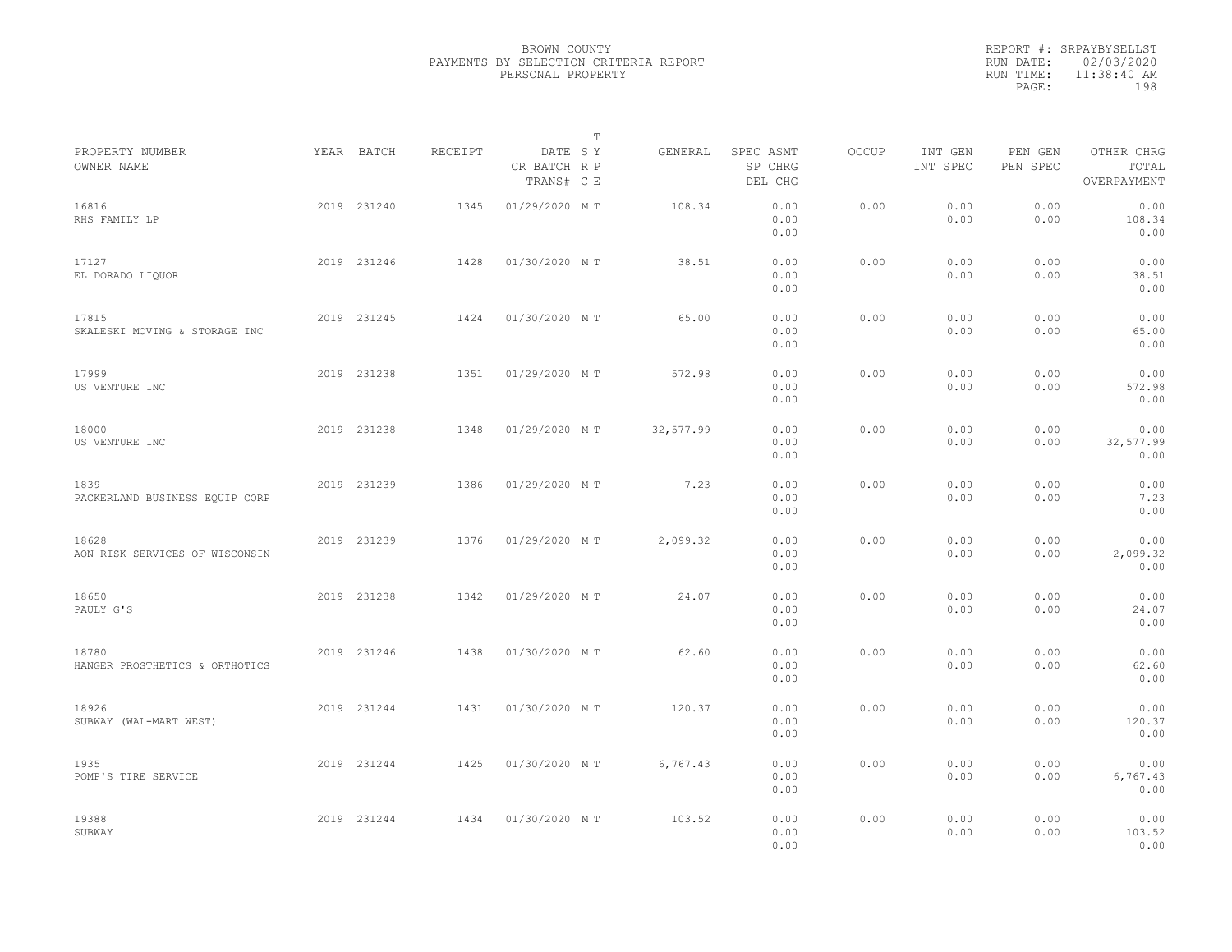|                                                    |             |         |                                       | T |          |                                 |              |                     |                     |                                    |  |
|----------------------------------------------------|-------------|---------|---------------------------------------|---|----------|---------------------------------|--------------|---------------------|---------------------|------------------------------------|--|
| PROPERTY NUMBER<br>OWNER NAME                      | YEAR BATCH  | RECEIPT | DATE SY<br>CR BATCH R P<br>TRANS# C E |   | GENERAL  | SPEC ASMT<br>SP CHRG<br>DEL CHG | <b>OCCUP</b> | INT GEN<br>INT SPEC | PEN GEN<br>PEN SPEC | OTHER CHRG<br>TOTAL<br>OVERPAYMENT |  |
| 20025<br>COST CUTTERS                              | 2019 231238 | 1378    | 01/29/2020 MT                         |   | 262.42   | 0.00<br>0.00<br>0.00            | 0.00         | 0.00<br>0.00        | 0.00<br>0.00        | 0.00<br>262.42<br>0.00             |  |
| 20026<br>COST CUTTERS                              | 2019 231238 | 1377    | 01/29/2020 MT                         |   | 257.61   | 0.00<br>0.00<br>0.00            | 0.00         | 0.00<br>0.00        | 0.00<br>0.00        | 0.00<br>257.61<br>0.00             |  |
| 20201<br>W&R DEVELOPMENT                           | 2019 231239 | 1383    | 01/29/2020 MT                         |   | 2.42     | 0.00<br>0.00<br>0.00            | 0.00         | 0.00<br>0.00        | 0.00<br>0.00        | 0.00<br>2.42<br>0.00               |  |
| 20278<br>SUBWAY                                    | 2019 231244 | 1436    | 01/30/2020 MT                         |   | 149.27   | 0.00<br>0.00<br>0.00            | 0.00         | 0.00<br>0.00        | 0.00<br>0.00        | 0.00<br>149.27<br>0.00             |  |
| 20829<br>SEURA INC                                 | 2019 231244 | 1443    | 01/30/2020 MT                         |   | 7,234.47 | 0.00<br>0.00<br>0.00            | 0.00         | 0.00<br>0.00        | 0.00<br>0.00        | 0.00<br>7,234.47<br>0.00           |  |
| 21082<br>BAY BEACH AUTO CENTER LLC                 | 2019 231239 | 1385    | 01/29/2020 MT                         |   | 16.86    | 0.00<br>0.00<br>0.00            | 0.00         | 0.00<br>0.00        | 0.00<br>0.00        | 0.00<br>16.86<br>0.00              |  |
| 21668<br>DENTAL ASSOCIATES FAMILY & SPECIALTY CARE | 2019 231238 | 1387    | 01/29/2020 MT                         |   | 3,883.26 | 0.00<br>0.00<br>0.00            | 0.00         | 0.00<br>0.00        | 0.00<br>0.00        | 0.00<br>3,883.26<br>0.00           |  |
| 21942<br>WELLS FARGO FINANCIAL LEASING             | 2019 231238 | 1357    | 01/29/2020 MT                         |   | 984.65   | 0.00<br>0.00<br>0.00            | 0.00         | 0.00<br>0.00        | 0.00<br>0.00        | 0.00<br>984.65<br>0.00             |  |
| 21992<br>GREEN BAY DECKING LLC                     | 2019 231238 | 1392    | 01/29/2020 MT                         |   | 1,027.99 | 0.00<br>0.00<br>0.00            | 0.00         | 0.00<br>0.00        | 0.00<br>0.00        | 0.00<br>1,027.99<br>0.00           |  |
| 2219<br>ST MARYS CEMENT INC                        | 2019 231245 | 1422    | 01/30/2020 MT                         |   | 19.26    | 0.00<br>130.00<br>0.00          | 0.00         | 0.00<br>0.00        | 0.00<br>0.00        | 0.00<br>149.26<br>0.00             |  |
| 22779<br>PLANET FITNESS                            | 2019 231245 | 1462    | 01/30/2020 MT                         |   | 958.18   | 0.00<br>0.00<br>0.00            | 0.00         | 0.00<br>0.00        | 0.00<br>0.00        | 0.00<br>958.18<br>0.00             |  |
| 22800<br>SUBWAY                                    | 2019 231244 | 1432    | 01/30/2020 MT                         |   | 751.13   | 0.00<br>0.00<br>0.00            | 0.00         | 0.00<br>0.00        | 0.00<br>0.00        | 0.00<br>751.13<br>0.00             |  |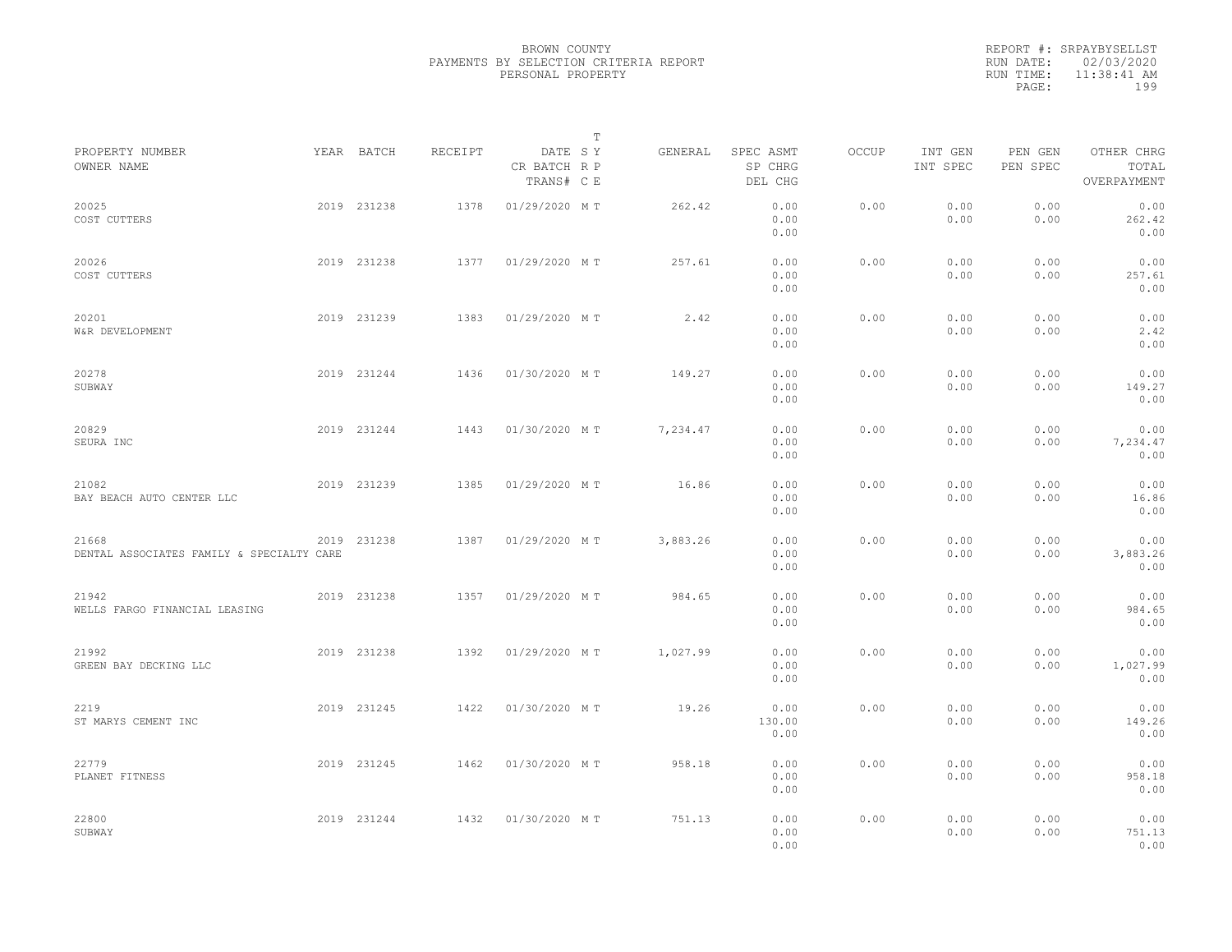|                                        |             |         |                                       | $\mathbb T$ |           |                                 |              |                     |                     |                                    |  |
|----------------------------------------|-------------|---------|---------------------------------------|-------------|-----------|---------------------------------|--------------|---------------------|---------------------|------------------------------------|--|
| PROPERTY NUMBER<br>OWNER NAME          | YEAR BATCH  | RECEIPT | DATE SY<br>CR BATCH R P<br>TRANS# C E |             | GENERAL   | SPEC ASMT<br>SP CHRG<br>DEL CHG | <b>OCCUP</b> | INT GEN<br>INT SPEC | PEN GEN<br>PEN SPEC | OTHER CHRG<br>TOTAL<br>OVERPAYMENT |  |
| 22822<br>WISCONSIN LOCK & LOAD         | 2019 231245 | 1454    | 01/30/2020 MT                         |             | 72.22     | 0.00<br>0.00<br>0.00            | 0.00         | 0.00<br>0.00        | 0.00<br>0.00        | 0.00<br>72.22<br>0.00              |  |
| 22846<br>DAN GOBEN CARS                | 2019 231238 | 1391    | 01/29/2020 MT                         |             | 168.52    | 0.00<br>0.00<br>0.00            | 0.00         | 0.00<br>0.00        | 0.00<br>0.00        | 0.00<br>168.52<br>0.00             |  |
| 22918<br>WELLS FARGO FINANCIAL LEASING | 2019 231238 | 1356    | 01/29/2020 MT                         |             | 57.78     | 0.00<br>0.00<br>0.00            | 0.00         | 0.00<br>0.00        | 0.00<br>0.00        | 0.00<br>57.78<br>0.00              |  |
| 23210<br>YEAGER PROPERTIES INC         | 2019 231239 | 1371    | 01/29/2020 MT                         |             | 1,422.83  | 0.00<br>0.00<br>0.00            | 0.00         | 0.00<br>0.00        | 0.00<br>0.00        | 0.00<br>1,422.83<br>0.00           |  |
| 23362<br>BAXTER HEALTHCARE             | 2019 231238 | 1353    | 01/29/2020 MT                         |             | 209.45    | 0.00<br>0.00<br>0.00            | 0.00         | 0.00<br>0.00        | 0.00<br>0.00        | 0.00<br>209.45<br>0.00             |  |
| 23449<br>ODOBA MEXICAN GRILL           | 2019 231238 | 1394    | 01/29/2020 MT                         |             | 3,339.17  | 0.00<br>0.00<br>0.00            | 0.00         | 0.00<br>0.00        | 0.00<br>0.00        | 0.00<br>3,339.17<br>0.00           |  |
| 23981<br>SOFIDEL AMERICA CORP          | 2019 231239 | 1380    | 01/29/2020 MT                         |             | 16,917.36 | 0.00<br>0.00<br>0.00            | 0.00         | 0.00<br>0.00        | 0.00<br>0.00        | 0.00<br>16,917.36<br>0.00          |  |
| 24132<br>BURLINGTON COAT FACTORY       | 2019 231239 | 1375    | 01/29/2020 MT                         |             | 7,203.18  | 0.00<br>0.00<br>0.00            | 0.00         | 0.00<br>0.00        | 0.00<br>0.00        | 0.00<br>7,203.18<br>0.00           |  |
| 24160<br>GLASS NICKEL PIZZA COMPANY    | 2019 231239 | 1374    | 01/29/2020 MT                         |             | 1,023.18  | 0.00<br>0.00<br>0.00            | 0.00         | 0.00<br>0.00        | 0.00<br>0.00        | 0.00<br>1,023.18<br>0.00           |  |
| 2427<br>UNITED PARCEL SERVICE          | 2019 231238 | 1393    | 01/29/2020 MT                         |             | 594.65    | 0.00<br>0.00<br>0.00            | 0.00         | 0.00<br>0.00        | 0.00<br>0.00        | 0.00<br>594.65<br>0.00             |  |
| 24278<br>POMP'S TIRE SERVICE           | 2019 231244 | 1426    | 01/30/2020 MT                         |             | 163.71    | 0.00<br>0.00<br>0.00            | 0.00         | 0.00<br>0.00        | 0.00<br>0.00        | 0.00<br>163.71<br>0.00             |  |
| 24285<br>SUBWAY                        | 2019 231244 | 1442    | 01/30/2020 MT                         |             | 291.30    | 0.00<br>0.00<br>0.00            | 0.00         | 0.00<br>0.00        | 0.00<br>0.00        | 0.00<br>291.30<br>0.00             |  |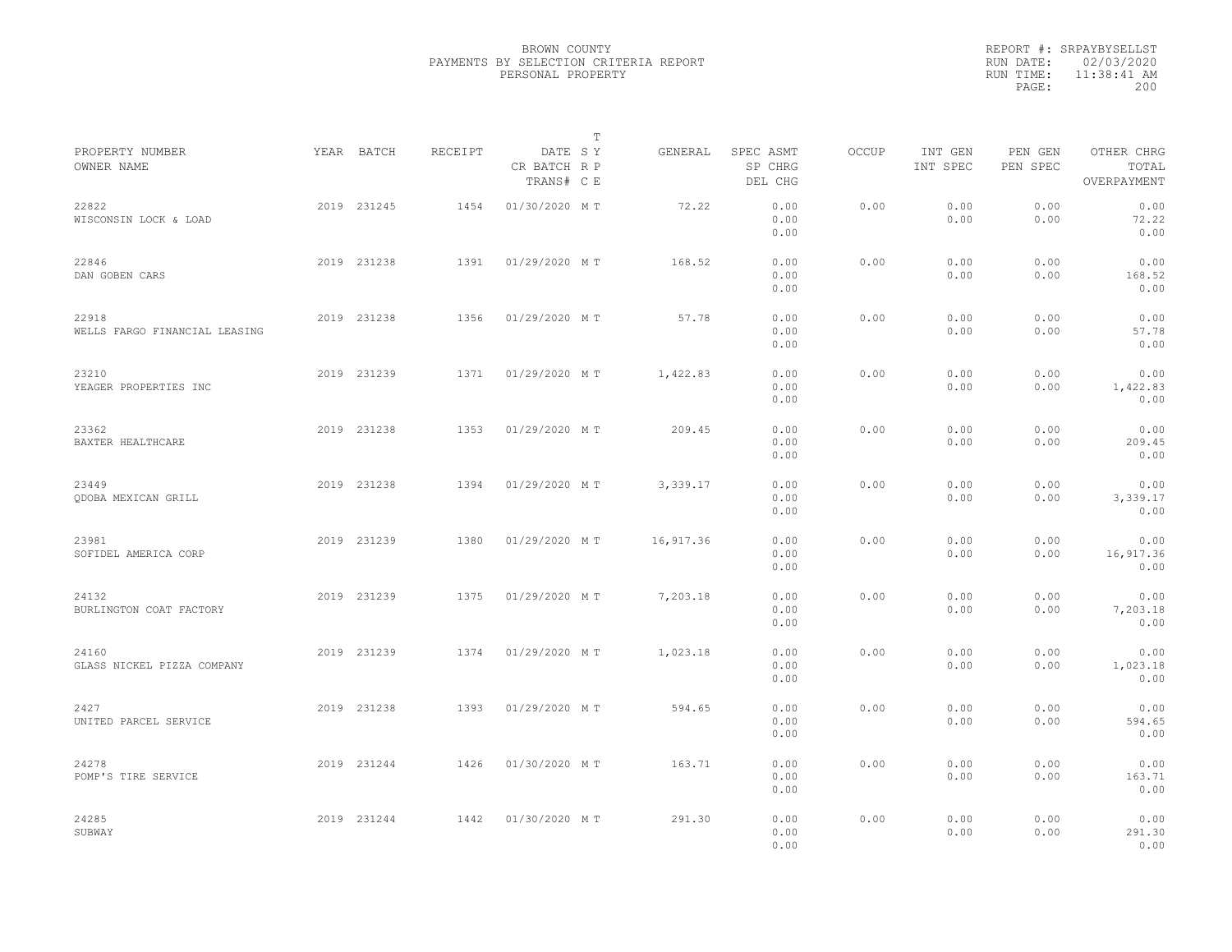|           | REPORT #: SRPAYBYSELLST |
|-----------|-------------------------|
|           | RUN DATE: 02/03/2020    |
| RUN TIME: | $11:38:42$ AM           |
| PAGE:     | 201                     |
|           |                         |

|                                                  |             |         |                                       | $\mathbb T$ |            |                                 |       |                     |                     |                                    |  |
|--------------------------------------------------|-------------|---------|---------------------------------------|-------------|------------|---------------------------------|-------|---------------------|---------------------|------------------------------------|--|
| PROPERTY NUMBER<br>OWNER NAME                    | YEAR BATCH  | RECEIPT | DATE SY<br>CR BATCH R P<br>TRANS# C E |             | GENERAL    | SPEC ASMT<br>SP CHRG<br>DEL CHG | OCCUP | INT GEN<br>INT SPEC | PEN GEN<br>PEN SPEC | OTHER CHRG<br>TOTAL<br>OVERPAYMENT |  |
| 24286<br>SUBWAY                                  | 2019 231244 | 1429    | 01/30/2020 MT                         |             | 240.74     | 0.00<br>0.00<br>0.00            | 0.00  | 0.00<br>0.00        | 0.00<br>0.00        | 0.00<br>240.74<br>0.00             |  |
| 24418<br>WENDY'S                                 | 2019 231245 | 1410    | 01/30/2020 MT                         |             | 430.94     | 0.00<br>150.00<br>0.00          | 0.00  | 0.00<br>0.00        | 0.00<br>0.00        | 0.00<br>580.94<br>0.00             |  |
| 24569<br>HURON PROPERTIES INC                    | 2019 231239 | 1370    | 01/29/2020 MT                         |             | 3,972.34   | 0.00<br>0.00<br>0.00            | 0.00  | 0.00<br>0.00        | 0.00<br>0.00        | 0.00<br>3,972.34<br>0.00           |  |
| 24738<br>BANC OF AMERICA LEASING AND CAPITAL LLC | 2019 231238 | 1388    | 01/29/2020 MT                         |             | 98.70      | 0.00<br>0.00<br>0.00            | 0.00  | 0.00<br>0.00        | 0.00<br>0.00        | 0.00<br>98.70<br>0.00              |  |
| 24846<br>D & D LIGHTING                          | 2019 231239 | 1346    | 01/29/2020 MT                         |             | 4.81       | 0.00<br>0.00<br>0.00            | 0.00  | 0.00<br>0.00        | 0.00<br>0.00        | 0.00<br>4.81<br>0.00               |  |
| 24929<br>US VENTURE INC                          | 2019 231238 | 1347    | 01/29/2020 MT                         |             | 11, 411.45 | 0.00<br>0.00<br>0.00            | 0.00  | 0.00<br>0.00        | 0.00<br>0.00        | 0.00<br>11, 411.45<br>0.00         |  |
| 24952<br>US VENTURE INC                          | 2019 231238 | 1349    | 01/29/2020 MT                         |             | 1,557.64   | 0.00<br>0.00<br>0.00            | 0.00  | 0.00<br>0.00        | 0.00<br>0.00        | 0.00<br>1,557.64<br>0.00           |  |
| 25193<br>DIGICOPY INC                            | 2019 231238 | 1395    | 01/29/2020 MT                         |             | 1,068.92   | 0.00<br>0.00<br>0.00            | 0.00  | 0.00<br>0.00        | 0.00<br>0.00        | 0.00<br>1,068.92<br>0.00           |  |
| 25467<br>WELLS FARGO FINANCIAL LEASING INC       | 2019 231238 | 1355    | 01/29/2020 MT                         |             | 734.27     | 0.00<br>0.00<br>0.00            | 0.00  | 0.00<br>0.00        | 0.00<br>0.00        | 0.00<br>734.27<br>0.00             |  |
| 25562<br>SOFIA IMAGERY                           | 2019 231246 | 1440    | 01/30/2020 MT                         |             | 137.23     | 0.00<br>0.00<br>0.00            | 0.00  | 0.00<br>0.00        | 0.00<br>0.00        | 0.00<br>137.23<br>0.00             |  |
| 25573<br>SUBWAY                                  | 2019 231244 | 1430    | 01/30/2020 MT                         |             | 524.82     | 0.00<br>0.00<br>0.00            | 0.00  | 0.00<br>0.00        | 0.00<br>0.00        | 0.00<br>524.82<br>0.00             |  |
| 26075<br>BE A BELLE SALON                        | 2019 231239 | 1364    | 01/29/2020 MT                         |             | 132.41     | 0.00<br>0.00<br>0.00            | 0.00  | 0.00<br>0.00        | 0.00<br>0.00        | 0.00<br>132.41<br>0.00             |  |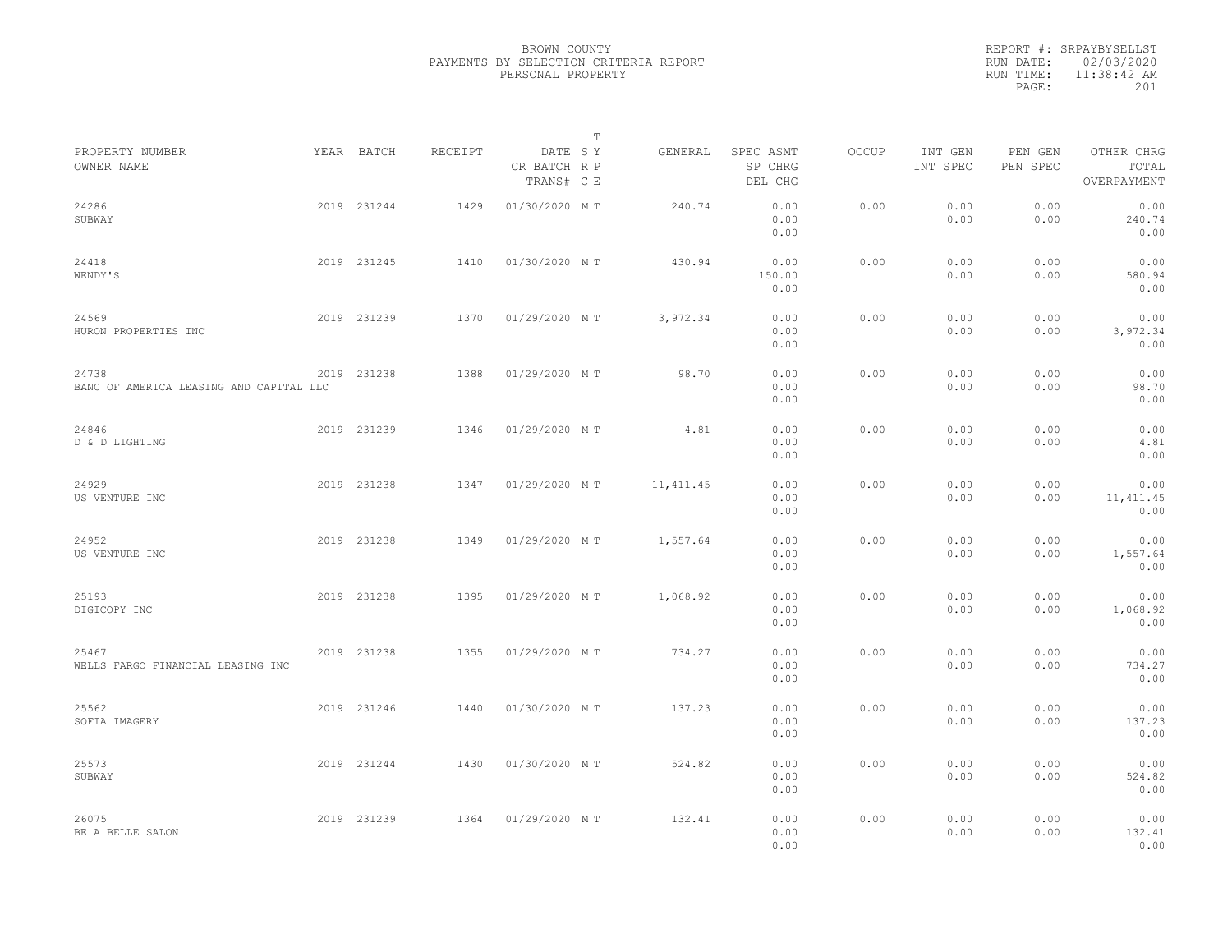|           | REPORT #: SRPAYBYSELLST |
|-----------|-------------------------|
|           | RUN DATE: 02/03/2020    |
| RUN TIME: | $11:38:42$ AM           |
| PAGE:     | 202                     |
|           |                         |

|                                                           |             |         |                                       | T |           |                                 |       |                     |                     |                                    |  |
|-----------------------------------------------------------|-------------|---------|---------------------------------------|---|-----------|---------------------------------|-------|---------------------|---------------------|------------------------------------|--|
| PROPERTY NUMBER<br>OWNER NAME                             | YEAR BATCH  | RECEIPT | DATE SY<br>CR BATCH R P<br>TRANS# C E |   | GENERAL   | SPEC ASMT<br>SP CHRG<br>DEL CHG | OCCUP | INT GEN<br>INT SPEC | PEN GEN<br>PEN SPEC | OTHER CHRG<br>TOTAL<br>OVERPAYMENT |  |
| 26265<br>GREEN BAY MOBIL                                  | 2019 231240 | 1368    | 01/29/2020 MT                         |   | 1,023.18  | 0.00<br>0.00<br>0.00            | 0.00  | 0.00<br>0.00        | 0.00<br>0.00        | 0.00<br>1,023.18<br>0.00           |  |
| 26284<br>MARINER FINANCE                                  | 2019 231239 | 1369    | 01/29/2020 MT                         |   | 459.83    | 0.00<br>0.00<br>0.00            | 0.00  | 0.00<br>0.00        | 0.00<br>0.00        | 0.00<br>459.83<br>0.00             |  |
| 26305<br>SPORT CLIPS HAIRCUTS OF CHILI'S SOUARE GREEN BAY | 2019 231248 | 1468    | 01/31/2020 MT                         |   | 272.05    | 0.00<br>0.00<br>0.00            | 0.00  | 0.00<br>0.00        | 0.00<br>0.00        | 0.00<br>272.05<br>0.00             |  |
| 26818<br>WBAY-TV                                          | 2019 231245 | 1445    | 01/30/2020 MT                         |   | 10,210.12 | 0.00<br>0.00<br>0.00            | 0.00  | 0.00<br>0.00        | 0.00<br>0.00        | 0.00<br>10,210.12<br>0.00          |  |
| 26875<br>IGEN FUELS                                       | 2019 231238 | 1350    | 01/29/2020 MT                         |   | 216.68    | 0.00<br>0.00<br>0.00            | 0.00  | 0.00<br>0.00        | 0.00<br>0.00        | 0.00<br>216.68<br>0.00             |  |
| 26887<br>BC'S                                             | 2019 231238 | 1399    | 01/29/2020 MT                         |   | 62.60     | 0.00<br>0.00<br>0.00            | 0.00  | 0.00<br>0.00        | 0.00<br>0.00        | 0.00<br>62.60<br>0.00              |  |
| 26890<br>BO ENTERPRISES LLC                               | 2019 231244 | 1444    | 01/30/2020 MT                         |   | 105.92    | 0.00<br>0.00<br>0.00            | 0.00  | 0.00<br>0.00        | 0.00<br>0.00        | 0.00<br>105.92<br>0.00             |  |
| 26944<br>REJUVINATE & REBALANCE MASSAGE                   | 2019 231226 | 1192    | 01/24/2020 MT                         |   | 7.23      | 0.00<br>0.00<br>0.00            | 0.00  | 0.00<br>0.00        | 0.00<br>0.00        | 0.00<br>7.23<br>0.00               |  |
| 27237<br>RISE & GRIND                                     | 2019 231245 | 1457    | 01/30/2020 MT                         |   | 197.41    | 0.00<br>0.00<br>0.00            | 0.00  | 0.00<br>0.00        | 0.00<br>0.00        | 0.00<br>197.41<br>0.00             |  |
| 27280<br>TOWN N' COUNTRY TITLE LLC                        | 2019 231239 | 1363    | 01/29/2020 MT                         |   | 67.41     | 0.00<br>0.00<br>0.00            | 0.00  | 0.00<br>0.00        | 0.00<br>0.00        | 0.00<br>67.41<br>0.00              |  |
| 27298<br>BADGER WINDOW CLEANING                           | 2019 231239 | 1398    | 01/29/2020 MT                         |   | 45.74     | 0.00<br>0.00<br>0.00            | 0.00  | 0.00<br>0.00        | 0.00<br>0.00        | 0.00<br>45.74<br>0.00              |  |
| 27338<br>MSV SERVICES LLC                                 | 2019 231239 | 1381    | 01/29/2020 MT                         |   | 223.89    | 0.00<br>0.00<br>0.00            | 0.00  | 0.00<br>0.00        | 0.00<br>0.00        | 0.00<br>223.89<br>0.00             |  |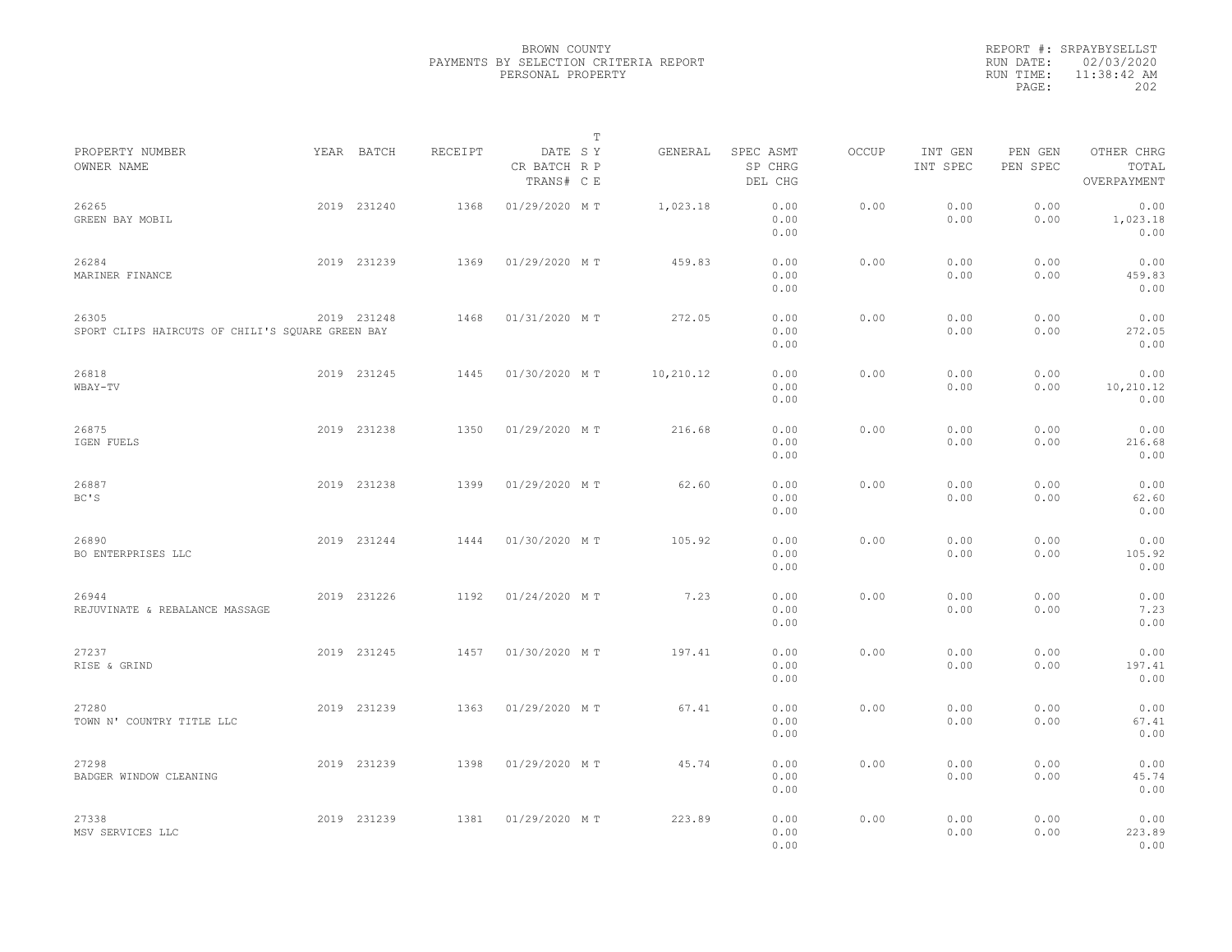|           | REPORT #: SRPAYBYSELLST |  |
|-----------|-------------------------|--|
|           | RUN DATE: 02/03/2020    |  |
| RUN TIME: | $11:38:43$ AM           |  |
| PAGE:     | 203                     |  |
|           |                         |  |

|                                            |             |         |                                       | $\mathbb T$ |            |                                 |       |                     |                     |                                    |  |
|--------------------------------------------|-------------|---------|---------------------------------------|-------------|------------|---------------------------------|-------|---------------------|---------------------|------------------------------------|--|
| PROPERTY NUMBER<br>OWNER NAME              | YEAR BATCH  | RECEIPT | DATE SY<br>CR BATCH R P<br>TRANS# C E |             | GENERAL    | SPEC ASMT<br>SP CHRG<br>DEL CHG | OCCUP | INT GEN<br>INT SPEC | PEN GEN<br>PEN SPEC | OTHER CHRG<br>TOTAL<br>OVERPAYMENT |  |
| 27396<br>SALON SERVICE GROUP               | 2019 231245 | 1453    | 01/30/2020 MT                         |             | 12.04      | 0.00<br>0.00<br>0.00            | 0.00  | 0.00<br>0.00        | 0.00<br>0.00        | 0.00<br>12.04<br>0.00              |  |
| 27564<br>MARLIN LEASING                    | 2019 231245 | 1421    | 01/30/2020 MT                         |             | 89.09      | 0.00<br>0.00<br>0.00            | 0.00  | 0.00<br>0.00        | 0.00<br>0.00        | 0.00<br>89.09<br>0.00              |  |
| 4645<br>IVAN GANDRUD CHEVROLET INC         | 2019 231238 | 1397    | 01/29/2020 MT                         |             | 6,406.29   | 0.00<br>0.00<br>0.00            | 0.00  | 0.00<br>0.00        | 0.00<br>0.00        | 0.00<br>6,406.29<br>0.00           |  |
| 5268<br>ACCENT PHOTOGRAPHY                 | 2019 231244 | 1464    | 01/30/2020 MT                         |             | 125.19     | 0.00<br>0.00<br>0.00            | 0.00  | 0.00<br>0.00        | 0.00<br>0.00        | 0.00<br>125.19<br>0.00             |  |
| 5743<br>KADANT GRANTEK INC                 | 2019 231239 | 1396    | 01/29/2020 MT                         |             | 12,988.35  | 0.00<br>0.00<br>0.00            | 0.00  | 0.00<br>0.00        | 0.00<br>0.00        | 0.00<br>12,988.35<br>0.00          |  |
| 5909<br>SUBWAY                             | 2019 231244 | 1435    | 01/30/2020 MT                         |             | 219.09     | 0.00<br>0.00<br>0.00            | 0.00  | 0.00<br>0.00        | 0.00<br>0.00        | 0.00<br>219.09<br>0.00             |  |
| 6104<br>VERSACOLD USA INC (WAREHOUSE)      | 2019 231241 | 1361    | 01/29/2020 MT                         |             | 31.30      | 0.00<br>0.00<br>0.00            | 0.00  | 0.00<br>0.00        | 0.00<br>0.00        | 0.00<br>31.30<br>0.00              |  |
| 6928<br>WELLS FARGO FINANCIAL LEASING, INC | 2019 231238 | 1354    | 01/29/2020 MT                         |             | 4,542.92   | 0.00<br>0.00<br>0.00            | 0.00  | 0.00<br>0.00        | 0.00<br>0.00        | 0.00<br>4,542.92<br>0.00           |  |
| 7876<br>LEJA DISTRIBUTING INC              | 2019 231245 | 1427    | 01/30/2020 MT                         |             | 4.81       | 0.00<br>0.00<br>0.00            | 0.00  | 0.00<br>0.00        | 0.00<br>0.00        | 0.00<br>4.81<br>0.00               |  |
| 8752<br>LARSEN CONVERTING INDUSTRIES LLC   | 2019 231238 | 1366    | 01/29/2020 MT                         |             | 24, 411.83 | 0.00<br>0.00<br>0.00            | 0.00  | 0.00<br>0.00        | 0.00<br>0.00        | 0.00<br>24, 411.83<br>0.00         |  |
| 8753<br>LITTLE RAPIDS CORP                 | 2019 231238 | 1365    | 01/29/2020 MT                         |             | 16,101.21  | 0.00<br>0.00<br>0.00            | 0.00  | 0.00<br>0.00        | 0.00<br>0.00        | 0.00<br>16,101.21<br>0.00          |  |
| 915<br>FELD LIMITED PARTNERSHIP            | 2019 231239 | 1358    | 01/29/2020 MT                         |             | 55.37      | 0.00<br>0.00<br>0.00            | 0.00  | 0.00<br>0.00        | 0.00<br>0.00        | 0.00<br>55.37<br>0.00              |  |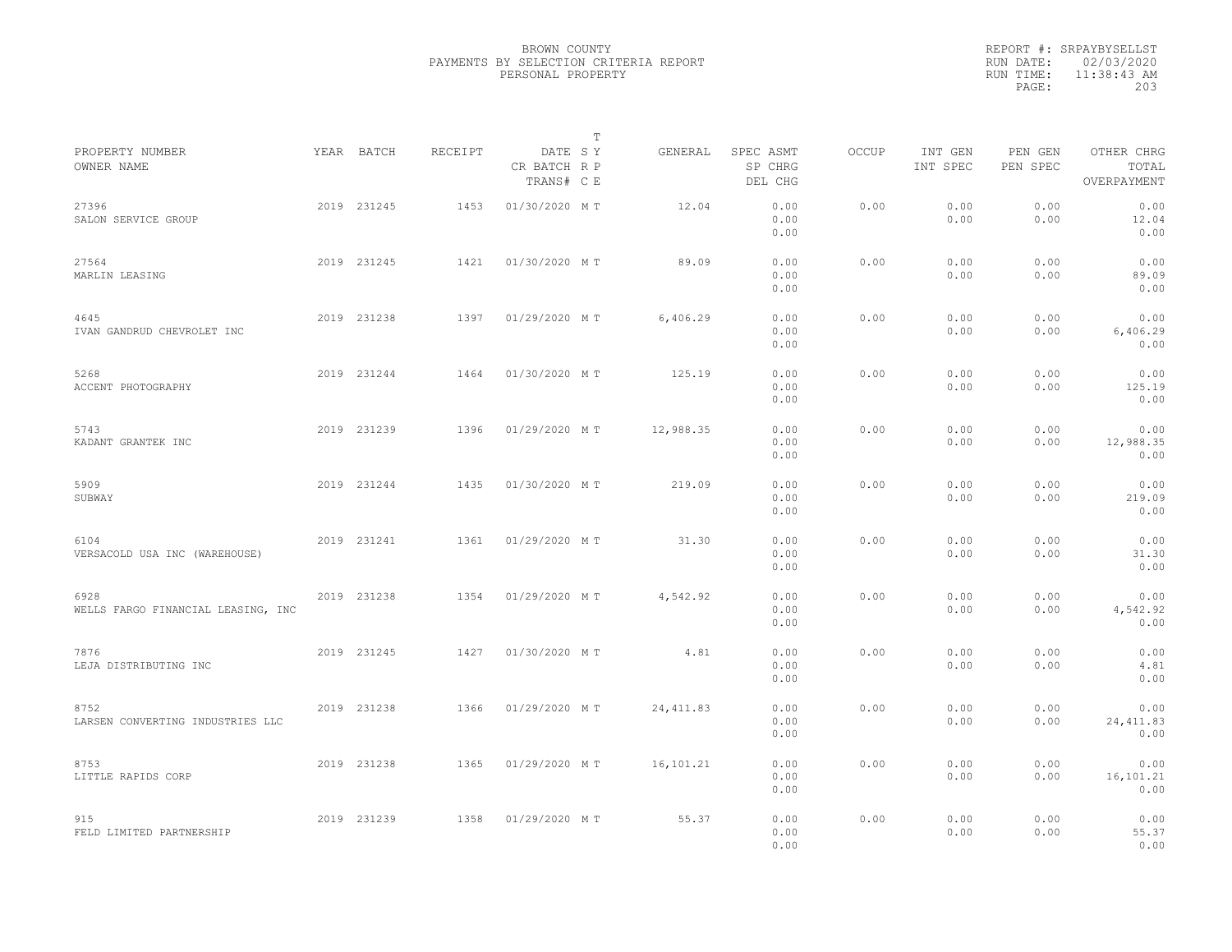REPORT #: SRPAYBYSELLST RUN DATE: 02/03/2020 RUN TIME: 11:38:43 AM<br>PAGE: 204 PAGE:

| PROPERTY NUMBER<br>OWNER NAME  | YEAR | BATCH  | RECEIPT | DATE SY<br>CR BATCH R P<br>TRANS# CE | GENERAL      | SPEC ASMT<br>SP CHRG<br>DEL CHG | OCCUP | INT GEN<br>INT SPEC | PEN<br>GEN<br>PEN SPEC | OTHER CHRG<br>TOTAL<br>OVERPAYMENT |  |
|--------------------------------|------|--------|---------|--------------------------------------|--------------|---------------------------------|-------|---------------------|------------------------|------------------------------------|--|
| 9620<br>BAXTER HEALTHCARE CORP | 2019 | 231238 | 1352    | 01/29/2020 MT                        | 243.15       | 0.00<br>0.00<br>0.00            | 0.00  | 0.00<br>0.00        | 0.00<br>0.00           | 0.00<br>243.15<br>0.00             |  |
|                                |      |        |         | CITY OF GREEN BAY TOTAL              | 2,109,078.22 | 0.00<br>7,510.00<br>0.00        | 0.00  | 0.00<br>0.00        | 0.00<br>0.00           | 0.00<br>2, 116, 588.22<br>0.00     |  |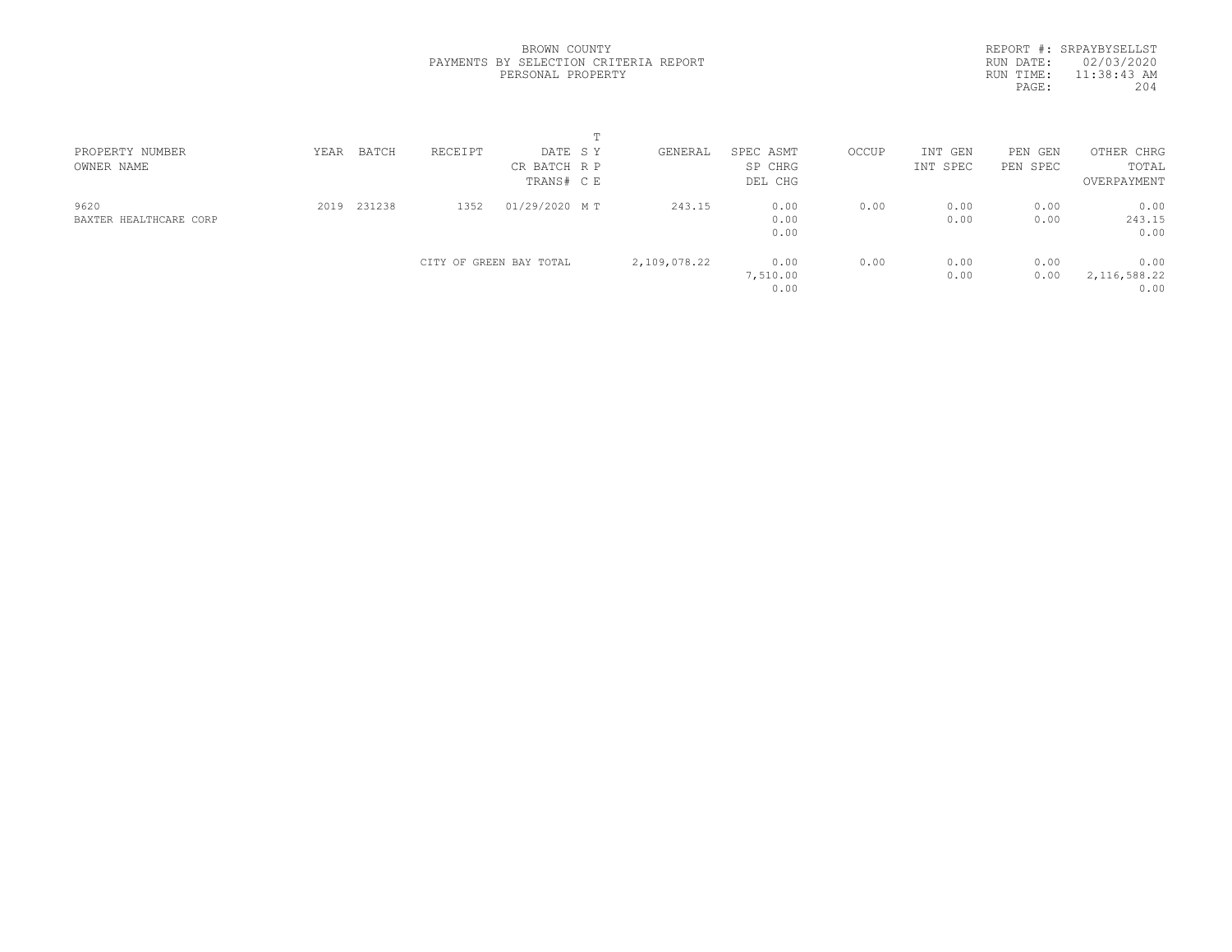|           | REPORT #: SRPAYBYSELLST |
|-----------|-------------------------|
| RUN DATE: | 02/03/2020              |
| RUN TIME: | $11:38:43$ AM           |
| PAGE:     | 205                     |
|           |                         |

| PROPERTY NUMBER | YEAR | BATCH | RECEIPT | DATE SY      | GENERAL      | SPEC ASMT | OCCUP | INT GEN  | PEN GEN  | OTHER CHRG   |
|-----------------|------|-------|---------|--------------|--------------|-----------|-------|----------|----------|--------------|
| OWNER NAME      |      |       |         | CR BATCH R P |              | SP CHRG   |       | INT SPEC | PEN SPEC | TOTAL        |
|                 |      |       |         | TRANS# C E   |              | DEL CHG   |       |          |          | OVERPAYMENT  |
|                 |      |       |         | GRAND TOTAL  | 4,930,857.14 | 0.00      | 0.00  | 0.00     | 0.00     | 0.00         |
|                 |      |       |         |              |              | 7,510.00  |       | 0.00     | 0.00     | 4,938,367.14 |
|                 |      |       |         |              |              | 0.00      |       |          |          | 10,441.88    |